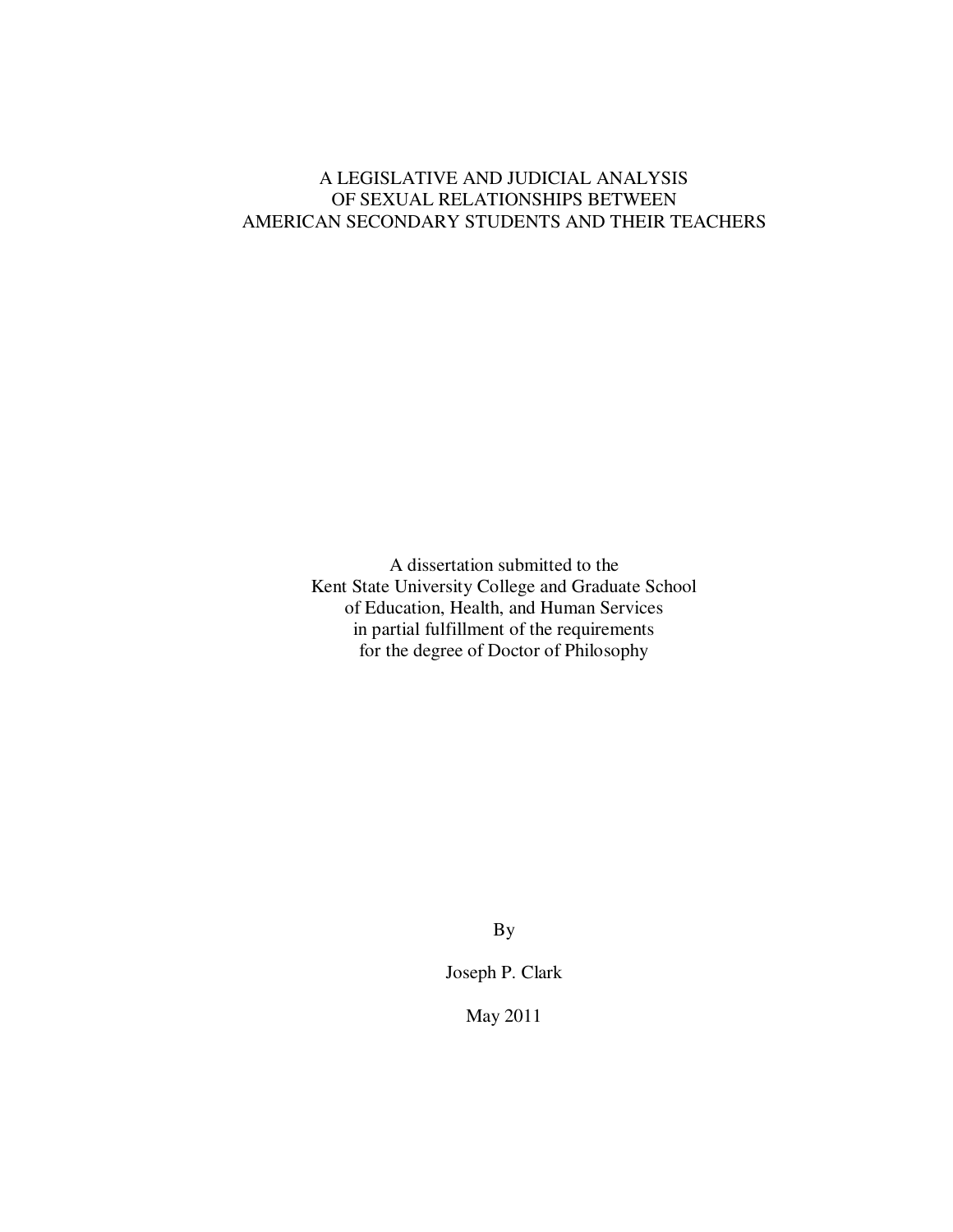© Copyright, 2011 by Joseph P. Clark All Rights Reserved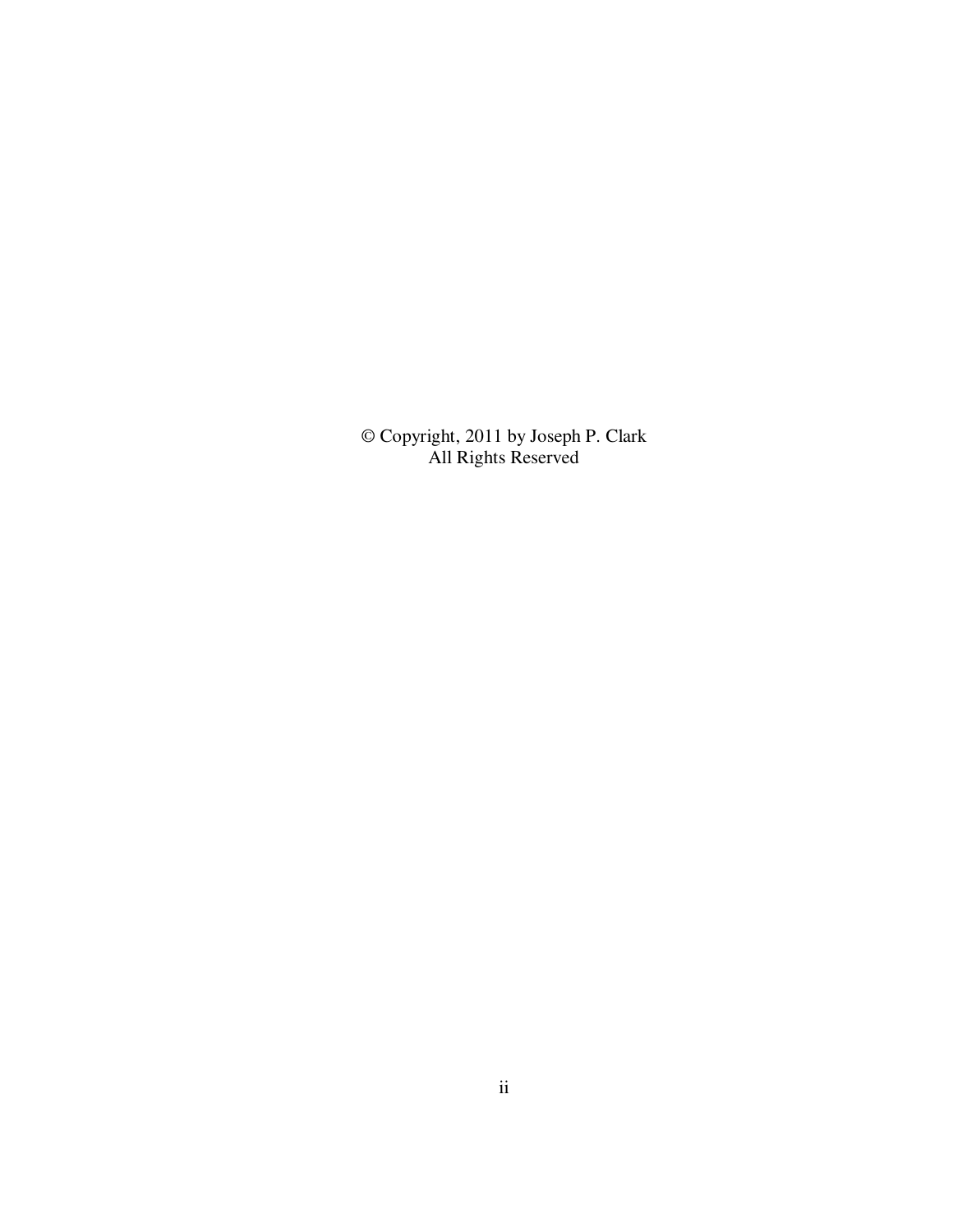A dissertation by

Joseph P. Clark

B.A., Kent State University, 1992

M.Ed., Kent State University, 1998

Ph.D., Kent State University, 2011

# Approved by

|                            | , Director, Doctoral Dissertation Committee   |
|----------------------------|-----------------------------------------------|
| Stephen B. Thomas, Ph.D.   |                                               |
|                            | " Member, Doctoral Dissertation Committee     |
| Dale Cook, Ed.D.           |                                               |
|                            | , Member, Doctoral Dissertation Committee     |
| Melody Tankersley, Ph.D.   |                                               |
|                            | Accepted by                                   |
|                            | , Director, School of Foundations, Leadership |
| Shawn M. Fitzgerald, Ph.D. | and Administration                            |
|                            | Dean, College and Graduate School of          |
| Daniel F. Mahony, Ph.D.    | Education, Health, and Human Services         |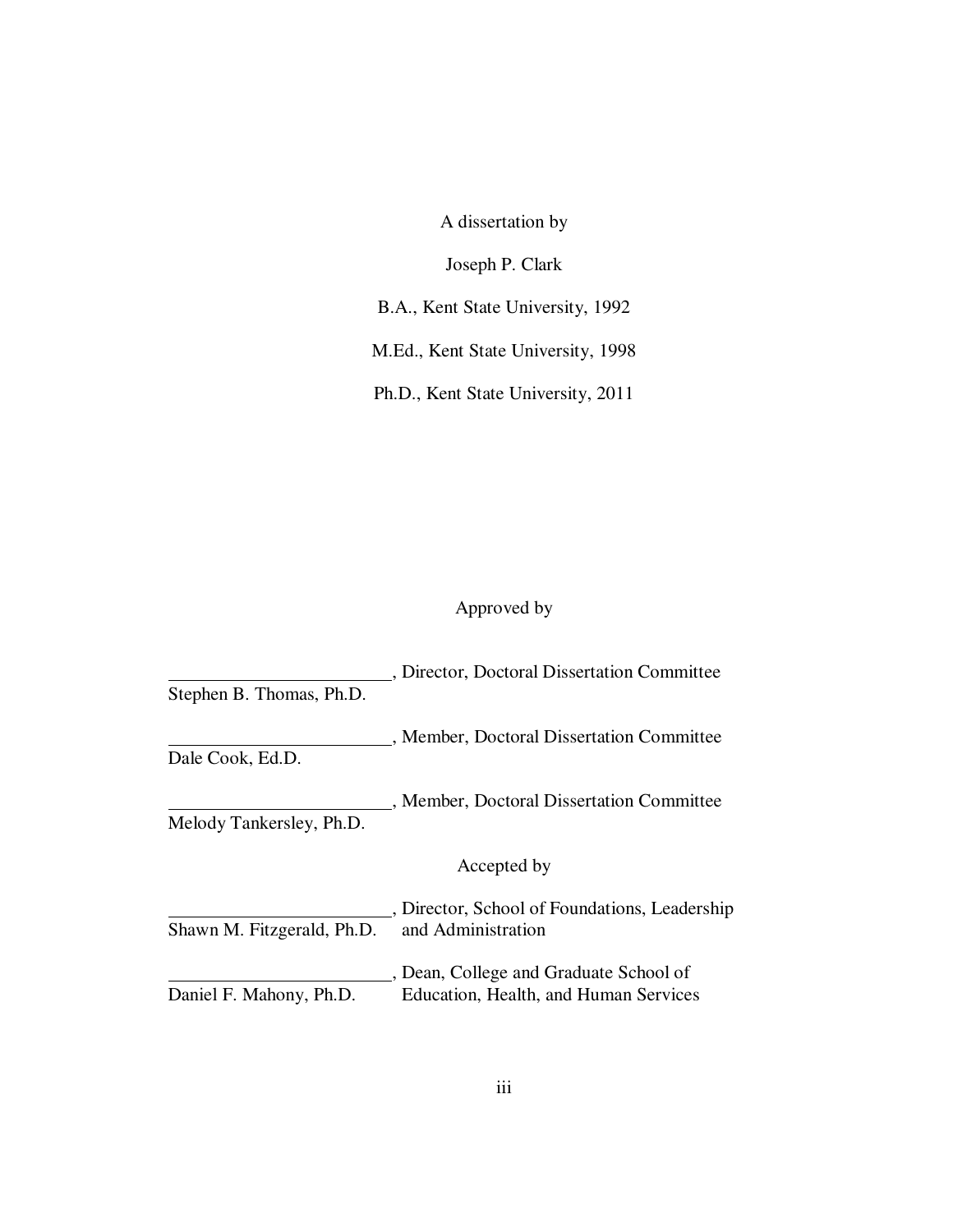## CLARK, JOSEPH P., Ph.D., May 2011 Education, Health,

and Human Services

# A LEGISLATIVE AND JUDICIAL ANALYSIS OF SEXUAL RELATIONSHIPS BETWEEN AMERICAN SECONDARY STUDENTS AND THEIR TEACHERS (318 pp.)

Director of Dissertation: Stephen B. Thomas, Ph.D.

The purpose of this study is to analyze legislation and case law regarding sexual relationships between American secondary school students and their teachers. Chapter one provides an introduction to the study, and chapter two reviews relevant literature. In chapter three, codes of criminal and administrative law are reviewed to determine which sexual relationships between educators and students are permissible and prohibited in each state. Federal statutes, including Title IX of the Rehabilitation Act of 1972 and § 1983 of Title 42 of the United States Code, are reviewed to determine how federal law applies to sexual relationships between teachers and students.

Next, case law is reviewed to determine how state and federal courts have ruled regarding sexual relationships between teachers and students. While the primary focus of the dissertation is sexual relationships between teachers and students, case law related to sexual relationships between students and other school employees is reviewed as well. In chapter four, the dissertation reviews state and federal court cases in which employees terminated for engaging in sexual relationships with students filed suit against their former employers or state boards of education alleging wrongful termination or other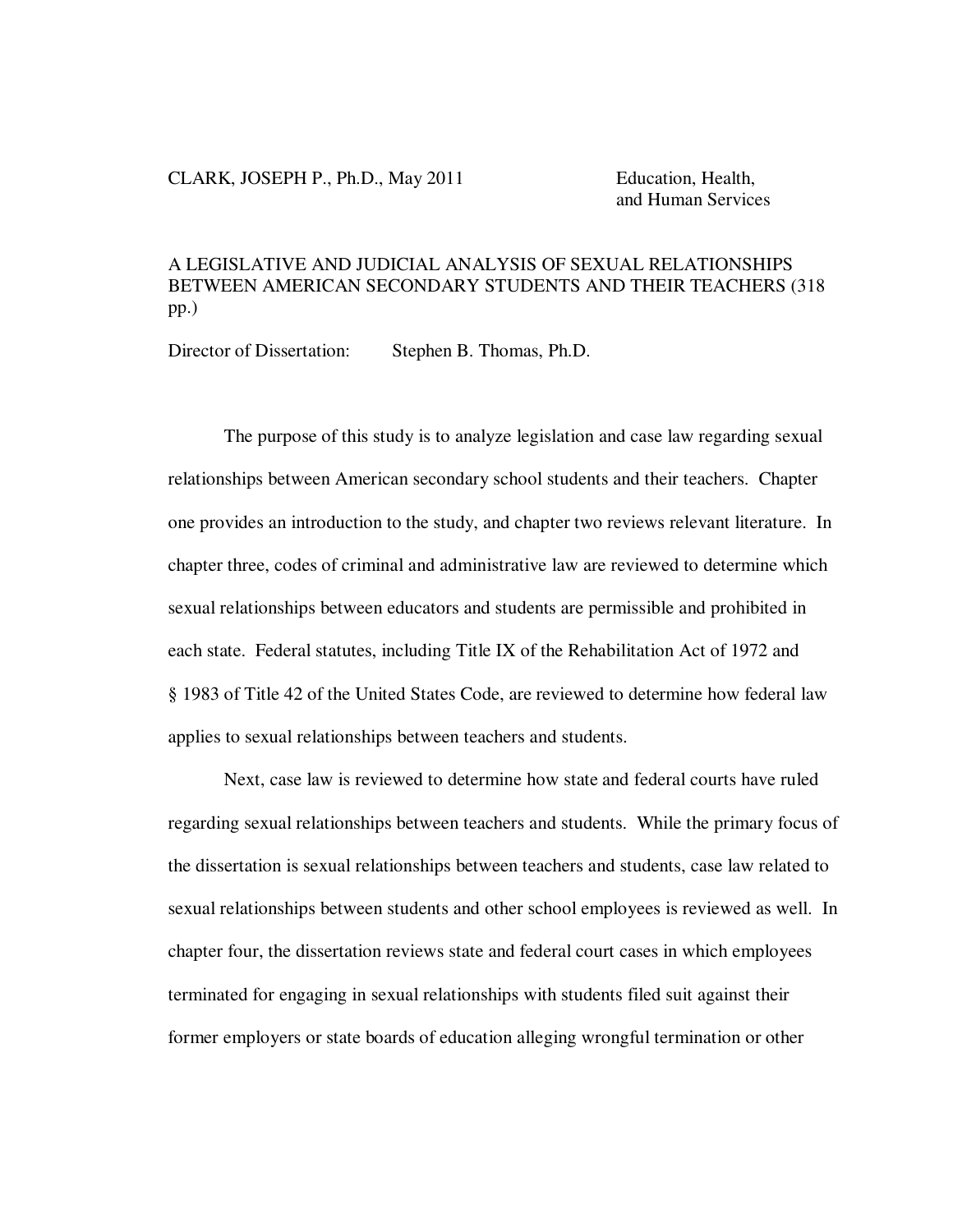adverse employment action. In chapter five, the dissertation reviews state and federal court cases in which students who engaged in sexual relationships with educators filed suit alleging various rights violations by the school district.

In chapter six the study analyzes the trends of the judicial rulings. Generally, in wrongful termination claims, courts tended to support schools if they provided due process to terminated employees. In student suits against school districts alleging Title IX or § 1983 violations, courts tended to support schools that did not display deliberate indifference to actual knowledge of sexual harassment or display a custom or policy that promotes harassment.

Finally, the study provides a primer for school administrators. The primer discusses warning signs of sexual harassment, offers tips for school administrators to prevent sexual relationships between employees and students, and gives guidance to school administrators to respond properly when such relationships come to light.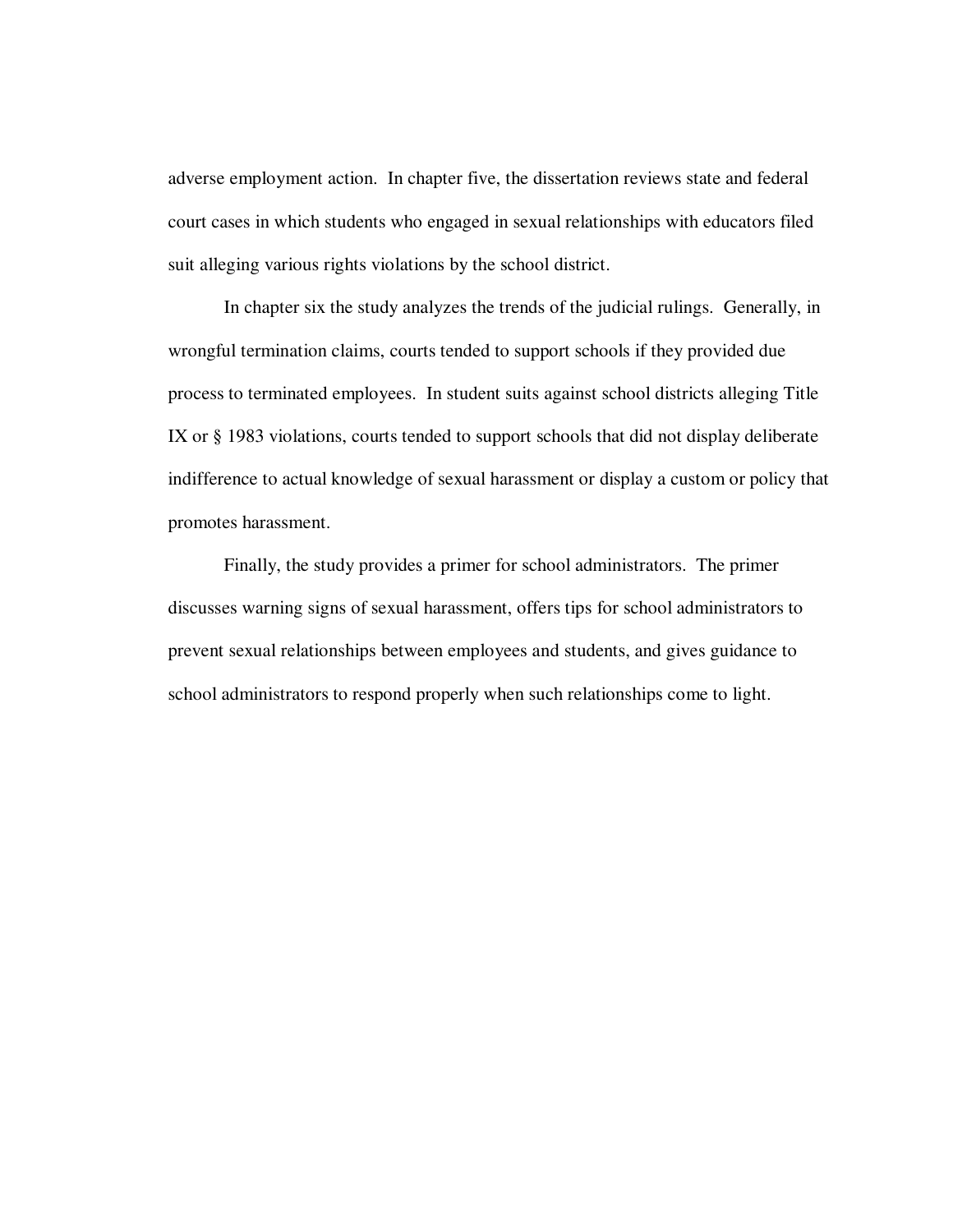To the victims of childhood sexual abuse: understand that you are not alone and you are not to blame. I hope you find the help you need to recover.

To school employees and other adults who work with children every day: never underestimate your responsibility and power to keep kids safe.

# THE SECOND FISHERMAN: A PARABLE

a fisherman on a river bank at the bottom of a hill saw a drowning child

he jumped in to save him

soon there was another and another and he was quickly overwhelmed

a second fisherman seeing this climbed to the top of the hill so that he could stop them

from falling in

*-anonymous*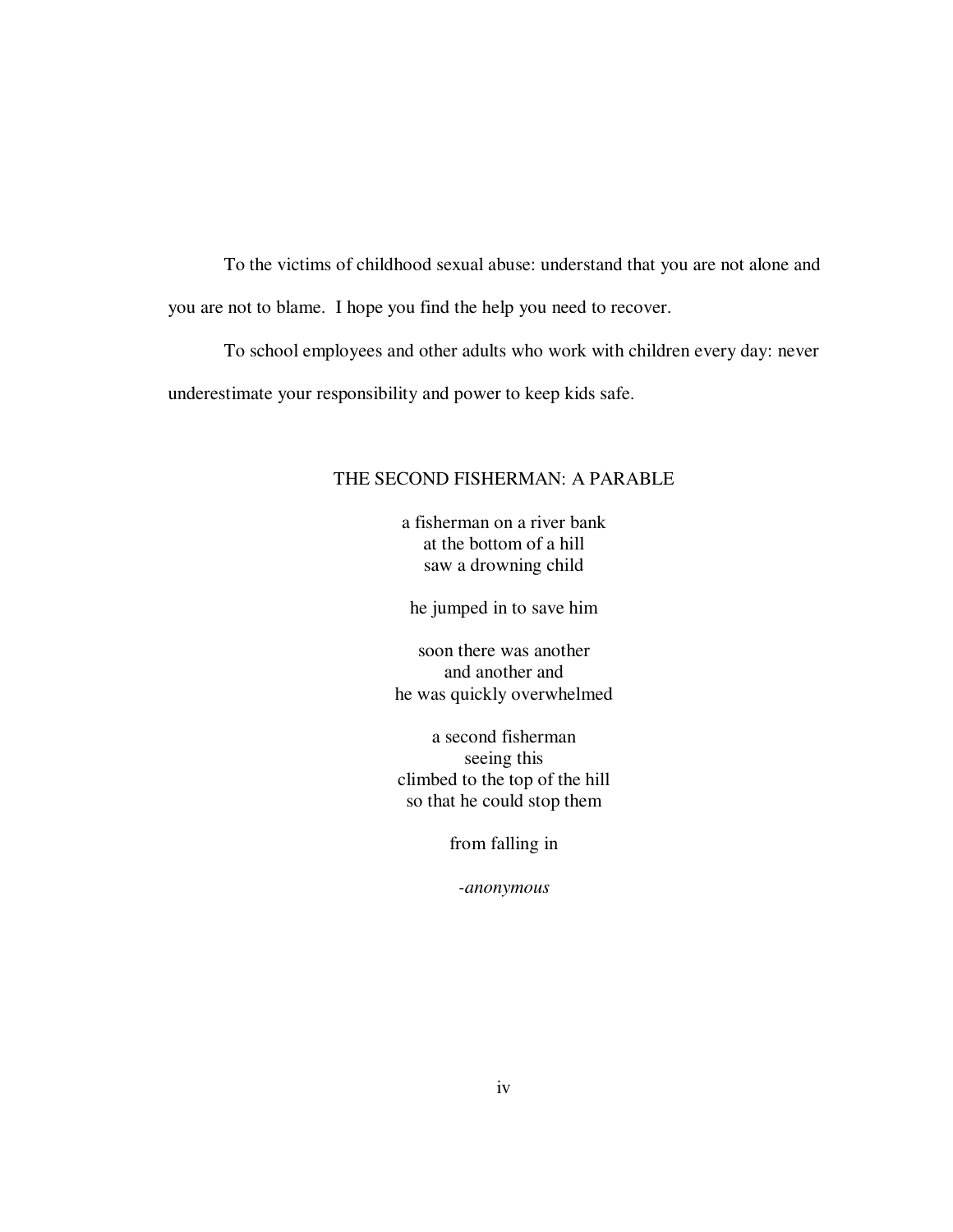#### ACKNOWLEDGEMENTS

 The support and guidance I have received from Kent State University faculty, colleagues, and family while I wrote this dissertation cannot be measured. I am grateful for your expertise and encouragement, and the personal sacrifices you made so that I could attain my goal.

 Thanks to Dr. Stephen Thomas for serving as chairperson of my dissertation committee. You saw potential in me many years ago when I first began my graduate studies and encouraged me to challenge myself to obtain this advance degree. Thanks to Dr. Dale Cook and Dr. Melody Tankersley for serving on my dissertation committee. Your insightful review of my many drafts is greatly appreciated. And thanks to Dr. Jane Cox for serving as the faculty representative and moderator.

 I would also like to thank the professional colleagues who encouraged me throughout this process. Dr. Elizabeth Lolli, you have been the greatest professional mentor in my career. Paul Milcetich and Justin Gates, I have spent countless hours in the trenches with each of you, studying and prodding each other along. I appreciate your empathy and advice. Dr. Paula Snyder, thanks for your guidance regarding many items along the way.

 Thanks to Dr. Perry Clark, my brother. Our parents were high school graduates; all eleven of us graduated college; you were the first to get your doctorate, and that showed me it was possible.

v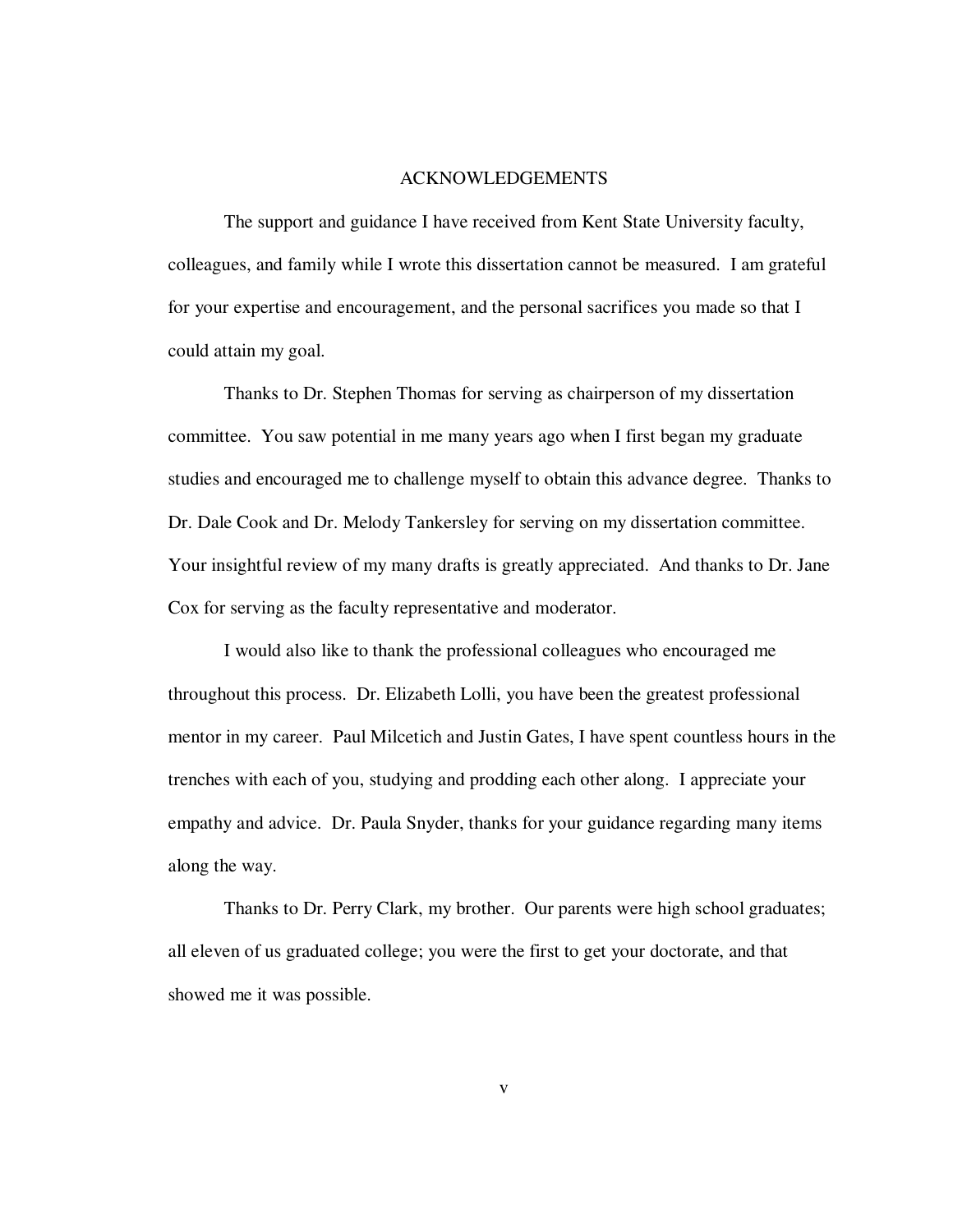Finally, thanks to my wife, Amie, and our boys, Isaac and Matthew. You have spent far too many nights without me at home. Amie, I have not been there enough to get the boys the places they needed to be and spend time with you. Boys, I have missed too many of your activities and subjected you to too much of Mom's cooking. Thanks for understanding and supporting my goal. I love you all and hope I made you proud.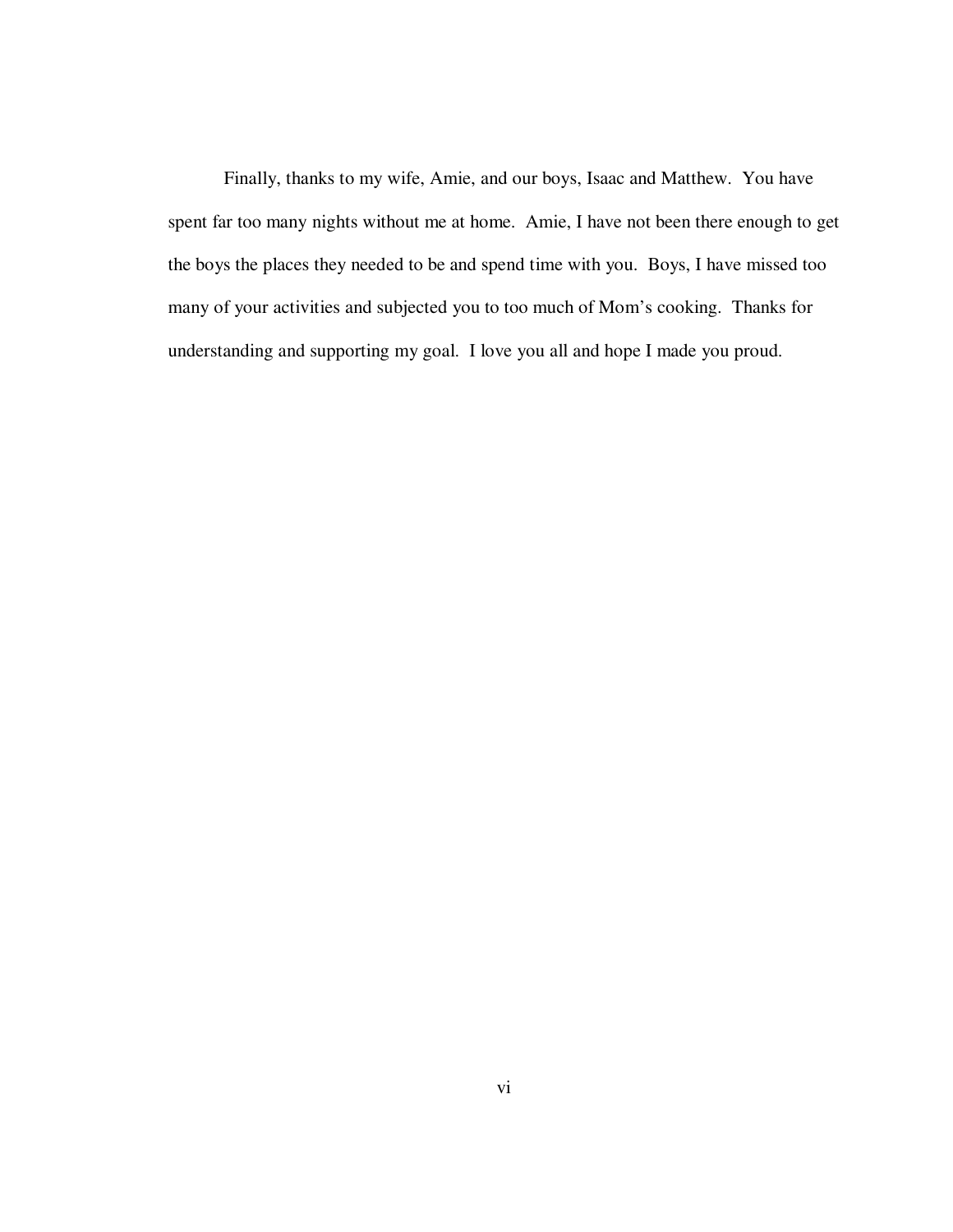# TABLE OF CONTENTS

| V<br>1<br>Purpose of the Study and Questions Addressed by the Study<br>$\overline{2}$<br>3<br>3<br>$\overline{4}$<br>5<br>7<br>7<br>8<br>9<br>10<br>13<br>14<br>14<br>14<br>14<br>15<br>15<br>15<br>17<br>17<br>The Pervasiveness of Educator Sexual Misconduct<br>18<br>The Profile of Educators Who Engage in<br>21<br>The Profile of Victims of Educator Sexual Misconduct<br>24<br>The Affect Educator Sexual Misconduct<br>26<br>School Employees' Perception of Colleagues'<br>28<br><b>Community Perception of Educator Sexual</b> |                                           | Page<br>1V |
|-------------------------------------------------------------------------------------------------------------------------------------------------------------------------------------------------------------------------------------------------------------------------------------------------------------------------------------------------------------------------------------------------------------------------------------------------------------------------------------------------------------------------------------------|-------------------------------------------|------------|
|                                                                                                                                                                                                                                                                                                                                                                                                                                                                                                                                           |                                           |            |
|                                                                                                                                                                                                                                                                                                                                                                                                                                                                                                                                           | <b>CHAPTER ONE - INTRODUCTION</b>         |            |
|                                                                                                                                                                                                                                                                                                                                                                                                                                                                                                                                           |                                           |            |
|                                                                                                                                                                                                                                                                                                                                                                                                                                                                                                                                           |                                           |            |
|                                                                                                                                                                                                                                                                                                                                                                                                                                                                                                                                           |                                           |            |
|                                                                                                                                                                                                                                                                                                                                                                                                                                                                                                                                           |                                           |            |
|                                                                                                                                                                                                                                                                                                                                                                                                                                                                                                                                           |                                           |            |
|                                                                                                                                                                                                                                                                                                                                                                                                                                                                                                                                           |                                           |            |
|                                                                                                                                                                                                                                                                                                                                                                                                                                                                                                                                           |                                           |            |
|                                                                                                                                                                                                                                                                                                                                                                                                                                                                                                                                           |                                           |            |
|                                                                                                                                                                                                                                                                                                                                                                                                                                                                                                                                           |                                           |            |
|                                                                                                                                                                                                                                                                                                                                                                                                                                                                                                                                           |                                           |            |
|                                                                                                                                                                                                                                                                                                                                                                                                                                                                                                                                           |                                           |            |
|                                                                                                                                                                                                                                                                                                                                                                                                                                                                                                                                           |                                           |            |
|                                                                                                                                                                                                                                                                                                                                                                                                                                                                                                                                           |                                           |            |
|                                                                                                                                                                                                                                                                                                                                                                                                                                                                                                                                           |                                           |            |
|                                                                                                                                                                                                                                                                                                                                                                                                                                                                                                                                           |                                           |            |
|                                                                                                                                                                                                                                                                                                                                                                                                                                                                                                                                           |                                           |            |
|                                                                                                                                                                                                                                                                                                                                                                                                                                                                                                                                           |                                           |            |
|                                                                                                                                                                                                                                                                                                                                                                                                                                                                                                                                           |                                           |            |
|                                                                                                                                                                                                                                                                                                                                                                                                                                                                                                                                           |                                           |            |
|                                                                                                                                                                                                                                                                                                                                                                                                                                                                                                                                           |                                           |            |
|                                                                                                                                                                                                                                                                                                                                                                                                                                                                                                                                           | <b>CHAPTER TWO - REVIEW OF LITERATURE</b> |            |
|                                                                                                                                                                                                                                                                                                                                                                                                                                                                                                                                           |                                           |            |
|                                                                                                                                                                                                                                                                                                                                                                                                                                                                                                                                           |                                           |            |
|                                                                                                                                                                                                                                                                                                                                                                                                                                                                                                                                           |                                           |            |
|                                                                                                                                                                                                                                                                                                                                                                                                                                                                                                                                           |                                           |            |
|                                                                                                                                                                                                                                                                                                                                                                                                                                                                                                                                           |                                           |            |
|                                                                                                                                                                                                                                                                                                                                                                                                                                                                                                                                           |                                           |            |
|                                                                                                                                                                                                                                                                                                                                                                                                                                                                                                                                           |                                           |            |
|                                                                                                                                                                                                                                                                                                                                                                                                                                                                                                                                           |                                           |            |
|                                                                                                                                                                                                                                                                                                                                                                                                                                                                                                                                           |                                           |            |
|                                                                                                                                                                                                                                                                                                                                                                                                                                                                                                                                           |                                           |            |
|                                                                                                                                                                                                                                                                                                                                                                                                                                                                                                                                           |                                           |            |
|                                                                                                                                                                                                                                                                                                                                                                                                                                                                                                                                           |                                           |            |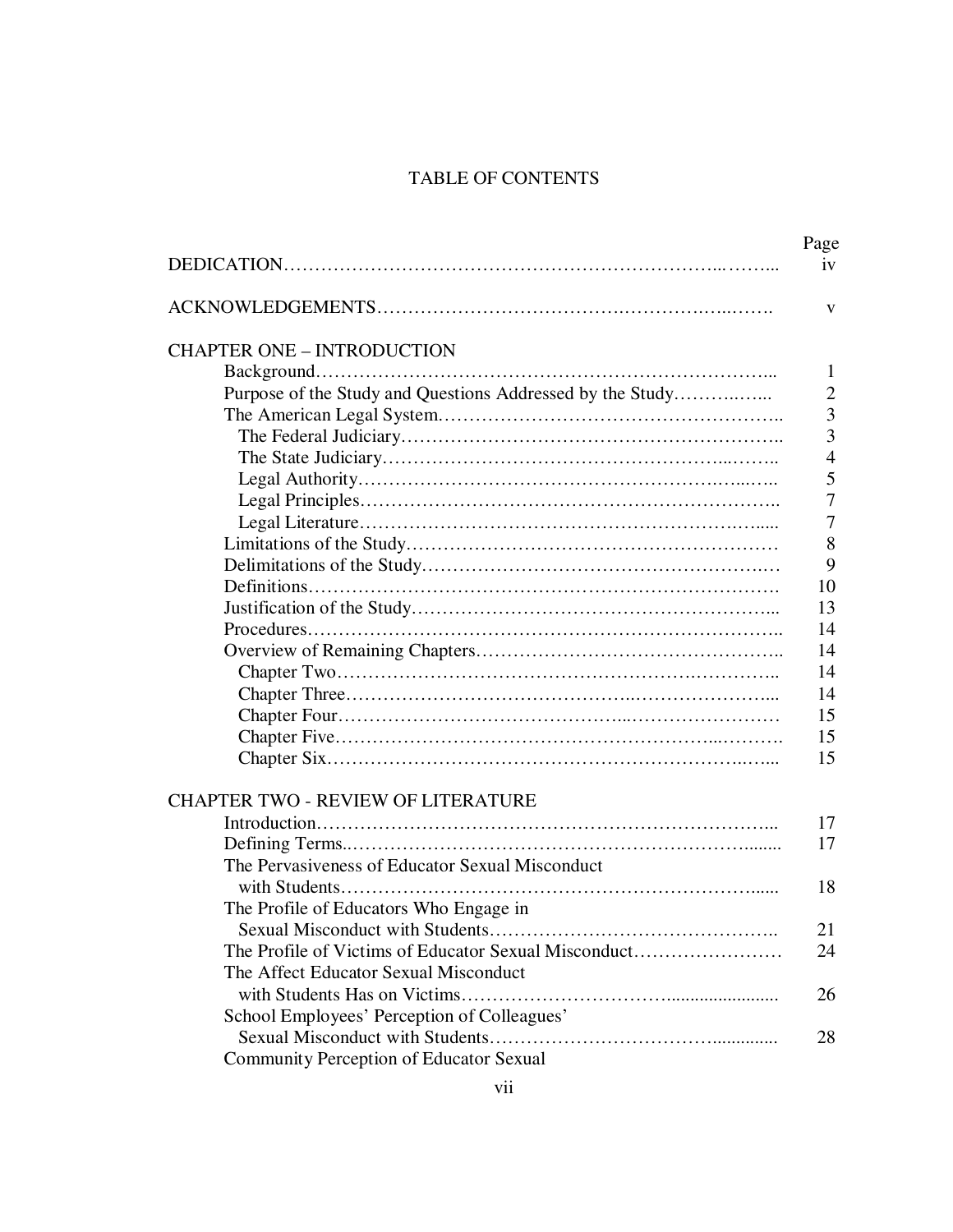|                                                                 | 29  |
|-----------------------------------------------------------------|-----|
| Educator Sexual Misconduct with Students'                       |     |
|                                                                 | 30  |
| School Leader Response to Educator Sexual                       |     |
|                                                                 | 32  |
|                                                                 | 35  |
| <b>CHAPTER THREE - LEGISLATION</b>                              |     |
|                                                                 | 37  |
|                                                                 | 37  |
|                                                                 | 37  |
|                                                                 | 39  |
|                                                                 | 72  |
|                                                                 | 72  |
|                                                                 | 77  |
| <b>CHAPTER FOUR - CASE LAW SUMMARIES OF EMPLOYEE CHALLENGES</b> |     |
|                                                                 | 84  |
|                                                                 | 85  |
|                                                                 | 102 |
|                                                                 | 118 |
|                                                                 | 129 |
|                                                                 | 135 |
| <b>CHAPTER FIVE - CASE LAW SUMMARIES OF STUDENT CHALLENGES</b>  |     |
|                                                                 | 139 |
|                                                                 | 140 |
|                                                                 | 212 |
|                                                                 |     |
| CHAPTER SIX - SUMMARY AND PRACTICAL APPLICATIONS                |     |
|                                                                 | 244 |
| What State Legislation Prohibits Sexual Relationships between   |     |
| Teachers and Students?                                          | 244 |
| How Does Federal Legislation, Specifically Title IX of the      |     |
| Rehabilitation Act of 1972, the Fourteenth Amendment,           |     |
| and 42 U.S.C. § 1983, Apply to Sexual Relationships             |     |
|                                                                 | 248 |
| What Are Specific Outcomes and Trends of Judicial Law           |     |
| <b>Involving Teachers Alleging Wrongful Termination</b>         |     |
|                                                                 | 252 |
| What Are Specific Outcomes and Trends of Judicial Law Involving |     |
| Students Alleging Rights Violations by School Employees         |     |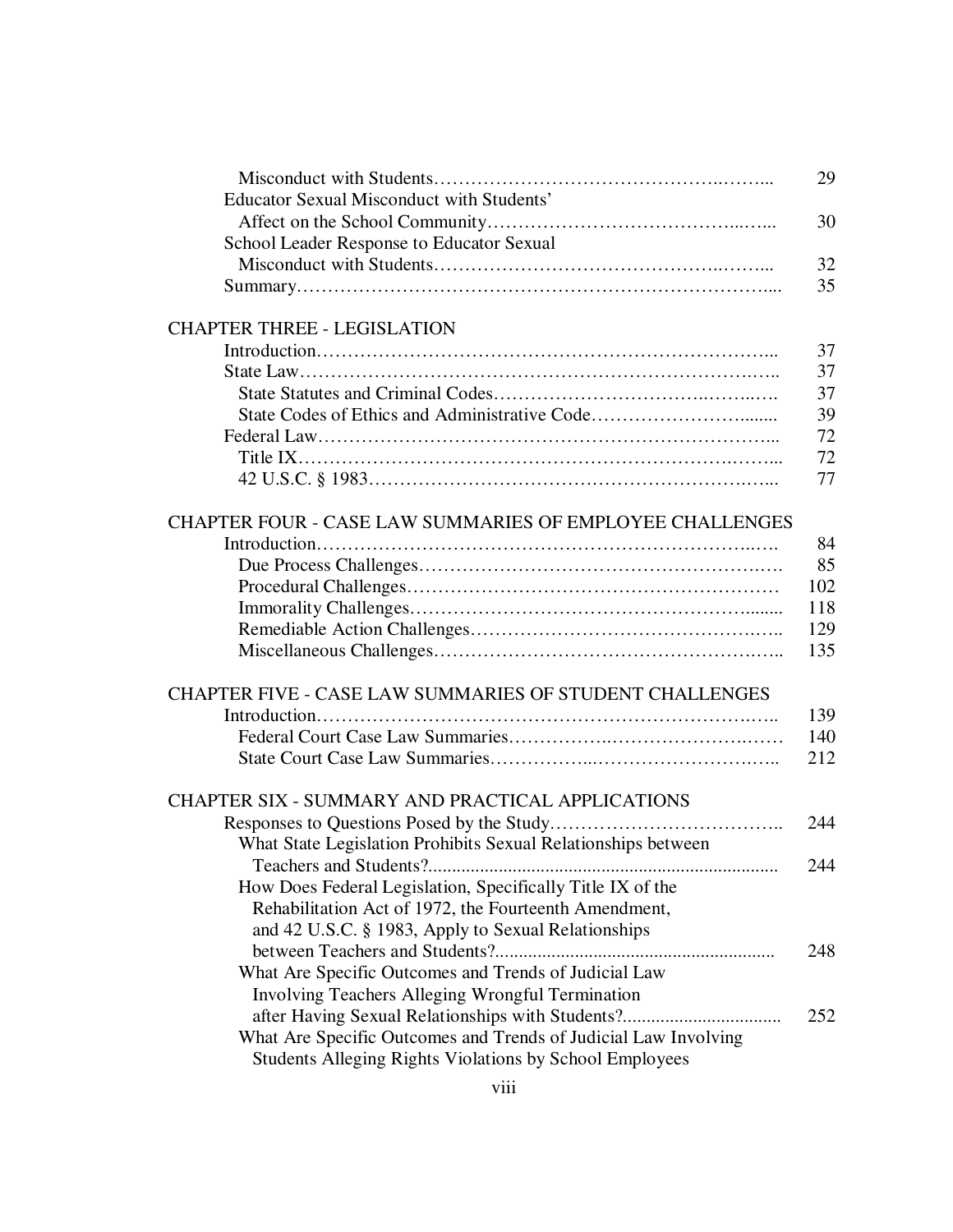|                                                                | 265 |
|----------------------------------------------------------------|-----|
| A Practical Guide for Current and Future School Administrators |     |
| Prevention of Student-Teacher Sexual Relationships             |     |
| Properly Responding to Student-Teacher Sexual Relationships    | 285 |
|                                                                |     |
|                                                                | 299 |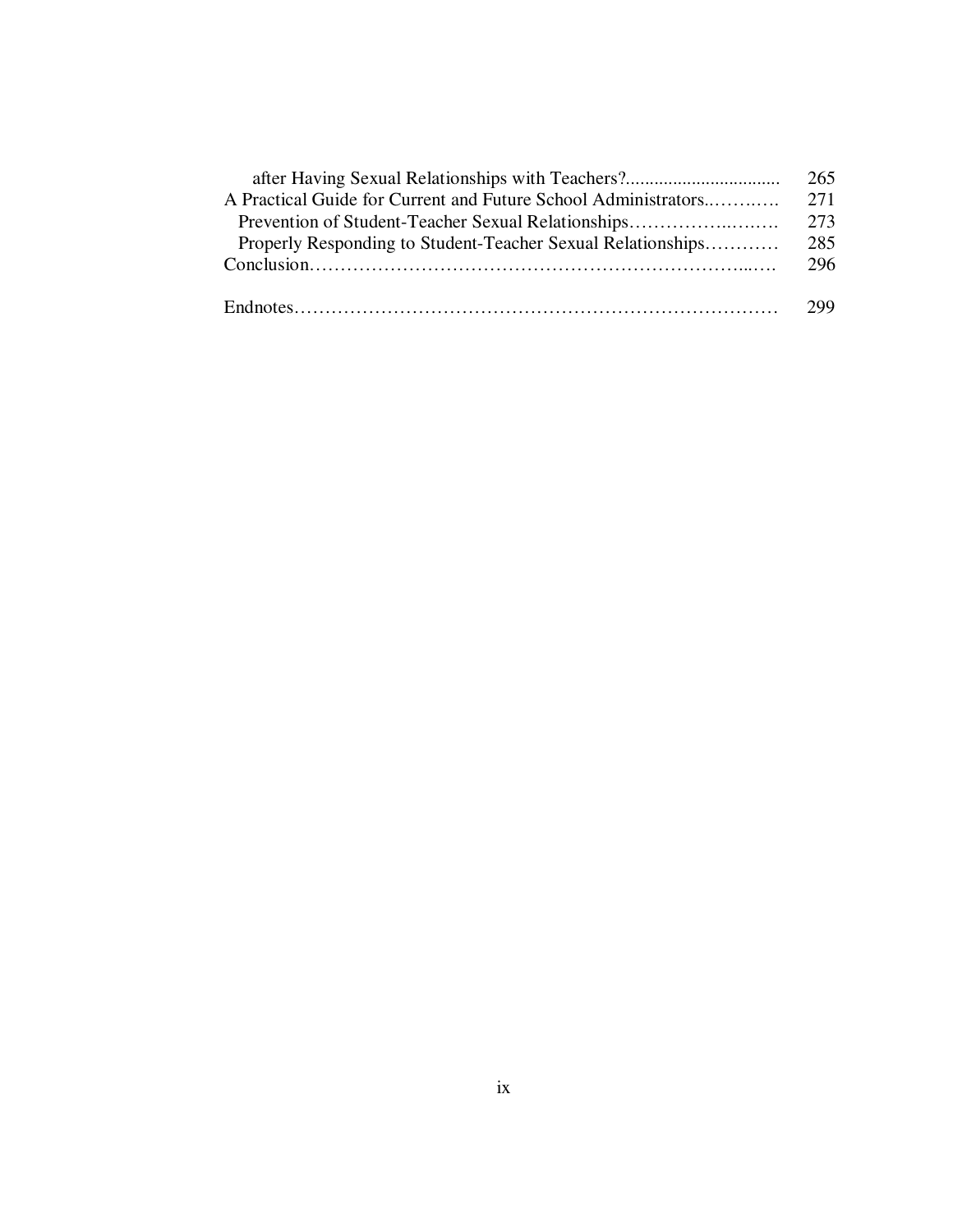# **CHAPTER ONE**

# **INTRODUCTION**

#### **Background**

 The COLUMBUS DISPATCH published an in-depth series in October 2007 titled "The ABCs of Betrayal" which exposed many Ohio educators who had engaged in consensual sexual affairs with students.<sup>1</sup> In some cases, the teachers were arrested, convicted, and jailed while in many others the teachers were allowed to continue working or to resign quietly, often finding employment in other school districts.<sup>2</sup> An Associated Press study found similar phenomena across the United States.<sup>3</sup> The authors noted that while many teachers who engaged in affairs with students resigned or had their licenses revoked, school leaders are still reluctant to investigate and prevent abuse.<sup>4</sup> Some teachers who are aware of colleagues engaging in affairs with students ignore the misconduct to protect friendships and avoid public degradation of their profession.<sup>5</sup> Many school districts engage in a practice known as "passing the trash," whereby the district allows the teacher to resign quietly out of fear of negative publicity or wrongful termination lawsuits.<sup>6</sup>

 The role of the modern school leader is complex. It is the responsibility of schools to protect students. School administrators who take this mission seriously should be aware of the laws that exist to help them protect children. School leaders also serve as stewards of public resources. Superintendents, principals, and other administrators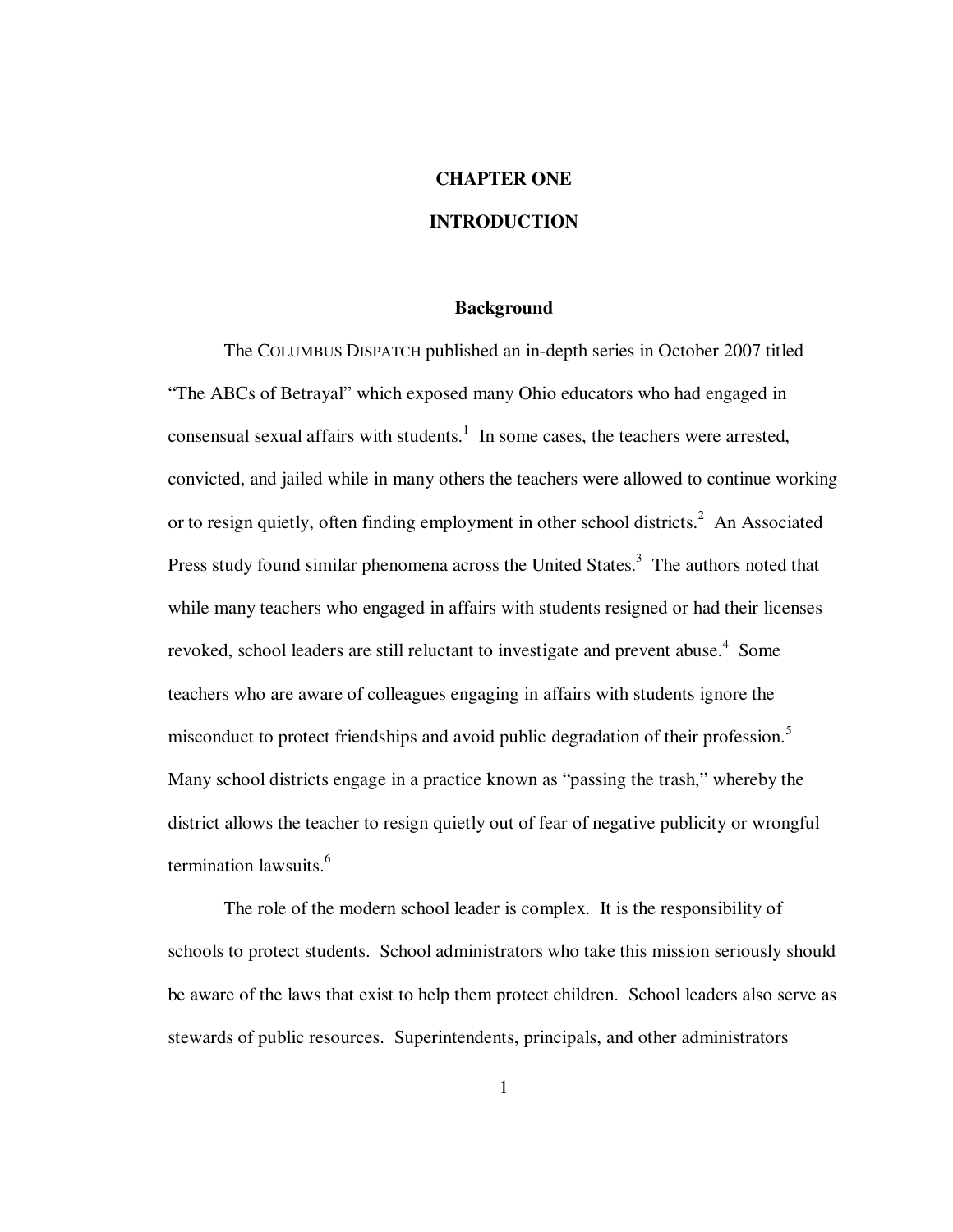should understand that when sexual affairs between students and teachers come to light, legal challenges are likely to come from both victim and perpetrator. Victims may claim a district failed in its duty to protect. Perpetrators may file wrongful termination suits. This dissertation will examine state laws that prohibit and attempt to prevent teacherstudent sexual relationships. Additionally, this work will review how courts nationwide have ruled when either party involved in such relationships challenges school districts.

## **Purpose of the Study and Questions Addressed by the Study**

 The purpose of this research is to analyze U.S. legislation and case law as it relates to sexual relationships between American school teachers and their students. Several questions will be addressed by the study, including:

- 1. What state legislation prohibits sexual relationships between teachers and students?
- 2. How does federal legislation, specifically Title IX of the Rehabilitation Act of 1972, the Fourteenth Amendment, and 42 U.S.C. § 1983, apply to sexual relationships between teachers and students?
- 3. What are specific outcomes and trends of judicial law involving teachers alleging wrongful termination after having sexual relationships with students?
- 4. What are specific outcomes and trends of judicial law involving students alleging rights violations by school employees after having sexual relationships with teachers?

School administrators may discover a school employee under their charge having a sexual relationship with a student. Administrators need to be aware of legislation and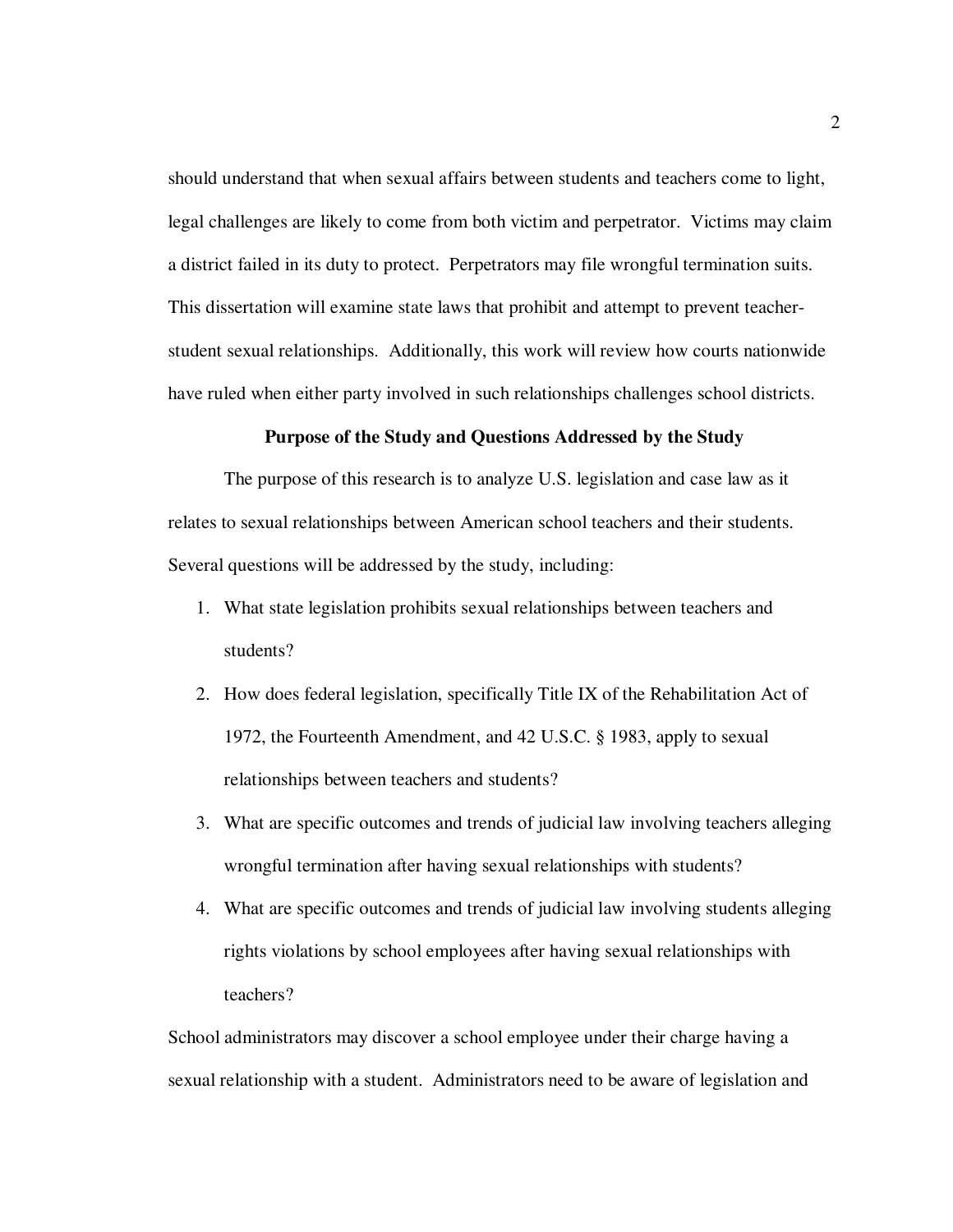case law related to these relationships so they can be prepared to act properly when they discover a relationship.

### **The American Legal System**

 Federal and state courts comprise the dual judicial American legal system. The federal and state judicial systems include courts of appeals that may review rulings of lower courts. The type of case to be heard, the geography of the parties, or the cause of action may determine court jurisdiction. Contested wills may be heard in probate court, for example. Civil suits, or torts, contesting alleged violations of federal law may be heard by the United States district court overseeing the geographic area in which the parties reside.

#### **The Federal Judiciary**

The federal judicial system is made up of three levels of courts. The lowest level includes ninety-two trial courts known as federal district courts. Each state has at least one federal district court. Federal district courts hear cases involving conflicting parties who reside in different states or cases involving questions of federal law or the United States Constitution.

 The intermediate level of the federal judiciary consists of thirteen circuit courts of appeal, each representing a geographic area. For example, the Sixth Circuit Court of Appeals hears appeals of cases arising out of federal district courts in Michigan, Ohio, Kentucky, and Tennessee. Three judges serve on each circuit court of appeals. The decisions of each circuit court are binding only within that specific circuit. Thus, it is not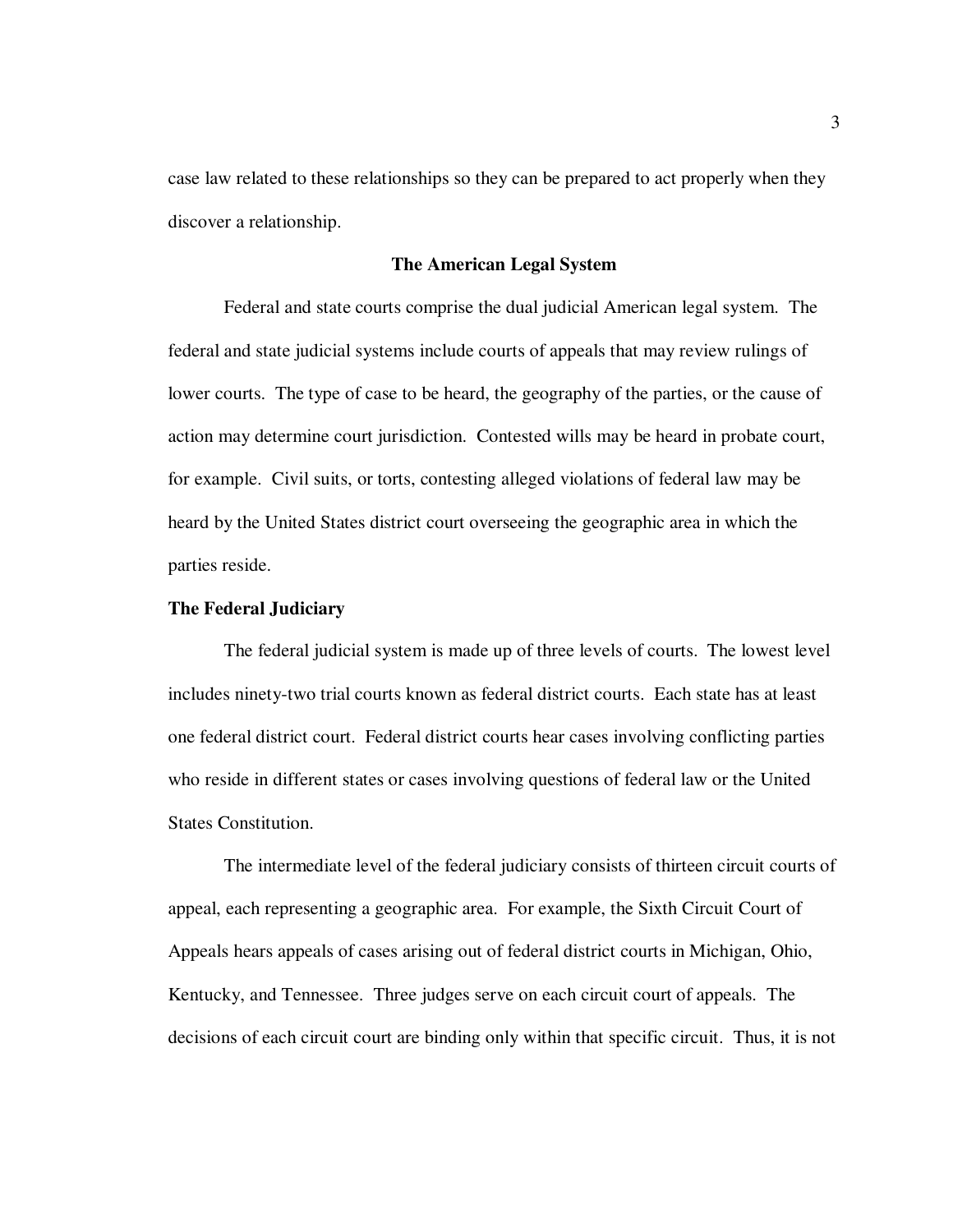uncommon for the rulings of one circuit court to be in conflict with the rulings of another circuit court.

The Supreme Court is at the highest level of the federal judiciary and is comprised of the Chief Justice of the United States and a number of Associate Justices determined by Congress, which is currently set at eight.<sup>7</sup> The President has the power to nominate Justices, and appointments are made with the advice and consent of the Senate. Justices are appointed to the Supreme Court for life and their decisions are final, only to be overturned by amendments to the Constitution, law changes, or the Supreme Court's own subsequent rulings. As of March 2011, the Chief Justice is John G. Roberts. The Associate Justices are Antonin Scalia, Anthony M. Kennedy, Clarence Thomas, Ruth Bader Ginsburg, Stephen G. Breyer, Samuel A. Alito, Sonia Sotomayor, and Elena Kagan.

## **The State Judiciary**

Like the federal judiciary, each state also employs a tiered judicial system including trial courts at the lowest level, intermediate courts of appeal, and a state supreme court at the highest level. Courts may have different names among states, and judges may be selected through various means, including appointment or popular vote. Similar to federal courts, state courts have jurisdiction either through geography or subject matter. The United States Supreme Court has authority to overturn state supreme court decisions if a conflict exists.<sup>8</sup>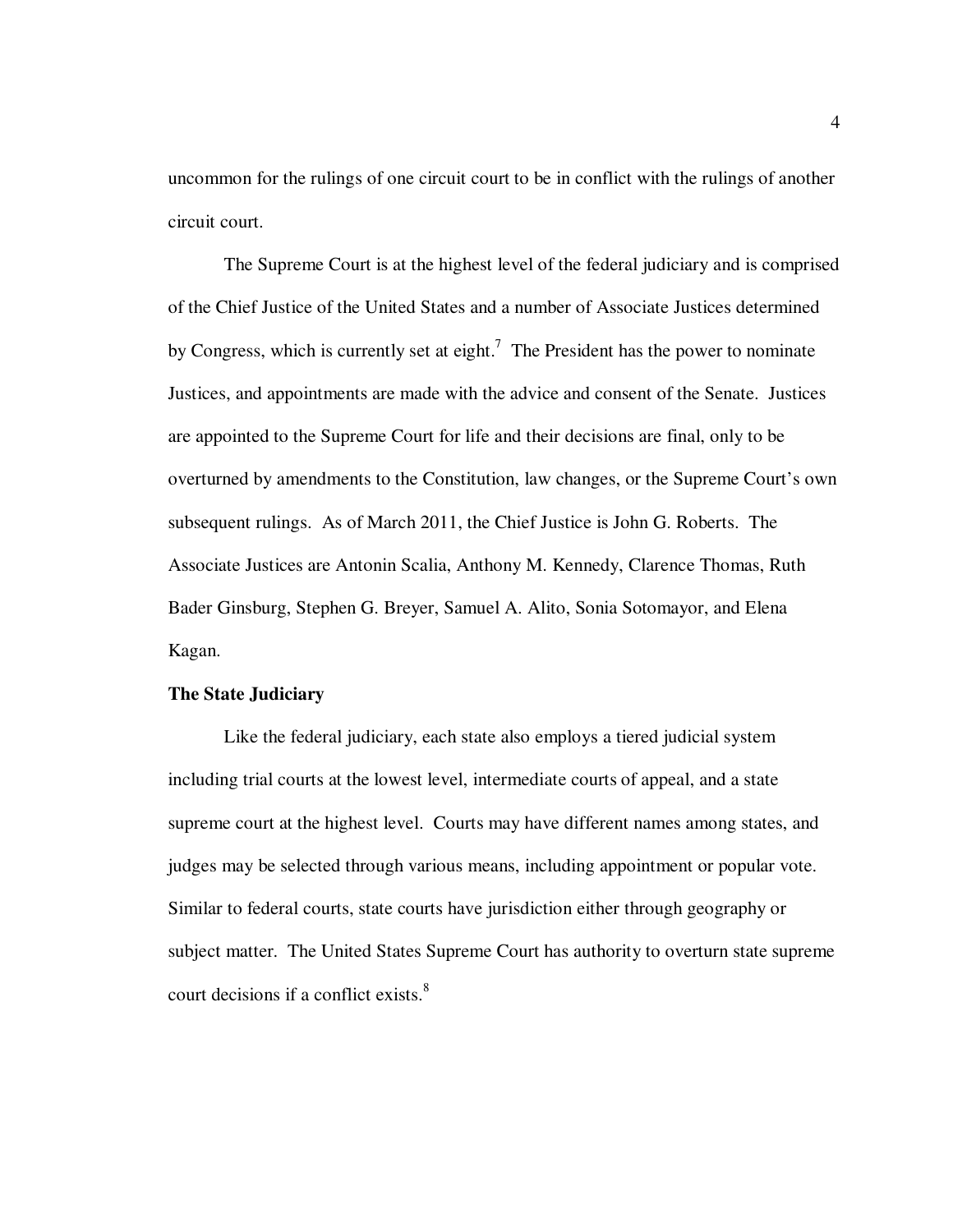# **Legal Authority**

Legal authority is a published source of law that sets forth rules, doctrine, or reasoning that judges use to make legal decisions. In legal research, the mere fact that a case is available to read does not necessarily mean it is a published work. Indeed, cases that are unpublished will be clearly marked as such. In other words, "published" is not synonymous with "in print." Only published works are those that can be cited as authority.

Legal authority refers to types of information available and the power that information has to influence a legal decision. A judge must follow binding authority, but has discretion in the weight given to persuasive authority to the degree by which the information actually persuades. Only primary authority, such as judicial precedents, constitutions, and administrative rulings, can be mandatory, but only if a court superior to the court deciding the case rendered it, and the issue being decided is comparable to the authority being considered. For example, a federal district court must follow decisions of a federal circuit court, but not vice versa. Also as example, one circuit court does not have to follow the rulings of a different circuit court; nor does one district court have to follow the rulings of another district court; nor does one state supreme court have to follow the decisions of a different state supreme court. Secondary authority is any authority that is not primary. It is never mandatory. However, it can be used as persuasive authority if no prevailing primary authority exists.

**Constitutional law***.* The United States Constitution is the supreme law of the land. It establishes the American government, setting forth rights of the people and the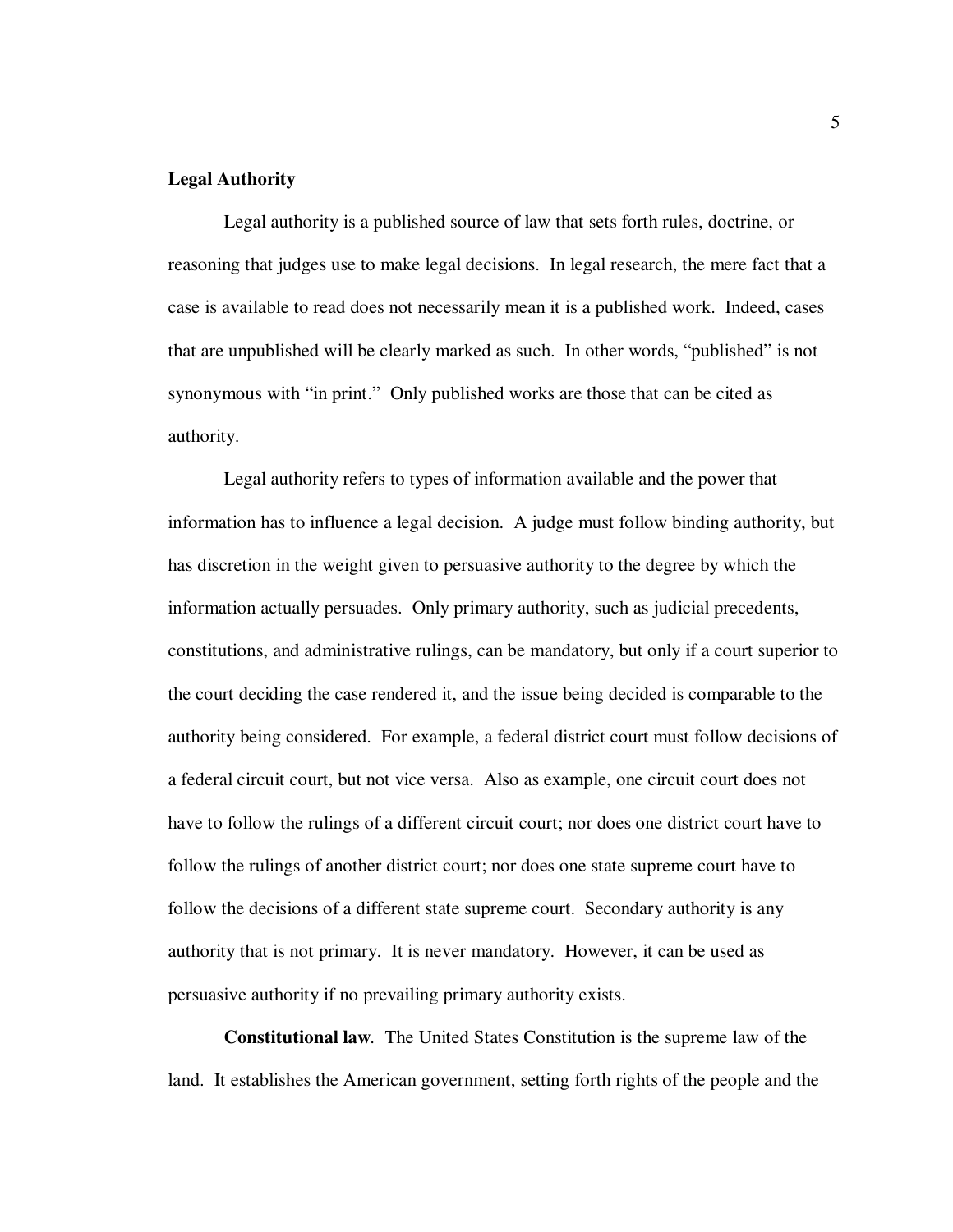states. Each state also has a constitution, which serves as the supreme law of each state. However, state constitutions may not be in conflict with the Federal Constitution.

**Statutory law***.* Statutory law is created by state or federal legislatures. These laws, called statutes, must not be in conflict with constitutional law. Statutes generally command or prohibit actions. Chapter three will discuss relevant statutes from each state that prohibit sexual relationships between teachers and students. Title IX and 42 U.S.C. § 1983 are also examples of statutory law.

**Regulations***.* Regulations are rules issued by governmental administrative agencies. Governmental agencies typically are given power to create rules through statute.

**Case law***.* Judges determine case law (or common law) through their rulings in particular decisions. In making decisions, judges use binding and persuasive authority to interpret constitutions, statutes, regulations, and other case law. Judges write their decisions, which may then be used as binding or persuasive authority, as applicable, for future cases. Even though the judges write their opinions, only those that are "published" can be used as authority.

**Administrative law***.* Administrative law consists of rules and regulations related to the functioning of state or federal governmental agencies. Chapter three will discuss administrative law created by state departments of education regarding ethical requirements for teachers and rules for relationships between teachers and students.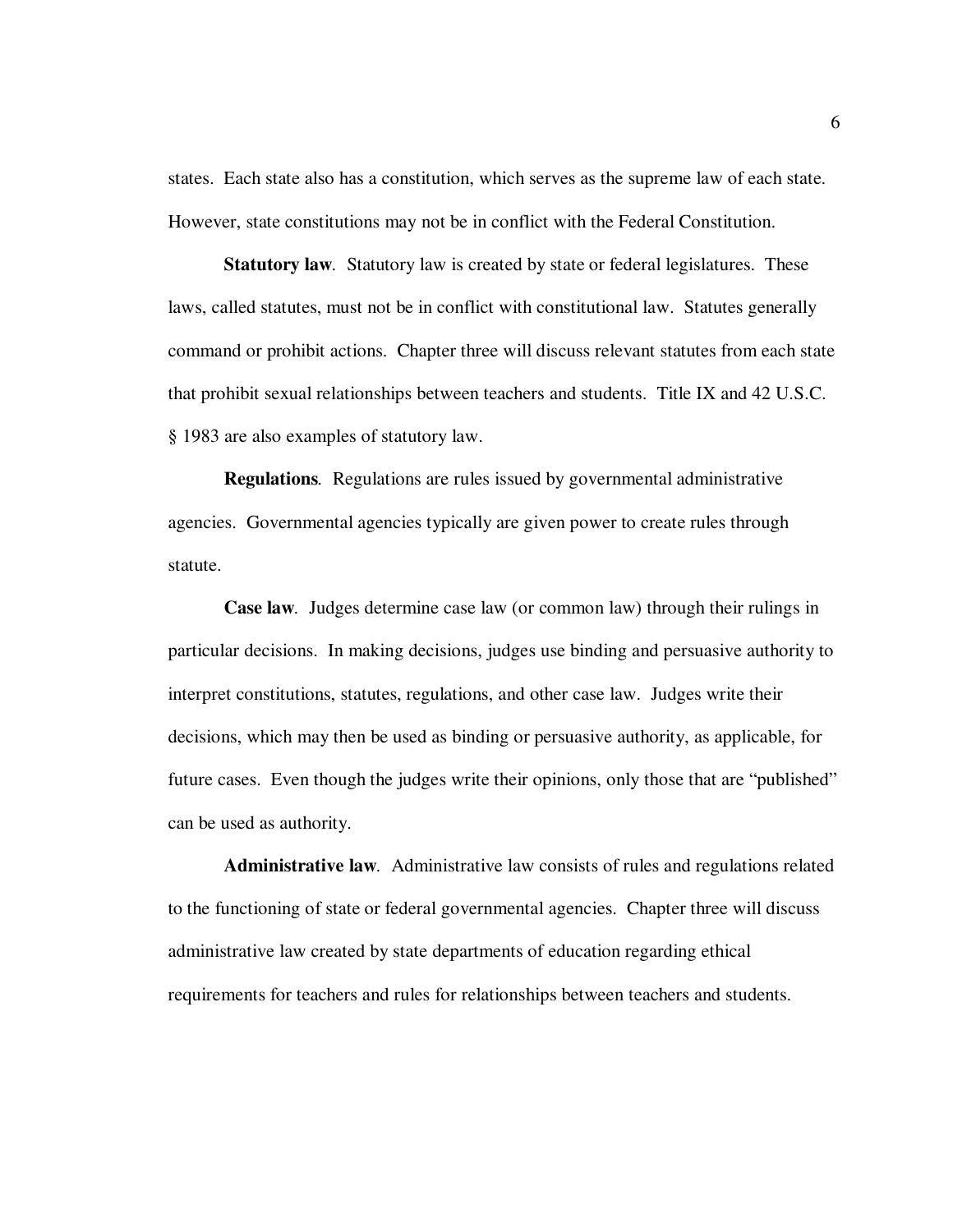# **Legal Principles**

**Judicial review***.* Law changes. When state or federal judges hear cases, they rely on their interpretation of current statutes and regulations and the prior decisions of judges who have ruled on cases involving similar issues. In considering past cases, courts will follow them, overrule them, or modify them. In general, sound decisions in past cases will strongly influence future decisions.

Upon receiving an unfavorable decision, parties may appeal to the next higher court. Appellate courts review the records of the lower court to determine if the law was applied correctly and if proper procedures were followed. Courts of appeal may affirm the lower court's ruling, overturn the ruling, remand the case to the lower court with instructions for further action, or a combination of these options. Intermediate level courts are required to review all appealed cases. State and federal supreme courts are not required to do so. Four federal Supreme Court Justices must agree to hear a case before it will be reviewed. State procedures vary.

**Legal remedies***.* When a party is successful in a suit, a variety of remedies are available. Money is the most common remedy in the cases to be reviewed in this study, in the form of compensatory (or actual) damages, punitive damages, and attorney's fees. Relevant to cases to be reviewed in this study, a court may also order writs of mandamus or prohibition, injunctions, and restraining orders.

#### **Legal Literature**

This study will be conducted using legal research, which is comprised of three categories: primary sources, secondary sources, and search tools.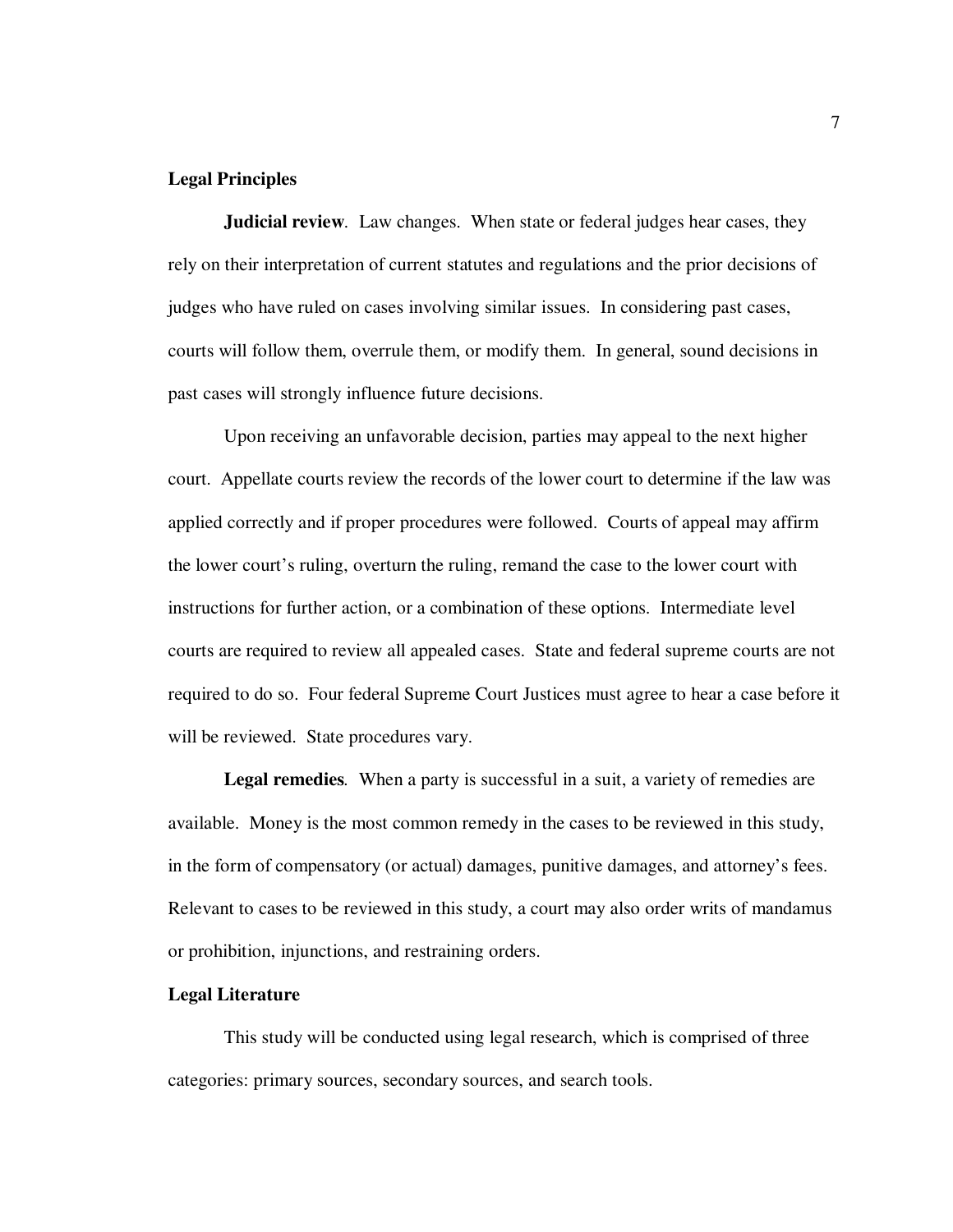**Primary sources***.* Primary sources are actual written statements of law by governmental sources. Primary sources include legislation, case law, rules, regulations, constitutions, and administrative agency opinions. Primary sources are applicable until they are overruled or repealed.

**Secondary sources***.* Secondary sources are materials such as treatises, law reviews, scholarly journals, textbooks, legal encyclopedias, and legal dictionaries. They are used to help one interpret or locate primary sources.

**Search tools***.* Search tools help scholars, attorneys, and judges find primary and secondary sources. Increasingly, search tools that can help a person find full-text legal resources, including state and federal court cases, statutes, and administrative laws, are available online. Internet based search tools also provide access to legal journals, legislative transcripts, legislative committee reports, and general interest articles from periodicals and other sources. The most comprehensive web-based search tools are LEXIS/NEXIS, Westlaw, and Findlaw.

It is important to note that not all necessary legal sources can be found electronically. Digests and reporters of state and federal cases and Shepard's citations are available in print in good research or legal libraries. These resources may provide fulltext sources of information and direct a researcher to additional relevant resources.

#### **Limitations of the Study**

This study will review applicable statutes, administrative law, and case law regarding sexual relationships between American school teachers and their students. While diligent efforts will be made to access all relevant case law, the history of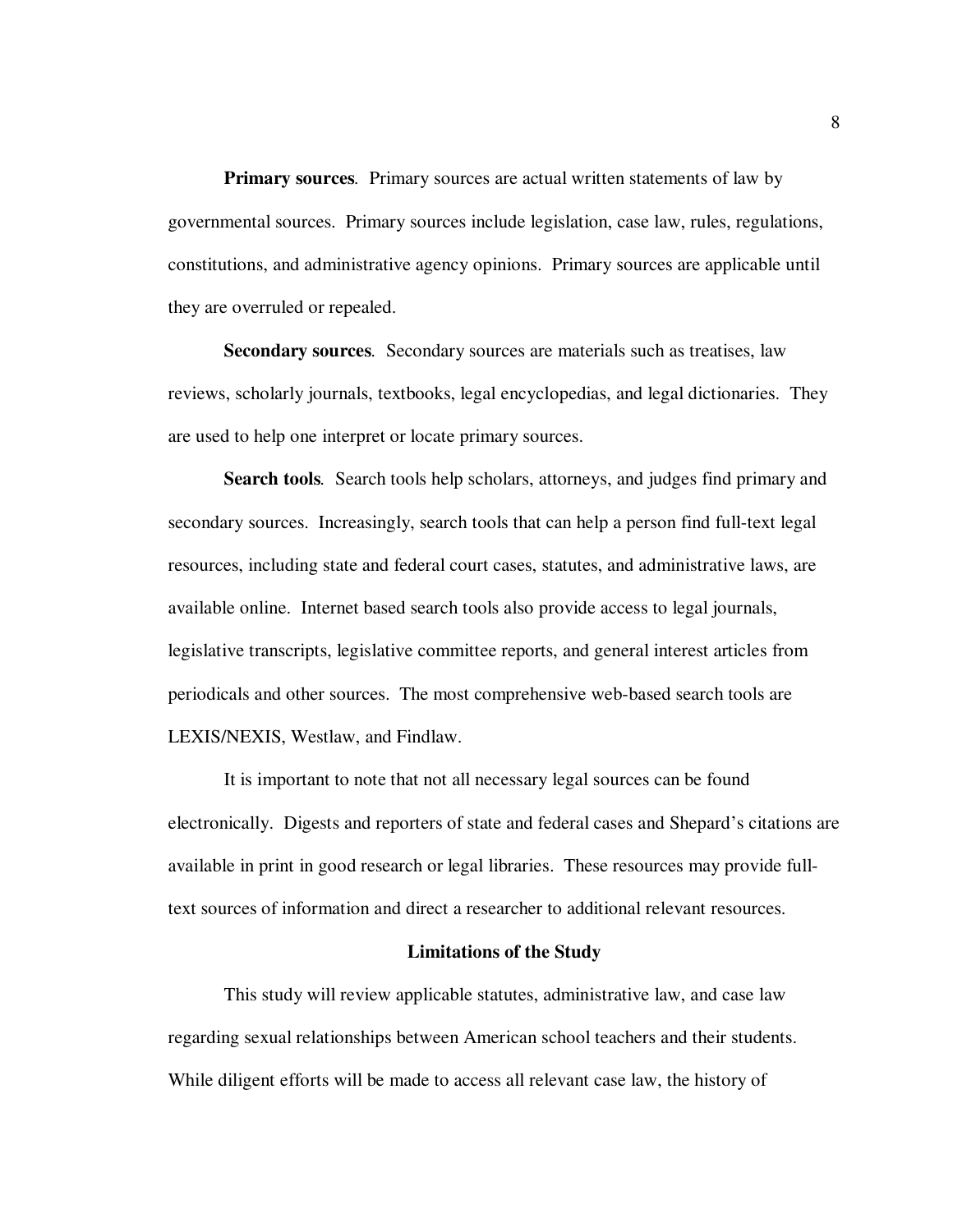American jurisprudence is so voluminous that a complete review of all cases is impossible, even with the increasing power of available search tools.

Similarly, to review all state criminal statutes and administrative law in a timesensitive manner, the research necessarily will be done using on-line search engines. The expectation is that the available material is complete and up to date. However, due to the sheer volume of material and the fluid nature of law, a complete analysis of all applicable law cannot be guaranteed.

#### **Delimitations of the Study**

This study will be delimited to American law through 2010. The study will include primarily accessible, published state and federal case law, unique unpublished state and federal case law, state statutes, and state administrative regulations. Cases reviewed will include those in which an American school teacher engaged in a consensual sexual relationship with a student of the school district in which the teacher was employed. Only cases involving students who were in grades six through twelve at some time during the relationship will be used, as these grades most typically represent pubescent and post-pubescent students. While the main focus will be on the relationships of teachers, cases involving other school employees (e.g., coaches, tutors, administrators, and classified staff) will be considered.

This study will also review only cases involving consensual relationships. It is important to note that the term "consensual" will be used in its colloquial, not legal meaning. That is, cases reviewed will include those in which students were willing participants in a sexual relationship that occurred over time and did not report the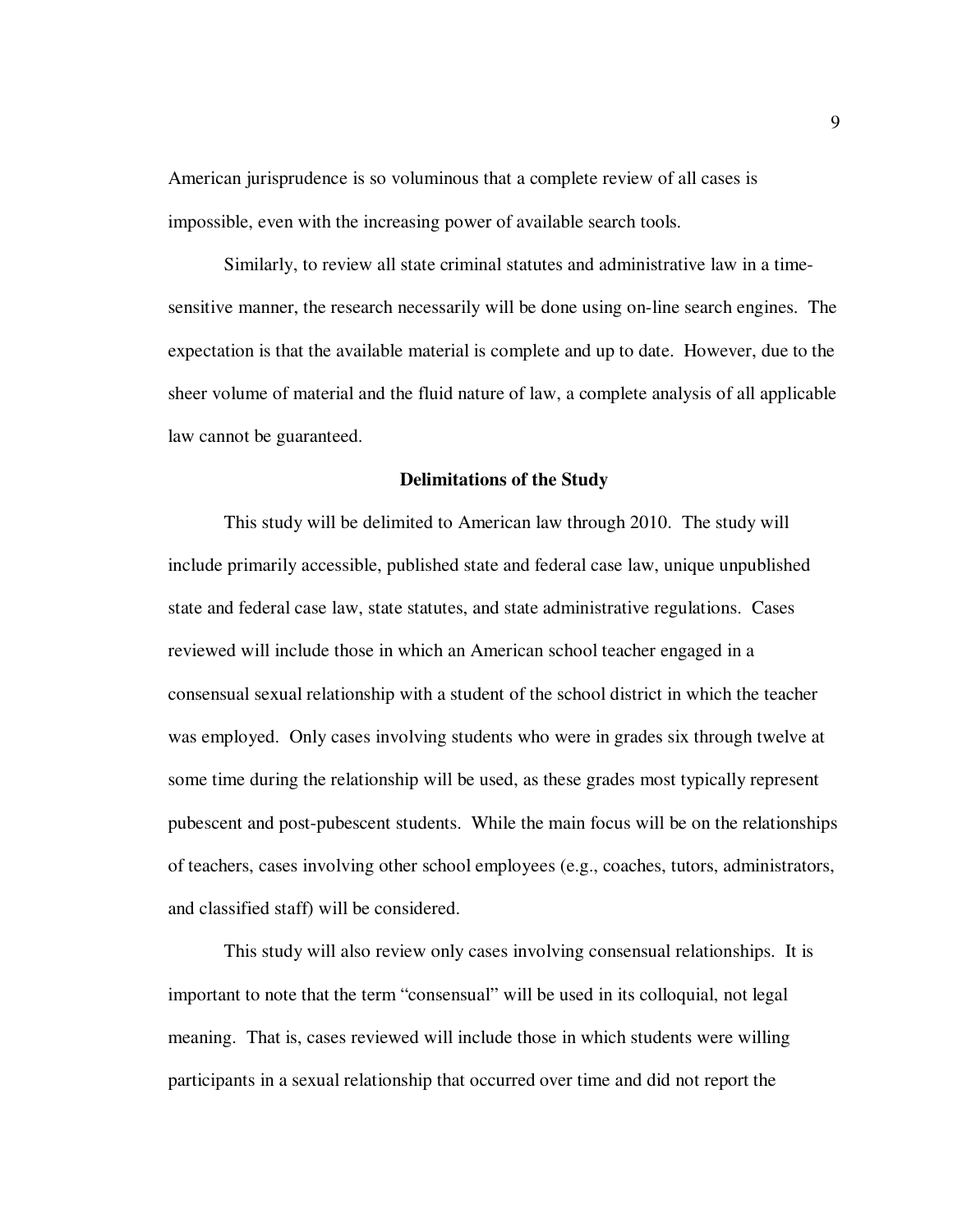relationship to authorities until sometime later, even if case law or statute determines that the student was unable to "consent" due to age or the "position of authority" of the teacher. Cases that involve teachers who physically coerced sex from a student will not be reviewed.

## **Definitions**

 *Affirm* – The decision of a court of appeals that the decision of a lower court was correct.

 *Allegation* – A statement of claimed fact contained in a complaint until proven affirmative.<sup>9</sup>

 *Appeal* – To ask a superior court to review the decision of a lower court.

 *Appellant* – The party filing the appeal, generally the loser at the trial court level.

 *Appellate Court* – A court that hears the appeal of the lower court.

 *Appellee* – The party who must respond to the complaint of the appellant,

generally the winner at the trial court level; also known as the "respondent."

 *Case* – A cause of action or lawsuit; also shorthand for reported decisions which can be cited as precedents. $10$ 

 *Compensatory Damages* – Money ordered by a court to be paid by the losing party to the prevailing party to reimburse for actual losses sustained.

 *Complaint* – The first document filed by a party alleging wrongdoing by another party.

 *Concur* – To agree.

 *Cunnilingus* – Oral stimulation of the female genitalia.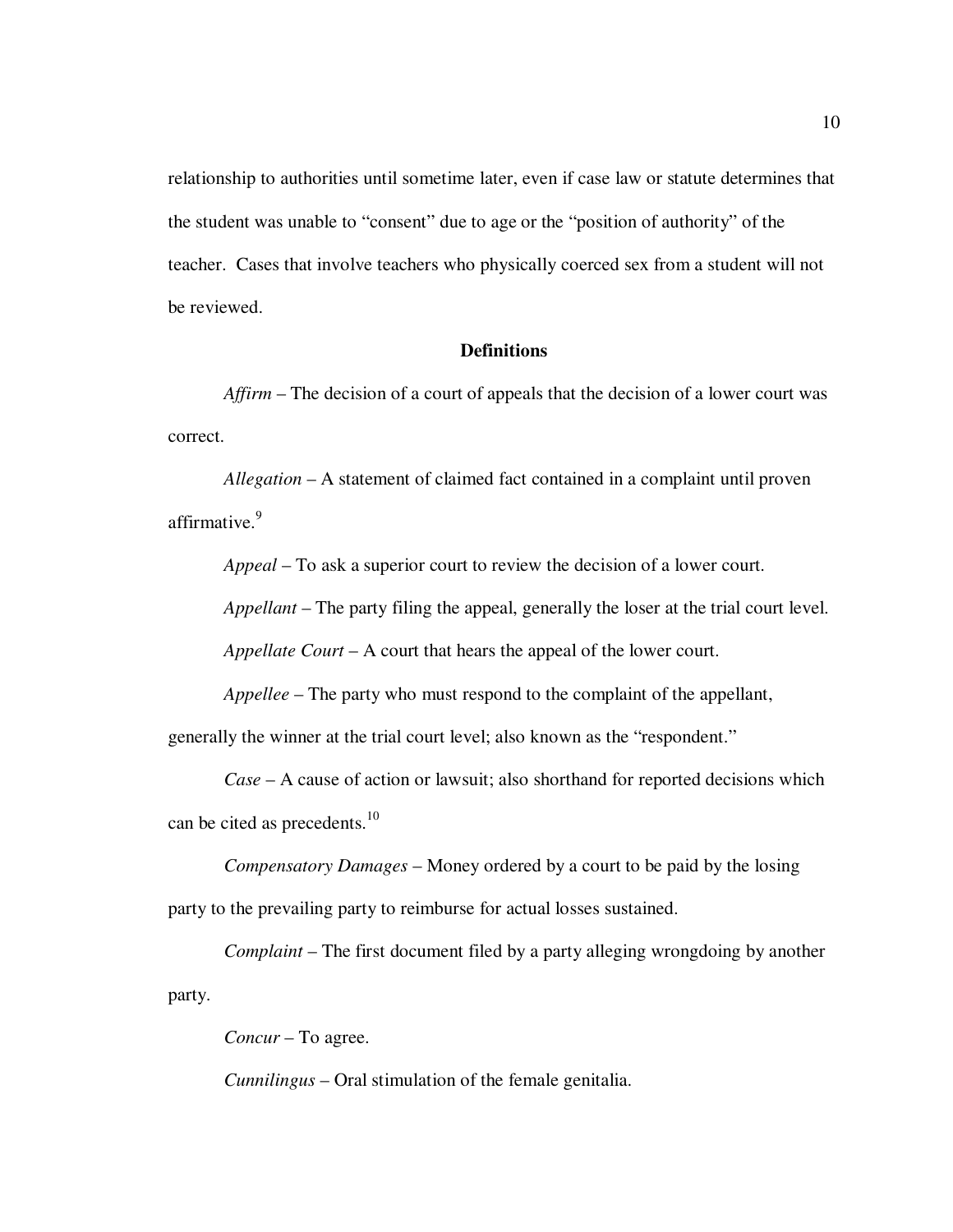*Dissent* – The opinion of a judge of a court of appeals that disagrees with the majority opinion, also known as "dissenting opinion."

 *Due Process* - a fundamental principle of fairness in all legal matters, both civil and criminal, especially in the courts. All legal procedures set by statute and court practice, including notice of rights, must be followed for each individual so that no prejudicial or unequal treatment will result. While somewhat indefinite, the term can be gauged by its aim to safeguard both private and public rights against unfairness. The universal guarantee of due process is in the Fifth Amendment to the U.S. Constitution, which provides "No person shall...be deprived of life, liberty, or property, without due process of law," and is applied to all states by the 14th Amendment. From this basic principle flows many legal decisions determining both procedural and substantive rights. $^{11}$ 

 *Fellatio* – Oral stimulation of the penis.

*Judgment* – The decision of a court in a lawsuit.

 *Majority Opinion* – A written explanation of the court's judgment favoring the winner of a hearing.

*Moral turpitude* - A gross violation of standards of moral conduct or vileness.<sup>12</sup>

 *Nolo contendere* - Latin for "I will not contest" the charges, which is a plea made by a defendant to a criminal charge, allowing the judge to then find the defendant guilty, often called a "plea of no contest."<sup>13</sup>

*Opinion* – A written explanation of a court's judgment.

 *Plaintiff* – The party who brings a lawsuit against another party.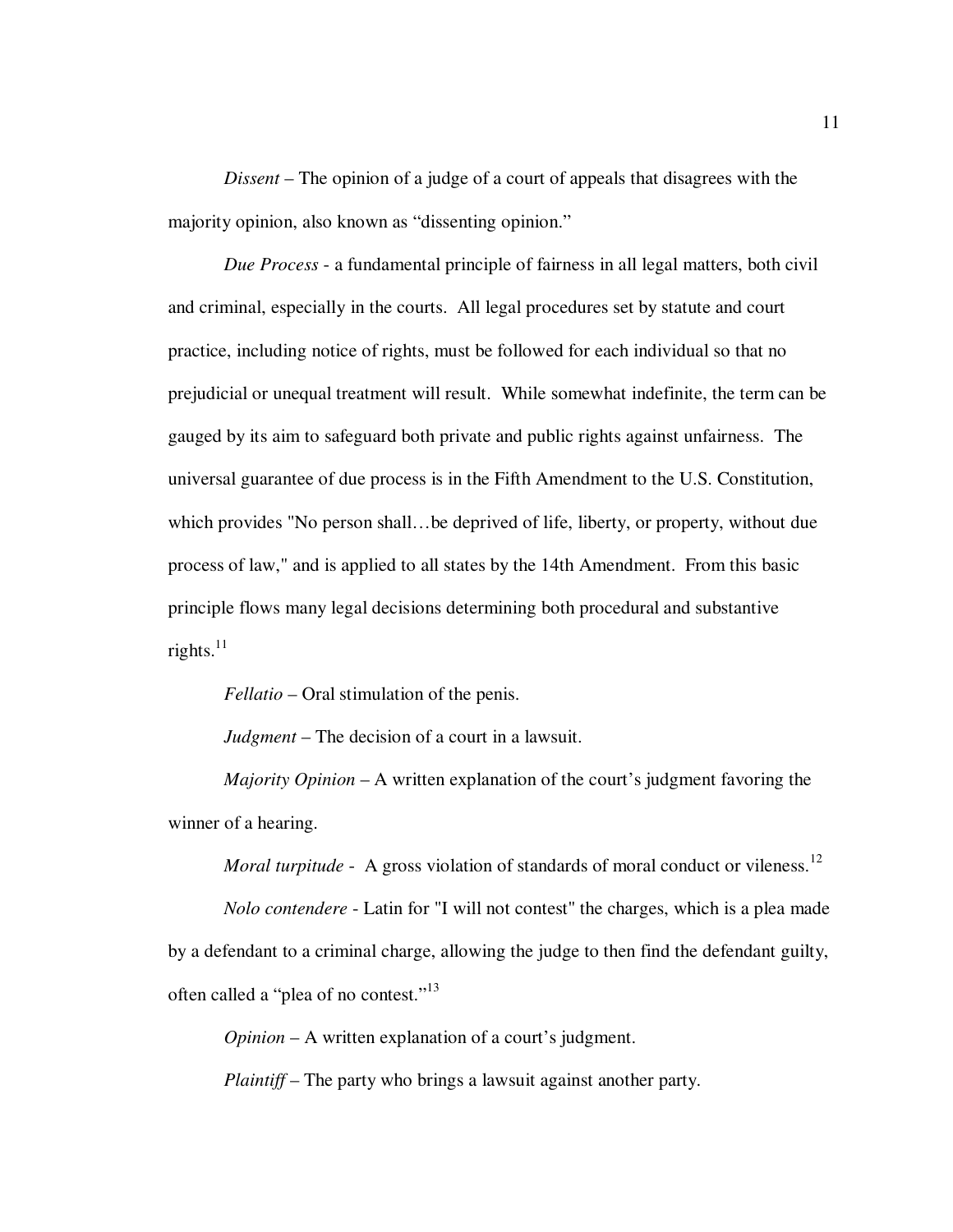*Precedent* - A prior reported opinion of an appeals court which establishes the legal rule (authority) in the future on the same legal question decided in the prior judgment. $^{14}$ 

 *Quid Pro Quo Harassment* – From the Latin meaning "something for something," harassment that includes the delivery of sexual favors to the perpetrator in exchange for favorable treatment or avoidance of unfavorable treatment for the victim.

 *Remand* – To send a case back to a lower court for further action.

 *Remedy* – the means to achieve justice in any matter in which legal rights are involved. Remedies may be ordered by the court, granted by judgment after trial or hearing, by agreement between the person claiming harm and the person believed to have caused it, and by the automatic operation of law. Some remedies require that certain acts be performed or prohibited; others involve payment of money to cover loss due to injury or breach of contract; and still others require a court's declaration of the rights of the parties and an order to honor them.<sup>15</sup>

 *Reversal* – When a higher court determines the judgment of a lower court was incorrect, thereby overturning the decision.

 *Sexual Activity* – Sexual conduct, sexual contact, or both.

*Sexual Conduct* – Vaginal intercourse, anal intercourse, cunnilingus, fellatio, or the anal or vaginal penetration by any object or body part.

 *Sexual Contact* – Touching the erogenous zones, including thighs, buttocks, breasts, or pubic regions, of another for the purpose of sexually arousing either person.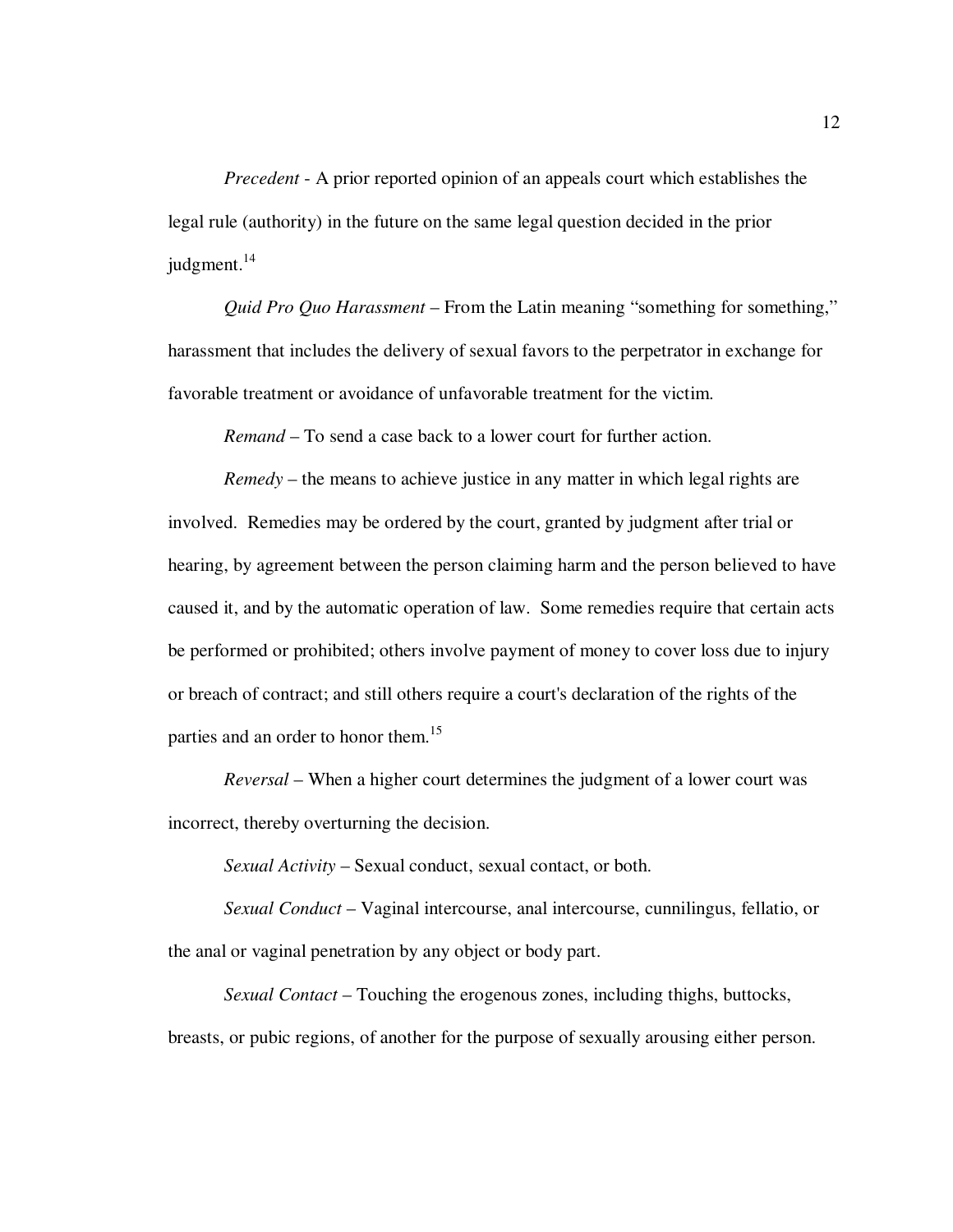*Sexual Intercourse* – Penetration of another's anus or vagina with any body part or object.

 *Summary Judgment* – A court order that no issues of fact exist and therefore a decision can be made as a matter of law without trial.

 *Trial Court* – The court that holds the original trial.

*Vicarious Liability* – Attaching responsibility to a person for harm or damages caused by another person in a lawsuit.<sup>16</sup>

#### **Justification of the Study**

 Stories of inappropriate sexual relationships between school employees and students have infiltrated the media. A school administrator's first job is to protect the students, then to insure that the learning process continues by minimizing distractions and refocusing the school and community. Long after the buzz of the community dies down, however, school administrators must be prepared for the legal fallout that is bound to come. Having a strong understanding of applicable statutes, codes, and case law will better prepare administrators to act should they ever find themselves dealing with a student-employee sexual relationship.

School administrators may discover a school employee under their charge having a sexual relationship with a student. Administrators need to be aware of legislation and case law related to these relationships so they can be prepared to act properly when they discover a relationship. Research has been conducted regarding various aspects of sexual harassment in schools. A comprehensive look at legislation and case law as it relates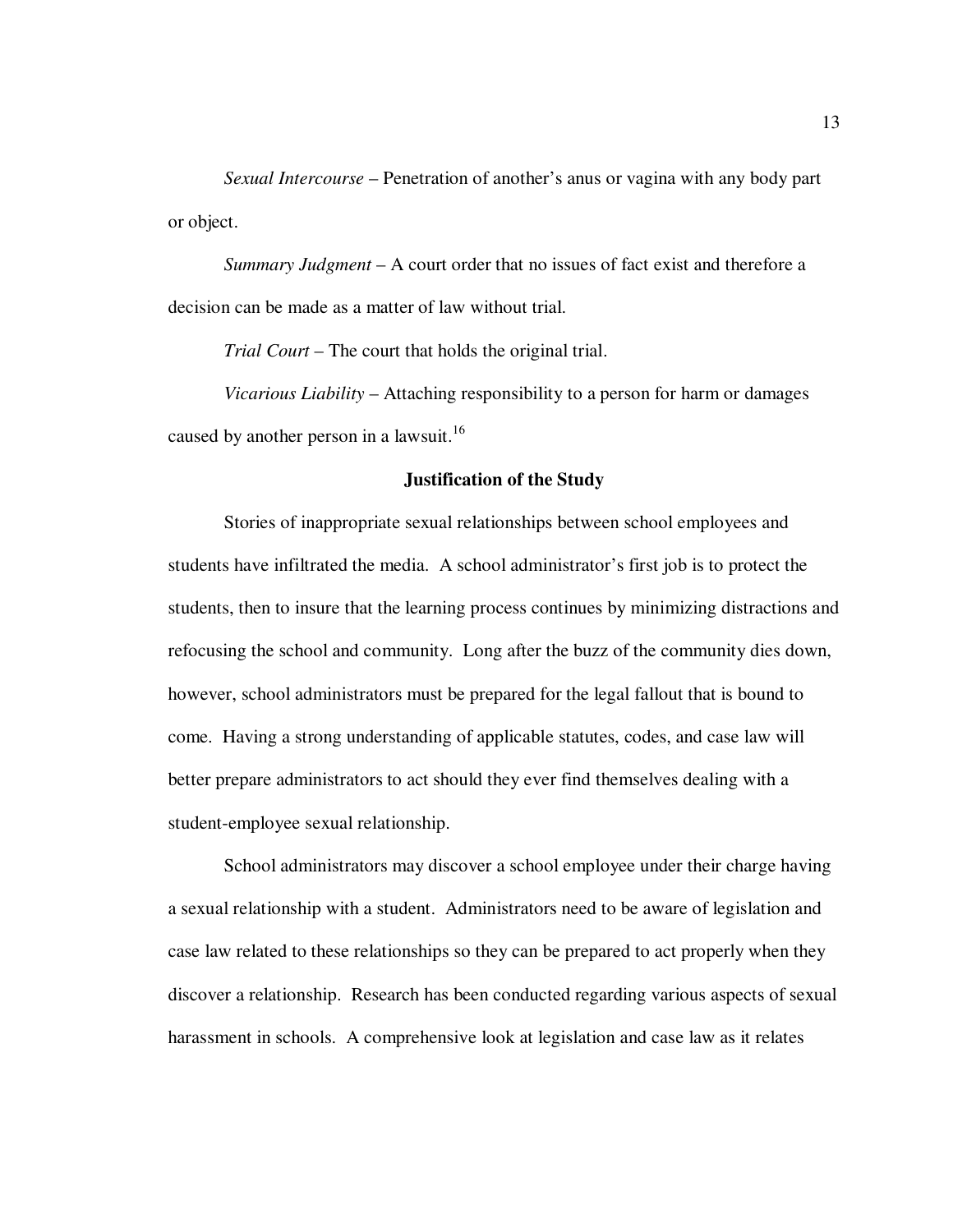specifically to consensual sexual relationships between students and teachers has not yet been written.

## **Procedures**

 Materials to be used include state statutes and administrative regulations. The American Digest System, National Reporter System, LEXIS/NEXIS, Westlaw, and Findlaw will be used to find case law. Secondary sources to be used include government documents, scholarly journals, and selected textbook materials. In addition, interviews may be conducted with professors and attorneys with knowledge of law related to the topic.

 Procedures for the study include careful reading of each statute, regulation, and case. The researcher will then organize and synthesize the above information thematically. A written synopsis of each case will include a briefing of case facts, an analysis of the law involved, and the judgment of the court.

#### **Overview of Remaining Chapters**

#### **Chapter Two**

This chapter will include a review of literature related to sexual relationships between teachers and students, including discussion of similar dissertations and scholarly journals.

## **Chapter Three**

This chapter will include an analysis of each state's criminal statutes related to sexual relationships between teachers and students, an analysis of administrative code in each state related to sexual relationships between teachers and students, and a discussion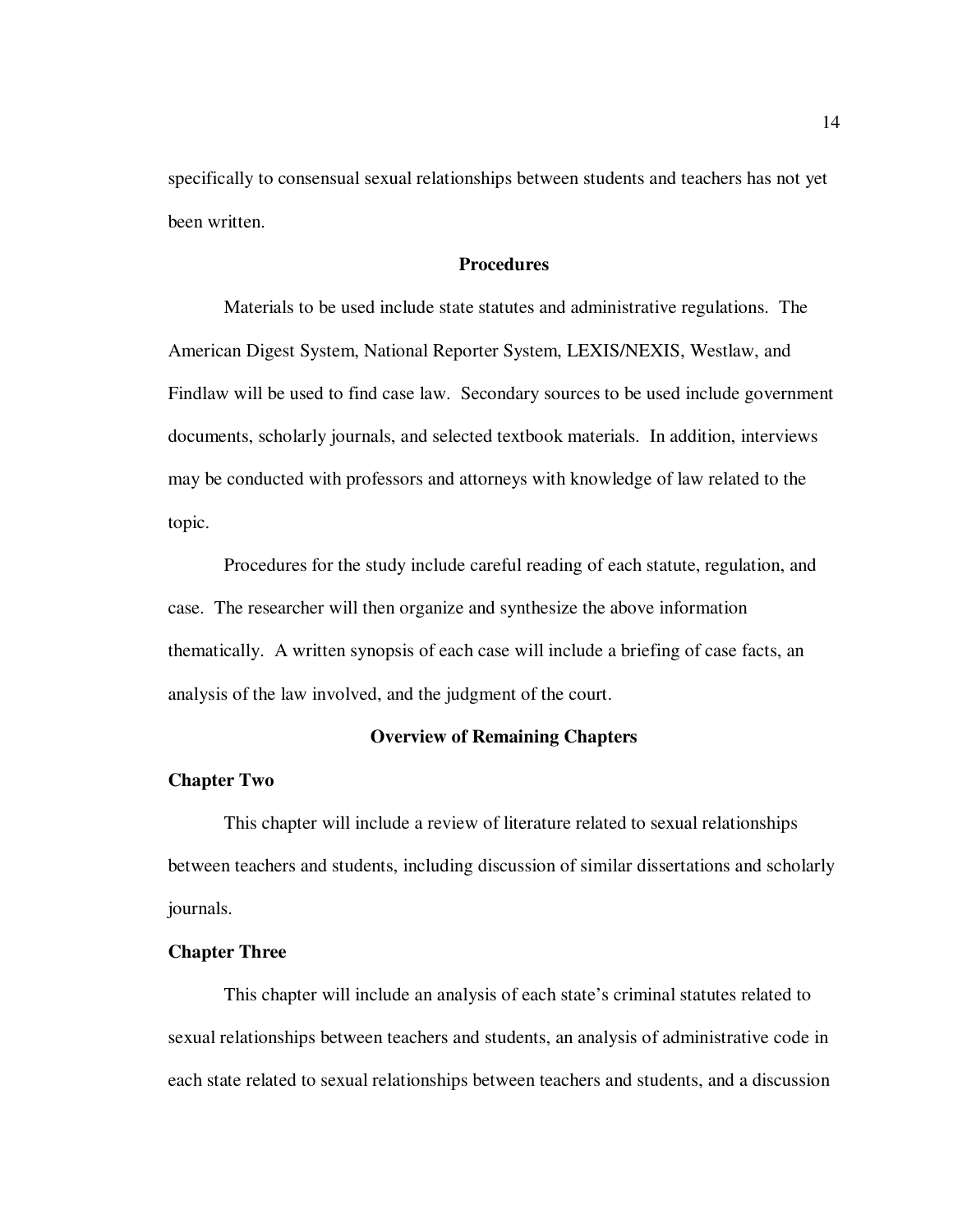of Title IX and 42 U.S.C. § 1983 as they relate to sexual relationships between teachers and students.

## **Chapter Four**

This chapter will include briefs of teachers or other school employees who, after having engaged in a sexual relationship with a student, filed suit against a school board for wrongful termination or other adverse employment actions.

#### **Chapter Five**

This chapter will include briefs of state and federal civil court cases in which students who engaged in sexual relationships with school employees, or the students' families, brought suit against administrators who supervised the employees in question, or the districts in which the employees and administrators were employed.

## **Chapter Six**

Chapter six will answer each of the questions posed in Chapter one, including:

- 1. What state legislation prohibits sexual relationships between teachers and students?
- 2. How does federal legislation, specifically Title IX of the Rehabilitation Act of 1972, the Fourteenth Amendment, and 42 U.S.C. § 1983, apply to sexual relationships between teachers and students?
- 3. What are specific outcomes and trends of judicial law involving teachers alleging wrongful termination after having sexual relationships with students?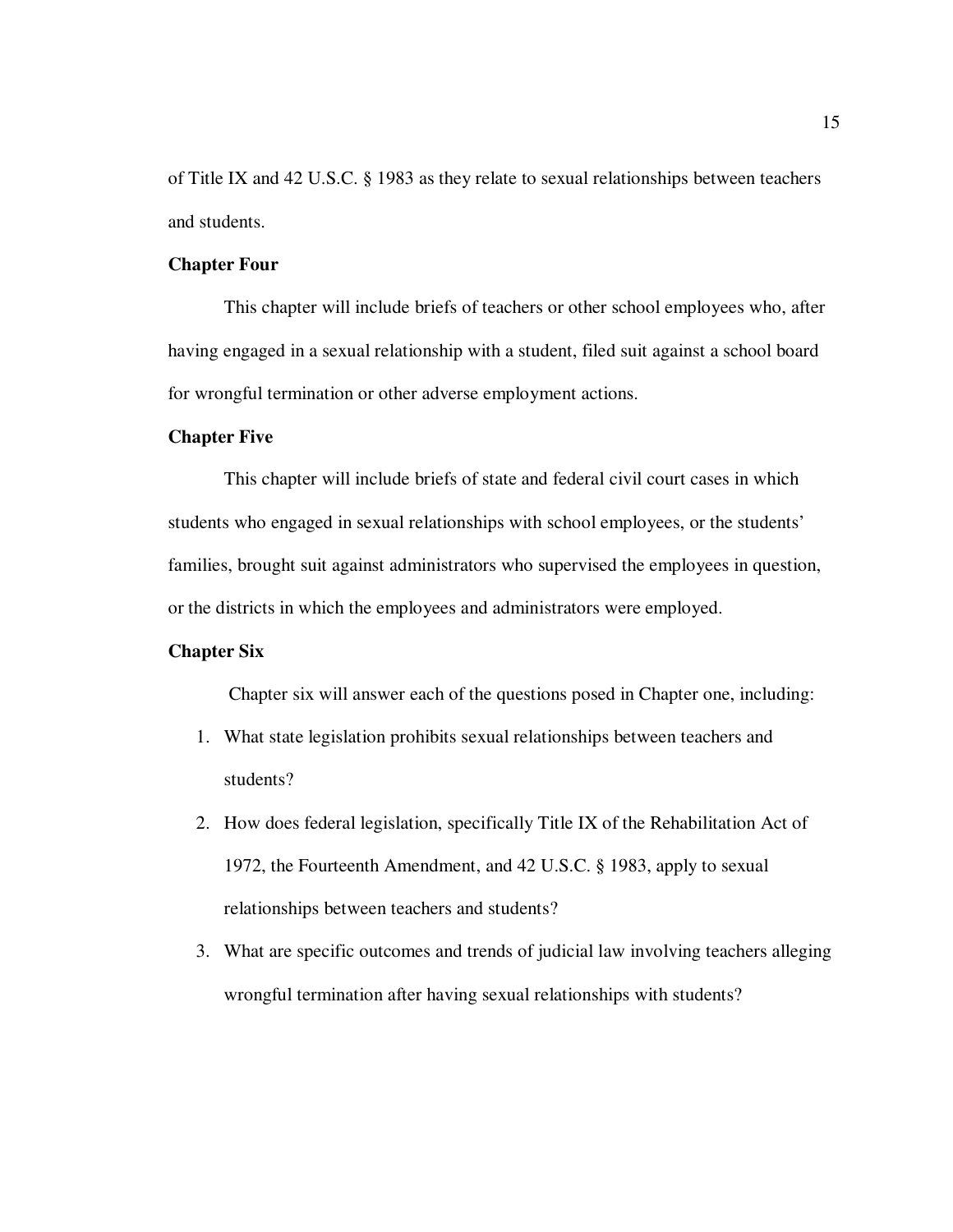4. What are specific outcomes and trends of judicial law involving students alleging rights violations by school employees after having sexual relationships with teachers?

Chapter six will also provide guidelines for school administrators in prevention of, identification of, and proper reactions to sexual relationships between students and teachers in their districts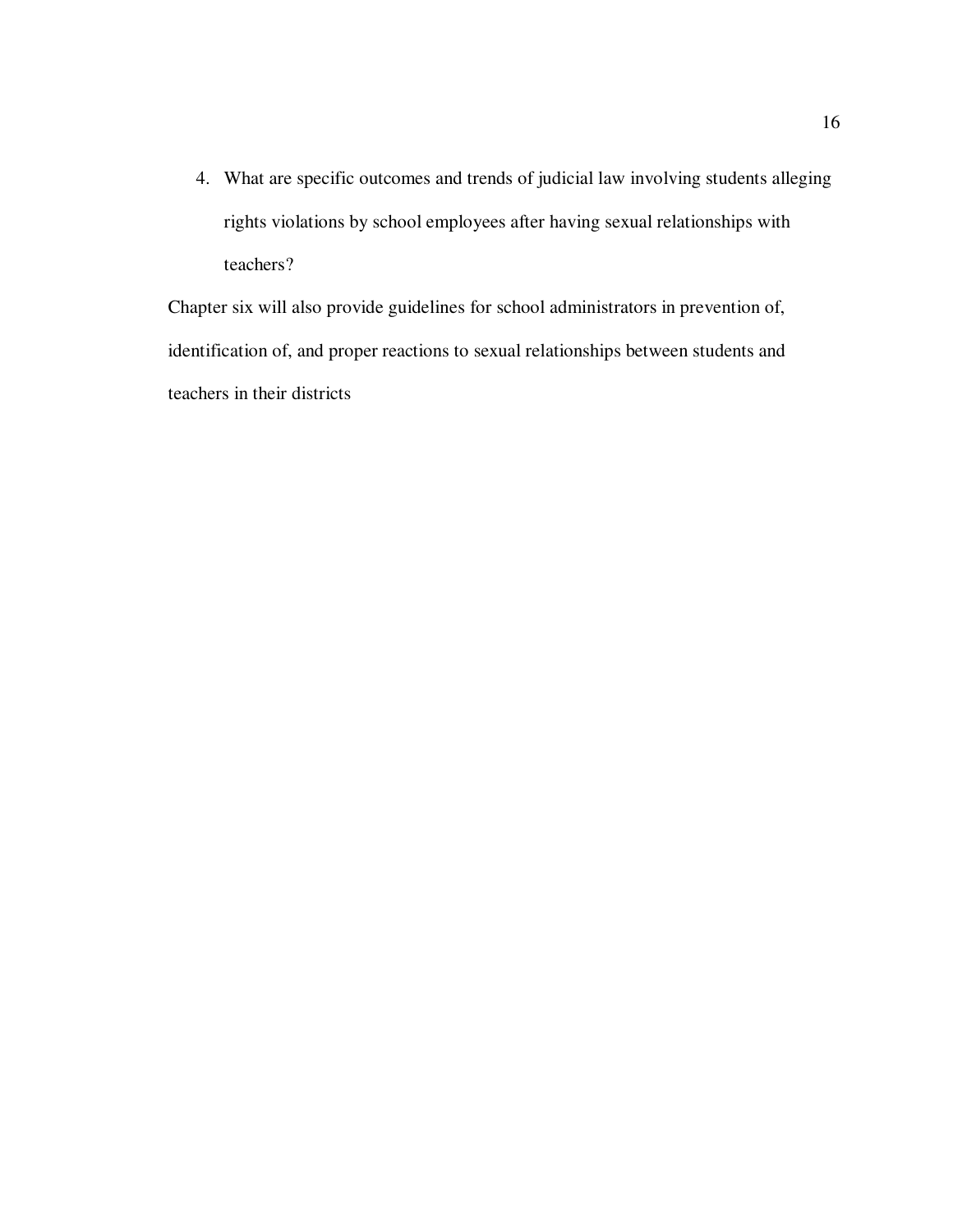#### **CHAPTER TWO**

# **REVIEW OF LITERATURE**

## **Introduction**

While mass-media continuously report stories of educators engaging in inappropriate and illegal behavior with students, $17$  few research-based studies of student sexual abuse by educators exist. This may be due to school administrators' desire to protect victims or their fear of negative publicity.<sup>18</sup> However, a review of available literature shows the extent of educator sexual misconduct with students; how the problem is perceived by educators and communities; who the perpetrators and victims are; how school leaders respond to the problem; and how victims, other students, and the school community are affected by the problem.

#### **Defining Terms**

 Labeling educator sexual misconduct with students is challenging. What is "sexual abuse" in one state may be "sexual misconduct" in another or "molestation" in a third.<sup>19</sup> Often terms are used interchangeably depending on varying legal definitions among state and federal law, and researchers' and practitioners' terminology.<sup>20</sup> Some actions may violate criminal laws while other actions, such as hand-holding and back rubs, may not be criminal but may be inappropriate or otherwise illegal.<sup>21</sup> However, most definitions and terms are consistent in that behaviors described are sexual in nature and unwelcome. Most importantly, sexual misconduct is defined by the victim's reaction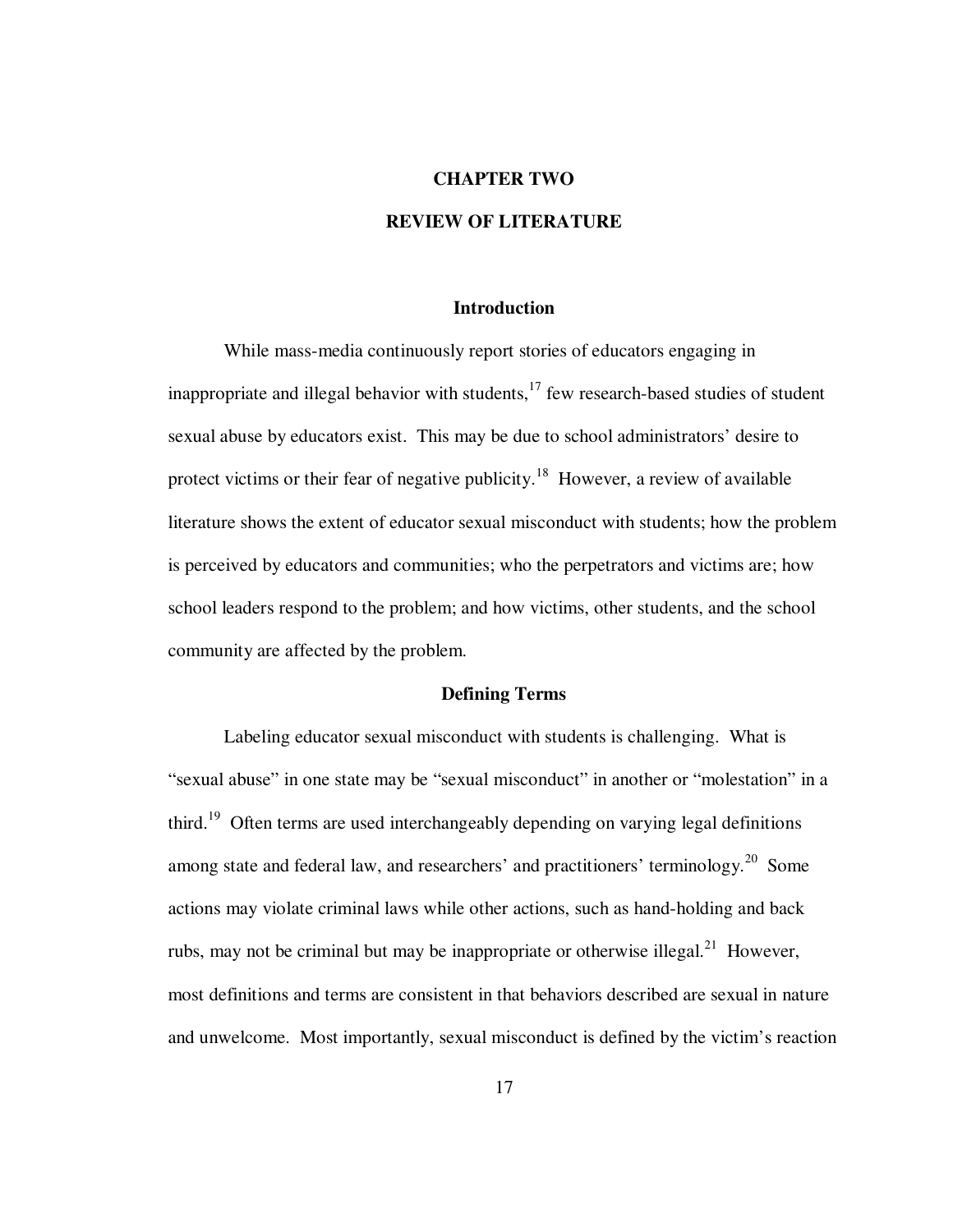or interpretation of the act, not the actor's intent.<sup>22</sup> It also must be noted that a victim's willing participation in the act does not necessarily mean the act was welcome.

This review of literature will use the term "sexual misconduct" to refer to sexual behavior between educators and students, which may include contact, noncontact, or both. Noncontact sexual misconduct may be verbal or visual, such as showing pornography or engaging in sexual talk. Contact sexual misconduct includes fondling, kissing, penetration, touching of genitalia, or any other physical contact designed to arouse the person touching or person being touched.<sup>23</sup> The term "educator" will mean any classified or certified employee of an elementary, intermediate, middle, or secondary school or other district employee who does not work in a school building. Educators may include teachers, principals, custodians, tutors, bus drivers, coaches, advisors, counselors, and so forth. The term "student" means any person enrolled in an educational institution through grade twelve.

## **The Pervasiveness of Educator Sexual Misconduct with Students**

Sexual misconduct between educators and students is particularly troubling because of the position of trust in which educators are placed. Compulsory attendance laws require parents to send their children to school, and parents trust the adults acting *in loco parentis* will be positive influences on their children and look out for their safety and well-being. $^{24}$ 

 Much evidence exists that educator sexual misconduct with students is widespread.<sup>25</sup> However, it is unknown how frequently educators engage in sexual misconduct for several reasons: few studies have been conducted; studies that have been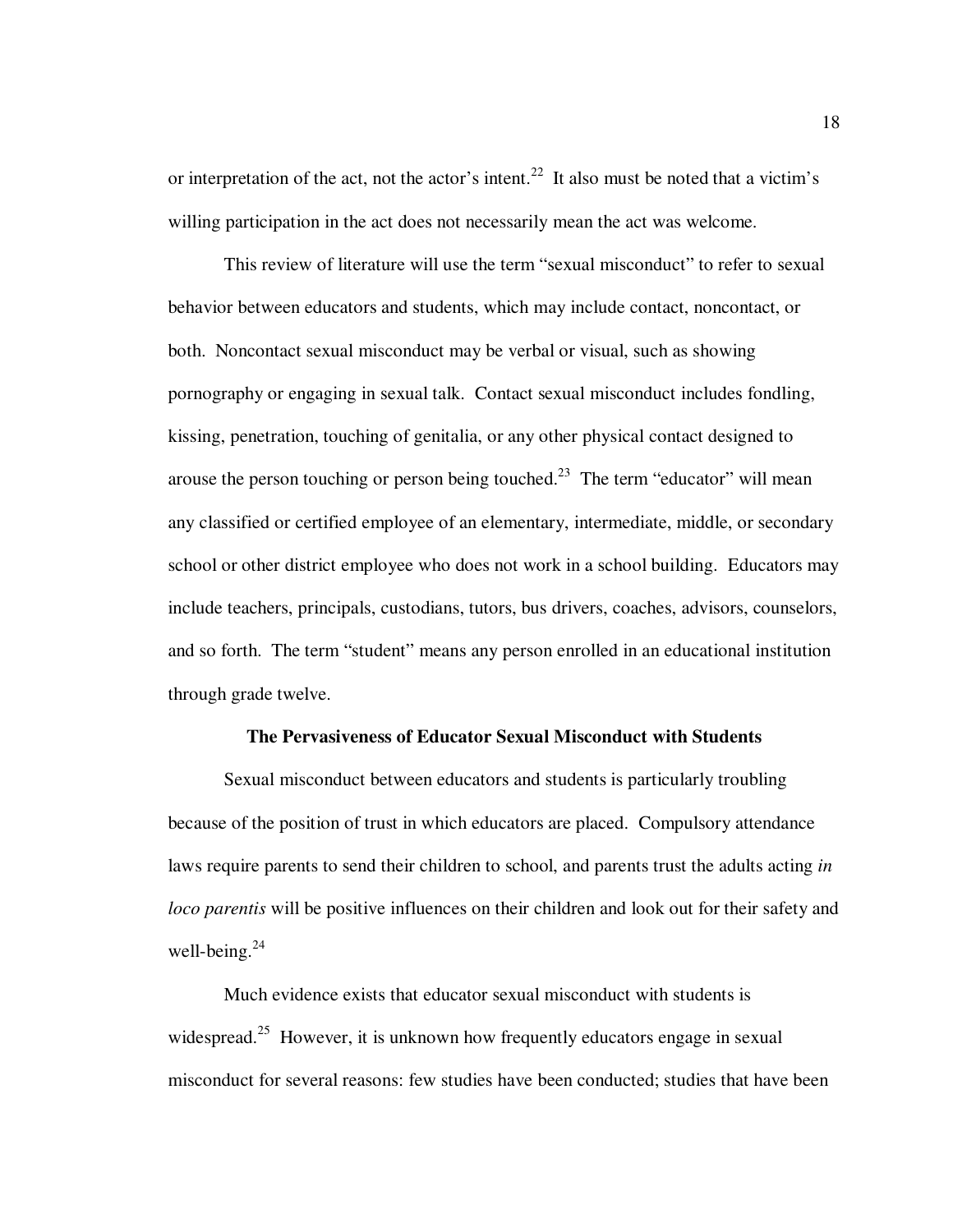conducted have not used comparable samples and methods; and most student victims of sexual misconduct do not file formal complaints.<sup>26</sup> Also, educator sexual misconduct may go unreported due to the tendency of those who abuse not to seek help, the pressure on student victims to remain silent, and the reluctance of school leaders to believe the worst about their colleagues. $27$ 

Nonetheless, anecdotal evidence suggests that the number of students accusing educators of sexual misconduct has risen since Anita Hill's allegations of sexual harassment towards Supreme Court justice Clarence Thomas during a Senate Judiciary Committee hearing in 1994.<sup>28</sup> Also, increasing legal requirements of school leaders to report sexual abuse of students to police or child services may have caused an upsurge of incidents being reported to such agencies. $29$ 

Empirical studies also have found the problem of educator sexual misconduct to be pervasive. A COLUMBUS DISPATCH study identified at least fifty Ohio educators who became too personal with students or engaged in sexually inappropriate behavior and were still able to keep their licenses.<sup>30</sup> An Associated Press investigation found more than 2,500 cases in which educators across the United States were punished for engaging in sexual misconduct with students, with nearly 90% of the perpetrators being male.<sup>31</sup> A congressional report estimated 4.5 million of the approximately 50 million students in American schools are subjected to sexual misconduct by a school employee sometime throughout their schooling. $32$ 

A regional survey of North Carolina high school graduates found that 82.2% of females and 17.7% of males reported sexual misconduct by educators during their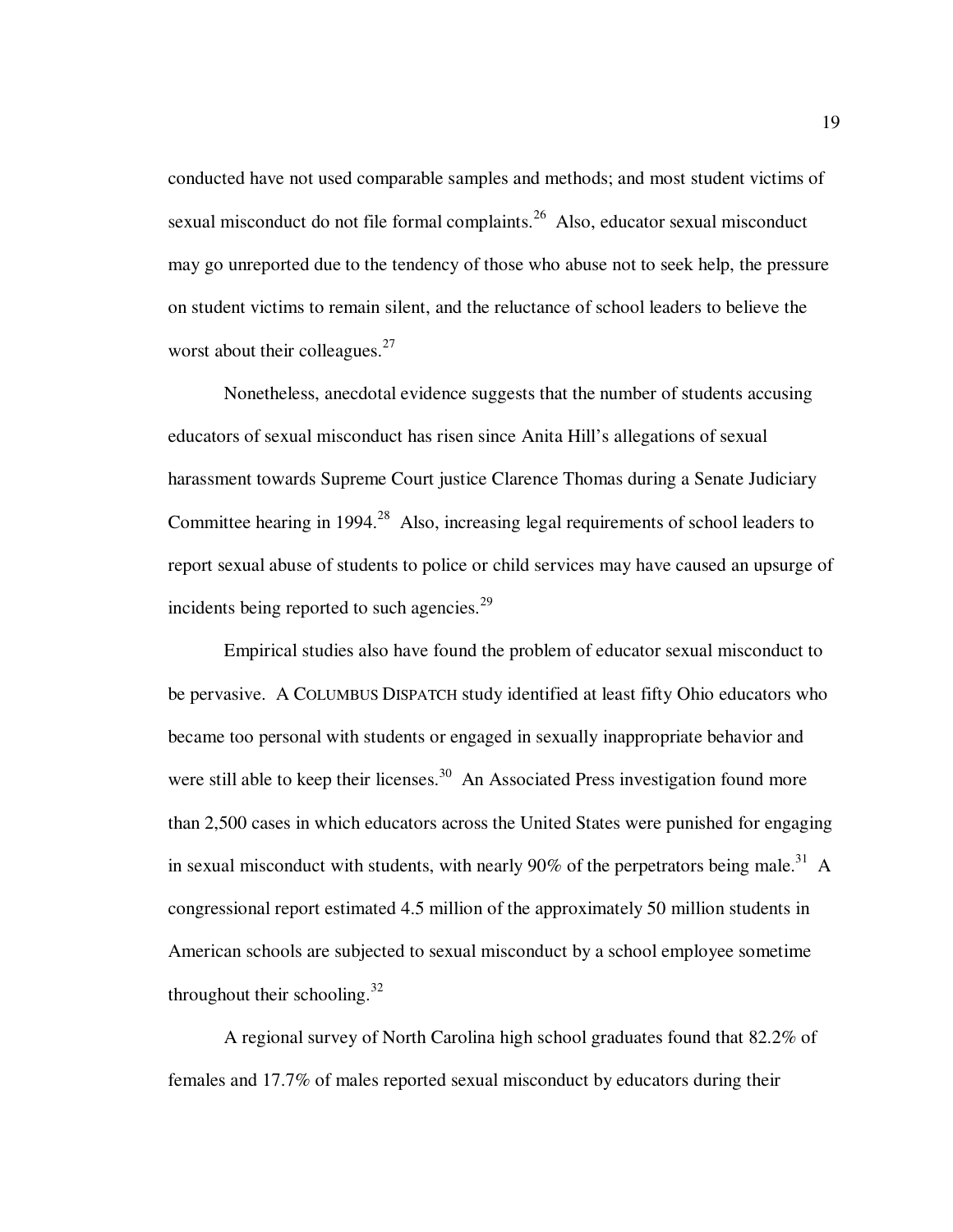schooling.<sup>33</sup> The same survey found  $13.5\%$  of the sample had engaged in sexual intercourse with an educator.<sup>34</sup> Another study found that  $1\%$  of adults reported being abused in elementary school by educators, and 3% reported being abused in secondary school by educators.<sup>35</sup> These numbers extrapolate to nearly 98,000 educators having engaged in sexual misconduct with students on some level.<sup>36</sup> The same researcher estimates that 5% of educators have engaged in sexual misconduct with students, either verbally or physically.<sup>37</sup> Yet another study reported 4.1% of 4,340 adults surveyed had a physical sexual experience with a teacher.<sup>38</sup>

A national survey conducted by the American Association of University Women (AAUW) of 1,632 students in grades eight through eleven throughout the continental United States found that 18% of students alleged being victim to sexual misconduct by a school employee.<sup>39</sup> This included 10% of males and 25% of females reporting being harassed by educators, with African-American girls being more likely than whites to be targeted, and whites being more likely to be targeted than Hispanics.<sup>40</sup> Students, however, often are reluctant to report being victims of educator sexual misconduct. Of those students reporting misconduct in the AAUW survey, for example, only 7% reported the infraction to a teacher, and only 23% reported it to a parent or other family member.<sup>41</sup> Thus, when students are asked directly about being victim of educator sexual misconduct, substantial numbers of students admit it is a problem; however, most students are not asked directly.<sup>42</sup>

So even though researchers' estimates of the prevalence of the problem vary, it is clear educator sexual misconduct with students exists in the United States. While the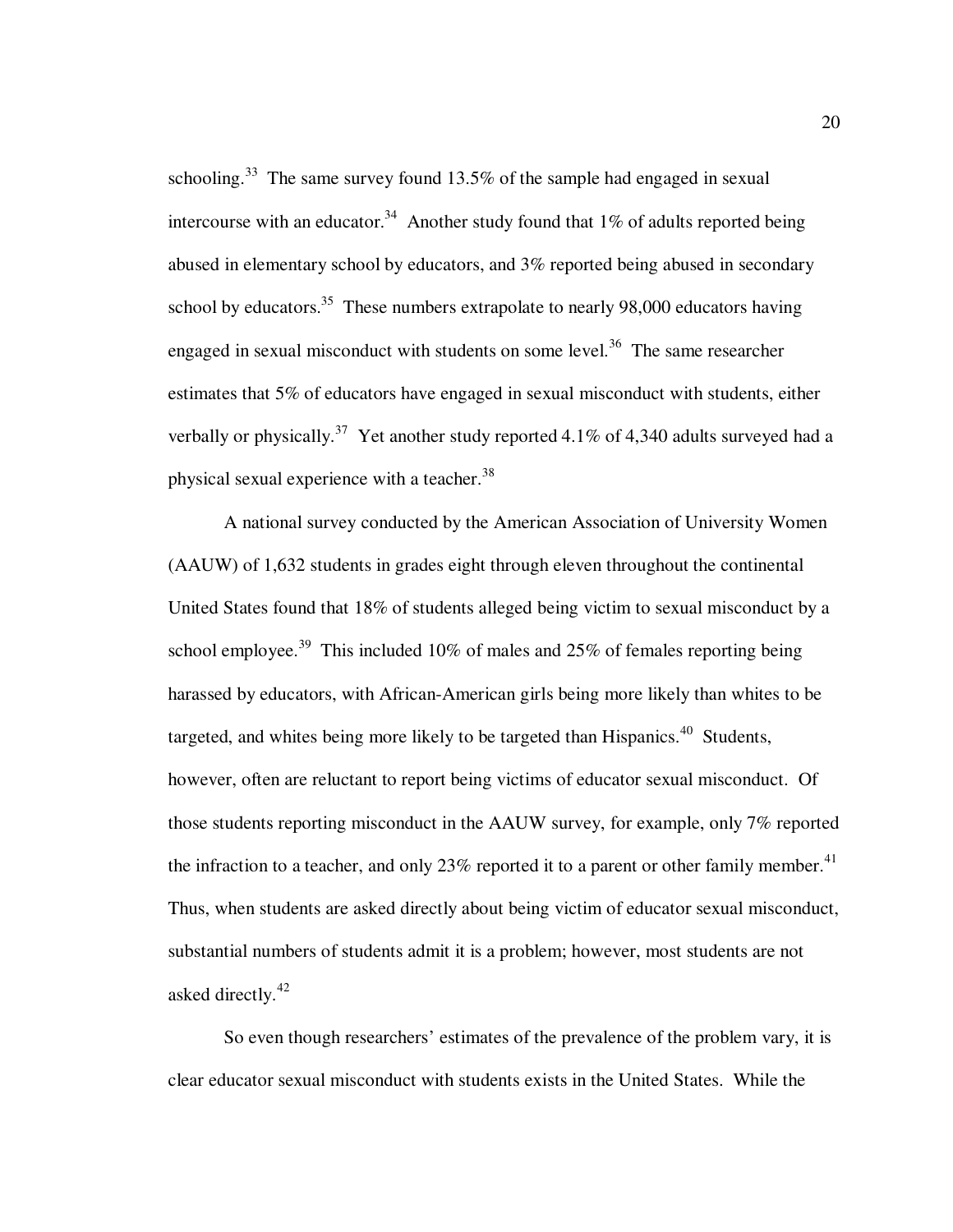possibility exists that students may fabricate claims of sexual misconduct by educators for a variety of reasons, data suggest false allegations are minimal. Rather, it is much more likely a student will fail to report an incident of sexual misconduct than fabricate an incident, as professionals estimate that only 2% to 6% of incidents are reported.<sup>43</sup>

Students who report sexual misconduct by educators most often allege contact abuse of a superficial nature. These allegations often include fondling, pinching, and touching breasts, buttocks, or pubic areas. Complaints about inappropriate touch are likely to be lodged by two or more students at the elementary level and by individual students at the secondary level.<sup>44</sup> For superficial contact abuse at all grade levels, male educators are more commonly the perpetrators, and females are more commonly the victims.<sup>45</sup>

Contact abuse involving sexual intercourse, fellatio, cunnilingus, and digital or object penetration is also more likely to happen between male perpetrators and female victims.<sup>46</sup> The misconduct most often happens at after-school functions, at educators' homes, and in parked cars.<sup>47</sup>

# **The Profile of Educators Who Engage in Sexual Misconduct with Students**

While no clear profile of educators who engage in misconduct students exists, perpetrators share common characteristics and patterns of behavior.<sup>48</sup> These educators often are well liked by students, peers, and community.<sup>49</sup> They are frequently described as being hard-working family men and are often well-educated, more law-abiding, and more religious than average.<sup>50</sup> Most perpetrators are heterosexual, with more than twothirds of educator sexual misconduct involving students of the opposite sex.<sup>51</sup> One study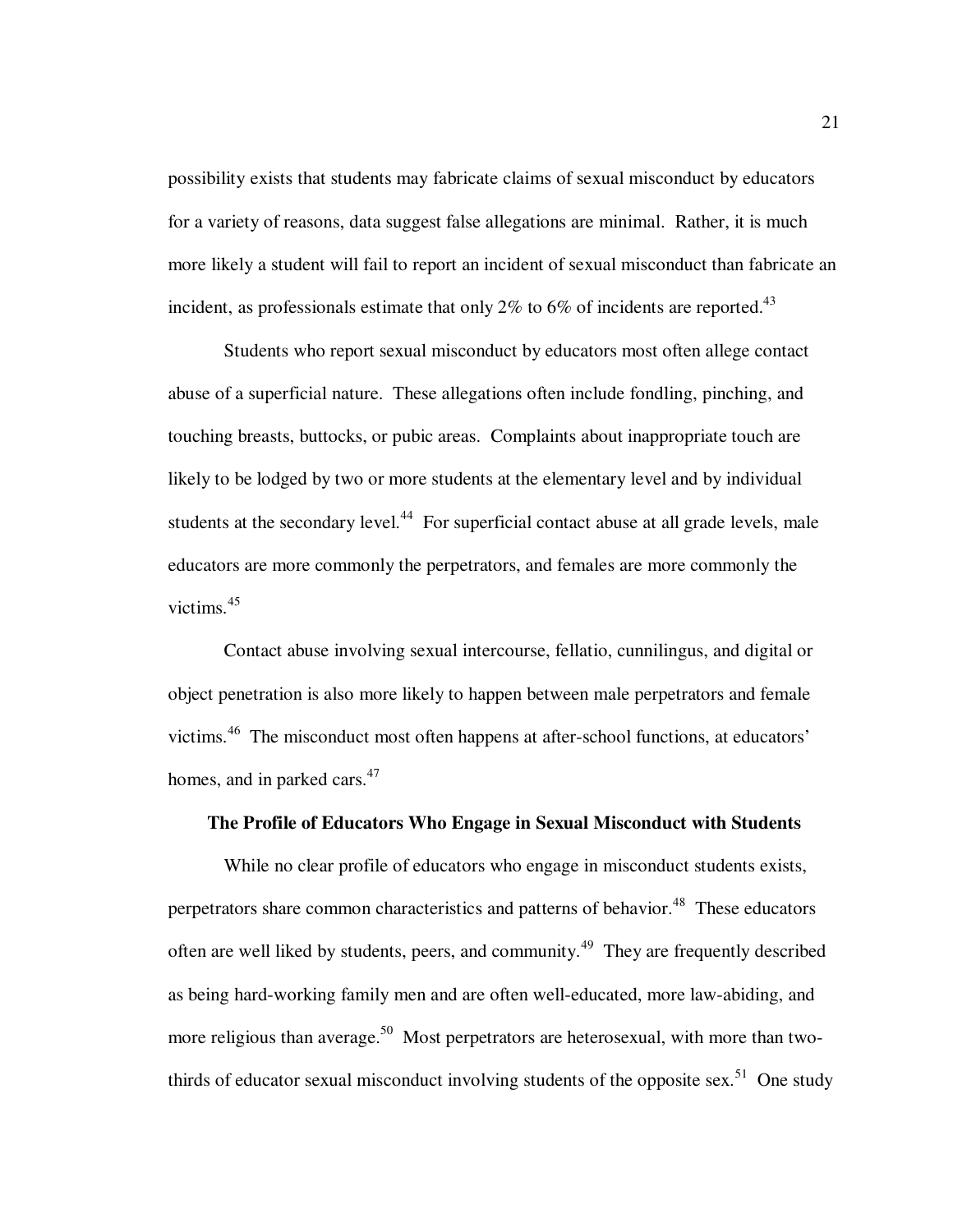found the average age of perpetrators to be in their late twenties, with a range of twentyone to seventy-five years, and  $80\%$  of the suspects being male.<sup>52</sup> Another study found 96% of the perpetrators to be males who abused 76% females and 24% males; 4% of the perpetrators were females who abused 86% females and 14% males.<sup>53</sup> Many studies indicate that educators engaged in sexual misconduct with students often have relationships with multiple students; thus, there are fewer educator abusers than student victims.

Offenders have been employed in a variety of jobs in the education field, including teacher, coach, administrator, bus driver, custodian, and more.<sup>54</sup> However, almost all studies report teachers as being most likely to be the perpetrator, followed by coaches. One British study found 90% of offenders to be teachers.<sup>55</sup> The educators who engage in sexual misconduct tend to be employees such as coaches, band directors, drama directors, and club advisors; they have frequent one-on-one access to students because they supervise extracurricular activities.<sup>56</sup> A Texas study found 25% of that state's educators disciplined for sexual misconduct to be coaches or music teachers.<sup>57</sup> Most offenders are not in prison, are not known by members of the community to be offenders, and have a propensity for repeating their crimes.<sup>58</sup>

Educators who engage in sexual misconduct generally fall into one of four categories. First, some have psychosexual disorders such as pedophilia or hebephilia. Pedophiles have an adult psychosexual disorder in which they have a sexual preference for prepubescent children,<sup>59</sup> and hebephiles have a sexual preference for adolescents. Pedophiles and hebephiles are likely to have sought a job where they would be close to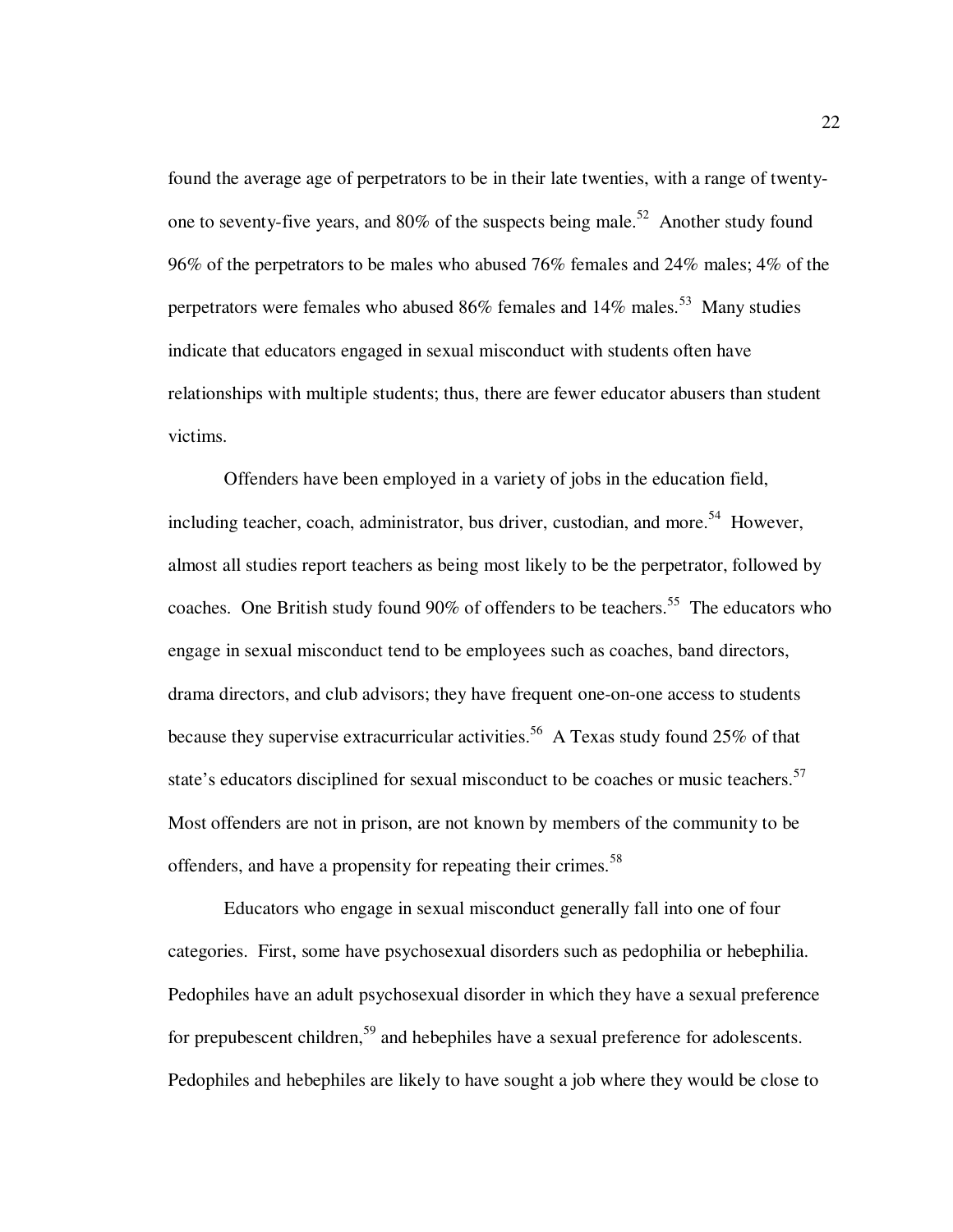potential victims. Often they test to see if the victims can keep a secret and groom their victims by introducing pornography or touching to the students in ways that make the victims feel guilty and responsible for the abuse. $60$ 

Second, some educators involved in sexual misconduct are characterized as romantics who do not have a sexual attraction to children per se, but who find themselves entangled in romantic relationships with a student. These educators often feel they have done nothing wrong because the victims appear to be willing participants in the sexual activity.<sup>61</sup>

The third type of educator engaged in sexual misconduct is an opportunistic sexual predator motivated by power and control.<sup>62</sup> A fourth type is the educator who engages in inappropriate activity that is not necessarily criminal in nature, such as giving personal gifts to a student or touching him in an inappropriate, yet patently nonsexual, manner.<sup>63</sup> In all four situations, the educator engages in the relationship to satisfy the educator's own needs at the expense of the victim.<sup>64</sup>

Educators involved in sexual misconduct progress through three phases of exploitation to increase their chances for successful abuse of child victims.<sup>65</sup> In the first phase the offender trolls and tests, selecting a school in which sexual misconduct policies are loose and selecting a student victim who is emotionally vulnerable, whose parents likely are disengaged.

In the second phase, the offender grooms the situation, setting up a public persona of trust where accusations against the offender are likely not to be believed. The offender also becomes helpful to parents, perhaps by providing rides or tutoring, so that gaining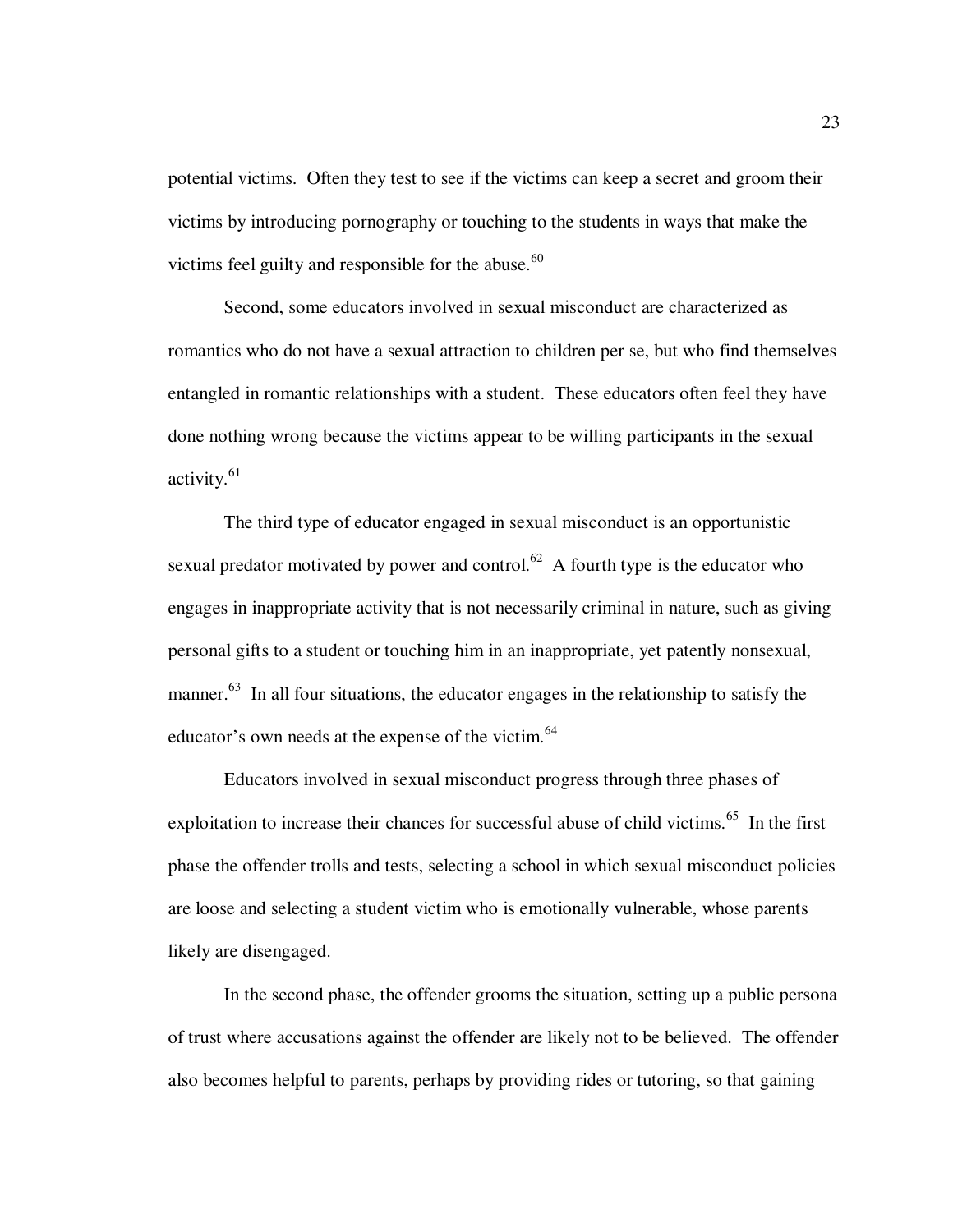access to the student outside of school hours is easier. Also, the offender grooms the student, often by desensitizing the student to inappropriate behaviors. The employee may tell the student of personal problems, inquire into the student's sexual or romantic life, ask the student to do personal favors for the employee, and provide or recommend drugs, alcohol, or pornography to the student, among other things. The employee may also grant favors to the student, such as giving gifts, exchanging notes, escorting to class, writing late slips, allowing late homework, and other similar inappropriate acts.<sup>66</sup>

The third phase includes the offending educator being more aggressive in defending the behavior by suggesting the behavior demonstrates greater caring of students than other employees. The educator may continue to gain latitude from the student's family in having access to the student during nonschool hours while at the same time undermining the parents' authority to the student. The educator will also exploit the student through bribes, extortion, intimidation, and coercion.

## **The Profile of Victims of Educator Sexual Misconduct**

Student victims of educator sexual misconduct are often vulnerable children who come from homes where little affection is shown. Their homes are often characterized as alcoholic or abusive. Many victims are poor students who struggle academically and socially. They often are grateful for attention given to them by the offending educator<sup>67</sup> and bond tightly with the perpetrator based on affection and trust.<sup>68</sup> Victims frequently have had life experiences that left them with confused senses of personal boundaries, thus making them unable to deter inappropriate adult behavior.<sup>69</sup>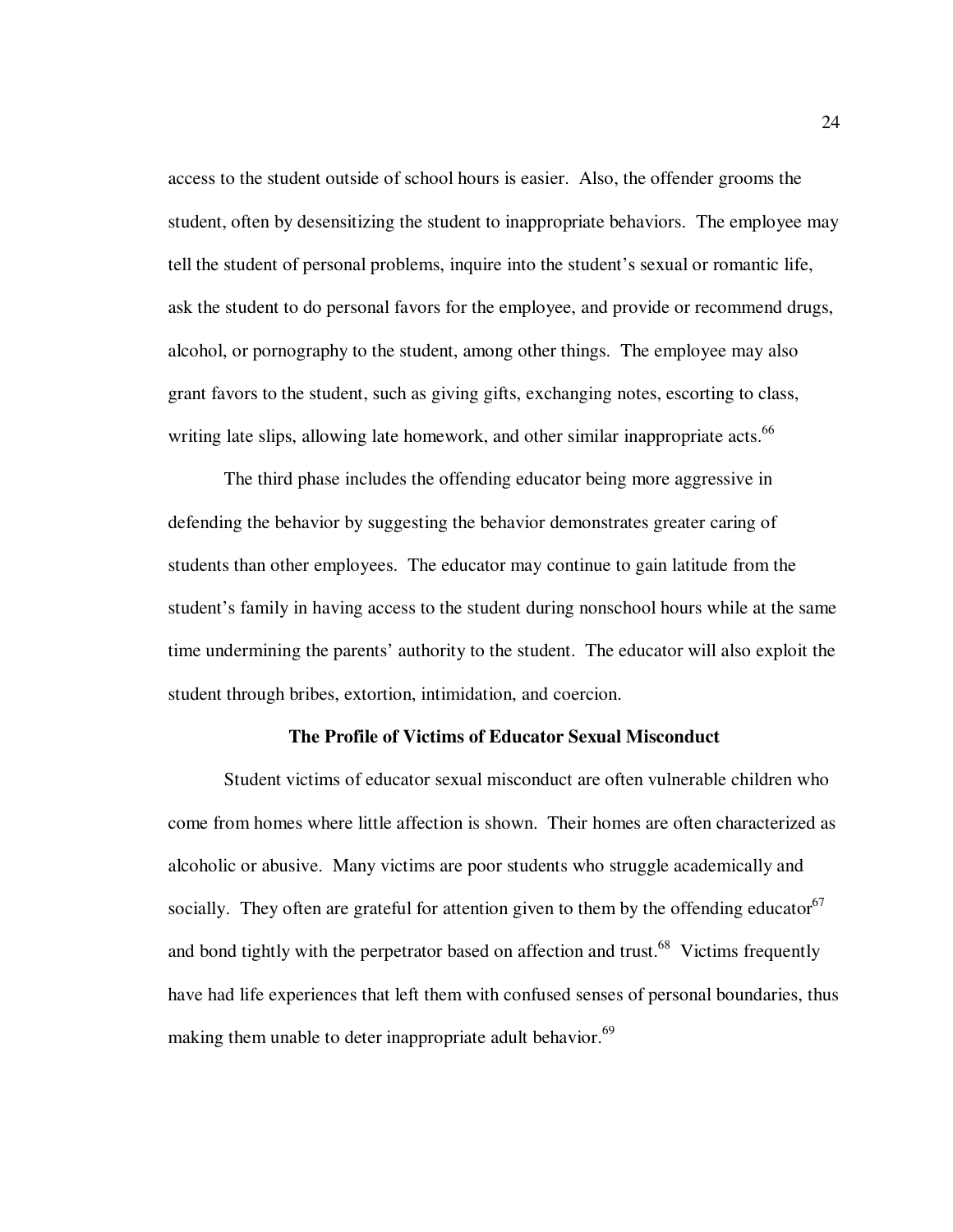One study found Black, Native American, and Latino children overrepresented as victims of educator sexual misconduct, and White and Asian students underrepresented in comparison with their representation in their samples.<sup>70</sup> Some studies suggest students with disabilities are more likely in general to be sexually abused than those who are not disabled.<sup>71</sup> However, those studies do not distinguish victims by the offender, so there is no way to determine whether the reported cases are examples of educator misconduct.

Most students targeted for sexual misconduct by educators are female, but the variance between sexes for victims is less than for offenders. One study found that of students who alleged sexual abuse by a school employee, 22% were male and 78% were female, with boys being more likely to be abused in elementary school than high school and girls being equally likely to be abused in elementary and high school.<sup>72</sup> The same study found the victims of educators involved in romantic sexual misconduct most often to be middle and high school students who are more likely to be female.<sup>73</sup> Another study found similar results, with almost 70% of romantic abuse victims female and two-thirds fourteen years and older.<sup>74</sup> These female victims of romantic educators often develop early physically and have histories of poor behavior, thus making them less credible witnesses towards the offender.<sup>75</sup>

Victims of pedophiles and hebephiles are more likely than victims of romantic offenders to be male and of elementary school age.<sup>76</sup> No trends have been found regarding the school setting, with public, private, religious, urban, and rural schools all reporting cases of staff abuse of students. $^{77}$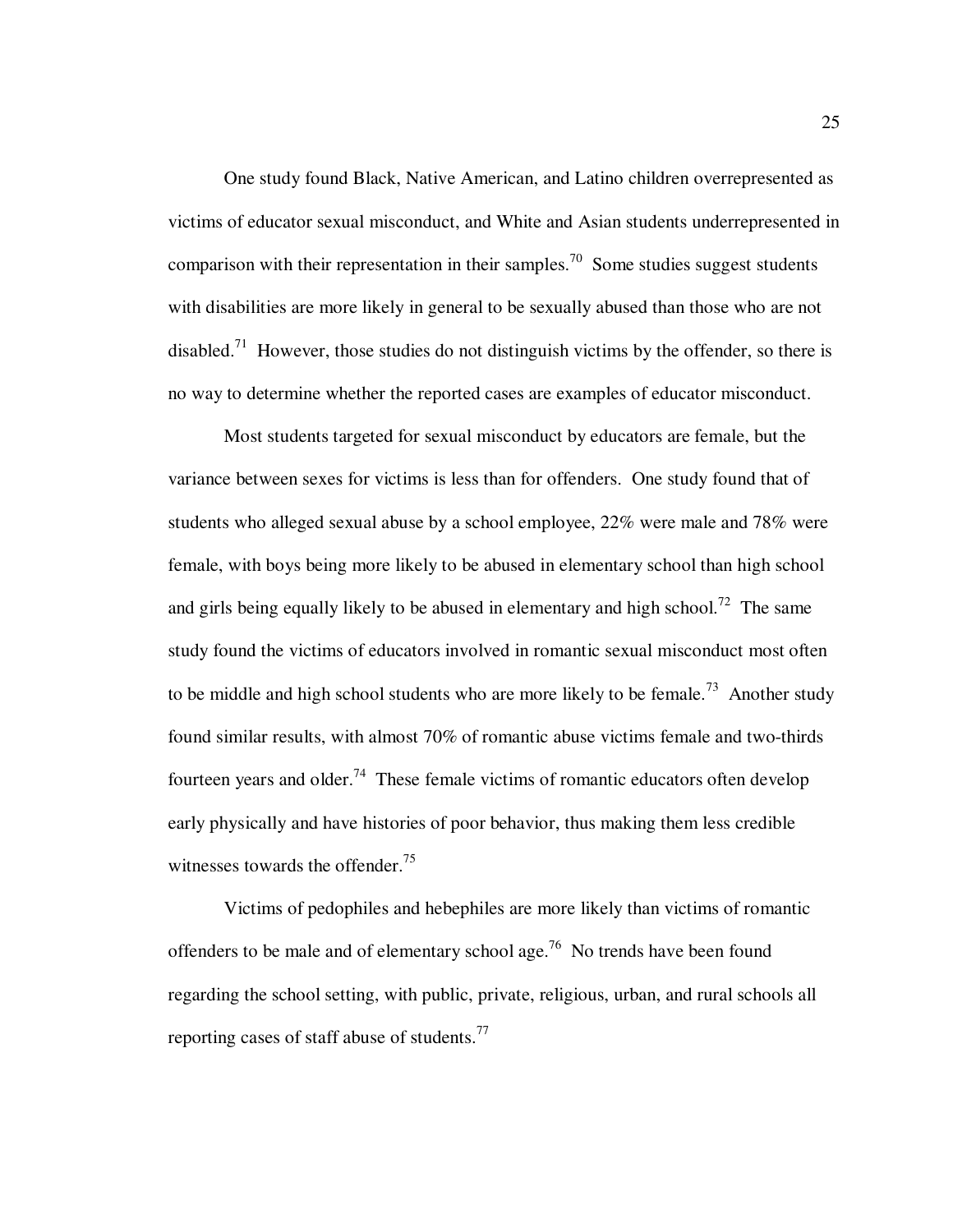Most student victims of educator sexual misconduct do not report the misconduct to school authorities, but informal information is frequently passed on to others through rumors and innuendos. Students most commonly state the reason for not reporting educator sexual misconduct is the fear that they will not be believed.<sup>78</sup> When students do report misconduct, it is almost always of the contact variety; noncontact visual or verbal misconduct is rarely reported.<sup>79</sup> Furthermore, victims rarely report educator misconduct to law enforcement, subjecting offenders only to personnel actions at the school district  $level.<sup>80</sup>$ 

## **The Affect Educator Sexual Misconduct with Students Has on Victims**

 Research suggests that educator sexual misconduct with students causes physical, mental, and emotional damage to the targets. $81$  Such damage includes not wanting to go to school, losing sleep, becoming disinterested in class, and feeling embarrassment.<sup>82</sup> Male victims of female offenders often do not notice emotional damage until their 30s or 40s, which may include addictive behavior and compulsive disorders, such as substance abuse, gambling, and sexual disorders.<sup>83</sup> Victims of both genders often have trouble forming strong romantic relationships in later life.<sup>84</sup>

Some victims may have strong feelings of shame and betrayal when abused by trusted pseudo-parental figures, such as educators, which are similar to feelings experienced by victims of incest. $85$  Others may feel as if they lured the adult into the relationship and feel guilt for not having protected the adult from the harmful consequences of disclosure.<sup>86</sup> The trauma of the sexual misconduct causes some victims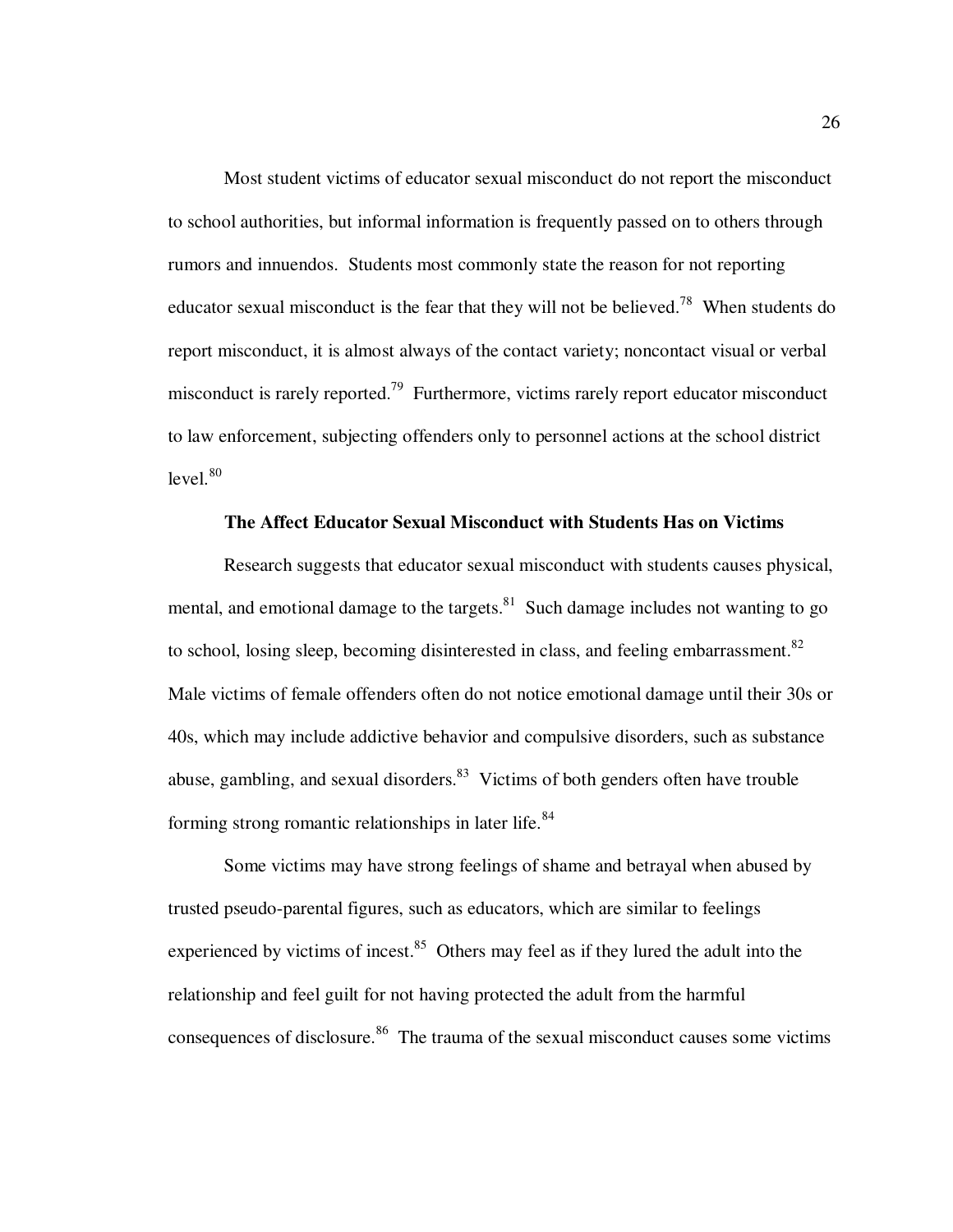to deny the act occurred and blocks their understanding of the damage they have suffered.<sup>87</sup>

At some point the victim knows asexual relationship with an educator is not the norm.<sup>88</sup> This may cause the victim to feel evil, perverted, or more mature than classmates.<sup>89</sup> The victim is likely to feel fearful of the misconduct coming to light and may have trouble revealing details to investigators.<sup>90</sup>

Often student victims of sexual misconduct by educators are given no help by the school district. $91$  Sometimes the victims are offered counseling services. In many cases the victims, who are often poor students, report being ostracized as untruthful or morally ambiguous. After accusing an educator of misconduct, student victims are likely to be taunted by other students and educators, made worse by the likelihood they come from homes where little support is offered during this stressful time.<sup>92</sup> Many times the victims drop out of school or transfer to a new district, even in cases where the misconduct was proven.<sup>93</sup>

One study found that nearly 46% of students who had been victims of educator sexual misconduct reported having academic problems following the misconduct.<sup>94</sup> Problems included earning lower grades, being less participatory in class, being less able to pay attention, and finding it more difficult to study at home.<sup>95</sup> Furthermore, the probability of such academic problems increased as the severity of the misconduct increased.<sup>96</sup>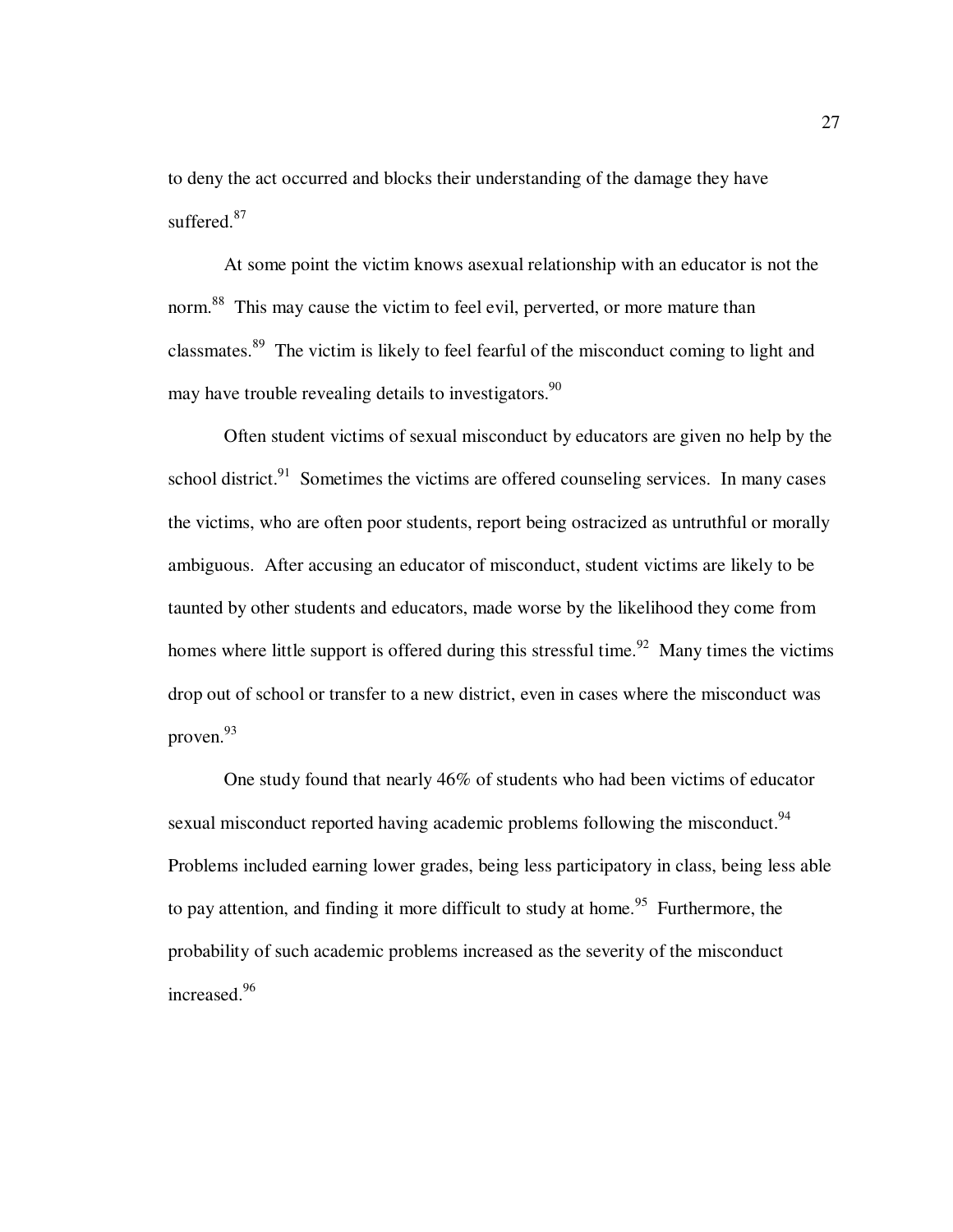### **School Employees' Perception of Colleagues' Sexual Misconduct with Students**

A study of educators' perception of the seriousness of ethical violations found that more than 90% of educators view engaging in a romantic relationship with a student to be an extremely serious ethics violation, more so than any other type of ethics violation; educators also see making sexually provocative statements to students as serious, but slightly less so than engaging in a romantic relationship.<sup>97</sup> This is likely because the relationships are both a conflict of interest for the educator and a cause of harm for the student.<sup>98</sup> Six percent of educators surveyed believed that sexual relationships between educators and students occur frequently.<sup>99</sup>

When educator sexual misconduct with a student occurs, many of the offender's colleagues struggle to find a balance in their reaction, either understating or exaggerating the damage of the misconduct.<sup>100</sup> Sometimes when allegations of misconduct are made, educators are more likely to be angry at the victims or the investigators than they are at the perpetrators.<sup>101</sup> These educators may feel the student or investigator is out to get their colleague and may react by completely refusing to touch students, even with appropriate hugs or pats on the shoulder. They have a difficult time accepting their trusted colleague is capable of engaging in such heinous actions; instead, it is more comfortable to believe the victim is lying. $102$ 

Other educators, though, reminisce about times when they observed an interaction between the accused educator and victim that felt uncomfortable and, upon reflection, feel guilty for not having trusted their initial judgment.<sup>103</sup> They may have seen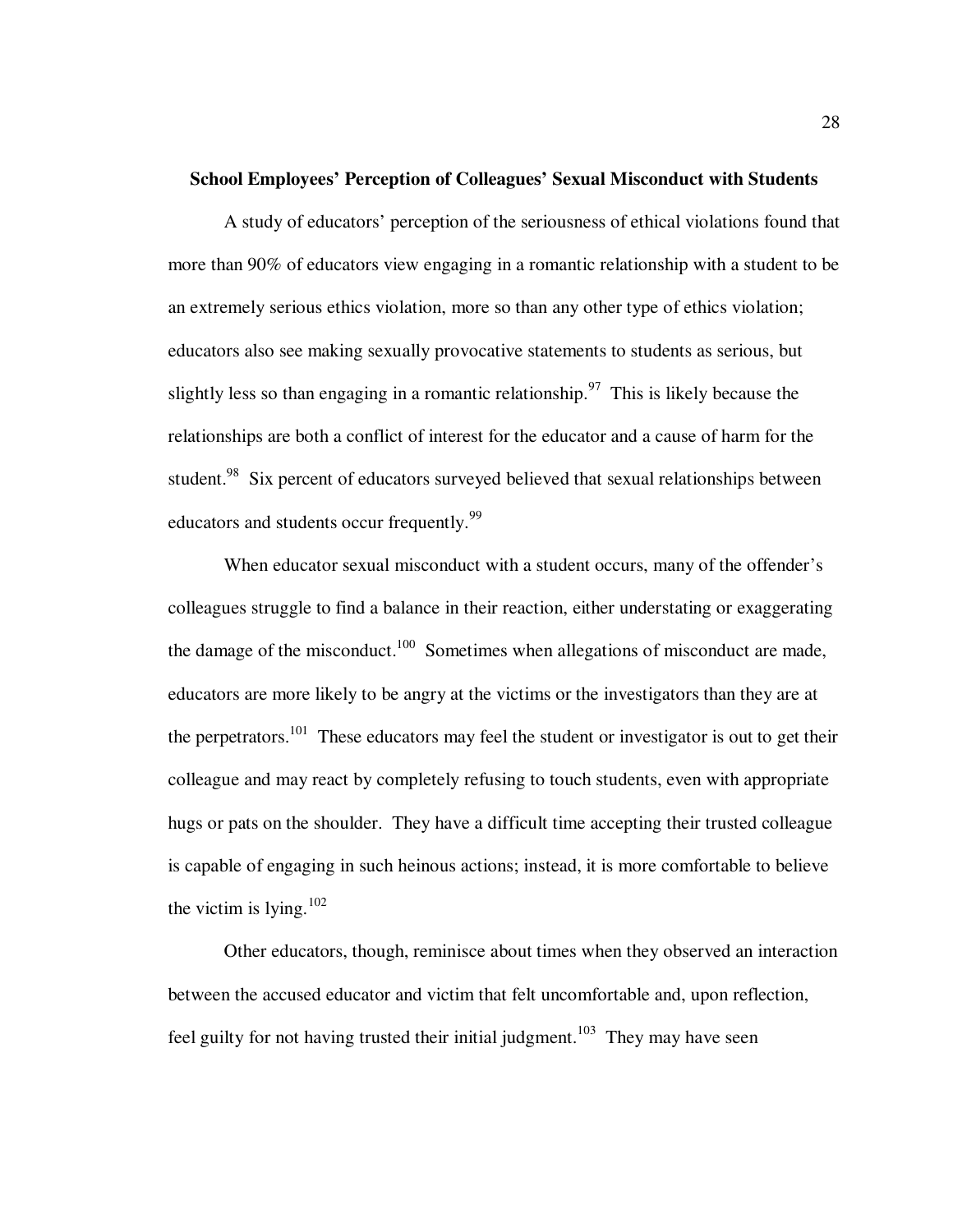something that simply did not feel right and be upset that they did not report their observation to a supervisor.  $104$ 

School officials are more likely to treat seriously allegations of contact sexual misconduct than of noncontact sexual misconduct.<sup>105</sup> One study found that 89% of all educator sexual misconduct with students reported by superintendents involved contact.<sup>106</sup> Of noncontact sexual misconduct, superintendents are more likely to view visual misconduct (e.g., showing pornography to a student or exposing oneself to a student) as more severe than verbal misconduct (e.g., telling a student she has nice breasts or inquiring into a student's sexual activity).<sup>107</sup> Overall, however, school officials are likely to perceive noncontact sexual misconduct as less serious than contact sexual misconduct, and they are likely to report noncontact sexual misconduct less often than contact misconduct.

Leaders of the two major teachers' unions in the United States, the American Federation of Teachers and the National Education Association, have denounced educator sexual misconduct with students while warning that the rights of educators must be protected and that the possibility of false accusations must be considered.<sup>108</sup>

# **Community Perception of Educator Sexual Misconduct with Students**

 Community reaction to revelations of educator sexual misconduct with students varies. In some places, the public tend to castigate student victims of sexual misconduct and support perpetrators.<sup>109</sup> Because offenders are often educators who are popular with students and in charge of sports, band, clubs, and other activities, they generally are held in high esteem by the community. When victims allege misconduct by these iconic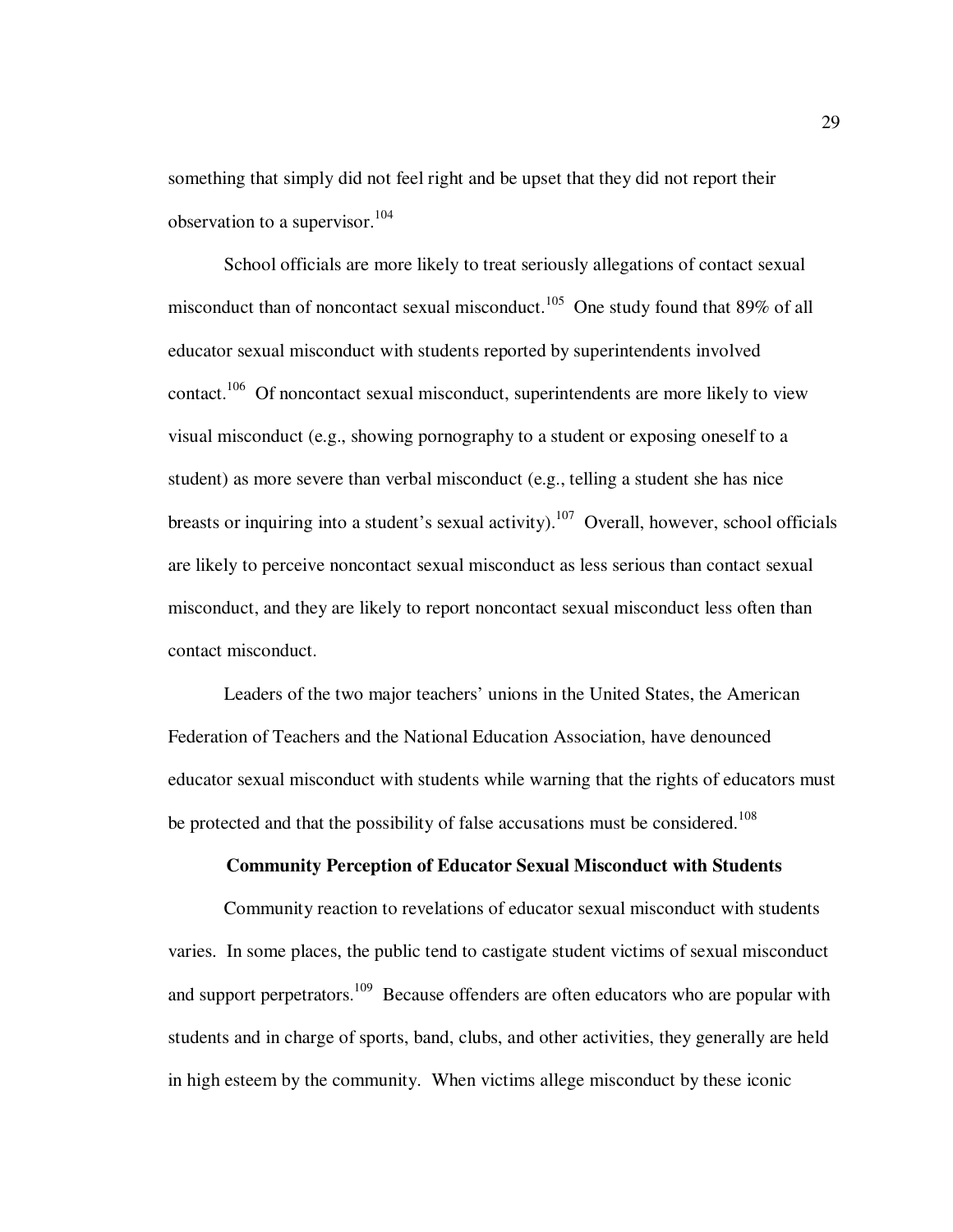community figures, community members most often believe the employee is the victim of a false allegation and an attempt to smear the employee's reputation.

 In other places, victims of sexual misconduct by educators are lionized by the community. This is true especially when the victim is male and the educator is an attractive female.<sup>110</sup> What may be described as rape or sexual abuse for a female victim is often seen as a sexual conquest for a male victim of a female perpetrator.<sup>111</sup> Even pop culture presents male students having sex with female educators in a favorable light. Van Halen's 1984 song "Hot for Teacher" and the 1998 movie *Wild Things* glamorized such relationships.<sup>112</sup> A 2004 study showed the public as less likely to believe a female educator should lose her license after engaging in sexual misconduct with a male student and that such relationships are normal parts of growing up for boys.<sup>113</sup>

 Female victims of male offenders also sometimes are seen at fault by the community. The thinking by some is that teenagers have the ability to think and the girls should know better than to date educators.<sup>114</sup> Sexual abuse experts disagree, reasoning that no child has power to say "no" to an authority figure or the ability to anticipate the emotional consequences of a sexual relationship with an adult.<sup>115</sup>

# **Educator Sexual Misconduct with Students' Affect on the School Community**

The school community suffers when educators engage in sexual misconduct with their students. The trust between a school and community is shattered because the community sees the school as not having fulfilled its fundamental duty to protect children from harm.<sup>116</sup> By extension, the school is also seen as having failed educationally, as no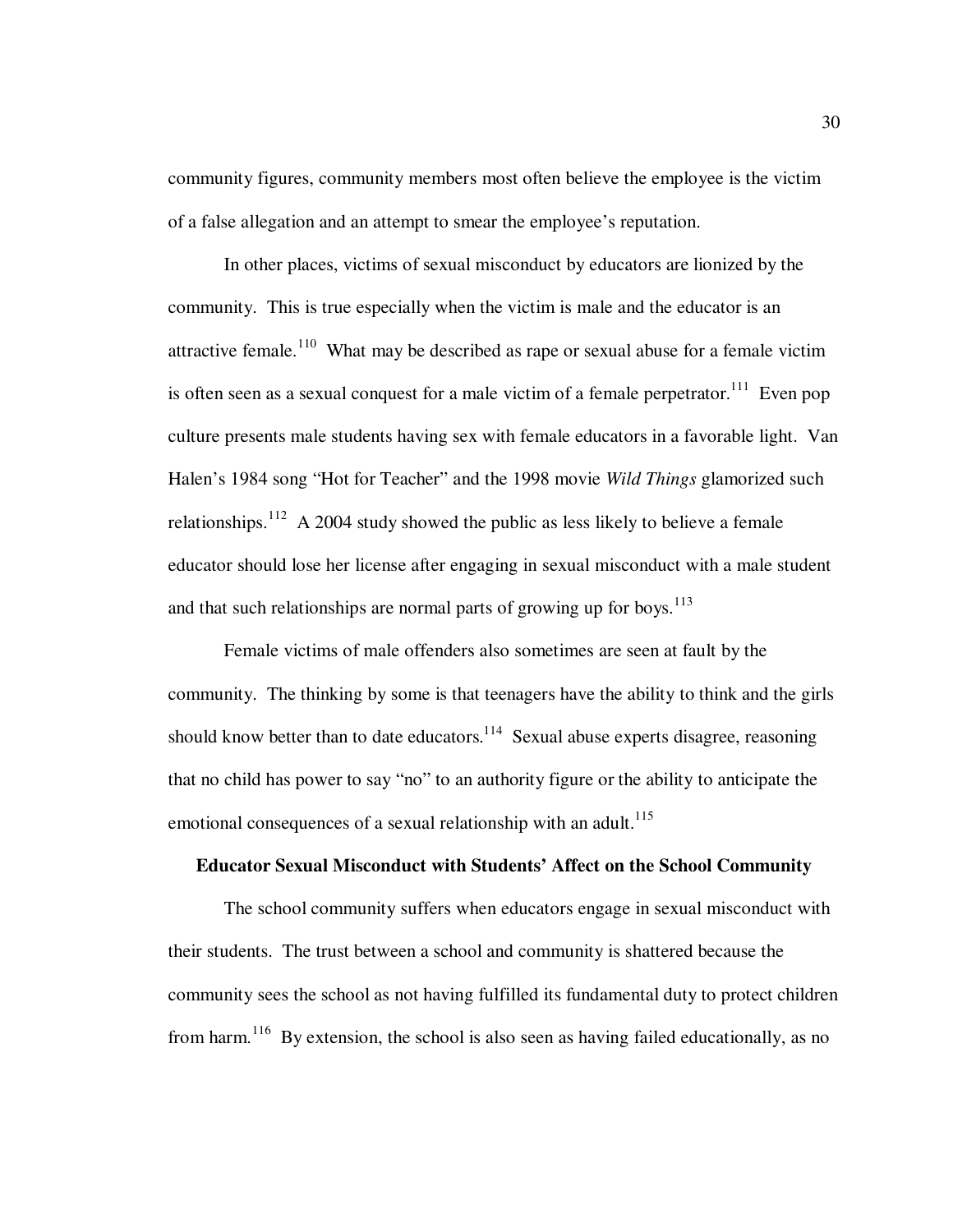child can be believed to be learning to his greatest potential when being victimized at the very place in which the student is being educated.<sup>117</sup>

An educator engaging in sexual misconduct with a student can also cause much anger and dissension among a community, particularly a small community in which involved parties are more likely to share kinships or blood relations. In a small Ohio community, for example, a female student claimed to be raped by a teacher. The teacher was the son of a former school board member and a cousin to the principal, and his father was on the County Commission. The victim was the daughter of a district receptionist and granddaughter of a board member. The allegation divided the staff, the Board, and the community. The school nurse and counselor who first took the complaint, the personnel director who conducted the investigation, the victim and her family, and the students who testified all received threatening phone calls. People changed jobs and families moved out of the community. The victim left the state to finish her education.<sup>118</sup>

It should be noted that not all people view sexual relationships between students and educators as damaging, particularly if the illegal relationship would otherwise be legal absent the dynamic of the perpetrator being in a position of authority over the victim. Some argue that sexual relationships between educators and students are natural physically but only taboo based on the prevailing social and cultural context.<sup>119</sup> Much like coming out stories of homosexuals were largely unacceptable years ago, some say relationships between educators and students will be commonplace as social mores evolve.<sup>120</sup> While conceding that issues may arise when a student has an intimate relationship with an educator who is responsible for assessing the student, those tolerant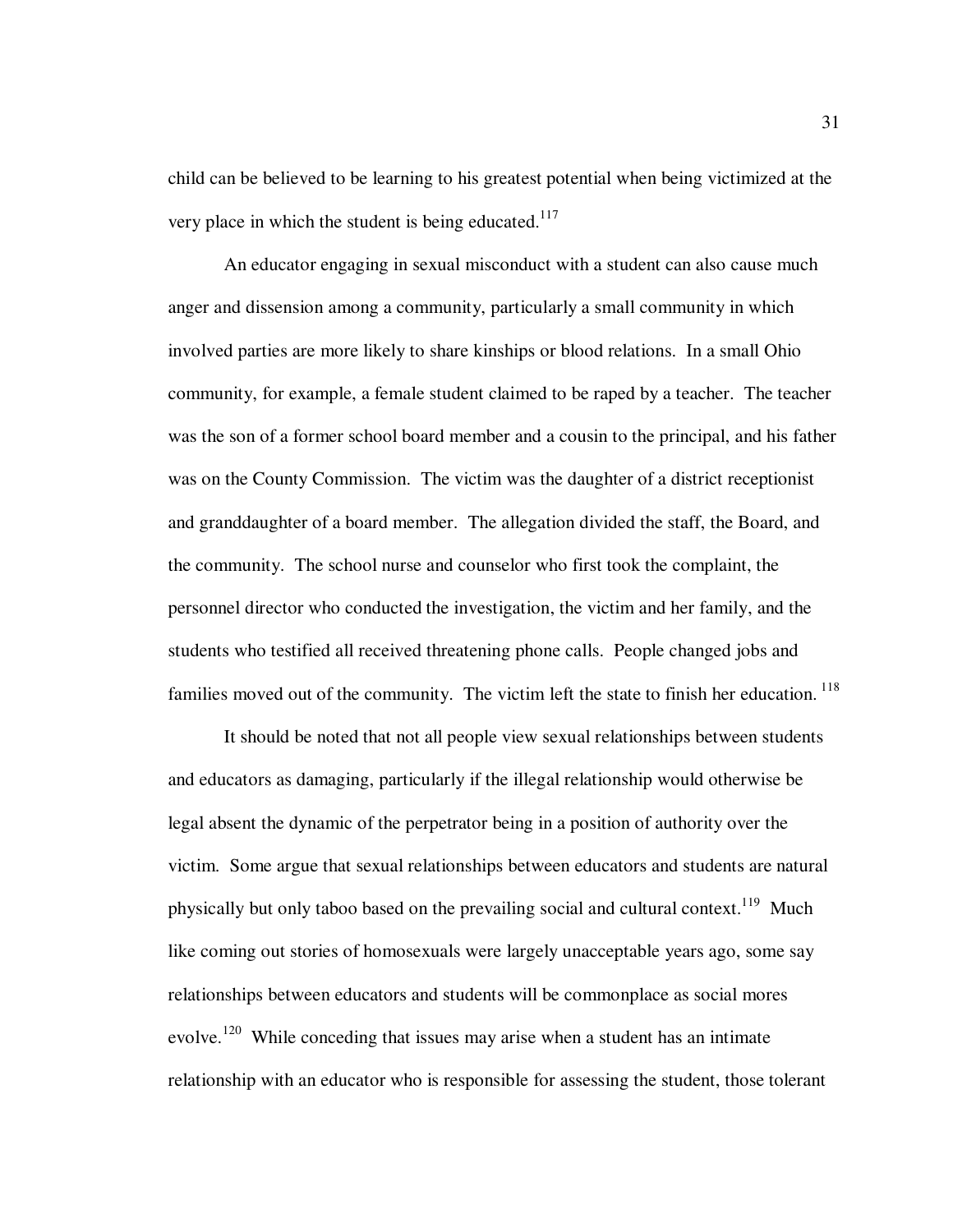of educator-student sex suggest the media have played a large role in directing public opinion against such relationships as being unequivocally wrong.<sup>121</sup>

### **School Leader Response to Educator Sexual Misconduct with Students**

 The National Resource Center for Child Sexual Abuse reports that all fifty states mandate educators to report suspicions of child abuse and neglect to law enforcement or children's protection agencies.<sup>122</sup> Regardless, when allegations of educator sexual misconduct with students are made, school leaders may investigate the reports themselves with the hope of keeping the scandal covered up. $123$  Some research suggests that school leaders sometimes protect educators engaged in sexual relationships with students, often citing First Amendment freedoms, but that all parties, including educators, students, and administrators, are engaged in a conspiracy to hide educator-student sexual relationships.<sup>124</sup> One study found the duration of educator misconduct of students ranged from one day to two years before reported; the same study found that other educators were aware of the misconduct before the superintendent by as much as six months.<sup>125</sup>

 Often school leaders investigate allegations of employee sexual misconduct with a student with honorable intentions of finding the truth and protecting the victim but are unable to do so competently. Investigations of these situations are often emotionally charged, and properly conducting interviews of witnesses, victims, and perpetrators requires advanced training most school administrators do not have.<sup>126</sup> Administrators who conduct the investigation may not know which questions to ask, of whom to ask the questions, how to properly read body language, or how to display gender sensitivity in asking highly personal questions of students of the opposite sex.<sup>127</sup>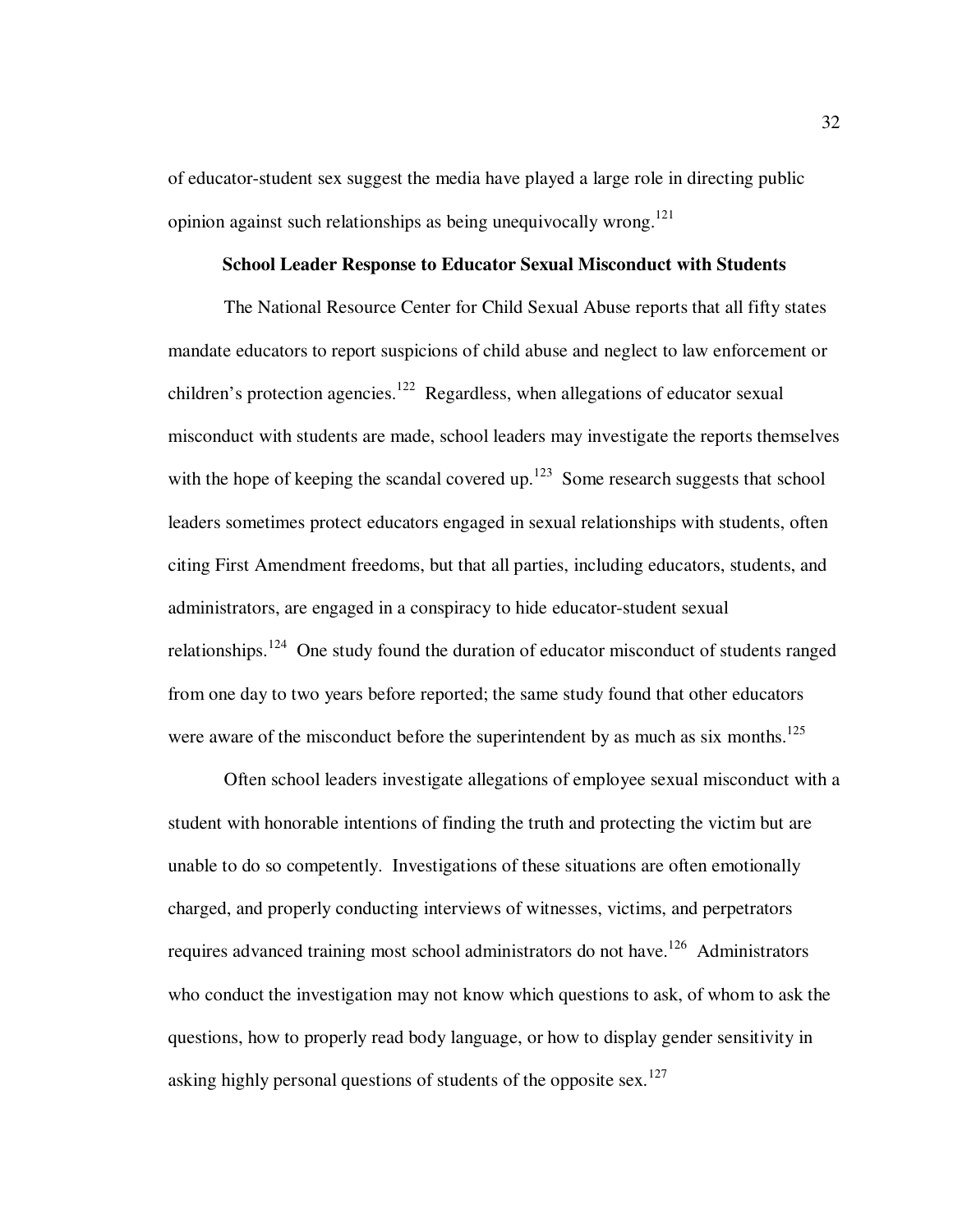Most often school leaders become aware of educator sexual misconduct when the parents of the victim contact the school system. Less often the victim, the victim's friend, or the parent of the victim's friend will tell a trusted school employee.<sup>128</sup> It is not unusual for a superintendent who begins an investigation into alleged abuse to find that others had made prior allegations against the same educator without those allegations ever being formally reported to the superintendent.<sup>129</sup>

 Generally after educator sexual misconduct with a student is alleged, the superintendent or the superintendent's designee will begin an investigation. The investigator usually questions the victim first, sometimes with parents present and sometimes without, and then the alleged perpetrator, generally with a union or legal representative present.<sup>130</sup> Superintendents who consider the allegations to be serious often call the school board president, the school attorney, and the applicable union president.<sup>131</sup> Rarely does the superintendent contact the police, often choosing to keep the investigation in-house, and often gives the alleged perpetrator a summary of the allegations before meeting together to discuss allegations.<sup>132</sup>

 Superintendents take allegations against female employees more seriously than male employees, consider misconduct with male victims more serious than misconduct with female victims, and regard homosexual acts as more serious than heterosexual acts.<sup>133</sup> Furthermore, female victims are more likely than male victims to be seen as lying by the investigator. $^{134}$ 

 Many superintendents feel a dissonance when confronted with allegations of educator sexual misconduct with a student. Often the superintendent is torn between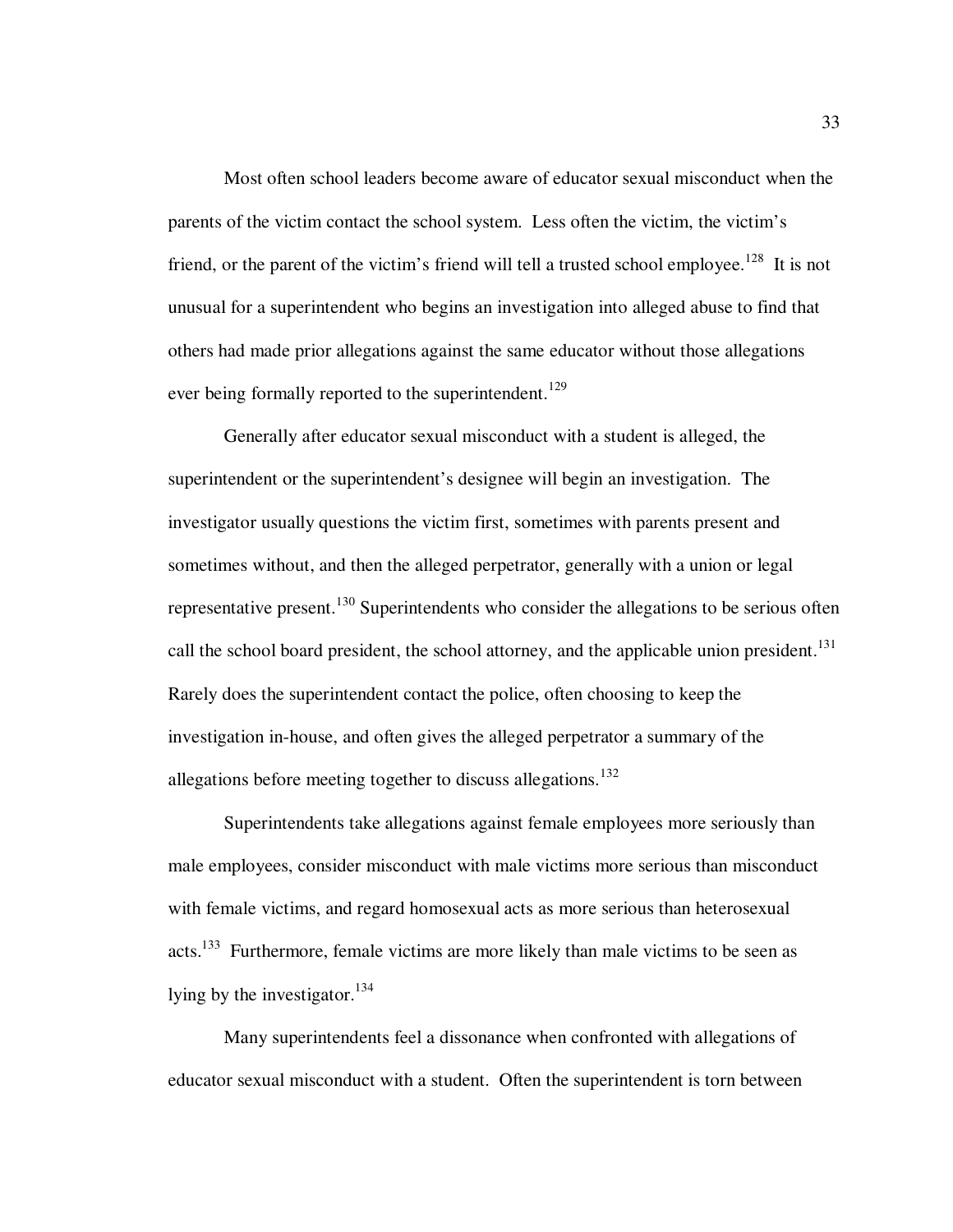protecting the victim and protecting the accused.<sup>135</sup> This is likely due to the superintendent often being friends of the alleged perpetrator and being uncomfortable investigating a colleague. Superintendents often sympathize with the alleged offender too, especially if the abuser is male and the victim female, particularly an attractive, provocatively dressing female.<sup>136</sup>

 Peers are more likely than superintendents to be supportive of educators accused of sexual misconduct with a student.<sup>137</sup> Peers often believe the victim is lying and the administrator doing the investigation is out to get the alleged perpetrator.<sup>138</sup> Some educators allege that a student accusing an educator of misconduct may be transferring the abuse of a father or stepfather; others suggest students charge educators with misconduct as a way to get even for a poor grade given by the educator.<sup>139</sup> Educators sometimes intimidate victims, allow other students to intimidate victims, and completely withdraw from engaging in physical contact from all students for fear of being alleged as an abuser themselves.<sup>140</sup>

 A superintendent who completes an investigation and believes an employee engaged in sexual misconduct with a student generally takes one of three actions: try to get rid of the employee, formally discipline the employee, or informally speak to the employee.<sup>141</sup> One study showed that educators with credible accusations of sexual misconduct against them most often voluntarily left the district through resignation or retirement  $(38.7\%)$ .<sup>142</sup> Less often the educators were terminated (15%), and sometimes the educators stayed with the district following some other form of suspension, reprimand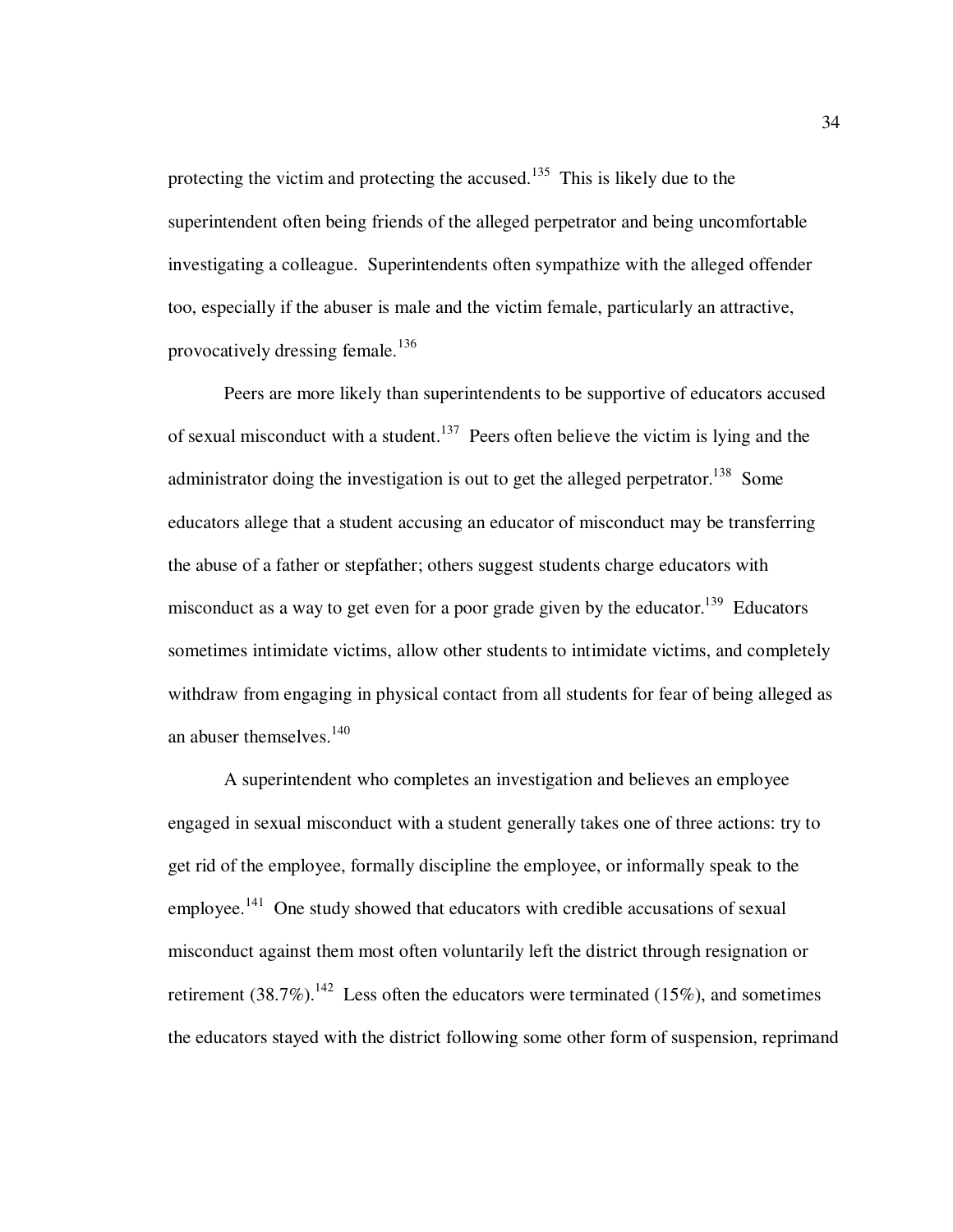or warning  $(36.9\%)$ <sup>143</sup> About 7.5% of accusations against educators in the above survey turned out to be false.<sup>144</sup>

 Of the educators who left the district following an accusation of sexual misconduct, many received severance pay or the promise of a good recommendation in their search for new employment.<sup>145</sup> This practice, commonly known as "passing the trash," is often justified by superintendents as being a less time consuming, more financially sound decision than engaging in a lengthy termination proceeding. In cases where educators were found to have engaged in sexual misconduct with students yet permitted to maintain employment, they were sometimes transferred to another building, forced to apologize to the victim's family, or assigned different duties.<sup>146</sup>

#### **Summary**

Educator sexual misconduct with students can happen anywhere. Sometimes school employees choose their profession because they have psychosexual disorders that cause them to crave sexual relationships with children, and schools provide ample prey. Other times educators find themselves in a romantic relationship with a student that has evolved over time. Whatever the case, such relationships are far too prevalent in American schools.

Research suggests that commonalities exist among offenders and victims, and that most often the misconduct goes unreported and unknown to school officials. When such educator misconduct does come to light, often school communities are torn apart as stakeholders defend the perpetrators and attack the victims. The investigation of the offending educator is often maligned, and the damage to the student victim is sometimes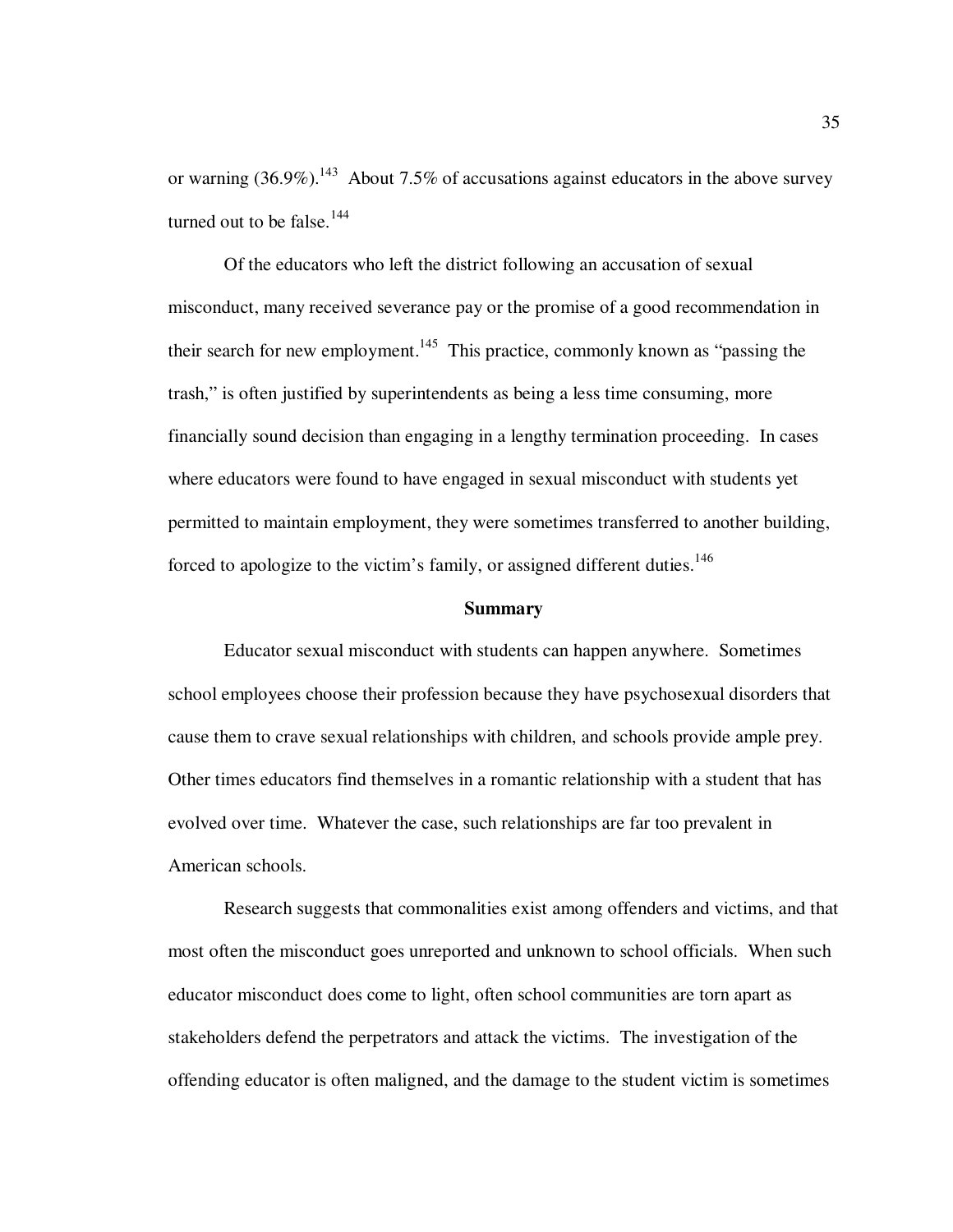unfixable. After a review of relevant legislation and case law related to educator sexual misconduct, this researcher will provide a primer for proper prevention of and response to such behavior.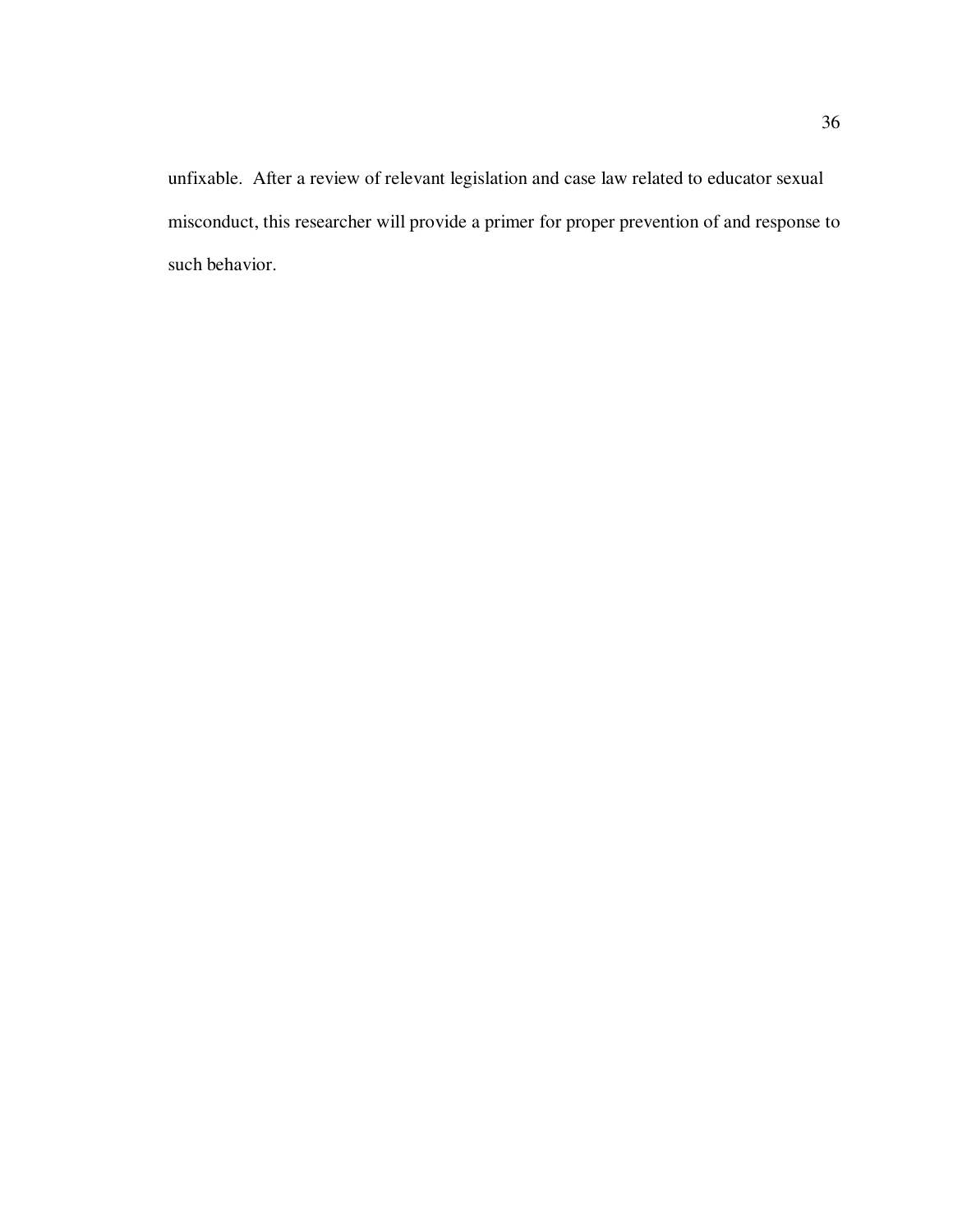## **CHAPTER THREE**

## **LEGISLATION**

## **Introduction**

 Many laws exist regarding sexual relationships between teachers and students. Each state has a code of criminal laws that speaks to illegal sexual relations between adults and children. Some state criminal laws specifically refer to the relationships between teachers and students; others speak to relationships between adults and children in general. Criminal laws list penalties for violators that may include fines and imprisonment. Each state also has a code of administrative rules or regulations. These include rules that speak to the expected behaviors for state educators. Those who violate these rules are subject to penalties that may include the suspension or revocation of a license to practice as a teacher in a state. Federal laws speak to the responsibility of governmental agencies to protect students from unwelcome sexual contact and the ability of victims of harassment to make claims for damages when they are not protected by state agencies. A review follows of state criminal code, state administrative code, Title IX as it relates to sexual harassment, and 42 U.S.C. § 1983 as it relates to state liability.

### **State Law**

## **State Statutes and Criminal Codes**

The 10<sup>th</sup> Amendment to the United States Constitution grants powers to states that are not otherwise granted or prohibited to the states by the Constitution.<sup>147</sup> Among these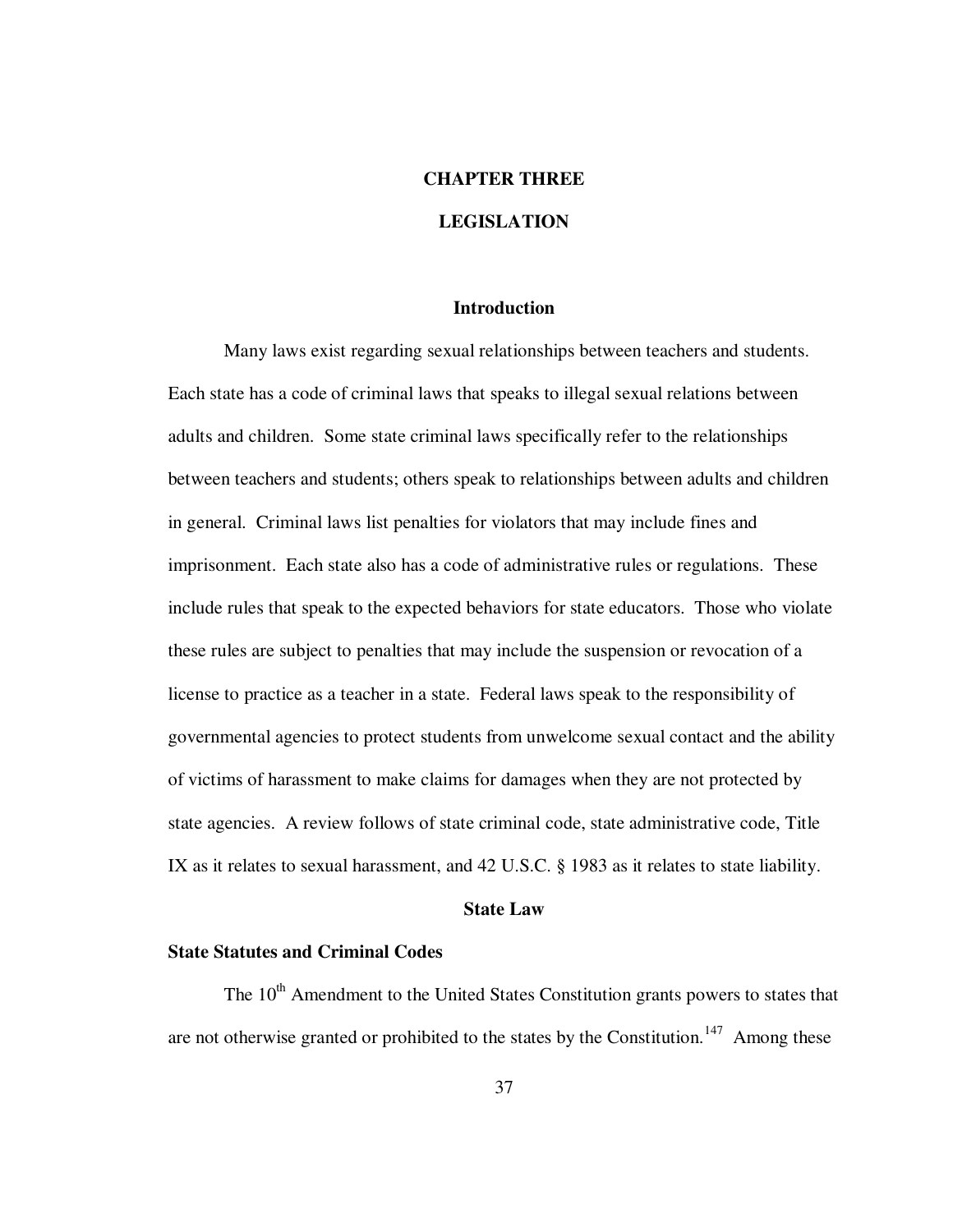is the right of states to create laws. Each state has a legislative body that has the responsibility to enact laws that protect the populace. A law enacted by a legislative body is called a statute,  $148$  and each state may refer collectively to their statutes by a variety of names. States may call their code of laws "revised statutes," "revised code," "general laws," or some other name.

Each state's code of laws contains criminal laws. People who plead guilty to or are convicted of a criminal law by a jury may be subject to fines and imprisonment. Each state's code of criminal law includes a list of sexual crimes. No state permits a person to force or coerce another to have sexual relations.

Each state also has laws that prohibit some consensual sexual relationships. These laws vary among states based on the age of the victim, the victim's mental or physical capacity to consent, the age difference between the victim and the perpetrator, or the position of trust or authority the perpetrator holds over the victim. Accordingly, each state varies among its laws prohibiting sexual relationships between teachers and students. Some states specifically forbid sexual relationships between teachers and students regardless of age. Some states forbid sexual relationships between teachers and students depending on the age of the student or the age difference between the teacher and student. Other states have no laws prohibiting sexual relationships between teachers and students specifically, but have laws that prohibit sexual relationships in general that would prohibit relationships between teachers and students based on their age or age difference.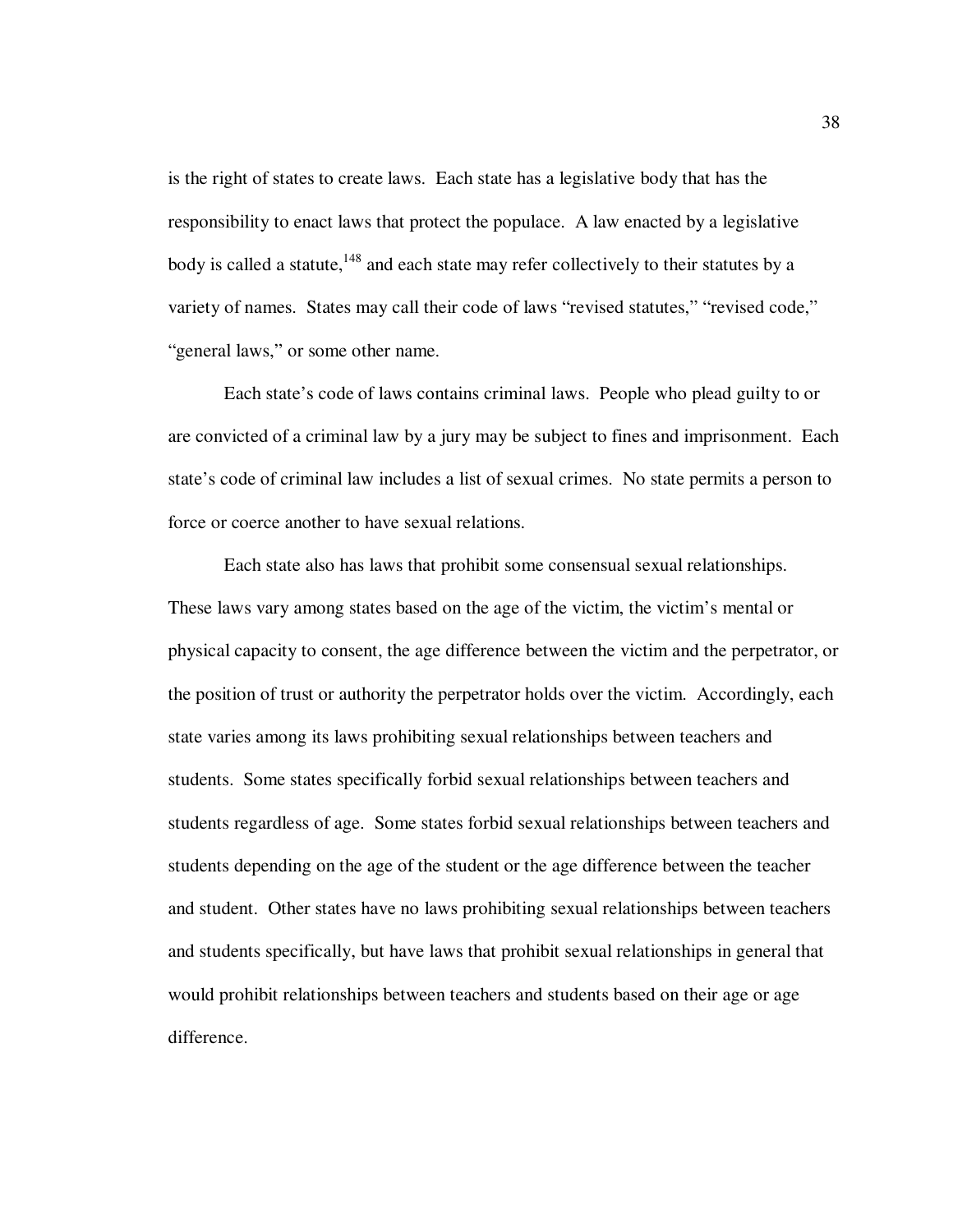The language used in these sexual offense statutes varies. Generally "sexual contact" refers to any touching of an erogenous zone, including the genitals, buttocks, pubic region, or breast. "Sexual conduct" generally means vaginal intercourse, anal intercourse, fellatio, cunnilingus, or the insertion of any part of the body or any object into the vaginal or anal opening of another. Mere insertion is generally enough to complete intercourse, no matter how slight and regardless of emission.

### **State Codes of Ethics and Administrative Code**

In addition to a code of criminal statutes, each state has a code of rules or regulations. These regulations specify procedures and policies for state agencies or departments. The state legislature or individual departments may create the procedures and rules.

Each state has a department of education. The policies they create have the power of law. Among these policies, for example, are requirements for student graduation, teacher licensure, school calendars, achievement testing, course offerings, and so forth. Individuals or school districts that do not follow department policies are breaking the law and are subject to penalties. Penalties may include fines, reprimands, suspension or revocation of licenses, consent agreements, and the like. Imprisonment is not a penalty departments of education can impose.

Among the regulations that affect departments of education operations may be requirements for professional and ethical behavior for teachers, and conditions upon which teachers may have their licenses revoked or suspended or cause a person to be ineligible from obtaining a license to practice. In some states, departments of education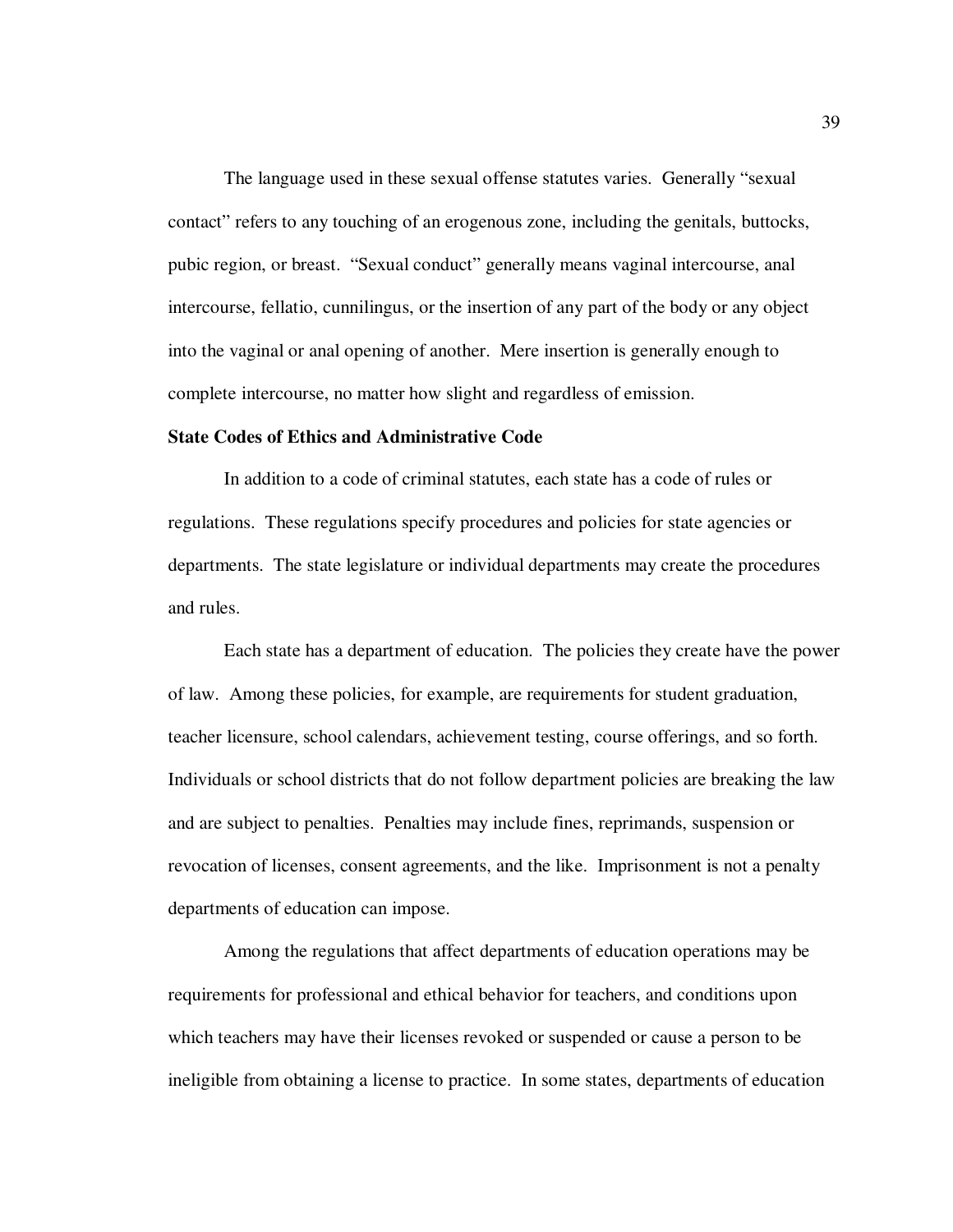have created specific codes of ethics or professional conduct for teachers. In other states, the rules regarding teacher behavior are found in the codes of regulations.

What follows is a review of state criminal law, administrative regulations, and state educator codes of ethics regarding relationships between teachers and students, where applicable. The review is categorized by the stringency of each state's criminal law and then organized alphabetically.

### **States that forbid sexual relations between teachers and students irrespective**

**of age.** Eight states' criminal codes forbid sexual relationships between teachers and students regardless of the age of the student or the age difference between the student and teacher: Connecticut, Iowa, Kansas, North Carolina, Ohio, Oklahoma, Texas, and Wisconsin. In these states, willing participation of the student in the relationship does not mean that the relationship is consensual.

*Connecticut.* Under Connecticut criminal law, a school employee is guilty of sexual assault in the second degree if the employee has sexual intercourse with a student enrolled in any school in the district in which the employee works.<sup>149</sup> The employee is guilty of sexual assault in the fourth degree if the employee has sexual contact with a student who attends the same school or other school in the district in which the employee works.<sup>150</sup> Connecticut administrative code prohibits the professional teacher from abusing a position of authority over students for private advantage, sexually or physically harassing or abusing students, or engaging in any misconduct that would put students at risk.<sup>151</sup>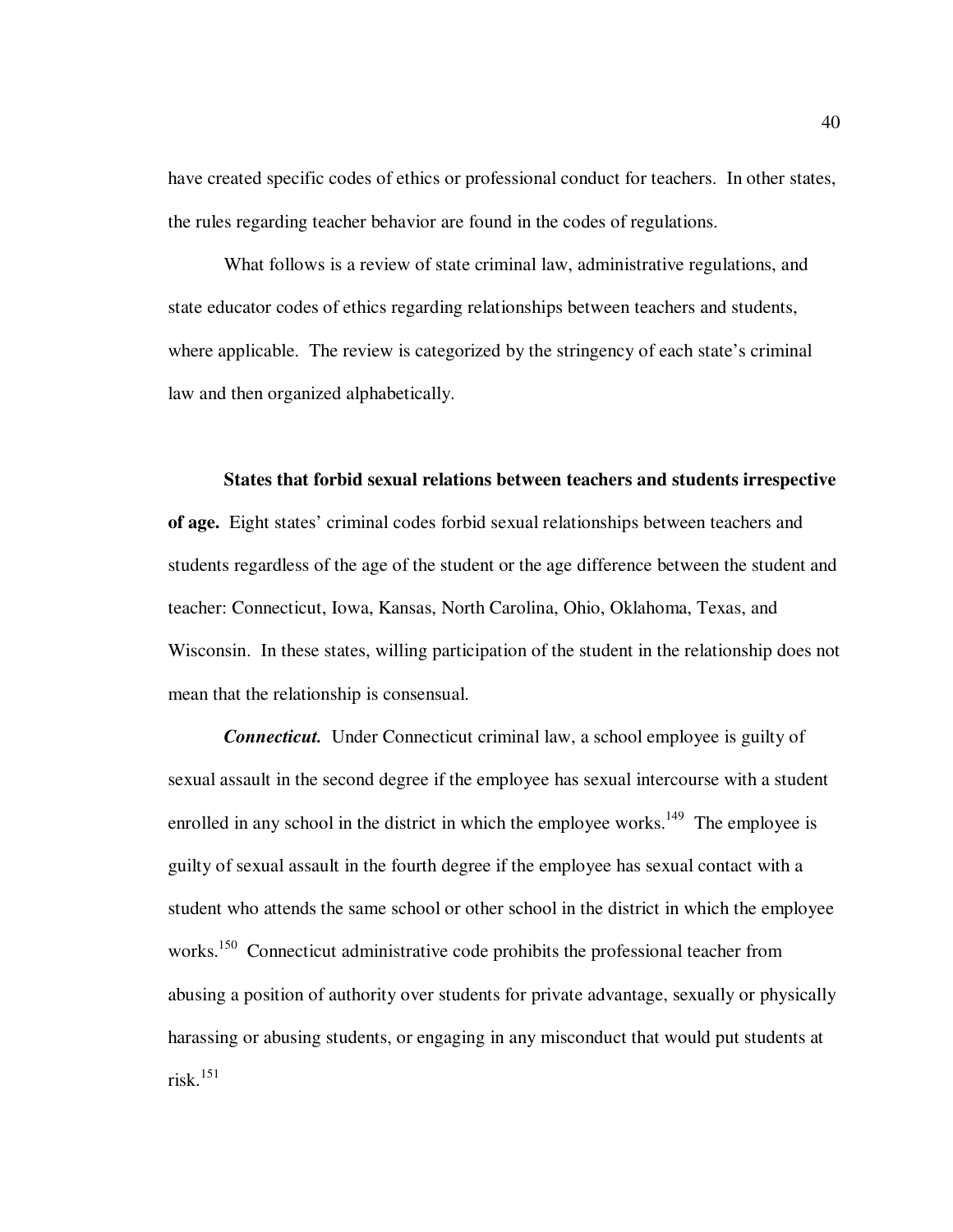*Iowa.* Under Iowa criminal law, a school employee who demonstrates a pattern of sexual conduct with a student for the purpose of arousing or satisfying the sexual desires of either the school employee or the student engages in sexual exploitation. This conduct includes kissing; touching of the clothed or unclothed inner thigh, breast, groin, buttock, anus, pubic region, or genitals; or anal, oral, digital, or vaginal intercourse.<sup>152</sup> Touching that is necessary in the performance of the employee's duties while acting within the scope of employment, such as an aide diapering a special needs student, would not constitute sexual exploitation.<sup>153</sup>

Under administrative law, licensed educators in Iowa are required to abide by all laws applicable to the fulfillment of their professional obligations. If they do not, their behavior constitutes unprofessional conduct that may result in disciplinary action. It is considered unprofessional for any licensed educator in Iowa to be convicted of crimes or engage in sexual or other immoral conduct with a student. Teachers who engage in sexual involvement or indecent contact with a student will be considered to be violating the code of ethics. This includes the sexual exploitation behaviors defined in Iowa criminal law.<sup>154</sup>

*Kansas.* Kansas criminal statute prohibits a teacher or a person in a position of authority from engaging in sexual intercourse, lewd touching, or sodomy with a student who is not married to the offender. A person engaging in such an act could be guilty of unlawful sexual relations, even if the sexual activity were consensual.<sup>155</sup> Under Kansas administrative code, the state board of education may cancel any license issued by the state board on the grounds of immorality.<sup>156</sup> The state board of education is also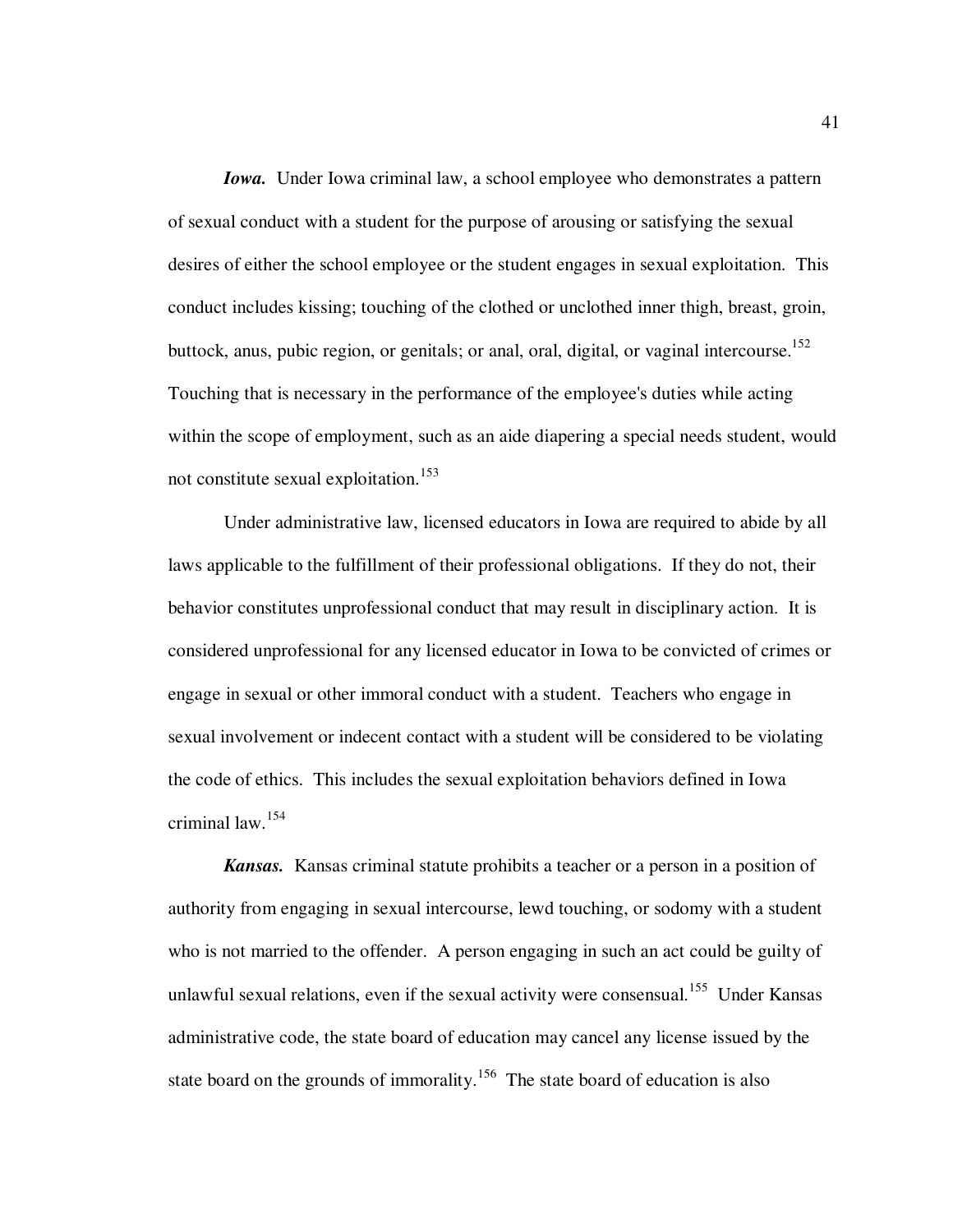prohibited from knowingly issuing to or renewing a license of any person who has been convicted of several specific sexual or violent crimes, including unlawful sexual relations.<sup>157</sup>

*North Carolina.* Under criminal law in North Carolina, a school administrator, teacher, student teacher, school safety officer, or coach at any age is guilty of a felony if engaging in vaginal intercourse or any other sexual act with a student during or after the time the employee and student were together in the same school, but before the victim ceased being a student. Any other school employee who is at least four years older than the student also is guilty of a felony for the same acts. However, an employee other than a teacher, school administrator, student teacher, school safety officer, or coach who is less than four years older than the victim and engages in vaginal intercourse or a sexual act with a student is guilty only of a misdemeanor. The statute specifically states that consent is not a defense to these charges.<sup>158</sup>

North Carolina administrative code prohibits an educator from committing any abusive act or sexual exploitation with, to, or in the presence of a student, whether or not that student is or has been under the care or supervision of that educator. The educator also is prohibited from using language that is considered profane or vulgar; performing any sexual act; soliciting a sexual act through written, verbal, or physical means; sexually harassing a student; or intentionally soliciting, encouraging, or consummating a romantic or physical relationship with a student, including dating any student.<sup>159</sup> Educators who violate these standards shall be subject to investigation and disciplinary action by the state board of education or the local education authority.<sup>160</sup>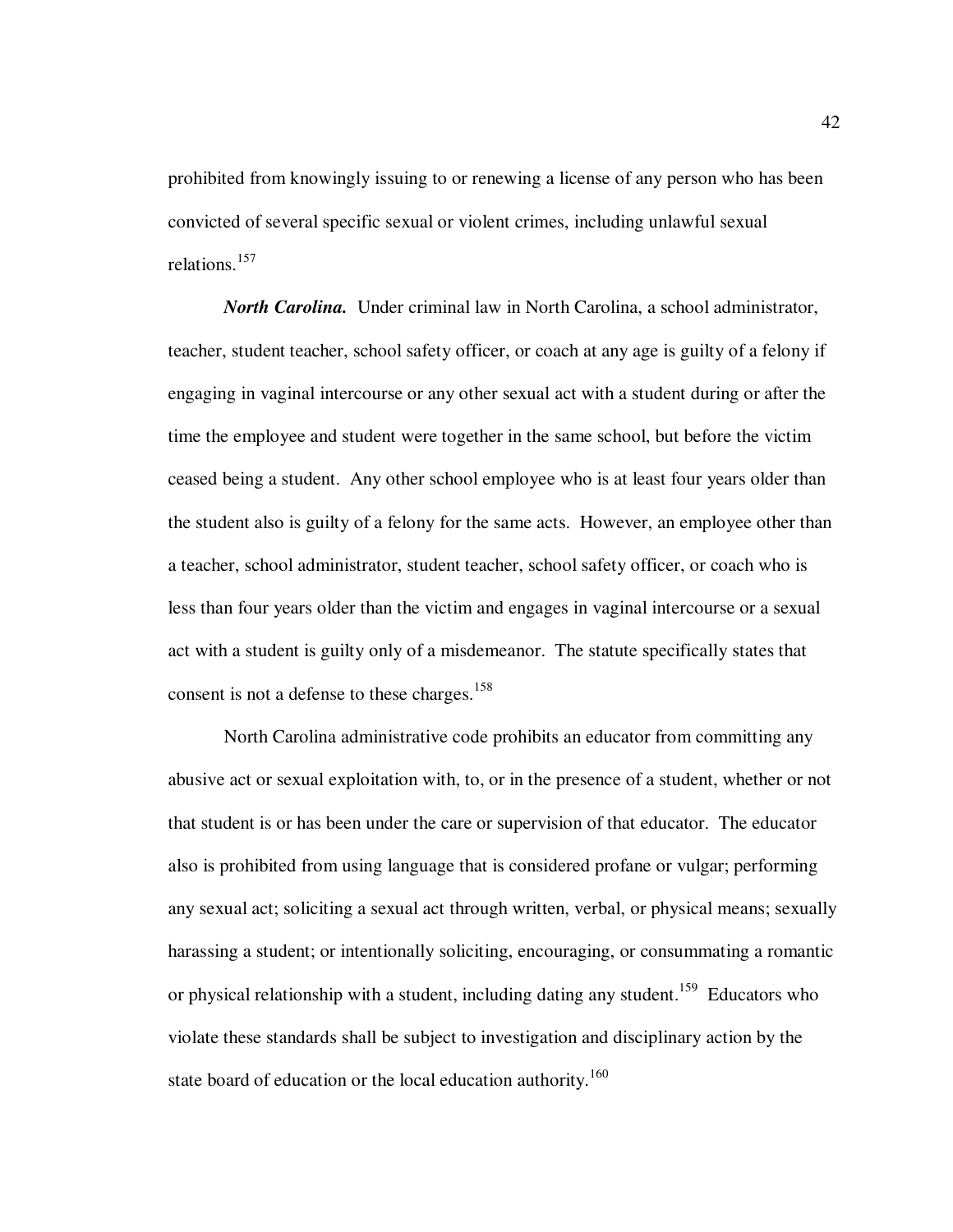*Ohio.* Under Ohio criminal law, no teacher, administrator, coach, or other person in authority employed by a school is permitted to engage in sexual conduct with another when the other person is a student of that school, the offender is not a student of that school, and the employee and student are not married to each other.<sup>161</sup> Ohio's code of ethics for professional educators requires educators to maintain a professional relationship with all students at all times, both in and out of the classroom. Conduct unbecoming of a professional educator includes committing any act of sexual abuse of a student or minor, engaging in inappropriate sexual conduct with a student or minor, or soliciting, encouraging, engaging, or consummating an inappropriate relationship with a student or minor.<sup>162</sup>

*Oklahoma.* Oklahoma criminal law defines sexual battery as when any person lewdly or lasciviously looks upon, touches, mauls, or feels the body or private parts of any child less than sixteen years of age in any manner relating to sexual matters or sexual interest.<sup>163</sup> However, to protect all students from school employees, sexual battery is also defined as the intentional touching, mauling or feeling of the body or private parts of any person sixteen years of age or older when committed by a state, county, municipal or political subdivision employee.<sup>164</sup> Oklahoma administrative code permits teaching certificates and licenses to be revoked by the state board of education for willful violation of any rule or regulation of the board or any federal or state law or other proper cause, but only after proper due process has been given.<sup>165</sup>

*Texas.* Under Texas criminal code, an employee of a public or private primary or secondary school commits a crime if the employee engages in sexual contact, sexual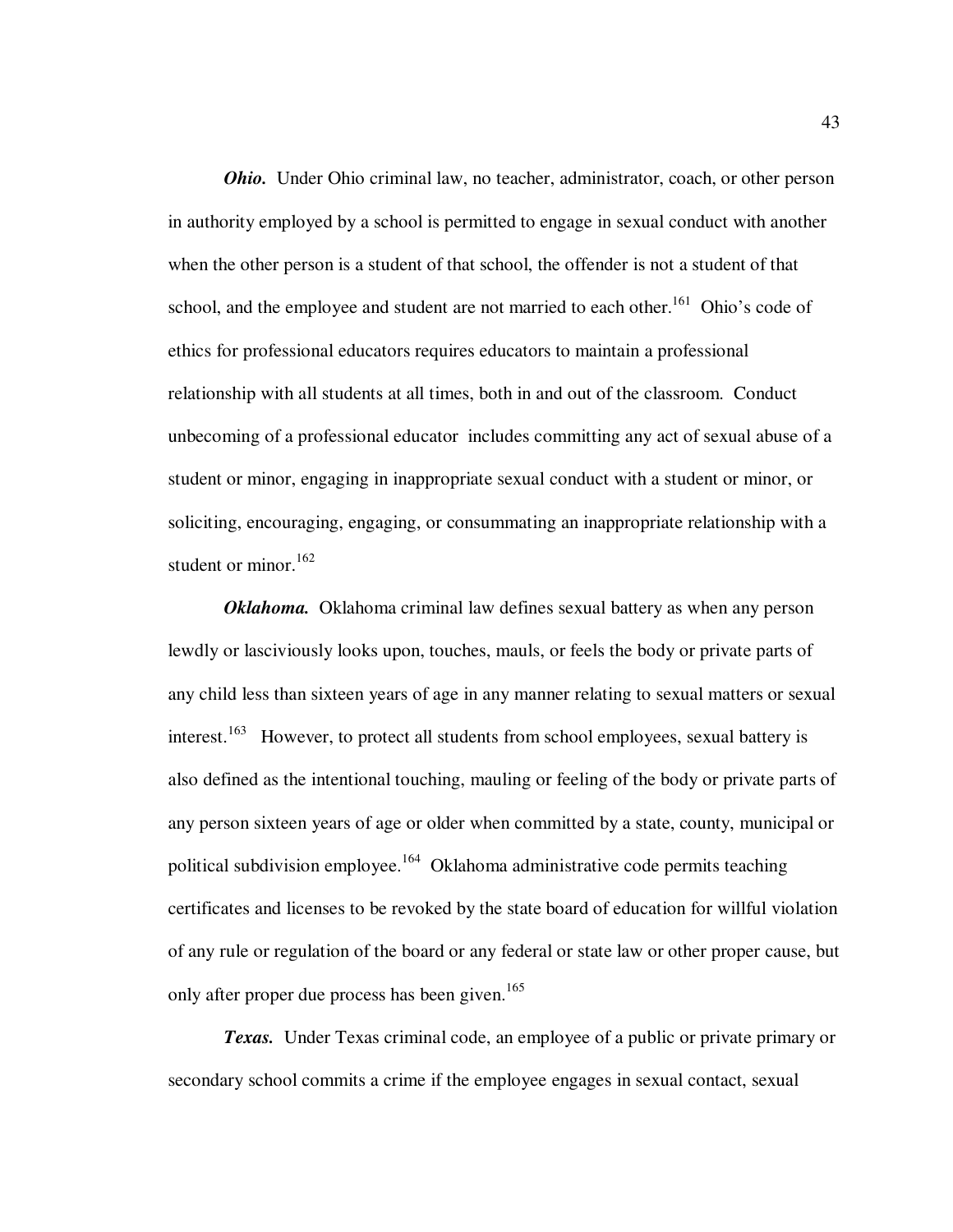intercourse, or deviate sexual intercourse with a student who is enrolled in the school in which the employee works and who is not the employee's spouse.<sup>166</sup> Texas administrative code also prohibits educators from soliciting or engaging in sexual conduct or a romantic relationship with a student.<sup>167</sup>

*Wisconsin.* In Wisconsin, a school employee who has sexual contact or sexual intercourse with a child who is sixteen or older and not the employee's spouse is guilty of a felony if the child is a student in the school district in which the perpetrator is employed.<sup>168</sup> All people, not just school employees, are prohibited from having sexual contact or sexual intercourse with a person who has not attained the age of sixteen.<sup>169</sup> Under Wisconsin administrative law, the state superintendent may revoke any license for incompetency or immoral conduct on the part of the educator if the state superintendent establishes by a preponderance of the evidence that the person engaged in immoral conduct.<sup>170</sup> Furthermore, the state superintendent is required to revoke an educator's license if the licensee is convicted of any Class A, B, C, or D felony, which includes sexual assault of a child by a school staff person or a person who works or volunteers with children, and sexual assault of a child. $171$ 

### **States that forbid sexual relations between teachers and students**

**conditional of age.** Twenty-eight states have criminal statutes prohibiting sexual relationships between teachers and students in some cases, but allowing the relationships in other cases: Alaska, Arizona, Arkansas, Colorado, Delaware, Illinois, Indiana, Kentucky, Louisiana, Maine, Maryland, Michigan, Minnesota, Mississippi,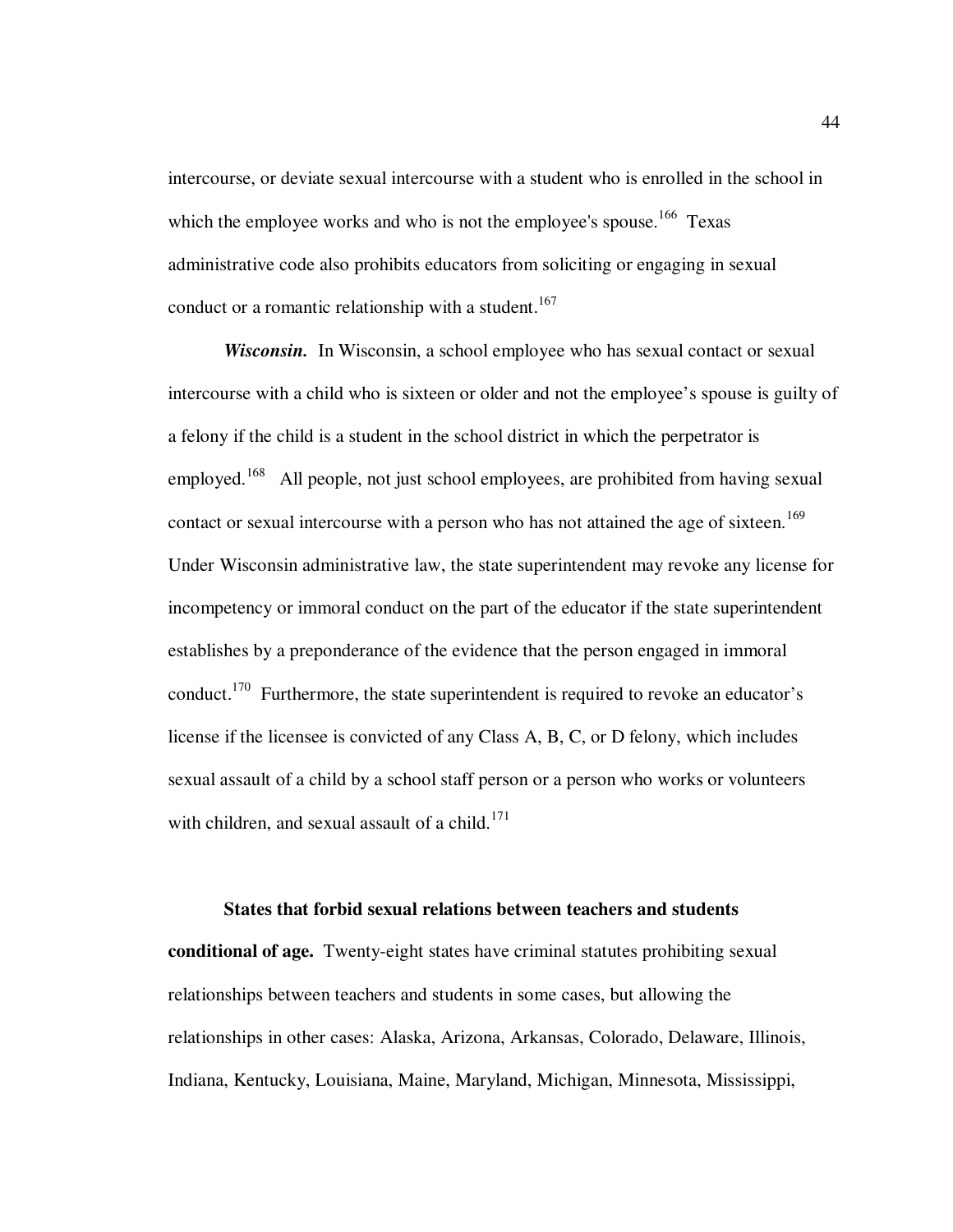Missouri, Montana, Nevada, New Hampshire, New Jersey, New Mexico, North Dakota, South Carolina, Tennessee, Vermont, Virginia, Washington, West Virginia, and Wyoming. The legality of the relationships depends either upon the age of the student or the age difference between the student and teacher.

*Alaska.* In Alaska, a person commits the crime of sexual abuse of a minor if the perpetrator is eighteen years of age or older, engages in sexual penetration with a person who is less than sixteen years of age, and the offender is in a position of authority over the victim.<sup>172</sup> Thus, it appears to be legal for teachers to have sexual relationships with students sixteen years of age or older.However, under Alaska administrative code, a person required to hold a certificate who is employed by a school district may not engage in sexual conduct with a student.<sup>173</sup> Also, an educator must report to the state if the teacher has knowledge of a fellow educator engaging in such an  $act.^{174}$ 

*Arizona.* Under Arizona criminal law, a person commits sexual conduct with a minor by purposely engaging in sexual intercourse or oral sexual contact with any person under eighteen years of age. Sexual conduct with a minor who is at least fifteen years of age is a felony if the person is the minor's teacher or any other person who directly provides academic instruction to students in any school district, charter school, accommodation school, the school for the deaf and the blind, or a private school in Arizona.<sup>175</sup> Thus, it seems a teacher could have legal sexual relations with a student eighteen or older, and thus not a minor. Under Arizona administrative law, the state board of education must revoke, may not issue, and cannot renew the certification of a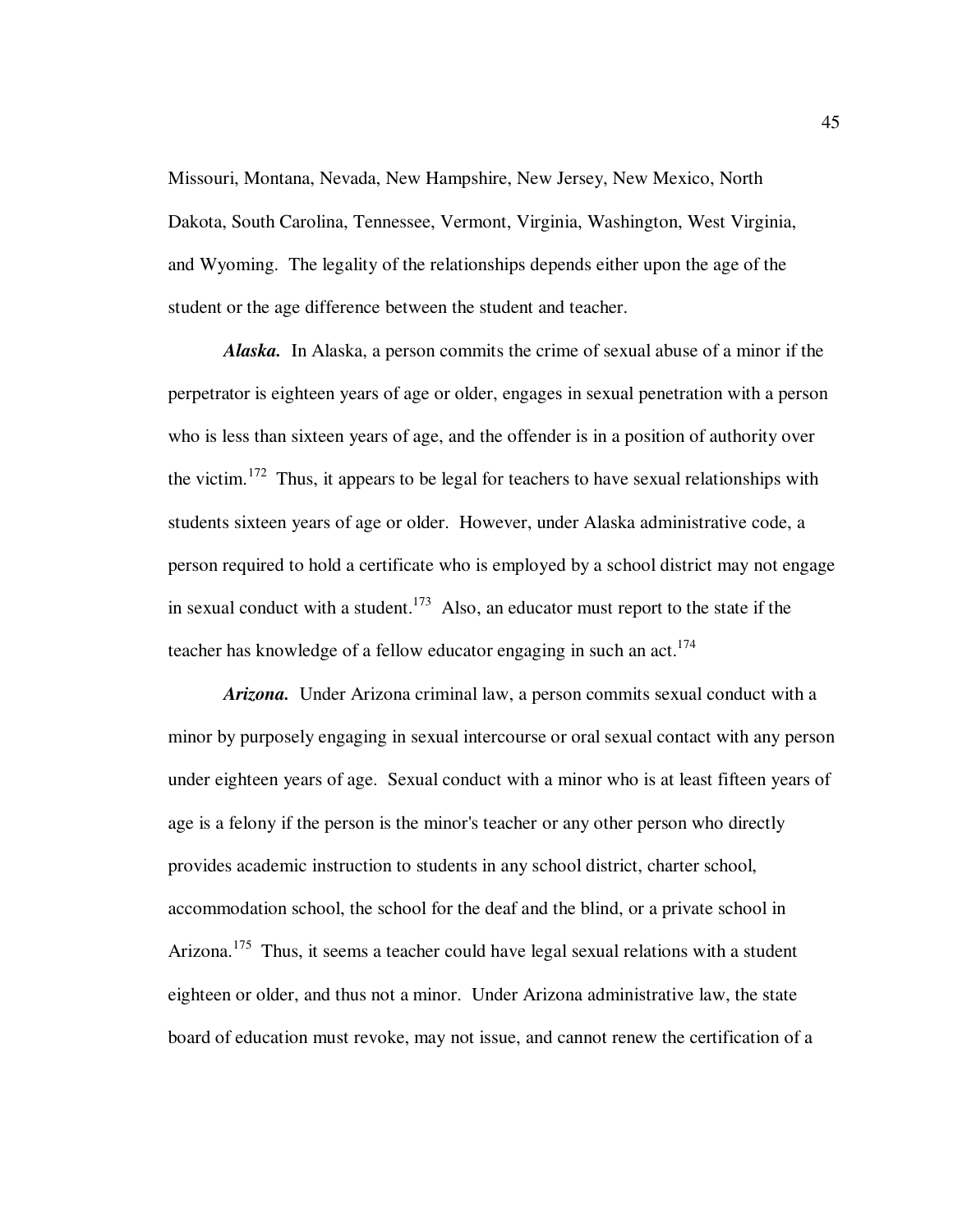person who has been convicted of, admitted in open court, plead to any of several sexual or violent crimes, including sexual conduct with a minor.<sup>176</sup>

*Arkansas.* Under criminal code, a person commits sexual assault in Arkansas if the person has sexual contact with a person less than eighteen years of age and the actor is an employee in the victim's school district.<sup>177</sup> Accordingly, a teacher legally could have sex with a student eighteen or older. The Code of Ethics for Arkansas Educators does not seem to restrict the law any further, stating that an educator must maintain a professional relationship with students, both in and outside the classroom,  $178$  but not defining "professional relationship." The Professional Licensure Standards Board is authorized to recommend to the State Board probation, suspension, revocation or denial of a teaching license, or the issuance of a reprimand or warning to the holder of a teaching license if there is probable cause to believe the teacher breached any of the Code of Ethics or was subjected to disciplinary action in another state on grounds consistent with Arkansas's standard.<sup>179</sup>

*Colorado.* Colorado criminal statute outlaws a person from knowingly subjecting someone to sexual contact if the person is in a position of trust and the victim is a child less than eighteen years of age, and the perpetrator and victim are not married.<sup>180</sup> Apparently, then, a Colorado teacher could legally have sex with a student eighteen or older.Colorado administrative code does not seem to restrict criminal law any further for educators. However, any educator's license may be denied, annulled, suspended, or revoked when the applicant or holder is convicted of, pleads *nolo contendere* to, or receives a deferred sentence for a violation of any one of several offenses, including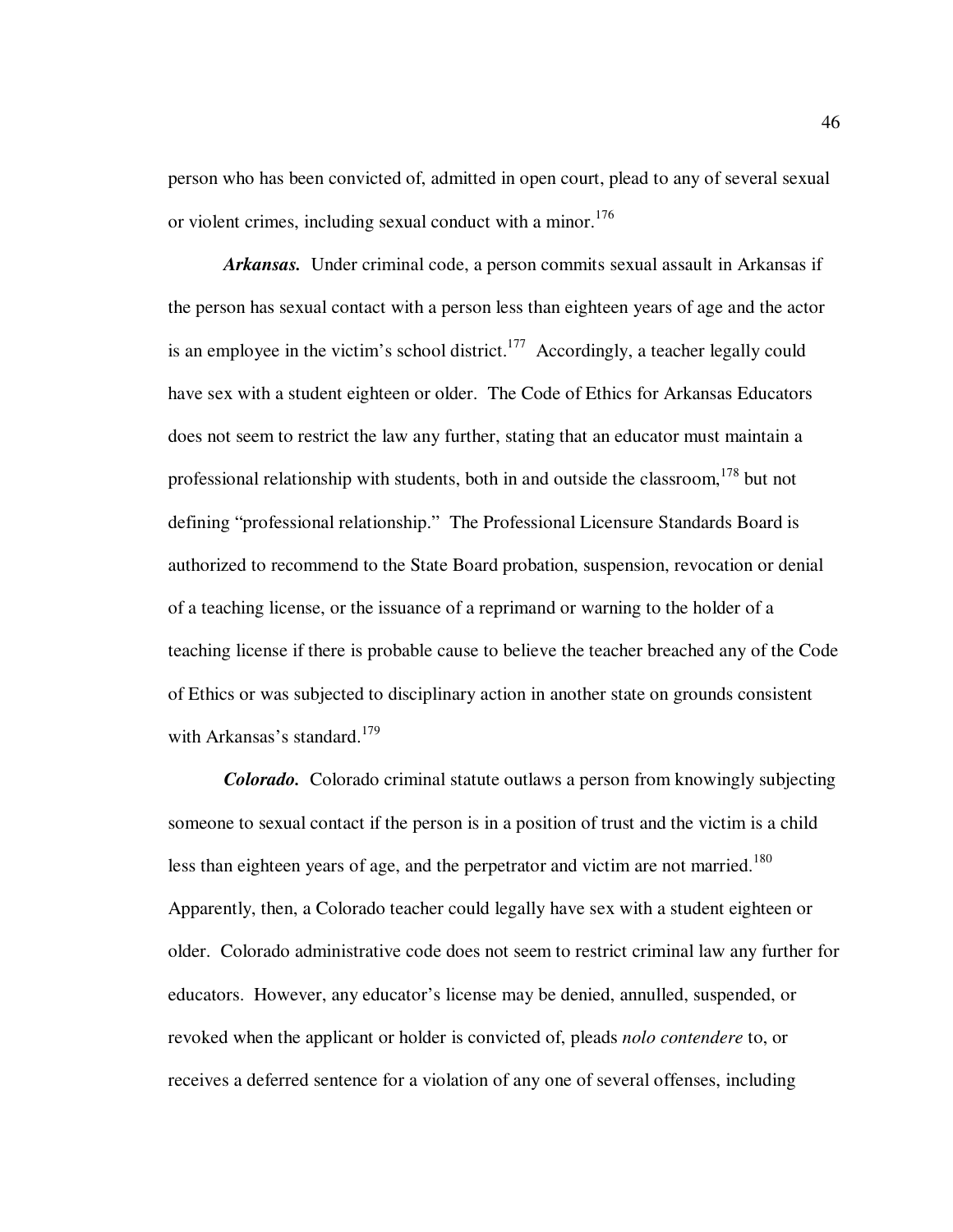sexual assault, unlawful sexual conduct, or sexual assault on a child by one in a position of trust.<sup>181</sup>

*Delaware.* In Delaware criminal code, a person who intentionally has sexual contact with a student younger than sixteen is guilty of unlawful sexual contact if the person stands in a position of trust, authority, or supervision over the child.<sup>182</sup> The same person is guilty of rape in the fourth degree if the act is sexual intercourse or penetration with a student between sixteen and seventeen.<sup>183</sup> The same person would be guilty of rape in the second degree if the victim was fifteen or younger.<sup>184</sup> Finally, in Delaware a person is guilty of rape in the first degree when the person intentionally engages in sexual intercourse with another person fifteen years or younger and the defendant is in a position of trust, authority, or supervision over the child.<sup>185</sup> Thus, Delaware criminal code seems to permit a teacher to have sex with a student eighteen or older.

Under Delaware administrative code, a teacher's license may be revoked if the teacher pleads guilty or is convicted of any crime against a child constituting a misdemeanor, except for unlawful sexual conduct in the third degree.<sup>186</sup> The teacher's license will be revoked if the teacher pleads guilty or is convicted of any felony sexual offense,  $187$  is terminated or dismissed for a sexual offense against a child,  $188$  or resigns after official notice of allegations of a sexual offense against a child, provided that clear and convincing evidence establishes the underlying misconduct occurred.<sup>189</sup>

*Illinois.* Illinois criminal law states a person who holds a position of trust, authority, or supervision in relation to the victim commits criminal sexual assault if the person engages in sexual penetration with a child between thirteen and seventeen years of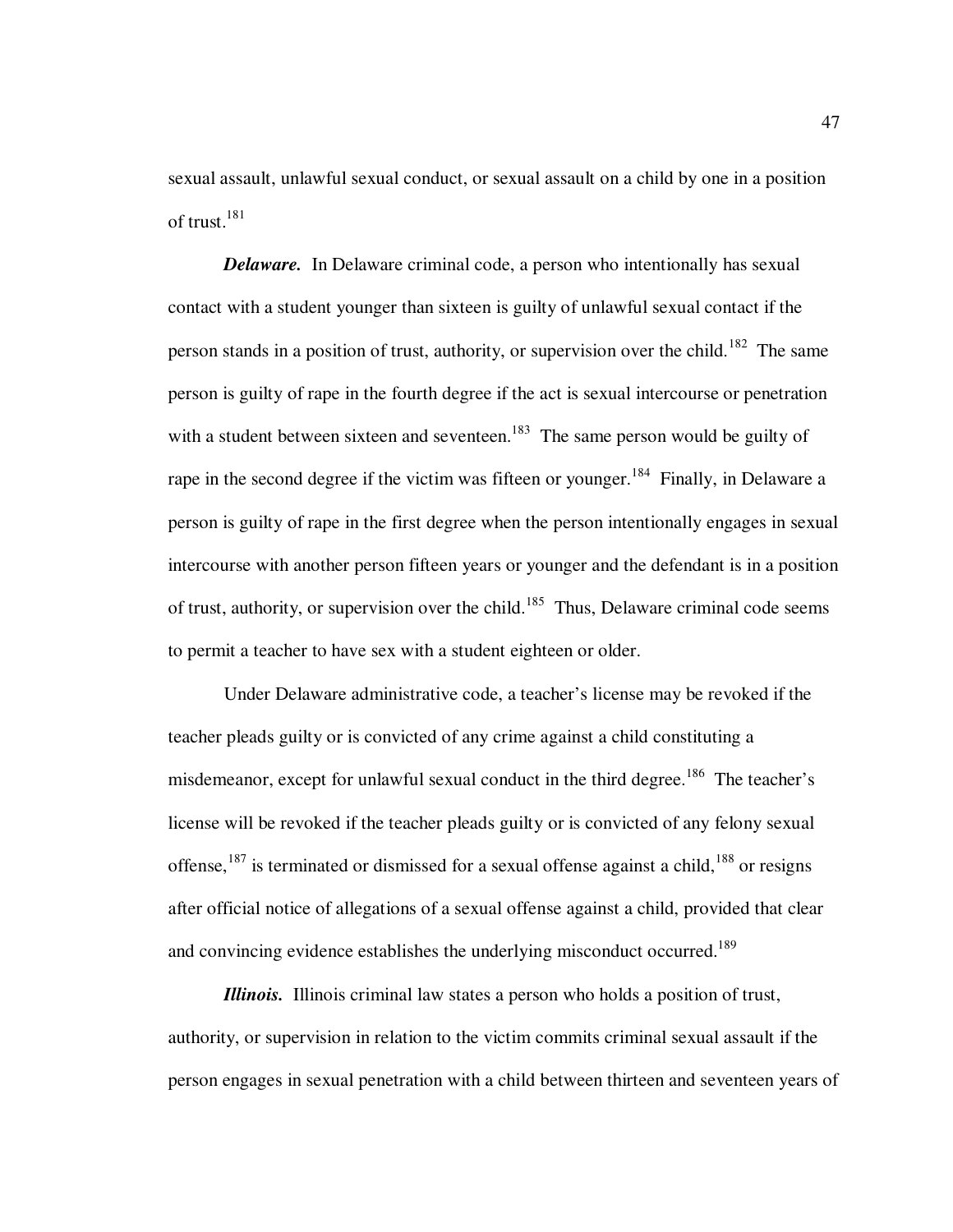age and the perpetrator is seventeen years of age or over.<sup>190</sup> The same perpetrator is guilty of aggravated criminal sexual abuse if the act is sexual conduct (which involves superficial contact instead of penetration in Illinois), and the victim is between thirteen and seventeen, with the perpetrator maintaining a position of authority over the victim.<sup>191</sup> Thus, in Illinois, a teacher legally could have sex with a student eighteen or older. Illinois administrative law does not clarify teacher expectations any further, stating only that a competent teacher is required to follow codes of professional conduct and exhibit knowledge and expectations of current legal directives. This includes following school policy and procedures, and respecting the boundaries of professional responsibilities when working with students.<sup>192</sup> The term "respecting the boundaries of professional responsibilities" is not defined.

*Indiana.* Under Indiana criminal law, a child care worker, which includes school employees, who has sexual intercourse with, engages in deviate sexual conduct with, or fondles or touches a child sixteen or seventeen years old with the intent to arouse either the perpetrator or victim, would be guilty of child seduction, a class D felony. A person eighteen years of age or older who performs or submits to sexual intercourse or deviate sexual conduct with a child fourteen or fifteen years old is guilty of sexual misconduct with a minor, a class C felony. However, the offense is a class B felony if the perpetrator is at least twenty-one years of age. A person eighteen years of age or older who performs or submits to any fondling or touching, with intent to arouse or to satisfy the sexual desires of either the victim or the perpetrator, with a child fourteen or fifteen years of age, commits sexual misconduct with a minor, a class D felony. However, the offense is a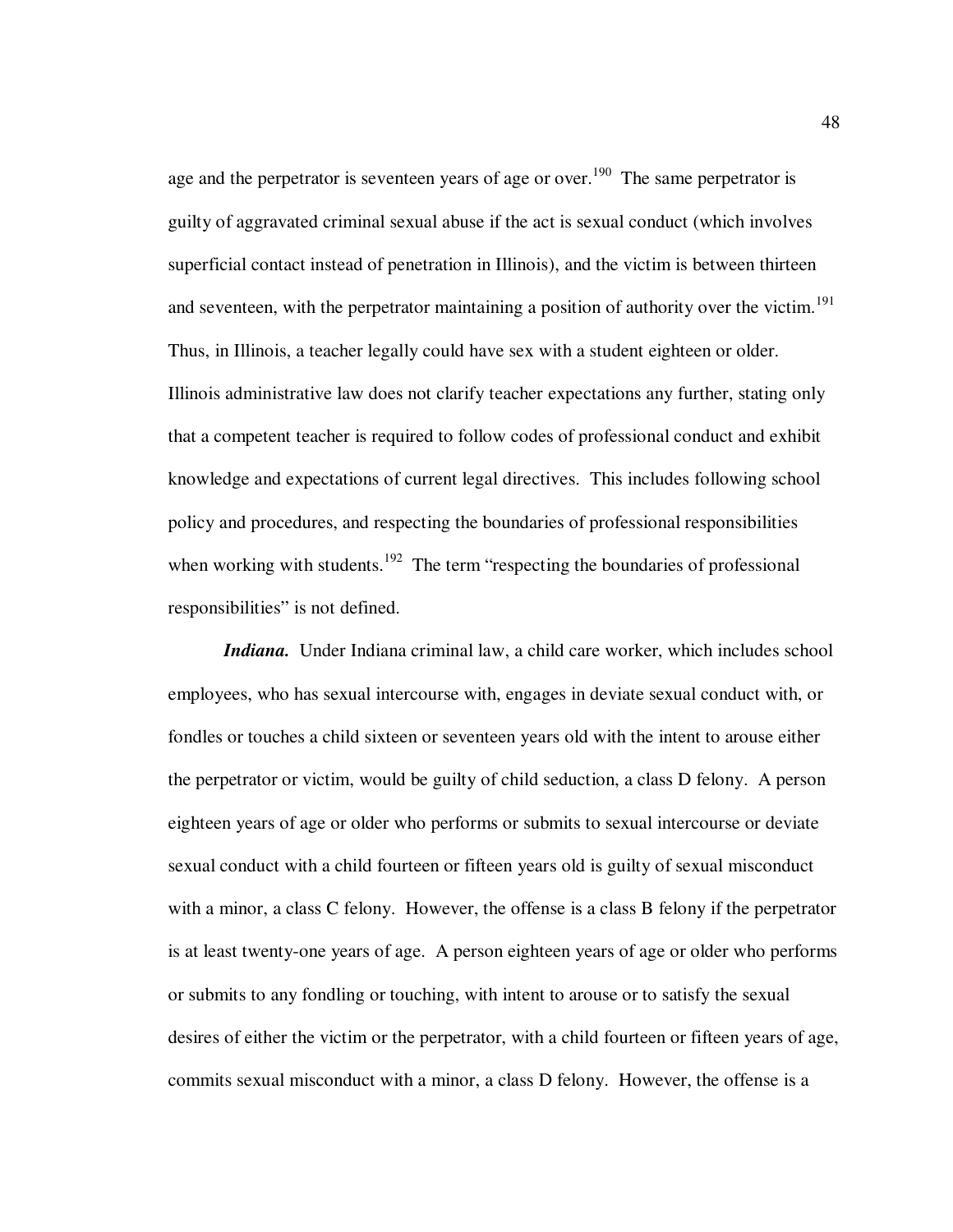class C felony if it is committed by a person at least twenty-one years of age.<sup>193</sup> It appears that Indiana criminal law, then, does not prohibit sexual relationships between teachers and students if the student is eighteen years old or older. Indiana administrative code does not appear to further restrict such prohibitions. The department of education may suspend or revoke a license for immorality,<sup>194</sup> which is undefined, and shall permanently revoke the license of a person who has been convicted of any of several felonies, including sexual misconduct with a minor, following a due process hearing.<sup>195</sup>

*Kentucky.* Under Kentucky criminal code, a person in a position of authority or special trust is guilty of rape in the third degree when the person engages in sexual intercourse with a minor under sixteen years old.<sup>196</sup> The same person is guilty of sodomy when the person engages in deviate sexual intercourse with a minor less than sixteen years old.<sup>197</sup> Therefore, apparently a teacher in Kentucky legally can have sex with a student sixteen or older. However, Kentucky administrative code further restricts allowable conduct for teachers. Under Kentucky administrative law, certified educators are prohibited from engaging in any sexually related behavior with a student with or without consent, and are required to maintain a professional approach with students. Sexually related behavior includes rape, threats of physical harm, sexual assault, sexual jokes, sexual remarks, sexual kidding or teasing, sexual innuendo, pressure for dates or sexual favors, or inappropriate physical touching, kissing, or grabbing.<sup>198</sup>

*Louisiana.* Louisiana criminal code defines molestation of a juvenile as when a perpetrator seventeen years old or older performs lewd or lascivious acts upon a victim sixteen years of age or younger, if there is at least two years' age difference between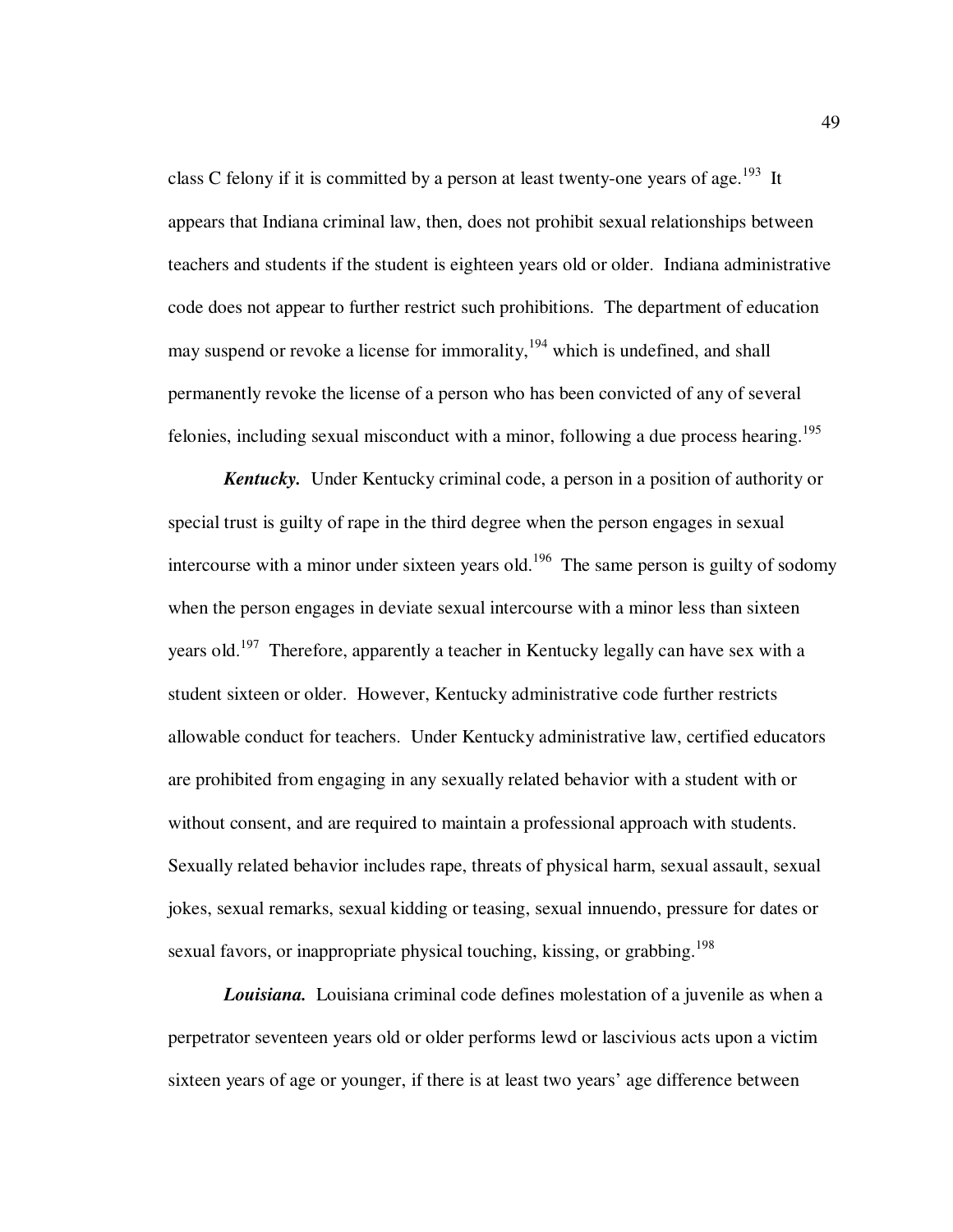them, and the perpetrator has a position of supervision or control over the victim.<sup>199</sup> It appears, then, that a teacher in Louisiana could have sex with a student seventeen years or older. Under Louisiana administrative code, a person applying for a teaching certificate must be denied if the person has been convicted of a variety of sexual or violent offenses listed in the Louisiana code, or any felony offense.<sup>200</sup> Furthermore, current certificate holders must have their credentials suspended and revoked if convicted of any of those same crimes. $^{201}$ 

*Maine.* A person is guilty of gross sexual assault under Maine criminal law if the person engages in a sexual act with a student younger than eighteen years old enrolled in a private or public elementary or secondary school or institution, if the perpetrator is a teacher or other employee with instructional, supervisory, or disciplinary authority over the student.<sup>202</sup> Thus, a Maine teacher legally could have sex with a student eighteen or older. Maine administrative code does not restrict a teacher's behavior any further. However, a Maine teacher will have a license suspended or revoked if a court record exists that the teacher has injured the health or welfare of a child through physical or sexual abuse or exploitation.<sup>203</sup> Moreover, harassment on the basis of sex, including unwelcome sexual advances, requests for sexual favors, and other verbal or physical conduct of a sexual nature, shall be grounds for revocation or suspension of a certificate if submission is made a condition or basis for decisions on educational benefits for a student. A teacher's certificate may also be revoked if the unwelcome sexual advances towards the student has the purpose or effect of substantially interfering with the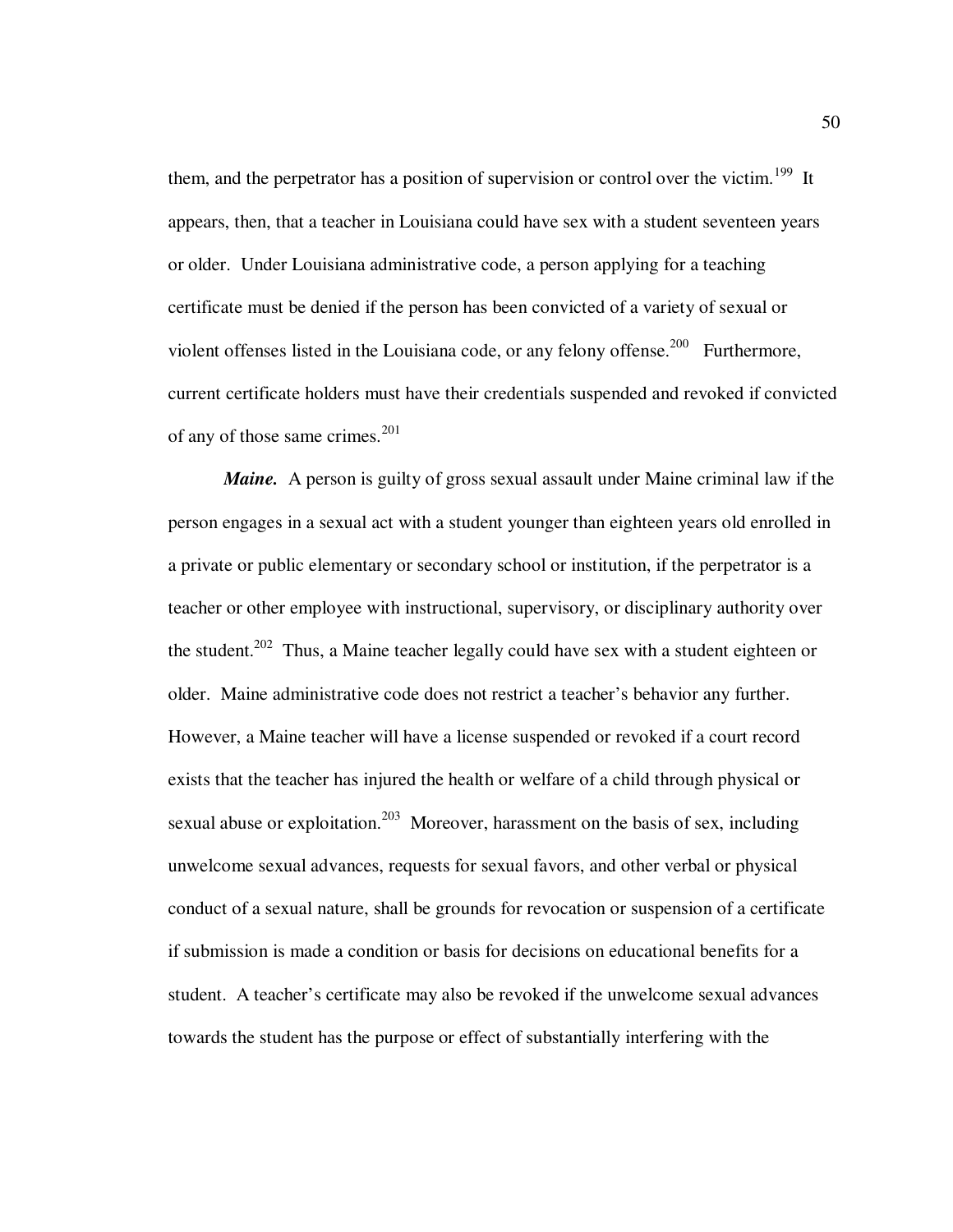student's academic performance or creates an intimidating, hostile, or offensive educational environment. $204$ 

*Maryland.* According to Maryland criminal code, sexual abuse of a minor student by a person in a position of authority occurs when a person in a position of authority engages in a sexual act, sexual contact, or vaginal intercourse with a minor who is a student enrolled at a school where the person in a position of authority is employed.<sup>205</sup> Thus, it appears to be legal for a Maryland educator to have sexual relations with a student eighteen years old or older. Maryland administrative code does not appear to restrict educator behavior further. Under the code, a Maryland educator's certificate must be suspended or revoked by the state superintendent if the certificate holder pleads guilty to or is convicted of a crime involving contributing to the delinquency of a minor or moral turpitude if the offense bears directly on the individual's fitness to teach.<sup>206</sup>

*Michigan.* Several Michigan criminal laws forbid sexual relationships between teachers and students, depending on their ages. A person commits criminal sexual conduct in the first degree if the person engages in sexual penetration with another person and the victim is at least thirteen but less than sixteen years of age and the actor is a teacher, substitute teacher, or administrator of the public or nonpublic school in which that other person is enrolled.<sup>207</sup> The crime would be in the second degree if sexual contact took place instead of penetration.<sup>208</sup> A person in Michigan commits criminal sexual conduct in the third degree if the person is a teacher, substitute teacher, or administrator of a public or nonpublic school and the person engages in sexual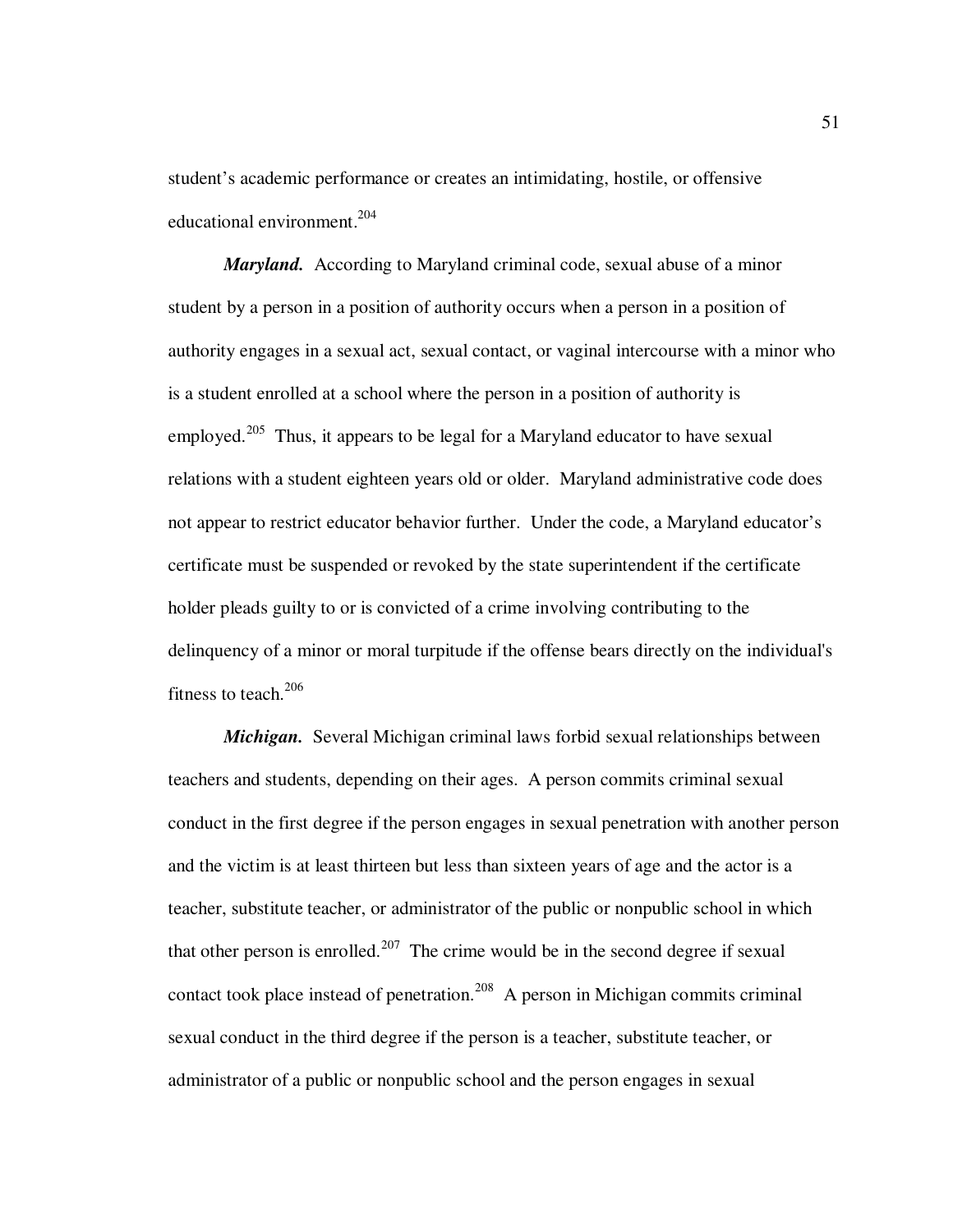penetration with a student enrolled in the school who is at least sixteen years of age but less than eighteen years of age.<sup>209</sup> That crime would be in the fourth degree if sexual contact took place instead of penetration.<sup>210</sup> So, it appears legal in Michigan for a teacher to have sexual relations with a student eighteen years old or older.

Michigan administrative code does not seem to further restrict expectations of teachers regarding sexual relationships with students. The state superintendent may suspend an educator's certificate based upon evidence that the educator engaged in any felony, criminal sexual conduct in the fourth degree, or an attempt to commit criminal sexual conduct in the fourth degree.<sup>211</sup> Moreover, if a person who holds a Michigan teaching certificate has been convicted of criminal sexual conduct in any degree, assault with intent to commit criminal sexual conduct, or an attempt to commit criminal sexual conduct in any degree, the superintendent must order an immediate summary suspension of the person's teaching certificate.<sup>212</sup>

*Minnesota.* Under Minnesota criminal law, a person in a position of authority over a victim between thirteen and fifteen years old who engages in sexual penetration with the victim is guilty of criminal sexual conduct in the first degree if the actor is more than forty-eight months older than the victim. Neither mistake as to the victim's age nor consent to the act by the victim is an allowable defense.<sup>213</sup> If the person engages in sexual contact instead of penetration, the crime would be in the second degree.<sup>214</sup> Also in Minnesota, a person who engages in sexual penetration with somebody at least sixteen but less than eighteen years of age is guilty of criminal sexual conduct in the third degree if the actor is more than forty-eight months older than the victim and is in a position of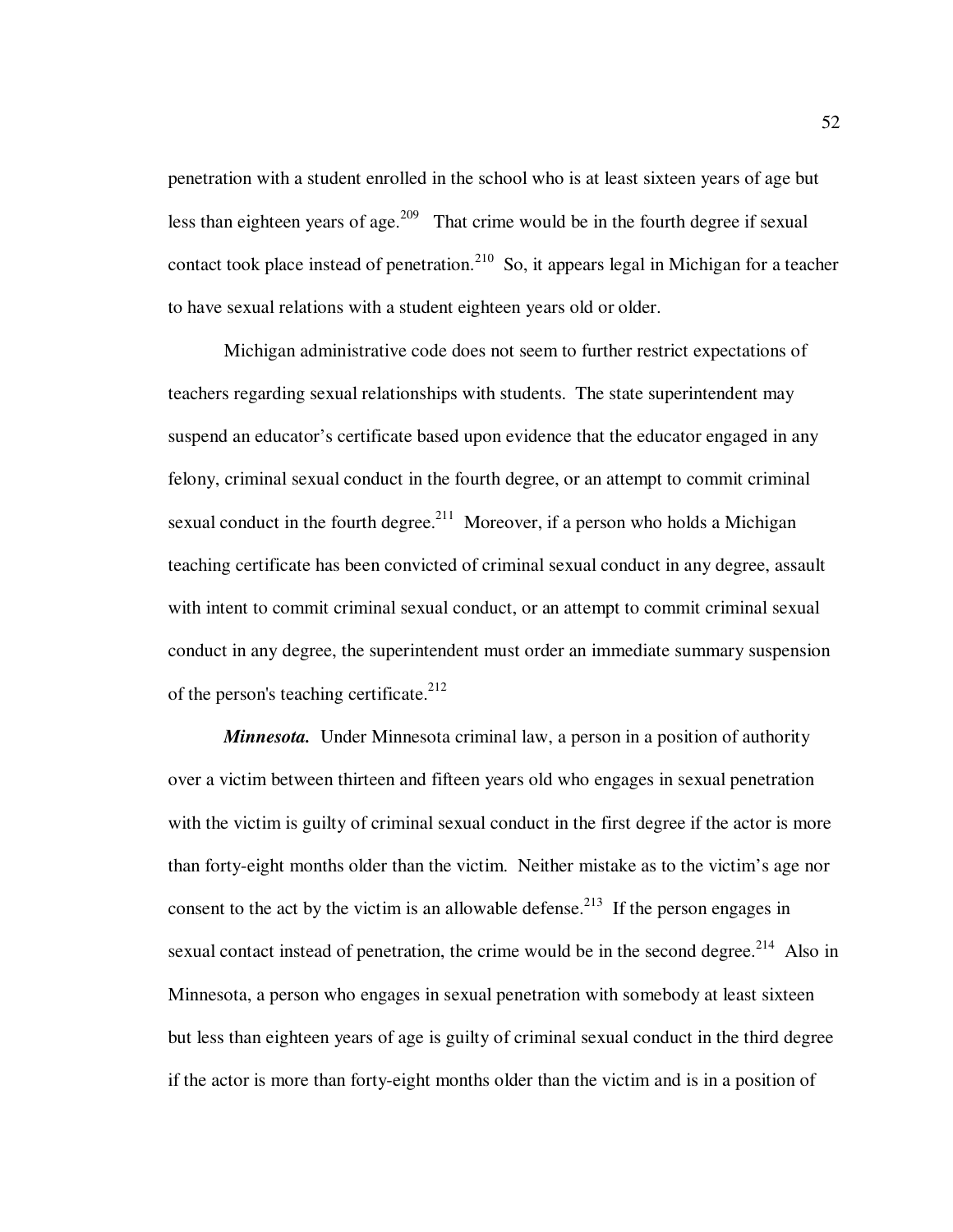authority over the victim. Again, neither mistaking the victim's age nor the victim's consent to the act is a defense.<sup>215</sup> The same crime would be in the fourth degree if sexual contact took the place of penetration.<sup>216</sup> So, in Minnesota it appears to be legal for a teacher to have sex with a student if the student is eighteen years old or older. Also, it would be legal to have sex with a younger student if the teacher were less than four years older than the student. In practical terms, that means a twenty-one year old teacher could have sex with a seventeen year old student. While a twenty-one year old teacher may be uncommon, it is not unheard of.

Minnesota administrative code does not clarify the criminal law any further. The Minnesota standards of professional conduct state a teacher shall not use professional relationships with students, parents, and colleagues to private advantage,  $2^{17}$  but they do not define the meaning of "to private advantage." Nonetheless, the Board of Teaching may impose one of several penalties when it has found a teacher violating the code of ethics: censure the teacher; place the teacher on probation; suspend the teacher for a period of time; or revoke the teacher's license.<sup>218</sup>

*Mississippi.*Mississippi criminal law declares a person is guilty of sexual battery if the person engages in sexual penetration with a child under the age of eighteen years if the person is in a position of trust or authority over the child, including being the child's teacher.<sup>219</sup> So, it is apparent that a teacher could have a sexual relationship with a student eighteen years old or older. The state's administrative code does not restrict teacher behavior any further, only allowing the state board of education to deny an application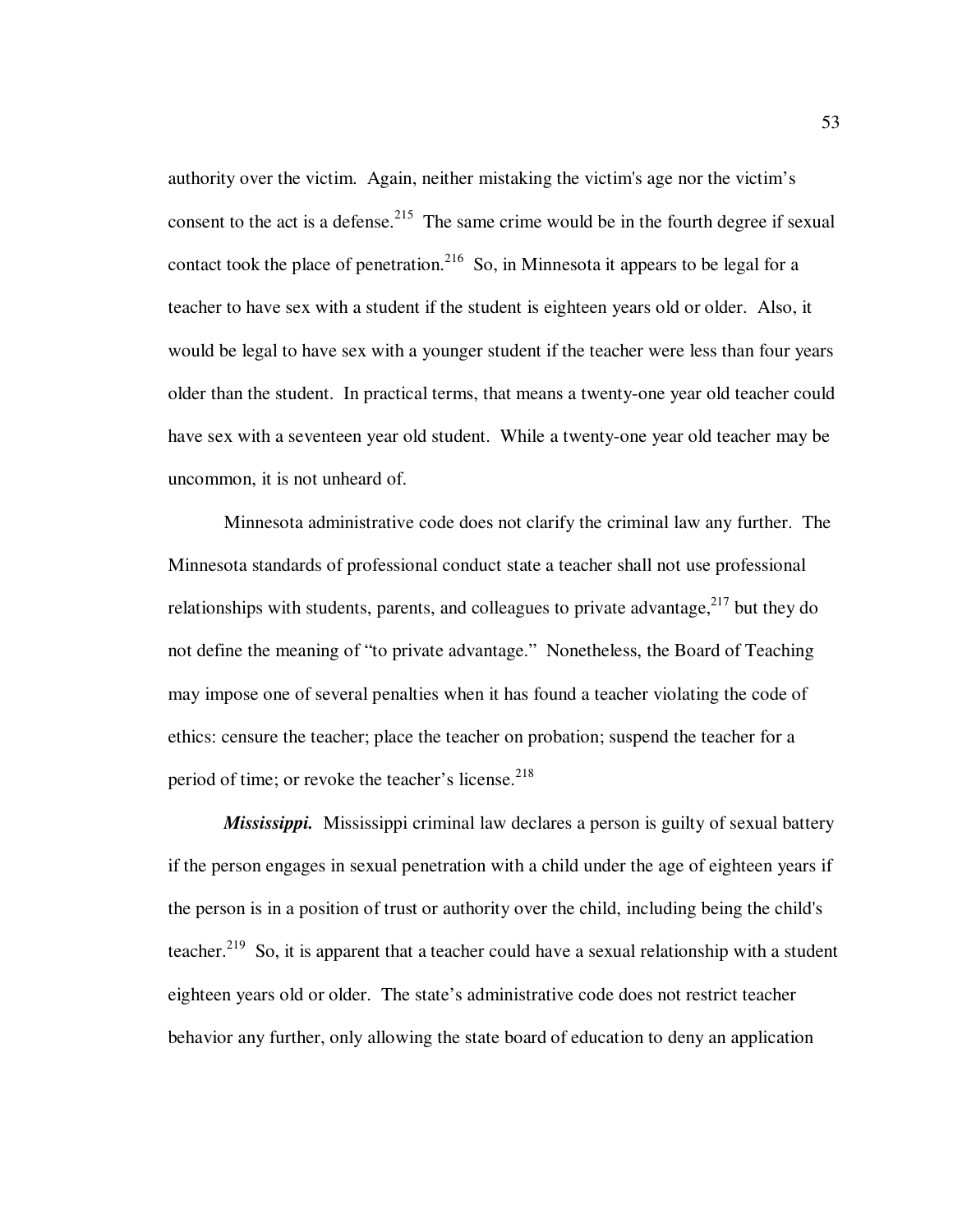for any teacher or administrator license if the applicant has been convicted of a sex offense as defined by federal or state law.<sup>220</sup>

*Missouri.* Under Missouri criminal law, a person commits the crime of statutory rape in the second degree if the person is twenty-one years of age or older and has sexual intercourse with another person who is less than seventeen years of age.<sup>221</sup> Moreover, a person commits the crime of sexual contact with a student while on public school property if the perpetrator is a teacher, a student teacher, any other employee of the school, a volunteer of the school or of an organization working with the school on a project or program, or a person employed by an entity that contracts with the public school district to provide services, and has sexual contact with a student of the public school while on any public school property.<sup>222</sup> Therefore, under Missouri criminal statute, a teacher legally could have sex with a student if the student was seventeen or older and the sexual activity took place off school property.Missouri administrative code does not appear to restrict teacher behavior any further, only granting the state board of education permission to discipline or refuse to issue or renew a certificate of license to teach of an educator who has pled guilty or been found guilty of a felony, such as statutory rape in the second degree, or any crime involving moral turpitude.<sup>223</sup>

*Montana.* Under Montana criminal statute, sixteen years old is the age of consent for sexual relations.<sup>224</sup> A person who supervises the welfare of children in Montana would be guilty of endangering the welfare of a child if the perpetrator assists, promotes, or encourages a victim younger than sixteen years old to engage in sexual conduct.<sup>225</sup> A person who subjects another person to sexual intercourse when the victim is less than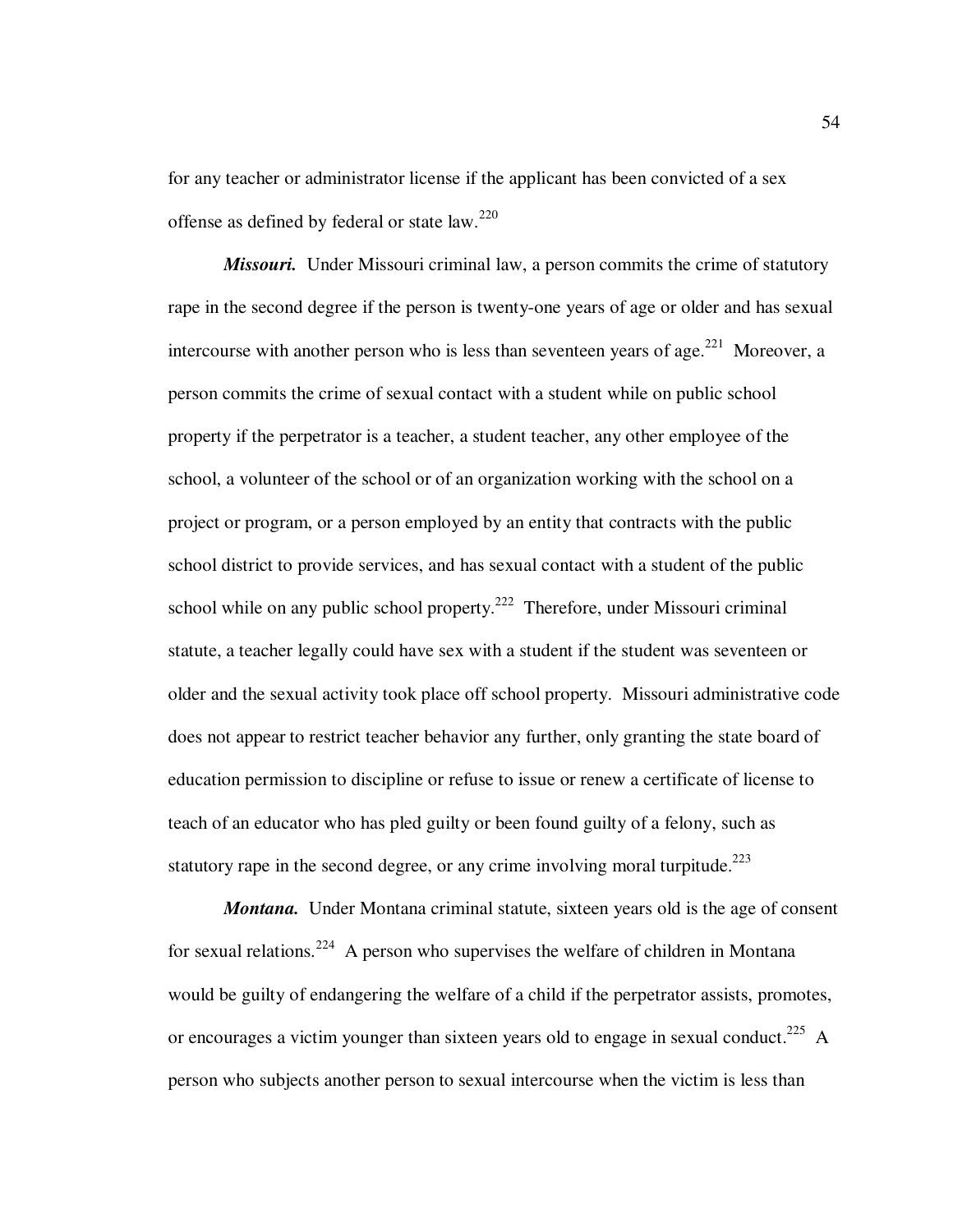sixteen years old is guilty of sexual intercourse without consent.<sup>226</sup> A perpetrator who subjects a victim younger than sixteen years old to sexual contact commits the offense of sexual assault.<sup>227</sup> Apparently, a teacher in Montana legally could have sex with a student sixteen years old or older. Montana administrative code, however, more clearly restricts teacher-student sexual relationships. The board of public education in Montana can reprimand an educator or suspend or revoke the certificate of any educator for immoral conduct related to the teaching profession.<sup>228</sup> This includes sexual contact, or sexual intercourse between a teacher, specialist, or administrator and a person the teacher, specialist, or administrator knows or reasonably should know is a student at a public or private elementary or secondary school. $^{229}$ 

*Nevada.*In Nevada criminal law, a school employee or volunteer in a position of authority who is twenty-one years old or older who has sexual conduct with a student sixteen or seventeen years old is guilty of a Class C felony.<sup>230</sup> The same perpetrator would be guilty of a Class B felony if the victim were fourteen or fifteen years old.<sup>231</sup> A Nevada educator, then, could legally have sexual relations with a student eighteen or older. Under state administrative code, if the background check of an educator shows that the applicant has been convicted of a felony or an offense involving moral turpitude, the Superintendent may refuse to grant the license or may determine that the conviction is unrelated to the position for which the applicant applied and grant the certificate.<sup>232</sup>

*New Hampshire.*Under state criminal law, a person in New Hampshire would be guilty of aggravated felonious sexual assault if the person engaged in sexual penetration with another person between thirteen and seventeen years of age, was in a position of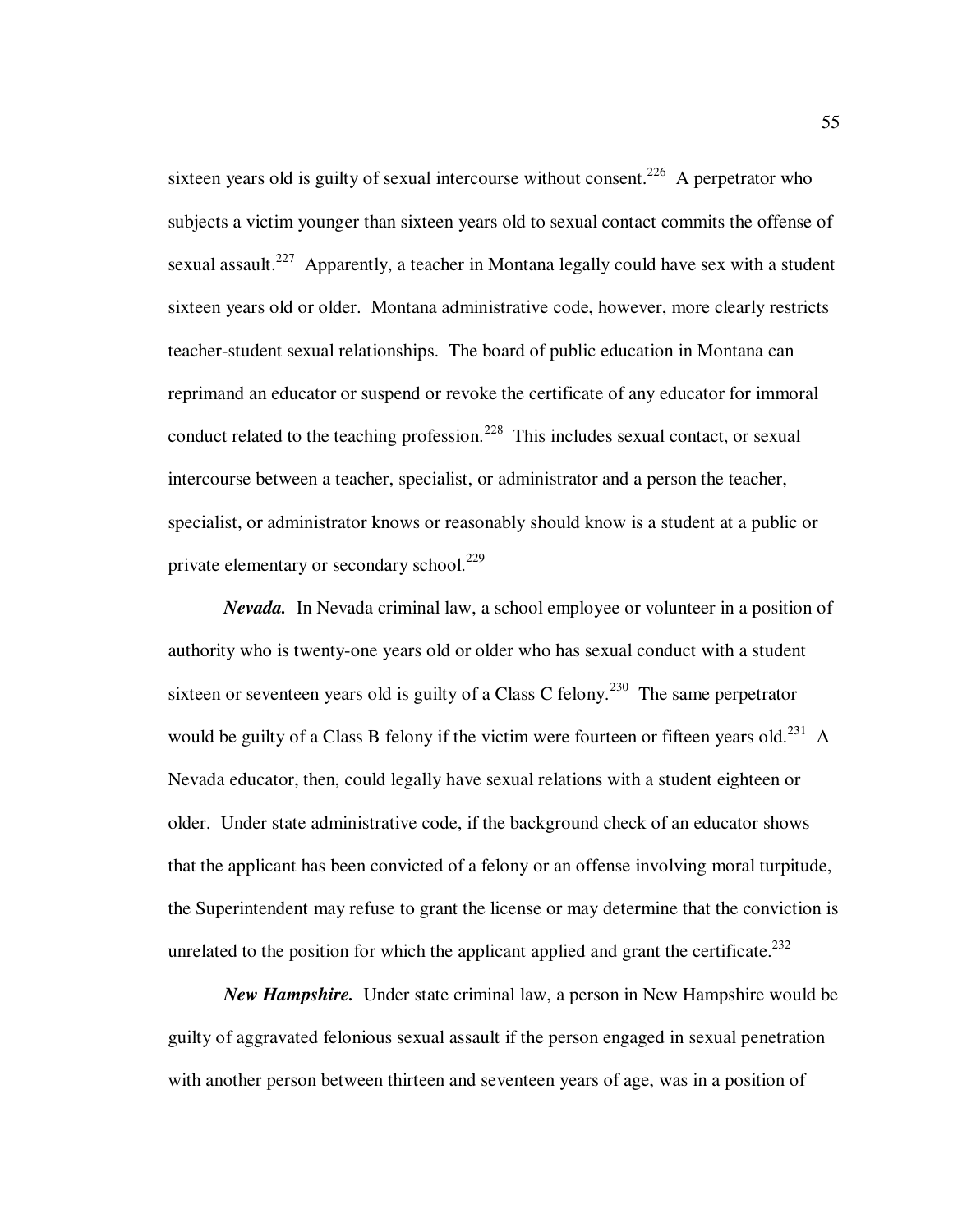authority over the victim, and used that authority to coerce the victim to submit.<sup>233</sup> Thus, it appears legal in New Hampshire for a teacher to have sex with a student eighteen years old or older.

New Hampshire administrative code does not appear to further restrict teacher behavior regarding sexual relationships with students. However, the code allows the state board to deny an application for certification if the educator was convicted of a felony that might place students in physical or emotional jeopardy and the board determines that either the nature or circumstances of the offense, or the moral turpitude associated with the crime, render the educator unfit for licensure based on the educator's inability to perform assigned duties and loss of respect within the community.<sup>234</sup> The state board may also deny an application of a prospective educator for misconduct or unprofessional conduct, on or off duty, that might place students in potential physical or emotional jeopardy if the board determines that the nature or circumstances of the conduct so detract from the educator's professional standing as to render the educator unfit for licensure based on the educator's inability to perform assigned duties and if there is a nexus between the off duty misconduct or unprofessional conduct of the educator and the educator's ability to carry out assigned duties.<sup>235</sup> An educator currently holding a certificate shall have the certificate suspended or revoked for the same reasons.<sup>236</sup> It is not stated in the code whether or not a teacher engaging in a consensual sexual relationship with a student would be unfit for licensure.

*New Jersey.* In New Jersey, criminal code makes it illegal to commit an act of sexual penetration with another person if the victim is between thirteen and fifteen years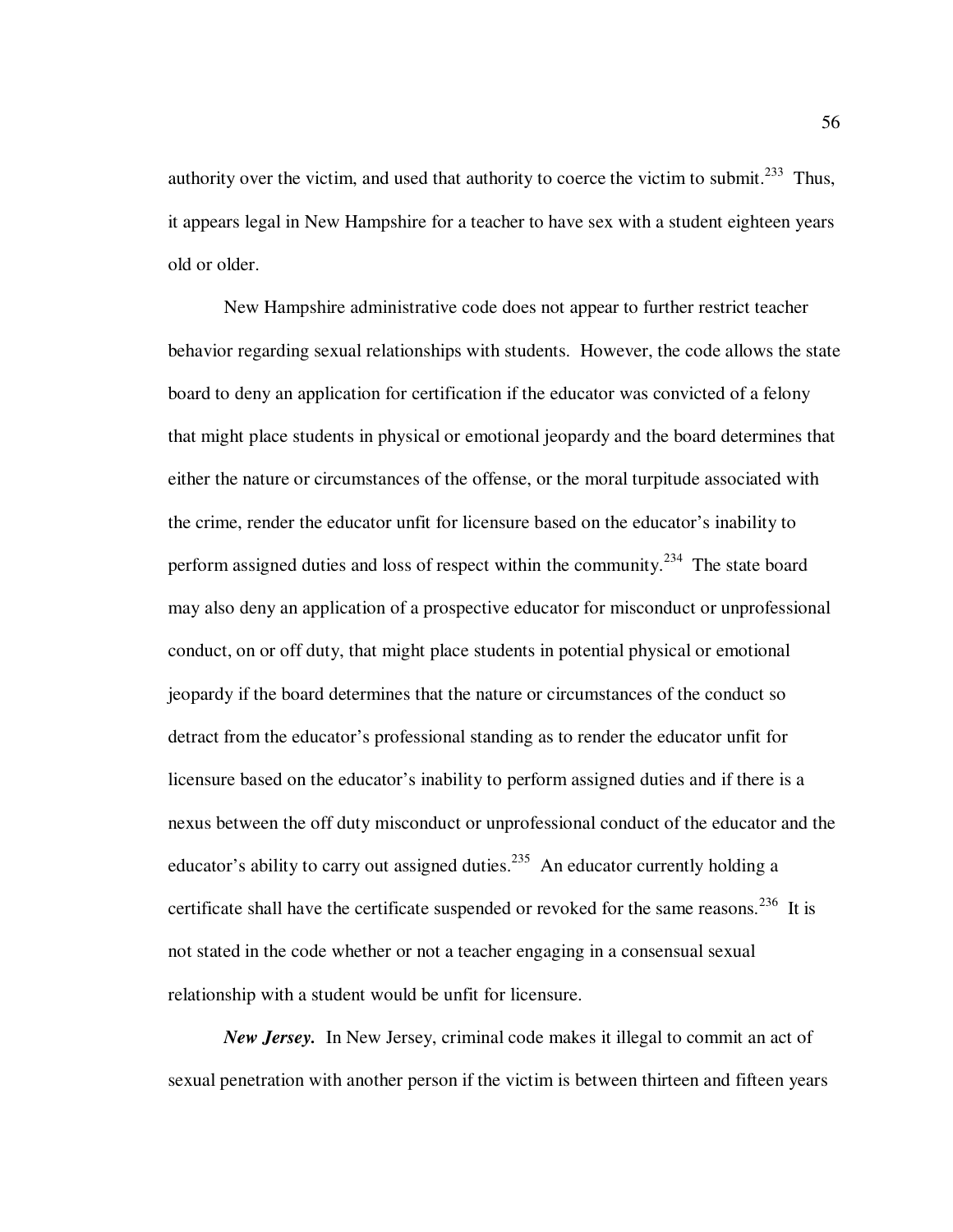old and the perpetrator has supervisory or disciplinary power over the victim due to the perpetrator's legal, professional, or occupational status. This crime is aggravated sexual assault.<sup>237</sup> Sexual assault occurs in New Jersey when a person performs an act of sexual penetration with another person who is at least sixteen but less than eighteen years old, and the actor has supervisory or disciplinary power of any nature or in any capacity over the victim.<sup>238</sup> Thus, it appears permissible under New Jersey criminal code for a school employee to have sexual relationships with a student eighteen years old or older. New Jersey administrative code does not speak to sexual relationships between teachers and students, only stating that a person shall be permanently disqualified from employment or service if the individual's criminal history record check reveals a record of conviction for any crime of the first or second degree.<sup>239</sup>

*New Mexico.*Under New Mexico criminal law, criminal sexual contact of a minor occurs when a licensed school employee, an unlicensed school employee, a school contract employee, a school health service provider, or a school volunteer engages in any sexual contact with a child thirteen to eighteen years of age when the perpetrator is eighteen-years-or-older, is at least four years older than the child, is not the spouse of that child, and learns while performing services for a school that the child is a student in a school.<sup>240</sup> Thus, it appears legal in New Mexico for a small number of teacher-student sexual relationships to be legal; for example, a twenty-one year old teacher seemingly could have sex with a seventeen or eighteen year old student.

However, New Mexico administrative code more clearly restricts such relationships. According to the code, educators in New Mexico are prohibited from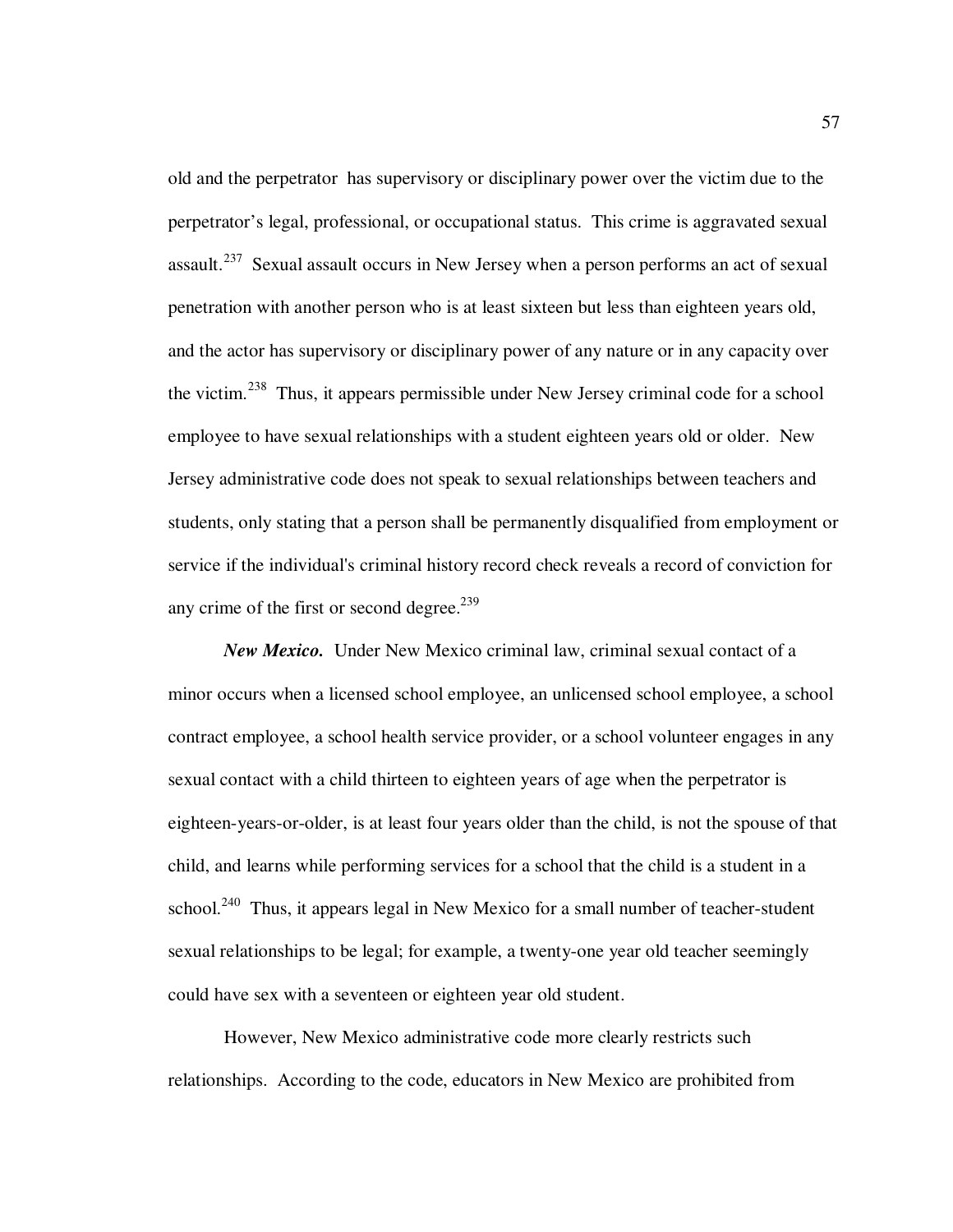engaging in inappropriate touch with students, whether or not on school property. This includes all forms of sexual touching, sexual relations, dating, embracing, petting, handholding, or kissing that is unwelcome by the student or is otherwise inappropriate given the age, sex, and maturity of the student. The code further prohibits any open displays of affection toward mostly-boys or mostly-girls. The administrative code also prohibits educators from interfering with a student's right to a public education by sexually harassing a student, making sexual advances towards a student, requesting sexual favors from a student, making repeated sexual references to students, or engaging in any other verbal or physical conduct of a physical nature with a student even where the teacher believes the student consents or the student actually initiates the activity. $^{241}$ 

*North Dakota.*In North Dakota, criminal law dictates that a person who knowingly has sexual contact with another person is guilty of an offense if the victim is between fifteen and seventeen years of age and the perpetrator is responsible for general supervision of the other person's welfare, or the victim is between fifteen and seventeen years of age and the actor is an adult.<sup>242</sup> Thus, under North Dakota criminal law, a teacher could have sex with a student eighteen years old or older. However, North Dakota administrative law further restricts a teacher's ability to have sex legally with a student, mandating that the North Dakota educator does not engage in physical abuse of a student or sexual conduct with a student and requiring educators to report to the education standards and practices board if they become aware of any other educator participating in such behavior.  $243$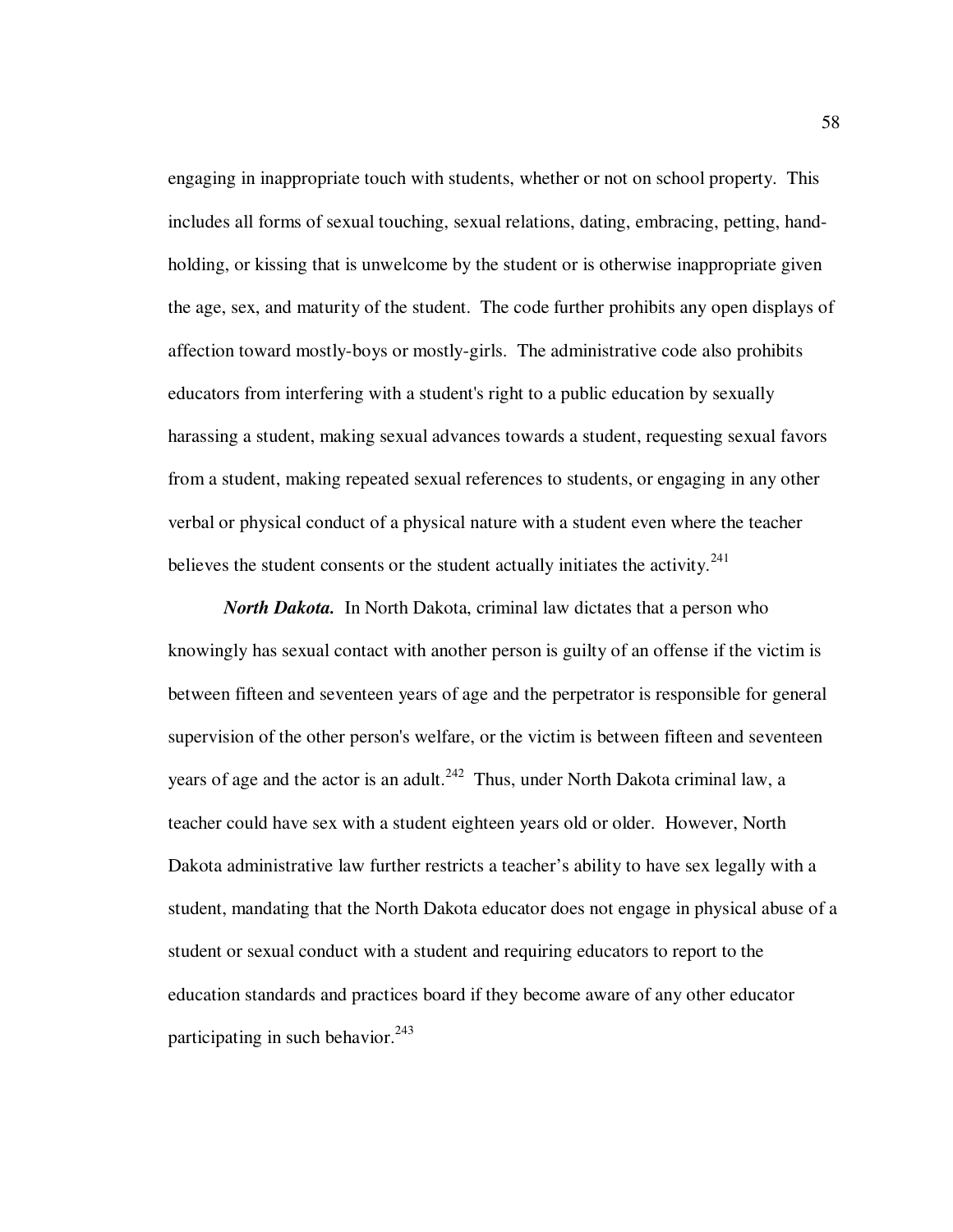**South Carolina.** A person in South Carolina is guilty of criminal sexual conduct with a minor in the second degree if the person engages in sexual battery with a victim who is at least fourteen but less than sixteen years of age and the actor is in a position of familial, custodial, or official authority to coerce the victim to submit, or is older than the victim.<sup>244</sup> Also, a person eighteen years of age or older in South Carolina is guilty of criminal solicitation of a minor if the person attempts to persuade, induce, entice, or coerce a person younger than eighteen years old to engage in sexual activity, including penetration, or touching of genitalia or other erogenous areas, whether clothed or unclothed.<sup>245</sup> Thus, it appears legal for a teacher in South Carolina to have sexual relations with a student younger than eighteen years old. South Carolina administrative code appears to be more restrictive, however. Under the administrative code, the South Carolina state board of education has the authority to deny, revoke, or suspend a teacher's certificate, or publicly reprimand a teacher for immorality or any conduct involving moral turpitude. The administrative code declares that South Carolina educators have had disciplinary action taken on their certificates for pursuing a personal, inappropriate relationship with a student, touching a student inappropriately, and sending or receiving prurient e-mails.<sup>246</sup>

*Tennessee.* Tennessee criminal law forbids sexual battery by an authority figure, which is a felony consisting of sexual contact between a victim and perpetrator whereby the victim is thirteen to seventeen years of age and the perpetrator is in a position of trust or has supervisory or disciplinary power over the victim due to the perpetrator's legal, professional or occupational status, and uses the position of trust to accomplish the sexual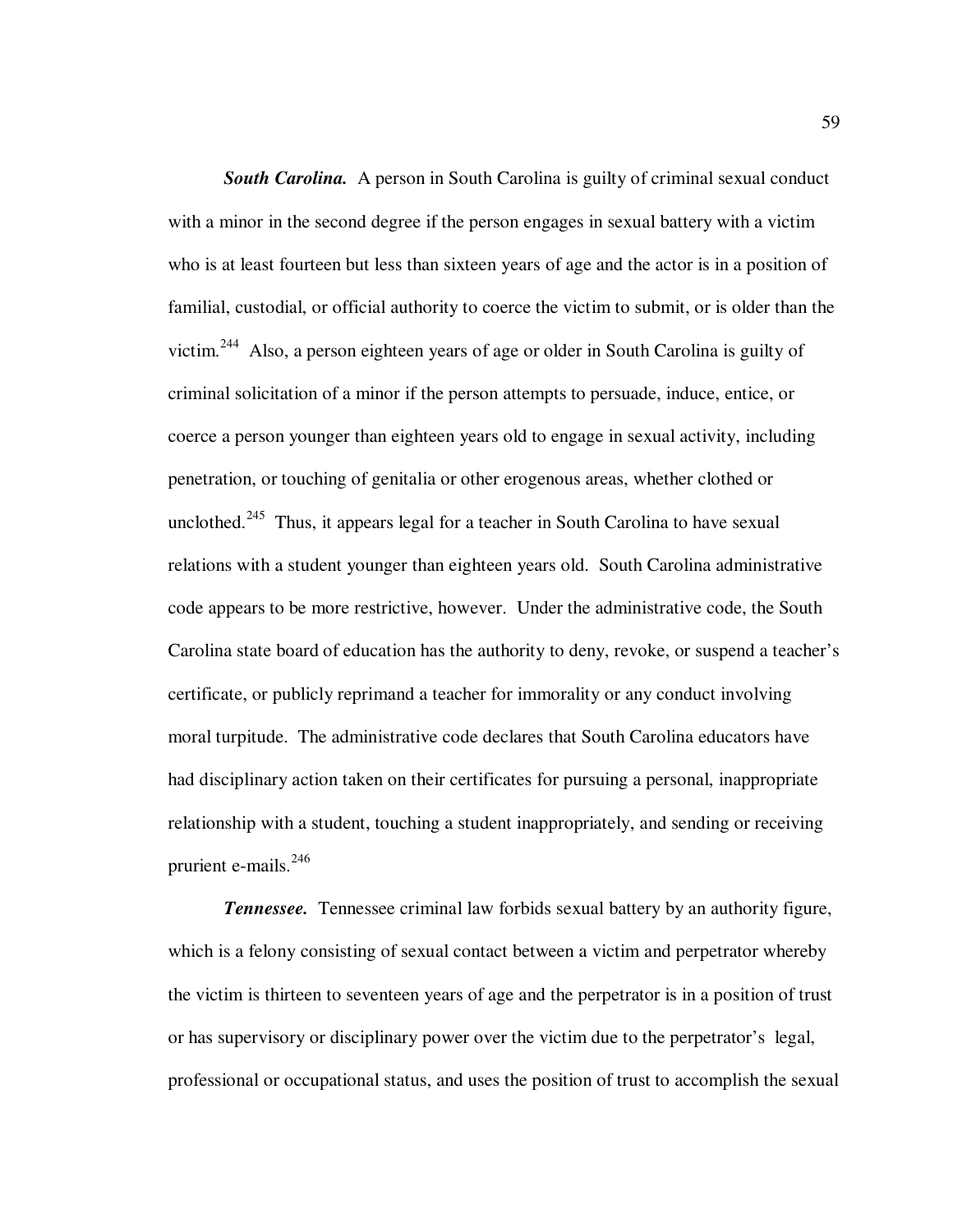contact.<sup>247</sup> Thus, it would appear legal for a teacher to have sexual relationships with students eighteen years old or older. The state's administrative code does not seemingly restrict such relationships further, stating only in general terms that the Tennessee state board of education must automatically revoke the license of a teacher or administrator who has been convicted of a variety of violent, nonconsensual sexual, or drug related offenses.<sup>248</sup> The state board of education may also revoke, suspend, or refuse to issue or renew a license for conviction of a felony<sup>249</sup> or other good cause.<sup>250</sup>

*Vermont.* Under criminal statute, no person in Vermont is allowed to engage in a sexual act with a child who is under the age of eighteen and is entrusted to the perpetrator's care by authority of law or is the child, grandchild, foster child, adopted child, or stepchild of the perpetrator.<sup>251</sup> Thus, Vermont criminal law would appear to permit sexual relationships between teachers and eighteen-year-old students. Vermont administrative code is clearly more restrictive, however. Under Vermont administrative code, an educator must maintain a professional relationship with all students, both inside and outside the classroom, and make reasonable efforts to protect students from conditions that are harmful to their health and safety. A Vermont educator will be considered to be engaging in unprofessional conduct if the educator commits sexual acts with or solicits sexual acts from any minor who is not a student, or any elementary or secondary student regardless of age. It is also considered unprofessional conduct for an educator in Vermont to solicit, encourage, or participate in a romantic or sexual written, verbal, or physical relationship with a student, use offensive language with a student, or take offensive digital, photographic, or video pictures of students.<sup>252</sup>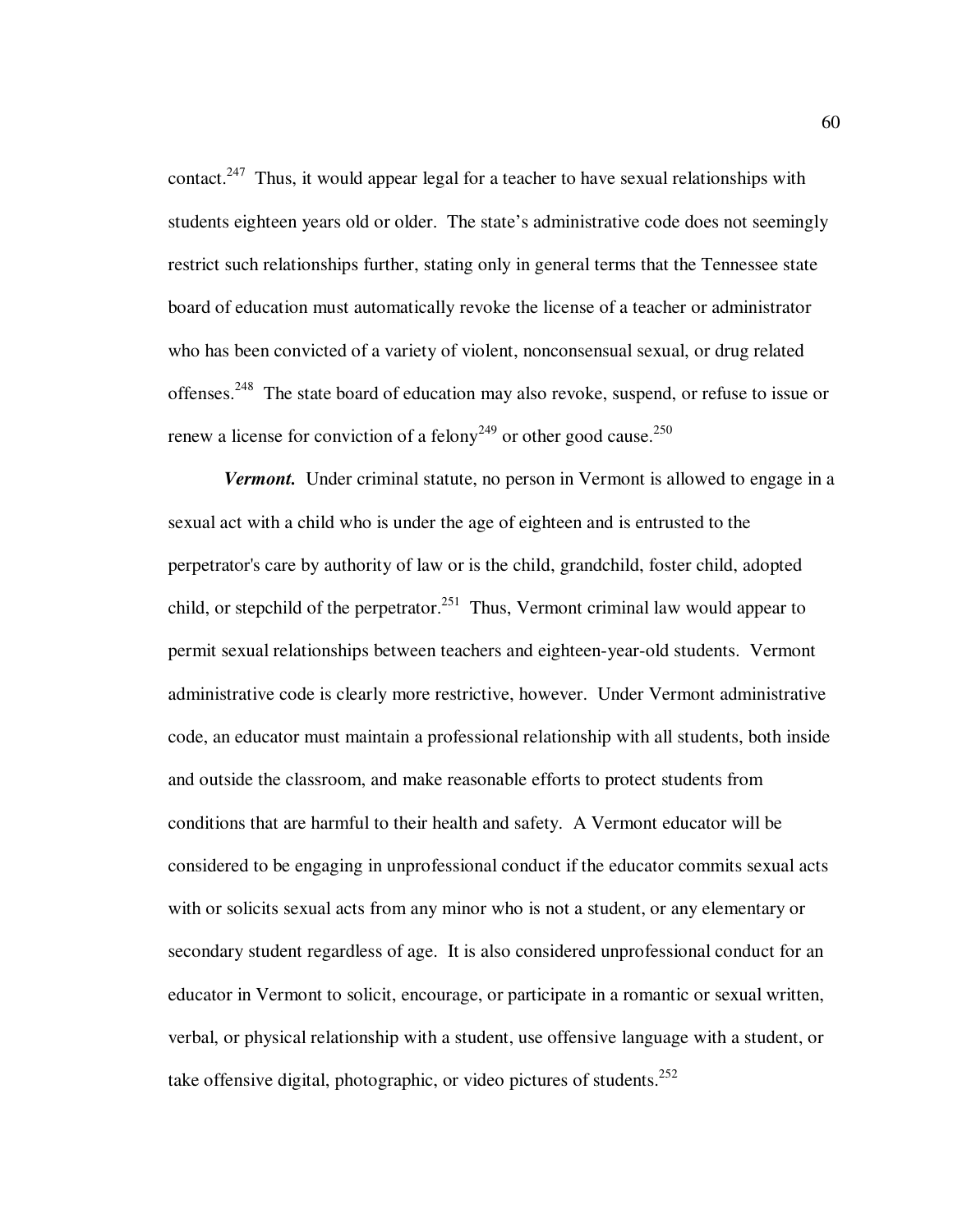*Virginia.*Under Virginia criminal code, a perpetrator eighteen years old or older in a supervisory or custodial relationship with a victim seventeen years old or younger is guilty of taking indecent liberties with a child by a person in a custodial or supervisory relationship if the perpetrator proposes the victim fondle the perpetrator's genitalia, fondles the victim's genitalia, invites intercourse with the victim, exposes himself or herself to the victim, asks the victim to expose himself or herself to the perpetrator, or asks the victim to have intercourse with another person.<sup>253</sup> Thus, a teacher could apparently have sex with a student eighteen years old or older. Virginia administrative law does not seem to restrict such relationships any further. However, a license issued to a Virginia teacher may be revoked for conviction of any felony or conviction of any misdemeanor involving moral turpitude.<sup>254</sup>

*Washington.* According to Washington criminal law, a school employee is guilty of sexual misconduct with a minor in the first degree when the person has sexual intercourse with a registered student of the school who is sixteen or seventeen years old and not married to the employee, if the employee is at least sixty months older than the student.<sup>255</sup> Under the same age conditions, a school employee engaging in sexual contact with the student would be guilty of sexual misconduct with a minor in the second degree.<sup>256</sup> Thus, apparently a Washington teacher can have sex with a student who is sixteen or seventeen years old if the teacher is twenty-one or twenty-two, respectively. Washington administrative code appears to be more restrictive than criminal law, however. Under administrative code, an educator would be displaying unprofessional conduct if the educator committed any sexually exploitive act with or to a student,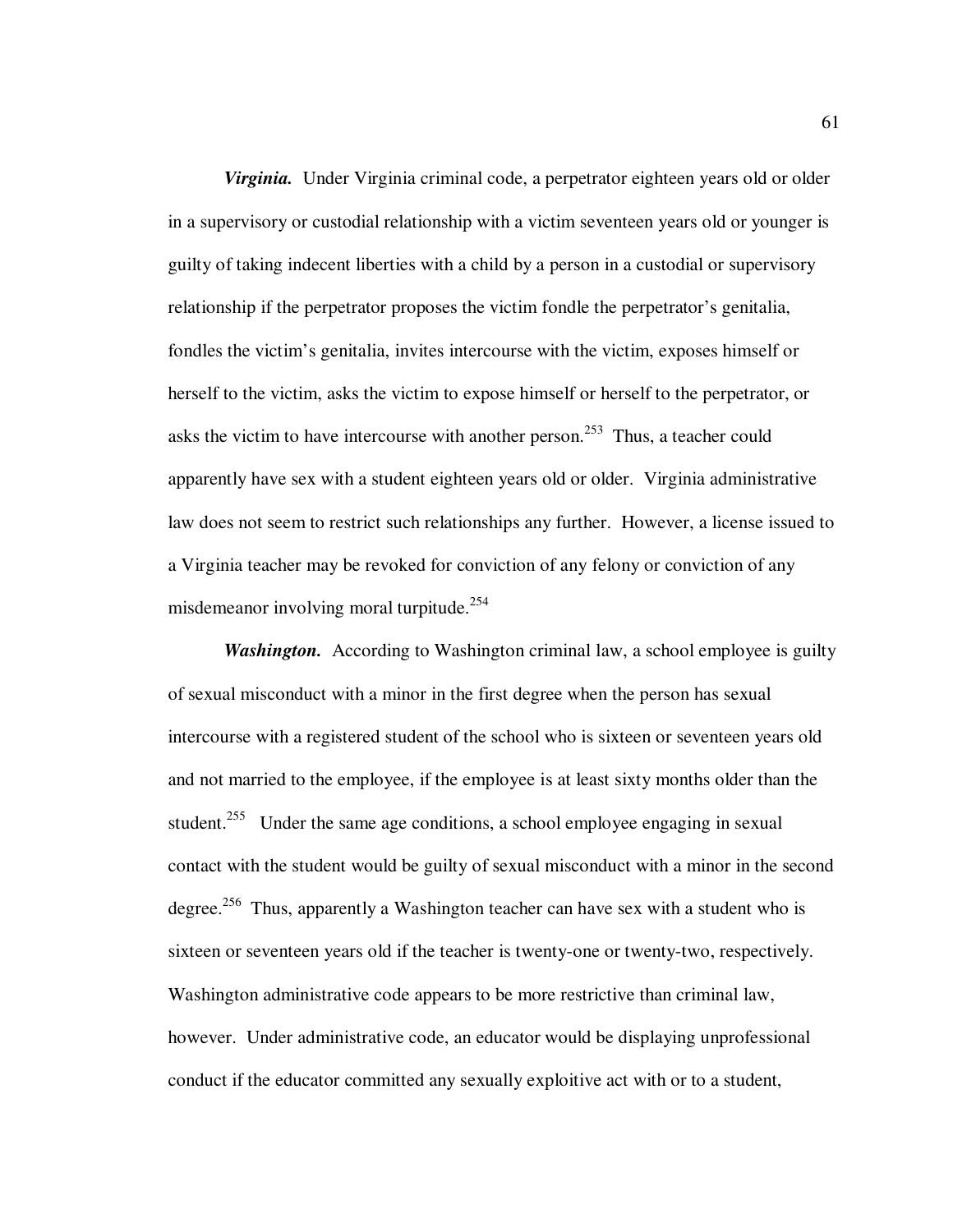including any verbal or physical sexual advance, sexual intercourse, indecent exposure, and sexual contact, including the intentional touching of the sexual or other intimate parts of a student.<sup>257</sup> The behavior would not constitute unprofessional conduct if it were necessary and appropriate for the hygienic or health needs of the student.<sup>258</sup>

*West Virginia.* Under criminal law, a person in West Virginia is guilty of sexual abuse when the person is in a position of trust and engages or attempts to engage in sexual intercourse, sexual intrusion, or sexual contact with a child under the person's care.<sup>259</sup> It appears, then, that a West Virginia teacher could have sexual relations with a student eighteen years old or older. West Virginia administrative code does not seemingly restrict such relationships any further. The code vaguely states that all West Virginia school employees must maintain a safe and healthy environment, free from harassment, and demonstrate responsible citizenship by maintaining a high standard of conduct, self-control, and moral and ethical behavior.<sup>260</sup>

*Wyoming.* Under Wyoming criminal code, a person commits the crime of sexual abuse of a minor in the first degree if a perpetrator eighteen years old or older inflicts sexual intrusion on a victim who is less than sixteen years old and the perpetrator is in a position of authority over the victim.<sup>261</sup> The same perpetrator commits the crime of sexual abuse of a minor in the second degree if the person engages in sexual contact with a victim who is less than sixteen years old.<sup>262</sup> The crime is sexual abuse of a minor in the third degree if the perpetrator is twenty years old or older and engages in sexual intrusion with a victim who is either sixteen or seventeen years old, the victim is at least four years younger than the perpetrator, and the perpetrator is in a position of authority over the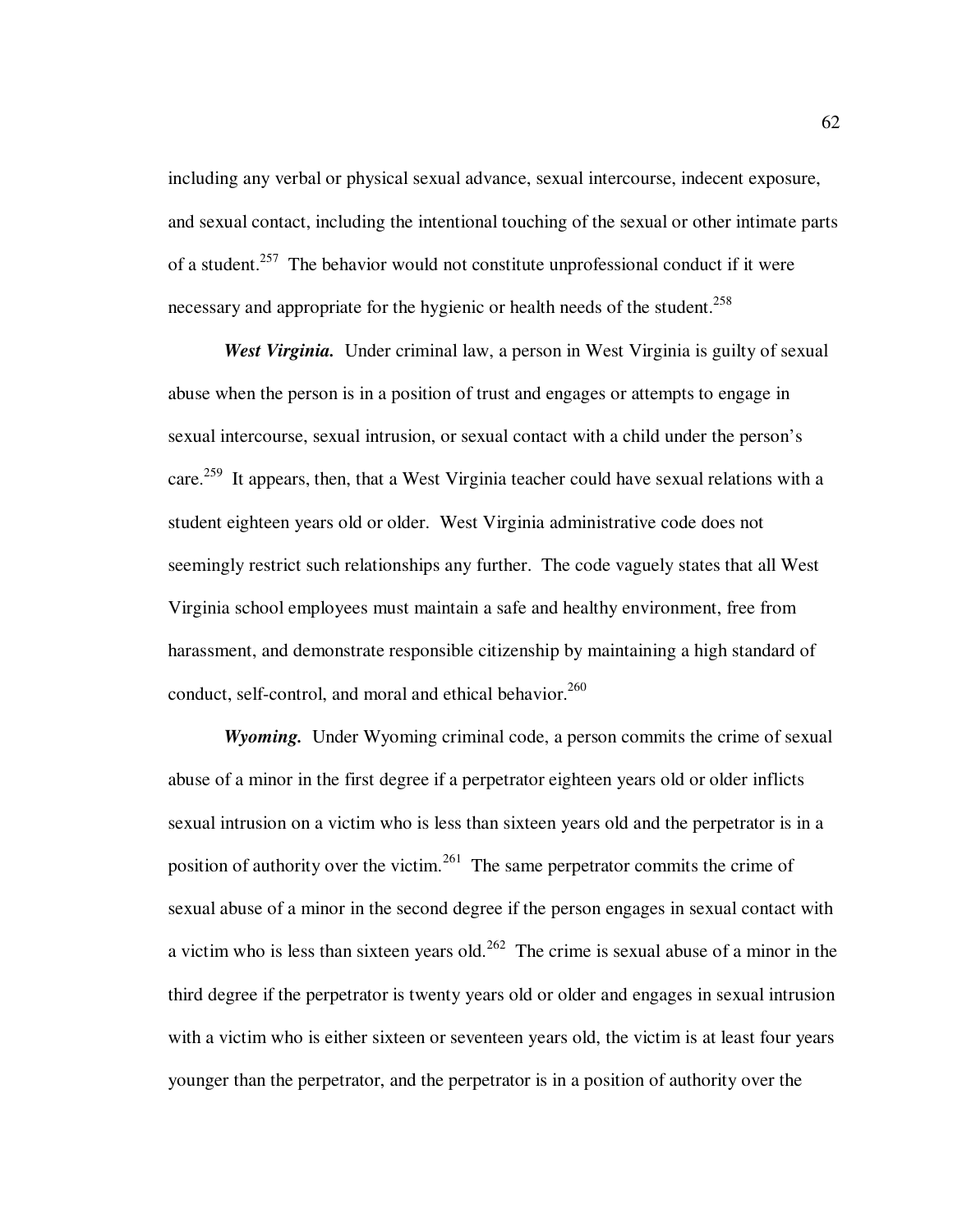victim.<sup>263</sup> Finally, the crime would be sexual abuse of a minor in the fourth degree if the same perpetrator engages in sexual contact with a victim who is either sixteen or seventeen years old, and the victim is at least four years younger than the perpetrator.<sup>264</sup> In short, Wyoming criminal code does not prohibit a teacher from having sex with a student eighteen years old or older. Wyoming administrative code is more restrictive than criminal code however, allowing a teacher's certificate to be suspended or revoked for immorality, which includes misdemeanor convictions for sexual misconduct or an immoral act, or engaging in any type of sexual relationship with a student.<sup>265</sup>

**States that forbid sexual relations between adults and minors, nonspecific to teachers.** Criminal codes in fourteen states do not specifically forbid sexual relationships between a teacher or other person in a position of authority and a student: Alabama, California, Florida, Georgia, Hawaii, Idaho, Massachusetts, Nebraska, New York, Oregon, Pennsylvania, Rhode Island, South Dakota, and Utah. Nonetheless, these fourteen states have statutes that prohibit certain sexual relationships between adults and minors that would apply to adults in any profession, even teachers and other school employees.

*Alabama.* Alabama criminal code states that rape in the second degree occurs when a person sixteen years old or older engages in sexual intercourse with a member of the opposite sex between thirteen and fifteen years old, provided the perpetrator is at least two years older than the victim.<sup>266</sup> Furthermore, sexual abuse in the second degree is when a person nineteen years old or older subjects another person to sexual contact who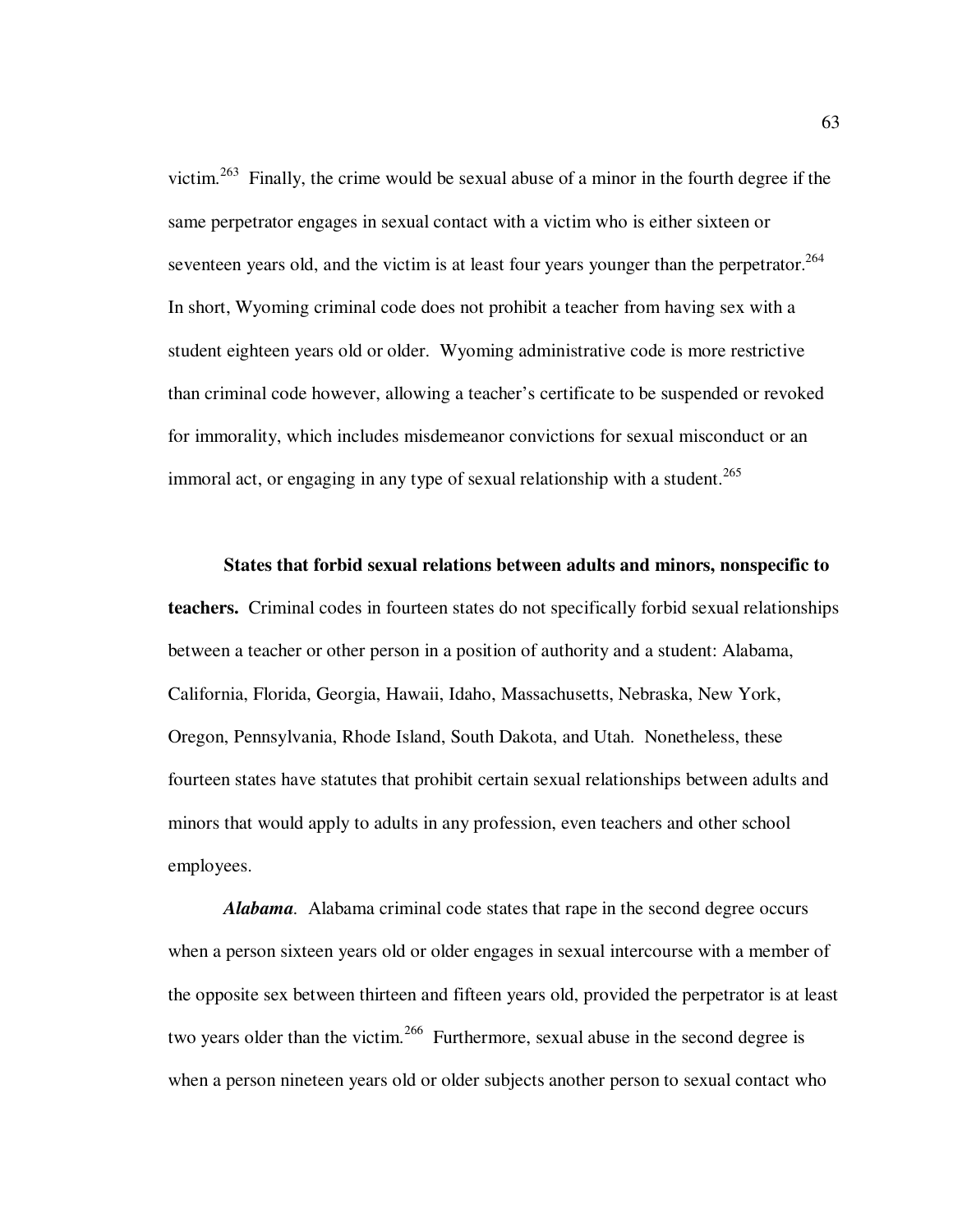is between thirteen and fifteen years old.<sup>267</sup> Alabama criminal law sets sixteen as the legal age of consent for sexual relations.<sup>268</sup> Thus, it appears to be legal under Alabama criminal law for teachers to have sexual relationships with students sixteen or older. Alabama administrative code, however, seems to forbid all teacher-student sexual relationships. The administrative code declares that an educator should always maintain a professional relationship with all students. The code defines unethical conduct as any behavior that includes soliciting, encouraging, or consummating an inappropriate written, verbal, or physical relationship with a student.<sup>269</sup> A teacher's license may be revoked if the teacher has been proven guilty of immoral conduct or unbecoming or indecent behavior in Alabama or any other state or nation.<sup>270</sup>

*California.* California criminal statute defines unlawful sexual intercourse as an act of sexual intercourse accomplished with a person who is not the spouse of the perpetrator, if the person is a minor. A minor is a person under the age of eighteen years and an adult is a person who is at least eighteen years of age.<sup>271</sup> Thus, it appears to be legal in California for a teacher to have sex with a student who is eighteen years old or older. California administrative code does not appear to further restrict teacher-student sexual relationships. Under the administrative code, the Commission for Teacher Preparation and Licensing must admonish, reprove, or revoke or suspend the license of educators who engaged in immoral or unprofessional conduct.<sup>272</sup> If the educator has been convicted of a sex offense, the commission immediately must suspend the credential.<sup>273</sup>

*Florida.*Florida criminal law forbids a person twenty-four years of age or older from engaging in sexual activity with a person sixteen or seventeen years of age.<sup>274</sup> So,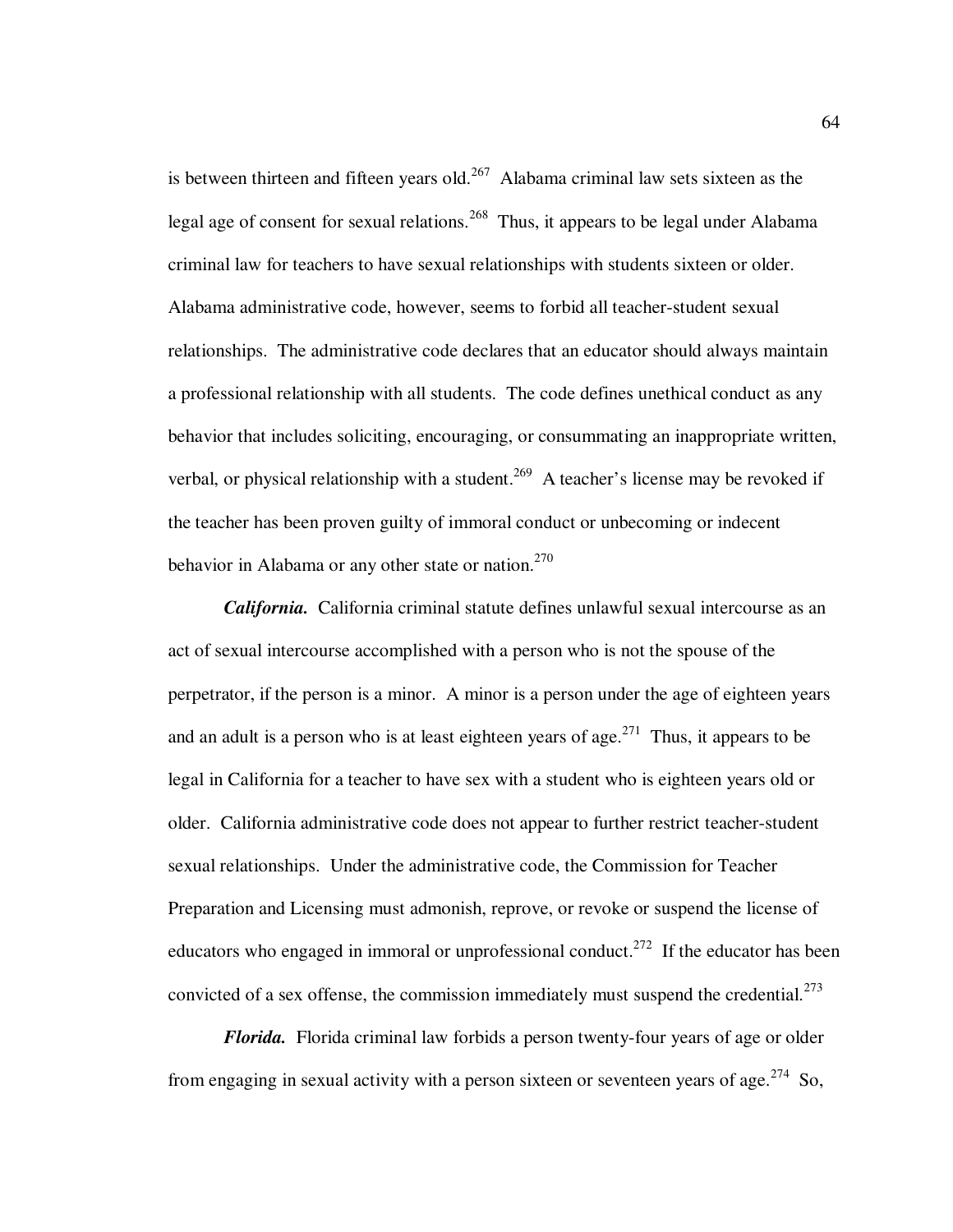under Florida law, a teacher could have a sexual relationship with a student eighteen years old or older, and a teacher younger than twenty-four could have sex with students who are sixteen to seventeen years old.Florida administrative code does not appear to further restrict teacher-student sexual relationships. Under the code, teachers may not harass or discriminate against any student on the basis of race, color, religion, sex, age, national or ethnic origin, political beliefs, marital status, handicap, sexual orientation, or social and family background and must make reasonable efforts to assure that students are protected from harassment and discrimination. Teachers also may not exploit a relationship with a student for personal gain or advantage,<sup>275</sup> but it is not clear if "personal gain or advantage" includes sexual relationships.

*Georgia.* Georgia criminal code declares a person commits statutory rape when the person engages in sexual intercourse with any person under the age of sixteen years, if the victim is not the perpetrator's spouse.<sup>276</sup> The same perpetrator would be guilty of child molestation if the person does any immoral or indecent act to the same aged victim, if the intent is to arouse or satisfy the sexual desires of either the victim or perpetrator.<sup>277</sup> Thus, criminal law in Georgia seems to permit sexual relationships between teachers and students sixteen years old or older. Georgia administrative code more greatly restricts an educator's ability to have sex with students, though. Under the code, an educator in Georgia is considered to engage in unethical conduct if the educator is convicted of a felony or of any crime involving moral turpitude.<sup>278</sup> An educator also is considered to engage in unethical conduct if the educator commits or solicits any unlawful sexual  $\arctan(279)$ or solicits, encourages, or consummates an inappropriate written, verbal, or physical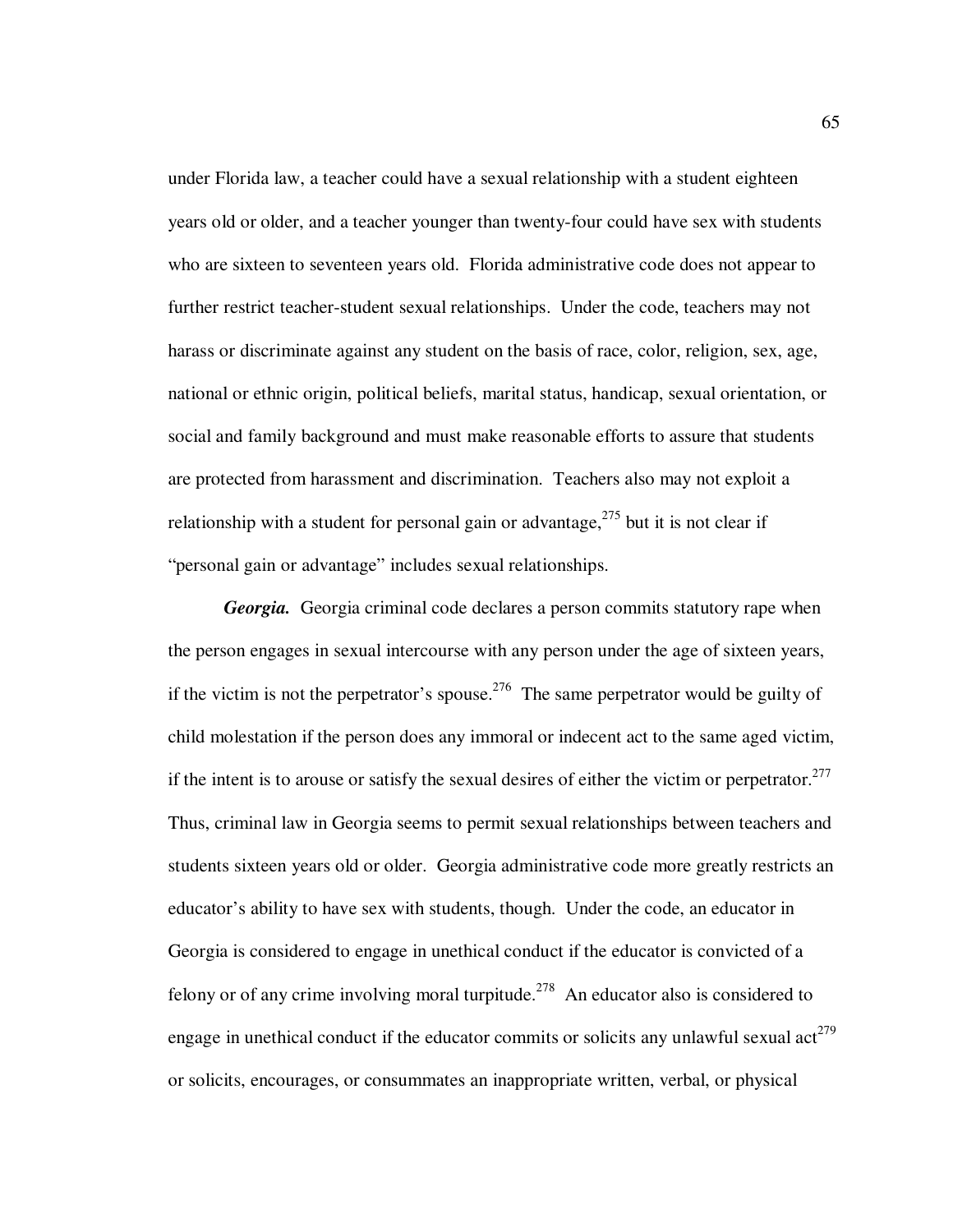relationship with a student.<sup>280</sup> Certificated employees are subject to discipline, including reprimand and license suspension or revocation, if they engage in unethical conduct as outlined in The Code of Ethics for Educators.<sup>281</sup>

**Hawaii.** Hawaii criminal statute declares a person commits the offense of sexual assault in the first degree if the person has sexual penetration with a person fourteen or fifteen years old, the perpetrator is more than five years older than the victim, and the two are not married to each other.<sup>282</sup> The crime would be sexual assault in the third degree if the victim and perpetrator met the same conditions described above but sexual contact happened instead of sexual penetration.<sup>283</sup> It appears as though a teacher in Hawaii could have legal sexual relations with a student sixteen years old or older. Hawaii administrative code may prohibit such relationships, but it is vague. Under the code, Hawaii educators must maintain a respectful, professional relationship with students,<sup>284</sup> though those terms are undefined. The state department of education may refuse to employ, may refuse to issue a teaching certificate to, may terminate the employment of, and may revoke the teaching certificate of any educator with a background involving a sex offense or any other circumstance which indicates that the educator may pose a risk to the health, safety, or well-being of children.<sup>285</sup>

*Idaho.*In Idaho, criminal law defines rape as any penetration of the oral, anal, or vaginal opening of a female by the perpetrator's penis if the female is under the age of eighteen years.<sup>286</sup> Thus, in Idaho, it appears a female teacher legally can have sex with a male student of any age, and a male teacher legally can have sex with a female student eighteen or older. Idaho administrative code is more restrictive towards teacher-student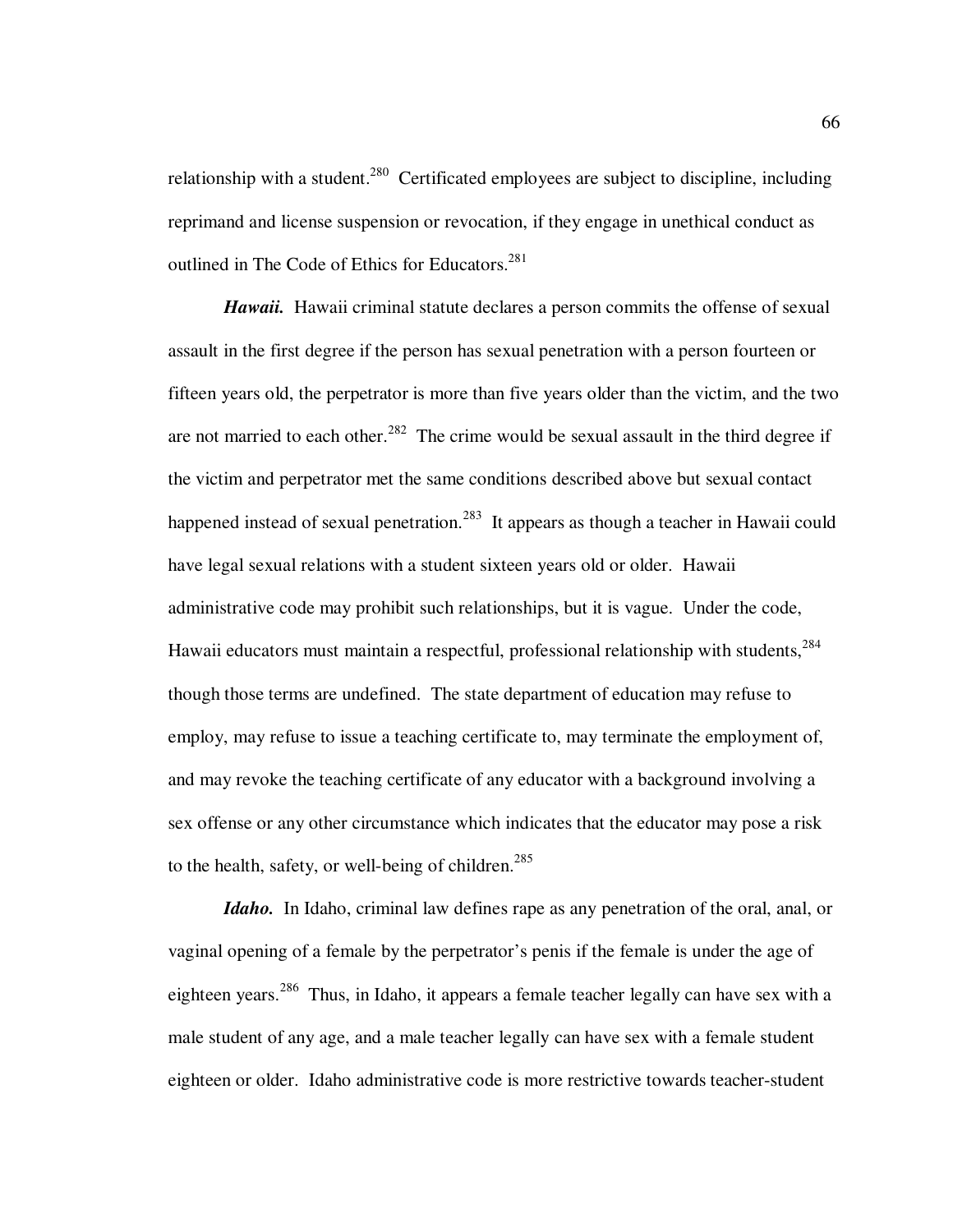sexual relationships, however. A professional educator in Idaho is prohibited from committing any act of child abuse, soliciting any sexual act from any minor or any student regardless of age, harassing any student, or soliciting, encouraging, or consummating a romantic or inappropriate relationship with a student, regardless of age. Educators are also prohibited from using improper sexual comments, taking inappropriate photos or videos of students, or having inappropriate contact with any minor or any student regardless of age using electronic media. $287$ 

*Massachusetts.* Under Massachusetts criminal law, a perpetrator who induces a victim under eighteen years of age to have unlawful sexual intercourse shall be punished by imprisonment, a fine, or both.<sup>288</sup> Thus, a teacher could conceivably have sex with a student eighteen years old or older. Massachusetts administrative law does not appear to place further restrictions of teacher-student sexual relationships. However, a teacher's license may be suspended or revoked if the licensee has pleaded guilty to or been convicted of a crime involving moral turpitude, which has discredited the profession or has shown the educator to lack good moral character.<sup>289</sup>

*Nebraska.* Under Nebraska criminal statute, a perpetrator who is nineteen years old or older who subjects a person between twelve and fifteen years old to sexual penetration is guilty of sexual assault in the first degree, a Class II felony.<sup>290</sup> A person twenty-five years old or older who has sexual penetration with a child between twelve and fifteen years of age would be guilty of sexual assault of a child in the first degree, a Class IB felony.<sup>291</sup> A perpetrator who encourages or contributes to the delinquency of a person less than eighteen years of age so that the juvenile becomes or will tend to become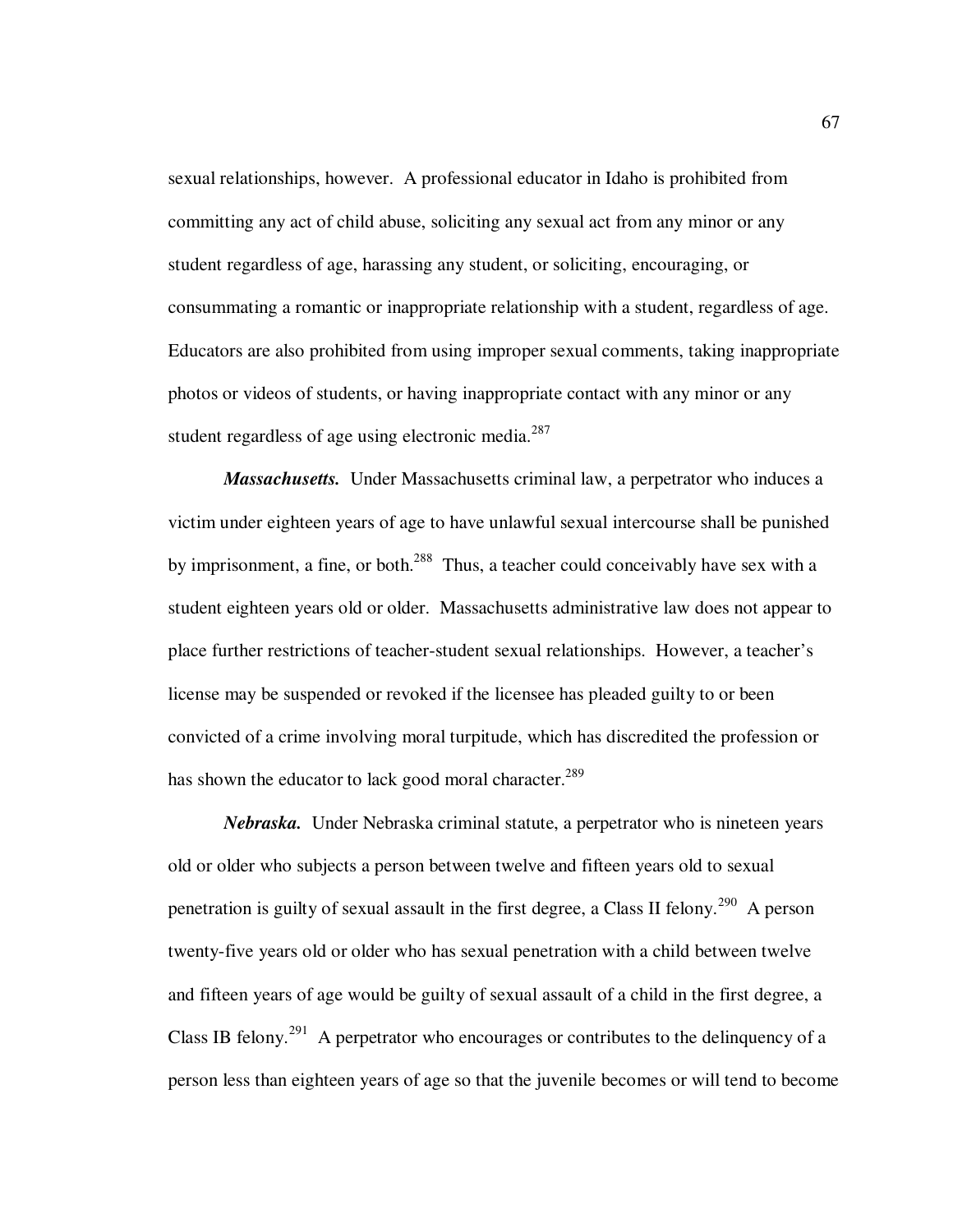a delinquent child is guilty of contributing to the delinquency of a child, a misdemeanor.<sup>292</sup> While this statute does not specifically address the question of sexual relations between an adult and a child, Nebraska case law has found that an adult who requests a child under the age of eighteen meet the adult for sexual encounters in the evening or early morning hours will be in violation of this law.<sup>293</sup>

It is unclear whether Nebraska administrative code places greater restrictions on teacher-student sexual relationships. The code declares the Nebraska educator must exhibit good moral character, must not exploit professional relationships with students for personal gain or private advantage, and must not sexually harass students.<sup>294</sup> The code does not define "personal gain or private advantage" and does not specify if the prohibition against sexual harassment includes the parameters set forth under Title IX. Nonetheless, teachers who violate the standards may be subject to the suspension or revocation of their certificate, or may be admonished or reprimanded by the commissioner of education. The standard of proof for these situations is by a preponderance of the evidence.<sup>295</sup>

*New York.* Under New York criminal law, a person may legally consent to sexual activity at seventeen years old.<sup>296</sup> A person in New York may be guilty of a criminal sexual act in the third degree if the person is twenty-one years old or older and engages in oral or anal sexual conduct with a person less than seventeen years old.<sup>297</sup> The same perpetrator may be guilty of rape in the third degree if the person engages in sexual intercourse with another person less than seventeen years old.<sup>298</sup> Thus, it appears legal in New York for a teacher to have sexual relations with a student seventeen years old or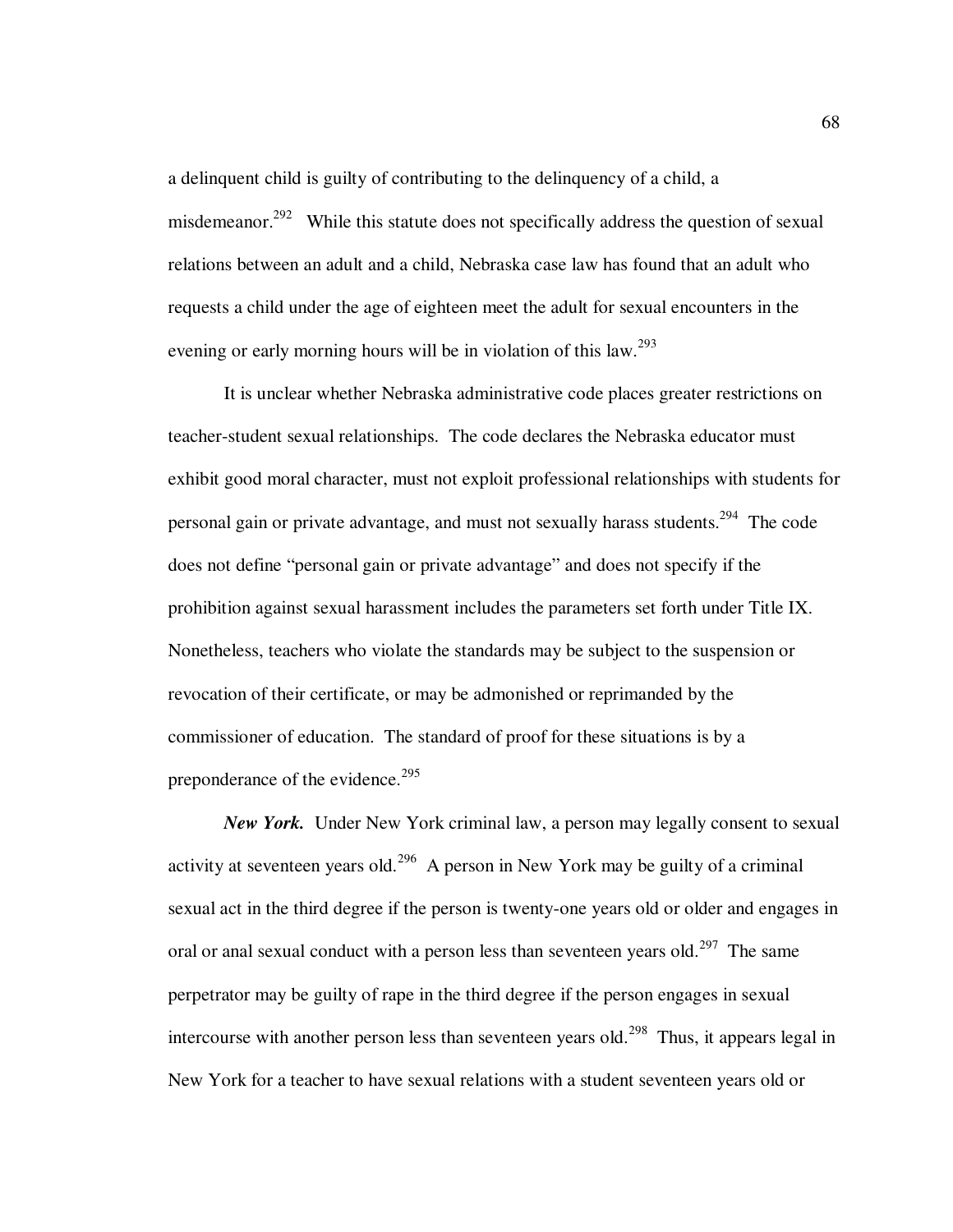older. State administrative code does not appear to further restrict a teacher's ability to have sex with a student. However, the code requires the chief school administrator of a district to report to the state professional conduct officer any information gathered that indicates a licensed educator has committed a crime or acted in a way that raises questions about the educator's moral character.<sup>299</sup> After a due process hearing, an offending educator may have the license revoked or suspended, be ordered to undergo additional training, or be fined. $300$ 

*Oregon.* Under Oregon criminal code, a person commits rape in the third degree if the person has sexual intercourse with a victim younger than sixteen years of age.<sup>301</sup> A person commits sexual abuse in the third degree if the person subjects another person to sexual contact and the victim is incapable of consent due to being less than eighteen years of age.<sup>302</sup> Thus, it appears a teacher could legally have sex with a student eighteen years old or older in Oregon. State administrative code, however, clearly prohibits all teacherstudent romantic relationships. The code states educators must maintain an appropriate professional student-teacher relationship by not demonstrating inappropriate interest in a student's personal life, not exchanging romantic or overly personal gifts or notes with a student, reporting to the educator's supervisor if the educator has reason to believe a student may be becoming romantically attached to the educator, and honoring appropriate adult boundaries with students in conduct and conversations at all times.<sup>303</sup> The Teacher Standards and Practices Commission will deny, revoke, or deny the right to apply for a license or charter school registration to any applicant or educator who has been convicted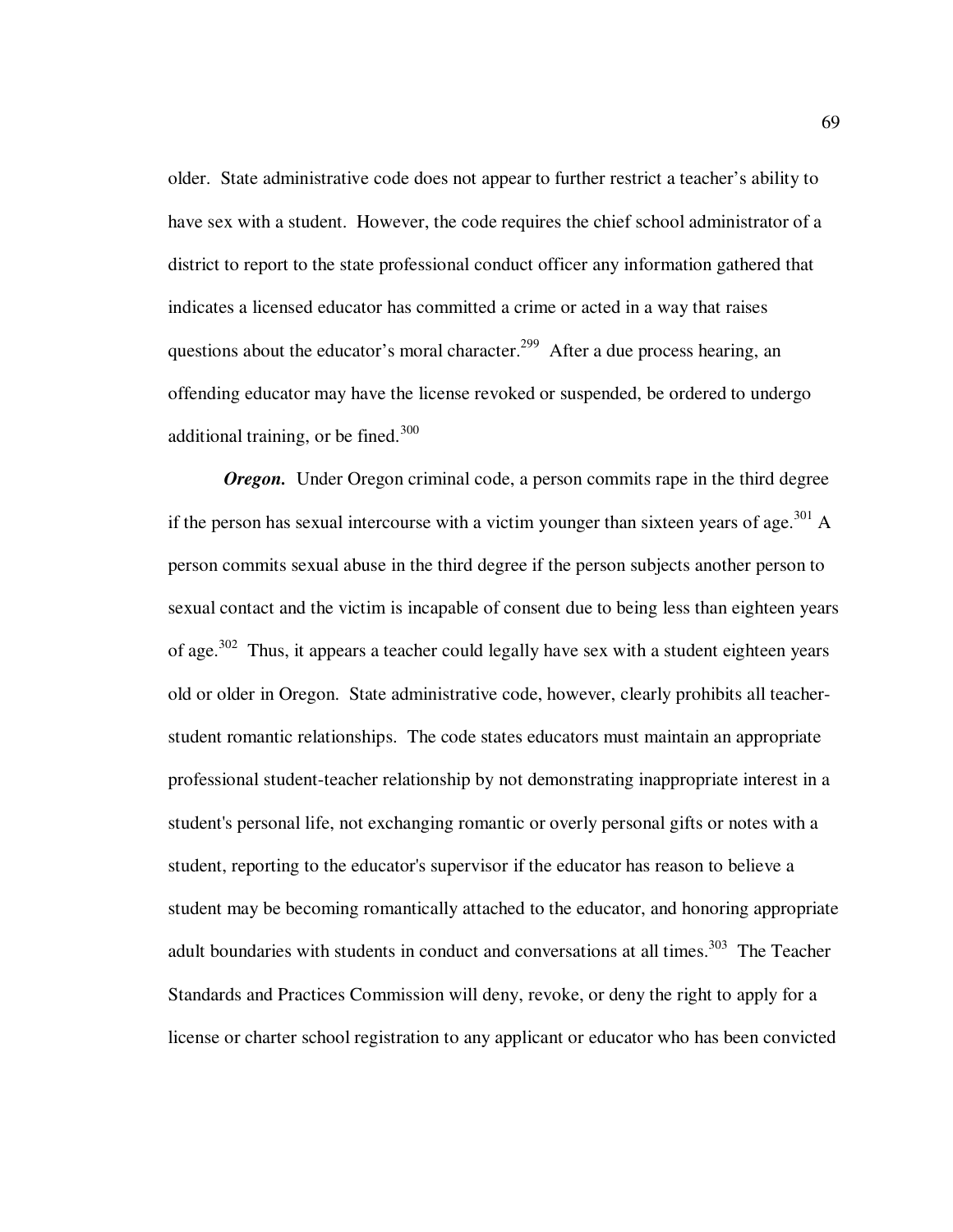of rape in the third degree, sexual abuse in the third degree, and several other sexual, violent, or theft crimes. $304$ 

*Pennsylvania.* Under Pennsylvania criminal law, a person who has sexual intercourse with someone less than thirteen years old is guilty of rape of a child, a first degree felony.<sup>305</sup> A person who engages in vaginal or anal penetration with a person less than sixteen years of age commits aggravated indecent assault if the perpetrator is four or more years older than the victim.<sup>306</sup> Thus it would appear a teacher could legally have sex with a student sixteen years old or older. However, Pennsylvania administrative code clearly restricts such relationships. Under the code, a professional educator may not sexually harass or engage in sexual relationships with students.<sup>307</sup> Those who do engage in such relationships may be subject to public or private reprimand or suspension or revocation of their license.<sup>308</sup>

*Rhode Island.*Under criminal law, a perpetrator is guilty of third degree sexual assault in Rhode Island if the person is nineteen years old or older and engages in sexual penetration with another person who is fourteen or fifteen years old, the age of consent being sixteen in Rhode Island.<sup>309</sup> Thus, a teacher could legally have sex with a student who is sixteen or older in Rhode Island. State administrative code does not appear to restrict such relationships any further. State code does require any person seeking employment with a private or public school in Rhode Island to undergo a national and state criminal background check. If an educator has a criminal record with a conviction of one of several sexual or violent crimes, including third degree sexual assault, the person will be disqualified from teaching in Rhode Island.<sup>310</sup>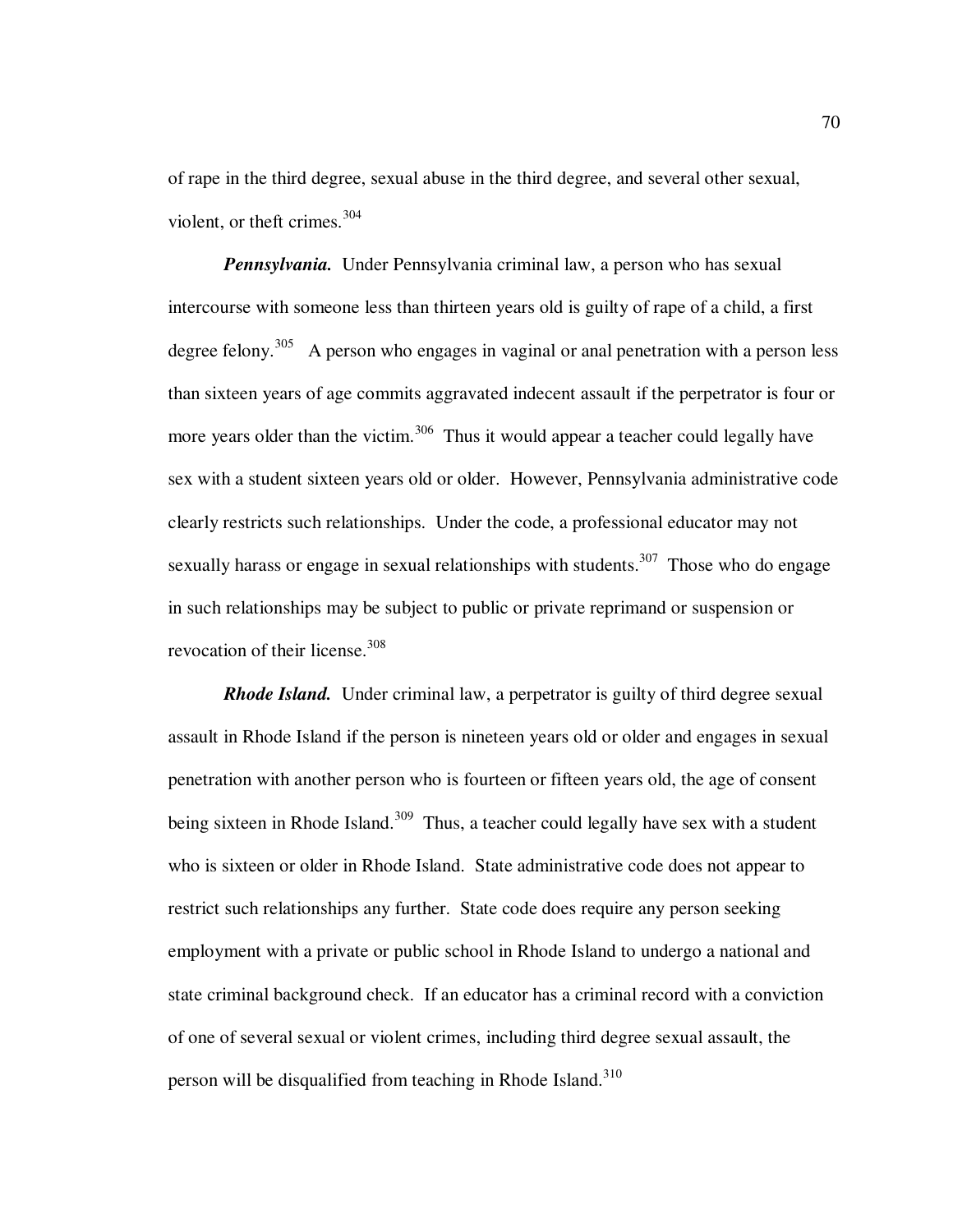**South Dakota.** South Dakota criminal code sets sixteen years old as the legal age of consent for sexual activity. A person sixteen years old or older who knowingly engages in sexual contact with another person other than that person's spouse is guilty of a felony, if the victim is fifteen years old or younger.<sup>311</sup> A perpetrator who causes or permits a person seventeen years old or younger to engage in an activity that involves nudity is guilty of sexual exploitation of a minor, a felony.<sup>312</sup> Thus, it would appear South Dakota teachers could have sexual relationships with students eighteen years old or older. However, administrative law in South Dakota clearly prohibits such conduct. The code states that teachers in South Dakota must maintain professional relationships with students without exploiting them for personal gain or advantage. They also shall engage in no act that results in a conviction and commit no act of moral turpitude or gross immorality.<sup>313</sup> Finally, educators are expressly forbidden from engaging in any sexual activity with students, including intercourse, sexual contact, sexual photography, or sexual communications.<sup>314</sup>

*Utah.* Utah criminal statute states that a person commits unlawful sexual conduct with a minor if the perpetrator is ten or more years older than the minor, and: has sexual intercourse with the victim; engages in a sexual act involving the genitals of one person and the mouth or anus of the other person; causes the penetration of the genital or anal opening of the victim by any object, substance, or part of the body, with the intent to cause pain to either person or with the intent to arouse or gratify the sexual desire of either person; touches the anus, buttocks, or any part of the genitals of the victim; or touches the breast of a female victim.<sup>315</sup> Moreover, a person in Utah commits unlawful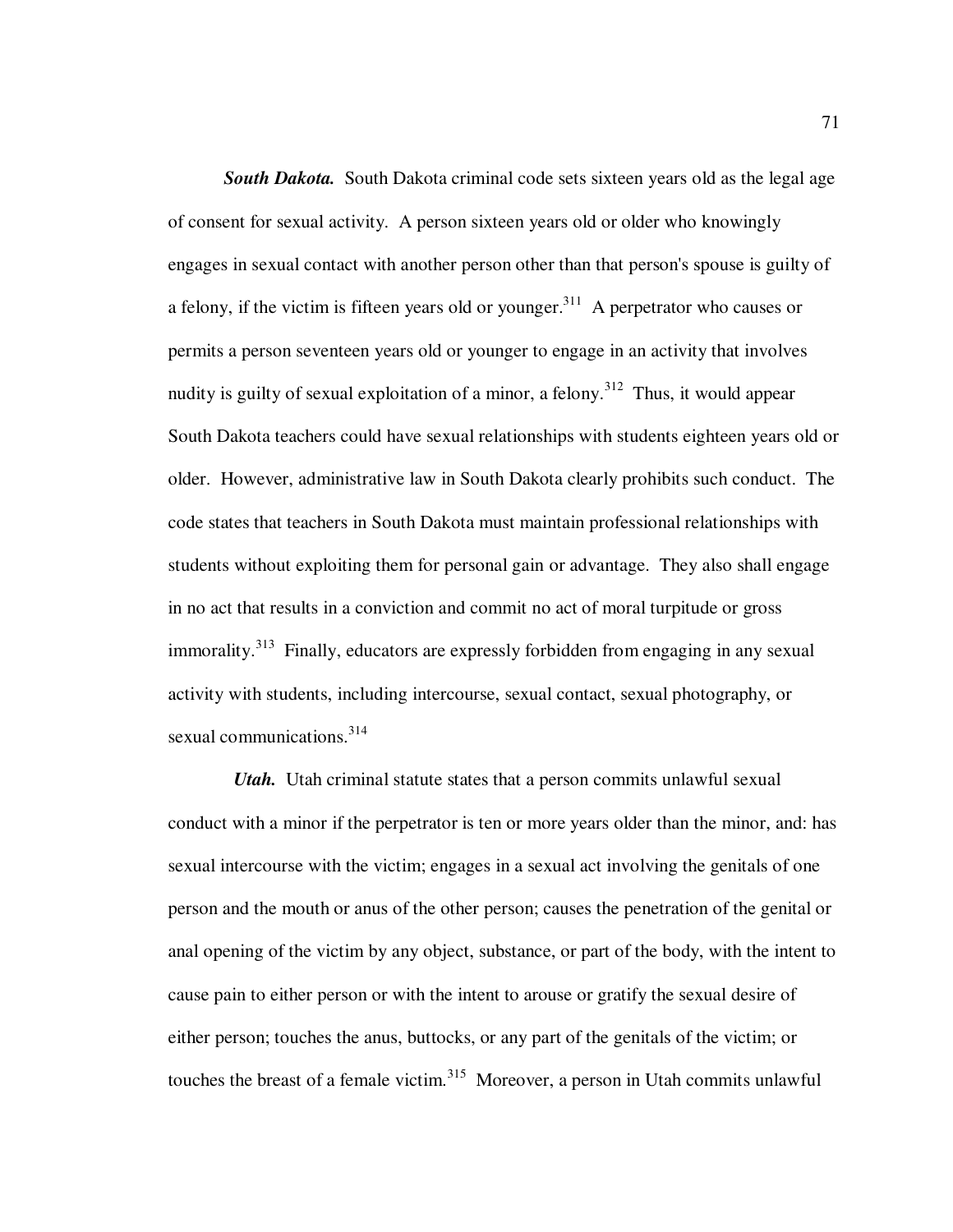sexual activity with a minor if the perpetrator: has sexual intercourse with the victim; engages in any sexual act with the victim involving the genitals of one person and the mouth or anus of the other person; or causes the penetration, however slight, of the genital or anal opening of the victim by any object, substance, or part of the body, with the intent to cause pain to either person or with the intent to arouse or gratify the sexual desire of either person.<sup>316</sup> Thus, under Utah code, it seems permissible for a teacher to have sex with a student eighteen or older, or sixteen or seventeen years old if the teacher is not more than ten years older than the student.

Utah administrative code, though, clearly prohibits sexual relationships between teachers and students. The code states that educators in Utah must maintain a professional and appropriate relationship and demeanor with students and not solicit, encourage, or consummate an inappropriate written, verbal, or physical relationship with a student or minor.<sup>317</sup> Teachers failing to adhere to the code may have their licenses suspended or revoked, more quickly so if they have received prior documented warning for similar behaviors from their employer. $318$ 

# **Federal Law**

## **Title IX**

**Title IX as it relates to sexual harassment.** Title IX of the Education

Amendments of 1972 prohibits gender-based discrimination and abuse of students in federally funded education programs.<sup>319</sup> All programs of all educational institutions, private or public, that receive any federal financial assistance are subject to the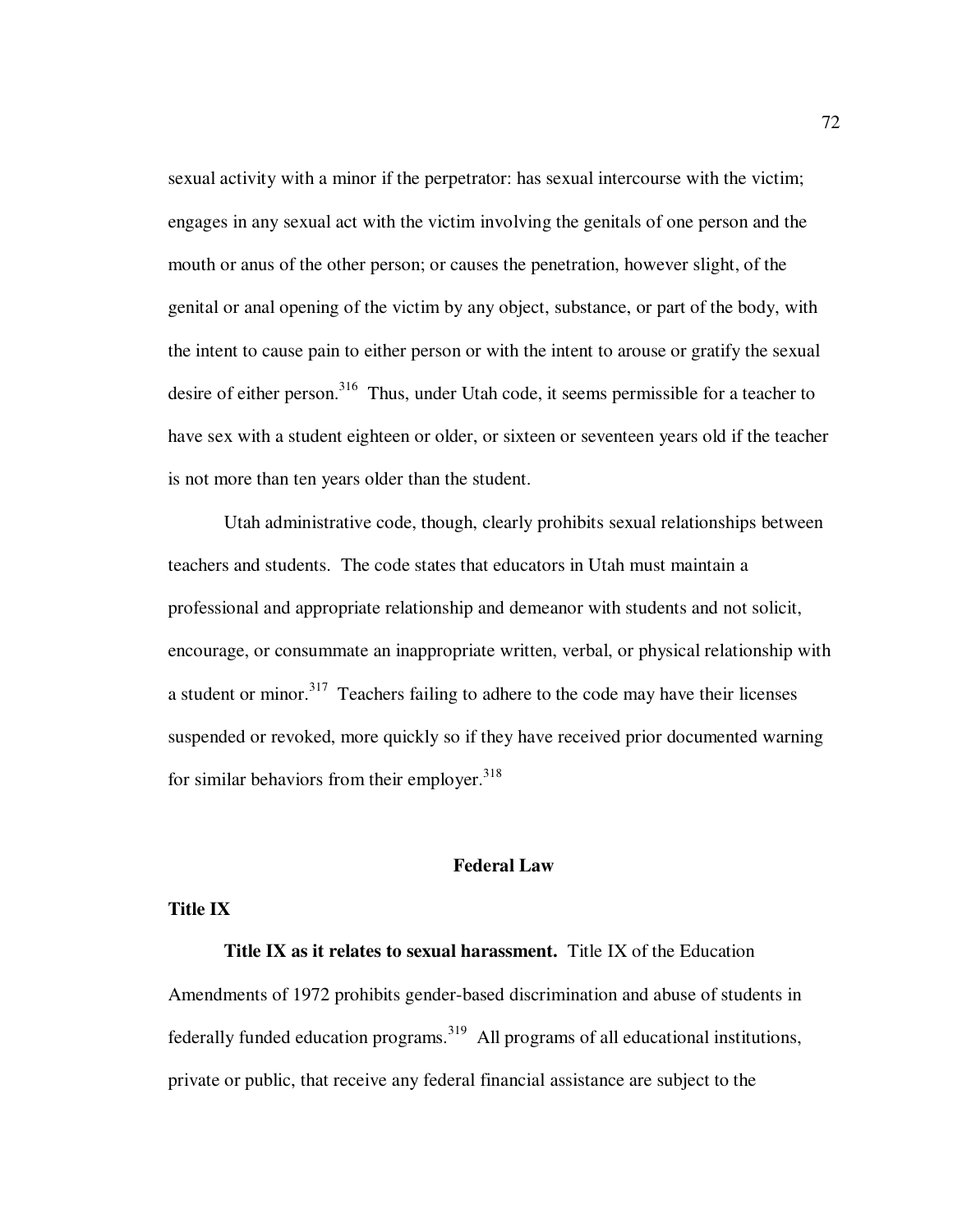requirements of Title IX. This includes educational, athletic, and extracurricular programs that are sponsored by the institution, even if the programs do not take place on the institution's property or during school hours. Title IX protects students of both sexes from harassment and abuse, even if the perpetrator is the same sex as the victim.<sup>320</sup> Title IX does not prohibit harassment based solely on sexual orientation, however. For example, if homosexual students were taunted by a teacher or peers for their sexual orientation, that would not be a violation of Title IX.

Prohibitions under Title IX include sexual harassment of a student by a teacher or other school employee,  $321$  which may take the form of quid pro quo or hostile environment harassment. Quid pro quo harassment occurs when a school employee bases an educational decision, such as a student's grades or a student's acceptance to participate in a school program, on the student's submission to the school employee's sexual advances, whether the conditioning was implicit or explicit.<sup>322</sup> Hostile environment harassment occurs when a student's ability to benefit from or participate in an educational program or activity is severely, persistently, or pervasively limited by a school employee's sexual advances or verbal, nonverbal, or physical sexual conduct.<sup>323</sup>

**Liability under Title IX.** The Supreme Court has ruled that schools are liable for quid pro quo and hostile environment sexual harassment of students by employees based on the application of agency principles.<sup>324</sup> Thus, if a teacher used authority over a student to force the student to submit to sexual demands, the school would be responsible for this quid pro quo harassment by its employee.<sup>325</sup> A school also could be liable for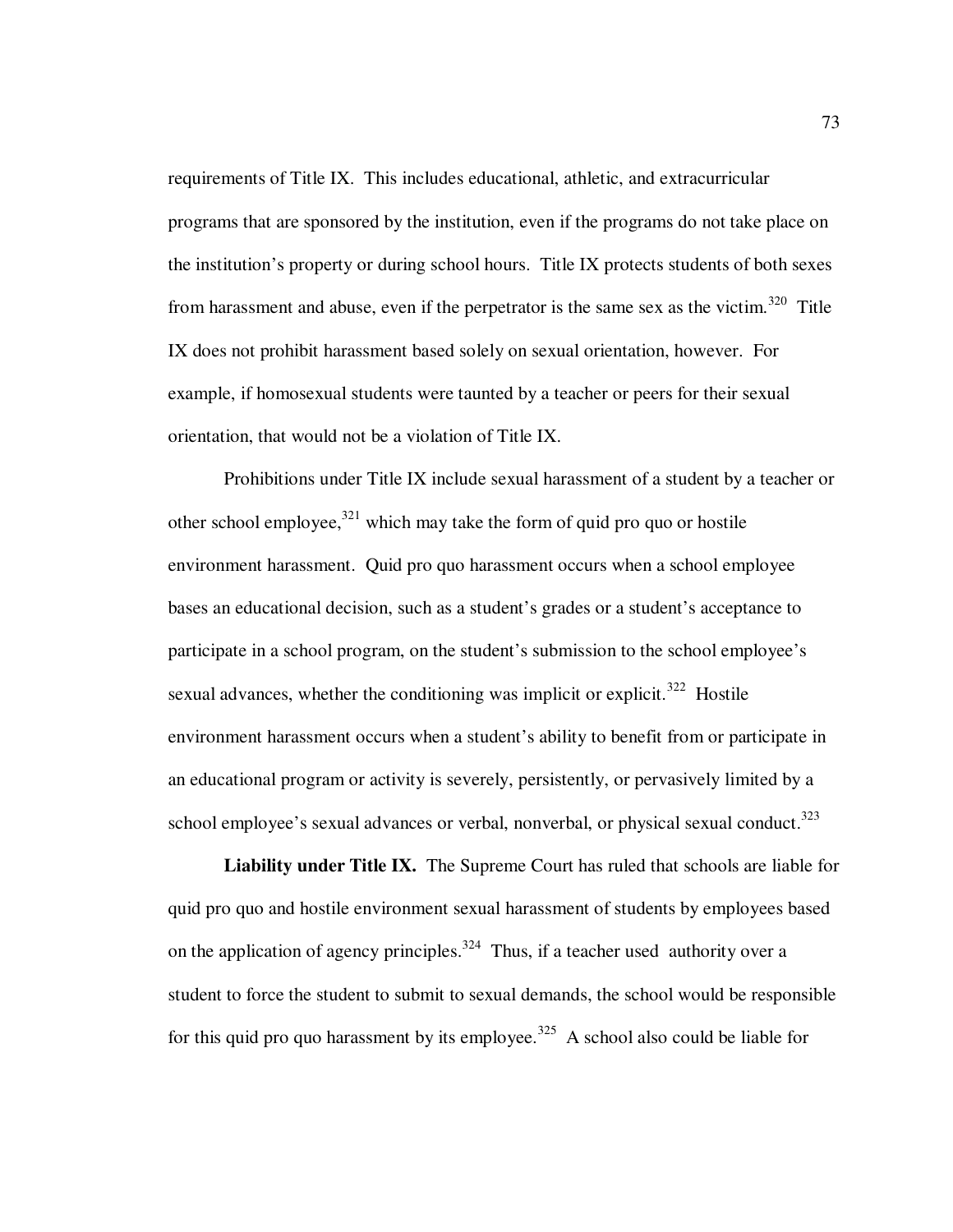hostile environment harassment if the employee acted with apparent authority or was aided in carrying out the harassment based on his position of authority in the school.

In situations not involving quid pro quo or hostile environment harassment (i.e., in situations where the sexual conduct between the employee and student is consensual), a school will be liable under the same standards that would apply to peer or third party harassment. That is, a school will be liable if the school had actual notice of the harassment and failed to take immediate and appropriate corrective action. However, under this standard of liability, a school may be in compliance with Title IX if it takes immediate corrective actions upon learning of the harassment.

In peer-to-peer harassment, a violation of Title IX occurs where the conduct includes unwelcome sexual advances; unwelcome sexual conduct; or harassment that is severe, persistent, and pervasive, and based on the victim's gender. Sexual conduct or advances are unwelcome if the victim regards the conduct as undesirable or offensive.<sup>326</sup> When harassment occurs between a school employee and a student, however, the conduct does not have to be unwelcome, particularly for younger students.<sup>327</sup> As students are unable to consent to sex with school employees in criminal law, it would be incongruous to say they can welcome sex in a civil context. Furthermore, requiring a victim to prove the conduct was unwelcome would allow perpetrators to take advantage of impressionable youth and subject victims to intense scrutiny regarding their degree of fault at trial.

While it is unlikely that a relationship between an elementary student and teacher would ever be viewed as consensual, several factors may be considered before making a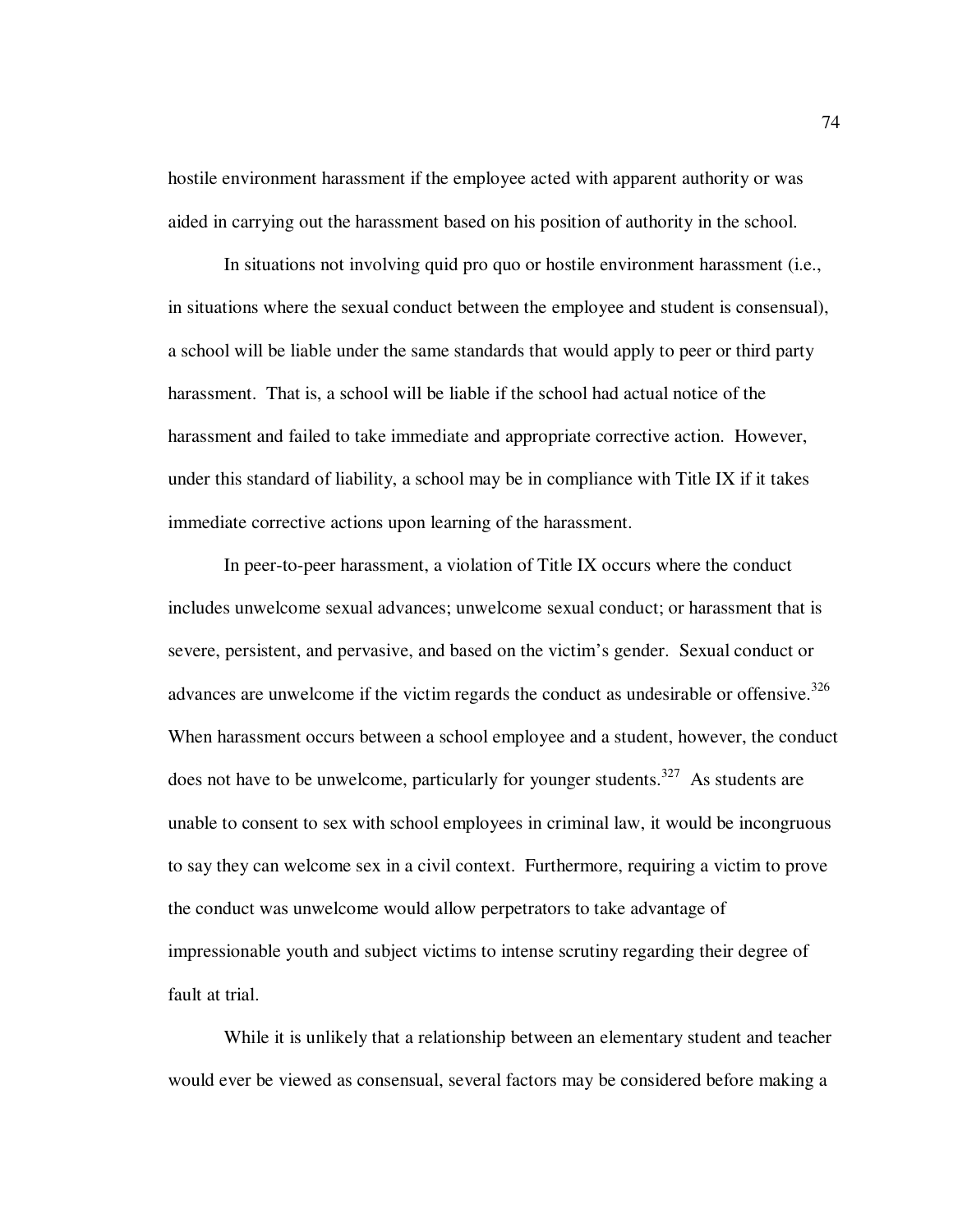similar judgment about sexual relationships between older secondary students and school employees. Among these factors are the type of conduct, the amount of power or authority the harasser has over the student, whether the student was legally able to consent due to the student's age, and whether the student had a disability that would prevent the student from being able to consent.<sup>328</sup> Where states prohibit sexual relationships between students and teachers, either through criminal law or administrative code, such relationships are by definition unwelcome.

When determining whether conduct is sufficiently severe, persistent, or pervasive to be harassment, courts will consider the conduct from both subjective and objective perspectives.<sup>329</sup> In making the determination, courts will consider several factors, including: the degree to which the conduct affected the student's education; whether there was injury, either tangible or intangible;<sup>330</sup> the type, frequency, and duration of the conduct; and the relationship between the harasser and the victim. A factor to be considered, especially in cases involving allegations of sexual harassment of a student by a school employee, is the relationship between the alleged harasser and victim. For example, due to the power that a teacher has over a student, sexually based conduct by that person toward a student is more likely to create a hostile environment than similar conduct by another student. $331$ 

If a school has actual notice of a sexually hostile environment and does not take immediate corrective action, it will be violating Title IX.<sup>332</sup> A school is considered to have notice if a responsible employee of the school actually knows about the harassment, $333$  or if a responsible employee of the school should have received notice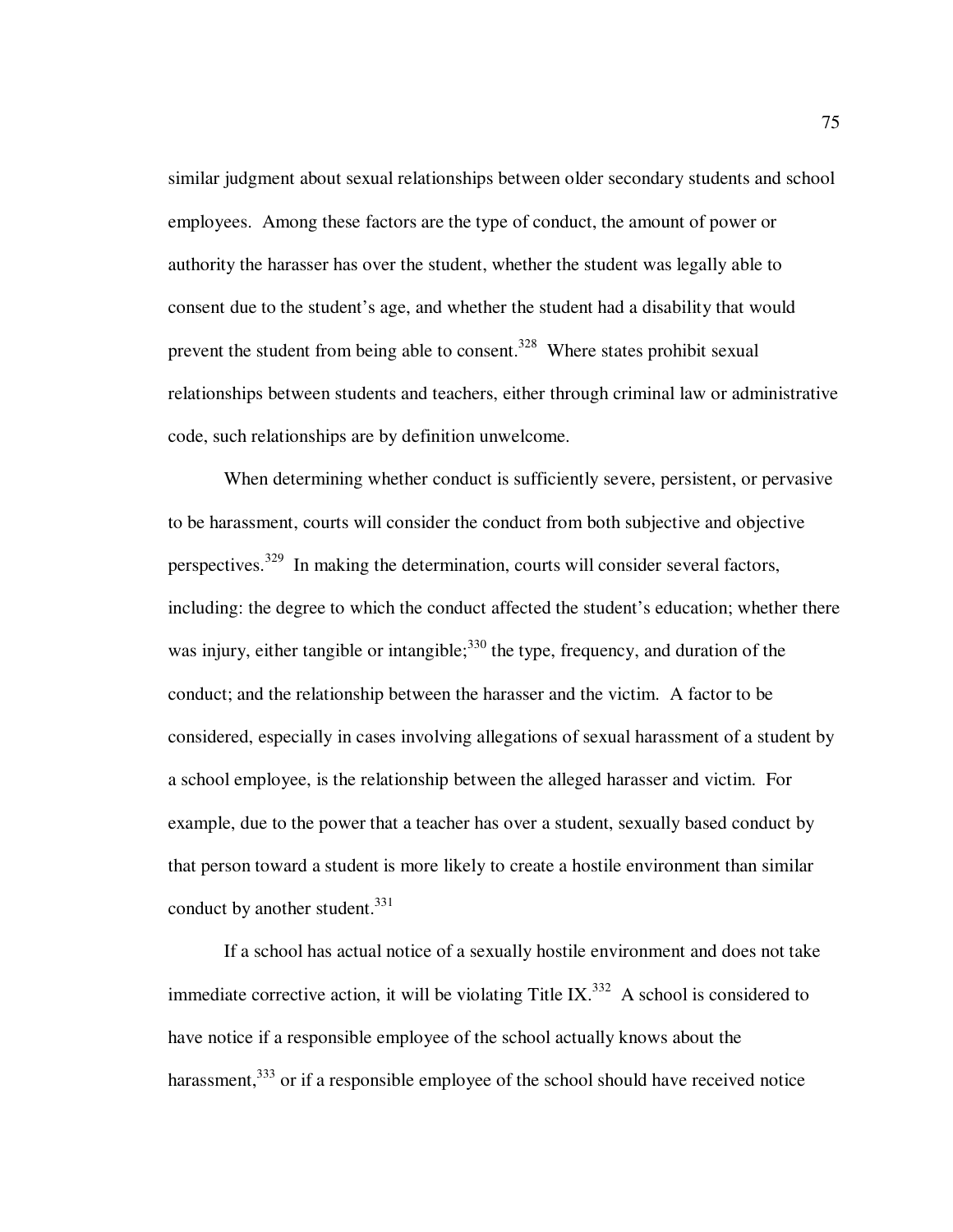from another employee. Under federal law, all education programs receiving federal financial assistance must designate at least one "responsible employee" to investigate complaints of sexual harassment and must "adopt and publish grievance procedures providing for prompt and equitable resolution of student and employee complaints" of harassment.<sup>334</sup> Thus, school employees who are aware of another employee sexually harassing a student are at the very least required to contact the school's designated responsible employee, assuming the school is in compliance with the regulations.<sup>335</sup> Not doing so could cause the employee to be liable.

A school may actually know about harassment through many means. Perhaps a victimized student filed a written complaint. Perhaps a student or parent verbally told a principal or other employee at school. An employee of the school may have witnessed the harassment. Other students may have witnessed the harassment and told a responsible school employee. Or the school may have gotten reports of the harassment from the media or community members.

"Constructive notice" occurs when a school official did not actually know about the harassment but should have known, perhaps by noticing changes in patterns of behavior or becoming aware of symptoms of abuse of a victim. The Supreme Court has ruled in *Gebser v. Lago Vista Independent School District* that a school district will not be responsible for damages if it has constructive notice only.<sup>336</sup> Instead, a district must have actual notice and show deliberate indifference to ameliorate the problem.

**Responding to complaints of harassment.** When a student or parent files a complaint to a school about harassment, the school should explain the grievance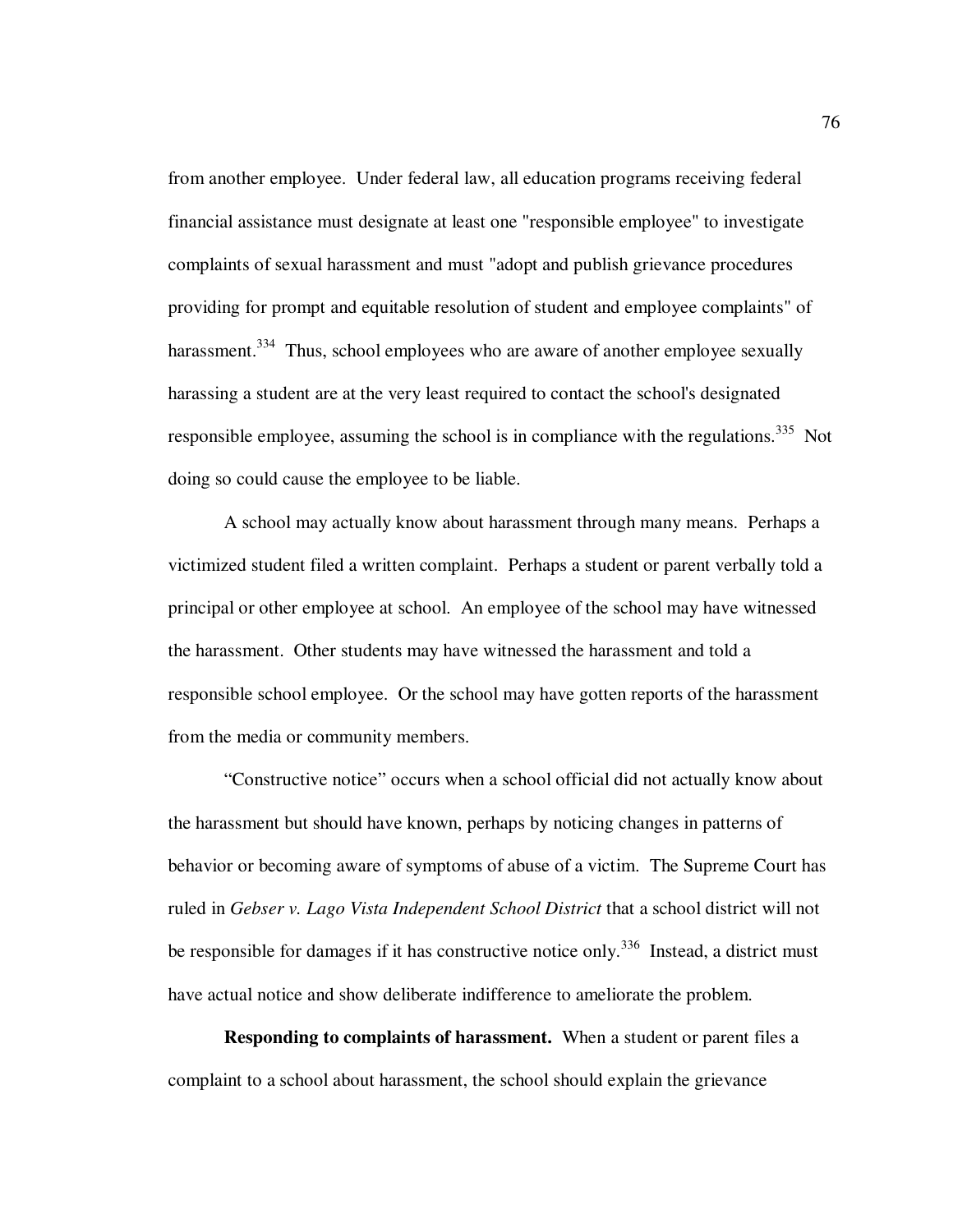procedures to the student and parent. Even if the student does not wish to file a formal complaint, the school is responsible for investigating what happened and making immediate steps to stop the harassment and resolve the situation. This may include the school taking interim steps such as transferring the student out of a harassing teacher's classroom, assigning a teacher to home pending an investigation, and alerting police if the harassment may have been criminal in nature.

If the school determines after the investigation that the student was sexually harassed, it should take appropriate and effective corrective action. Of utmost importance is ensuring that the harassment stops. This may include disciplinary action against an employee based on the severity of the harassment or a record of prior misconduct. If a school does not respond to reports of harassment immediately and appropriately, Title IX allows for the victim to collect monetary damages to remedy the effects of the harassment that would have been prevented if the school acted appropriately when it learned of the harassment.

# **42 U.S.C. § 1983**

**History of 42 U.S.C. § 1983.** The Civil Rights Act of 1871, also known as § 1983 of Title 42 of the United States Code, was enacted by Congress as Section 1 of the Ku Klux Klan Act of April 20, 1871. Section 1983 states:

Every person who, under color of any statute, ordinance, regulation, custom, or usage, of any State or Territory or the District of Columbia, subjects, or causes to be subjected, any citizen of the United States or other person within the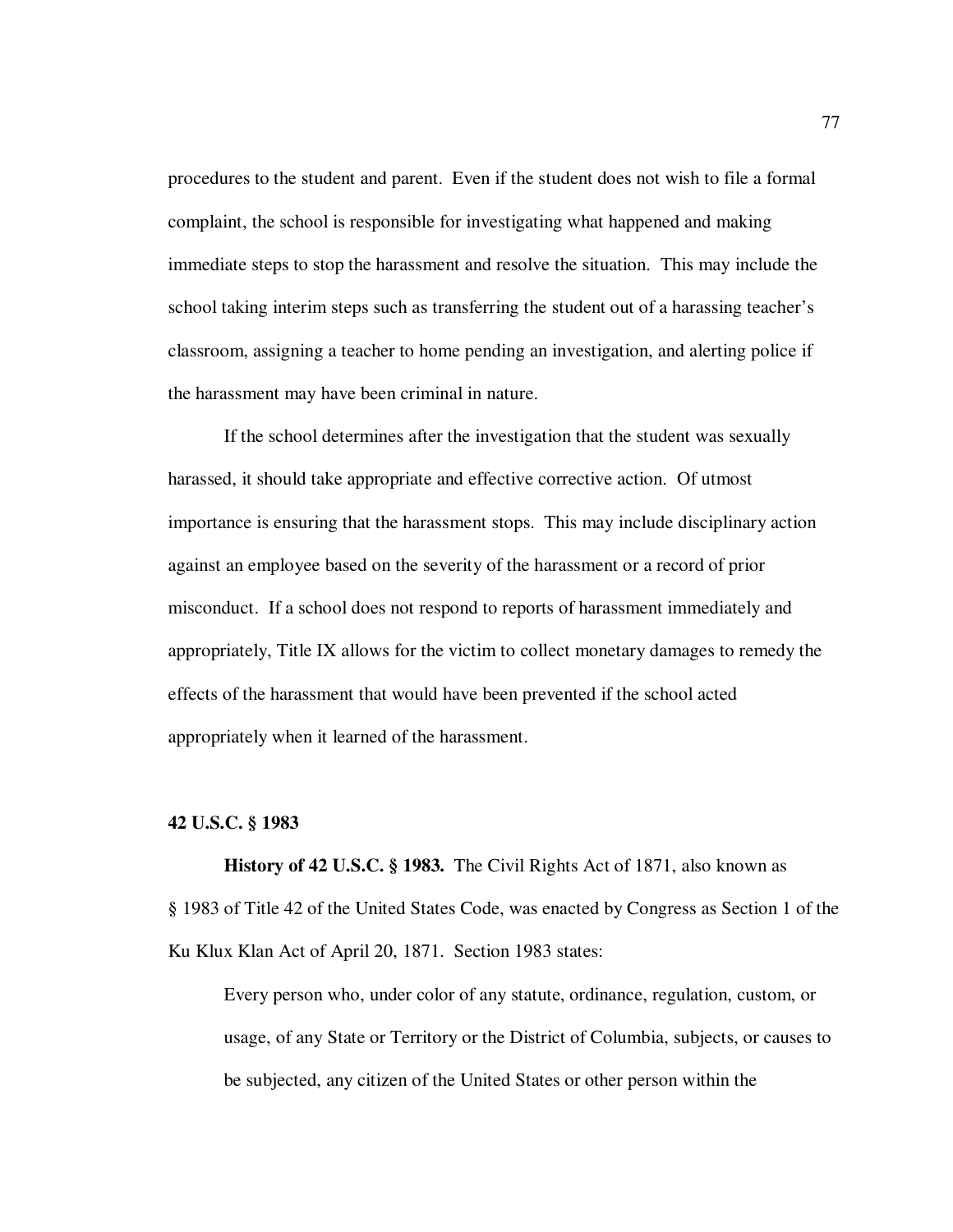jurisdiction thereof to the deprivation of any rights, privileges, or immunities secured by the Constitution and laws, shall be liable to the party injured in an action at law, suit in equity, or other proper proceeding for redress…

The primary purpose of § 1983 was to offer a way to enforce the Fourteenth Amendment, which, until then, had been unenforceable.<sup>337</sup> As the title implies, the Ku Klux Klan was the main group of focus of § 1983, but in practice it served to protect all citizens whose constitutional rights were infringed by state actors. $338$ 

 Section 1983 itself is not a source of substantive rights. Rather, it provides a vehicle for those whose rights have been violated under other federal laws to be made whole through monetary compensation. For example, a student who feels she has been sexually harassed by her teacher may sue under Title IX or the  $14<sup>th</sup>$  Amendment, attaching a § 1983 claim for damages.

While few lawsuits were filed under § 1983 in its first hundred years of existence, it became a more popular basis for a complaint in the 1960s. In *Monroe v. Pape*, <sup>339</sup> the Chicago police broke into the Monroes' house one evening and searched it without a warrant. The police found drugs in the house and arrested the occupants, who were later released after the search was determined to be improper. The Monroes sued the City of Chicago and the officers, arguing their Fourth Amendment protection from unreasonable search and seizure had been violated. The United States Supreme Court ruled that the officers were liable under § 1983 for abusing their power. However, the claim against the City of Chicago was dismissed, as the Court ruled that a municipal corporation is not a "person" within the meaning of the statute.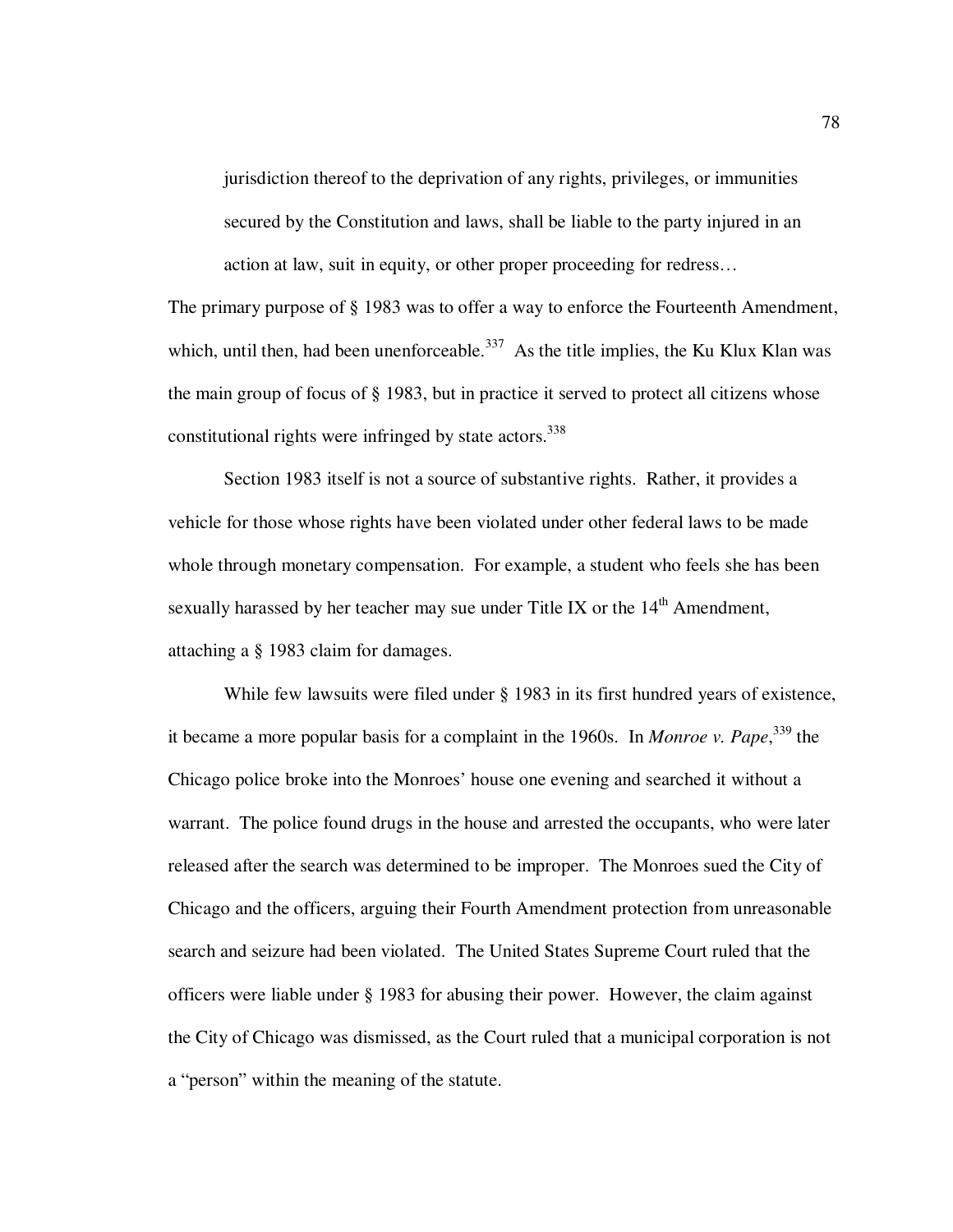That theory changed in *Monell v. Department of Social Services*. <sup>340</sup> In *Monell*, a group of female employees sued under § 1983, claiming they were forced as a matter of civic policy to take unpaid maternal leaves of absence. The appellate court ruled for the respondent agencies, but the Supreme Court overruled the lower court's decision, thus overruling *Monroe v. Pape*. The Court determined in its ruling that a governmental agency could be held liable for an infliction of injury if the injury occurred as the result of a governmental policy.

**Personal liability and damages under § 1983.** In some cases individuals are not considered persons acting under color of state law and are not found liable for § 1983 violations as individuals. In *Will v. Michigan Department of State Police*,<sup>341</sup> a police employee was denied a promotion for what he thought were illegal reasons. He filed suit against the Michigan Department of State Police as an administrative body and the Director of State Police in his individual capacity. The Supreme Court ruled against the plaintiff, reasoning that:

the legislative history of 1983 did not indicate a clearly expressed congressional intent that the word 'person' include the States of the Union; and…that the Michigan Director of State Police was a not a 'person' subject to liability under 1983, because a suit for nonprospective relief against a state official in his or her official capacity is a suit against the official's office and, as such, is no different from a suit against a state itself.<sup>342</sup>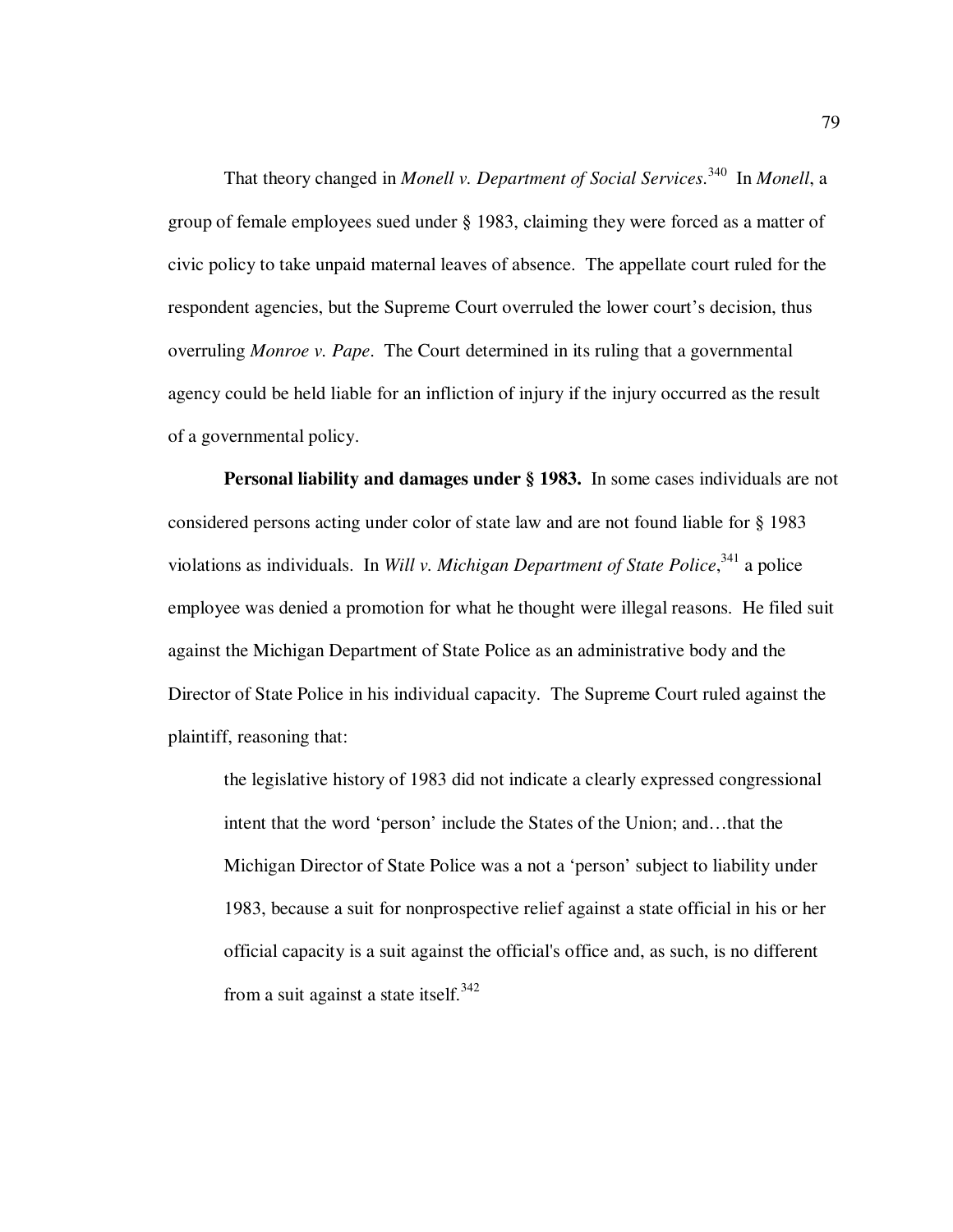Contrastingly, in *Hafer v. Melo*,<sup>343</sup> the Supreme Court held that state officers' actions completed in their official capacities might cause them to be personally liable for damages under § 1983. When several members of the Pennsylvania Auditor General's office were dismissed, they filed suit against the Auditor General as an individual. In the majority opinion, the Supreme Court held that the Auditor General could be held personally liable to the employees for damages under § 1983 because, notwithstanding the court's holding in *Will* that state officials acting in their official capacities are not "persons" subject to liability under § 1983, the phrase "acting in their official capacities" is meant as a reference to the capacity in which an official is sued rather than the capacity in which the person causes the injury. The Court further reasoned that state officials are "persons" under § 1983, and that the Eleventh Amendment, which immunizes states from suits in federal courts, does not bar suits brought against state officials in their individual capacities under § 1983.

In *Hafer*, the court determined that the defendant could be personally liable for any actions done in her official capacity. The Court determined that only a small number of people, including the President of the United States, legislators carrying out their legislative functions, and judges carrying out their judicial functions, have complete protection from suit. The Court reasoned that state executive officials do not have absolute immunity for their official actions.<sup>344</sup>

Other case law has emerged that confirms a petitioner's ability to file successful claims against a state actor individually, particularly if the individual demonstrated callous indifference for the rights of the petitioner and violated a clearly established law.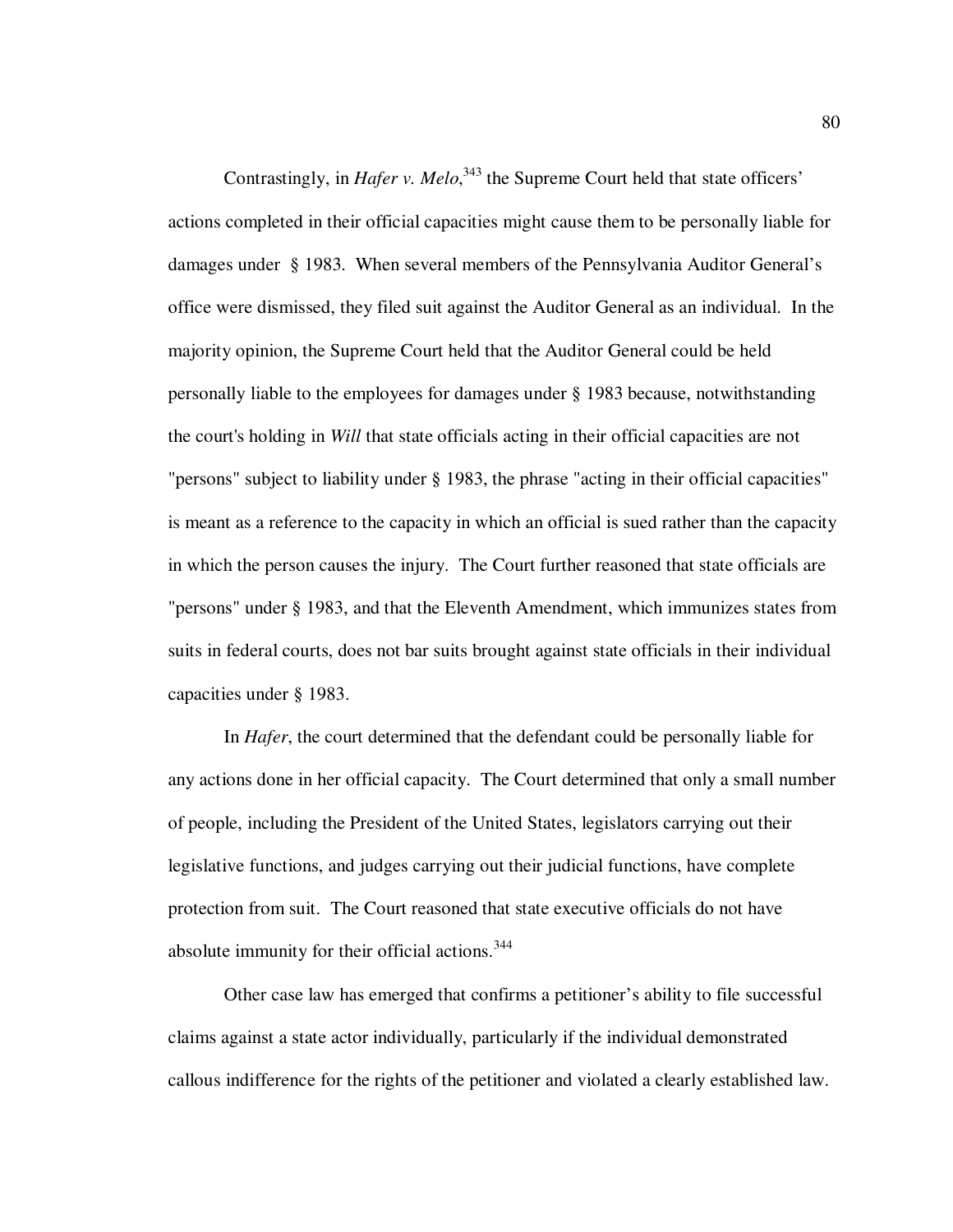In *Mitchell v. Forsyth*,<sup>345</sup> for example, the Court ruled that even though the Attorney General was due qualified immunity for violations involving an illegal wiretapping in this particular situation, he was not guaranteed absolute immunity as an individual performing duties of the government. Similarly, in *Davis v. Scherer*,<sup>346</sup> the Court ruled in favor of the respondent because the petitioner could not show that the respondent had violated rights that were clearly established at the time of the alleged misconduct. The Court made it clear, however, that the respondent would have been held individually liable if the petitioner met his burden of proof.

The Supreme Court held in *Carey v. Piphus*<sup>347</sup> that students deprived of their rights could sue for damages under § 1983. The students, who were suspended without being given due process, asked for actual and punitive damages. The appellate court ruled that the students were able to receive substantial nonpunitive damages, even if they were unable to prove actual injury. The Supreme Court reversed the decision, though, stating that without being able to prove actual injury, the students could only be awarded nominal damages not to exceed one dollar. The Court reasoned that the basic purpose of § 1983 is to compensate people for injuries caused by the deprivation of their constitutional rights, and the students in *Carey* did not meet their burden of proof of actual injury.

Other relief is also available through § 1983. In *Millikin v. Bradley*,<sup>348</sup> a school desegregation case, the Court ruled that § 1983 provides for equitable relief, which includes injunctive relief. In *Smith v. Wade*, <sup>349</sup> a petitioner was awarded punitive damages when he claimed a state prison guard should have known that another inmate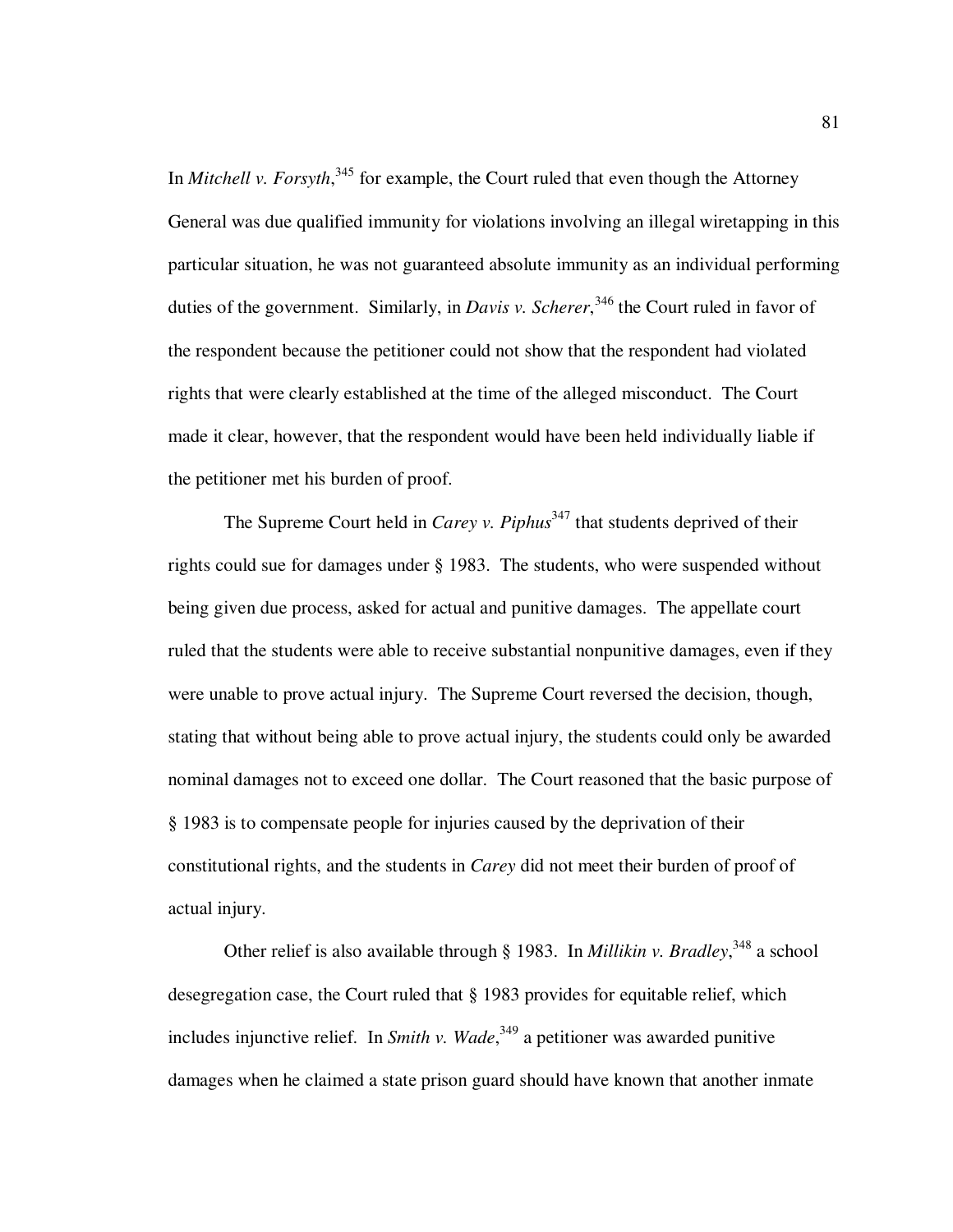who had a history of violent conduct was likely to assault the petitioner when the two were placed into the same cell. The Court agreed and ruled that punitive damages are available under § 1983 if the defendant's actions were conducted with evil motive or intent or they involved reckless or callous indifference to the federal rights of others.<sup>350</sup> The Court also held that this threshold applies even when the standard of liability for compensatory damages is recklessness.

In *Maine v. Thiboutot*,<sup>351</sup> the Court ruled that plaintiffs suing under § 1983 also could be compensated attorney's fees. In this case involving welfare recipients suing the State of Maine regarding concerns about the computation of their benefits, the Court ruled that § 1983 encompasses claims based on purely statutory violations of federal law. It further ruled that that the Civil Rights Attorney's Fees Awards  $Act^{352}$  applies to an action properly brought in either state or federal court under § 1983 to redress purely statutory violations.

**Immunity from § 1983 liability.** Clearly individual persons and municipalities are subject to liability under § 1983. However, some individuals are immune from liability under § 1983. For example, judges and legislators acting in their official roles are always immune from liability under  $\S$  1983.<sup>353</sup> Too, most state and local government officials can be granted qualified immunity if they act in good faith. In *Wood v.*  Strickland,<sup>354</sup> the Supreme Court ruled that school board members could be immune from liability under § 1983 unless the school board members knew or should have known that their actions would violate an individual's constitutional rights or they acted with malicious intent to deprive individuals of their constitutional rights or injure them. In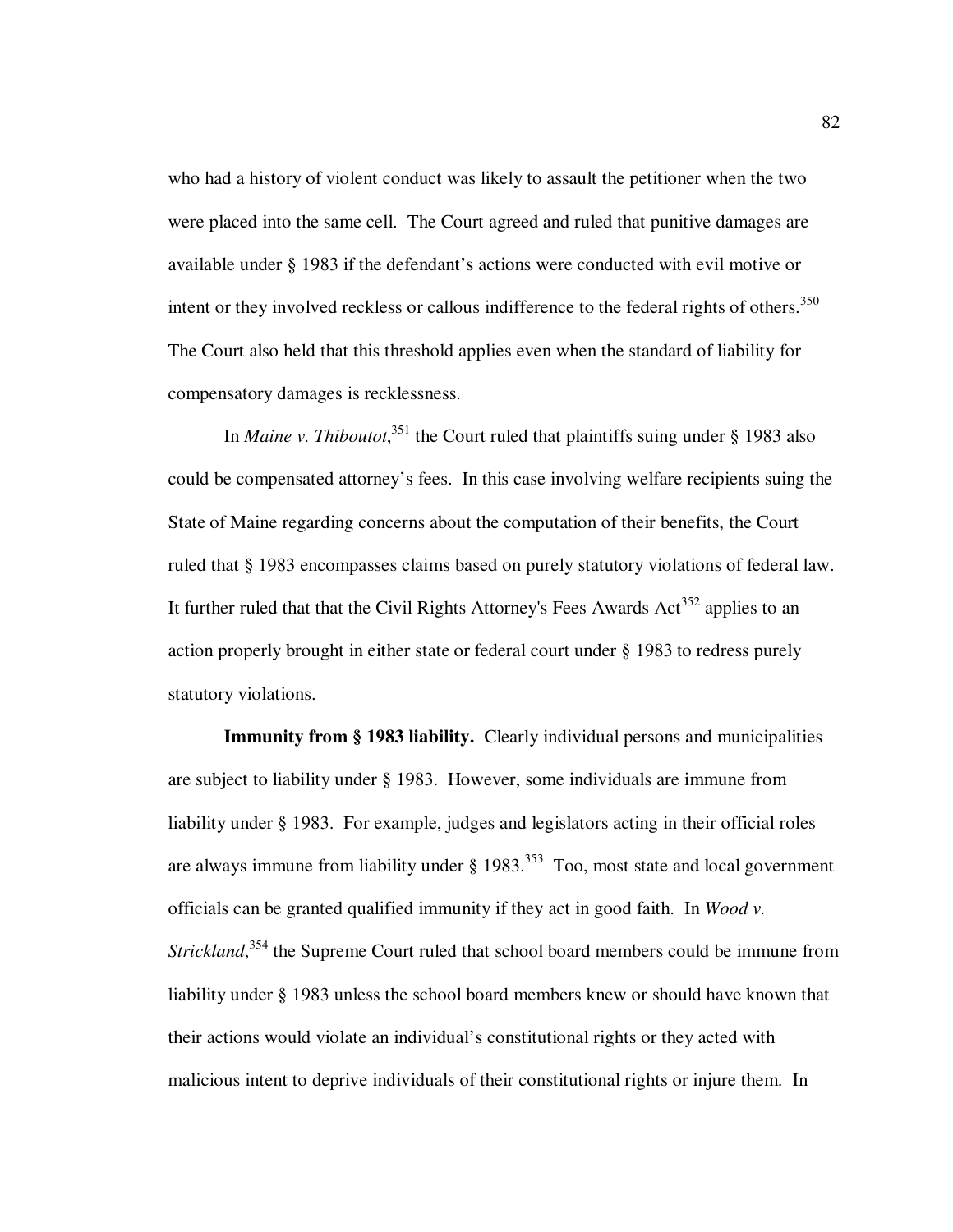*Wood*, school board members clearly violated the due process rights of students being disciplined for an alcohol infraction, rights the school board members should have known in their official capacity. Thus, in this case, the board members were held liable.

Giving support to those filing § 1983 claims, *Gomez v. Toledo*<sup>355</sup> clarified that it is a defendant's responsibility to plead qualified immunity when challenged in a § 1983 suit. In this case involving a police officer discharged by his superior without a due process hearing, the Court ruled that the petitioner only needs to allege that somebody acting under color of state law deprived him of a federal right. It is not the responsibility of the petitioner to anticipate the respondent's defense and allege that the respondent violated the petitioner's right while acting in bad faith.

Two other Supreme Court rulings solidified the rights of state officials being sued under alleged § 1983 violations. The ruling in *Davis v. Scherer*<sup>356</sup> stated that a person seeking damages under § 1983 can rebut a defendant's claim of qualified immunity only by showing that the rights claimed to be violated were clearly established at the time of the conduct at issue. In *Harlow v. Fitzgerald*, <sup>357</sup> a case dealing with aides and advisors to the President, the Court ruled that government officials performing discretionary functions of their jobs could claim qualified immunity and be shielded from damages if "their conduct does not violate clearly established statutory or constitutional rights of which a reasonable person would have known."<sup>358</sup>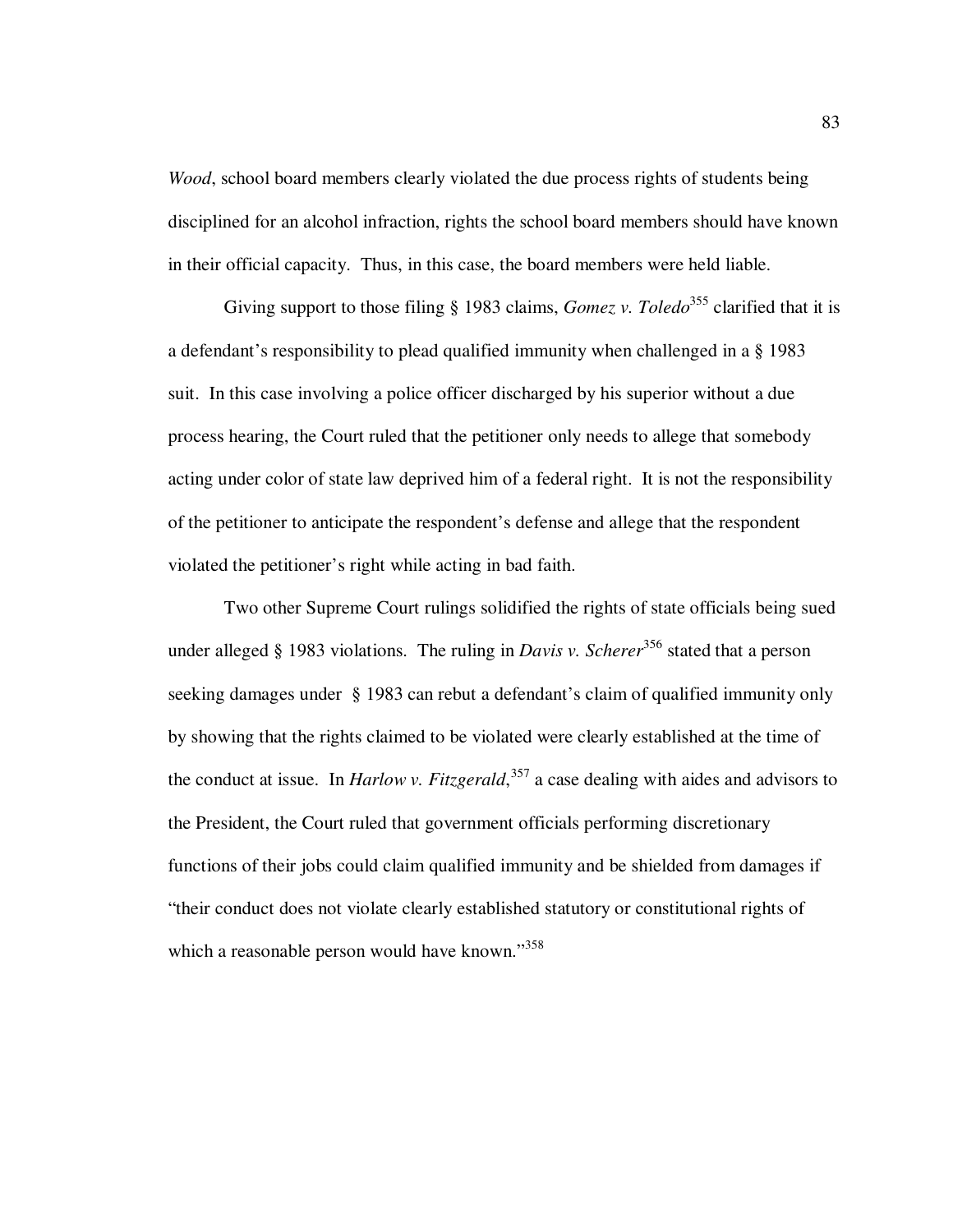## **CHAPTER FOUR**

# **CASE LAW SUMMARIES OF EMPLOYEE CHALLENGES**

#### **Introduction**

Case law is judge made law. Judges determine case law, or common law, through their rulings in particular decisions. In making decisions, judges use binding and persuasive authority to interpret constitutions, statutes, regulations, and other case law. Judges write their decisions, which then may be used as binding or persuasive authority, as applicable, for future cases. Even though the judges write their opinions, only those that are "published" can be cited as authority.

This chapter will summarize fifty cases in which school employees brought action against a school district or state department of education alleging wrongful employment actions. Most involve a school employee discharged for having a sexual relationship with a student filing suit alleging wrongful termination. Some other relevant cases involve employees who were not discharged but were given other adverse employment actions, such as denial of tenure or suspension of licensure. Still other cases will involve employees who engaged in inappropriate conduct short of a sexual relationship with students, but are relevant to the discussion nonetheless.

School employees who file claims arguing wrongful employment actions cite state or federal statutes or case law that supports their contention that they were treated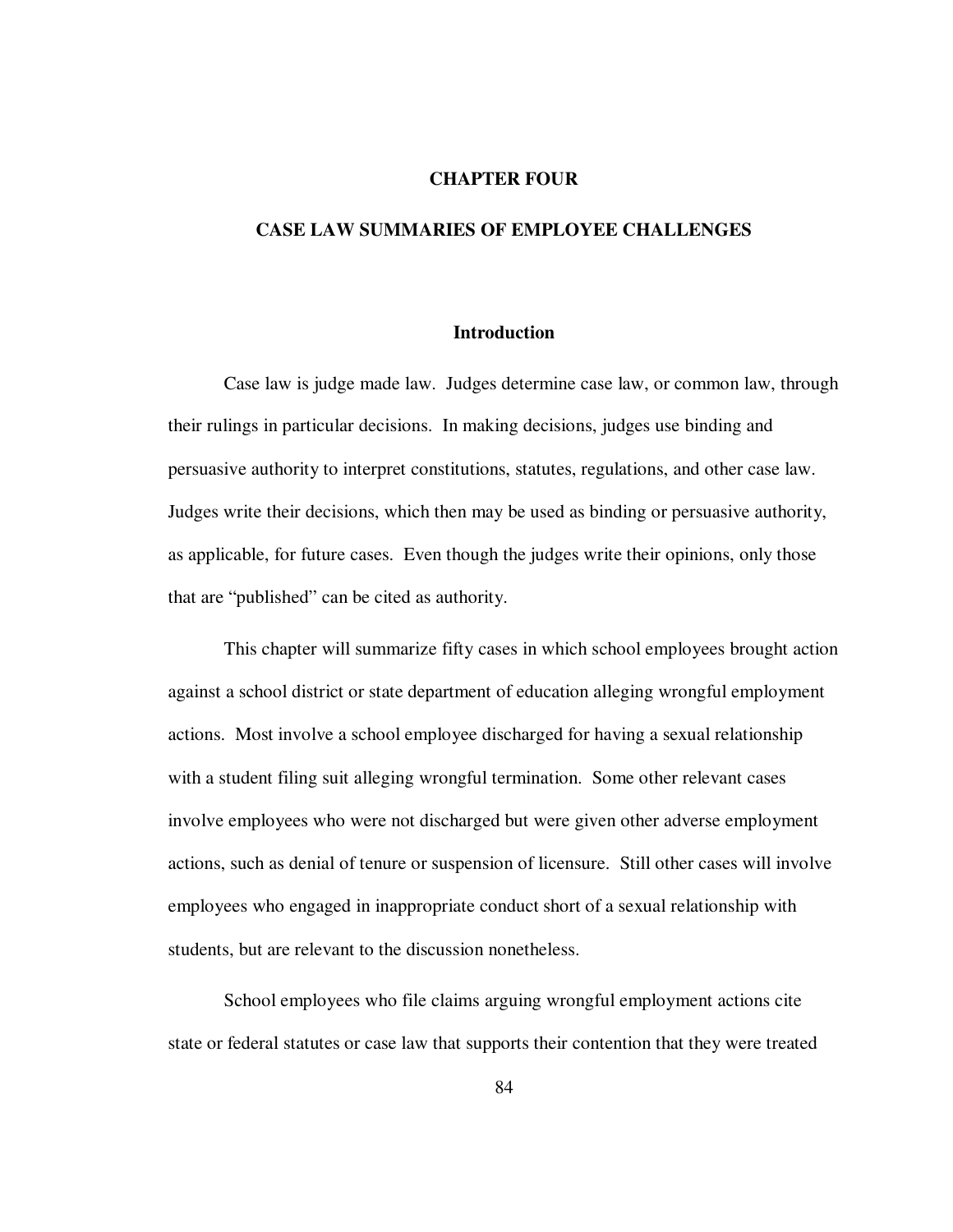wrong. Often they will cite several causes of action in the hope that if the judge or jury does not accept one, they will accept another. For example, a teacher who files a claim for wrongful termination against a school district may allege being denied due process, argue the act did not constitute immorality, and say the behavior was outside the statute of limitations. If the due process claim fails, the teacher may still be successful on the immorality or statute of limitations claim. In organizing this chapter, the fifty briefs will be grouped by the issue most significant for each case. However, most case summaries will present a variety of issues determined by the respective court.

## **Due Process Challenges**

School administrators are well advised to follow due process when removing employees, even those who are guilty of sexual relationships with students. *Cleveland Board of Educ. v. Loudermill*<sup>359</sup> is the landmark case providing due process rights for public school employees who are to be dismissed. In *Loudermill*, the U.S. Supreme Court determined that a public school security guard with a prior conviction for grand larceny should have received a pre-termination hearing as required under the Fourteenth Amendment's Due Process Clause. The Court held this even though plaintiff misrepresented on his job application that he had never been convicted of a felony. The finding for Loudermill was based partly on Justice Powell's consenting opinion in *Arnett v. Kennedy*<sup>360</sup> that governmental deprivations of property interests must be accompanied by some procedural safeguards, among which are notice and a hearing. Justice Marshall concurred with the decision and stressed his belief that when the result is an employee losing wages, mere notice and an opportunity to be heard are not enough due process. He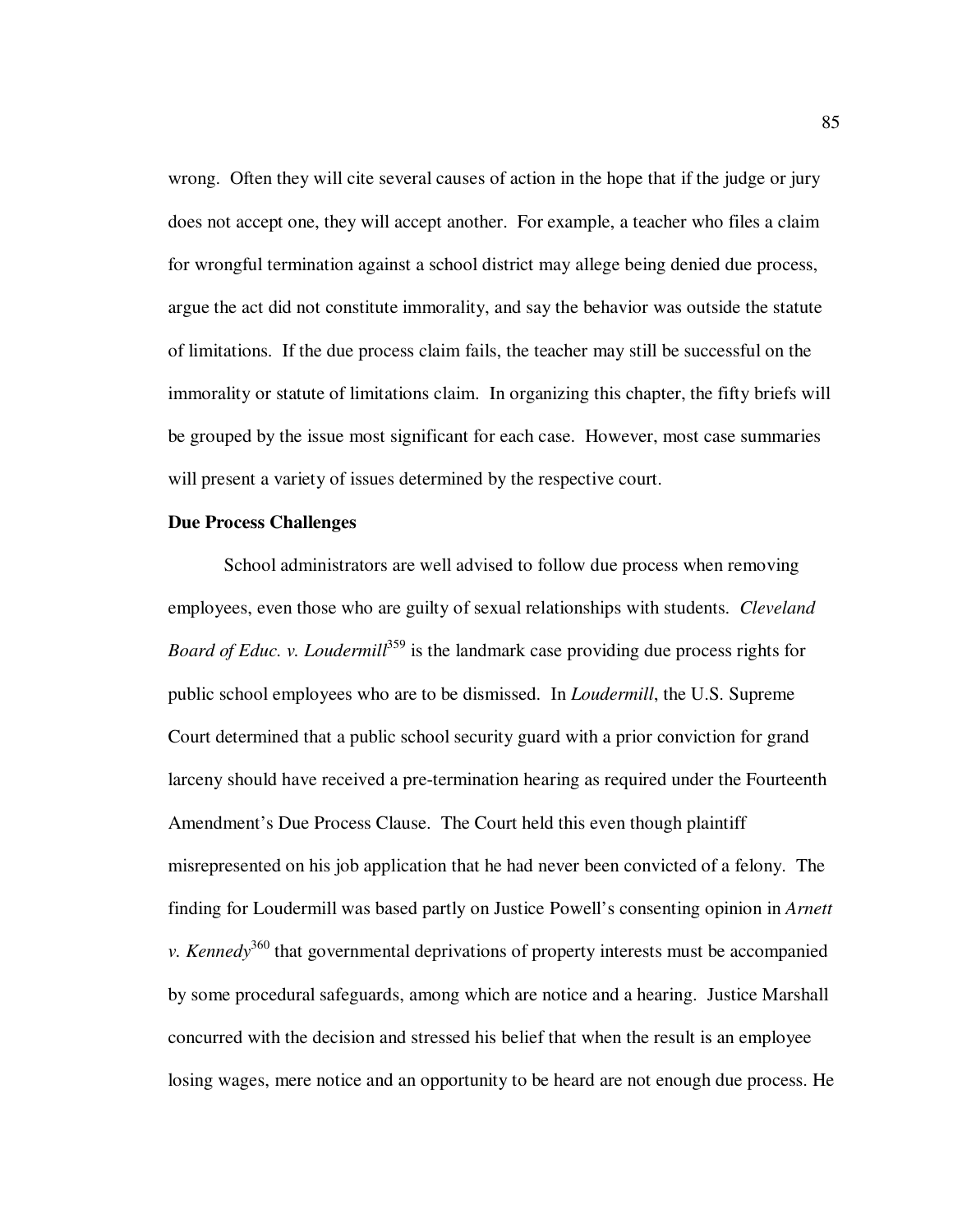wrote that employees subject to wage deprivation should be able to confront, call, and cross-examine witnesses before wages are cut off to prevent financial damage to a wrongfully accused employee.

The following fourteen briefs reveal how courts have ruled on due process challenges filed by school employees.

*Vanelli v. Reynolds School District No. 7***. <sup>361</sup>** A high school English teacher was dismissed in the middle of his one year contract after female students complained of his staring at them lasciviously and making sexual overtones towards them. The school board did not hold a pre-termination hearing for the teacher. It did hold an evidentiary hearing a month after his dismissal, in which the board agreed that his dismissal was proper. The teacher filed suit under § 1983, alleging both his liberty and property interests were damaged because the evidentiary hearing was insufficient without a pre-termination hearing. The trial court ruled the teacher's dismissal was sustainable because the evidentiary hearing was adequate, but awarded damages for the district's failure to hold the pre-termination hearing, ruling the teacher's property interests were violated.

The court of appeals agreed that the teacher's dismissal was proper, but differed in its opinion of damages due the teacher. It concluded that because the dismissal was proper the teacher could not claim a property interest violation. However, the court of appeals ruled that the school district could be liable for liberty interest damages for not holding the pre-termination hearing and remanded the case to the trial court. The court of appeals reasoned no property right violation existed because the evidence, even though it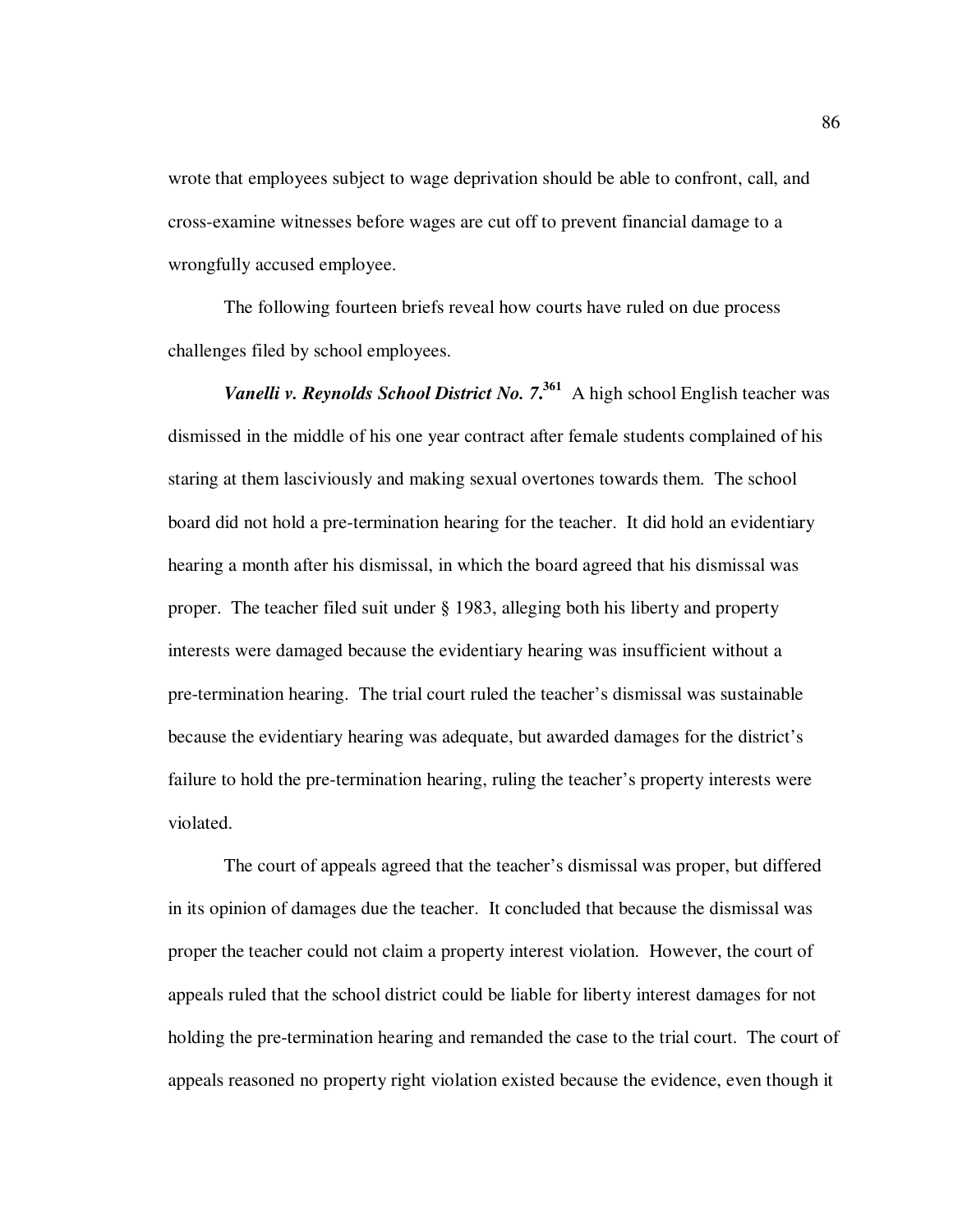was presented at a post-termination hearing, supported the teacher's dismissal. However, the teacher's liberty rights were violated when he was not afforded his due process rights. Therefore, upon remand, the court of appeals directed the trial court to consider damages based on the teacher's mental anguish at having been denied his due process rights, not the anguish he may have suffered for losing his job, as losing his job was determined to be appropriate. Thus, even though the school did not violate the teacher's property interests, it did violate his liberty interests.

*Casada v. Booneville School District No. 65.***<sup>362</sup> Near the end of the school intervals** year, the plaintiff teacher was given notice by the superintendent that his contract would be terminated for making sexual advances towards students. The teacher wrote to the superintendent asking him for a list of the students making the allegations, a description of the alleged advances, and the dates of the alleged acts. The attorney acting on behalf of the school district refused to provide the teacher with the requested information. Later a hearing was held at the teacher's request, but the teacher was not permitted to view documents the administrators had used in determining to terminate his contract and was not permitted to cross examine witnesses who testified to sexual acts the teacher had committed with some of his female students. The teacher was permitted to testify himself and call his own witnesses; however, after the hearing, the board voted to terminate his contract.

The teacher filed suit, claiming violations of the Due Process Clause of the Fourteenth Amendment. While the teacher and district both conceded that the teacher had a property right that could not be denied without due process, the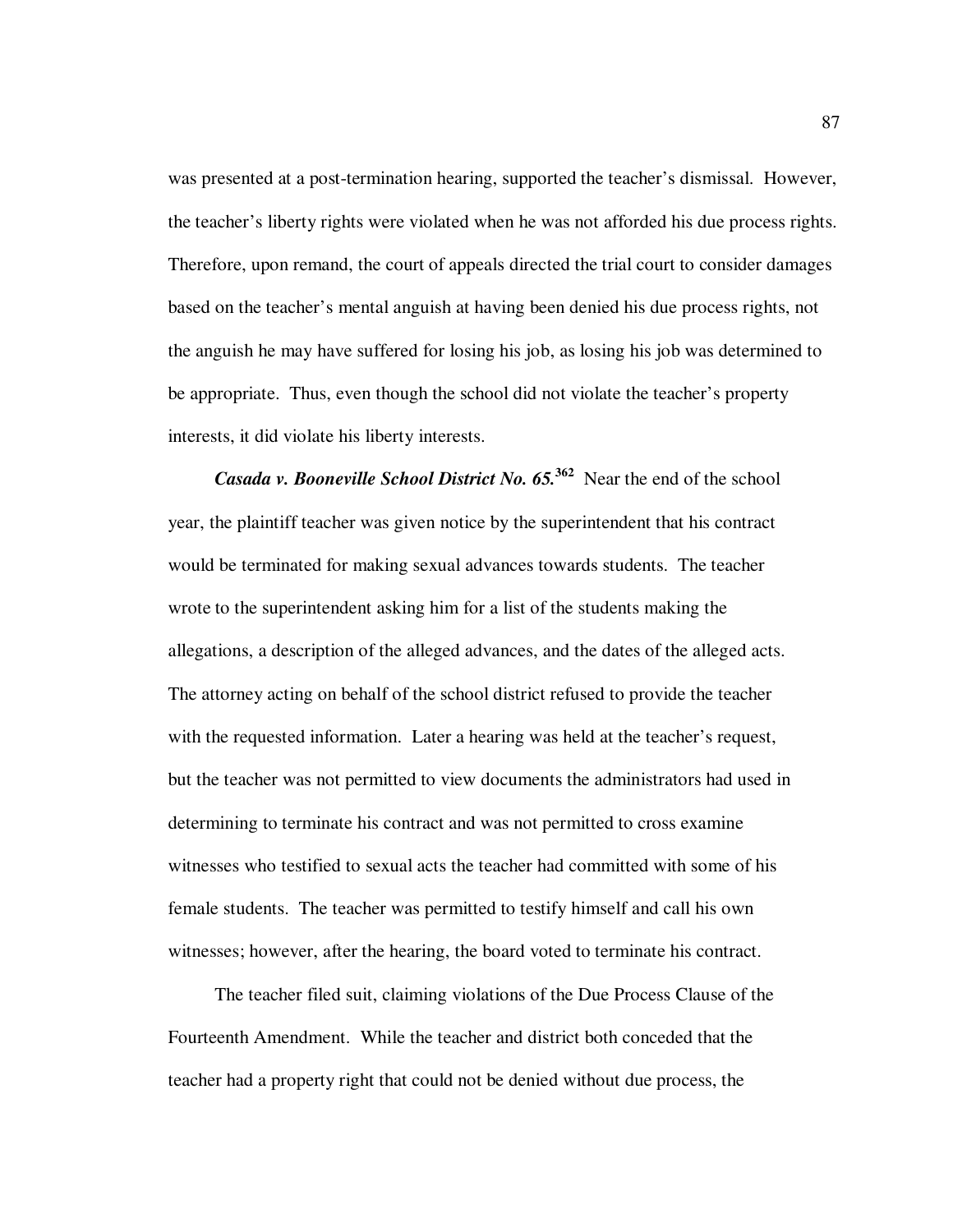parties disagreed as to what process was due. The district argued that *Loudermill* did not require an elaborate pre-termination hearing and that something less than a full evidentiary hearing was permissible. The court agreed that the plaintiff teacher was granted the requirements of *Loudermill*, but the court went on to say that the affected employee in *Loudermill* was afforded a full post-termination hearing, something the teacher in this case was not given. Therefore, the court was not able to rely only on *Loudermill* to make its ruling.

Instead, the court relied on *Brouillette v. Board of Directors of Merged Area*   $IX$ ,<sup>363</sup> which held that employees are entitled to minimal requirements of fair play before being terminated, which include: clear and actual notice of the reasons for termination in sufficient detail to enable him to present evidence relating to them; and notice of both the names of those who have made allegations against the teacher and the specific nature and factual basis for the charges. Because the teacher was not given the names of his accusers or detailed accounts of the accusations, the court granted his motion for summary judgment.

*Elvin v. City of Waterville.***<sup>364</sup>** A female fourth grade teacher maintained a sexual relationship for several months with her neighbor, a male high school sophomore who was a student of a different school district. The boy was fifteen years old at the time the relationship began, and sixteen when the relationship ended. After the relationship came to light, the boy exhibited psychological damage and the teacher was arrested, eventually pleading *nolo contendere* to assault stemming from sexual contact. The teacher was dismissed from her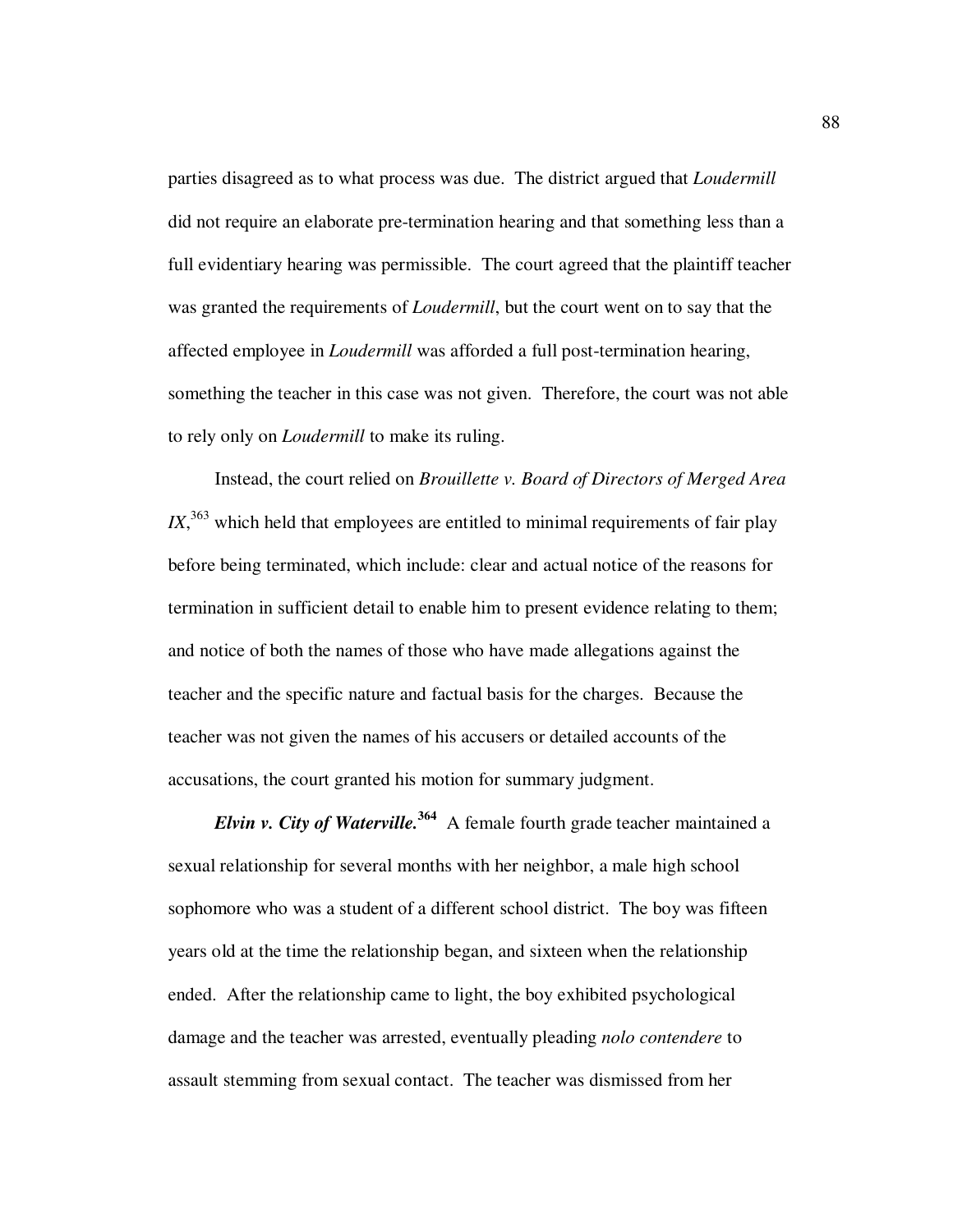teaching job for being unfit to teach and being disruptive to the school. In making its decision, the school board determined the teacher was unfit for duty based on her poor judgment, her lack of concern for the welfare of a public school student, and her impaired ability to deal with other sexually exploited students. Furthermore, the board determined the teacher was disruptive to the school district because the media scrutiny of the case was undermining the public's trust in her ability to deal with students and parents.

The teacher filed suit for wrongful termination, arguing that she was fit to teach and was not disruptive to the district. She further alleged that her due process rights were violated because she never had the opportunity to cross examine the victim. The trial court ruled in favor of the school district, reasoning the district's decision was rational, and that the teacher was granted her due process rights because the victim had provided an affidavit that was corroborated by police and the teacher's own testimony. The court of appeals affirmed the ruling.

*Hall v. Board of Education of the City of Chicago***. <sup>365</sup>** A male high school teacher was alleged to have invited one of his male student aides (D.S.) to his home; to have provided D.S. and his juvenile friend (L.P.) with marijuana and alcohol and watch them consume the alcohol and smoke the marijuana; to have engaged in sexual activity with D.S. at his home; to have watched the teacher's adult male friend engage in sexual activity with the L.P.; and to have engaged in sexual relations with L.P. at a later date. Upon learning of the allegations, the superintendent suspended the teacher without pay and notified the teacher the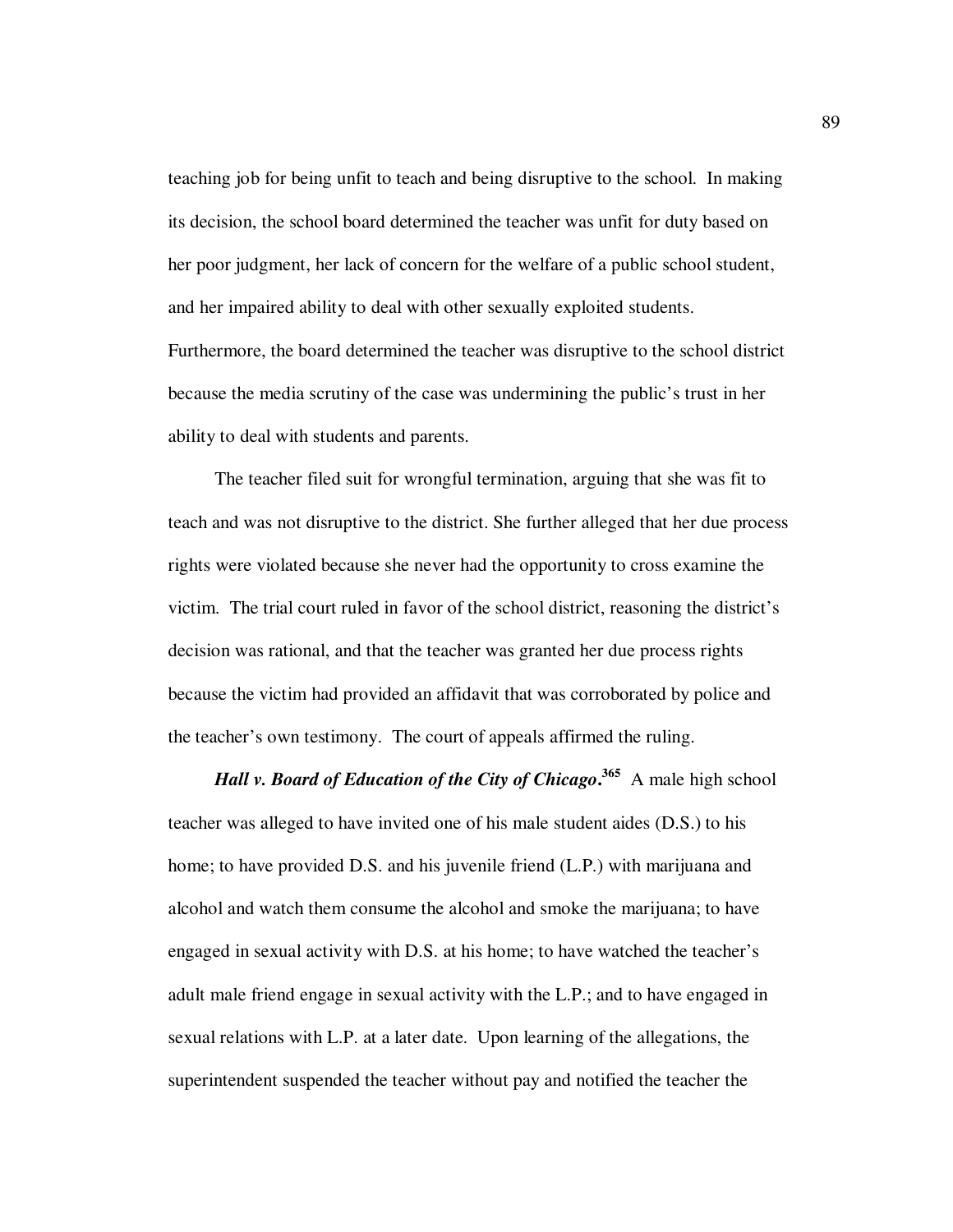board would be seeking his dismissal. The teacher asked for a hearing with the state board of education, which ruled that the teacher had engaged in illegal sexual activity with the boys and denied his appeal of the board's decision for dismissal. The trial court upheld the ruling of the state board of education, reasoning the manifest weight of the evidence supported the board's decision. The plaintiff teacher appealed the trial court's ruling on three prongs: the decision of the hearing officer was against the weight of the evidence; the teacher was denied due process because he was unable to effectively cross examine one of his accusers; and the court failed to consider newly discovered evidence when the teacher was acquitted of the criminal charges facing him for his alleged actions.

The court of appeals affirmed the ruling of the trial court. Regarding the plaintiff's contention that the evidence did not support the ruling, the court ruled that the testimony by L.P. and the male friend of the teacher was credible and the decision was not contrary to the preponderance of the evidence. Regarding the plaintiff's claim that he was denied due process because he was unable to cross examine D.S., the court of appeals reasoned that the teacher could have called D.S. as a witness if he so chose, but did not, and the testimony of L.P. was sufficient to prove the teacher had sexual conduct with students and juveniles. Finally, regarding the plaintiff's claim that new evidence should have been considered by the court following the teacher's acquittal in his criminal case, the court reasoned that criminal charges are not material in the termination proceedings and need not be considered.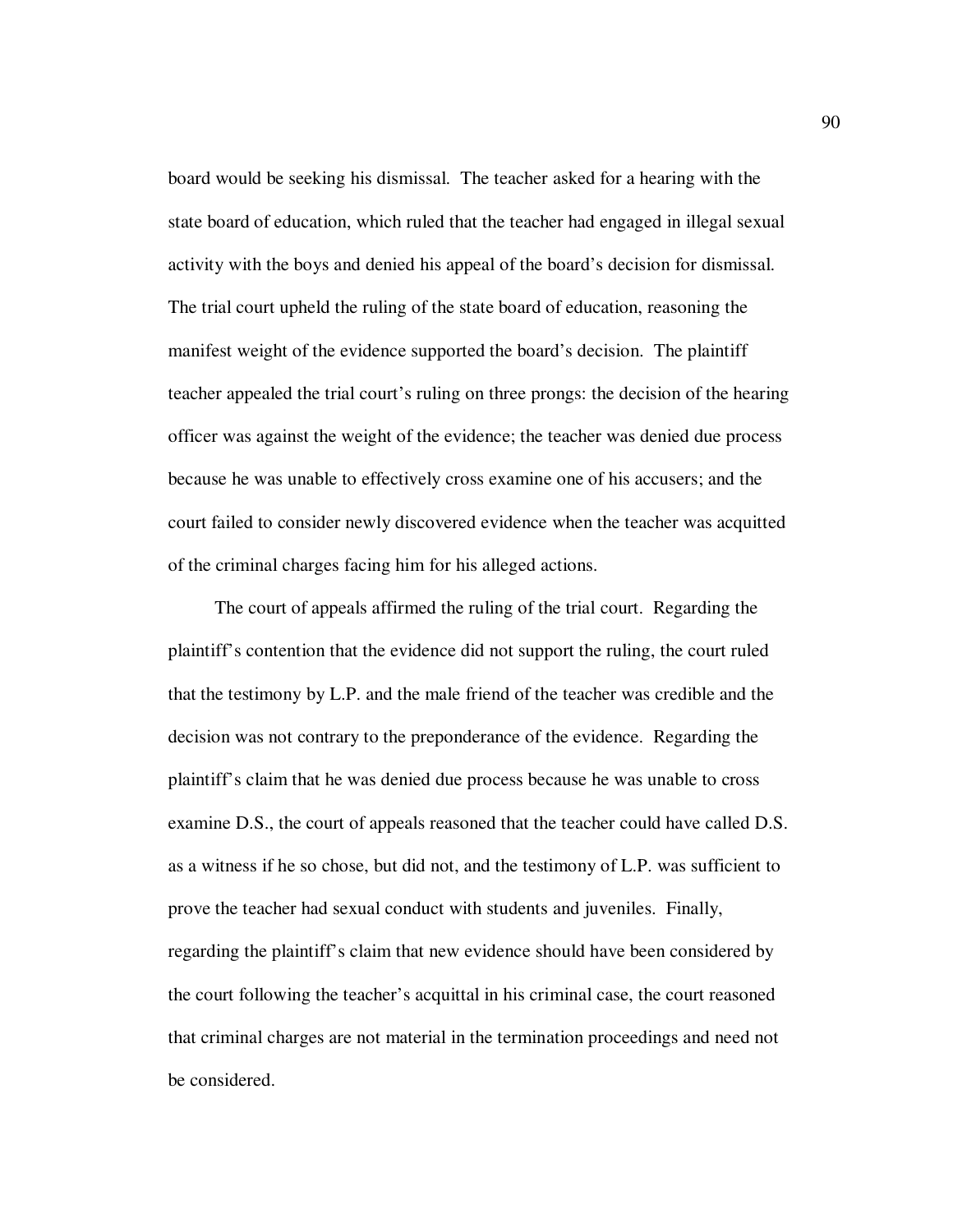# *Board of Directors of Fairfield Community School District v. Justmann***. 366**

A driver's education teacher and his female student had a close personal relationship for several months, from the fall she enrolled in his driver's education class until the next spring, when the couple allegedly engaged in sexual intercourse at a hotel. At a hearing before the board of education, the student graphically detailed the events of the night in question. The teacher admitted being at the hotel that evening, but claimed he was with a friend, not the student. The superintendent presented the case against the teacher, and after hearing witnesses from both sides, the board voted to terminate the teacher's contract. The teacher appealed the board's decision to the trial court on three tenets: the board's decision was not supported by a preponderance of the evidence; the board's procedure did not follow state due process law; and the board failed to follow the proper procedure for conducting its investigation and reporting its findings of fact.

The trial court ruled the board properly accepted the student victim's testimony as credible, thereby discrediting the testimony of the teacher and his friend. All other witnesses for each side were able only to offer hearsay. The court further ruled that the teacher was given adequate due process. The court reasoned that the mere fact that the superintendent, the board's chief employee, conducted the investigation and made the recommendation for termination to the board did not overcome the presumption of objectivity on the board's behalf. Indeed, the court reasoned that exposure to evidence during an investigative process is not enough in itself to question the board's fairness at a later hearing. Finally, the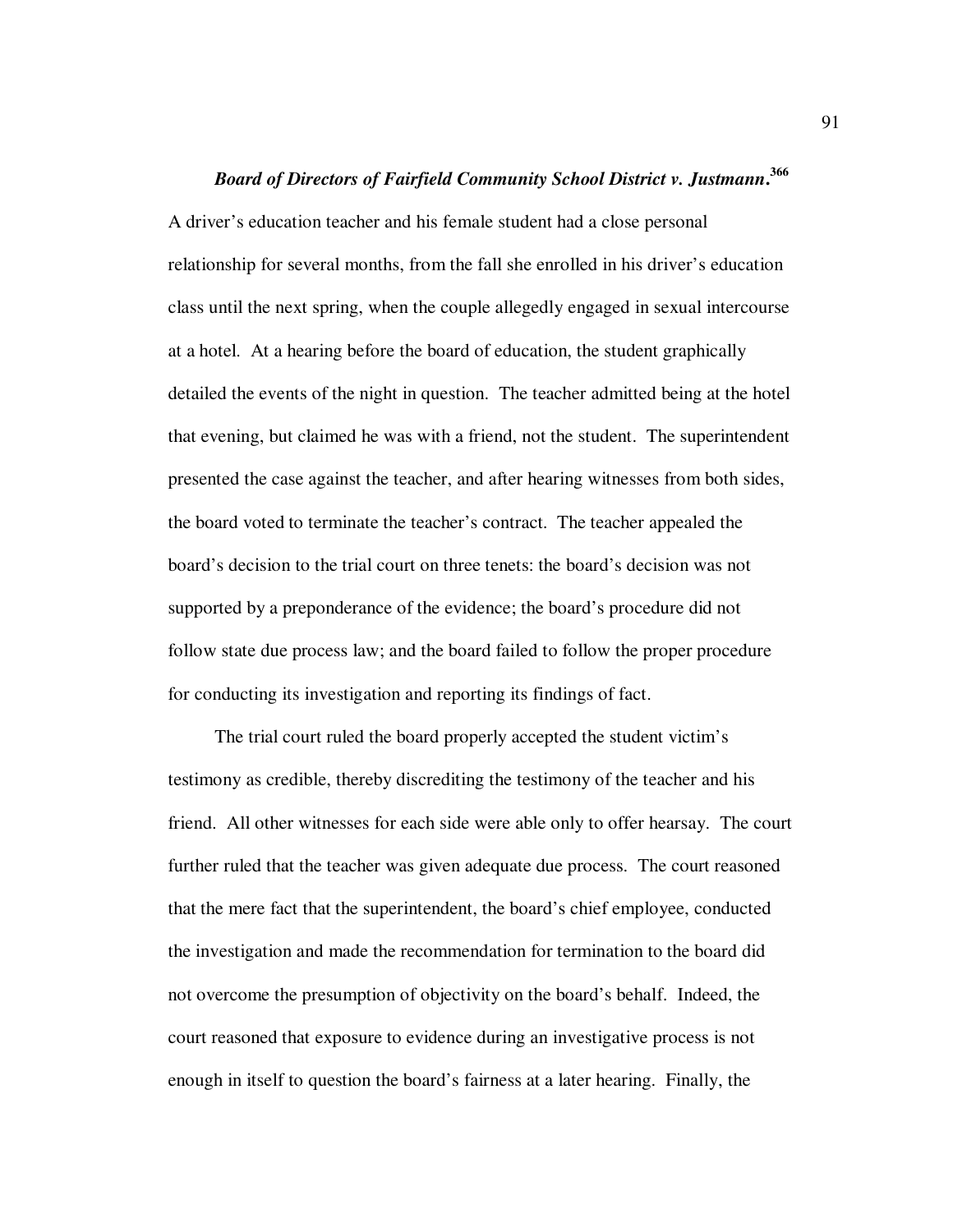court ruled that the board did follow proper procedures in conducting the investigation and hearing. The court of appeals affirmed the ruling of the trial court.

*Strain v. Rapid City School Board***. <sup>367</sup>** A female high school sophomore was called into the counselor's office to discuss her attendance problems. The student confided in the counselor that a popular teacher-coach had touched her inappropriately over the course of several months. He started by touching her knee, later moving to her breasts, and eventually pulling his penis out of his pants and having the student touch it. The counselor reported the incidents to the principal, who reported them to the authorities and suspended the teacher with pay pending an investigation and hearing. During the course of the investigation, the board reviewed transcripts of witness statements provided by the sheriff's office.

At the board's hearing the student further testified that the teacher had intercourse with her in the computer room, but that she had not told the sheriff or principal because she was afraid she would not be believed. The teacher denied any wrong doing, asserting the student was falsifying the claims against him to take attention away from her attendance problems. Other witnesses corroborated the student's claims, including her friends who said the student had told them of the events as they happened, and a faculty member who witnessed the teacher and student alone in a classroom multiple times. Also, a graduated student testified at the hearing that the teacher had made similar advances towards her years earlier.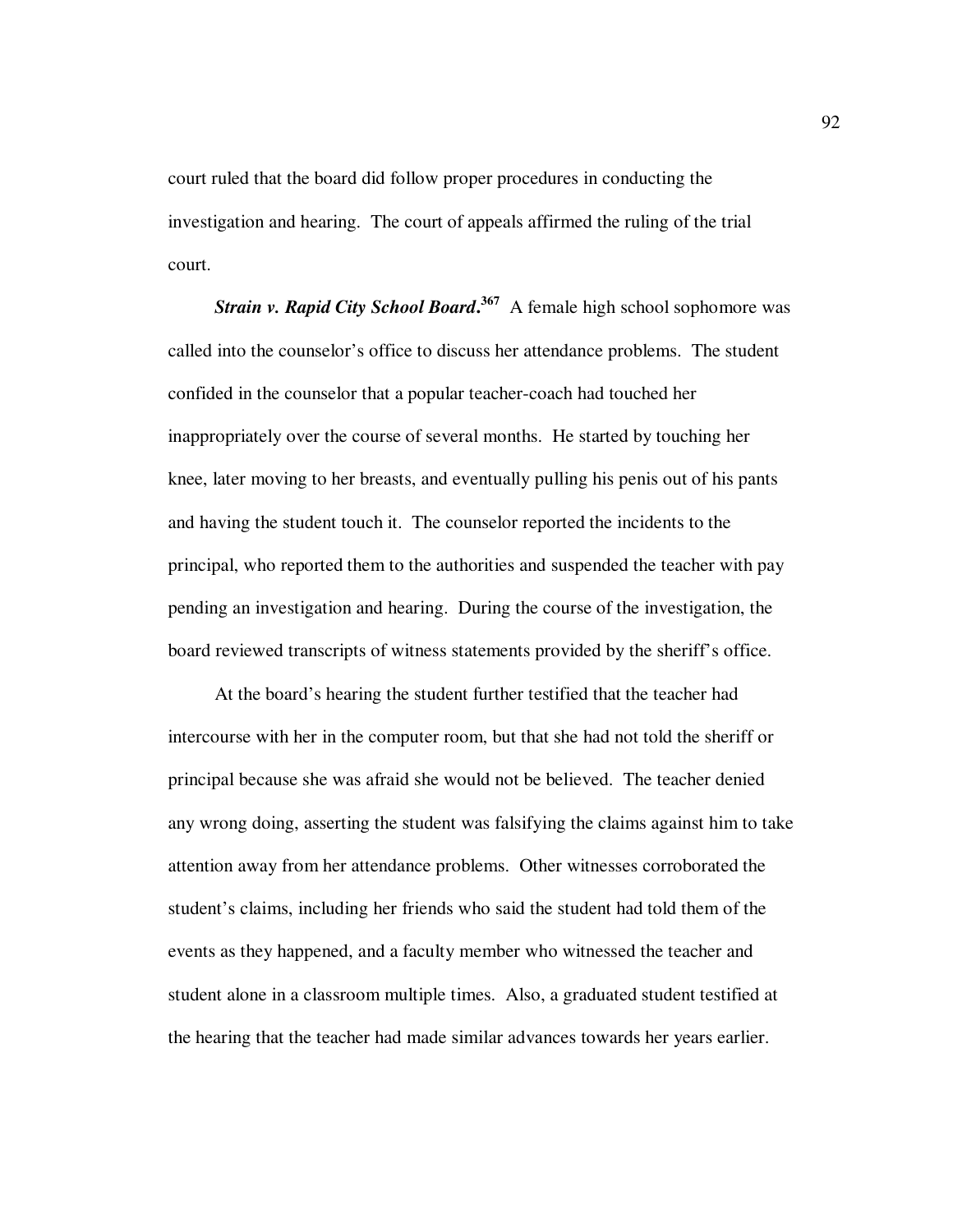After hearing the evidence and deliberating, the board voted to terminate the teacher's contract.

The teacher appealed to the trial court. He argued the board withheld exculpatory evidence from him, but the trial court disagreed, reasoning the evidence in question was not exculpatory, and therefore did not violate the teacher's due process by being withheld from him. The teacher also claimed his due process rights were violated when the board reviewed the sheriff's reports regarding the matter. The trial court disagreed with this assertion as well, reasoning that pre-decision involvement is not enough to overcome the presumption of fairness of the board. The teacher's third objection was the admission of the testimony of his former student. The trial court ruled the testimony was admissible, particularly because the testimony between the teacher and victim was in such great dispute. The former student's testimony was relevant in determining the teacher's intent in past incidents of touching students. Finally, the trial court disagreed with the teacher's contention that the evidence did not support the school board's decision. The state supreme court affirmed all of the trial court's rulings.

*Dohanic v. Commonwealth of Pennsylvania, Department of Education***. 368** Over the course of his sixteen year teaching career, a male seventh grade teacher wrote personal letters to female students that parents of the girls found to be "strange, peculiar, disgusting, disturbing and upsetting."<sup>369</sup> The teacher also allegedly lied to his principal when he told the principal that several parents had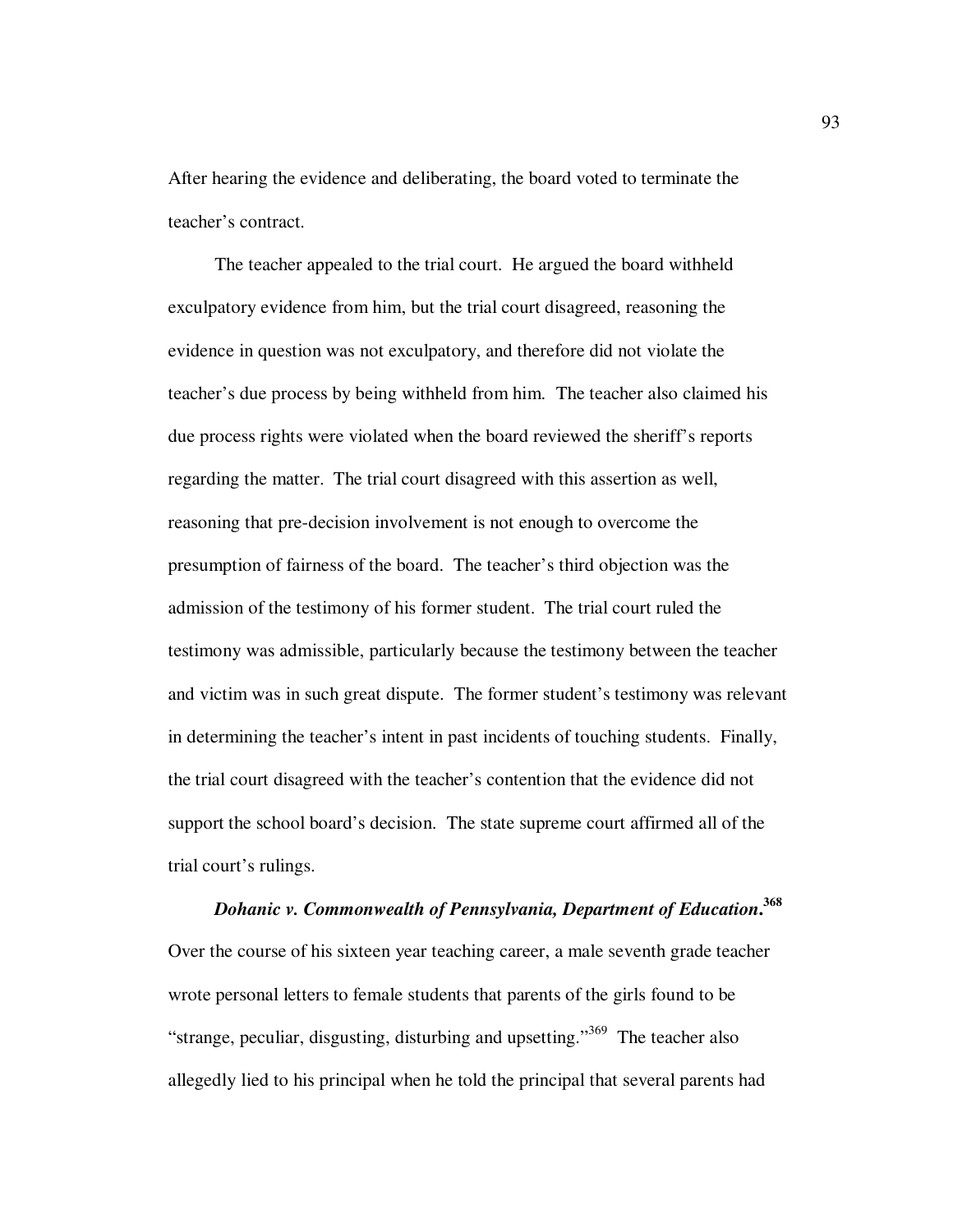requested their daughters be placed into the teacher's class. After an investigation and hearing, the teacher was terminated by the local board, whose decision was upheld by the state board of education.

The teacher appealed to the trial court, arguing that his due process rights had been violated, that the evidence did not support the decision for dismissal, that his procedural rights under the collective bargaining agreement were violated, and that the secretary of education failed to provide a proper review when she did not allow into evidence an article from an education journal which encouraged teachers to form personal relationships with students. The court affirmed the ruling of the secretary of education on all counts, stating that she properly determined the district followed due process and collective bargaining procedures. The court also found that the teacher both writing the letters and lying to his principal met the standard of immorality as a basis for discharge.

*Sauter v. Mount Vernon School District***. <sup>370</sup>** One summer day, a high school math teacher riding his bicycle past the apartment of a student he had in his class as a freshman the previous school year stopped to chat with her. They soon developed a relationship in which they met often to talk about personal issues, including the student's strained relationship with her boyfriend and the teacher's strained relationship with his wife. When the new school year began, the student and teacher met frequently in his office. The teacher told the student he found her attractive, that he had a vasectomy, and that he wanted to have sex with her. Both the teacher and student expressed to each other why they knew they could not have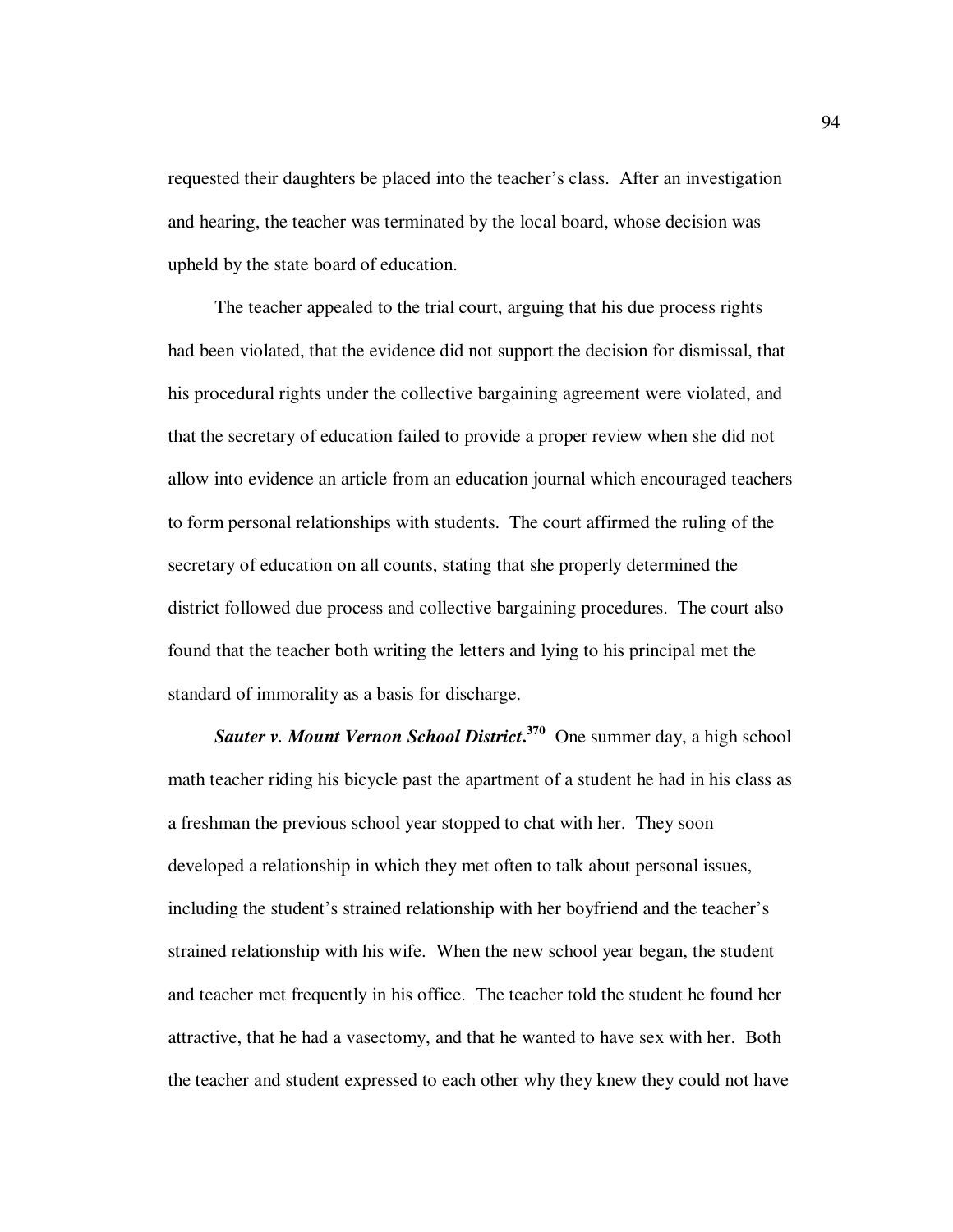a sexual relationship. One morning the teacher gave the student a note in which he alluded to a fantasy he had about the student the night before and said that he did not trust himself to keep their relationship at a friendly level. The student gave the note to a school authority. The teacher was suspended with pay for the remainder of the school year and, after a hearing, was discharged.

The teacher appealed the school board's decision to the trial court, arguing that the evidence did not support his discharge and he was denied due process when he was not permitted to depose the student's psychologist. Regarding the teacher's complaint of insufficient evidence, the hearing officer found the note to be a clear attempt to seduce the student, despite the teacher's attempt to portray his note as an effort to explain to the student why they could not have a sexual relationship. The hearing officer also found credible the school administration's testimony that the teacher's continued employment would cause a substantial disruption to the operation of the school. The trial court and court of appeals agreed with the hearing officer and affirmed his ruling. Regarding the teacher's contention that he was unfairly denied the opportunity to depose a witness, the hearing officer held that even though an exception to psychologist/patient privilege exists in the case of child abuse, it could be used only when the psychologist would prevent further abuse by disclosing the confidential information. In this case, the threat of harm to the student no longer existed, so the psychologist was not required to discuss the details of the therapy sessions. The trial court and court of appeals again affirmed the hearing officer's ruling.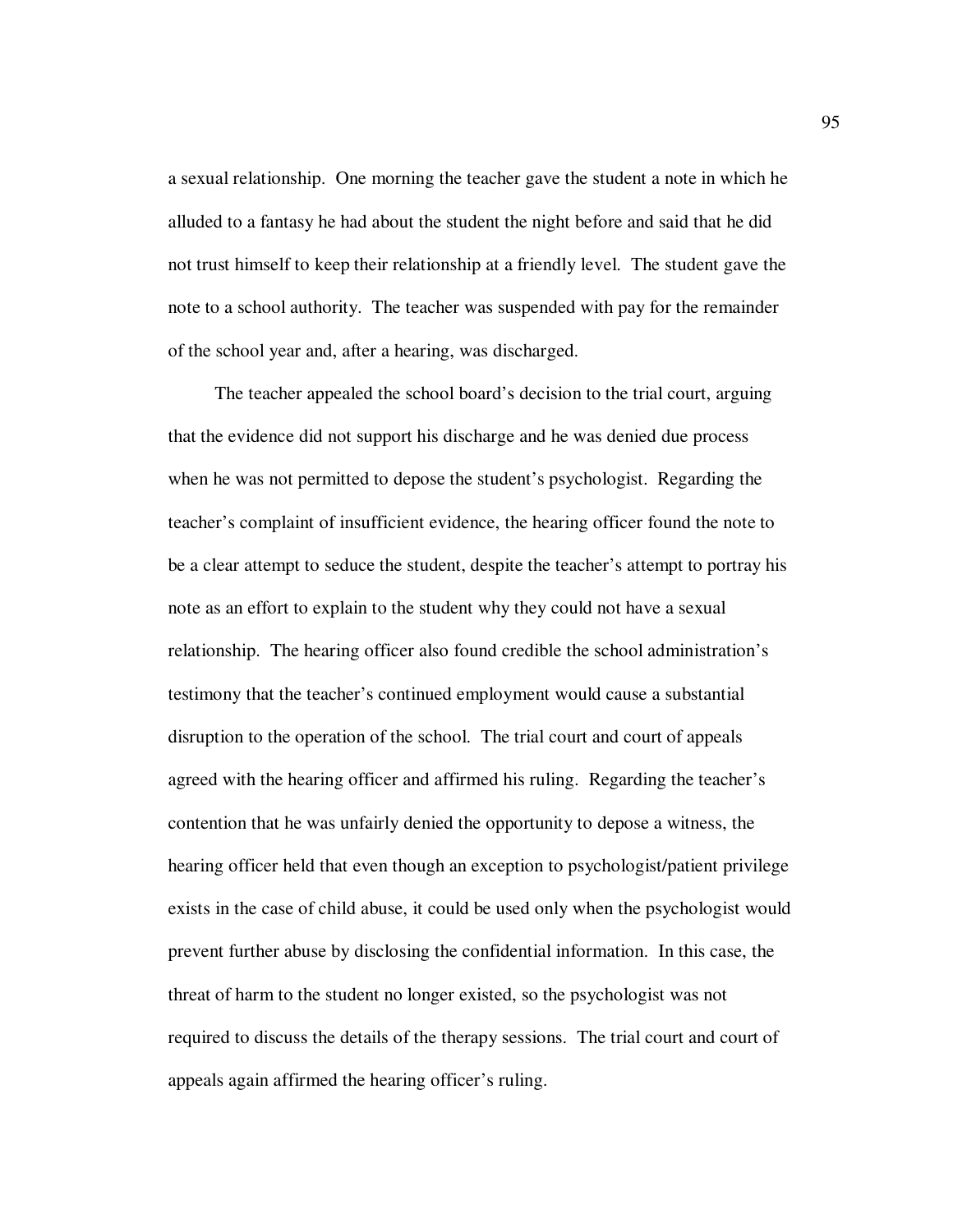*Fisher v. Independent School District No. 622***. <sup>371</sup>** Robbi Jon Olson was called to the principal's office once or twice a month from second grade through fifth grade, where the principal would engage in sexual contact with the student. Twelve years after the sexual contact ended, Olson reported the abuse to a counselor, who advised him to report the incident to police. Olson reported the incidents to police and then met with the school superintendent, who recommended the principal's termination to the board. At the due process hearing, former teachers and a secretary could not recall the frequency of Olson's visits to the principal's office. However, the principal was unable to show that private visits to his office were impossible, and the secretary testified that she never interrupted the principal when his door was shut. The board hired an independent examiner to conduct a hearing, make findings of fact, and make a recommendation to the board.

Relying mainly on the testimony of Olson, the hearing officer recommended the board dismiss the principal. Upon learning of the hearing officer's recommendation, the principal tendered his resignation to the board. The board rejected the resignation and instead voted to terminate the principal's contract. The principal challenged his dismissal in court, arguing that his dismissal for immoral conduct was unsubstantiated and that his due process was denied through the loss of relevant evidence and the impairment of witnesses' memories. The court reasoned that the hearing officer properly found Olson to be more credible than the principal and that due process was not denied because even if former classmates could be found, they were unlikely to testify differently than the teachers who said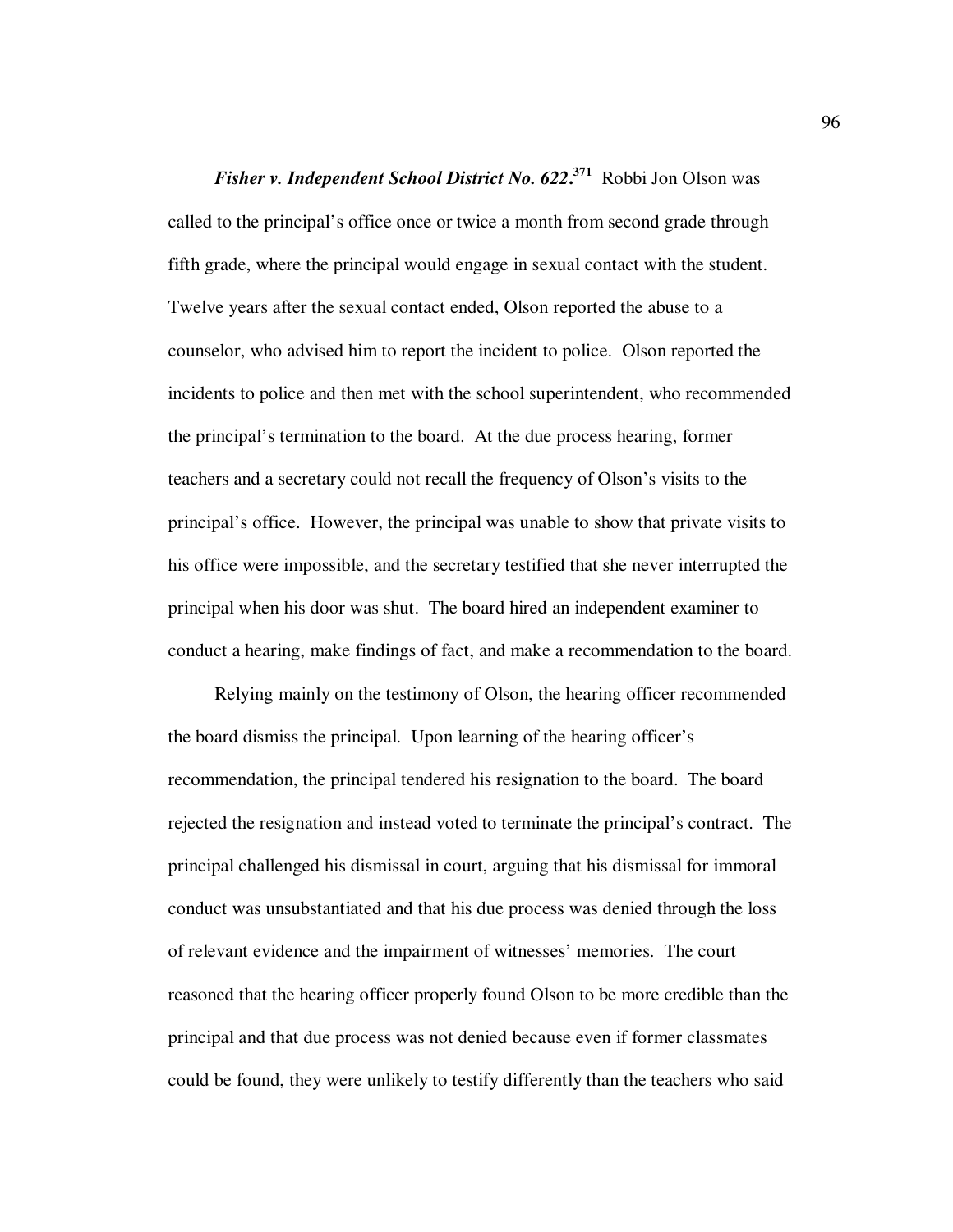they could not remember how often Olson visited the principal's office. Because Olson's testimony was credible, the court upheld the board's termination of the principal.

*In Re the Proposed Immediate Discharge of Lester Etienne from Independent*  **School District No. 241.**<sup>372</sup> A student who had graduated twelve years earlier sent a letter to her former school complaining that a teacher had engaged in a sexual relationship with her during her senior year and beyond graduation. The school board suspended the teacher with pay pending an investigation and hearing with an independent hearing officer. The hearing officer issued findings of fact and recommended the teacher be suspended for one year. The board rejected several of the hearing officer's findings and voted to terminate the teacher. The teacher appealed on the counts that he was denied due process in termination proceedings and that the board improperly rejected the hearing officer's findings. The court ruled that due process required the teacher be provided with an impartial hearing with the opportunity to respond to allegations against him; due process did not require the board to follow the recommendations of the hearing officer, as long as the board did not act in a fraudulent, arbitrary, or unreasonable manner that was not supported by substantial evidence. Because the board had substantial evidence that the sexual relationship between the teacher and student existed, the court affirmed the board's termination of the teacher.

*Purvis v. Oest***. <sup>373</sup>** One spring Gina Purvis, a female high school biology teacher, was rumored to be engaged in a sexual relationship with a male fifteen-year-old student.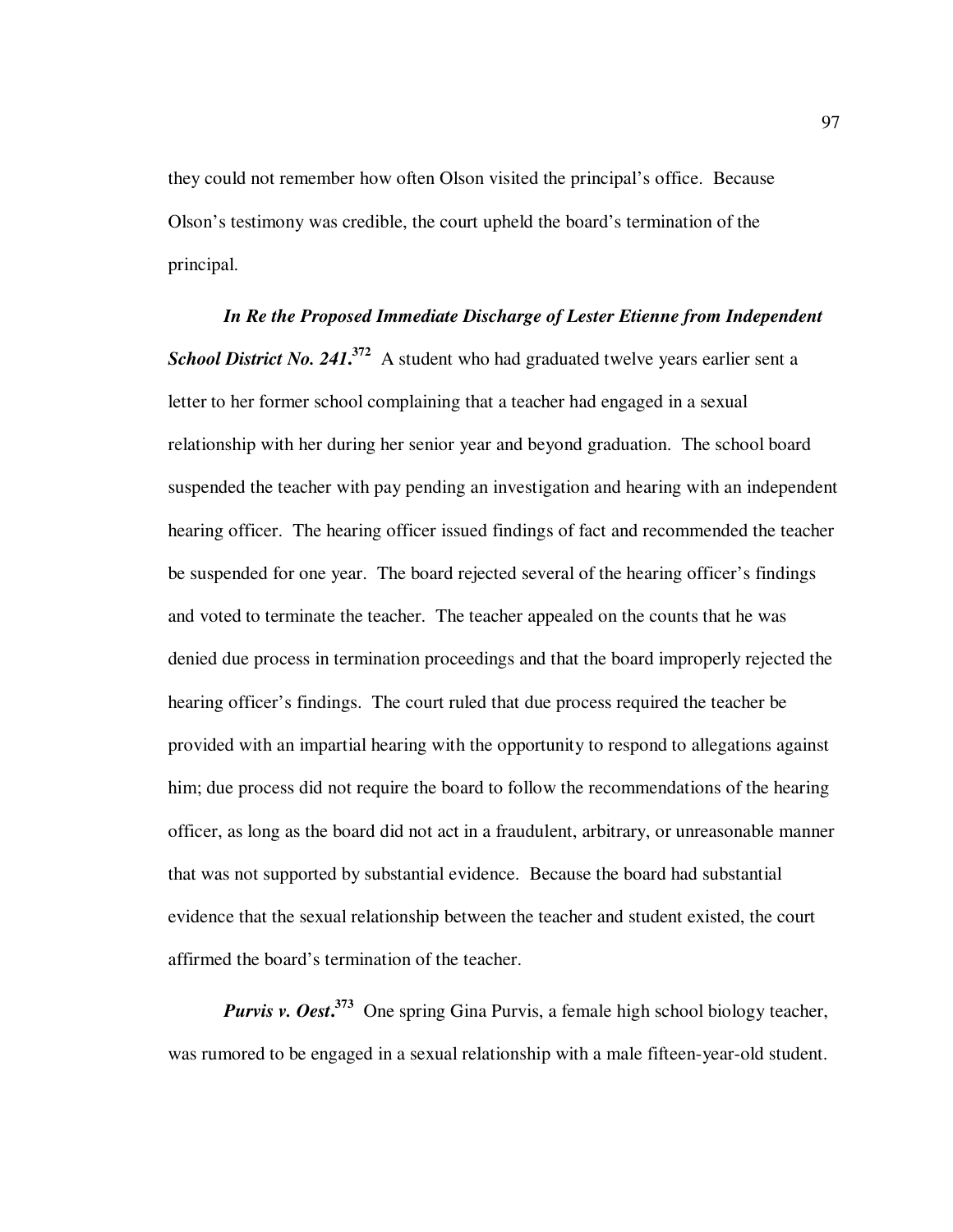Both Purvis and the student denied the rumors when questioned by the principal, Patricia Lunn. When the rumors persisted the following fall, Lunn and Superintendent Daniel Oest decided Oest and dean of students Gary Vicini would investigate. Lunn did not tell Oest that Purvis had previously accused Vicini of sexually harassing a student the year before. Upon investigation the student continued to deny a relationship, but Vicini allegedly told the student he would be expelled if he did not admit to a relationship with Purvis. The student then changed his story and told Vicini and Oest that he had sex with Purvis on several occasions. The administrators notified police, who charged Purvis with sexual assault against the student. The district notified Purvis that a hearing would be held to determine whether she should be terminated; before the hearing, the board and Purvis reached a \$43,000 settlement whereby Purvis voluntarily resigned. Later, Purvis was acquitted of all criminal charges. She then filed suit against the school district, superintendent, dean of students, and principal, alleging several violations.

The district court dismissed the school district from the claims, but declined the other defendants' motion for summary judgment. In doing so, the court reasoned that the school officials lacked qualified immunity and that a reasonable jury could find enough evidence to support the teacher's claim she was denied due process. Upon appeal, the circuit court agreed that Vicini was biased against Purvis, and his bias may have caused him to report her to the police. Moreover, the court agreed a reasonable jury could find Vicini's bias initiated the investigation by the police and Department of Child and Family Services (DCFS) that caused the teacher to lose her liberty right of pursuing her chosen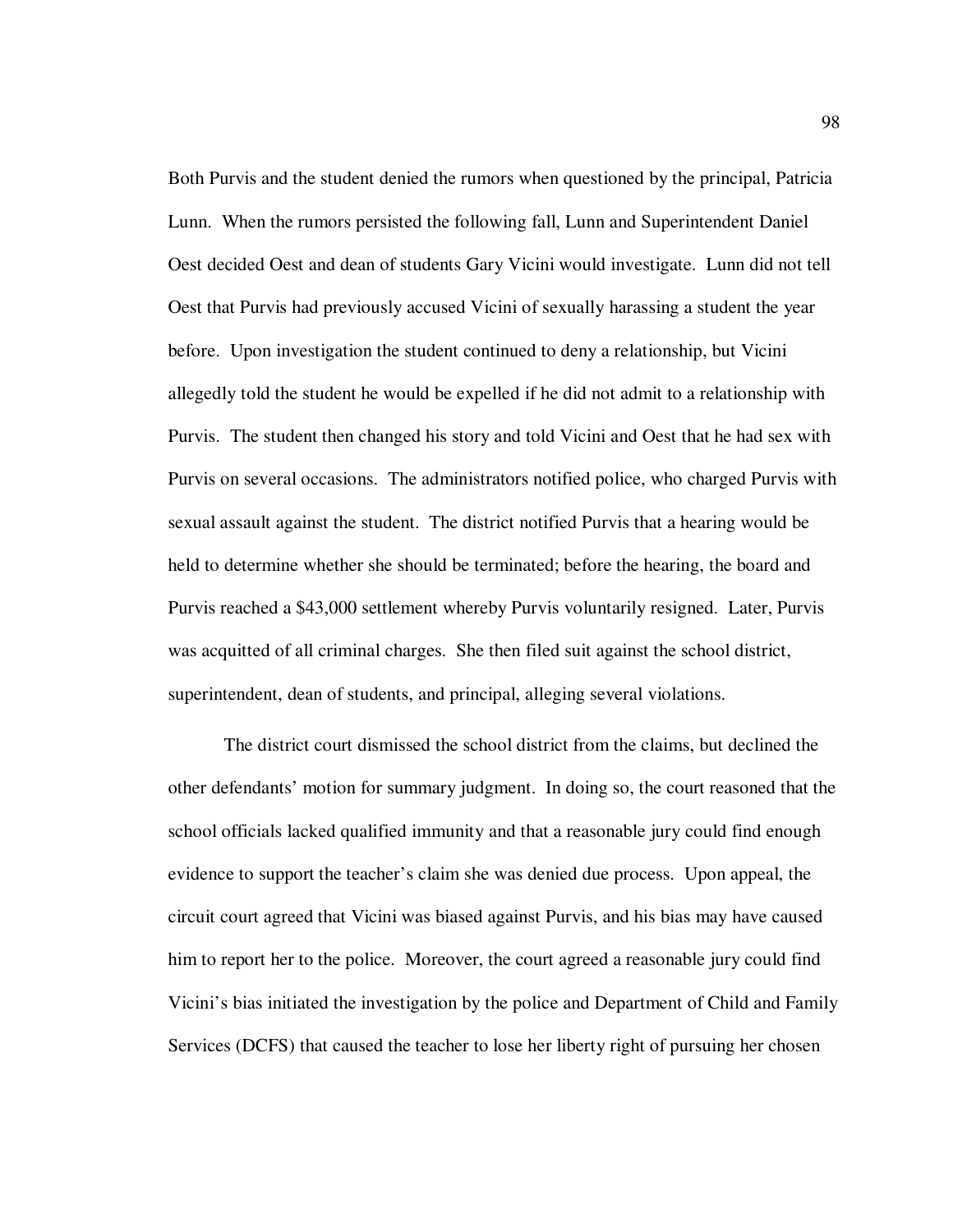career and her property right in maintaining her job. Nonetheless, even though the circuit court agreed that the teacher's due process rights were violated, the defendants were entitled to qualified immunity. The superintendent was entitled to such because he was unaware of any conflict between Vicini and Purvis; Vicini and Lunn were entitled to qualified immunity because no federal law clearly establishes that a biased person who causes a teacher to be reported to police or DCFS violates the teacher's rights if the police or DCFS will conduct an independent investigation. The circuit court reversed the district court and granted summary judgment to the remaining defendants.

*Sertik v. School District of Pittsburgh***. <sup>374</sup>** A police officer came upon a car in which a man and a woman he believed to be a prostitute were engaging in sexual intercourse. Upon questioning the couple, the police officer determined the woman was a recent graduate who had been a student of the man several months earlier. The couple was taken to the police station for questioning, where both waived their Miranda rights and admitted that the sexual relationship had started while the girl was a student of the teacher during her senior year. The police informed the school district, which conducted its own investigation, held a hearing, and terminated the teacher. The teacher appealed to the state secretary of education, who dismissed his appeal. He then appealed to court, arguing that the evidence used against him was the product of an illegal stop, arrest, search, and interrogation. He also argued that his alleged admission to the relationship was involuntary. In denying the teacher's appeal, the court ruled that even if the evidence of the teacher's misconduct was obtained through illegal police activity, the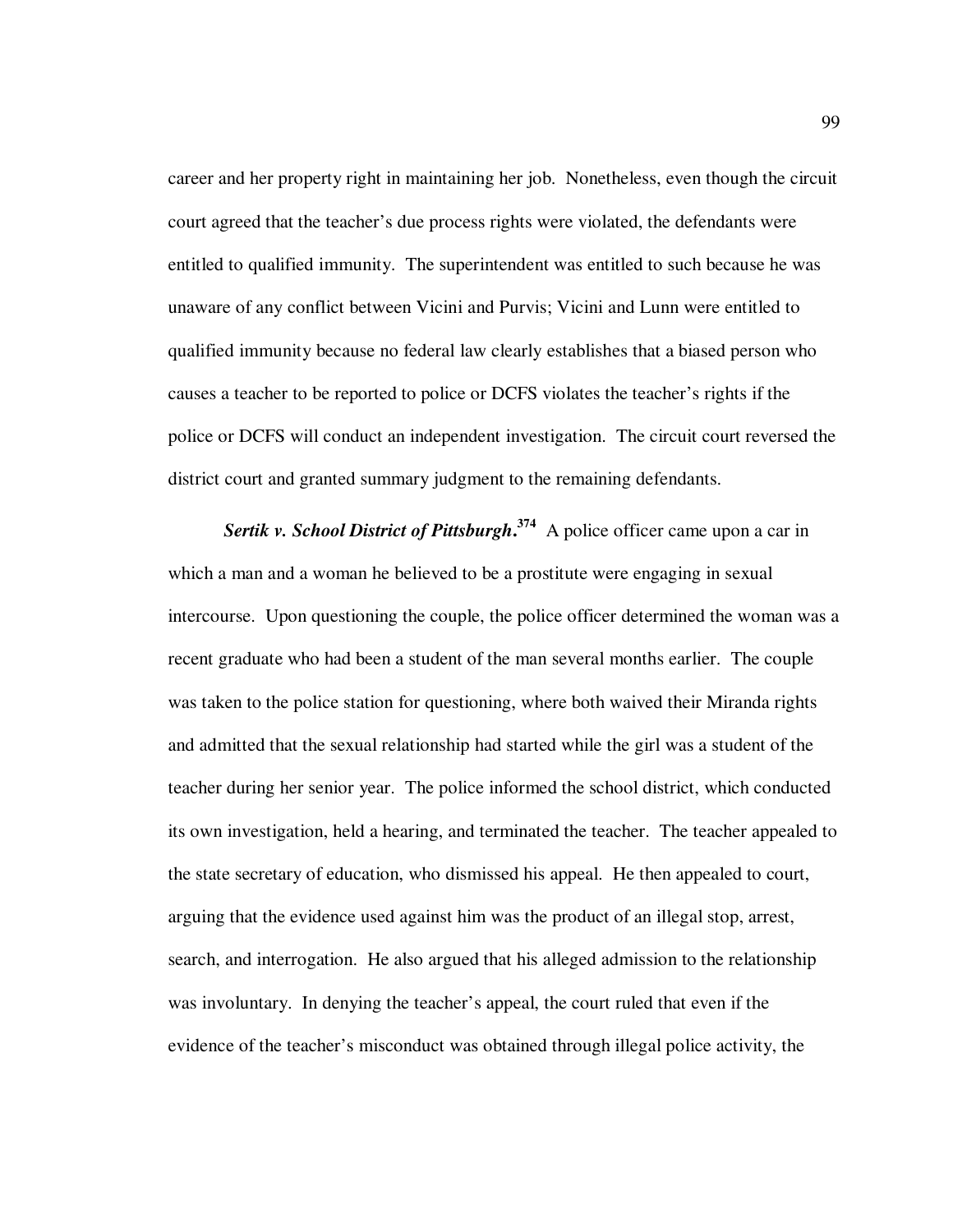school district's interest in protecting its students and insuring an appropriate school environment outweighed any wrongful actions by the police, particularly because the police did not charge the teacher with a crime. The court also found no evidence that the teacher's admission to the affair was involuntary. The court affirmed the decision of the school board to terminate the teacher.

*Crosby v. Holt.***<sup>375</sup>** A male high school teacher met a female student when she was enrolled in his sophomore world geography class. The teacher owned a private business and hired the student to work for him. The student's father forced her to quit after allegations of a sexual relationship between the teacher and student surfaced. The father, not believing the allegations, allowed his daughter to resume working for the teacher. Allegations surfaced a second time, and the student again was forced to quit. The teacher employed the student again under the guise that she was working for the teacher's mother. However, the teacher's house, which was attached to his business, was near his mother's, and he left the door unlocked so the student could come and go as she pleased.

Later, the student participated in a job shadowing program in which she listed the teacher as the employer she was shadowing. It was during this time that a classmate saw the student and teacher kissing and hugging. The teacher and student both denied the relationship was sexual, but the teacher's son reported to school officials that he believed his father was having an affair with his classmate. At a subsequent hearing, four different classmates and a teacher testified that the student had admitted to them that the relationship was sexual. The investigation into the matter also uncovered sexually graphic emails between the teacher and a colleague. The teacher was discharged, but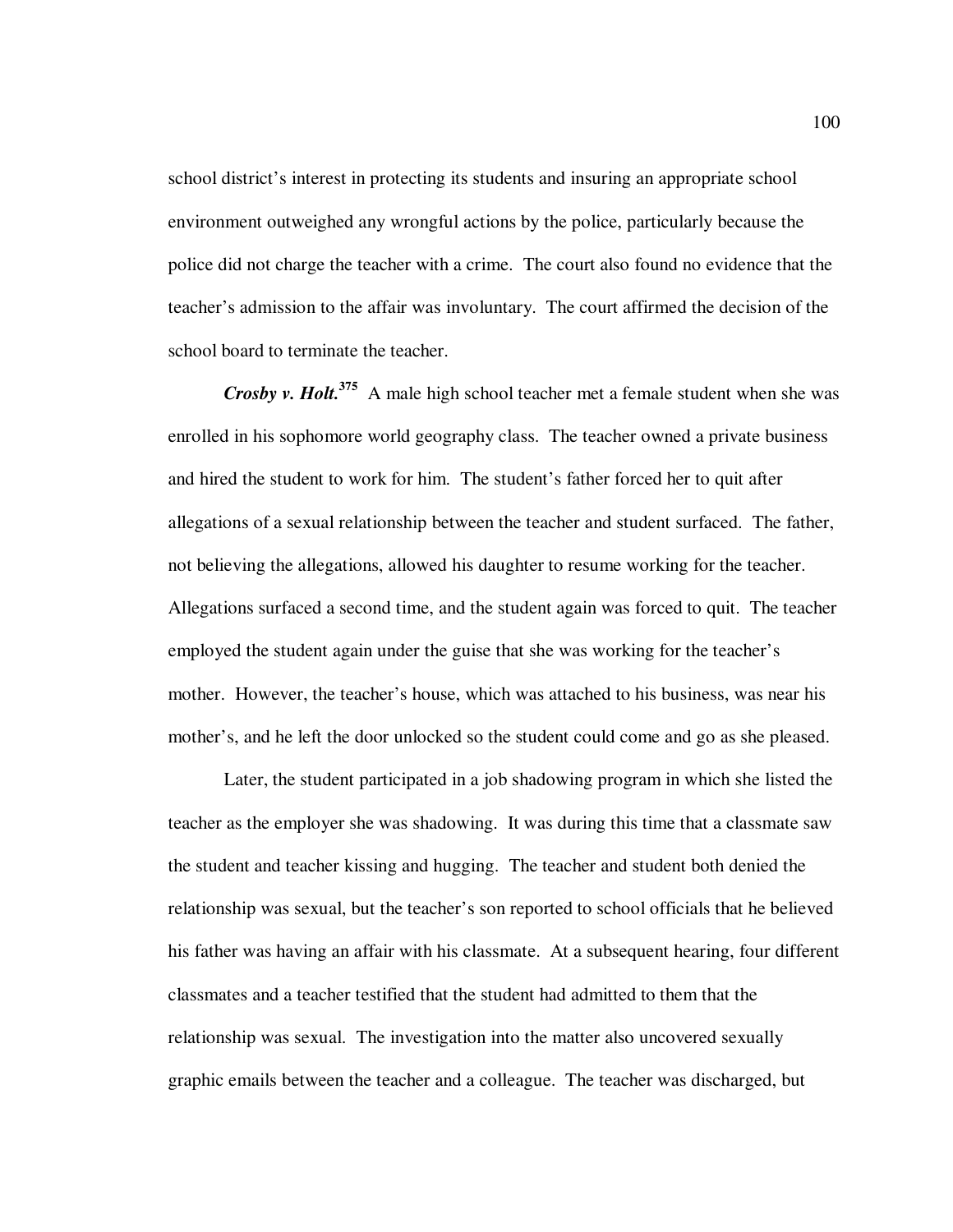appealed his termination under claims of state law violations. The trial court upheld his termination, and the court of appeals affirmed. The courts reasoned that due process was followed, that the teacher was given a full, complete, and impartial hearing, and the evidence supported his discharge.

*Crump v. Board of Education of Hickory Administrative School Unit***. <sup>376</sup>** A superintendent notified a tenured driver training instructor that he was going to be dismissed for immorality, neglect of duty, failure to fulfill the duties and responsibilities of a teacher, and insubordination. The instructor was alleged to have, on occasion, touched the breasts, necks, and legs of female students and to have engaged in inappropriate personal conversations with them. The instructor also allegedly had defied a directive never to be alone in a training vehicle with a female student. At a hearing with the board the instructor denied much of the behavior and justified grabbing the legs of students as a safety precaution. The instructor also admitted to engaging in personal conversations with students, but argued the conversations were an effort to relax the drivers and had been misconstrued. Finally, the instructor testified that he thought the directive not to be alone with female drivers only applied to the school year in which the directive was given, not subsequent school years. After hours of deliberations, the board voted to terminate the contract of the instructor. The instructor submitted to the trial court a petition for judicial review of the board's decision to terminate him, alleging the evidence presented was insufficient to sustain the board's findings. The trial court ruled, and the court of appeals affirmed, that the evidence was in fact sufficient to support the termination.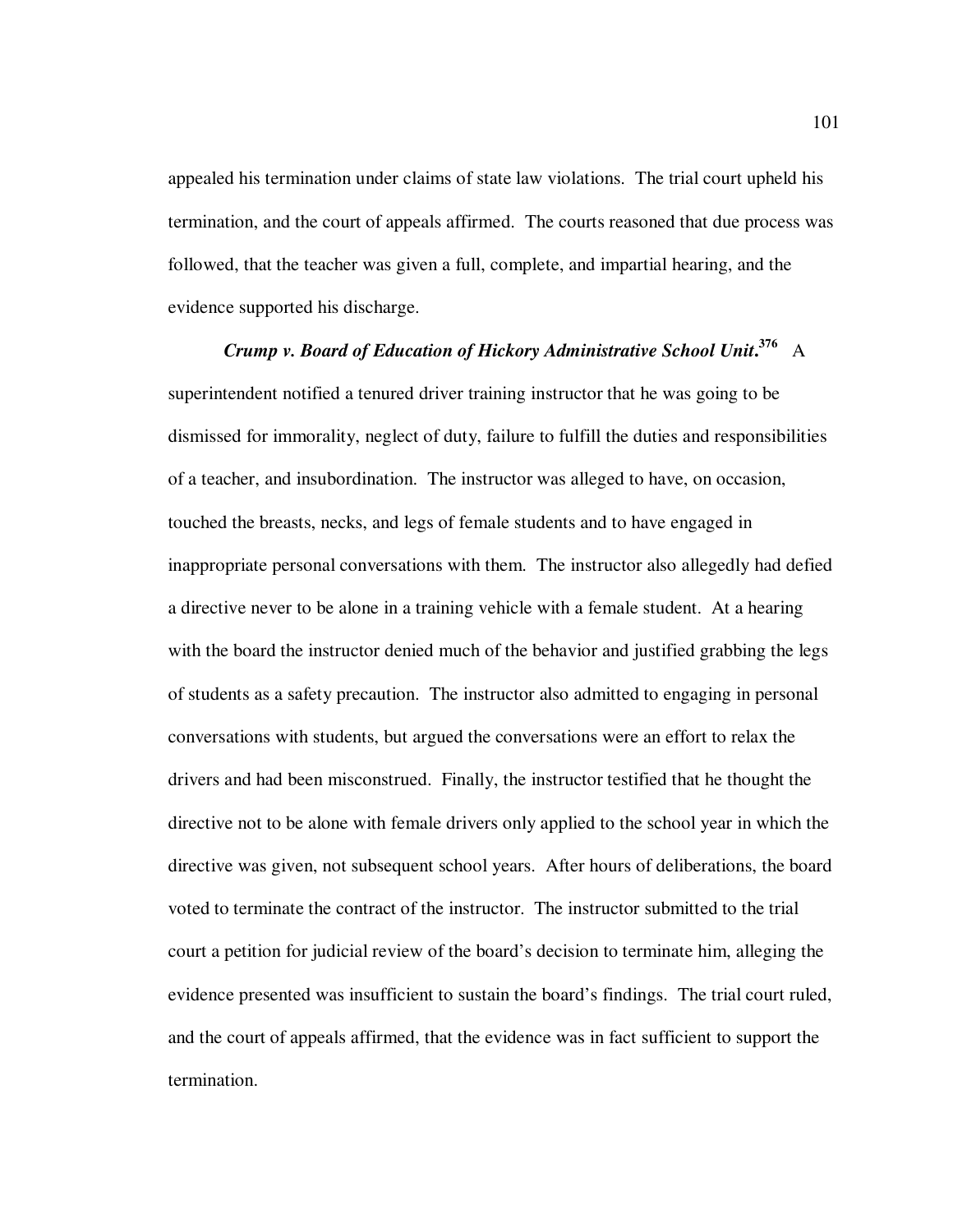However, the instructor also filed with the trial court a claim alleging the board denied him a fair and impartial hearing, based on the disparity between the pre-hearing involvement of some board members and their disavowal of knowledge of the matter at the hearing. According to witnesses, several board members openly discussed with community and staff members the allegations against the instructor. At least one board member asked a colleague of the driving instructor to convince the driving instructor to resign before the hearing. However, at the hearing several board members denied having any knowledge of the case, stating that they did not even know the name of the teacher involved until the day before the hearing. The court ruled that a board member's involvement in matters related to the case, including conducting a pre-hearing investigation, does not necessarily demonstrate a board member shows a disqualifying bias. In this case, however, the board's clear involvement in the matter before the hearing coupled with the subsequent denial of the matter at the hearing was sufficient to demonstrate a disqualifying personal bias. A jury awarded the teacher actual damages under § 1983, the trial court entered judgment in accord with the verdict, and the court of appeals affirmed the judgment.

## **Procedural Challenges**

The following seventeen case summaries involve some type of procedural challenges. These may include debates regarding statutes of limitations, arguments over jurisdiction, or disagreements about procedures related to investigations, hearings, evidence, testimony, and so forth.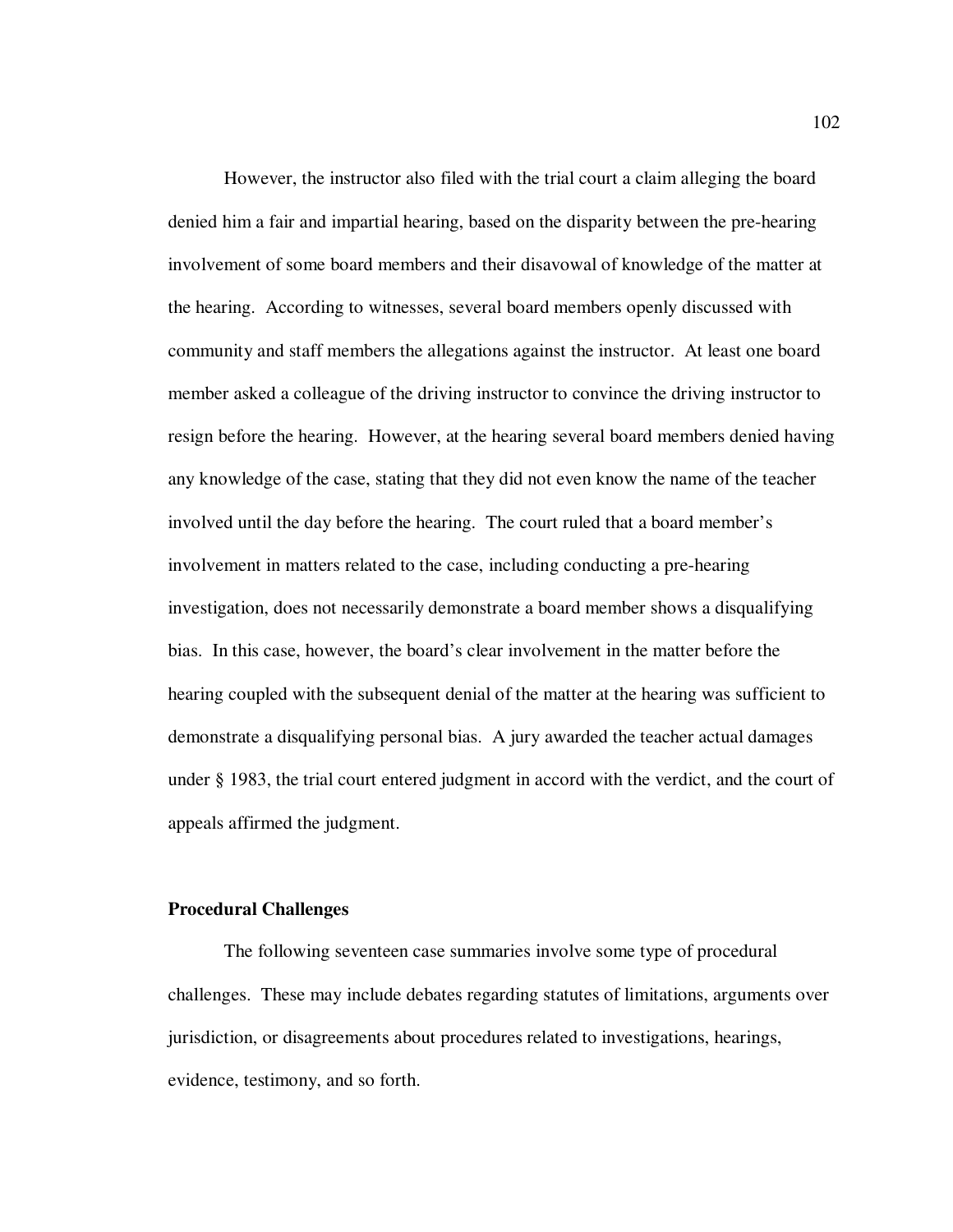*Waisanen v. Clatskanie School District No. 6J***. <sup>377</sup>** A male metal-shop teacher had sexual intercourse with a female sixteen-year old student three or four times in the school's gym in 1978. Upon hearing the teacher was being investigated for alleged sexual harassment in 2005, the former student reported her past relationship with the teacher to the school district. The teacher was made aware of the allegations, an investigation was conducted, and a dismissal hearing was held. As part of the investigation, the now-adult woman submitted to a polygraph exam, which helped the examiner conclude the woman was telling the truth about the sexual relationship twentyseven years earlier. Finding the evidence against the teacher credible, the board voted to dismiss him for immorality and neglect of duty. The teacher appealed to the Fair Dismissal Appeals Board (FDAB), asking for the FDAB to exclude the report from the polygraph test. The FDAB denied the teacher's request and affirmed the board's termination of him, stating that the polygraph test was only a portion of the evidence it considered. Indeed, the FDAB said that the live testimony of the student was credible as it provided specific details regarding important events and descriptions of the new gym in which the acts took place.

The teacher next appealed to the court. He argued that the board erred in considering evidence collected after the superintendent's recommendation to terminate him. The court disagreed, reasoning the board properly made its decision based on the entire evidentiary record. The teacher also argued the results of the polygraph test should not have been considered. The court disagreed with that contention as well, stating that this case was essentially one person's word against another's, and determining the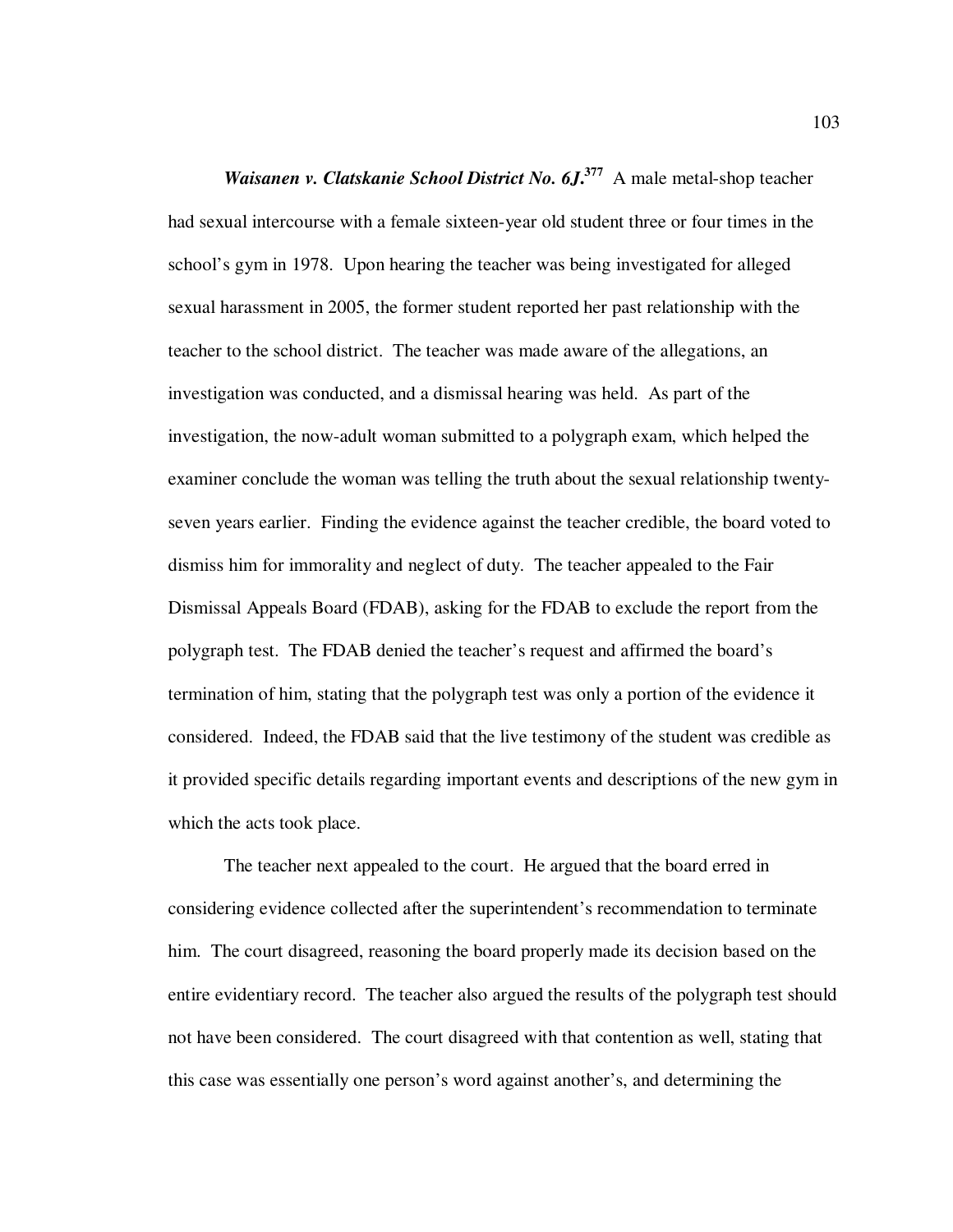credibility of the witnesses was crucial. Finally, the teacher argued the decision to terminate him was not based on substantial evidence. The court disagreed, reasoning that the findings of fact clearly showed the teacher acted in an immoral manner. The court upheld the termination.

*St. Charles Community Unit School District No. 303 v. Adelman.* **<sup>378</sup>** In this case not involving a teacher-student sexual relationship, a male tenured teacher was arrested and charged with public indecency after making improper sexual advances to a male, plain-clothes deputy sheriff in a forest preserve. The teacher later was dismissed by the local school board. A directed verdict of not guilty was made in the criminal case, and a hearing officer for the state board of education ordered the teacher to be reinstated to his position. The hearing officer reasoned the evidence did not support the clear and convincing level of proof standard of review. The school board appealed, claiming the proper standard of review was preponderance of the evidence, notwithstanding the criminal charges against the teacher. The trial court ruled in favor of the school board, which was affirmed by the court of appeals. The court of appeals then remanded the case for a new determination at the administrative hearing level in accordance with the proper standard of review.

*Libe v. Twin Cedars CSD.***<sup>379</sup>** A female high school student alleged that she developed a personal relationship with one of her male teachers that eventually included one instance of sexual intercourse. The teacher was terminated, and his termination was affirmed by the trial court. The teacher argued that there was a genuine issue of material fact regarding whether he and the student had actually engaged in sex. The results of a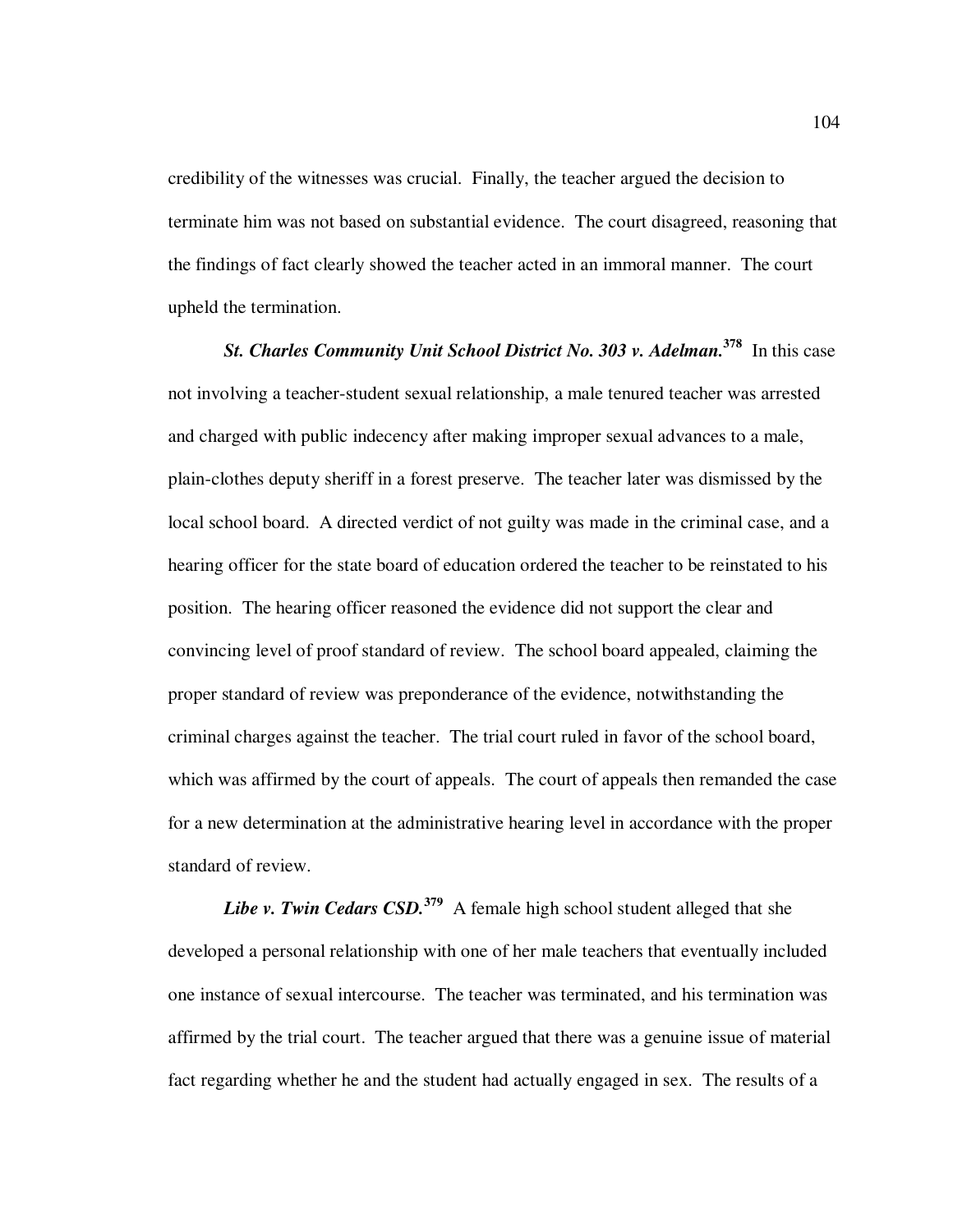polygraph test taken by the student concluded that she was telling the truth. The court of appeals ruled the test results were admissible, affirming the trial court.

*Carroll v. Kentucky Education Professional Standards Board.***<sup>380</sup>** A male elementary physical education teacher participated in a program whereby a female high school student volunteered in his class for service learning. A particular female high student was assigned to his class, and after a few weeks the teacher asked his principal to assign her to a different teacher because he had heard rumors that people thought he and the student were talking too much and too close. The student was reassigned, and a few months later the superintendent heard a rumor that the teacher and student were involved in a romantic relationship. The superintendent investigated, and the teacher and student both denied the rumors. The student graduated the following spring, and two months afterwards the teacher resigned, telling the principal that he was going to marry the former student, who he believed was pregnant with his baby. The student wrote a letter to the school district stating the relationship did not begin until after she graduated. The baby boy was born six months after her graduation, and paternity tests showed the teacher was the father.

The school district notified the state teacher standards board, which held a hearing and permanently revoked the teacher's license. The teacher appealed, arguing no evidence existed that he and the student had a sexual relationship before her graduation and that the standards board overestimated the baby's gestation period. Reasoning that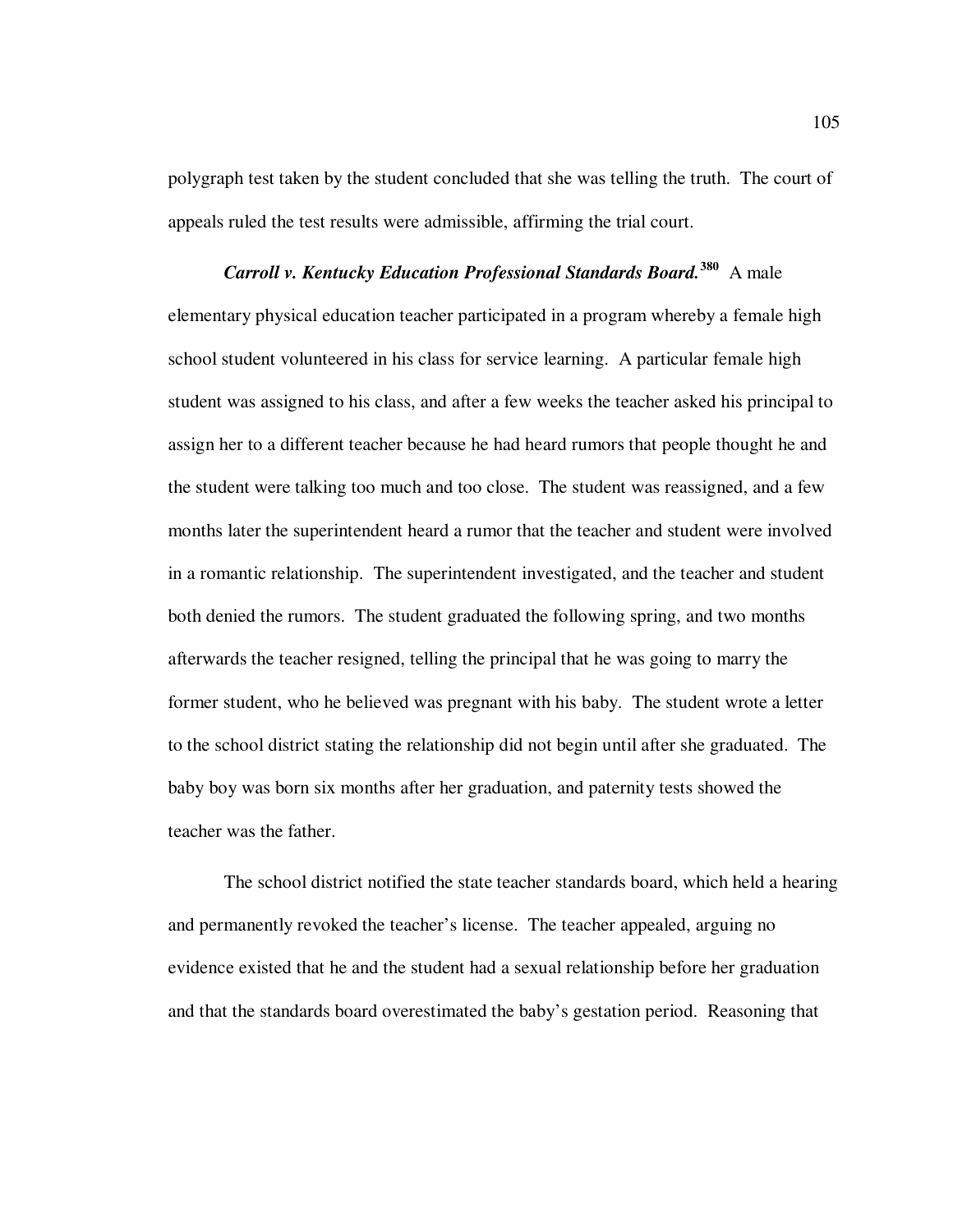the 7 pound 12 ounce baby could not have been born three months premature, the court affirmed the revocation of the teacher's license.

*Parker v. Byron Center Public Schools***. <sup>381</sup>** A school superintendent received a letter from a woman claiming that while she was a student in the district sixteen years earlier she had engaged in a sexual relationship with a tenured teacher. The woman had the teacher as a fifth grader, but the sexual relationship began when she was in high school and he was still teaching in an elementary school. She babysat his children, and on one New Year's Eve he kissed her after driving her home. The woman reported that the teacher would kiss and fondle her almost every time he drove her home from babysitting, which was once or twice monthly, and that she protested the activity often.

The teacher soon began engaging in oral sex and vaginal intercourse with her in the student's home. The school in which he taught was only a few hundred yards from her home, and her parents left for work early in the morning. The teacher asked the student to leave the backyard light on when it was safe for him to come over for sex before work, often four or five times per week. The relationship ended after several months when the student stopped making herself available to the teacher. She did not come forward sooner because she was afraid she was to blame for the relationship, but she wanted to prevent the teacher from harming other children.

 The board investigated and pursued termination of the teacher, who requested a hearing before the state tenure commission. At the hearing, the teacher denied ever having had any sexual relationship with the student and testified that he only visited her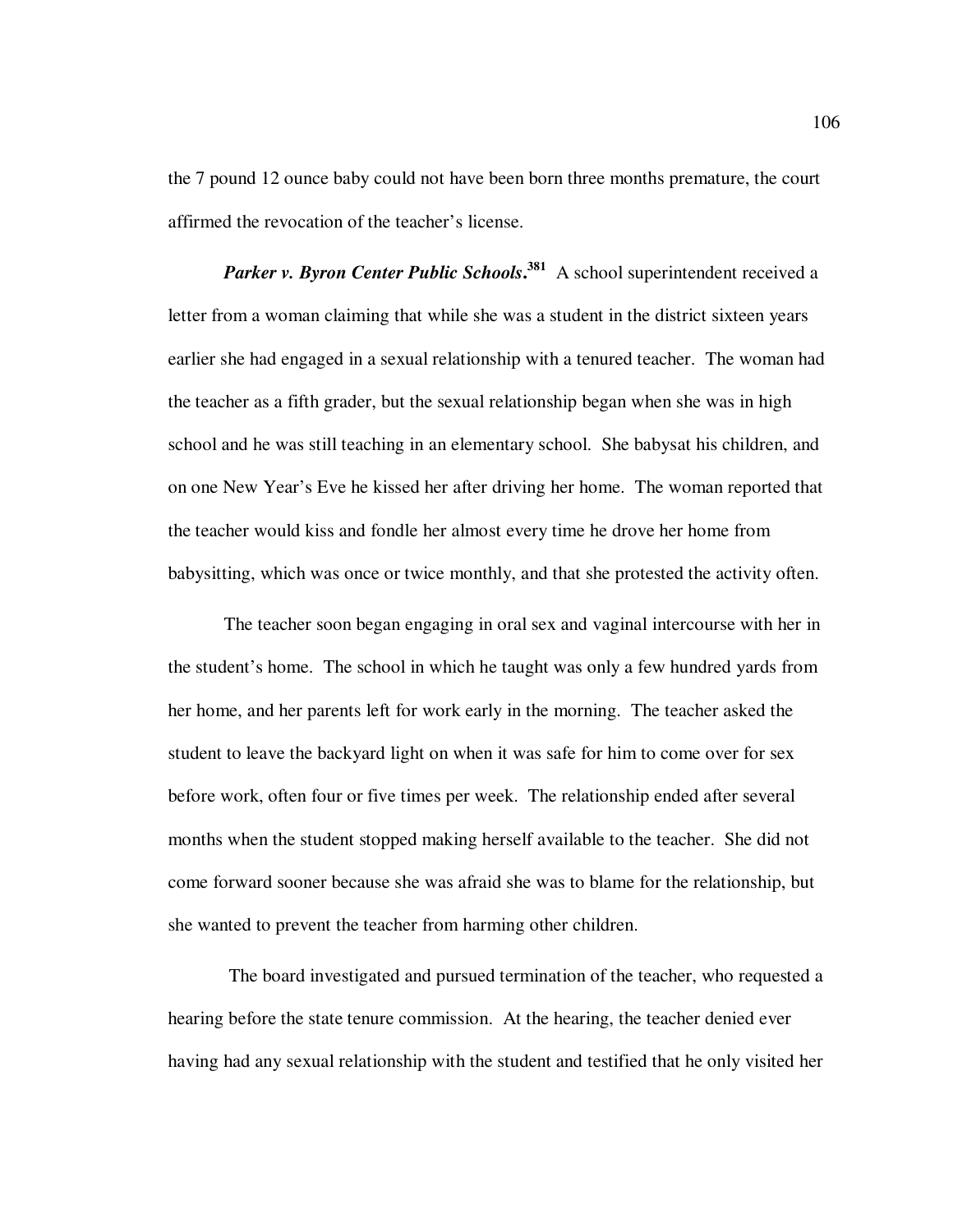house from time to time to borrow things from her. The hearing officer, relying mainly on the testimony of the former student, ordered the teacher's discharge. The teacher appealed to the court, arguing that the charges should have been dismissed because the alleged activity took place sixteen years earlier and the hearing officer did not allow testimony regarding the alleged sexual activity of the student with the teacher after she graduated from high school. The teacher argued that if the student was lying about her sexual activity after graduation, she was likely lying about the relationship with the teacher, an issue the teacher claimed showed the student's lack of credibility. The court affirmed the tenure commission's decision to dismiss the teacher. In doing so, the court reasoned that no statute of limitations exists under state law for bringing charges of sexual misconduct towards a teacher. The court also ruled that the woman's sexual history after high school was irrelevant to the woman's charges that the teacher acted inappropriately with her when she was a student.

*Linden Board of Education v. Linden Education Association, on behalf of John Mizichko*.<sup>382</sup> A school hosted a dance recital one evening, and many classrooms were used by dancers as changing rooms. The custodian working night shift at the school was directed to knock, announce he was entering, and immediately leave any classroom he found was being used as a changing room. When he entered a certain room, he continued to clean glass panes despite the pleas of dancers to leave. The custodian later denied knowing that students were changing in the room while he was there and acknowledged he was reluctant to leave when asked by a teacher. The custodian was placed on suspension and eventually terminated. The custodian's association filed a grievance on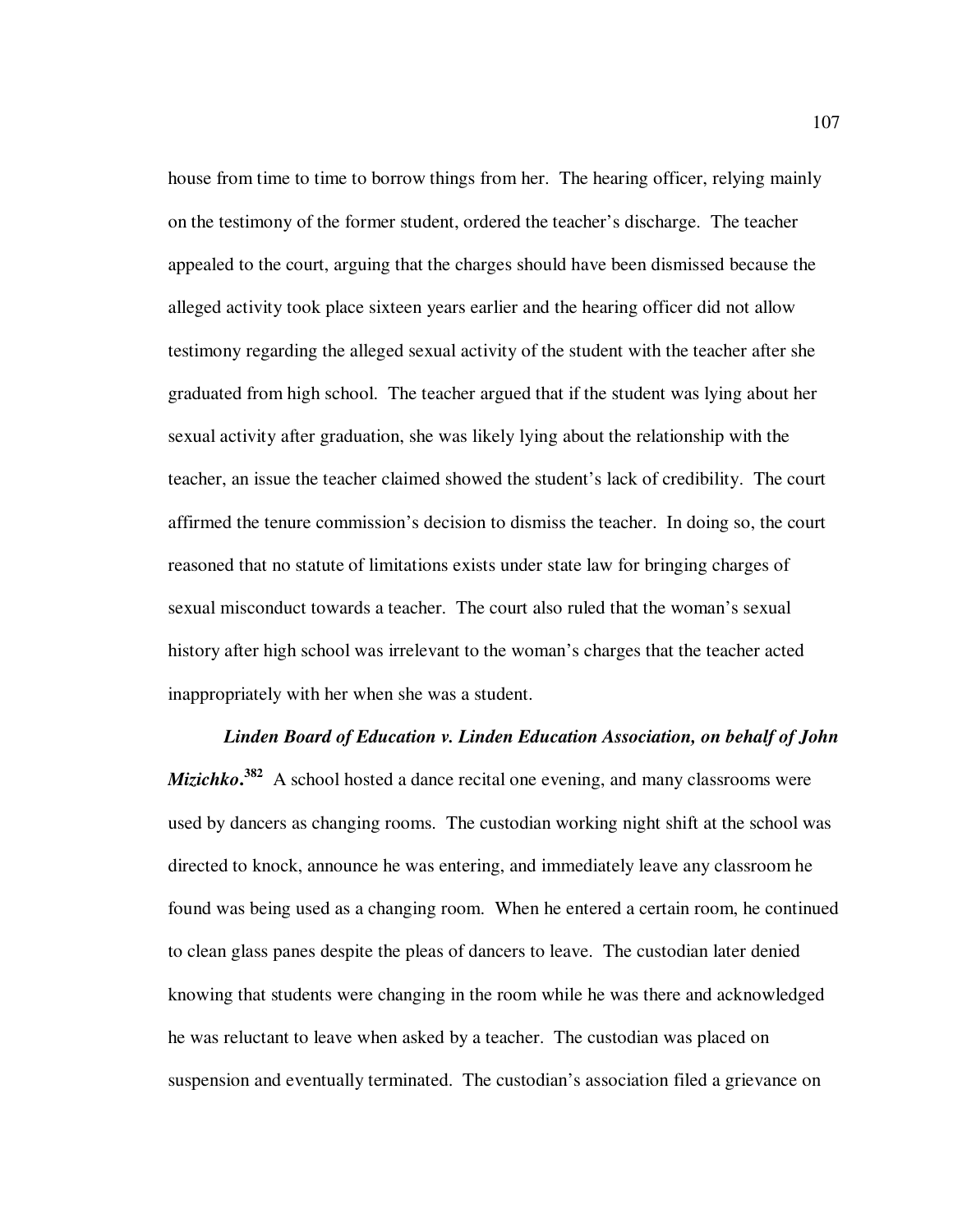his behalf, which eventually went to binding arbitration under the terms of the collective bargaining agreement, which prohibited employee discipline without just cause, though the collective bargaining agreement (CBA) did not define "just cause." The arbitrator ruled the board did not have just cause to terminate the custodian and instead ruled the custodian be suspended for ten days, which was affirmed by the trial court. The court of appeals reversed the trial court's decision, reasoning that if the arbitrator found just cause to administer some type of punishment, he was bound to uphold the termination. The state supreme court reversed the decision of the court of appeals and remanded the case for reinstatement of the arbitrator's ruling, reasoning that both parties had agreed to let the arbitrator determine if discipline was to be imposed and, if so, to what extent.

*Barcheski v. Board of Education of Grand Rapids Public Schools***. <sup>383</sup>** A tenured driver's education instructor invited two fifteen-year-old students to a party on a summer Friday night before a raft race. At the party, the students drank beer and smoked marijuana in front of the teacher. The teacher drove one of the girls home, stopping to park along the way. The evidence was inconclusive whether the teacher and student had sexual intercourse in the car or had only engaged in "kissing and other improprieties."<sup>384</sup> The board of education voted to discharge the teacher. He appealed to the tenure commission, who voted to reinstate the teacher. The board appealed to the trial court, which reversed the tenure commission's order. The court of appeals affirmed the trial court's ruling, but the state supreme court reversed the judgments of the trial and appeals courts and remanded the case to the tenure commission for reconsideration.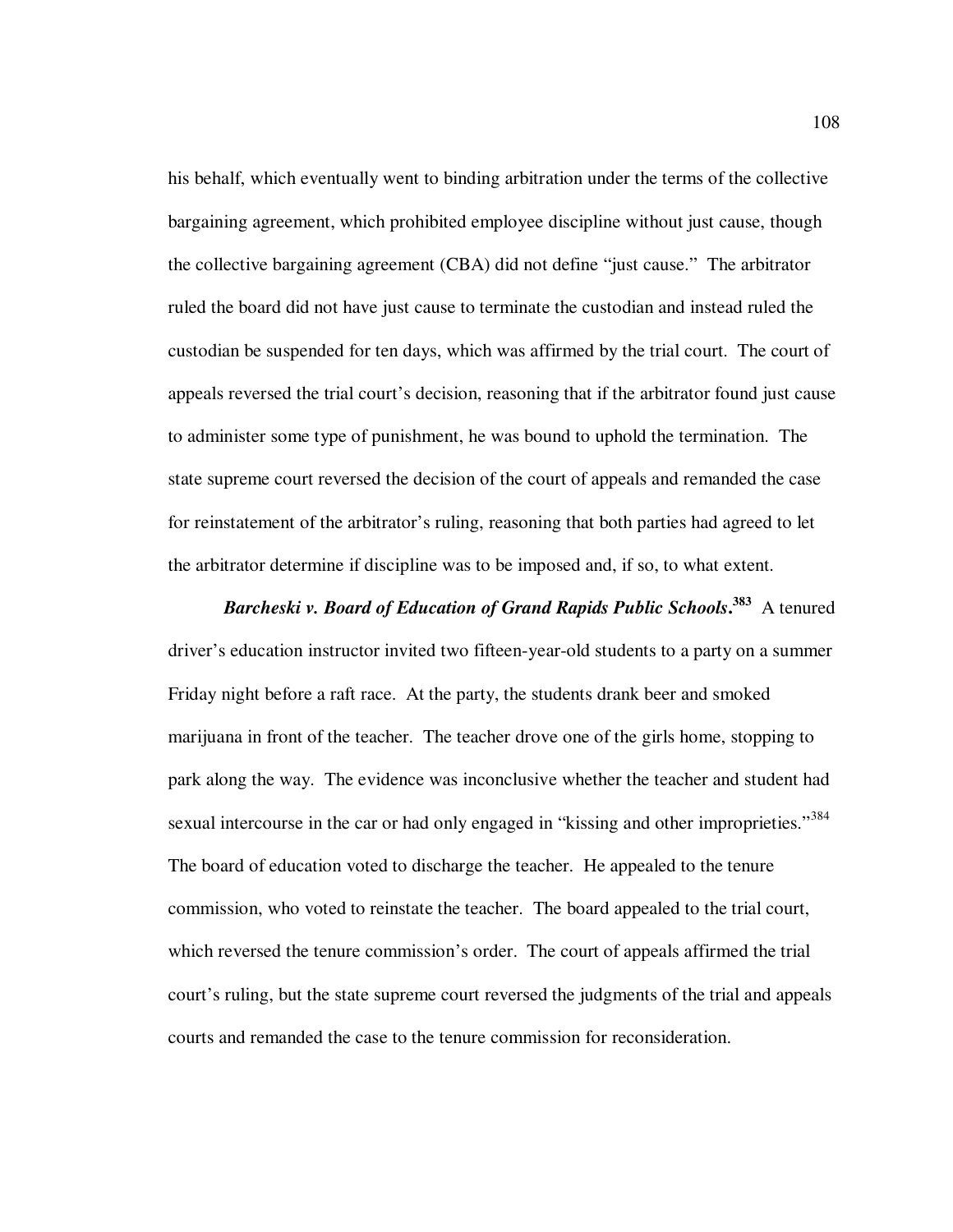By this time, the tenure commission had turned over four of its five members. Upon reconsideration, the tenure commission did not hold new fact finding hearings; it only reviewed previous testimony. This time, however, the tenure commission ruled the discharge of the teacher was based on reasonable and just cause. The teacher appealed again, arguing the tenure commission exceeded the scope of the state supreme court's remand instructions and the tenure commission's decision was not based on reasonable and just cause. However, the court affirmed the tenure commission's ruling, ending an eleven year legal process.

*Shipley v. Salem School District***. <sup>385</sup>** On eleven separate occasions, a middle school teacher touched the genitals of a twelve-year-old boy and forced the boy to touch the teacher's genitals. On one other occasion the teacher rubbed the boy's body under his clothing, but did not touch his genitals. The boy was not a student in the teacher's school, though he was enrolled in the same district, and the conduct did not occur on school grounds. Nonetheless, when the superintendent became aware of the allegations against the teacher, he sent a notice to the teacher that he was going to recommend the teacher's dismissal for immorality and gross unfitness to teach. After a hearing, the board dismissed the teacher. The teacher appealed his dismissal to the Fair Dismissal Appeal Board (FDAB), which reversed the school district's decision and reinstated the teacher. The district then appealed to the court. In reversing the FDAB's ruling, the court held that while the superintendent's notice of intended dismissal to the teacher did not expressly detail the relationship between the teacher's actions and his ability to teach, the nexus could clearly be inferred.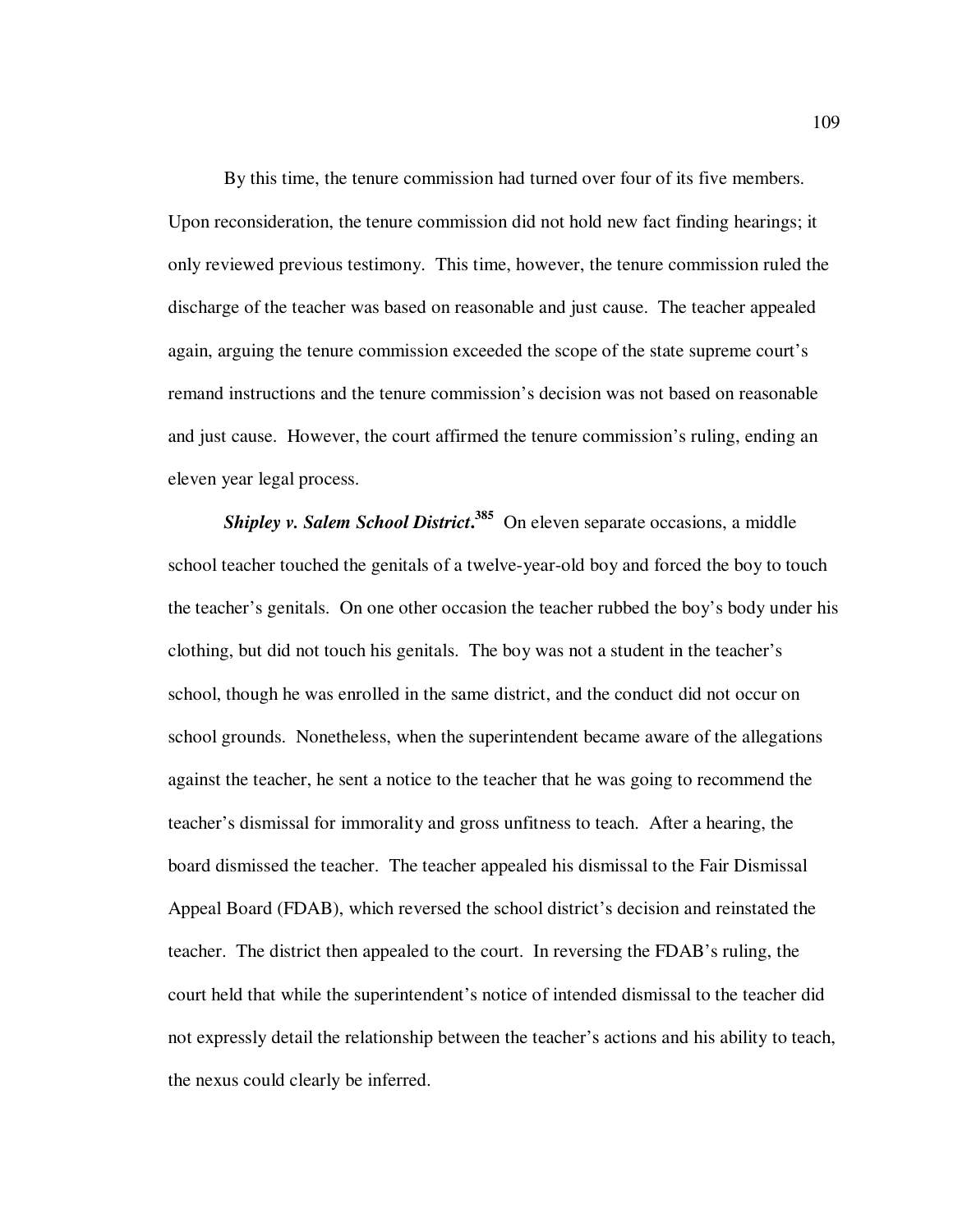**In the Matter of the Tenure Hearing of Wolf.<sup>386</sup> A principal received one** anonymous note and one note signed by several students alleging that a fifth grade teacher often felt the backs of female students to see if they were wearing bras and touched female students' buttocks. After discussing the allegations with the teacher, the principal decided the teacher could handle the matter by talking to the students in class. Later students complained that the teacher had yelled at them about the incident, and the students continued to make allegations of improper conduct by their teacher to other faculty members. The principal eventually notified the Division of Youth and Family Services (DYFS) of the allegations and after receiving the report form DYFS the board notified the teacher of its intention to terminate his contract.

An administrative law judge conducted a hearing which lasted nine days. The administrative law judge thought the teacher had a menacing appearance, so when the students were called to testify, the teacher was made to leave the hearing room and watch the proceedings on closed-circuit television, where he had no contact with his attorney.<sup>387</sup> Following the hearing, the state board of education accepted the administrative law judge's opinion and removed the teacher from his position with the school. The teacher appealed successfully. The court ruled that the administrative law judge's exclusion of the teacher from the hearing room was so fundamentally unjust that it had no choice but to remand the case back to the state board of education for a new hearing with a different hearing officer.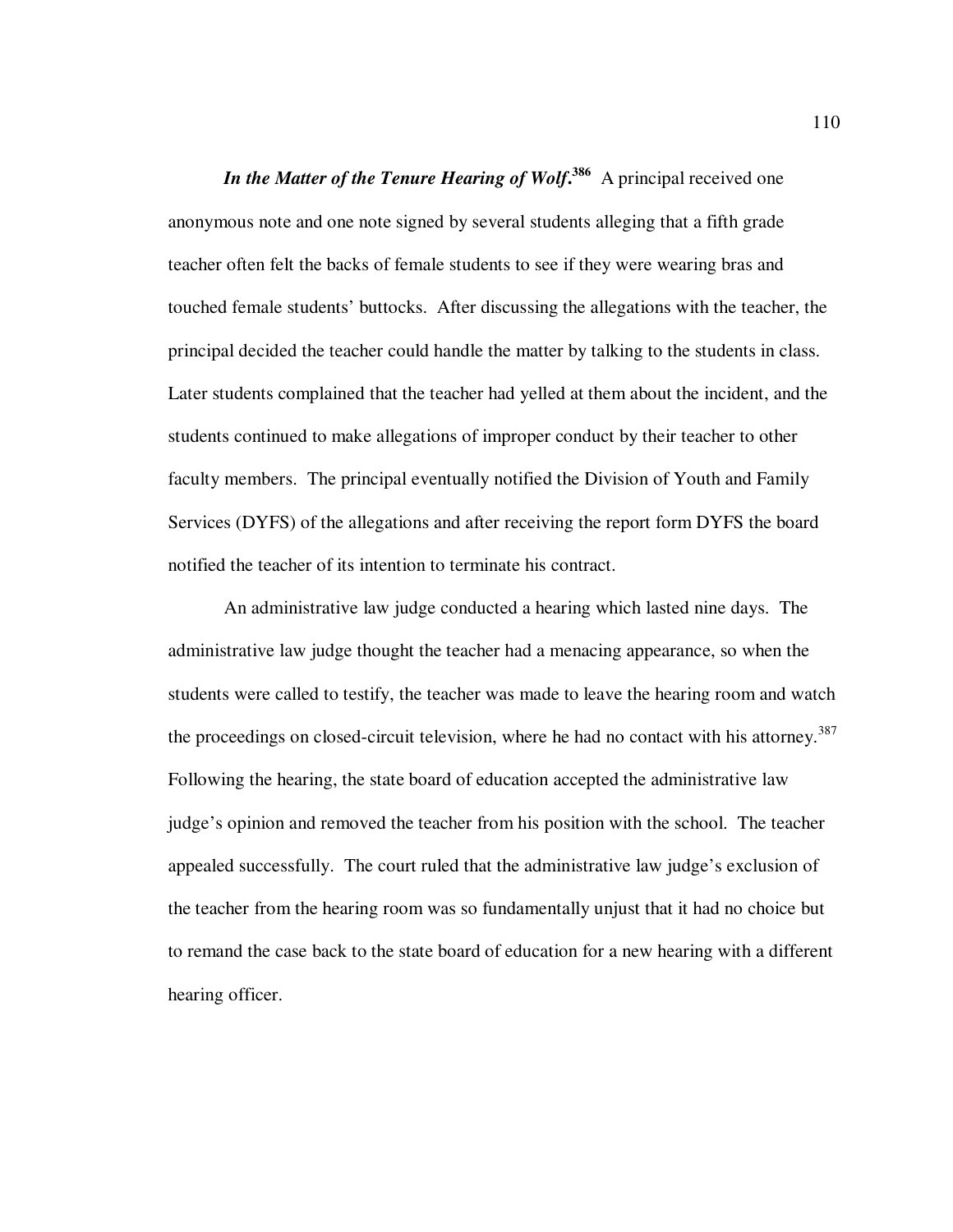*Queen v. Minneapolis Public Schools, Special School District No. 1.***<sup>388</sup>** Six years after graduation, a former high school student contacted her alma mater to report that as a student she had a sexual relationship for nearly two years with a teacher. The teacher and student had sexual intercourse in a coach's office, the teacher's classroom, and the teacher's van. After conducting an investigation, the school board gave the teacher notice if its intention to discharge him for conduct unbecoming a teacher and immorality. After hearing the teacher's case, a hearing officer concluded that the teacher was not immoral but did engage in conduct unbecoming a teacher. The hearing officer recommended the teacher be suspended without pay for one year. Despite the hearing officer's recommendation, the board voted to discharge the teacher, adopting the hearing officer's findings of fact but altering the sanction. The teacher appealed to the court system, complaining of numerous procedural defects.

In affirming the teacher's termination, the court ruled that the hearing officer was not bound by the civil rules of procedure and that the standard of proof was not proof beyond a reasonable doubt but substantial and competent evidence. The testimony of the former student, her mother, and the teacher's cousin provided the substantial evidence to support conduct unbecoming a teacher. Furthermore, the court ruled the board was not bound to accept the recommendation of the hearing officer. Finally, the court ruled that the board's attorney did not cause unfair prejudice against the teacher simply by playing multiple roles in the matter, including presenting the board's case against the teacher,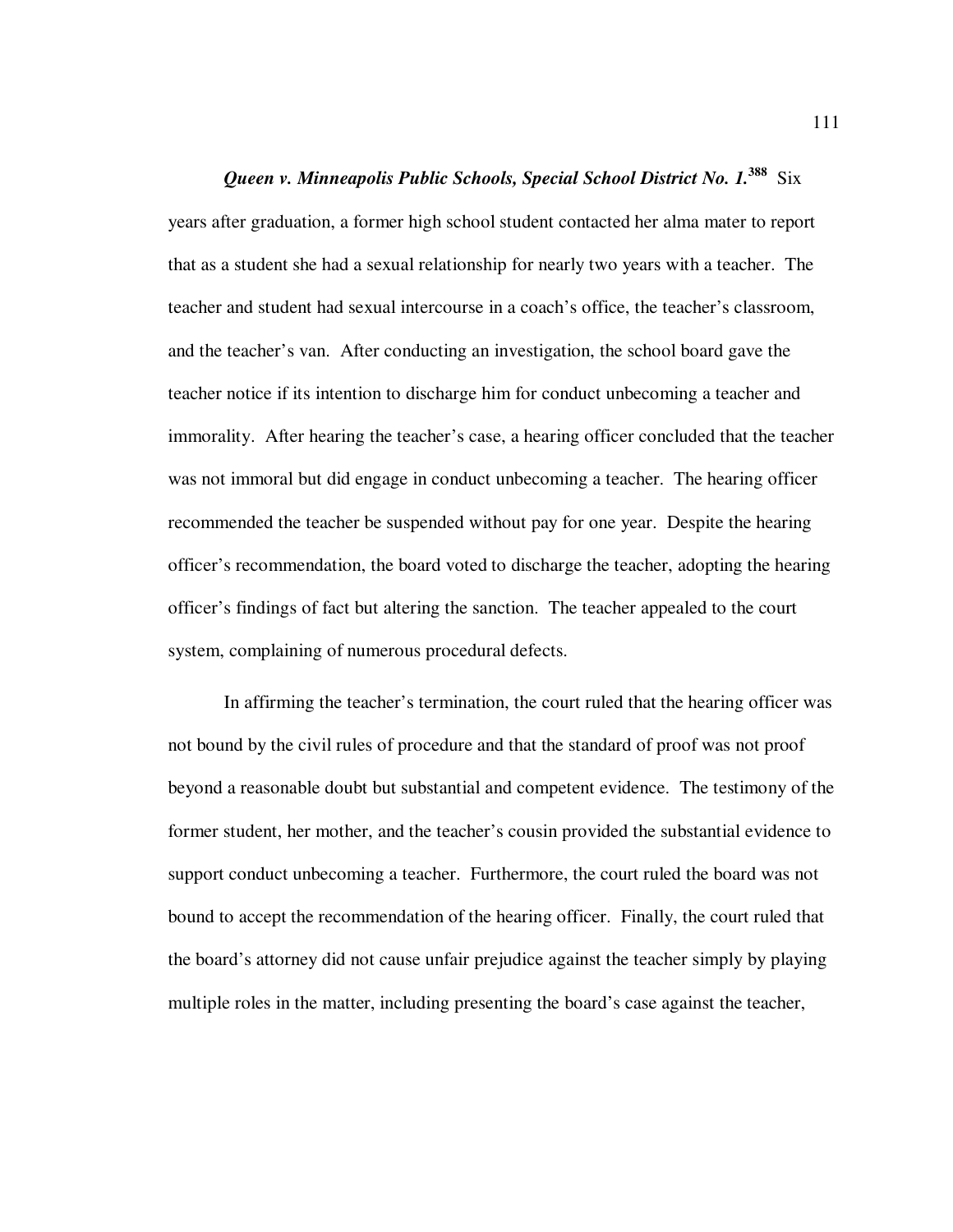advising the board to reject the hearing officer's recommendation, and preparing documents supporting the board's decision to terminate.

*Deloney v. Thornton Township School District No. 205***. <sup>389</sup>** A male school truant officer had a sexual relationship with a female high school student. He pled guilty to aggravated criminal sexual abuse, but successfully defended a civil suit brought by the student's parents. The truant officer then filed suit against the school district seeking attorney's fees, alleging the school had an obligation to defend him against civil suits arising from his conduct during the scope of his employment. The trial court granted summary judgment to the school district, reasoning that the sexual relationship occurred outside the scope of the truant officer's employment. The court of appeals affirmed.

*Cisneros v. State Board for Educator Certification***. <sup>390</sup>** A male high school teacher allegedly had a romantic and sexual relationship with one of his female students over the course of several months. The teacher denied the allegations, and a contested case hearing was held before an administrative law judge (ALJ). The ALJ found the teacher had engaged in an inappropriate relationship with a student, but did not find the board had demonstrated the teacher lacked good moral character or was unworthy to teach. The ALJ recommended the state board of education not revoke the teacher's license. The state board accepted some of the ALJ's findings of fact but added additional findings and ordered the teacher's license to be permanently revoked. The teacher filed a motion for rehearing, arguing, among other things, that the board failed to exercise discretion regarding the ALJ's decision and issued an order without considering the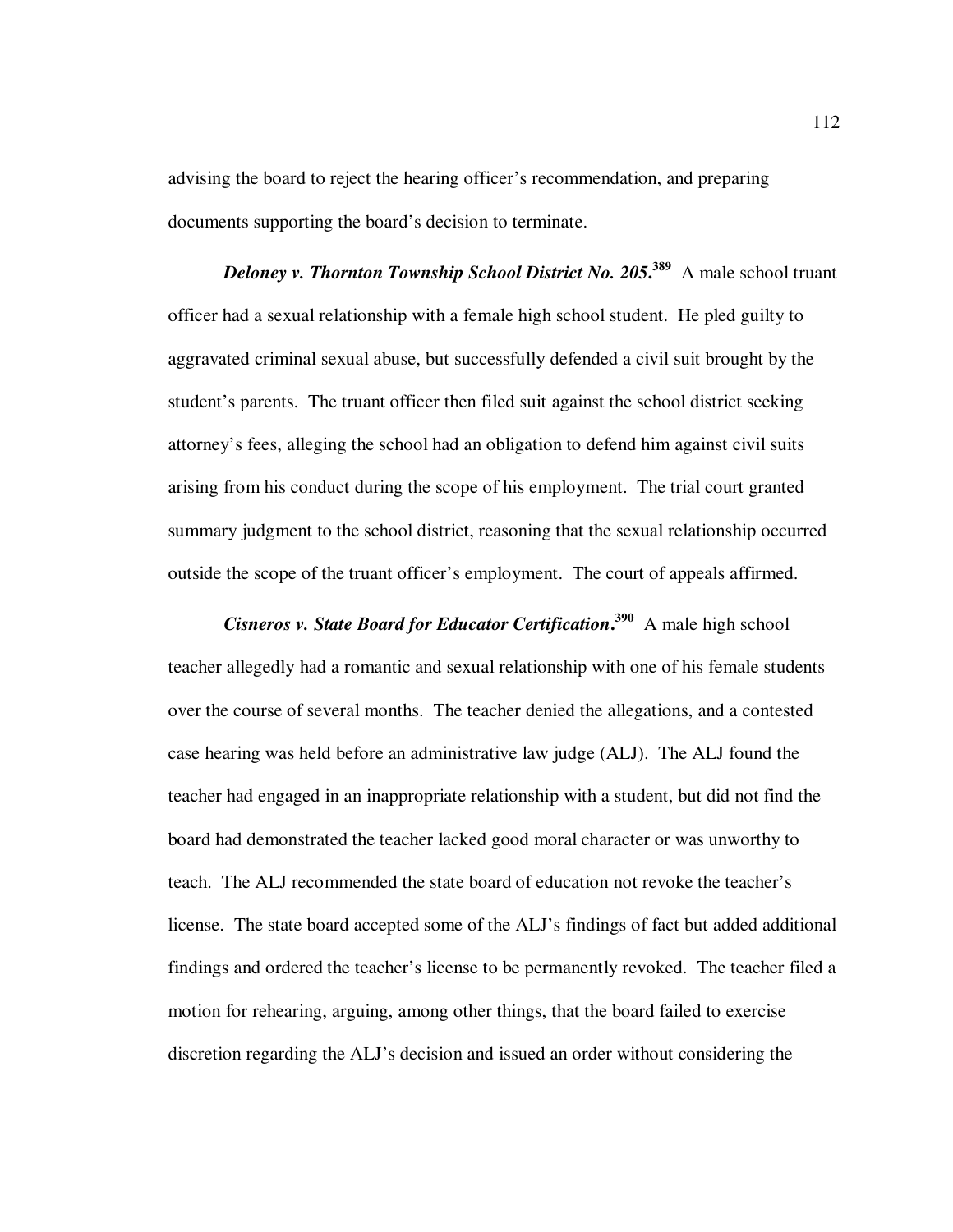substantial evidence in the record. The board granted the motion for a rehearing, withdrew the original order, and issued a new "Order on Rehearing."

The new order simply accepted the ALJ's findings of fact and its recommendations, with two important modifications. First, the board removed the word "not" from the ALJ's recommendation that "the board did not demonstrate by a preponderance of credible evidence that [the teacher] lacks good moral character and is unworthy to instruct the youth of this state." $391$  Second, the board changed the word "denied" to "granted" in the statement, "Based upon the foregoing findings of fact and conclusions of law, [the Board's] petition to revoke the teaching certificate . . . of [teacher] should be granted."<sup>392</sup> Thus, the board effectively revoked the teacher's certificate again. The teacher received a copy of the new notice, but did not file a motion for rehearing. Instead, he filed a petition for review in the court system. The board filed a plea stating the teacher failed to exhaust his administrative remedies by taking the matter to court instead of asking for a rehearing with the ALJ. The trial court agreed with the board and dismissed the teacher's case. The court of appeals affirmed the trial court, thus maintaining the revocation of the teacher's certificate.

*In re Chadwick v. Superior Court of Arizona***. <sup>393</sup>** A male elementary teacher was charged with six counts of sexual conduct with a minor, one count of sexual abuse, and one count of sexual molestation that happened five years earlier with a student who was in the teacher's class at the time. Following the criminal charges, the school district conducted its own investigation and found the teacher had engaged in sexual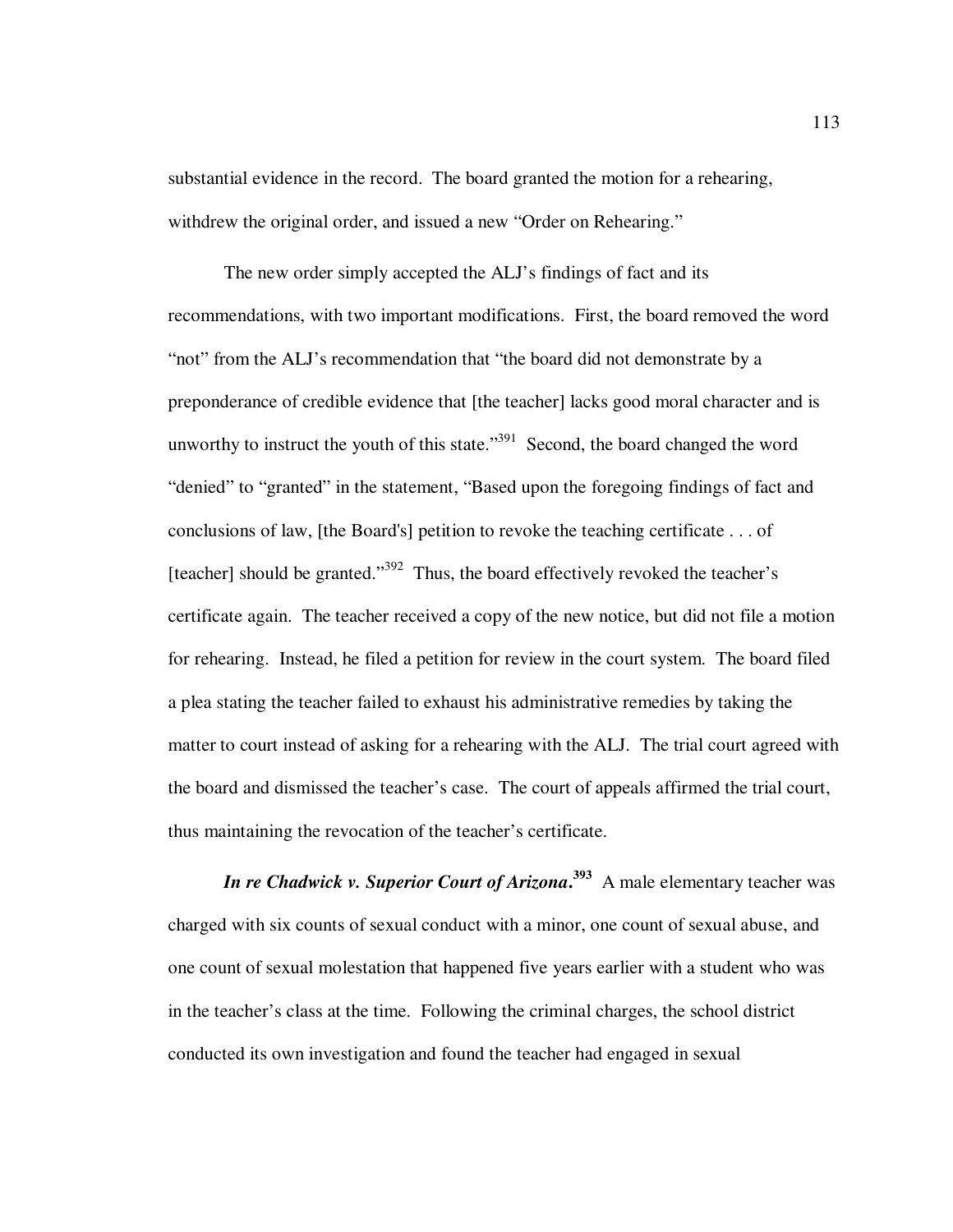relationships with two additional students who were not named in the criminal charges. The board scheduled a hearing with the intent of dismissing the teacher, but the teacher sought an injunction from the trial court to delay the hearing until the criminal matter against him had been settled, citing his Fifth Amendment right of protection against selfincrimination. The trial court denied the injunction, reasoning that state law gave the district discretion in deciding whether to stay the hearing pending the criminal proceedings and that the district had assured the teacher his silence would not be held against him in the administrative proceedings. The court of appeals affirmed.

*Ashurst v. Monterey Peninsula Unified School District***. <sup>394</sup>** One evening a fifteen-year-old student and her mother were watching television at the home of a custodian of the student's school. The mother said it was time to leave, but the student asked if she could stay longer, and the custodian volunteered to driver her home after the program had ended. After her mother left, the student and the custodian had sexual intercourse in his bedroom. A few months later the student and her mother moved to another state, and two years later the student recalled the incident with a therapist. The therapist told the mother, who questioned her daughter and the custodian. They both admitted to the act. The mother contemplated for a year what to do, eventually reporting the incident to the custodian's employing school district. The district reported the incident to police and started its own investigation. The custodian, despite his Miranda rights, admitted the relationship to the police. The district held a hearing, after which the hearing officer recommended the custodian be dismissed.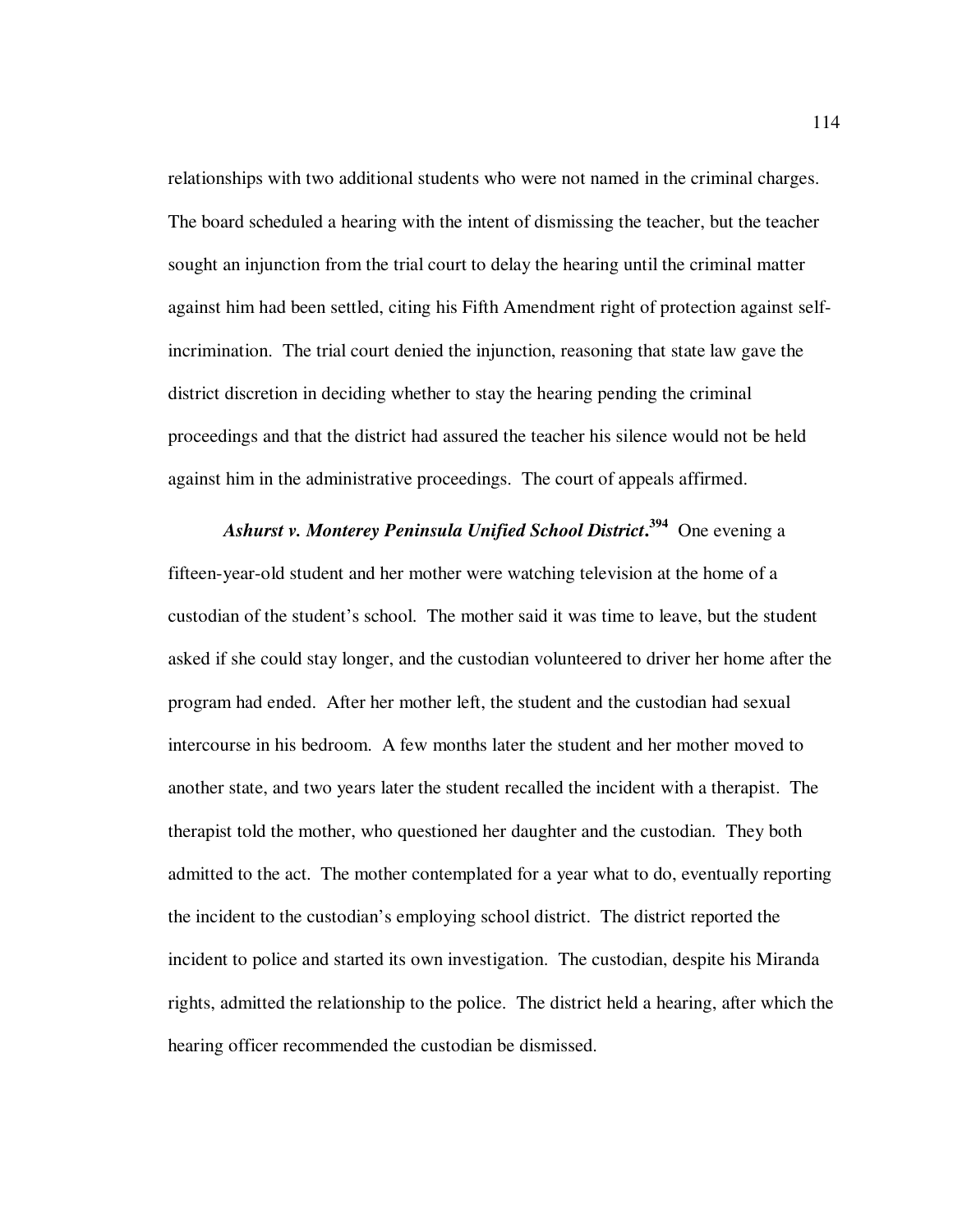The custodian appealed to the trial court, arguing the only evidence against him was hearsay evidence, including the therapist's and mother's reporting of the story to authorities and his own admission to police. The trial court agreed that the statements of the therapist and mother may not be admissible as evidence, but stated that the admission of the custodian to the police was not a declaration against interest but instead a true admission of his role in the relationship. The custodian also argued that the sex act was consensual, but the court ruled that consent is not a defense to unlawful sexual intercourse with a minor. Finally, the custodian argued the two-year statute of limitations should have prevented the school from going forward with its intention of dismissing him. However, the court disagreed, reasoning that the two-year statute of limitations did not begin tolling until the school became aware of the allegations, not when the actual incident happened. Having dismissed the custodian's claims, the trial court upheld his discharge. The court of appeals affirmed.

*School District of New York v. Hershkowitz.***<sup>395</sup>** A male high school teacher and a female student exchanged email messages whereby the teacher expressed his desire for the student, asked her if she masturbated or engaged in oral sex, and asked whether she would consider having sex with him. The teacher arranged for the student to have a new email account so their communications could be surreptitious, and he sometimes called her on the phone to be reminded of the sound of her voice. The relationship ended when the student's mother intercepted one of the phone calls. During the district's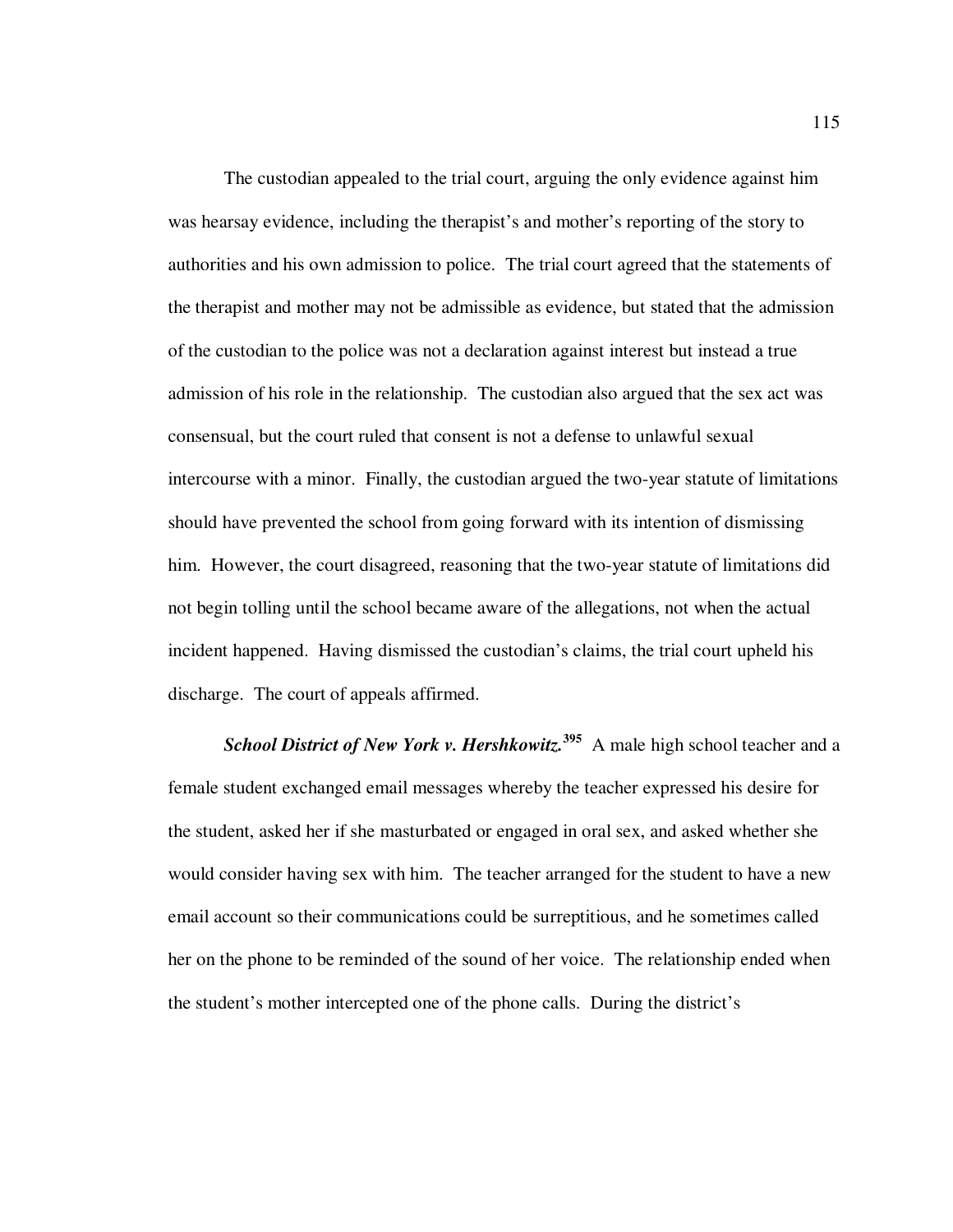investigation, the teacher submitted a statement in which he admitted much of the activity without admitting he had actually asked for sex from the student.

A hearing officer found the statement was taken in violation of the collective bargaining agreement and dismissed all charges against the teacher. On the district's appeal, the court allowed the statement, and the court of appeals affirmed, and at a new hearing the hearing officer suspended the teacher's license for one year without pay. The school district appealed the suspension, arguing the hearing office was biased. The state supreme court vacated the hearing officer's ruling and remanded the issue to be heard before a different hearing officer. The court found the hearing officer's ruling to be irrational, stating that he had exceeded his powers. Merely a suspension considering the seriousness of the teacher's actions defied logic, according to the court.

*In re Tenure Hearing of Young.*<sup>396</sup> A male former high school student visiting his alma mater reported to the school nurse that he had engaged in sexual activity twice with his male teacher approximately two years earlier. The nurse told the vice principal, who called the Department of Children and Families (DCF). After conducting an investigation, DCF stated not enough evidence existed to corroborate the allegations and that the teacher's actions did not place the student at risk of harm or rise to the legal level of sexual abuse. The prosecutor declined to press charges because at the time of the incidents the student was not assigned to the teacher and the student was sixteen years old, of age to legally consent to sexual relations with an adult. Nonetheless, the school district sought to have the teacher removed from employment for conduct unbecoming.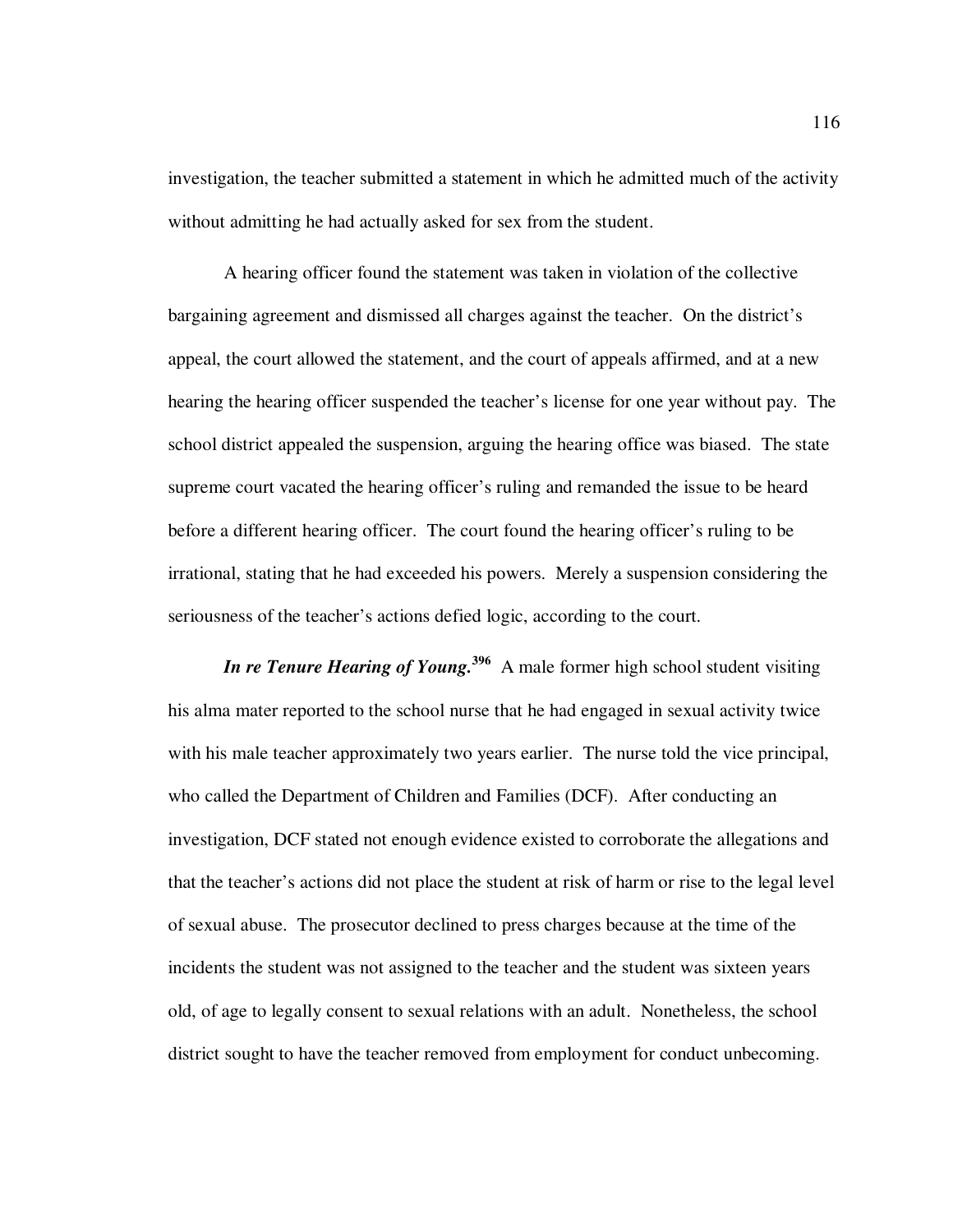Reasoning the district conducted an investigation independent of the DCF, the commissioner of education adopted the administrative law judge's recommendation to terminate the teacher. The court of appeals and state supreme court affirmed. In doing so, the court reasoned that a determination from DCF that allegations of abuse are unfounded does not preclude a school district from seeking to terminate the teacher's employment.

*Joyell v. Commissioner of Education.*<sup>397</sup> A high school English teacher retired from a school district shortly after a female student alleged he had engaged in sexual misconduct with her. Almost two years later the school superintendent learned the teacher was seeking employment in another district. The superintendent wrote to the state commissioner of education requesting revocation of the teacher's certificate. Following an investigation, the commissioner found probable cause to initiate a hearing against the teacher. The commissioner found the teacher had sexual relationships with three students throughout his career, attempted to have a relationship with another student, and made sexually suggestive comments to four additional students. The hearing officer issued findings of fact and recommended the state board revoke the teacher's certificate, which it did.

The teacher appealed to the trial court, arguing his due process rights were denied, but the court rejected his argument because he had been given a proper hearing. The teacher also alleged the board and hearing officer did not have a thorough and complete investigation. The court rejected that complaint as well, reasoning that even if the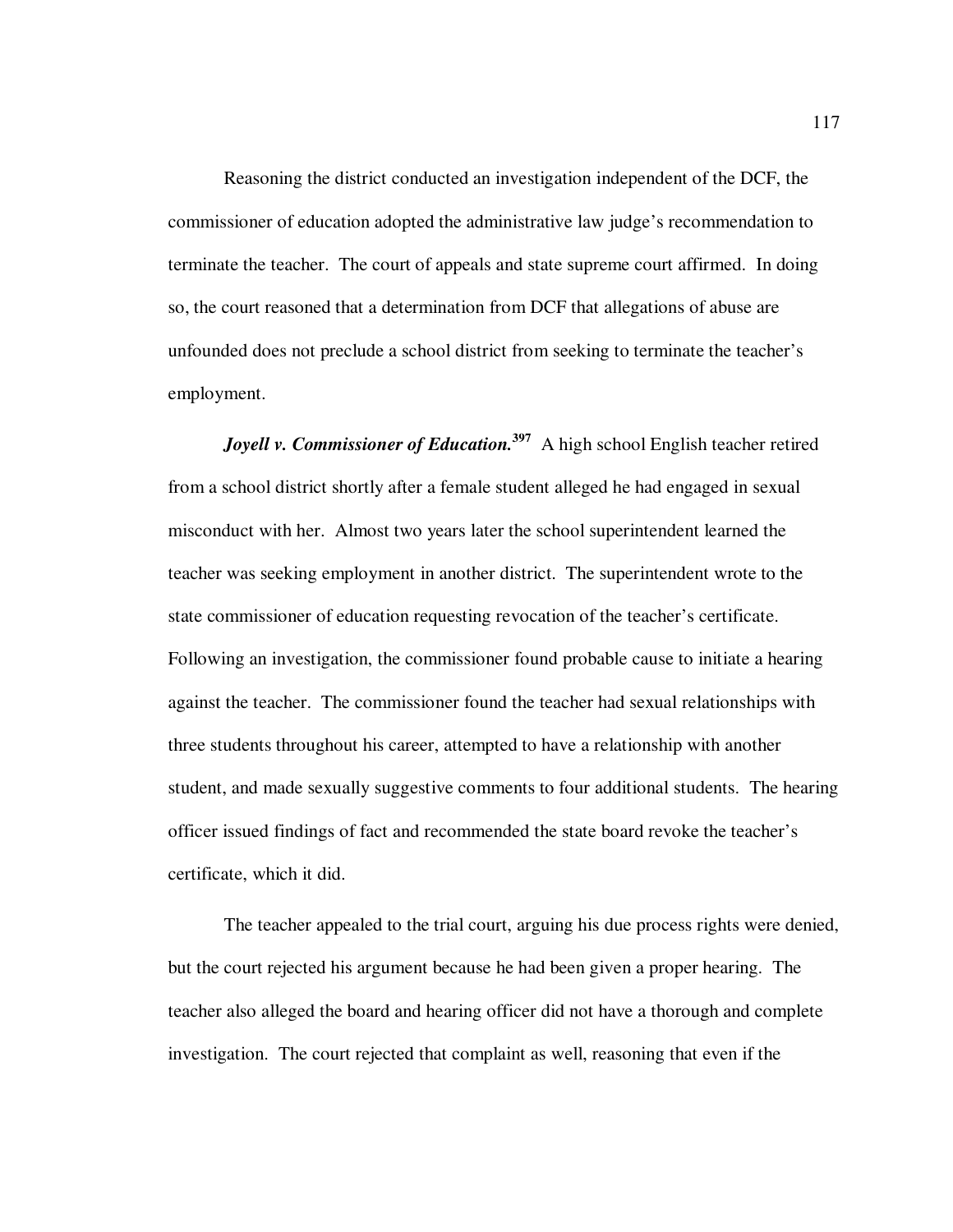investigation was poor, the teacher had an opportunity to confront witnesses against him and combat their accusations. The teacher next argued that the statute of limitations should have prevented the hearing from ever taking place. The court, though, reasoned that no statute of limitations exists for charges of teacher sexual misconduct with students. Finally, the teacher argued there was no clear and convincing evidence against him. The court disagreed, saying that even though it did not believe the standard of proof for this case was as high as clear and convincing, the hearing officer nevertheless did find all facts to be proven by clear and convincing evidence. Having rejected all of the teacher's claims, the court affirmed the revocation of the teacher's certificate.

## **Immorality Challenges**

Often school employees who are dismissed from employment for inappropriate relationships with students argue that their behavior did not meet the standard of "immorality" that qualifies as a reason for termination in many states. The employee may claim that the student involved in the relationship acted consensually or that the sexual activity involved did not rise to the standard of immorality. The following twelve summaries involve cases in which school employees challenged whether their behavior was immoral.

*Sampson v. Sylvania Board of Education.***<sup>398</sup>** The defendant male teacher was terminated after being accused of having an inappropriate affair with two female students. The board followed termination proceedings, which included a hearing for the defendant in front of a referee appointed pursuant state law. The defendant argued his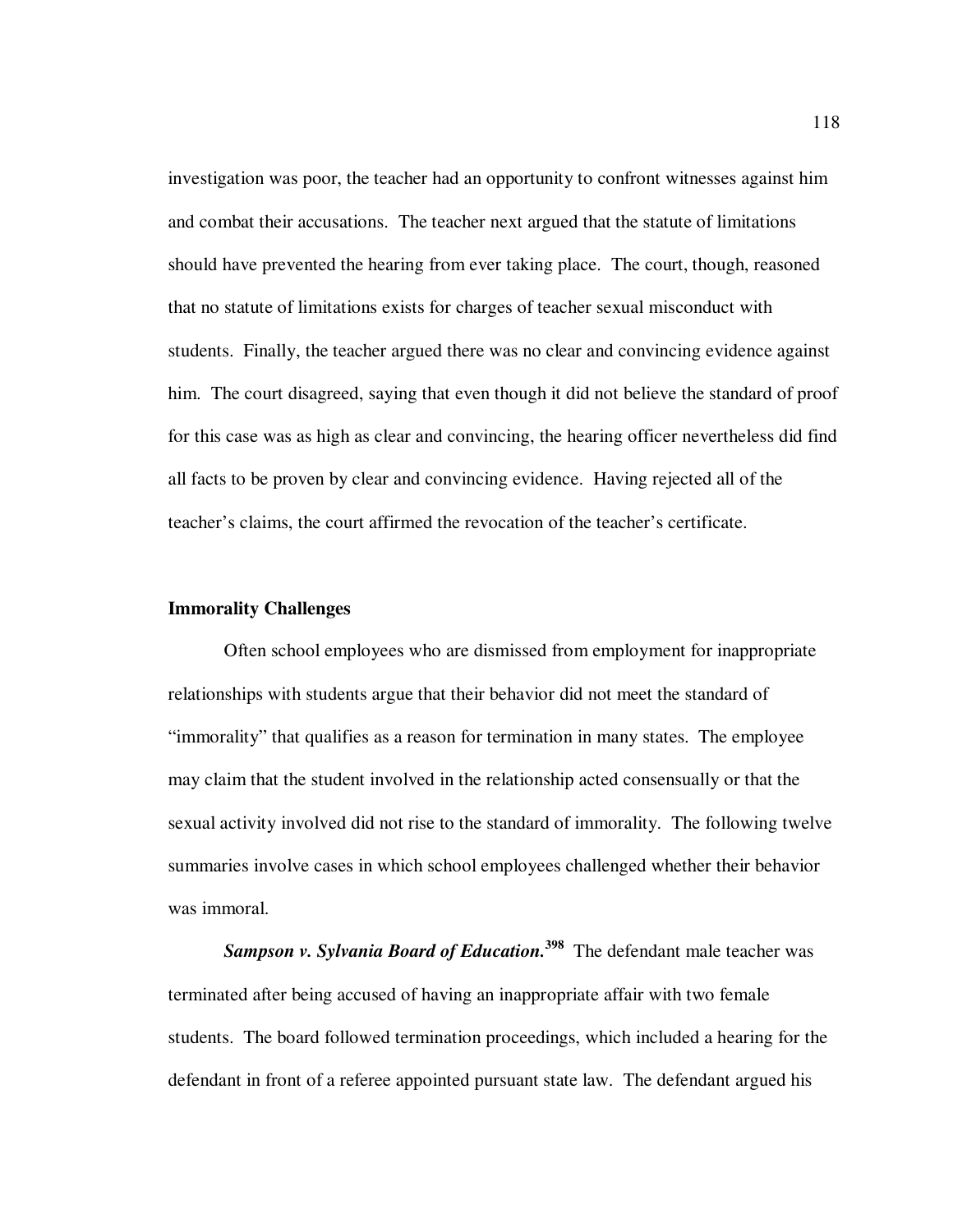due process was violated because the state Superintendent of Public Instruction provided the three referees from whom the defendant and the board were to select. The defendant further argued that the board listened to the opinion of the referee that the defendant's acts were immoral. The state supreme court supported the school district by affirming the trial court's judgment that the defendant was rightly terminated under state law and that his due process was met.

*Duncan v. Greenhills-Forest Park City School District***. <sup>399</sup>** In this case that did not involve a teacher-student sexual relationship, a state court of appeals examined the gross immorality clause of teacher dismissal in a ruling that seems to favor school districts. The teacher plaintiff was convicted of public indecency, a crime that entails exposing oneself, engaging in sexual conduct, or masturbating in public.<sup>400</sup> The plaintiff's school district followed proper procedure in his termination, but the plaintiff challenged whether the act should have been considered "immoral" and whether he should be judged for an act that was not job related. In ruling for the defendant district, the court made several substantial statements.

First, the court ruled that the common meaning of the word "immorality" as found in a variety of popular dictionaries supported the district's interpretation under state law. The court also held that a person of average intelligence would have known that one act of public indecency would put his teaching contract in jeopardy. Next, the court ruled that the standard of proof for a board to terminate an employee guilty of immorality is a preponderance of the evidence, not clear and convincing evidence. Finally, the court stated the board was not required to prove the immoral act was job related.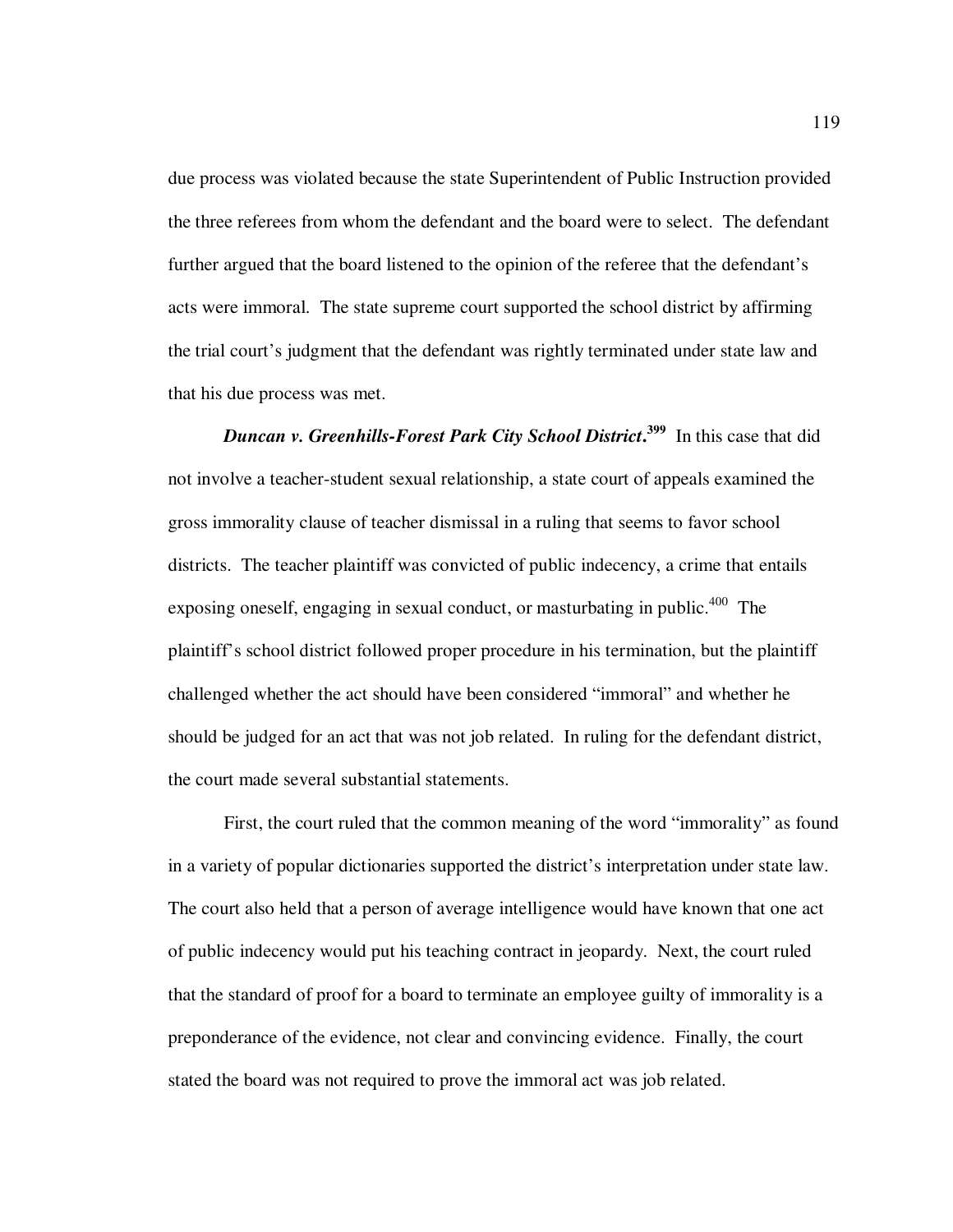*Sellers v. Logan-Hocking City School District.***<sup>401</sup>** A state court of appeals affirmed the trial court that ruled a board established immorality due to a teacher's sexual relationship with a student and was justified in his termination under state law. The plaintiff was a male high school music teacher who gave private lessons to students. The plaintiff began a sexual relationship with one of his female students and was terminated after the board discovered the relationship after the student's graduation. Like the plaintiff in *Duncan v. Greenhills-Forest Park*, the plaintiff in this case challenged the charge of "immorality." Interestingly, the court did not address whether the plaintiff's conduct was immoral. Rather, it stated that its scope of review was simply to determine whether the trial court abused its discretion in its ruling of immoral conduct. The court of appeals ruled that the trial court followed proper procedure and affirmed the teacher's termination.

*Flaskamp v. Dearborn Public Schools***. 402** A female high school teacher challenged her school district after she was denied tenure based, she believed, on her intimate relationship with a former female student. The plaintiff began a relationship with Jane Doe I during Jane Doe I's senior year in high school. The relationship continued when Jane Doe I went away to college. When Jane Doe I's mother became curious about the relationship, she confided in the mother of Jane Doe II, who also expressed concerns that the teacher might have had a relationship with her daughter while in high school. After an investigation by the principal, the board voted not to give the teacher tenure. The plaintiff claimed the school system violated her rights to intimate association, privacy, and to be free of arbitrary state action under the Fourteenth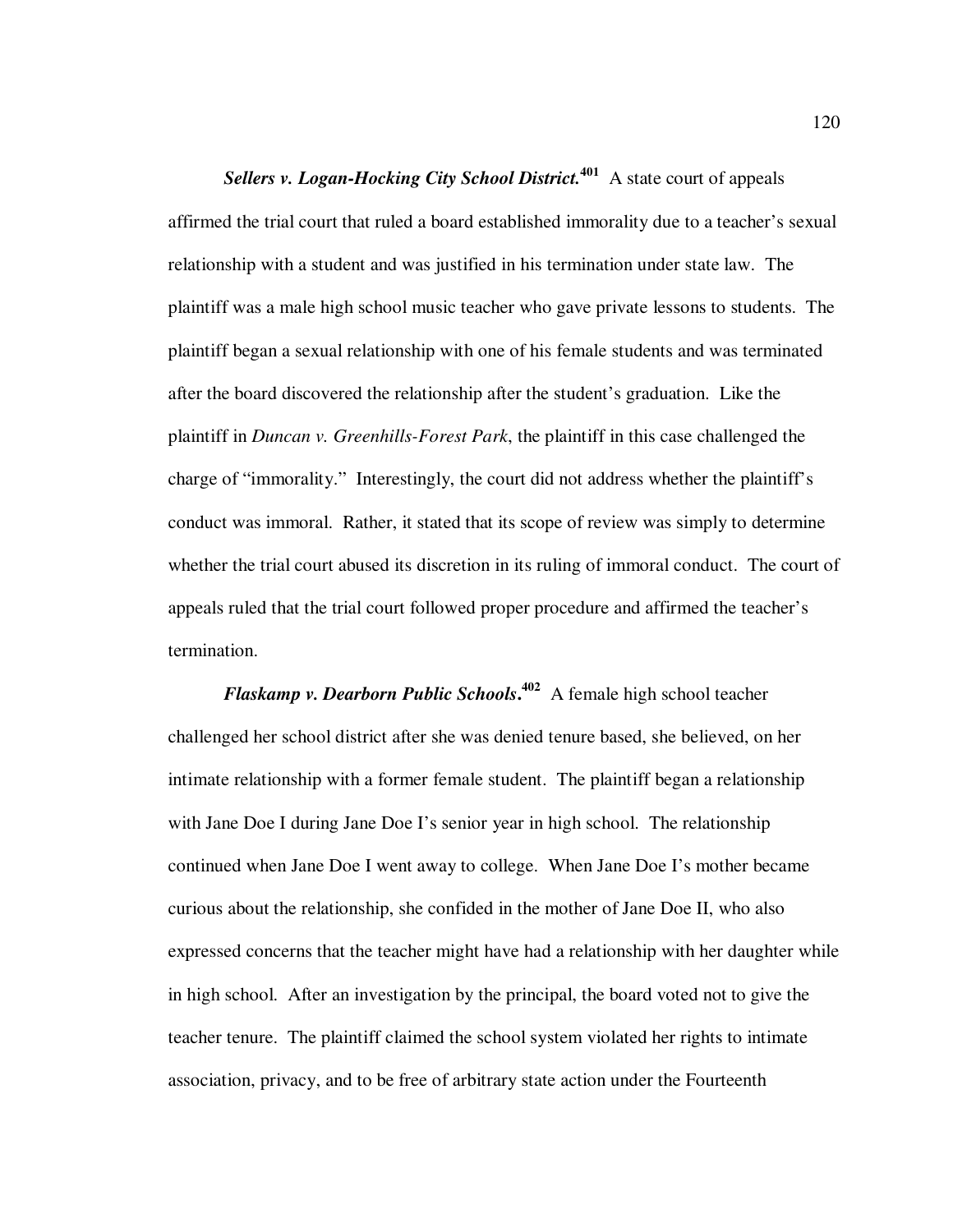Amendment. The district court granted summary judgment to the defendants, and the teacher appealed.

The appellate court ruled that it did not have to decide if the relationship was a protected intimate association. The court reasoned that to prevent teachers from engaging in inappropriate relationships with students, a school board could prohibit those relationships within a year or two of graduation. Indeed, teachers could still date a wide range of adults of a wide range of ages. Furthermore, the principal was within his rights inquiring into the nature of the relationship before graduation and in the months after graduation, and his conclusion that the relationship started before graduation was reasonable. After all, the principal learned of the intimate relationship from the student's mother and through the teacher's own lack of confidentiality.

The court ruled it did not need to address the claim regarding the teacher's right to privacy as her ability to engage in intimate relationships was not directly and substantially impacted. Moreover, there were no privacy violations because the results of the investigation were not disseminated publicly. In conclusion, the court ruled that the denial of tenure was not irrational and did not constitute arbitrary state action.

*Madril v. School District No. 11, El Paso County***. <sup>403</sup>** A high school Spanish teacher was dismissed by the school board for neglect of duty, immorality, and other good and just cause. The teacher was alleged to have left his students unattended periodically both at school and on a field trip to Mexico, and to have made immoral sexual advances towards female students. Among the allegation of sexual advances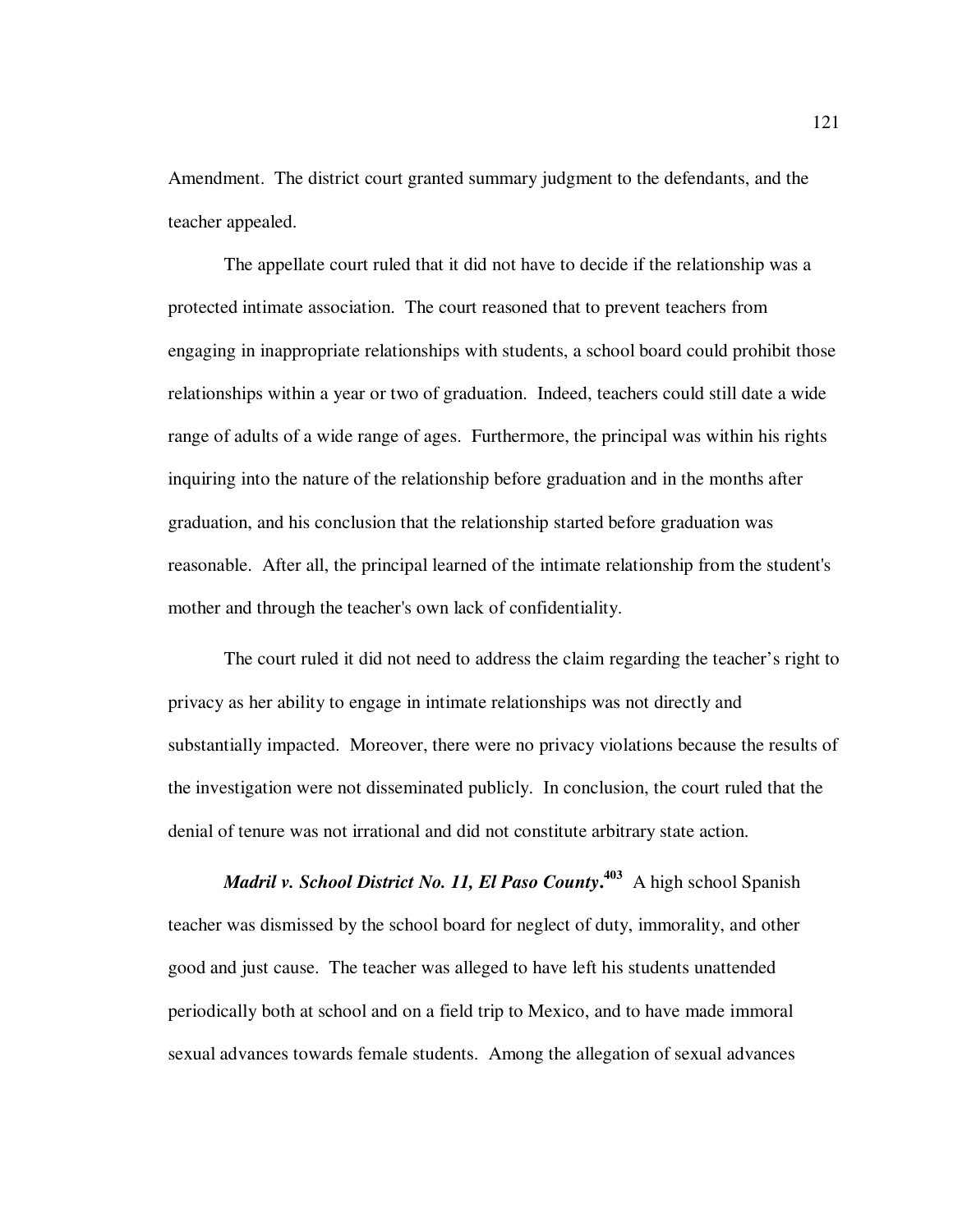towards female students, the teacher was alleged to have spent time before, during, and after school in a locked classroom with a female student; to have told a female student that he preferred green eyes to blue; and to have put his arms around a female student who came to his classroom to meet a friend while telling her that he knew she was there for him, and then blocking the door temporarily as the student tried to leave.

On appeal, the teacher argued that the immorality standard should have been proof beyond a reasonable doubt, not merely a preponderance of the evidence. The court disagreed. However, the court ruled that the school failed to prove immorality on the teacher's behalf even at the lower standard. The actions and words of the teacher, the court ruled, did not constitute sexually provocative or exploitive conduct. The court set aside the teacher's dismissal and remanded the case back to the board for further proceedings consistent with the court's ruling.

*Lile v. Hancock Place School District***. 404** A tenured fourth grade teacher began dating the mother of two girls, one of whom was a student in his class, and the other who was also a student in the district. The teacher moved in with the mother and daughters, staying with them for nearly four years, at which time the mother became hospitalized and the children were sent to live with their father. The father soon filed charges of sexual abuse against the teacher. Allegedly, during the time the teacher lived with the family, all four individuals walked around the house nude. The teacher often used the toilet while the girls were bathing and took nude photographs of them. The teacher bathed with the girls and slept with them while the mother was in the hospital, touching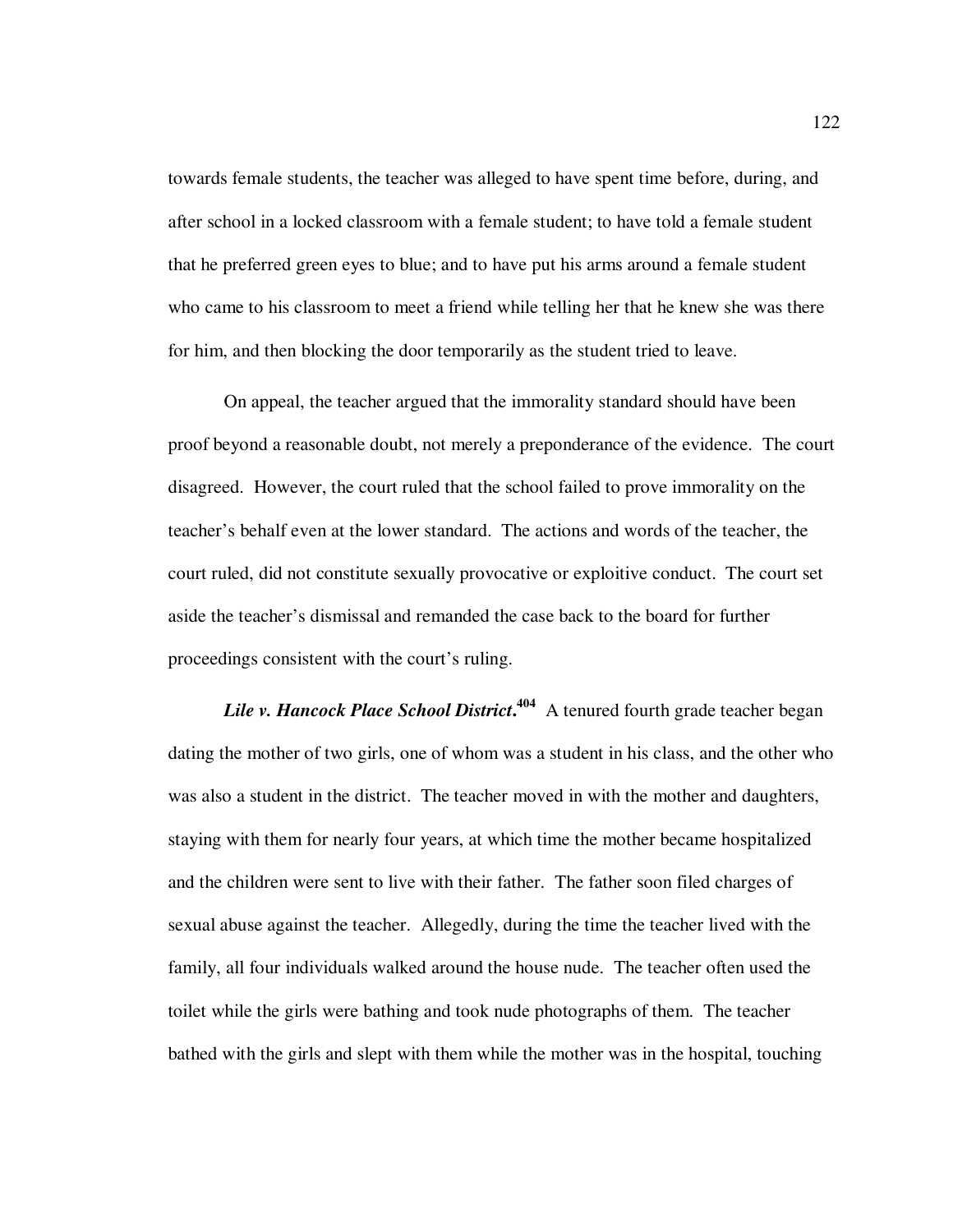the breasts of one of the girls. The teacher called one of the girls by the nickname "blackie," so chosen for the color of her pubic hair. When the superintendent learned of the criminal charges against the teacher, he conducted an investigation. After a hearing, the board of education terminated the teacher's contract for immoral conduct.

Upon appeal, the teacher did not challenge any of the facts. Rather, he argued that his behavior did not constitute immoral conduct as defined under Missouri law. In affirming the board of education's ruling, the court held that the teacher did in fact engage in immoral conduct. The court reasoned that the age of the victims made them particularly susceptible to psychological harm, that the teacher's conduct would have an adverse impact on other teachers and students in the district, and that the teacher was likely to engage in similar behavior in the future. The court also struck down the teacher's argument that the board could not control his behavior outside of the school, finding that other courts have found a district can terminate a teacher's contract if it can find a nexus between the teacher's conduct and the district's interest in protecting the community from harm. Finally, the court did not accept the teacher's argument that he was denied privacy rights, reasoning the teacher's illegal conduct was not protected under the Fourth Amendment.

*Downie v. Independent School District No. 141.***<sup>405</sup>** A junior high school counselor was accused of immoral conduct and conduct unbecoming a teacher. He was alleged to have engaged in several incidents of inappropriate behavior, including: making a weight loss bet with two freshmen girls that included a stipulation for sexual activity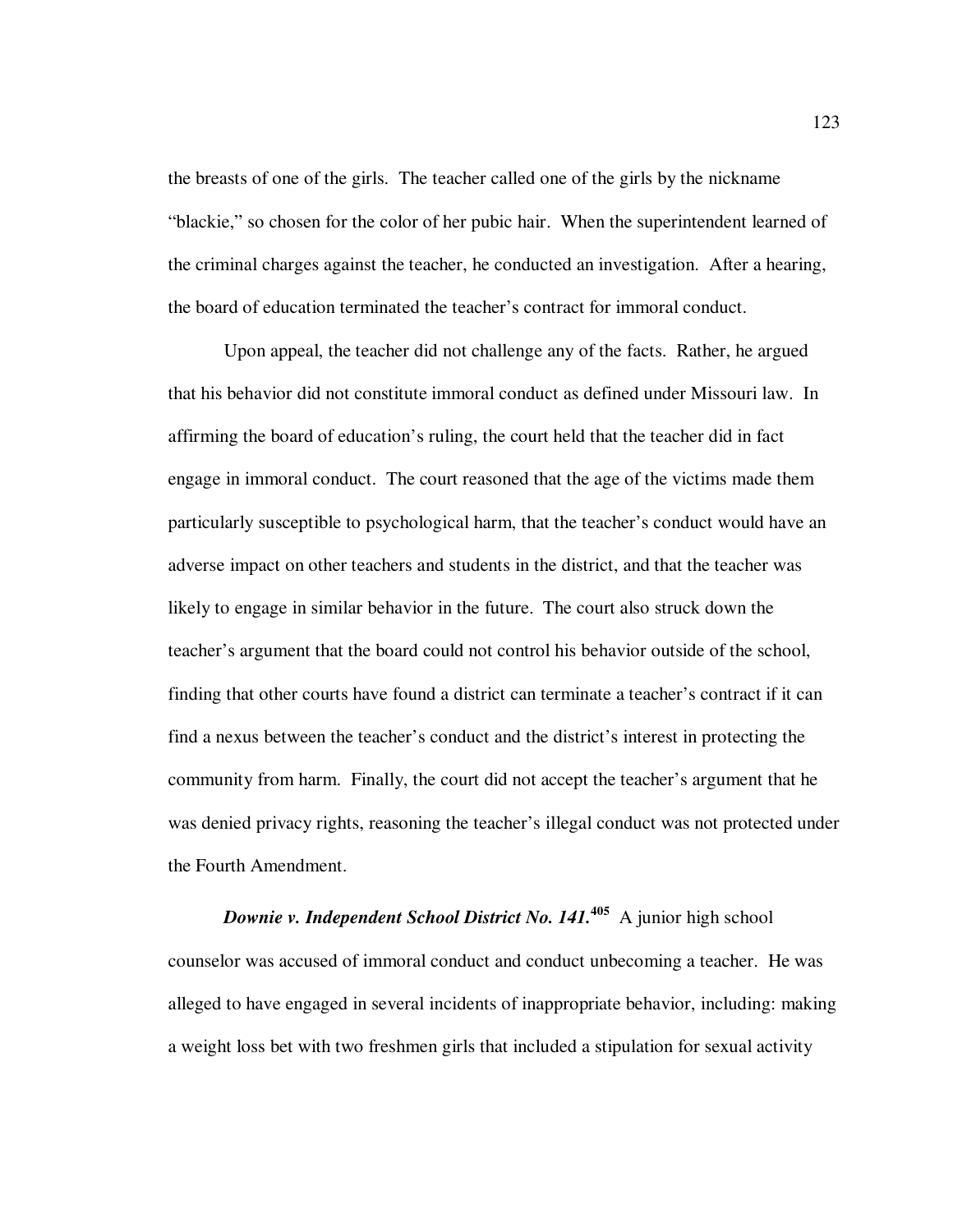with the students; telling other teachers about the bet; repeatedly administering a survey to students inquiring about their sexual activity; harassing students by staring at them and commenting about their bodies; and breaching the confidentiality of students. The teacher was suspended pending a hearing, at which he denied or justified all allegations of misconduct. Several witnesses, however, contradicted the teacher's contentions, and an educational psychologist testified to the harm that the teacher was likely to have caused the students.

The hearing examiner recommended the teacher's termination, and the board adopted the recommendation. The teacher appealed to the trial court, arguing the evidence did not support the allegations against him and that his termination was improper. The court found that substantial evidence supported the allegations against the teacher, and that the counselor should have known his behavior was improper because it violated the very code of ethics he was supposed to follow as a counselor. The court further ruled that the counselor's actions were not isolated incidents and therefore not remediable. The court affirmed the counselor's discharge, indeed stating that the school would have been remiss if it did not immediately dismiss the counselor.

*Andrews v. Independent School District No. 57.***<sup>406</sup>** A female high school special education teacher had a romantic relationship with a seventeen-year-old boy who was a student at the school in which she worked but not one of her students. She was warned by the student's attorney and school administrators to stay away from the boy and to avoid contacting him through telephonic, written, electronic, or other means. Despite the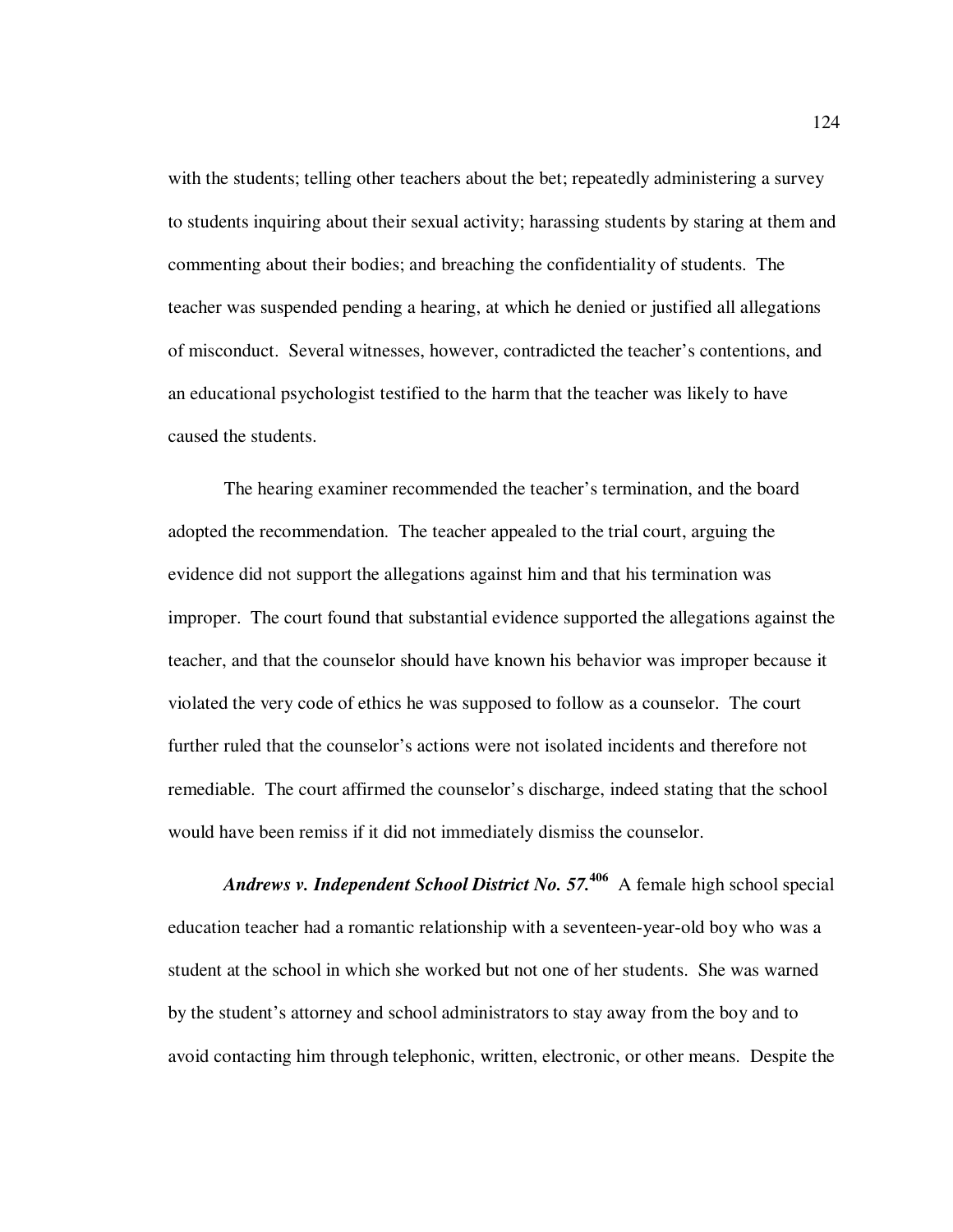warnings, the police found the student at the teacher's house, and evidence suggested the two had engaged in public hugging and kissing after the warning letter had been sent.

The teacher was recommended for termination, and a hearing was held. At the hearing, a transcript of telephone conversations between the student and teacher surreptitiously recorded by the boy's mother was entered into evidence. Also admitted into evidence was the testimony of a man who reported that he had a sexual relationship with the teacher when he was a fourteen-year-old student approximately fifteen years earlier. The board voted to terminate the teacher. She appealed the ruling with the court system.

The teacher initially challenged the recordings, but later waived her objection. However, she claimed a due process violation in the district's allowing the former student to testify. The court, however, found that the evidence was permissible because it was admitted for the purpose of discrediting the teacher, not for proving another count of immoral activity. The teacher also argued that the relationship was not sexual in nature and therefore did not involve moral turpitude. In rejecting this argument, the court reasoned that the romantic relationship between the thirty-nine year old teacher and seventeen year old boy that had endured for years was contrary to good morals if the act was intentional. Because the act was intentional, the trial court upheld the teacher's termination, and the court of appeals affirmed.

*Clark v. Board of Education of Ann Arbor.***<sup>407</sup>** A tenured female high school drama teacher worked at a nontraditional school designed to provide services for at-risk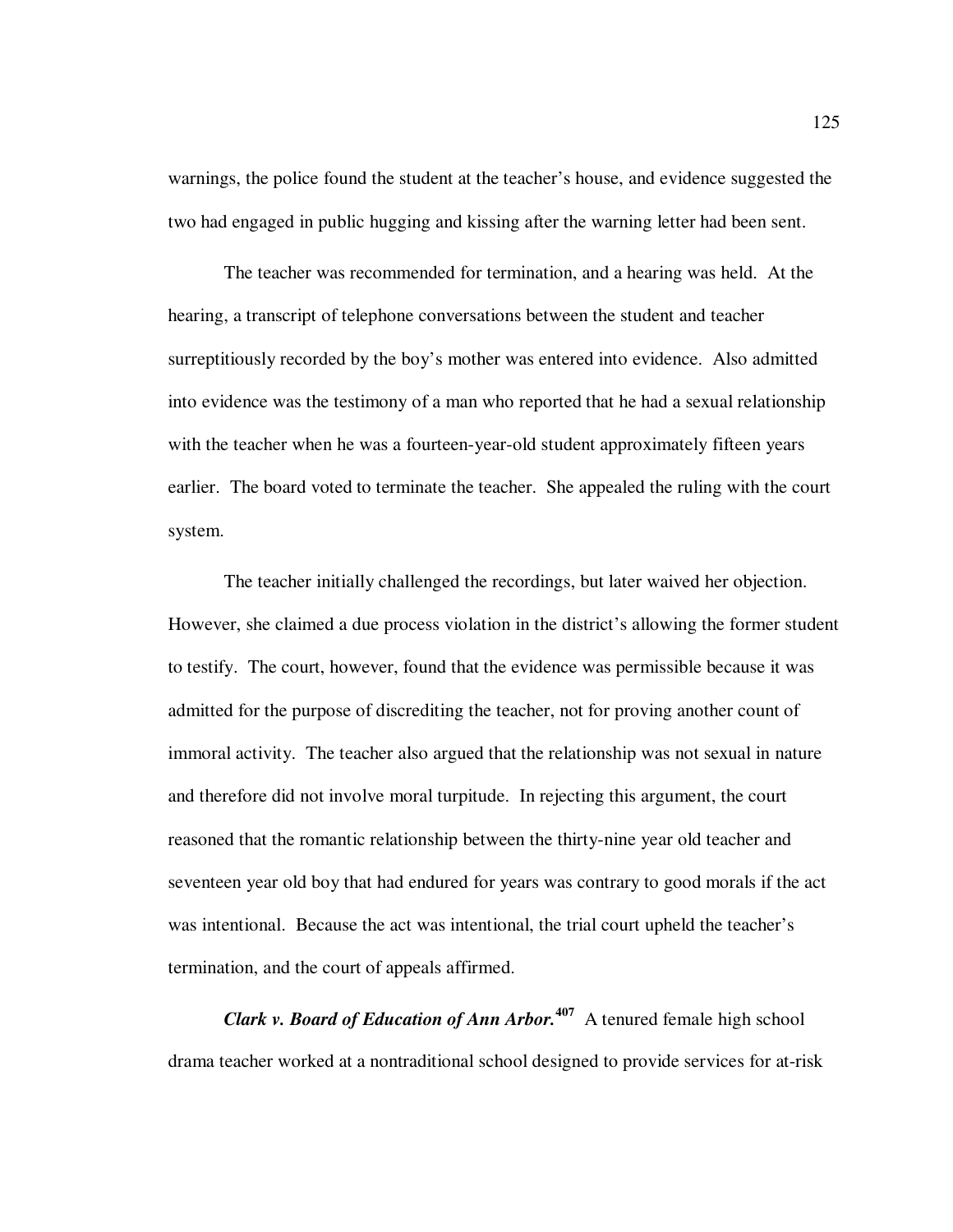students. Teachers were required to spend time outside of school with their students. The drama teacher also ran a support group in which students would discuss personal problems. At one point the principal warned the teacher about her conduct with male students. The teacher denied any wrongdoing. Nearly two years later two boys walked into the basement of their seventeen-year-old friend, a student of the teacher, and found the teacher and student lying in bed engaged in a kiss.

The superintendent recommended the teacher's termination, and a hearing was held with the board. The student admitted to being naked under the blankets but denied kissing the teacher. The teacher denied kissing the student but admitted she had spent the night at his house. The teacher also admitted to having allowed the student to drive her car even though she knew he did not have a license. The board voted to terminate the teacher, who appealed to the tenure board. The tenure board could not find evidence that a sexual relationship existed, but nonetheless agreed that the termination was proper because the teacher's conduct showed a serious breach of duty to her employer and students.

The teacher appealed to the trial court, which reversed the tenure commission's ruling. The trial court agreed the teacher had acted inappropriately but could not find that the school district suffered any adverse effects as required by *Beebee*, a state supreme court decision.<sup>408</sup> The court of appeals disagreed with the trial court and reversed its ruling. In doing so, the court of appeals reasoned that the fact pattern of the *Beebee* case dealt with curricular matters and not matters of sexual relationships between teachers and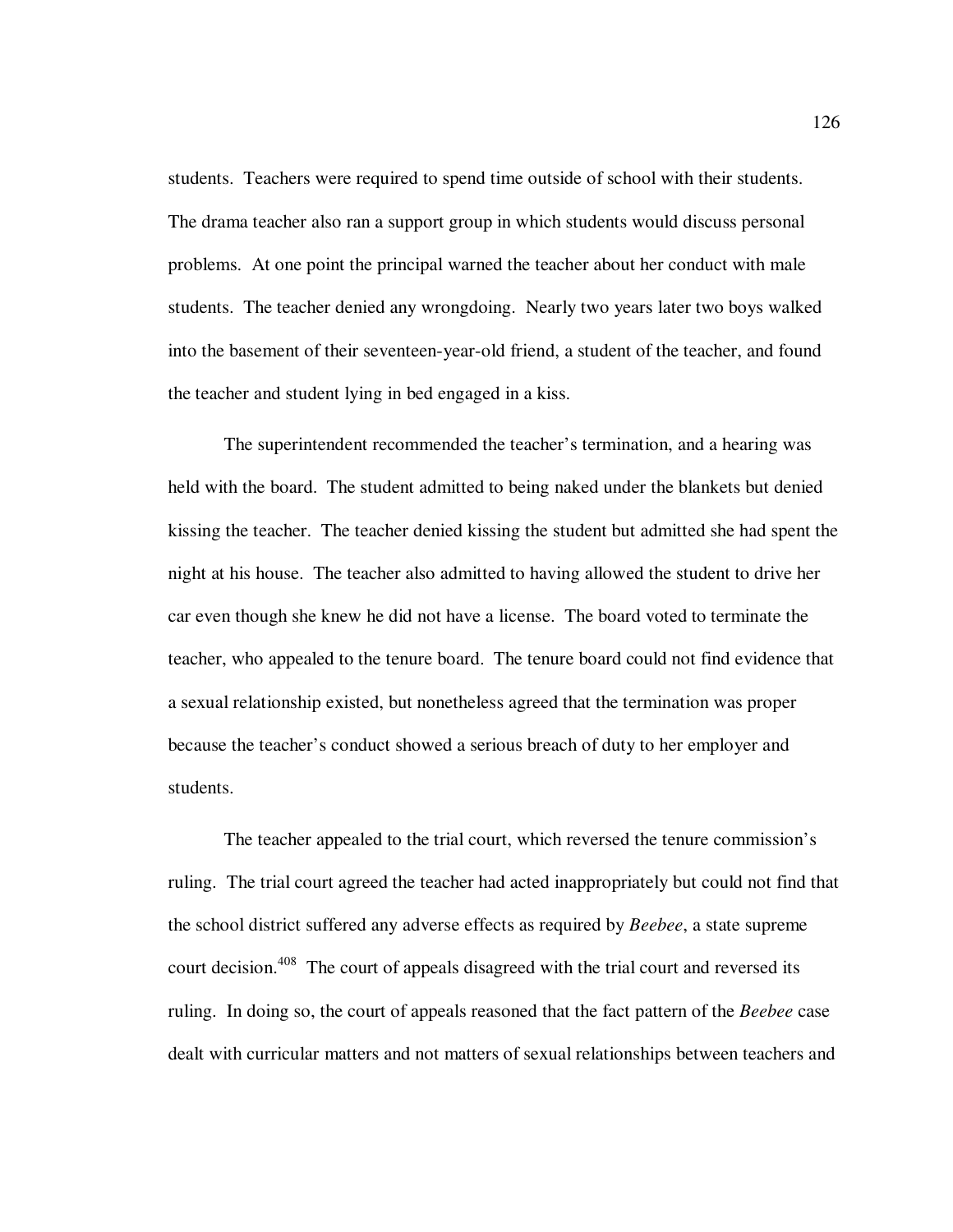students. Therefore, it would be wrong to assume that all tenure cases require proof of adverse consequences. Because the tenure commission determined the teacher in this case had maintained an unprofessional relationship with a student, which was supported by substantial evidence, the termination of the teacher was upheld.

*Mondragon v. Poudre School District R-1.*<sup>409</sup> A student had a sexual relationship with her teacher for a period of two years, starting when she was thirteen and ending when she was fifteen, two years prior to the student reporting the incident to her church youth counselor. The counselor reported the incident to the police, but the charges were eventually dismissed as having been outside the statute of limitations. During the criminal investigation, however, the police hypnotized the student to help her remember specific dates of the relationship, to present a detailed description of the teacher's home, and to identify distinguishing marks of the teacher's body. The teacher was administered a polygraph test as part of the criminal investigation.

Following a hearing, the board voted unanimously to accept the superintendent's recommendation to dismiss the teacher for immorality and neglect of duty. The teacher appealed to the court on several counts: that the student should not have been permitted to testify because the hypnosis rendered her incompetent; that the hearing officer's findings of fact were not supported by evidence; that the comments made by the school board's attorney to the board prior to its vote were inappropriate; that the hearing officer improperly entered into evidence the results of the teacher's polygraph test; and that the student was not available for cross examination. The court disagreed on all counts and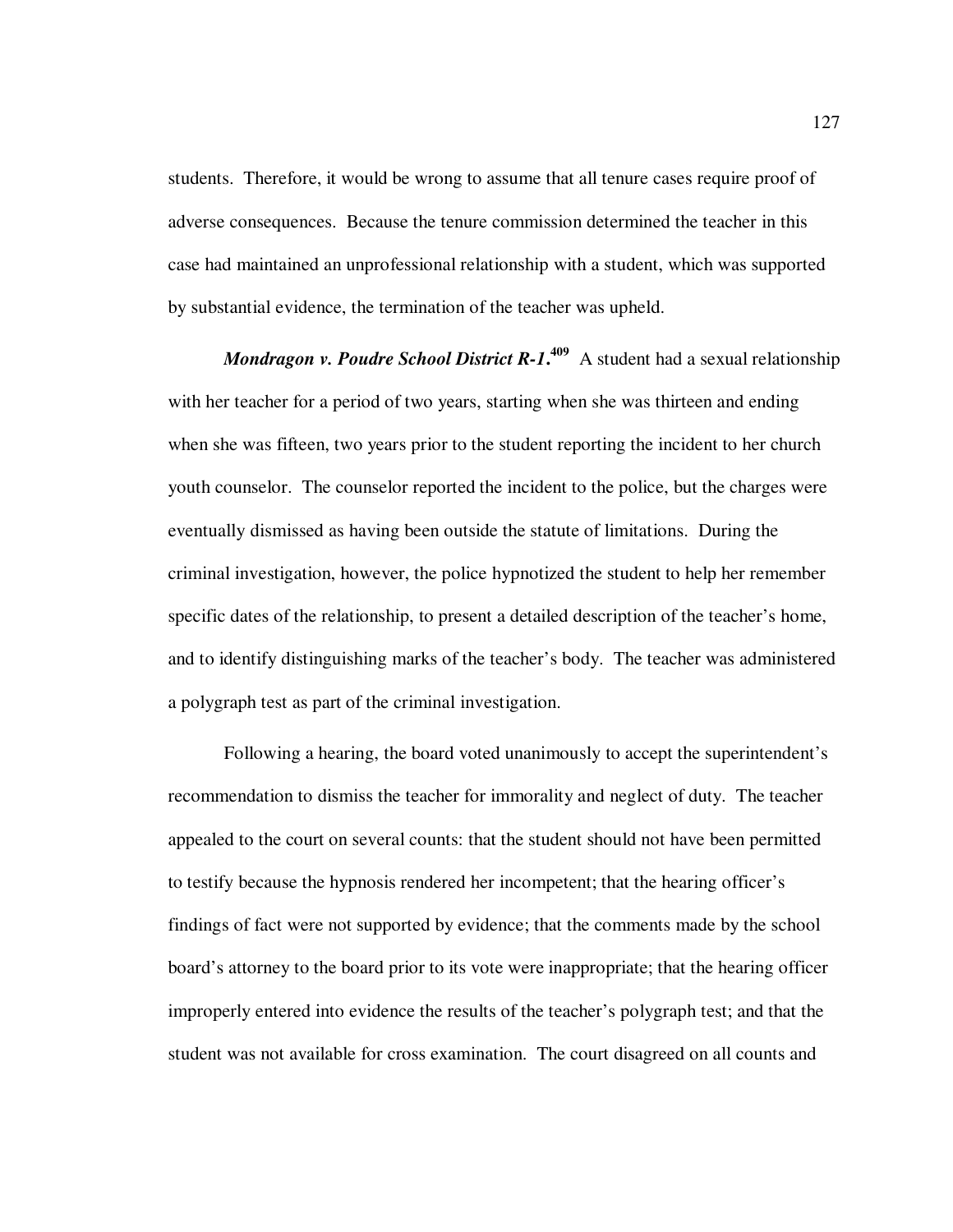affirmed the ruling of the board to dismiss the teacher. In making this ruling, the court reasoned that the rules of evidence in a hearing such as this are somewhat relaxed, and that the evidence clearly supported that the teacher engaged in immoral conduct.

*Lehto v. Caesar Rodney School District.***<sup>410</sup>** A male elementary school teacher became involved in a sexual relationship with a female high school student who attended a different school district. The teacher had been the student's teacher years earlier; they became reacquainted when the student came to pick up her sister. They began to talk on the phone, and a few months later the relationship became sexual. Once the teacher called off work and had the student over to his house to watch movies, at which time he fondled and licked her breasts and dry humped her. The teacher and student often met in a Wal-Mart parking lot, where the teacher would again fondle the student's breasts and digitally penetrate her vagina. The student eventually told of the relationship to a friend, who told a parent, who contacted police.

When the school board became aware of the allegations, it conducted an investigation and hearing before terminating the teacher. The teacher appealed, arguing there was no substantial evidence to support his termination because he was not the student's teacher, the student was of legal age of consent, and the relationship did not affect his professional duties. The trial court, court of appeals, and state supreme court all ruled in favor of the school district. In doing so, the courts reasoned that even though the teacher did not have a direct connection with the student in the classroom, a nexus existed between the teacher's position as a role model and the parents' ability to trust the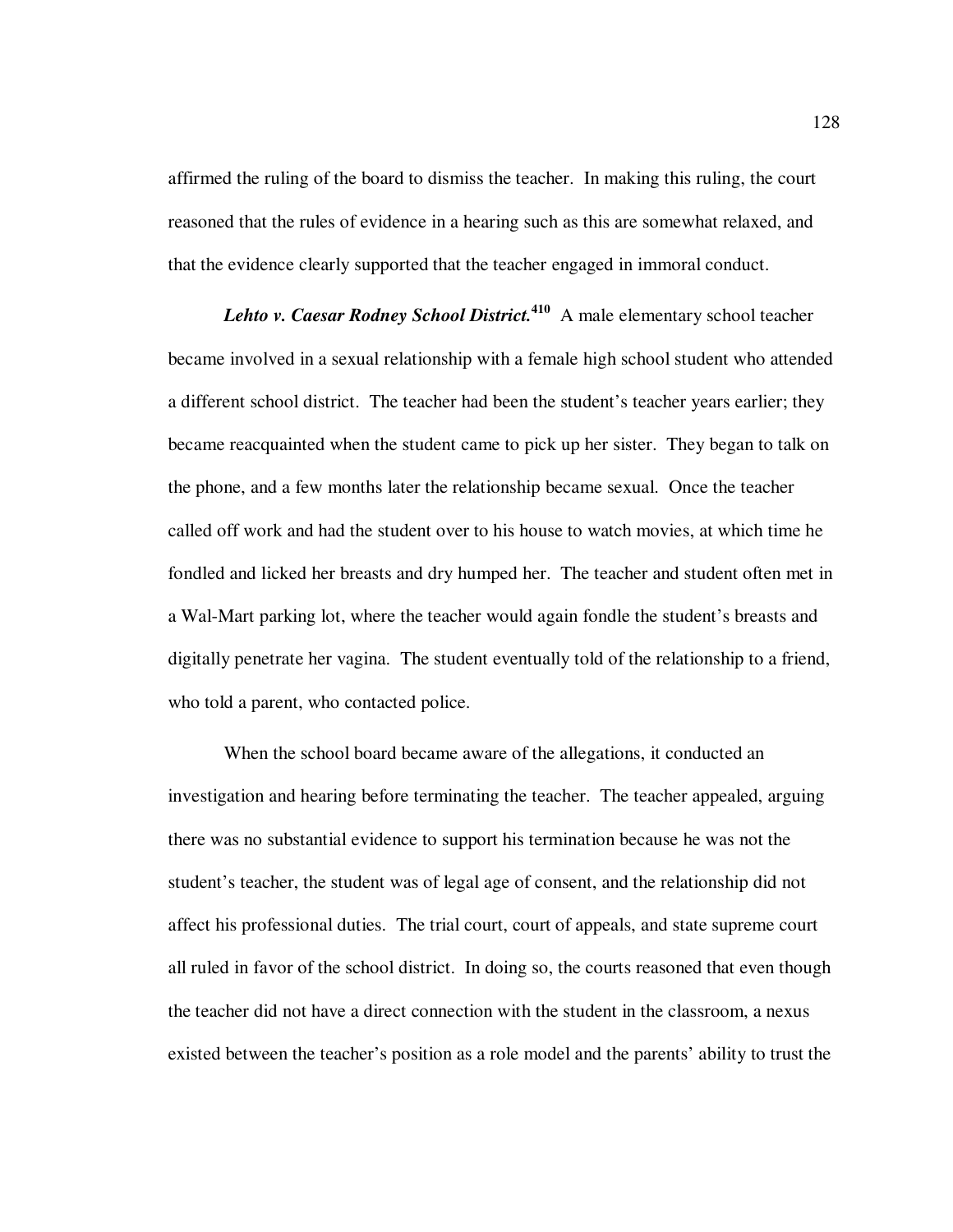safety of their children to the school. The courts reasoned that the teacher's relationship with the student constituted immorality under state law and affirmed his termination.

*Weissman v. Jefferson County School District No. 1.***<sup>411</sup>** A high school teacher in an alternative program chaperoned a three day field trip. On the way to their destination, the teacher sat in the back of a van with several female students, and engaged in touching and tickling them on various parts of their bodies, including between their legs near their genitalia. The teacher and students also engaged in conversations consisting of much sexual innuendo, and the teacher was found lying on a bed with a female student in the motel room. Upon returning to school, colleagues complained about the teacher's actions, and after an investigation and hearing, the school board dismissed the teacher for immorality and neglect of duty.

The teacher filed suit, claiming the term "immorality" is impermissibly vague and that he was denied due process. The court disagreed, ruling that even if the term "immorality" is vague, most persons of ordinary intelligence would know that tickling female students near their genitals is improper. Also, the court confirmed that the due process granted the teacher by the school district was adequate. The court of appeals and state supreme court affirmed the ruling.

## **Remediable Action Challenges**

Some employees who engage in inappropriate relationships with students admit their behavior was wrong, but argue that the relationships are not so wrong as to warrant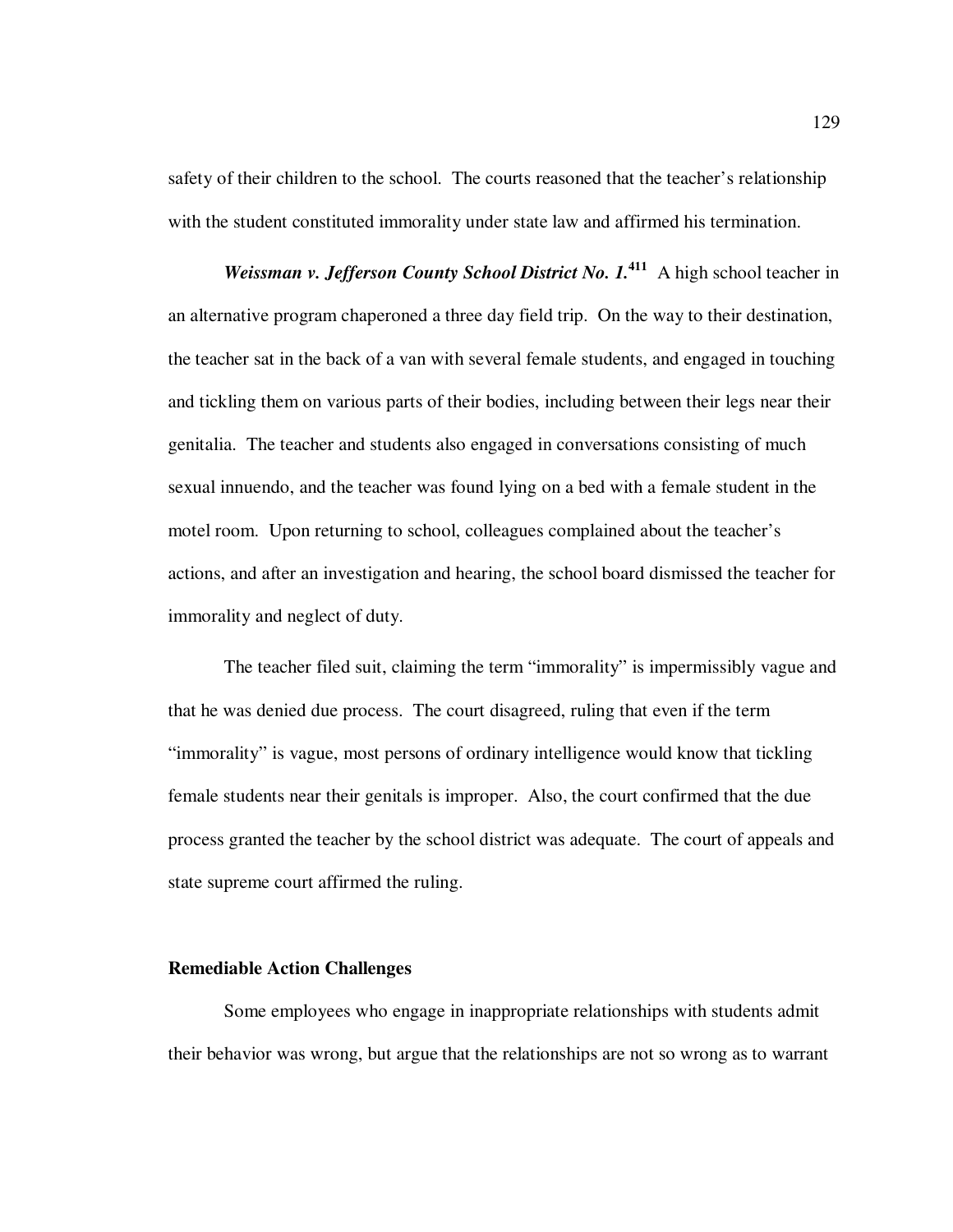termination. Instead, they argue their behavior is rehabilitative and that they should be given a second chance. A review of the following cases will show that generally courts will determine inappropriate touching of students is not remediable because the victims suffer psychological damage, the school suffers damage by losing the trust of its community, and a mere warning to a teacher not to engage in similar behavior in the future does not remedy the damage already caused. Five case summaries in which school employees argue their misconduct is remediable follow.

*Board of Education of Argo-Summit School District No. 104, Cook County v.*  **State Board of Education.<sup>412</sup>** Sometimes when three second grade girls would have something to say to their physical education teacher, he would pull them near him under the auspices that he could not hear them and then pinch them on the buttocks. Following an investigation and hearing, the local school board voted to dismiss the teacher for unprofessional and immoral conduct. The teacher appealed to the state board of education. The hearing officer found the testimony of the students to be credible and the pinching to be improper, but could not find evidence that the teacher acted in a way to be sexually provocative and ordered his reinstatement, reasoning the conduct was remediable and deserved a warning before dismissal. Hearing the district's appeal, the circuit court ruled that the behavior was not remediable because even though remediation may correct the teacher's future behavior, the pinching caused traumatic psychological harm to the students and damage to the reputation of the school that could not be corrected by a warning. The court of appeals affirmed the trial court's ruling, stating that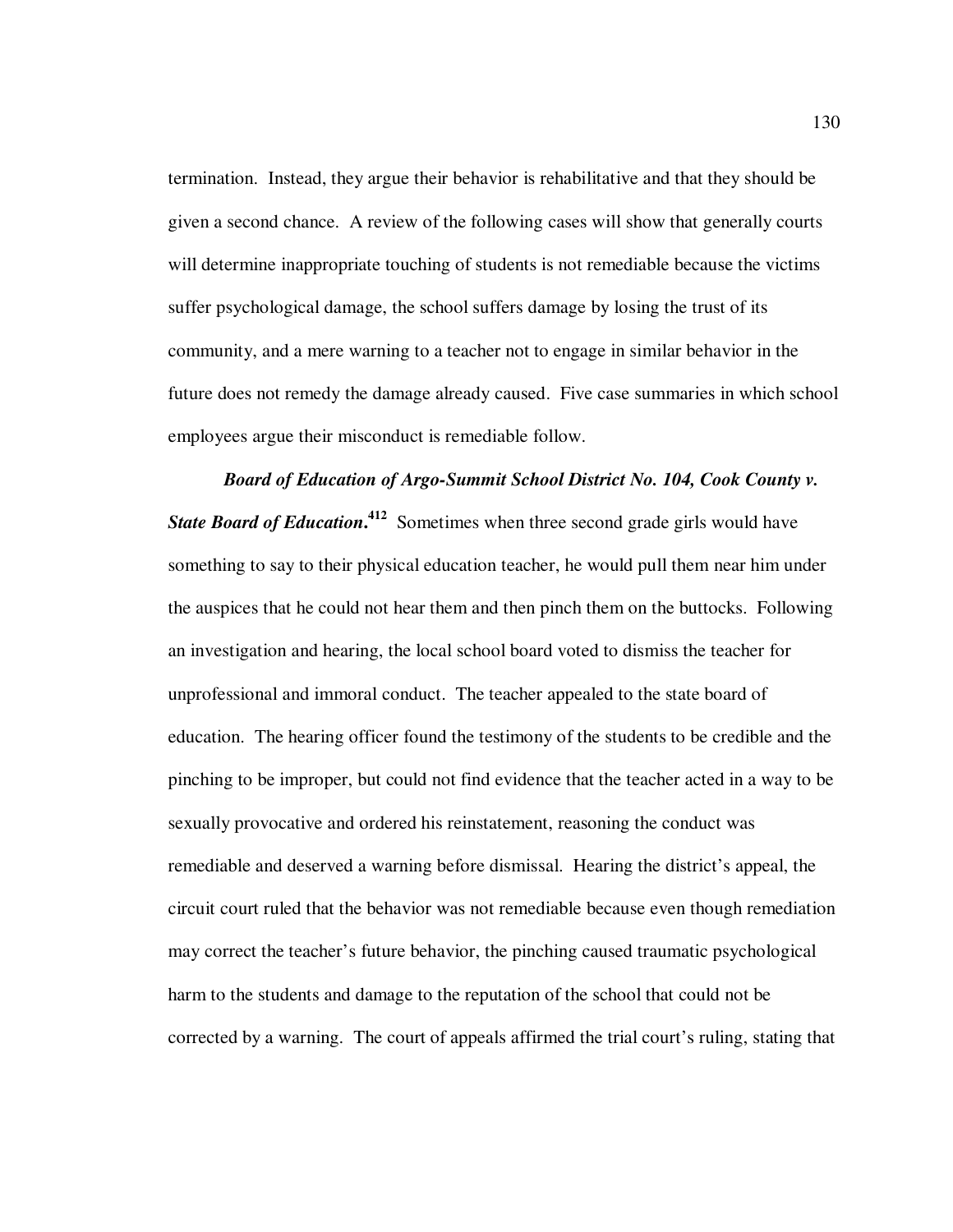it could not foresee any circumstance in which a reprimand would be just punishment for a teacher's immoral conduct.

*Mott v. Endicott School District No.* 308.<sup>413</sup> A band teacher had on at least three occasions tapped a total of at least five male students on the genitals: once during band class, once at a band concert, and once at a party for the band at the teacher's house. Two of the strikes were alleged to be disciplinary, while three of the strikes were alleged not to be done in anger but rather in a playful manner that did not cause lasting pain. After completing an investigation, the superintendent recommended the teacher, who had earlier been placed on probation for poor classroom discipline, be dismissed. The board's hearing officer found that the board was not able to dismiss the teacher for violating his probation notice because the notice did not specifically forbid the teacher from using corporal punishment. However, the hearing officer determined the genital striking constituted unprofessional behavior and, while the behavior may be considered remediable in a larger district, the small size of this school district would necessarily cause the students to be in contact with the teacher, which would be detrimental to the school district. Therefore, the board dismissed the teacher.

The teacher appealed to the trial court, which affirmed the ruling of the school board. The court of appeals, however, ruled that the teacher's behavior was simply a remediable teaching deficiency related to student discipline technique and reinstated the teacher. The district then appealed to the state supreme court, which overturned the court of appeals and upheld the teacher's termination. The high court ruled that not all of the teacher's genital tapping was disciplinary in nature. However, even if it were disciplinary, such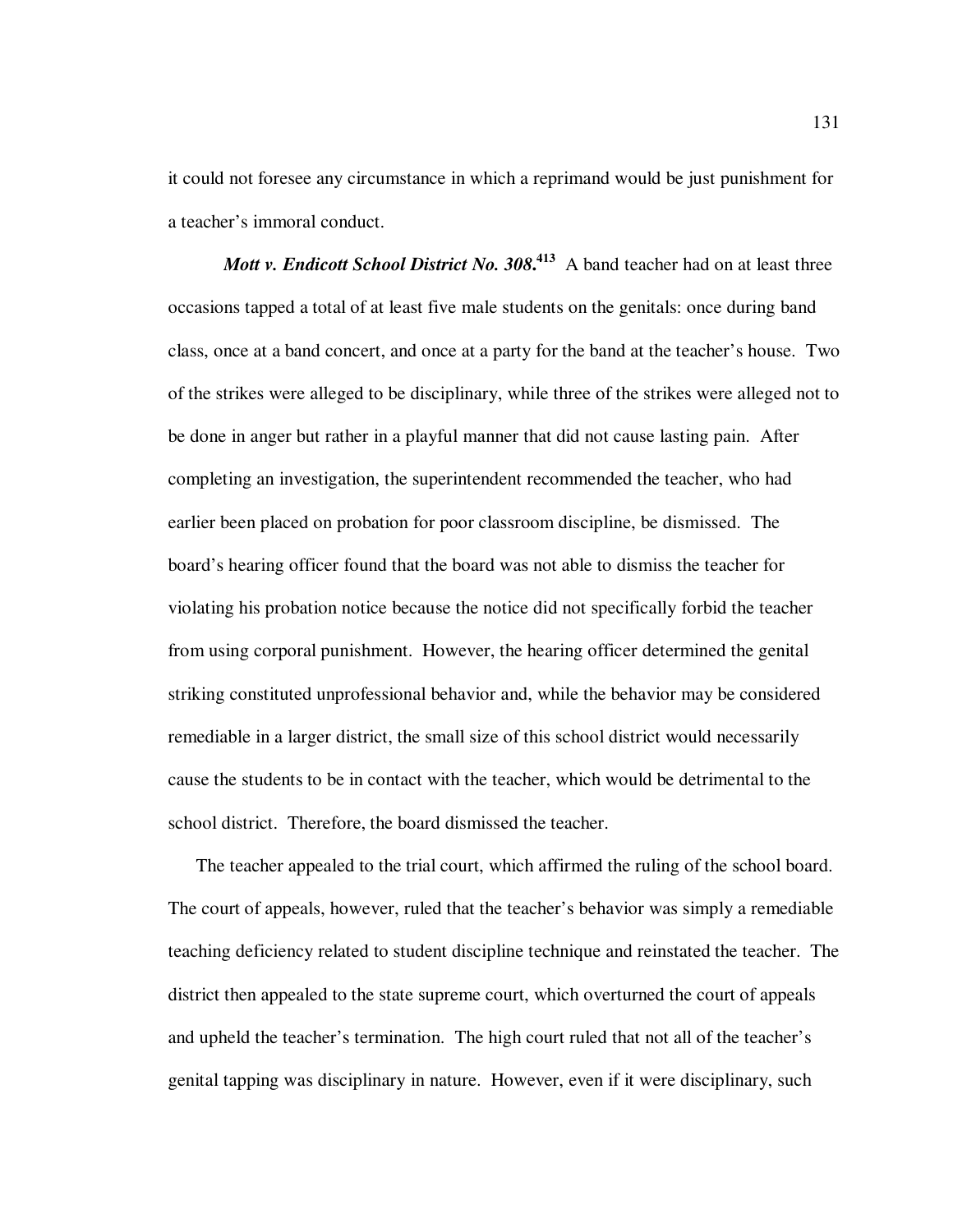misconduct is so patently unacceptable that the school board was well within its rights to discharge the teacher without prior warnings.

*Fadler v. State Board of Education.*<sup>414</sup> A teacher was charged with immoral conduct for allegedly fondling two of his third grade female students. The teacher reached down the pants and grabbed the buttocks of one student. He grabbed and squeezed the breasts of another. The board of education voted to terminate the contract of the teacher without prior notice. The state board of education's hearing officer sustained the teacher's dismissal, which was later sustained by the trial court. The teacher then took his case to the court of appeals, arguing that the trial court erred when it ruled the teacher's conduct was irremediable and that his due process rights were denied because the court did not use an objective standard to determine if certain conduct is immoral. Because the teacher had only just raised his due process claim on appeal, the court refused to consider his argument. Considering the issue of irremediableness, the court relied on a two prong test. First, has damage been done to the school or students? Second, could the conduct causing the damage have been corrected if the teacher was warned? The court reasoned that the students and school were damaged by the teacher's actions and the damage would not have been remedied by a simple warning. The court opined that a teacher who inappropriately touches students causes psychological damage to the children and a breach of trust in the community. Therefore, the court of appeals affirmed the teacher's discharge.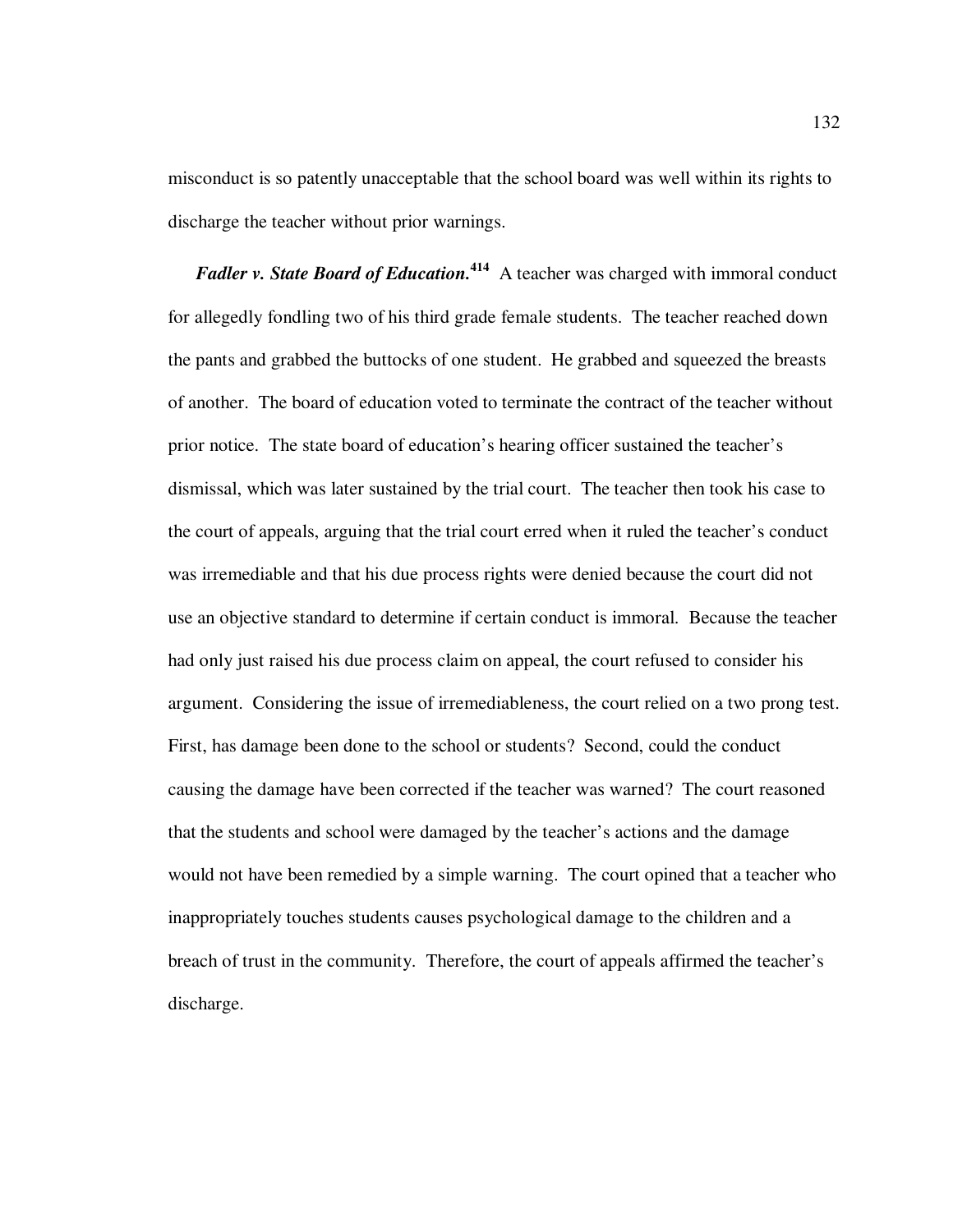*Wright v. Mead School District No. 354.***<sup>415</sup>** Administrators in the Mead School District received a report from the state superintendent that its middle school music teacher allegedly had a sexual relationship with students between seven and ten years earlier when he was a high school teacher in the Spokane City School District. The teacher had developed a relationship with one student that began with backrubs and love notes written in code and eventually led to oral sex and intercourse. The teacher allegedly kissed and fondled another student several times, engaged in sexually explicit conversations with her at his home, and provided her with alcohol on a school trip. Following its investigation, the Mead board voted to terminate the teacher for his conduct as a teacher in another district with students from the other district, which had happened several years earlier. The teacher appealed, asking the court to consider whether his actions were remediable, and whether a district could terminate him for conduct that happened so long ago when he was an employee of a different district.

In affirming the board's termination of the teacher, the court ruled that sexual misconduct is not an action that can be remedied. Because the teacher's conduct served no positive educational aspect or legitimate professional purpose, the district had sufficient cause to discharge him. Furthermore, the court found no statute of limitations for a district to consider sexual misconduct charges against a teacher, reasoning that the possibility of harm to students outweighed the remoteness of the actions. In other words, the risk involved with employing a teacher who had a sexual relationship with a student in a different school district several years prior was not tempered by the time and distance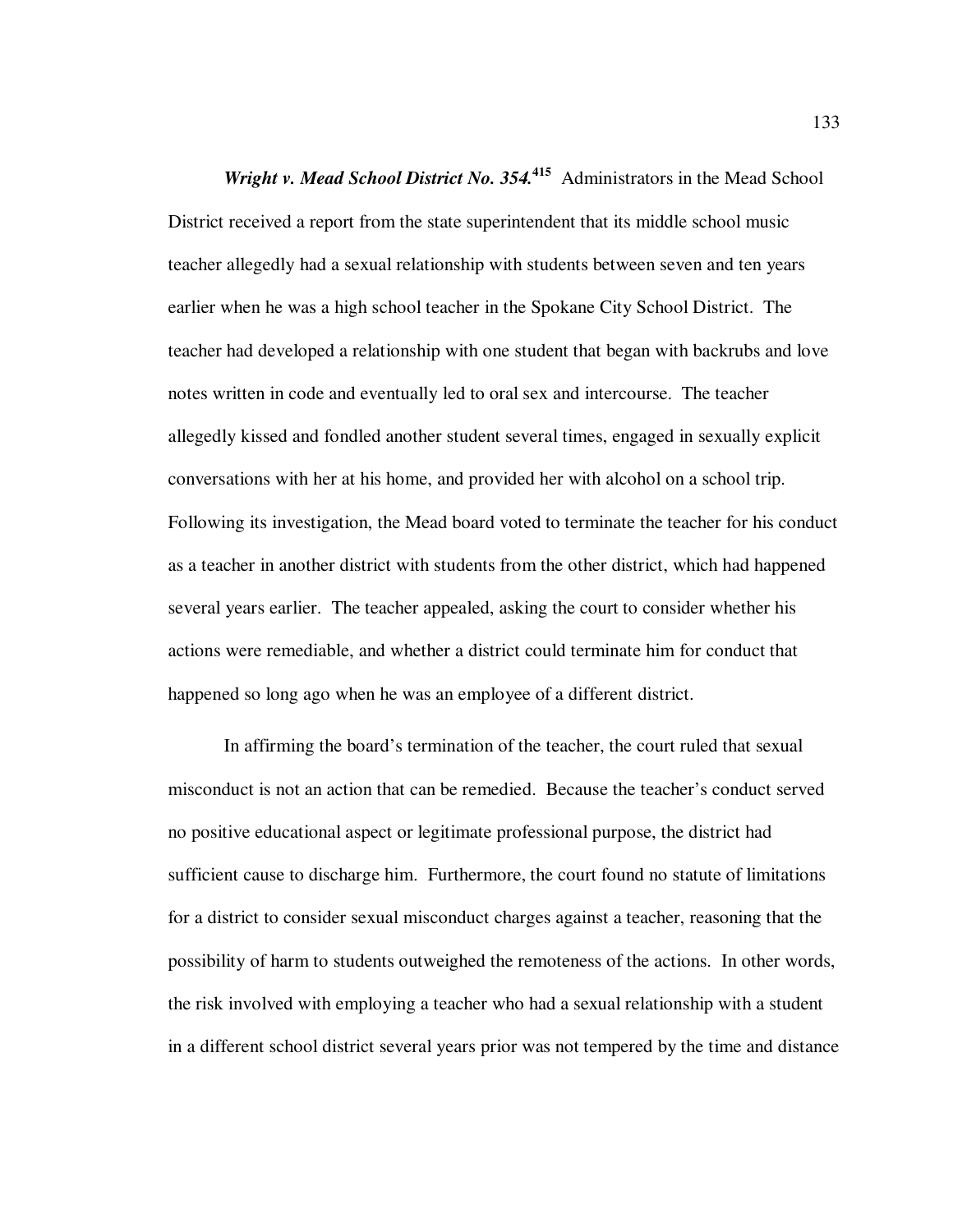that separated the teacher from his past actions. Indeed, the court ruled "Past sexual conduct with a student in another district can provide sufficient cause for termination."<sup>416</sup>

*Pryse v. Yakima School District No. 7***. <sup>417</sup>** A male physical education teacher frequently made sexual remarks to his female high school students. He offered them higher grades if they would ride with him in his "love machine."<sup>418</sup> He told them that he was sure they got plenty of exercise "between the sheets"<sup>419</sup> and often inquired about their first sexual experiences. The teacher would touch female students on their knees while they were sitting, would have them in his office where they could see the male students showering, and would hug them and touch them on the buttocks. Upon hearing the allegations against the teacher, the superintendent investigated and a hearing was held. At the hearing, the teacher denied most of the accusations, but the hearing officer found the testimony of the students to be credible and recommended his termination. The teacher appealed his termination to the trial court, which affirmed. He then appealed to the court of appeals, arguing several errors.

First, the teacher argued the standard of review should have been de novo, but the court overruled his objection. The court reasoned that the verbatim transcript was available for the court and upon reviewing the record the court properly found substantial evidence to affirm the termination. Next, the teacher argued that his behavior did not impact his teaching and was remediable. The court of appeals disagreed, stating that the teacher's behavior was inherently damaging to students and deserving of discharge. Finally, the court of appeals rejected the teacher's claim that the district made procedural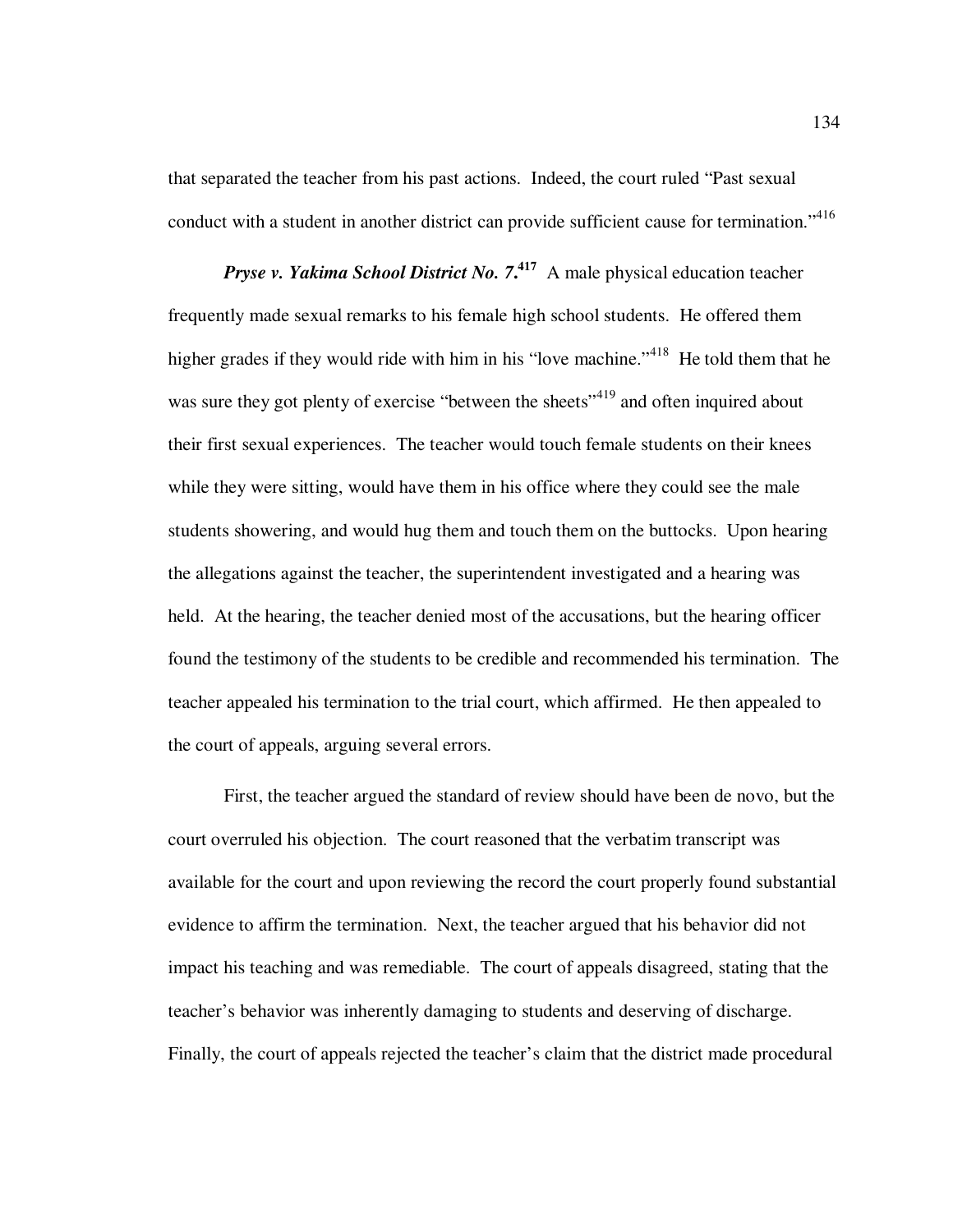errors in reviewing his conduct while he was working under the previous collective bargaining agreement. Having rejected all of the teacher's claims, the court of appeals affirmed the trial court in sustaining the teacher's termination.

#### **Miscellaneous Challenges**

The final two wrongful termination case summaries include miscellaneous legal issues, including a First Amendment challenge and a Fifth Amendment challenge.

*Clark v. Commissioner of Education.***<sup>420</sup>** One day during the fall semester school administrators received a report that a high school teacher was involved in an inappropriate relationship with a student. The administration gave the teacher a memo directing him to avoid contact with the female student with a warning that failure to follow the directive might result in discipline. The following spring the parents of the student reported that the teacher and student were involved in a sexual relationship. The student described distinguishing marks on the teacher's body, described where in his bedroom the teacher kept condoms, and described the color and brand of the condoms. Phone records showed 717 phone calls made from the student's house to the teacher's house over the course of nineteen months. The school district proposed termination of the teacher, and a hearing was held. The independent hearing examiner issued findings of fact that a sexual relationship had occurred and recommended the teacher's discharge. The board terminated the teacher, and the state commissioner of education affirmed the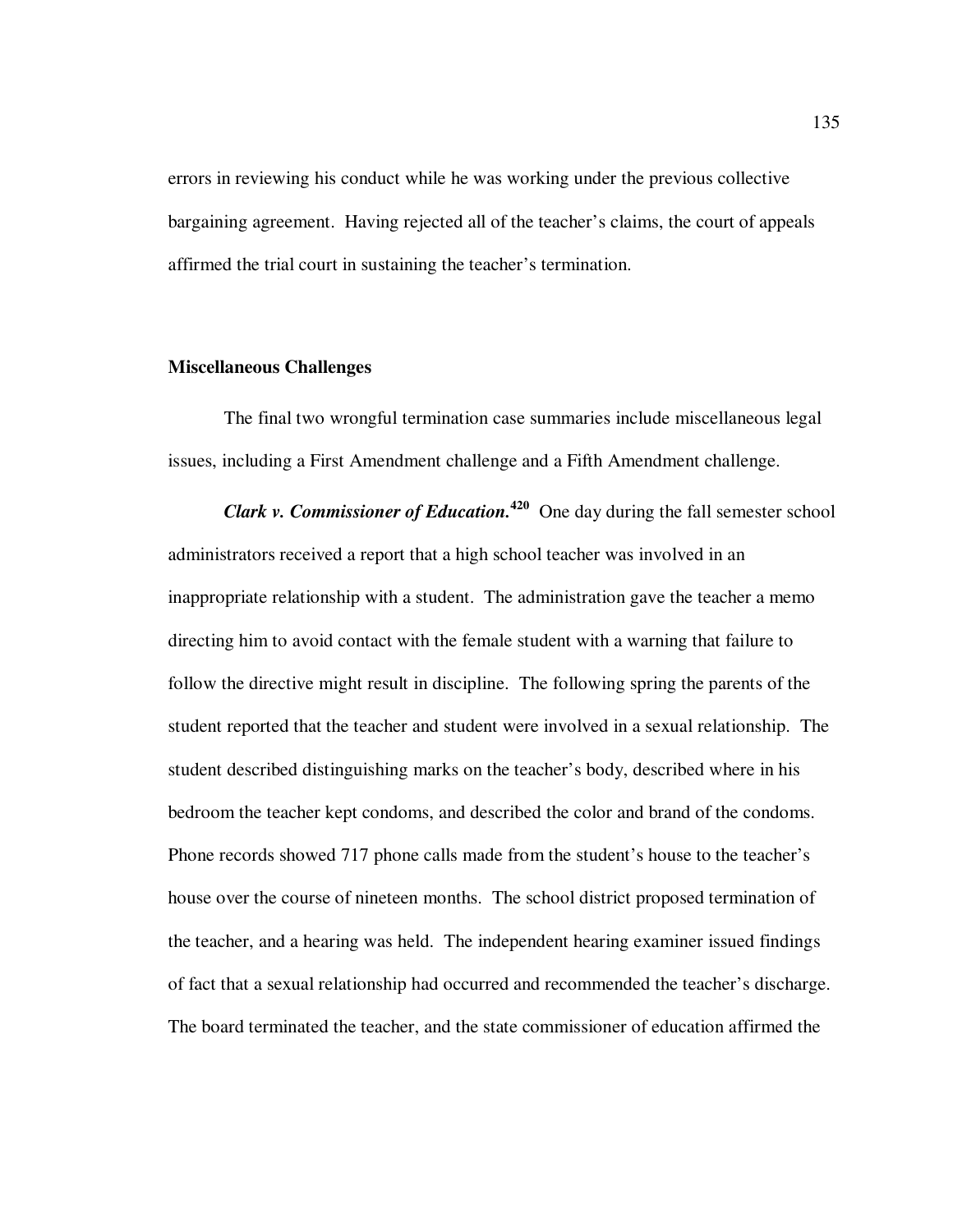board's action. The trial court affirmed the commissioner's ruling, and the teacher appealed.

The teacher challenged the termination on fourteen points, which the court of appeals re-categorized into five points: that the decision was not based on substantial evidence; that the commissioner had procedural errors; that the trial court should have awarded a jury trial; that the trial court improperly shifted the burden of proof to the teacher; and that the trial court should have abated the proceedings until the completion of his criminal trial. The court ruled that the commissioner had substantial evidence to support the termination based on the student's description of the teacher's body markings, the condoms, and the teacher's bedroom. The court also ruled that it had no jurisdiction over the procedural errors claims. Next, the court said that a jury trial was not appropriate because an appeal under the substantial evidence rule is generally not a trial of fact but a discussion of law. The court further ruled that it was indeed the teacher's burden on appeal to prove that the commissioner erred in finding substantial evidence. Finally, the court of appeals ruled that the trial court did not err in denying his plea in abatement so that he could preserve his right against self-incrimination. The court of appeals reasoned that throughout the civil proceedings the teacher never asserted his Fifth Amendment privilege, and the trial court had denied the jury trial anyway. Therefore, the trial court would only be looking at a substantial evidence review and the teacher would not be expected to testify about any new evidence. Because the court of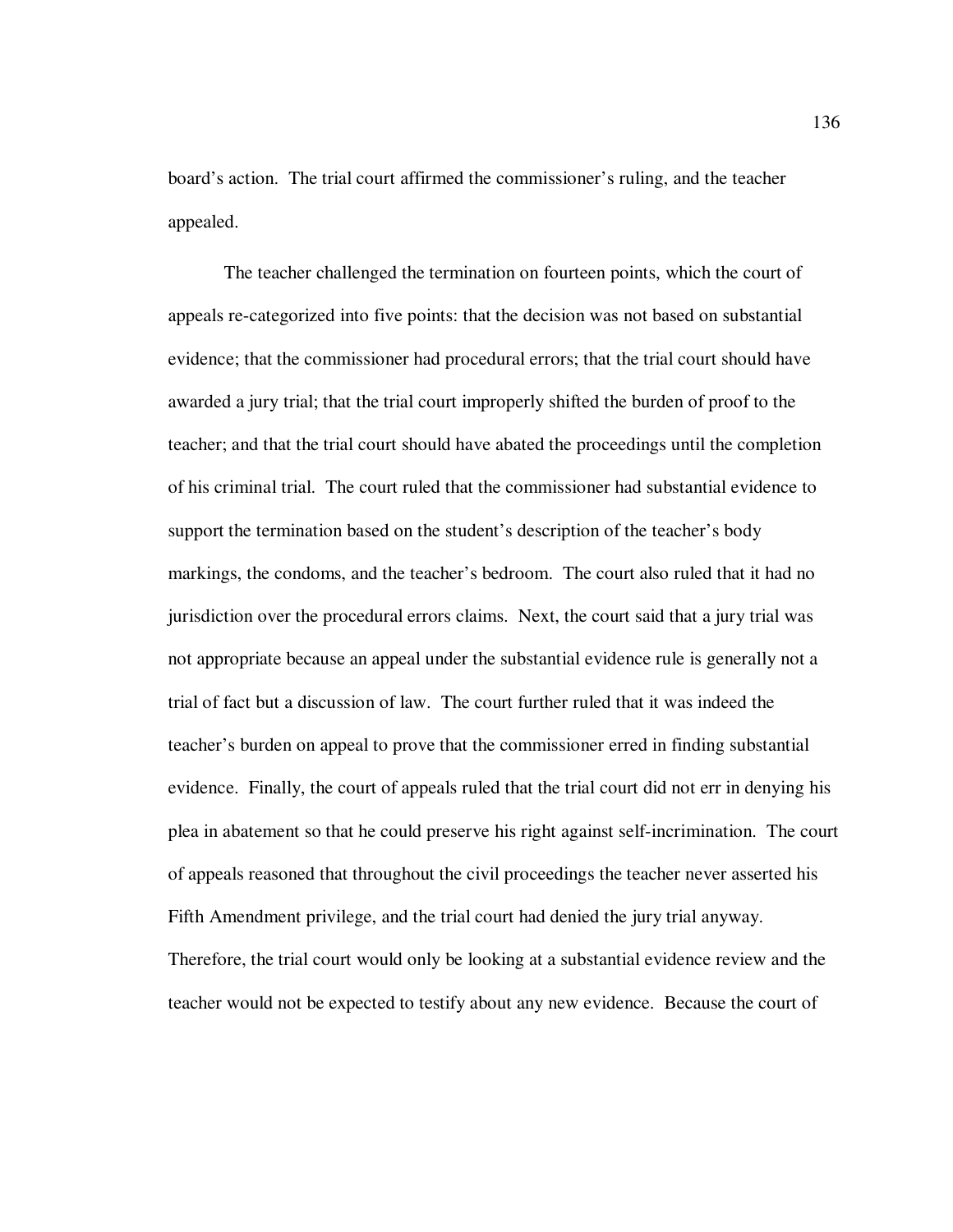appeals overruled all five of the teacher's complaints, it affirmed the judgment of the trial court, which upheld the teacher's termination.

*Padilla v. South Harrison R-II School District.***<sup>421</sup>** At a party, a female student told classmates and community members that she was having sexual fantasies about a male teacher. The student described a sexual encounter she had with a classmate, and then changed her story to include the teacher. She also feigned an orgasm and described a sexual encounter between the teacher and herself. A parent who was at the party reported the incident to the school the next day. The superintendent told the teacher he had nothing to worry about, that he knew the allegations were false. Later, the student filed a complaint alleging sexual misconduct on the part of the teacher. The superintendent investigated and a hearing was held. The board could not conclude that the teacher had engaged in a sexual relationship with the student and renewed the teacher's contract. Meanwhile, the teacher also was charged with a crime for the alleged acts and went to trial. He was acquitted of the charges, but during testimony the teacher said that he thought a sexual relationship with a student would be acceptable if it were out of school and consensual. The following spring the board did not renew the teacher's contract based on the teacher's public statements.

The teacher filed suit, arguing he had a First Amendment right to free speech. At trial, a jury awarded the teacher \$385,000 in compensatory damages. The school district appealed. In reversing the jury's finding, the court of appeals reasoned that a two step process must be used to determine if employee speech is protected by the First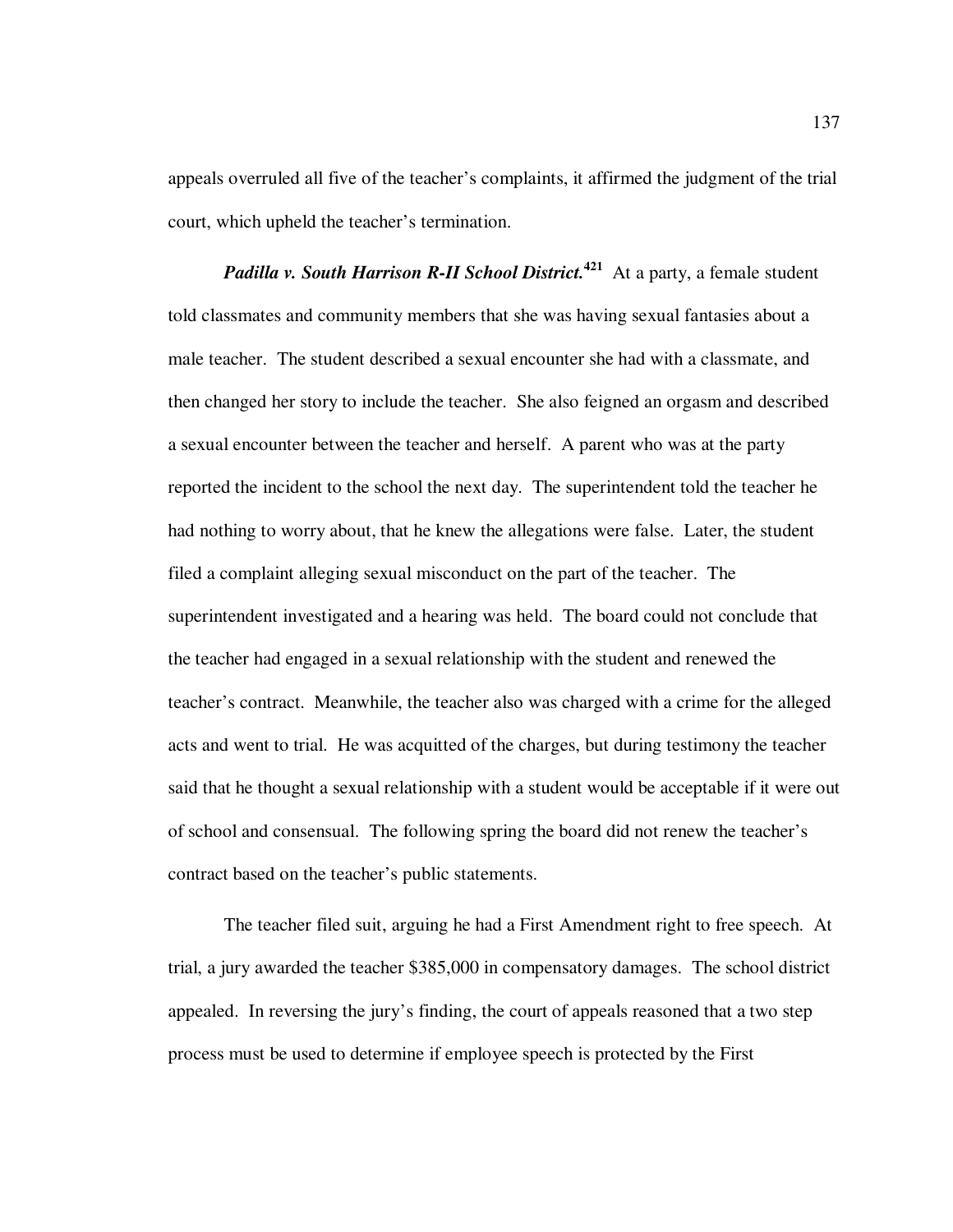Amendment. First, is it a matter of public concern? Second, does it balance the interest of the person in commenting on matters of public concern with the school's ability to promote the efficiency of the public services it performs? The court conceded that the teacher's speech was not offered freely but was instead compelled through examination at trial. Nonetheless, the court of appeals ruled that the teacher's opinion was not a matter of public concern because it did not relate directly to the teacher's legitimate disagreement with the board's policies. Indeed, the board had a duty to prevent studentteacher sexual contact and could be held liable if they did not. Therefore, the school would be hard pressed to be liable for teacher-student sexual relationships and at the same time be liable for not allowing a teacher to show support for such relationships.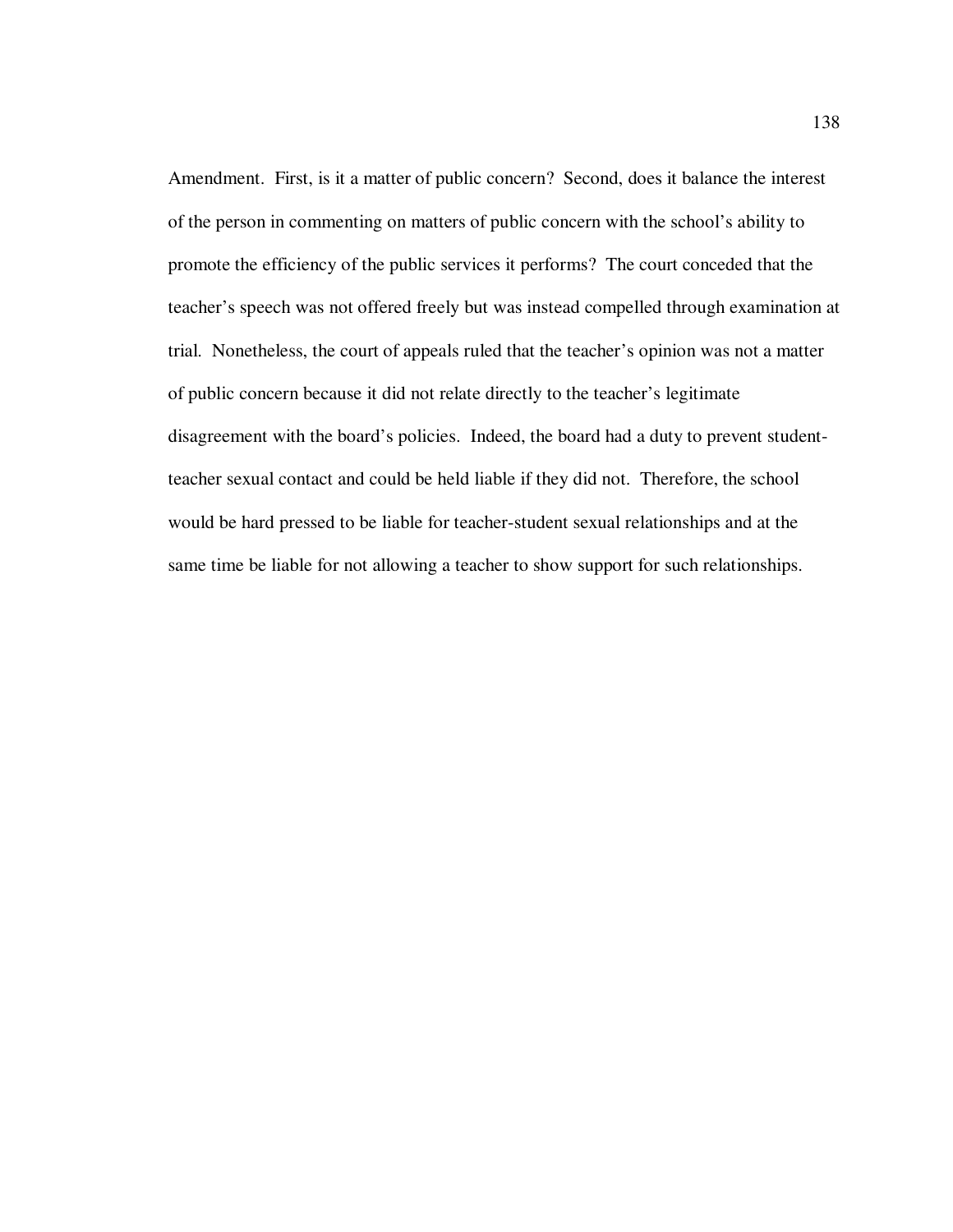## **CHAPTER FIVE**

## **CASE LAW SUMMARIES OF STUDENT CHALLENGES**

#### **Introduction**

Chapter five will summarize ninety-nine cases in which a student who engaged in a sexual relationship with a school employee, or an adult acting on behalf of the student, filed suit against a school employee or school district for failure to protect the student from harm. Often victims may file simultaneous claims against many parties: the employee who abused them, other employees who may have known of the abuse, administrators or school board members, municipalities, the school district itself, and other possibilities. Because the focus of this dissertation is how school districts can protect themselves from liability, the case summaries of chapter five will discuss the parts of each claim related to school administrators, school board members, and the school districts themselves. Claims against the abuser or defendants not under the direction of the school board will not be discussed.

Students who file claims against school administrators and districts may file suit in either federal court or state court. First chapter five will present summaries of federal court cases. Summaries of state court cases will follow. Cases will be listed chronologically within each subsection.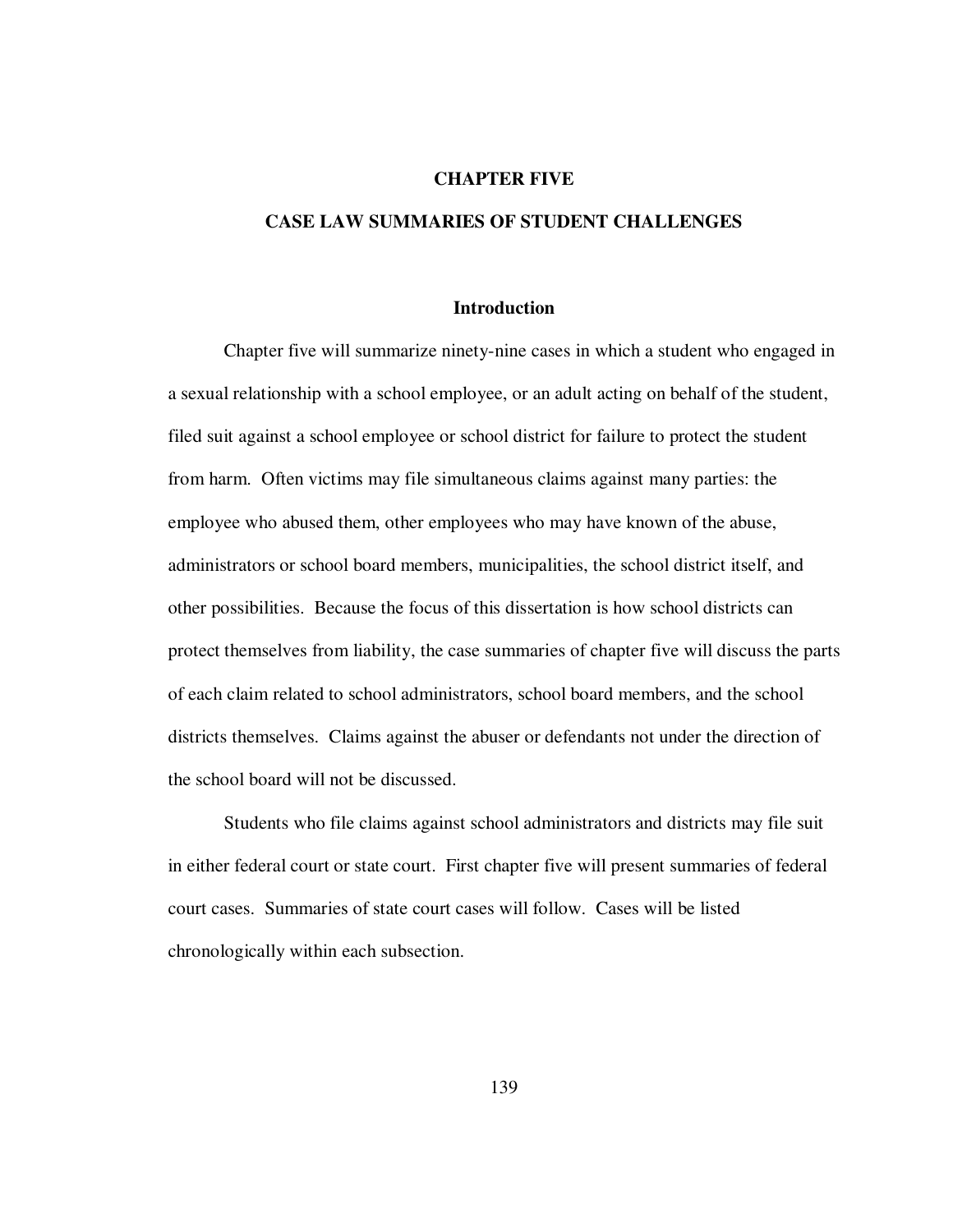## **Federal Court Case Law Summaries**

Commonly a student, or an adult acting on behalf of the student, who has been the victim of a sexual relationship with a teacher and files suit in federal court alleges violations of protections guaranteed under Title IX or the Fourteenth Amendment and seeks relief under § 1983. Title IX is part of the Education Amendments of 1972 and applies to educational institutions that receive federal financial assistance from the Department of Education. It is designed to protect persons from sex discrimination and is sometimes used as a source of challenge by families of students who engaged in consensual sexual relationships with teachers. The U.S. Supreme Court has held that boards of education can be liable for damages if administrators are aware of a school employee's sexual relationship with a student but fail to take steps to stop the conduct.

Reviewing the following case law will show that most federal courts agree for a school district to be liable under the hostile environment sexual harassment provision of Title IX, a school employee who had the power to take corrective action had actual notice that sexual harassment was occurring and was deliberately indifferent to it. Often federal district courts' opinions of what constitutes actual knowledge are more liberal than circuit courts' opinions. Also, federal district courts' opinions of what constitutes deliberate indifference are often less strict than the opinions of federal circuit courts. In most cases, federal circuit courts have ruled to have actual knowledge a school official must actually know the harassment is happening, not simply be aware that a possibility exists that harassment is happening. Most courts have also ruled that deliberate indifference is turning a blind eye to the actual knowledge of harassment. School officials who conduct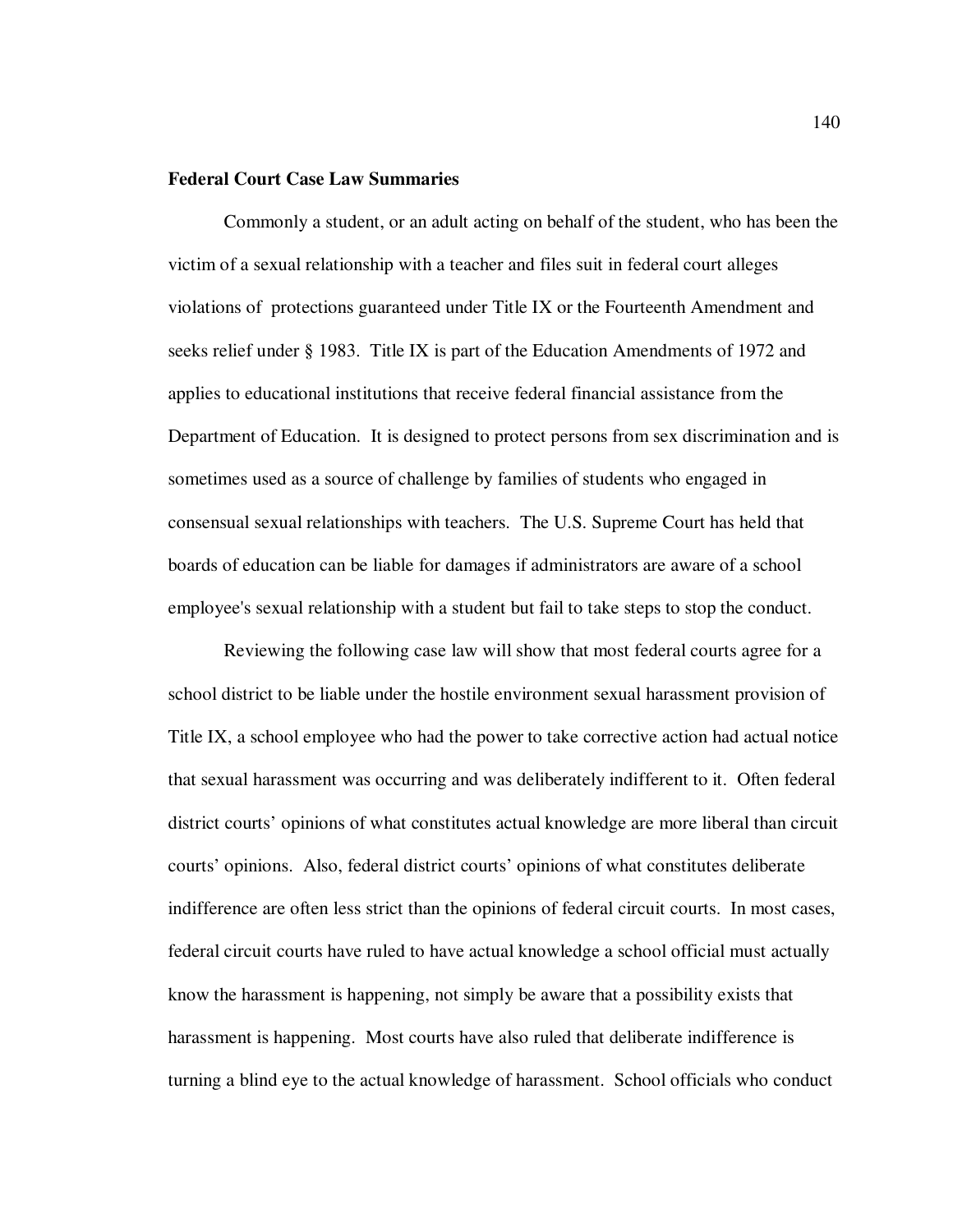an investigation into the reports of sexual harassment are usually held harmless by the courts no matter how inept their investigations and even if the harassment does not stop.

Section 1983 of the Civil Rights Act of 1964 originally was § 1 of the Ku Klux Klan Act of 1871. It stipulates that

[e]very person who, under color of any statute, ordinance, regulation, custom, or usage, of any [s]tate or [t]erritory, subjects, or causes to be subjected, any citizen of the United States or other person within the jurisdiction thereof to the deprivation of any rights, privileges, or immunities secured by the Constitution or laws, shall be liable to the party injured in an action at law, suit in equity, or other proper proceeding for redress.<sup>422</sup>

 The term "person" is not defined in the Act. The Supreme Court has concluded, however, that local governments are "persons" and therefore can be sued under  $\S 1983$ <sup>423</sup>

A person cannot file a claim under § 1983 alone. Rather, § 1983 is an attachment law, meaning that a § 1983 claim must be attached to another federal claim that a person's rights have been violated by somebody acting under color of state law. That is, if a person believes somebody acting under color of state law has violated his rights, he can file a claim under § 1983 to receive a damage award for the violation of his rights. Generally, students who have had sexual relationships with teachers file § 1983 claims alleging that a school employee violated their rights under the Fourteenth Amendment Equal Protection Clause or Title IX, although they less frequently attach § 1983 to other applicable federal laws.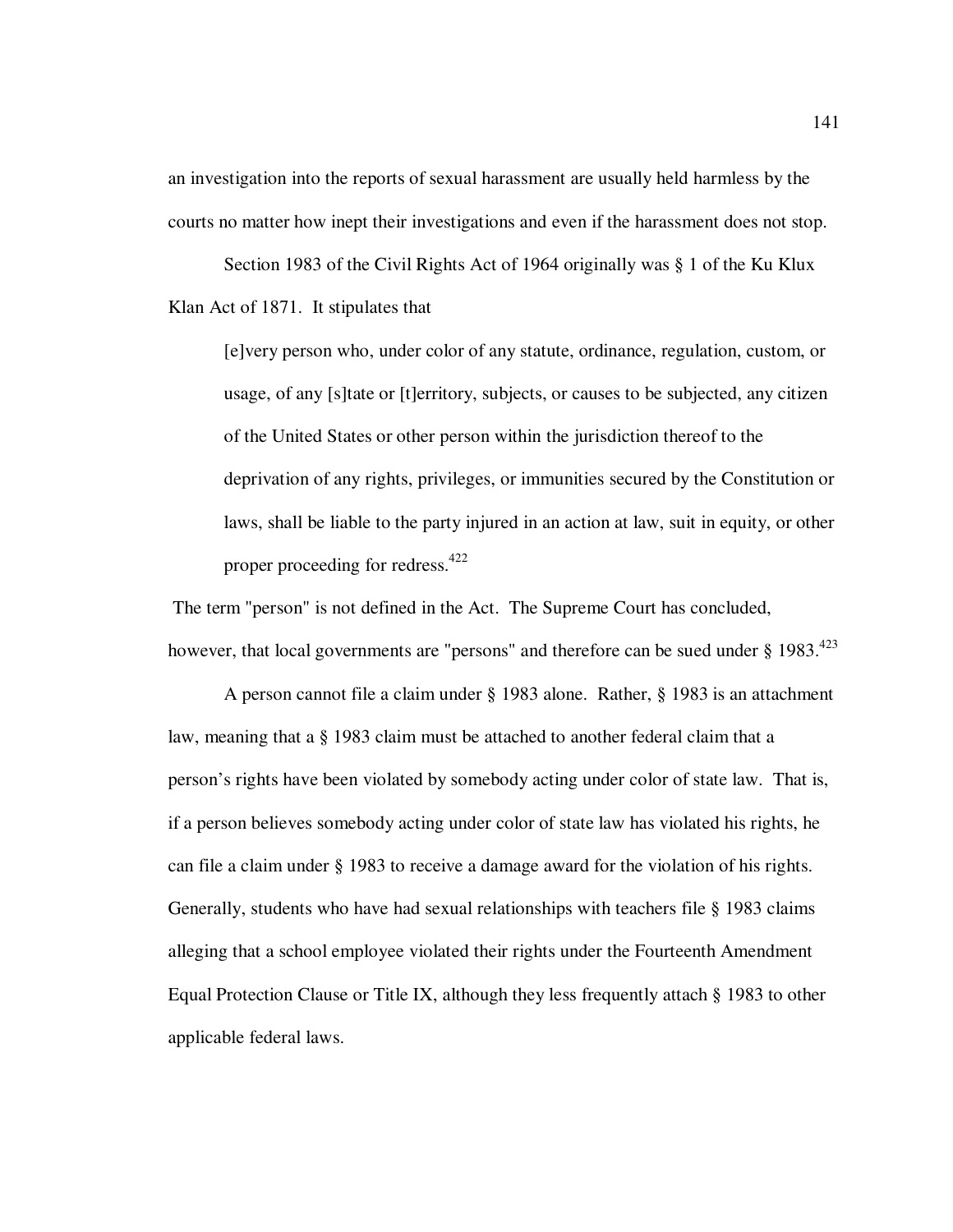Reviewing the following case law will show that the courts take two separate approaches to determining liability under § 1983. One avenue is for the court to determine whether a school official received notice of a pattern of unconstitutional acts committed by an employee, demonstrated deliberate indifference to the acts, and failed to take sufficient remedial action which caused proximate injury to a student. A second avenue in determining a school's liability under § 1983 is for a court to determine three elements: (1) The school showed a continuing, persistent and widespread practice of unconstitutional misconduct by employees; (2) The school showed deliberate indifference to the misconduct by the school's policymakers after being notified of the misconduct; and (3) A student was injured by virtue of the unconstitutional acts pursuant to the board's custom or policy and that the custom or policy was the moving force behind the unconstitutional acts.

The following sixty-seven federal court case summaries are arranged chronologically.

*Stoneking v. Bradford Area School District***. <sup>424</sup>** This case was on remand from the Supreme Court, which ordered the court to further consider the matter of a high school principal's supervision of a male band director with a history of sexual misconduct towards students. At one point the principal received a complaint that the band director attempted to rape a female student. Over time, the principal received still more complaints of sexual abuse from female students about the teacher. The principal met with band members and the teacher to discuss these rumors. The principal filed the complaints and told the teacher not to have any more one-on-one contact with female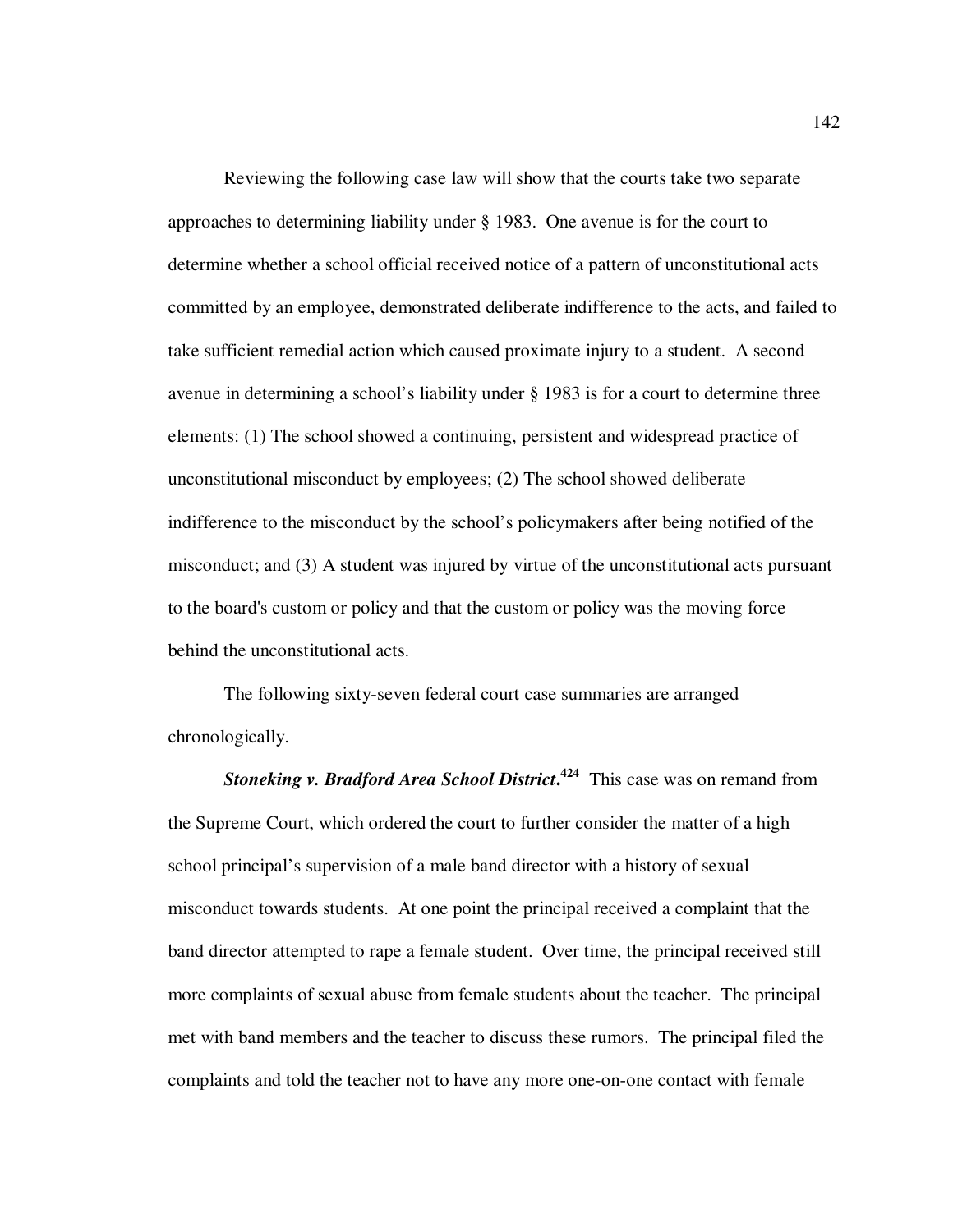students. Later, a graduate came forward to report that she and the teacher had engaged in various sexual acts during her sophomore, junior, and senior years, and for two years after graduation. Some of the acts occurred in the band room, on band trips, in the teacher's car, and in the teacher's house when the student babysat for him.

The student, seeking punitive and compensatory damages, filed a § 1983 suit alleging Fourteenth Amendment violations against the principal, vice principal, and superintendent for not providing her a school environment free from sexual abuse. The court ruled that the principal and vice principal were reckless in their handling of the case because they did not investigate previous incidents of the teacher engaging in misconduct with students. The court noted that an administrator could be liable if the administrator maintains a practice of reckless indifference to incidents of known or suspected abuse involving teachers and students, in concealing student complaints, and in discouraging students from complaining. The court also noted that the principal's excellent performance review of the teacher after having knowledge of allegations against him could be viewed as the principal telling the teacher that he is indifferent to the teacher's conduct and that it would not reflect negatively on him. Thus, the court denied the principal's and vice principal's request for qualified immunity because evidence suggested they encouraged a school climate that allowed sexual abuse of students. The superintendent, however, was granted summary judgment as the court found no evidence that he helped create that negative school culture.

*Doe v. Douglas County School Dist. RE-1.*<sup>425</sup> A female high school student was required to have weekly meetings with the male school psychologist in his office, at his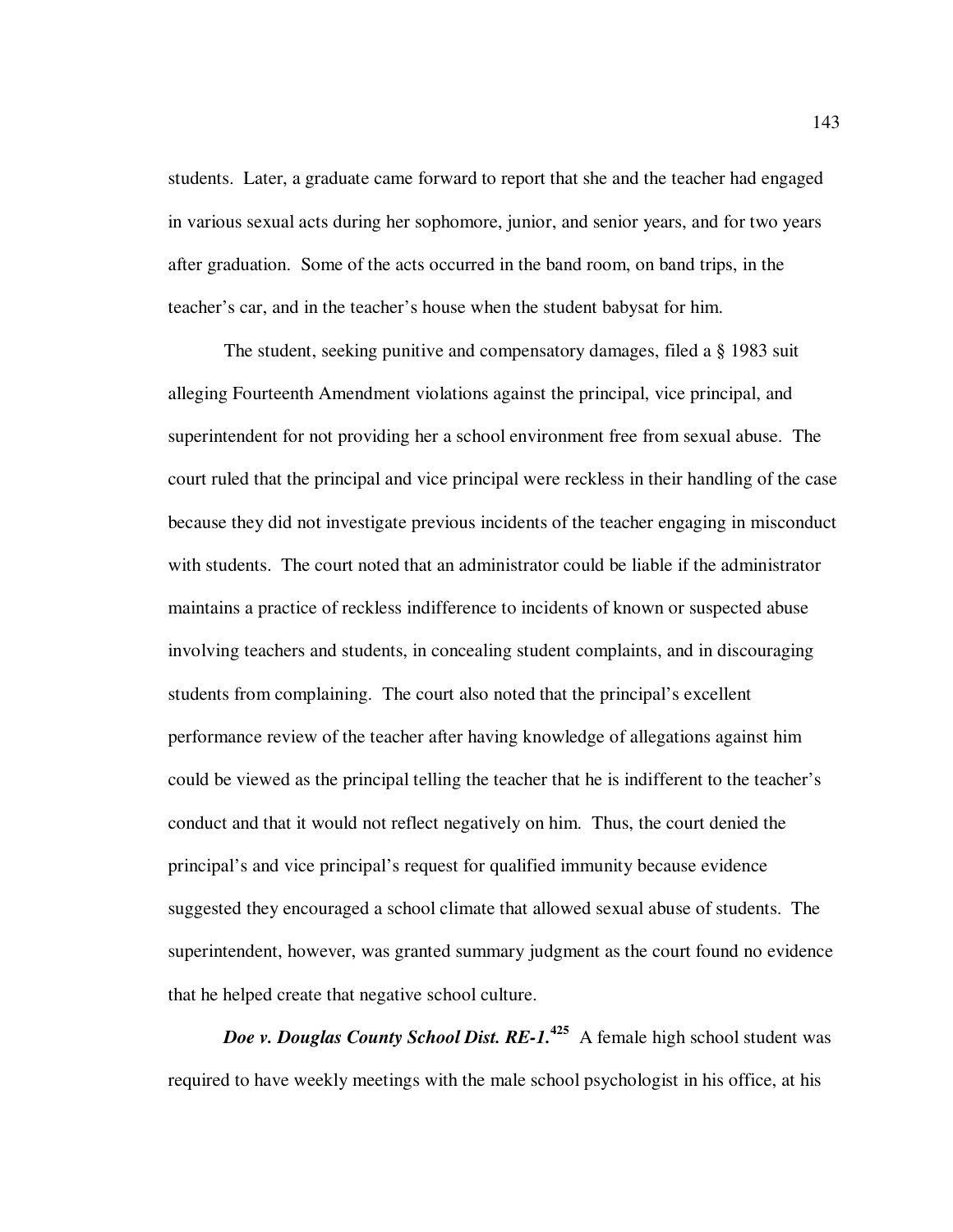home, and at other locations. During the sessions the psychologist performed oral sex on the student and fondled her breasts and genitals. The student never told school officials of the sexual conduct. After the relationship came to light, the student filed § 1983 claims against the district, arguing the district had a constitutional duty to protect her from abuse. The district made a motion to dismiss the claims, arguing that the student failed to show the district was deliberately indifferent to the student's rights, that the district did not maintain a special relationship with the student that gave it an affirmative duty to protect her, and that the student failed to exhaust her state remedies. The court granted the district's motion with respect to the state claims, but denied its motion in respect to the § 1983 claim. While agreeing that an affirmative constitutional duty to protect only arises in a custodial relationship such as a prison or mental institution, the court nonetheless denied the district's request to dismiss the § 1983 claim because the student could be able to show a custom, practice, or policy which caused the deprivation of her rights.

*Franklin v. Gwinnett County Public Schools***. 426** In this landmark case, the Supreme Court determined that Title IX does provide for financial relief to victims of sexual harassment. A student sought monetary damages in her Title IX suit against a school district and administrators after she was subjected to sexual harassment from a male district teacher/coach. The female high school student was subjected to frequent inappropriate comments from the educator. He would ask the student questions about her sexual relations with her boyfriend and wondered if she would ever consider dating an older man. The teacher forcibly kissed the student, called her on the telephone, and on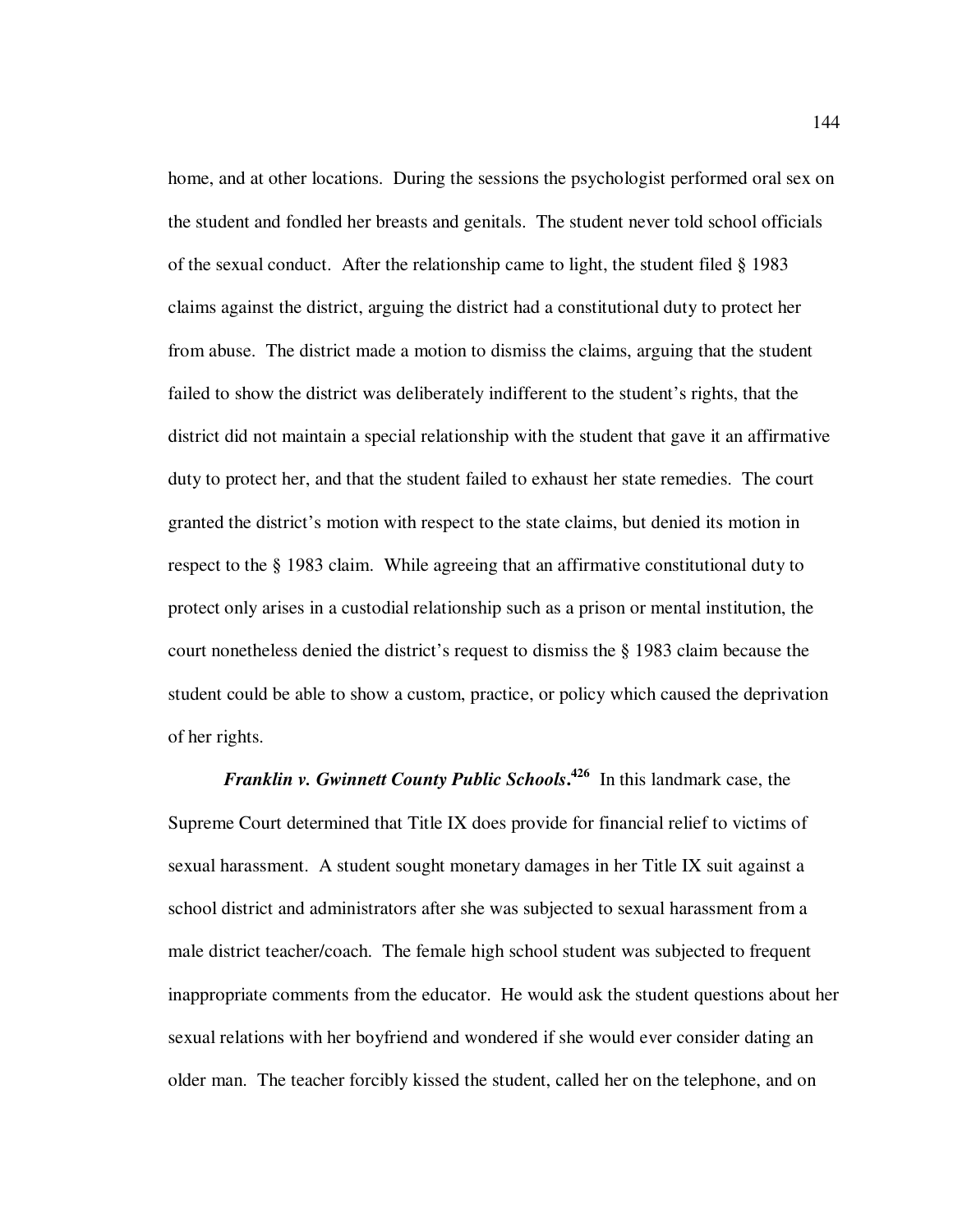three occasions took her out of class to a private office where they had intercourse. It is disputed whether the intercourse was consensual. When administrators became aware of the teacher's conduct, they asked the student not to press charges and allowed the teacher to resign in lieu of termination. In the plaintiff student's suit, she asked for damages under Title IX, but the district court dismissed the claim, stating that Title IX only provides for equitable relief. The circuit court affirmed. The Supreme Court, though, reversed the judgment and remanded the case, holding that Title IX does provide for a damages remedy. The Supreme Court reasoned that there is traditionally a presumption that any appropriate relief is available to a person if his federal rights have been violated, and that assuming Title IX should only provide for back pay and prospective relief defies logic.

# *Gates v. Unified School Dist. No. 449 of Leavenworth County, Kansas.***<sup>427</sup>** A school had an issue related to the granting of tenure to a male vocational agriculture teacher. In an executive session with the board the father of a senior expressed concerns that his daughter was having an affair with the teacher. The superintendent reported to the board that he had no evidence of a relationship between the teacher and student other than the student's mother telling him they were engaged in a sexual relationship, and could therefore not offer an opinion. The board granted the teacher tenure, and months later he married the now-graduated student. Three years later, the plaintiff female high school senior was enrolled in the teacher's vocational agriculture class. One spring day after class, the teacher tickled her and touched her breasts. She asked him to stop and he did. She was embarrassed by the incident but did not report it to anyone. Two months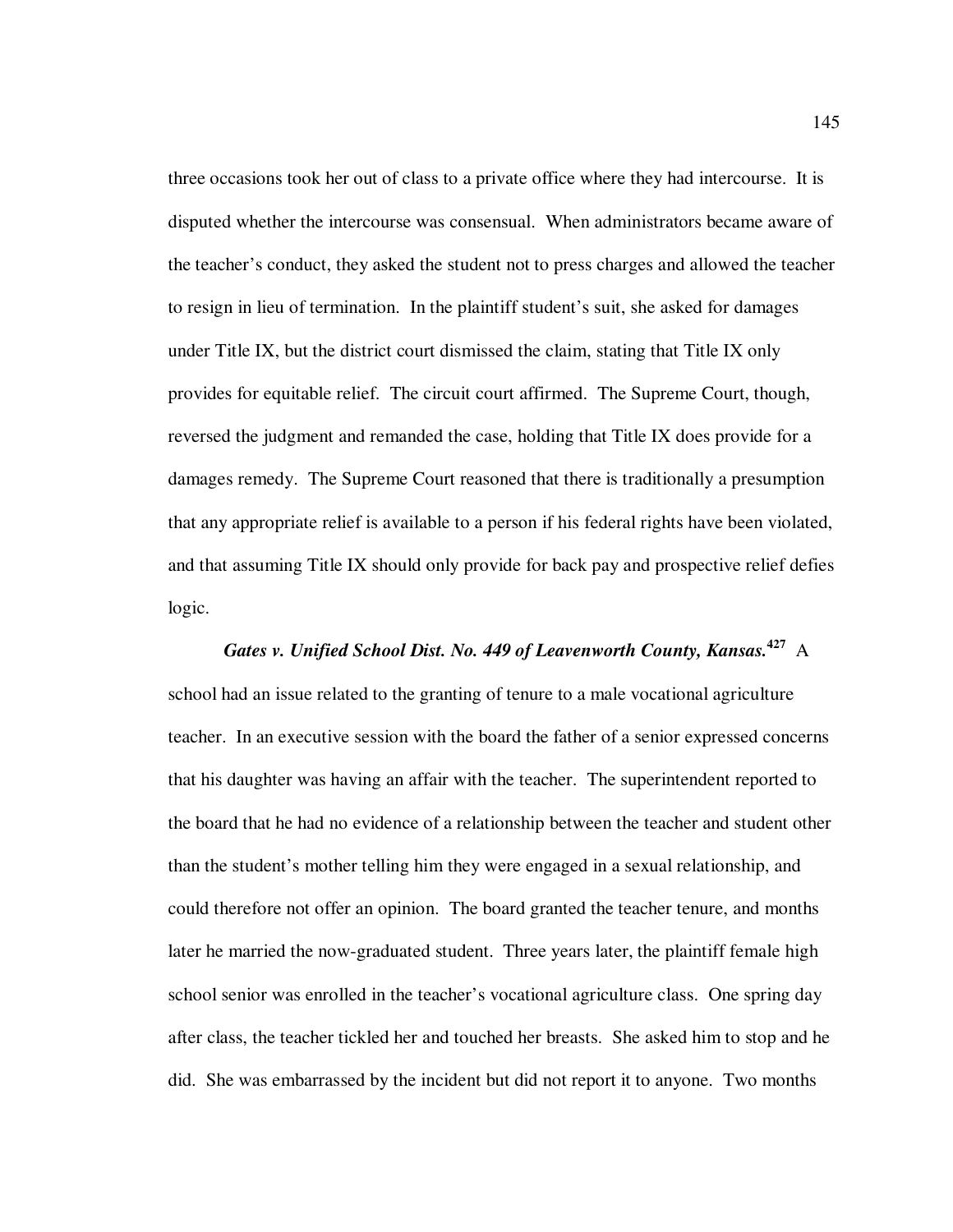later, the teacher again fondled her breasts after class. The student told her friend, who told a teacher, who filed a report with children's services but did not inform school officials. The school became aware of the incident months later when told by law enforcement.

The student filed suit under § 1983, alleging the board acted with reckless disregard and deliberate indifference in allowing the teacher to remain employed after the alleged affair with his now wife when she was his student. The district filed for summary judgment, which was granted by the trial court. The court reasoned that even though the district may have been negligent for failing to investigate rumors of inappropriate conduct by the teacher, the plaintiff nonetheless failed to show a pattern of persistent and widespread unconstitutional practices which amounted to a school policy or custom of allowing abuse of students. The court of appeals affirmed.

*R.L.R. v. Prague Public School District I-103.***<sup>428</sup>** A superintendent heard a rumor about a male middle school teacher having a sexual relationship with a female student. After completing an investigation the superintendent did not believe the rumors to be true, but warned the teacher that if he had an improper relationship with a student he would be fired. Three years later an eighth grade female student developed a two-month sexual relationship with the teacher, who was serving as her basketball coach. The student and teacher kept their relationship a secret. When the superintendent learned of the relationship, he took immediate action to terminate the teacher.

The student and her parents both filed suit under Title IX and § 1983, seeking more than \$50,000 in damages. The parents' Title IX suit was dismissed because only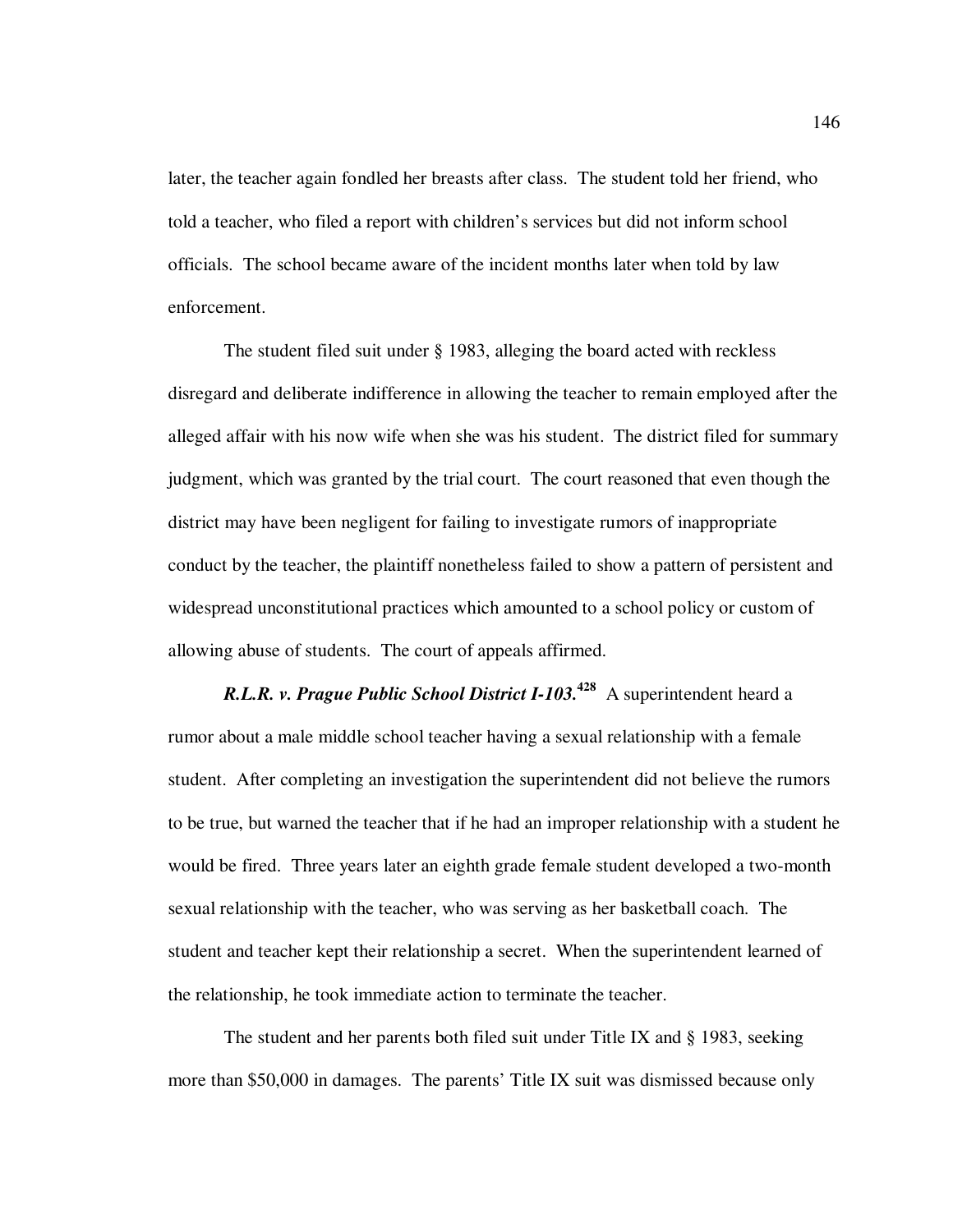students can win claims under Title IX, not parents. The court also ruled against the parents' § 1983 claim, reasoning the school board did nothing to cause their familial relationship to be disrupted. Regarding the student's § 1983 claim, the court referenced *Doe v. Taylor Independent School District*, <sup>429</sup> which set four elements to prove deprivation of a constitutional right: that the school received notice of a pattern of unconstitutional acts committed by an employee; that school officials showed deliberate indifference to the acts; that the school officials failed to take action; and that failing to take action caused injury to the student. The court conceded that there was a factual dispute whether a school official had knowledge of the relationship, but the court noted that the only officials who may have had notice of the relationship were not listed as defendants. Indeed, as soon as the defendants learned of the relationship, they acted to terminate the teacher. The court also noted that another possible avenue for relief under § 1983 is if the school maintained a policy, practice, or custom that led to the student's injury. Finding none, the court granted summary judgment to the district regarding the student's § 1983 claim.

Next, regarding the student's Title IX hostile environment claim, the district argued that the sexual advances of the teacher were not unwelcome by the student and argued the *Meritor Savings Bank v. Vinson*<sup>430</sup> Title VII standards should apply in this Title IX case. The student countered that under state law she was legally unable to consent. The court noted that at least one other court refused to apply Title VII standards in a Title IX case. However, rather than consider that argument, the court granted summary judgment to the school district, reasoning that the student failed to show any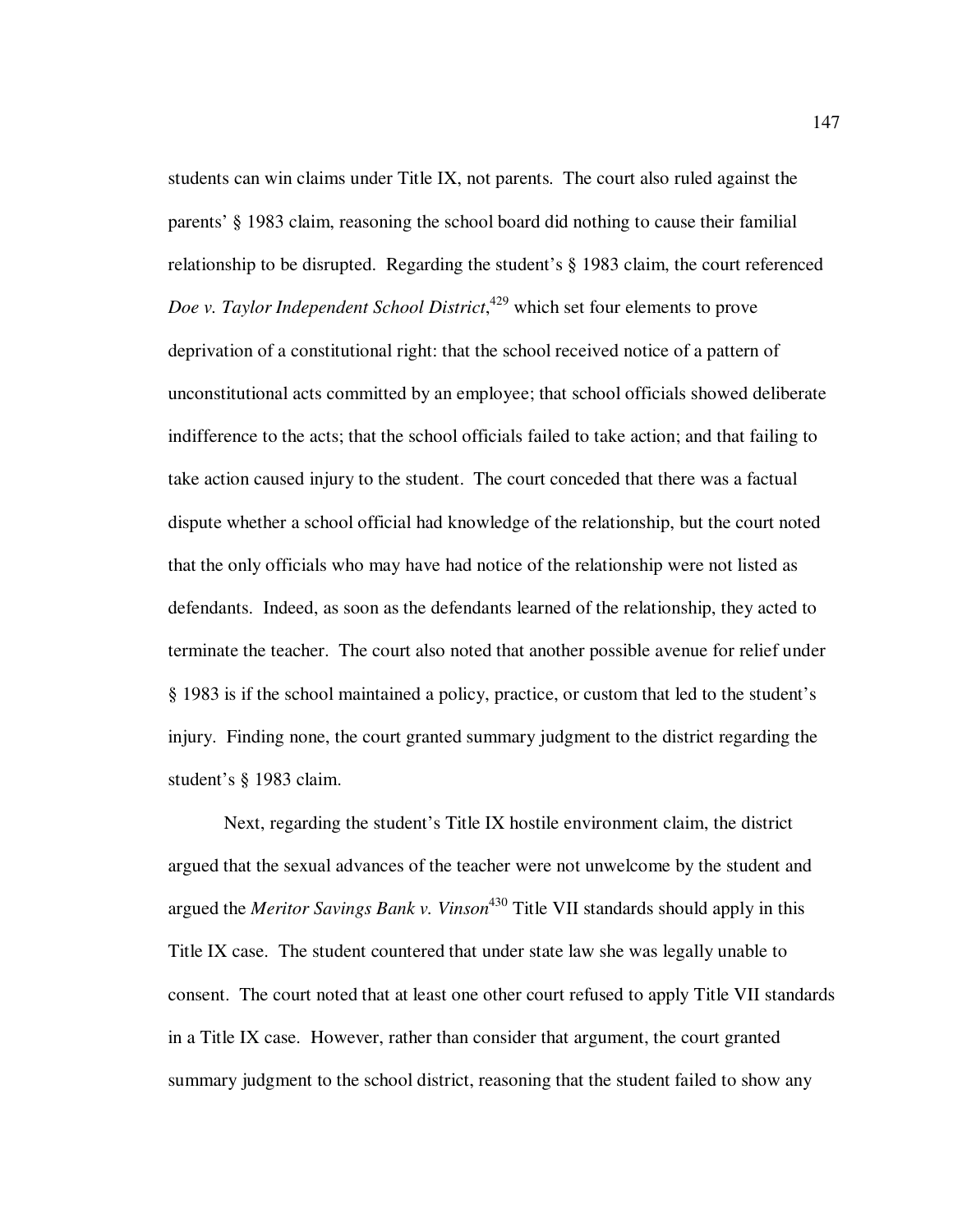school custom or policy that caused her harm and failed to show the school did not investigate or discipline the teacher upon learning of the relationship.

*Doe v. Taylor Independent School District***. 431** This § 1983 claim was filed in a Texas case in which a high school principal had received complaints about a male biology teacher engaging in inappropriate relationships with female students. The teacher passed love notes to, gave flowers and other gifts to, hugged, tickled, and academically favored girls with whom he held these relationships. Upon hearing the initial complaints, the principal told the teacher that he needed to stop acting too friendly with his students. The principal continued to receive complaints from other staff members about the teacher's behavior with a variety of female students, but he did not document any of the complaints or warn or discipline him. The teacher's performance evaluations showed no indications that his performance was anything less than satisfactory. The principal also did not alert the superintendent about any of the complaints.

Jane Doe was one student with whom the teacher had a romantic relationship. The relationship started in her freshman year with the teacher writing flirtatious notes on her test papers and giving her other attention that made her feel good. She developed a crush on the teacher and the relationship soon evolved to petting and kissing, trips to concerts, and the teacher often providing her alcohol. Eventually, the teacher and student began having intercourse. The day after the community's annual Corn Festival, community members reported to the superintendent the teacher and student dancing together and the teacher's wife storming away. In fact, the teacher and student had sex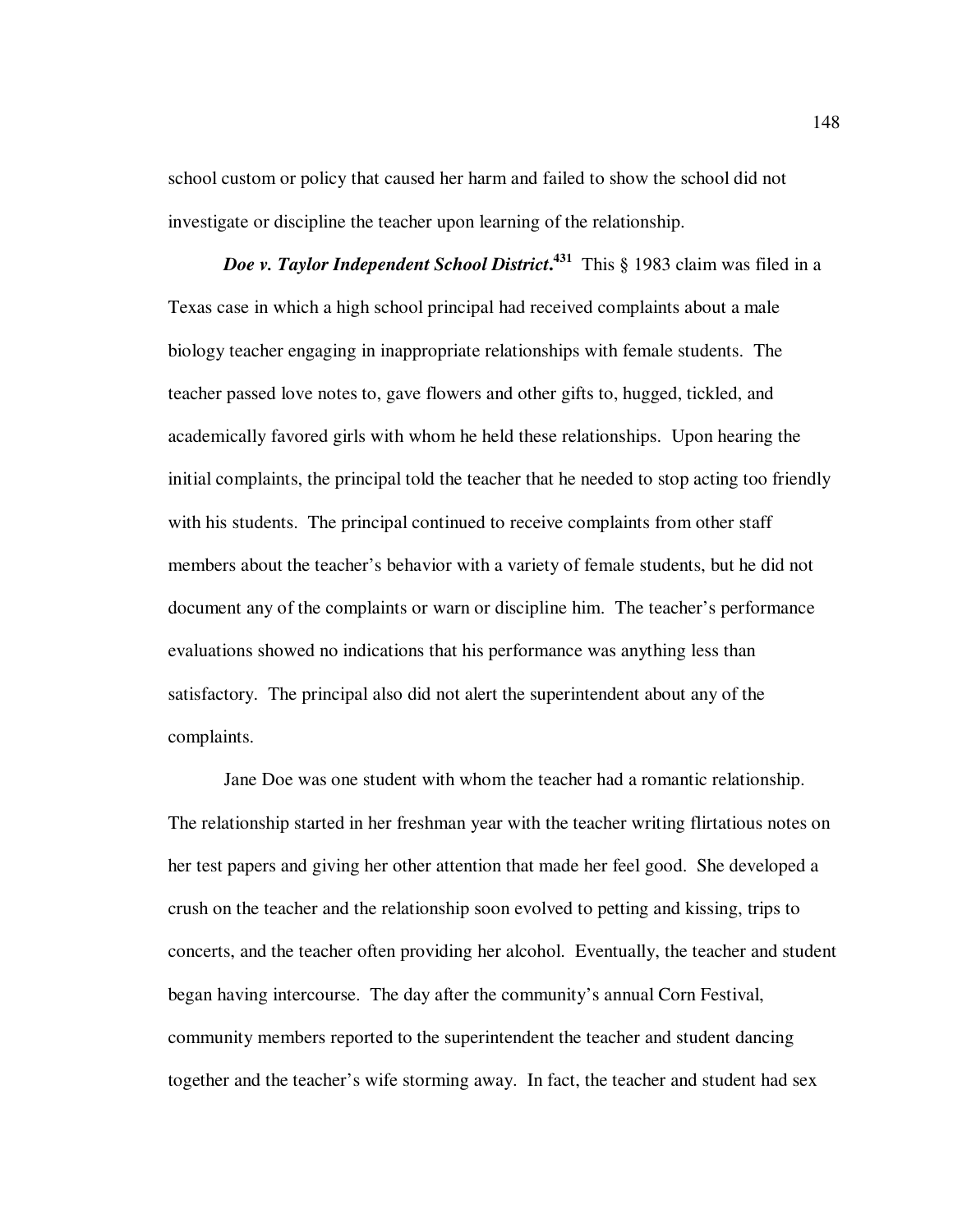the night of the Corn Festival in a field and in the teacher's house. When the superintendent became aware of the rumors about the teacher and student, he contacted the school's attorney to guide the district through the removal of the teacher.

Later, Doe filed the § 1983 claim against the school board, superintendent, and principal. The court held that school officials are liable for violations of students' rights when the official demonstrates deliberate indifference to the student, either by action or inaction. Because of the principal's indifference to the complaints about the teacher and the continued abuse of students by the teacher, the principal was not entitled to a defense of qualified immunity. The superintendent, who investigated the issue soon after hearing of the affair, was entitled to a defense of qualified immunity.

*Deborah O. v. Lake Central School Corporation.***<sup>432</sup>** A male high school band director became sexually involved with one of his female seventeen-year-old students. The teacher claimed the relationship was consensual; the student claimed the teacher stalked, harassed, and raped her. Either way, both parties worked hard to conceal the relationship, denying involvement to school officials and the student's parents. The relationship finally came to light, the teacher resigned, and the student left the school. Later the student filed several claims against the school district, including § 1983 and Title IX claims. The district court granted summary judgment to the school district on the federal claims, and the student appealed. The court of appeals affirmed the district court on all claims. Regarding the § 1983 claim, the court reasoned the student did not show that there was a pattern of constitutional violations in the school. Regarding the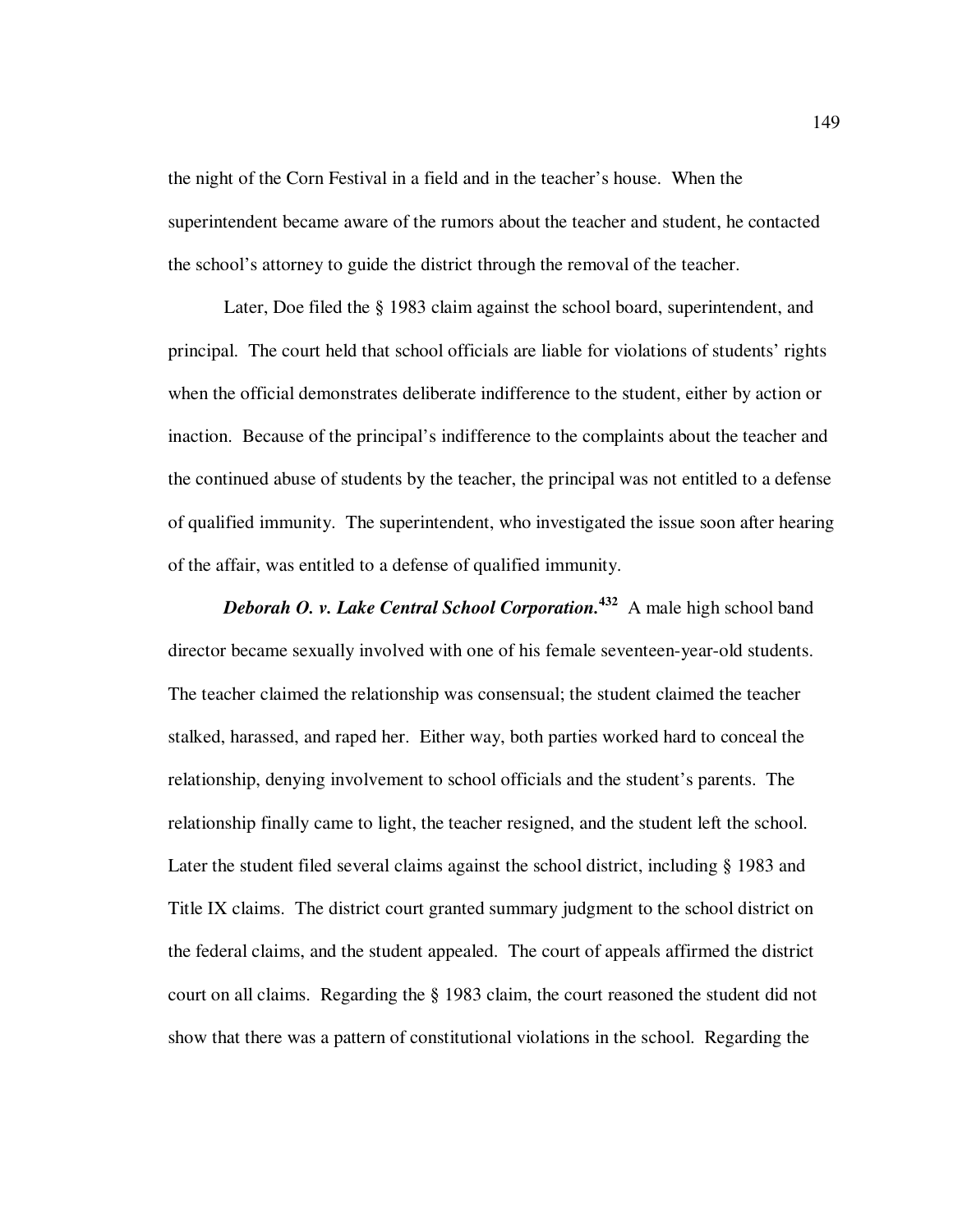Title IX claim, the student was unable to show the school had actual notice the teacher was harassing the student.

*Hagan v. Houston ISD.*<sup>433</sup> Three male former high school students filed a § 1983 claim against a school district and a principal for failing to protect the students from molestation by a male coach. This case involved the principal's appeal of the district court's denial of summary judgment for qualified immunity.

One fall the first appellee student complained to the principal that the coach patted his buttocks. Even though the coach admitted the action, he claimed it was a typical coach's gesture, and the principal told the student that because there were no witnesses, nothing more could be done. The coach then drove the student home, where he told the student's mother about the patting and told her the issue had been handled. Later, the principal told the coach to be careful with his gestures.

A month later a second appellee student reported to teachers that he had been having a sexual relationship with the coach. One of the teachers took the student to the principal, who interviewed the student. The principal met with the coach, who denied the relationship. Shortly thereafter, the coach offered the student money to withdraw his allegation. The student did. The principal told the coach that he would continue to be monitored. Days later the student revived his complaint, but the student's mother told the principal to drop the investigation because the relationship between her son and the coach had been consensual.

The next year more rumors surfaced about the coach and a third nonparty student, sparked by the student's brother, who suspected his sibling was having sex with the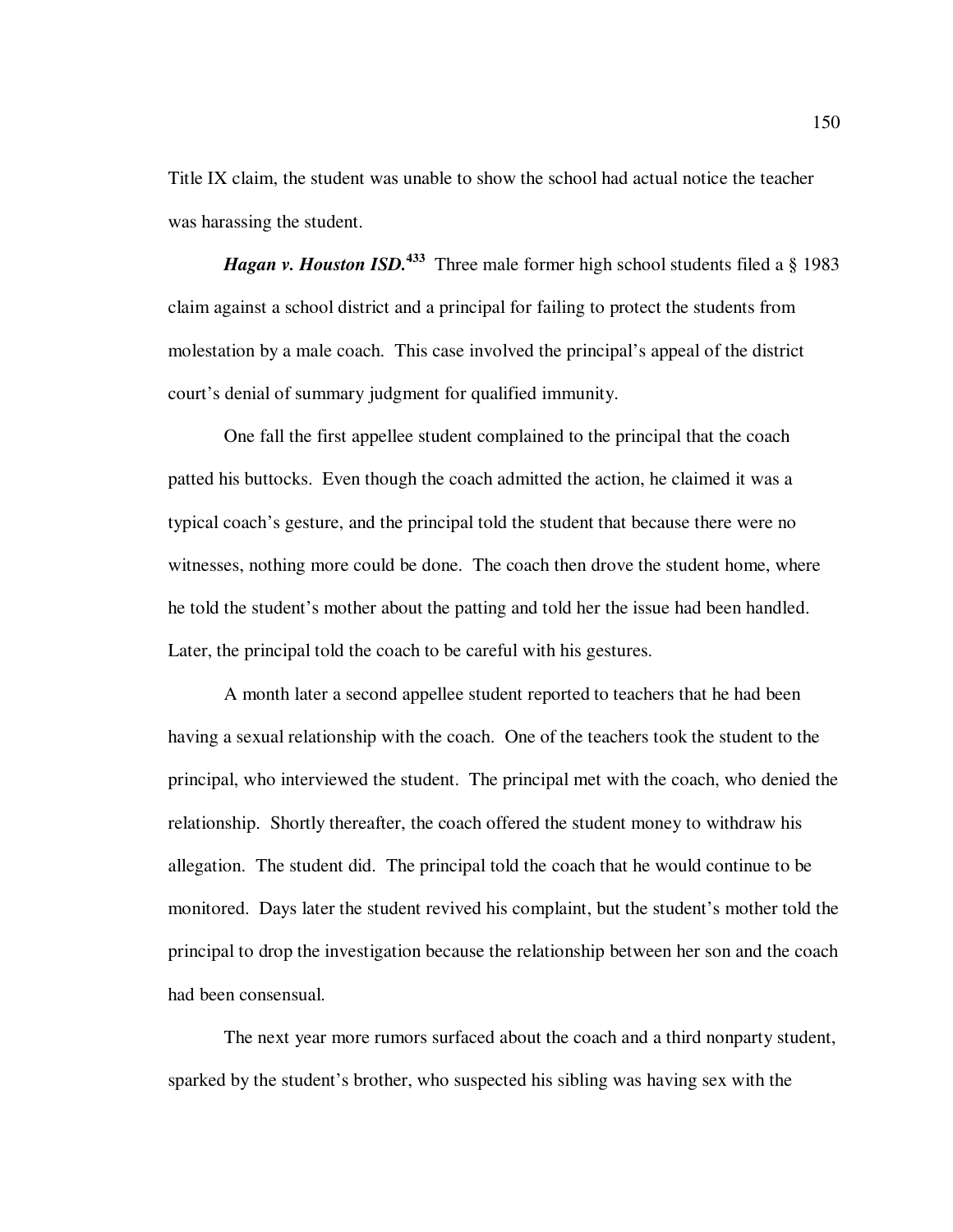coach. The student and coach denied a sexual relationship, and the student's mother and the principal decided not to pursue an investigation. The following year, a fourth student (the third appellee) reported to campus police and several teachers that the coach grabbed his inner thigh, rubbed his penis, and made suggestive comments to him. Criminal charges were filed against the coach, who was removed from his position.

The students' families filed a § 1983 claim against the principal, alleging violations of their civil rights. The principal's motion for summary judgment of qualified immunity was denied by the district court, and he appealed. In granting the principal's motion, the circuit court reasoned that the first plaintiff needed to show the principal knew facts that plainly pointed to a conclusion that the teacher was molesting students and failed to take steps to prevent the molestation. Because the principal could not have been aware of the molestation of the first student before the first student made his complaint, the principal would be successful in his qualified immunity defense. Then, regarding the second and third appellees, the principal had clearly learned of a pattern of behavior that pointed plainly to the conclusion the coach was molesting students, but the principal took steps to prevent the molestation, regardless of how ineffective his actions were. Stating that ineffectiveness is not enough to overcome a qualified immunity defense, the circuit court reversed the district court's ruling, granting immunity to the principal.

*Doe v. Claiborne County, Tennessee***. <sup>434</sup>** Doe brought § 1983 and Title IX claims against a school district, board members, and administrators claiming she suffered damages as a fourteen-year-old freshman who was statutorily raped by a male middle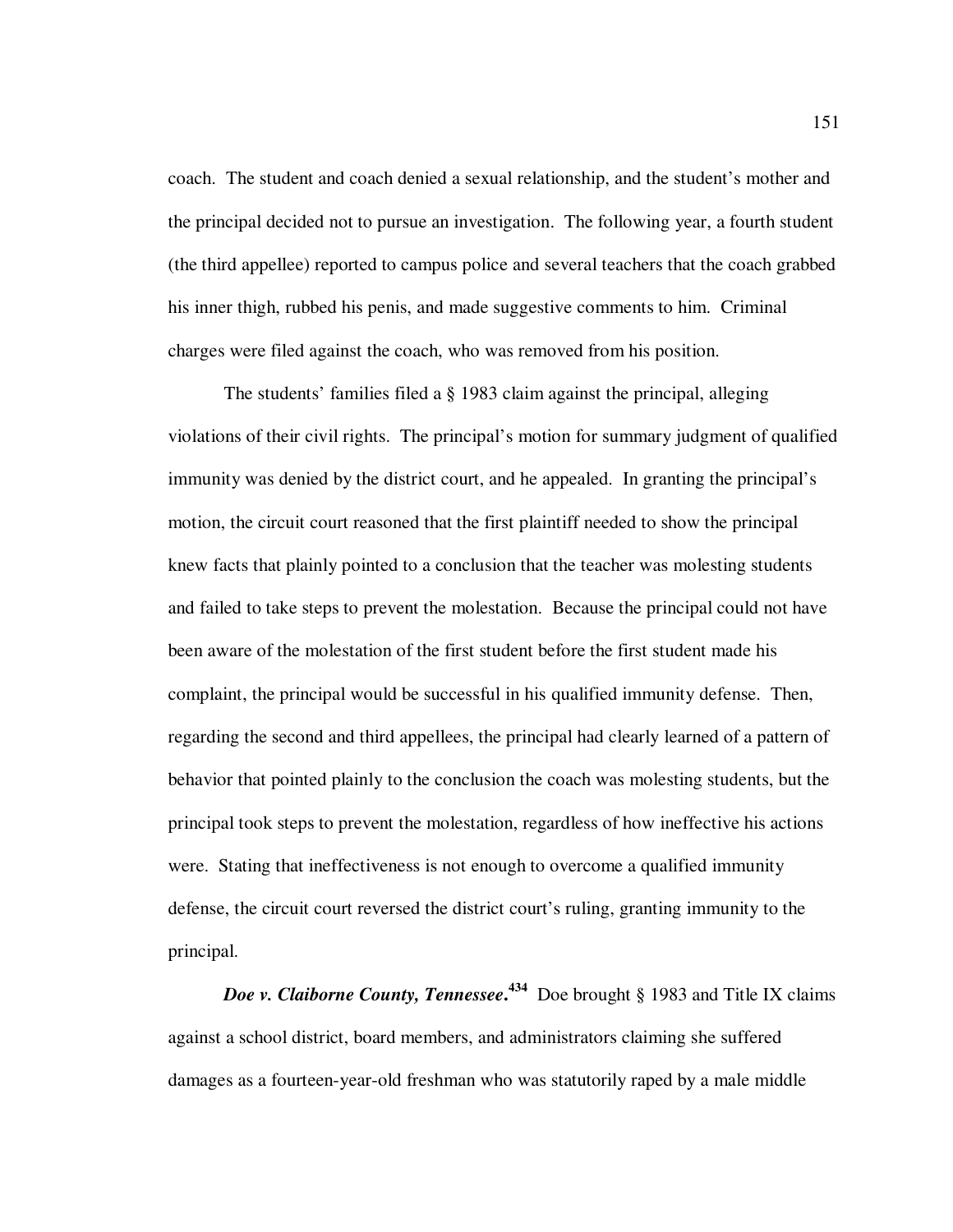school physical education teacher and basketball coach. The teacher also coached baseball at the district's high school where Doe attended. Doe worked as a scorekeeper for the baseball team, and the teacher fondled her breasts on the bus during a road trip. This frightened the student, who avoided the teacher. The next school year, however, the teacher asked the girl to serve as a scorekeeper for the basketball team. She agreed, and he fondled her breasts on another bus trip. On a later bus trip he felt her vagina through her pants and made her touch his penis through his pants. The teacher called Doe often and invited her to call him when his wife was not home. Later the teacher expressed his love for Doe and asked her to have sexual intercourse with him. She did so six times, until two of the Doe's aunts discovered her in the teacher's house while the teacher's wife was at the hospital giving birth to their child. Doe soon began counseling.

Doe brought suit against the teacher and ten other defendants. Part of the complaint focused on the fact that the teacher had a history of inappropriate conduct with students for several years of which many school administrators were unaware. The teacher had allegedly fondled an eighth grade girl's breasts years before the relationship with Doe and had four founded cases of sexual abuse towards students as determined by the Department of Human Services (DHS), which advised the superintendent in writing not to allow the teacher to be around children. The teacher was reassigned to the bus garage and his contract was nonrenewed, but after reaching a pre-trial agreement with the school district, he was rehired to teach at a different middle school. Shortly thereafter, the abuse of Doe began. In the meantime, the superintendent was dismissed for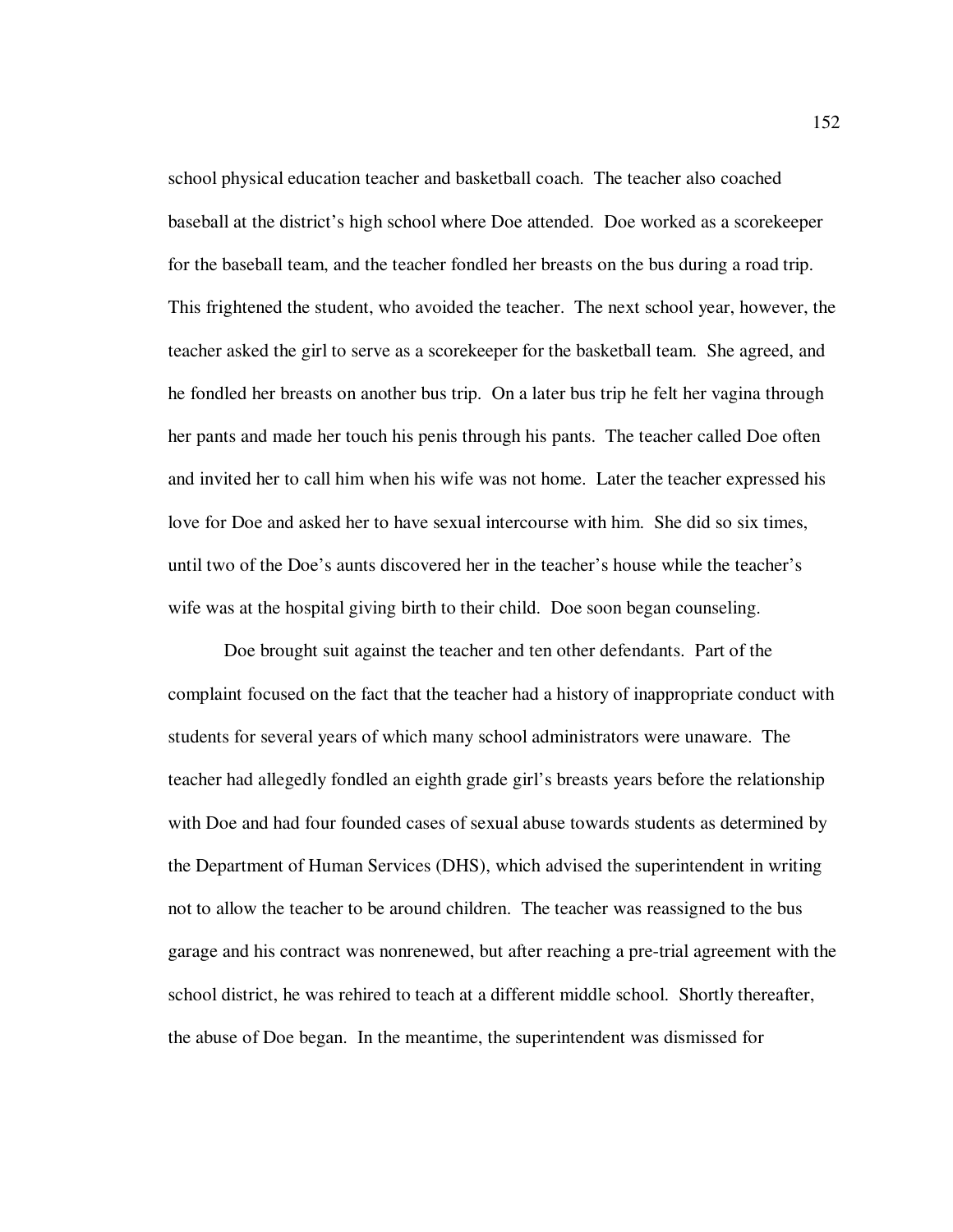knowingly misusing district funds by allegedly using a district credit card to pay for a prostitute, but was rehired by the district as the principal of the teacher's middle school.

Doe's suit claimed that the defendants had actual notice of the teacher's propensity to abuse female students and showed deliberate indifference by rehiring him to teach in the district. She argued her Fourteenth Amendment right of equal protection was violated, as well as her Title IX right to be free from a hostile environment. The district court dismissed Doe's § 1983 claim, reasoning the school employees were justified in concluding the pre-trial agreement exonerated the teacher of the allegations against him. The court also rejected Doe's contention that the district had a custom of ignoring the misconduct of its employees. Doe offered as evidence the rehiring of the superintendent accused of using the district credit card to pay for prostitutes. The court reasoned even if the superintendent's behavior were true, it is not evidence that the school was deliberately indifferent to molestation of children. The court also dismissed the Title IX claim, based on the idea the administrators could not have known about the teacher's behavior because they believed he was exonerated of previous allegations. Doe then took her case to the court of appeals.

The court of appeals affirmed the lower court's dismissal of the § 1983 claim. In so doing, the court of appeals reasoned that even if it were conceded that board members were reckless in their failure to further investigate the claims against the teacher, there was no board custom that caused them not to investigate. To be a custom, the board's actions would need to be so deliberate as to amount to an official policy of inaction. The court of appeals noted that a school board could be liable if it failed to prevent sexual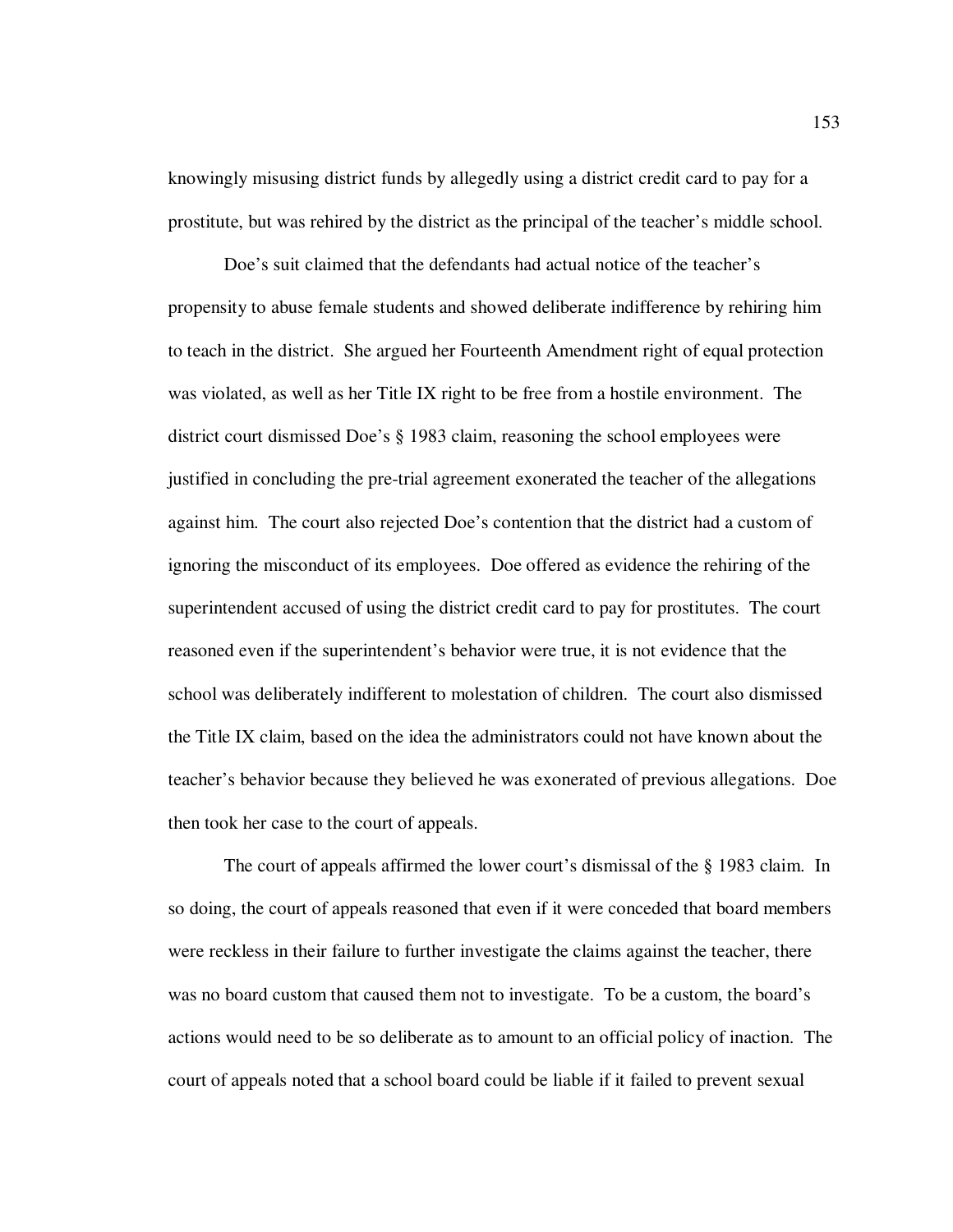abuse if a clear and persistent pattern of sexual abuse existed and the board acted with deliberate indifference. In this case, however, the court found that the administrators did not act indifferently and therefore ruled in the district's favor, dismissing the student's § 1983 claim. However, the court of appeals remanded the Title IX sexual harassment claim with the order to the lower court to apply the standards developed under Title VII.

*Bolon v. Rolla Public Schools.***<sup>435</sup>** A sixteen-year-old female high school student had a sexual relationship with a male teacher, who also coached the football team. Throughout the relationship, which lasted about five months, the teacher told the student she would not need to worry about her grade in class. The teacher and student had sex at school and away from school until the student's parents learned of the relationship. The student's family later learned the teacher had sexual relationships with at least two other former students while they were in high school.

After the relationship came to light, the student's parents filed suit against the district under several claims, including a Title IX claim alleging the school subjected the student to intentional discrimination on the basis of sex. In denying the district's motion for summary judgment, the court reasoned that the Supreme Court was clear in *Franklin v. Gwinnett County* that intentional sexual discrimination by teachers towards students is imputed to the school district under respondeat superior regardless of whether the district knew or should have known about the discrimination. The parents also filed a § 1983 claim against the district, claiming the school denied their daughter of her rights to privacy and to an education free from sexual discrimination under the Ninth and Fourteenth Amendments. The district moved for summary judgment on that claim as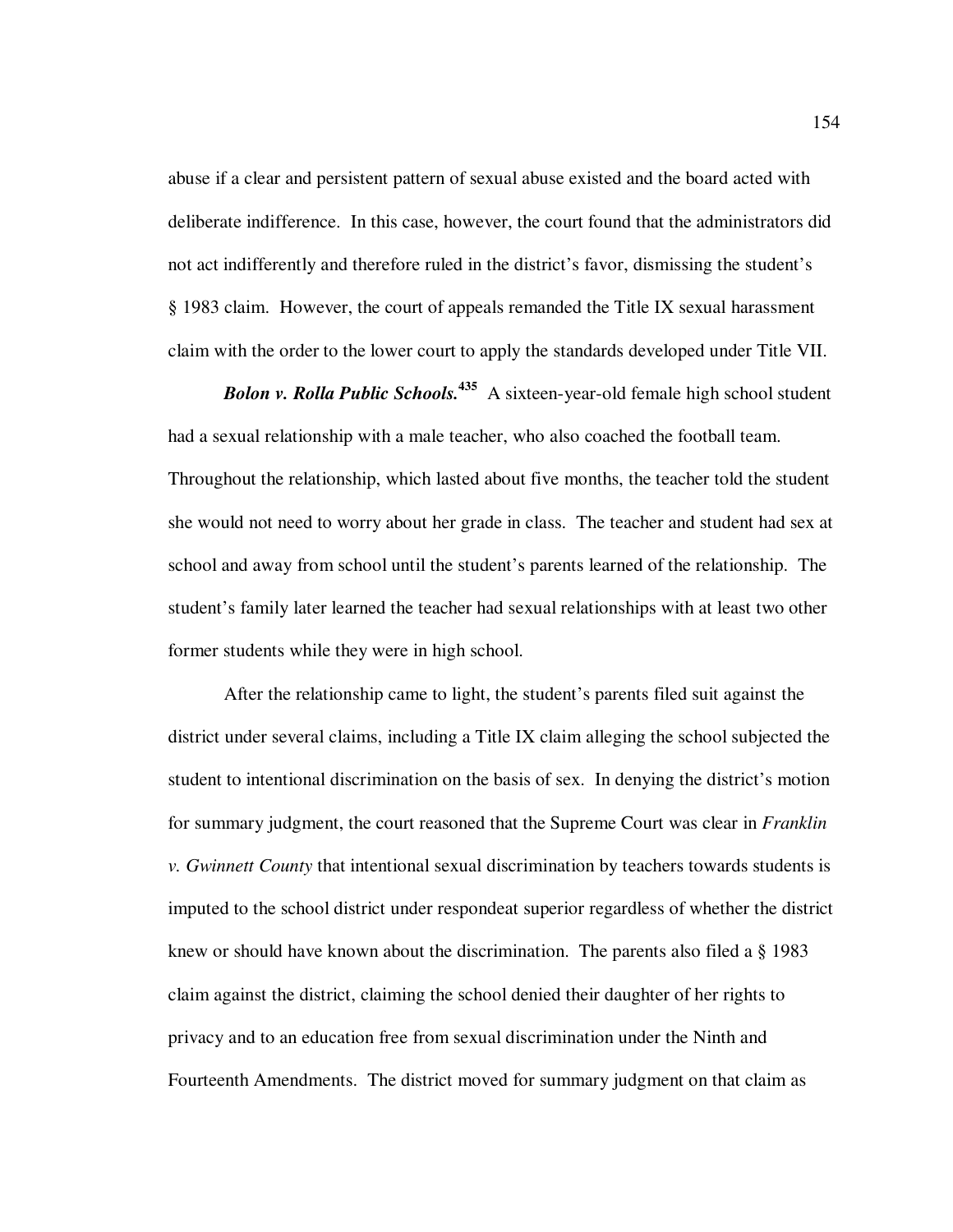well, and was again denied. In denying the motion, the court reasoned that even though the school did not have actual notice of violations of the student's constitutional rights, it had implied notice that failure to train its employees in recognizing such violations would likely cause a violation of rights. The court stated that it would be for the jury to decide at trial whether the district's training was inadequate and whether the deficiency in training actually caused the student's injury.

*Jacobs v. Baylor School.*<sup>436</sup> A female student with a history of emotional problems and depression entered a boarding school as a junior. She developed a sexual relationship with her male English teacher and did well in his class academically. She struggled in other classes though, and left the school a year later without graduating. Years later the student told her boss about the relationship, who advised her to investigate her legal rights. The student eventually filed suit against the teacher and the district for mental and emotional harm. The district and teacher filed for summary judgment, arguing the student's suit had come outside the one year statute of limitations for personal injury. The student argued that her statute of limitations should be extended one year due to her minority, and also contended that her mental incapacity should have been tolled until she was of sound enough mind to realize that she had been victimized. The trial court disagreed, ruling that the student's depression and anxiety did not make her of unsound mind. The court of appeals affirmed the trial court's granting of summary judgment to the district and teacher.

*Doe v. Rains County ISD.*<sup>437</sup> A male high school coach had a sexual relationship with a fifteen-year-old female student, Doe, whom he occasionally hired to babysit his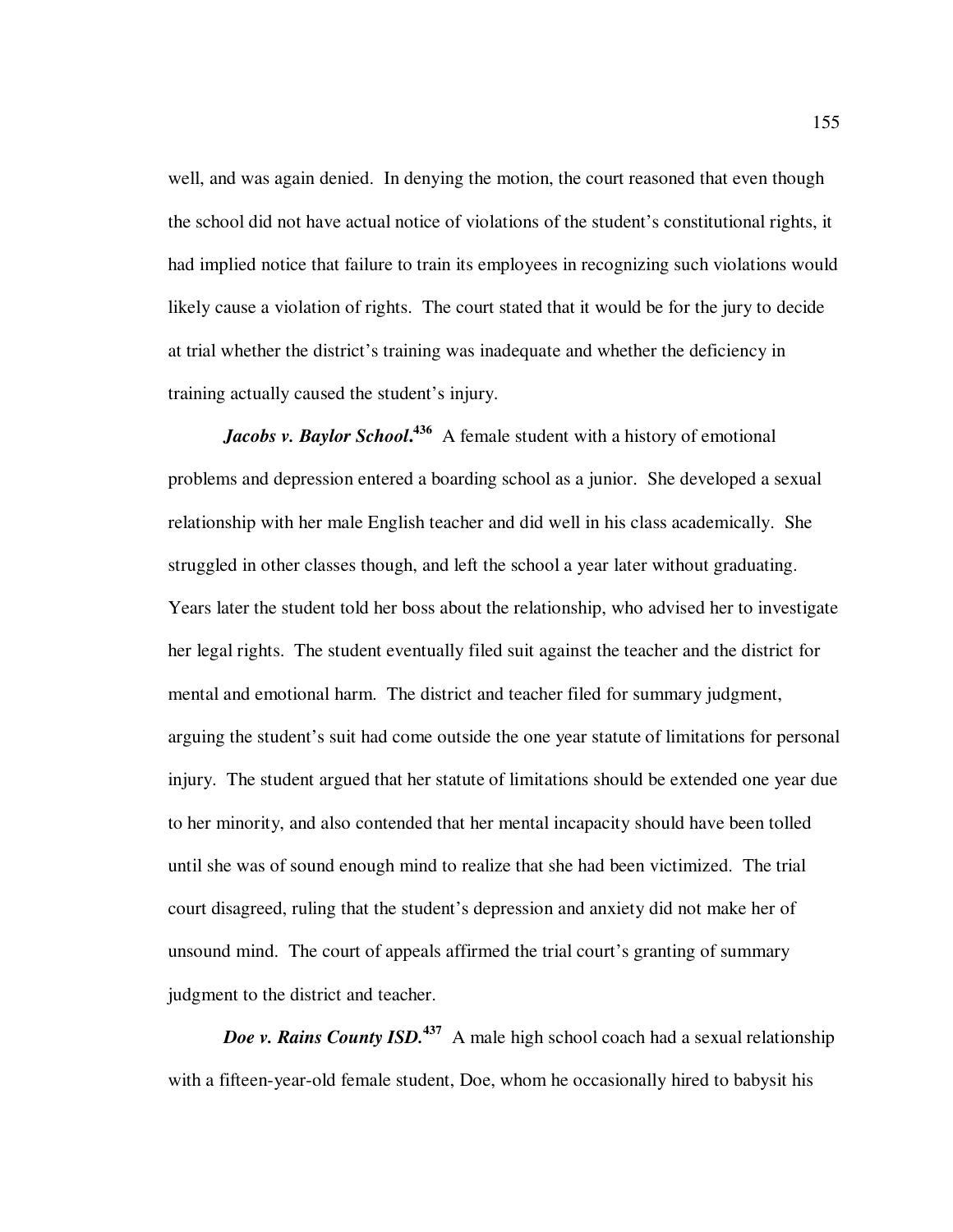children. The coach was recommended for hire by the athletic director, despite the athletic director knowing of the coach's sexual relationship with a student at his former school. The principal saw the coach walk Doe to the bus, knew Doe was babysitting for the coach's children, and asked another coach if he thought the two were engaged in an inappropriate relationship. The other coach said he was not aware of any improprieties. Later in the school year a second student reported to the principal that the coach had asked her for a date while he was taping her ankles for a game. The following fall the coach took a third girl out of class to tape her ankles. The principal then directed the coach to stop taking students out of class. A few months later, the principal saw Doe crying and inquired as to the reason. Doe told the principal she was having problems with a man. The principal called Doe's parents to inform them of the incident. A week later, a teacher told a school counselor that she had known for several months that Doe and the coach were having a sexual relationship. The teacher and counselor informed the superintendent, who notified authorities.

The Doe family filed various claims against the school district, which sought qualified immunity. The district court denied the district's qualified immunity, despite the fact that the court did not find the district had cause to believe that the student was being abused. The court of appeals reversed the trial court's ruling and remanded with an order to dismiss the federal and state claims against the district.

*Armstrong v. Lamy.***<sup>438</sup>** In the early 1970s, a male student and his male music teacher had a sexual relationship that lasted for approximately sixteen months, during the student's eighth and ninth grade years. The relationship included both the student and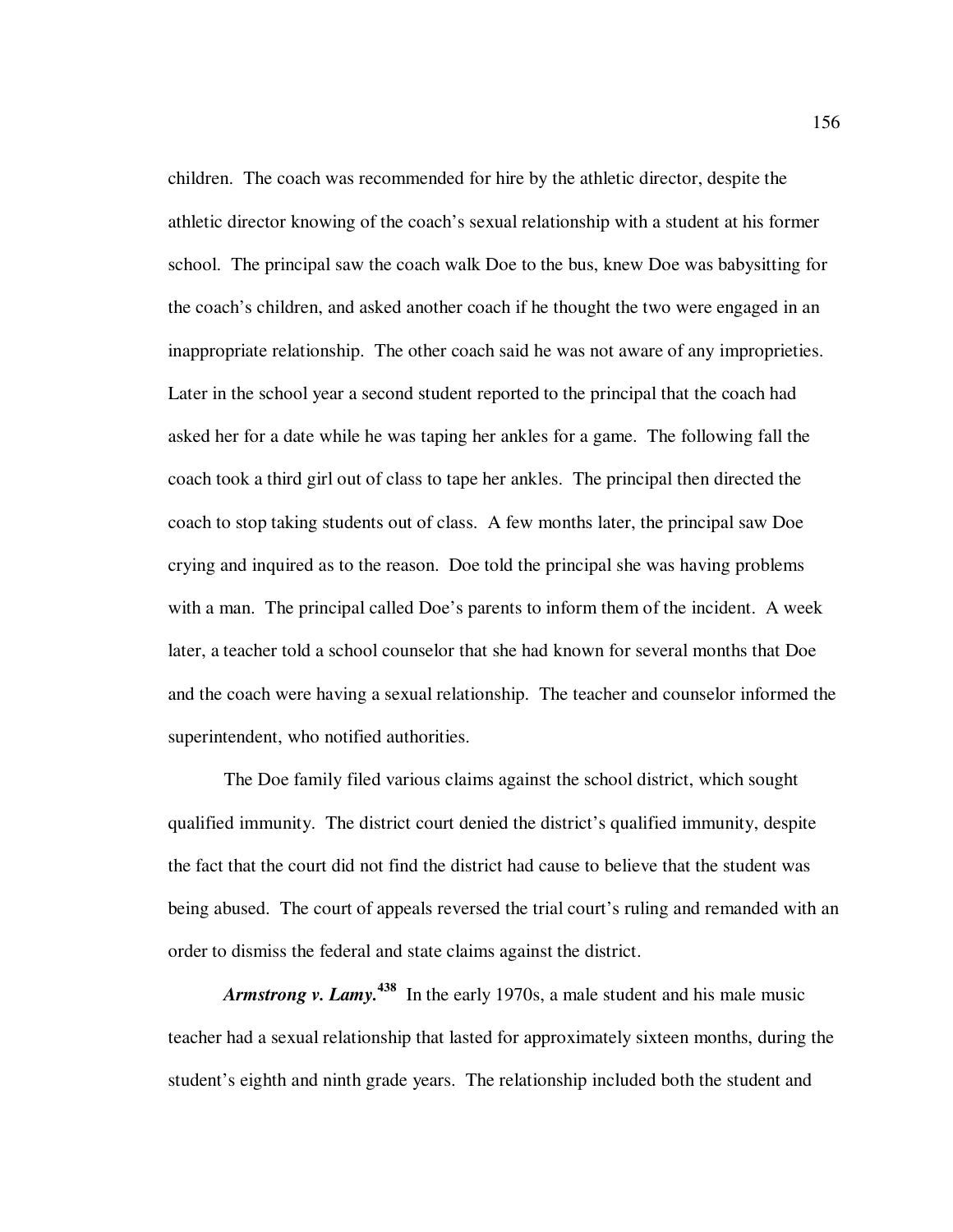teacher fondling each other's genitals and performing oral sex on each other. The student resisted the teacher's attempts at anal sex and kissing on the face, with the attempts at anal sex sometimes coming after the teacher had gotten the student intoxicated on beer. The sexual acts took place on and off school property, including in the teacher's house and car and on camping trips.

Nearly twenty years later the student filed several claims against many parties, including a § 1983 claim against the school, principal, and superintendent. The school and its employees argued the claim was barred by the statute of limitations, but the court disagreed, reasoning the statute of limitations does not toll until the victim is aware he has been harmed. Nonetheless, the court granted summary judgment to the defense, finding that no school official had actual notice of the abuse or was deliberately indifferent to the student's rights being violated.

*Nelson v. Almont Community Schools.***<sup>439</sup>** A seventeen-year-old male high school junior was involved in a romantic, nonsexual relationship with his female English teacher for about six months. The teacher had the student for English the previous year and was now both his teacher for his junior English class and supervisor for his independent study hour. She noticed that he was more moody than the previous year and sent him a note saying she was available to talk if he wanted. Soon the two were exchanging notes, journaling to each other, calling each other on the phone, and dining with each other. The relationship attracted the attention of the principal, and both denied to him that the relationship was anything other than teacher-student. The principal was soon promoted to superintendent and a new principal was hired. Later that winter the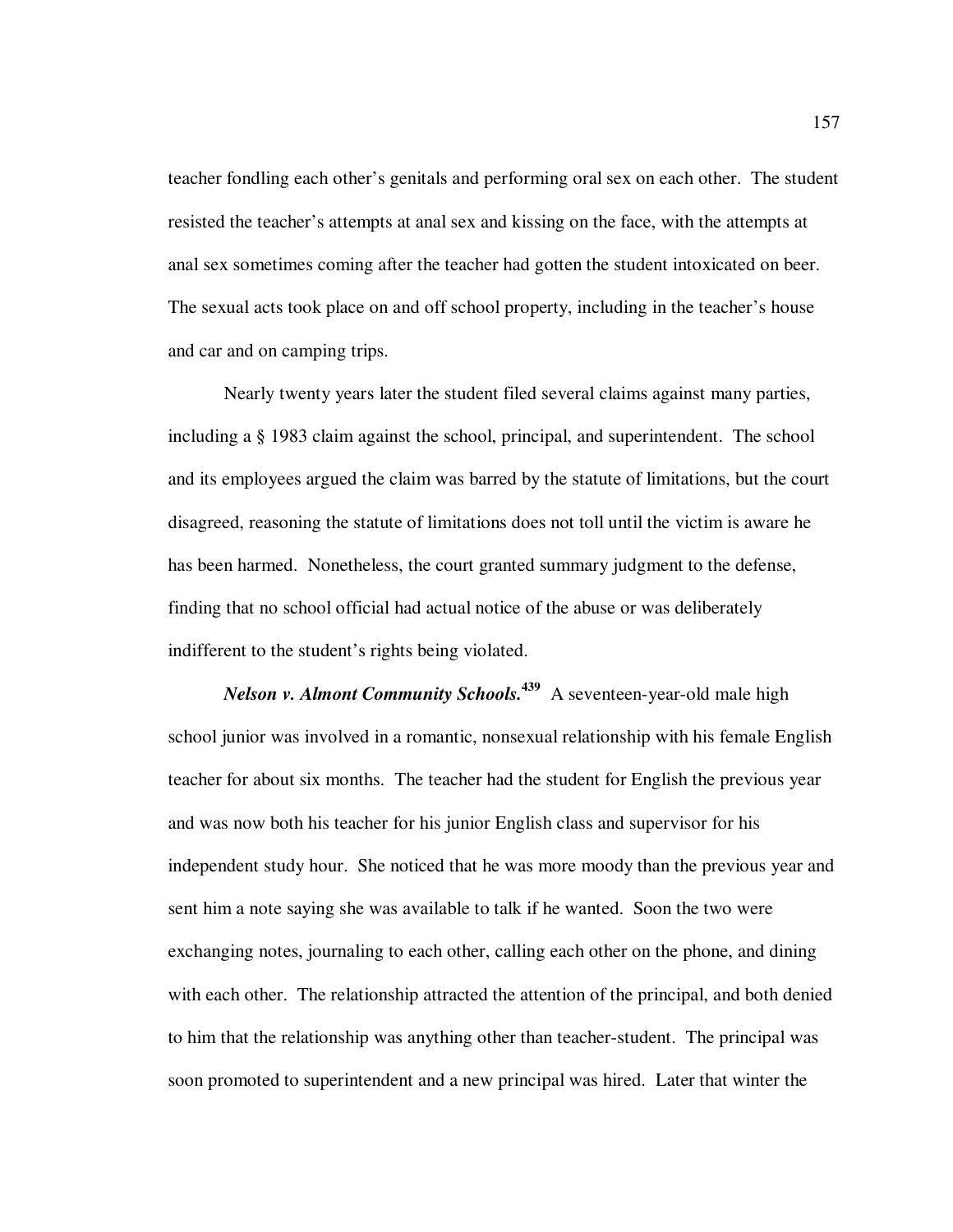teacher and student had been nominated by several students to be the king and queen of the school's "Snowcoming Dance," which the new principal did not find alarming because students often wrote prank nominations. At the dance, a local minister serving as a chaperone was concerned to see the teacher and student slow-dancing together, and the principal talked to both the teacher and student, warning them about perceptions people were starting to have about them. The student wanted to end the relationship and returned a locket the teacher had given him. The teacher pressured the student to maintain the relationship, which he claims led him to an attempted suicide via drug overdose that spring. The relationship came to light at that point. The student's parents searched his room to find what pills he had taken and found love notes from the teacher. The teacher was suspended and eventually resigned. During an investigation into the matter, the student told the principal the teacher had told him of a sexual relationship she had with another student ten years earlier. The former student admitted the affair took place but that he had never reported it to anyone.

The student filed a Title IX claim against the school for sex discrimination. The defendants filed a motion for summary judgment, which the district court granted. In doing so, the court stated that absent evidence that the district itself or any of its administrators had directly engaged in sexual harassment of the student, the only way the student could win the claim was to show the district had actual knowledge of the harassment and failed to take corrective action. Because the student could not do so, the court dismissed the claim.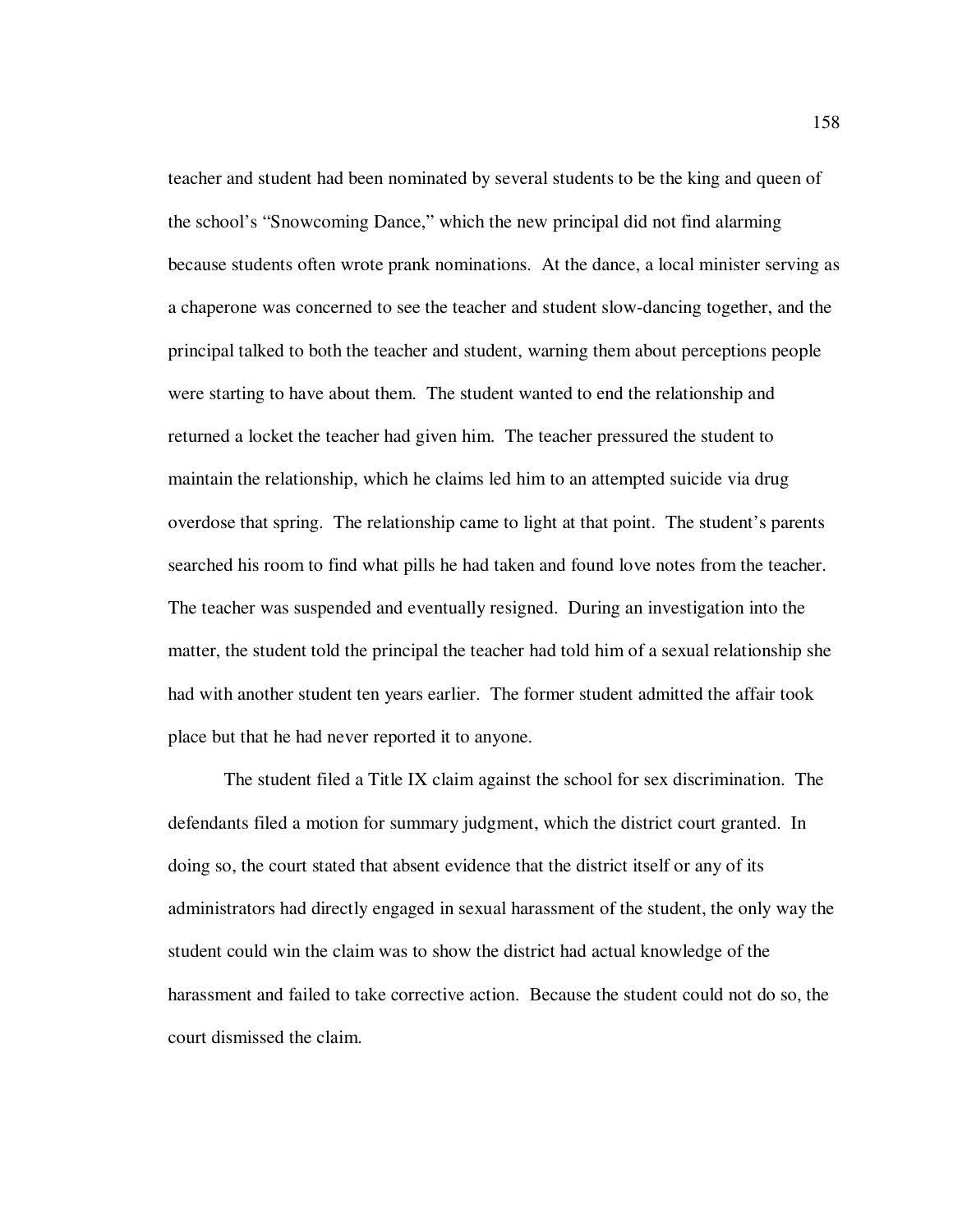*Kinman v. Omaha Public School District I***. <sup>440</sup>** A female high school special education student and her female sophomore English teacher were involved in a romantic relationship. The teacher courted the student, who initially denied she was gay and rebuffed the teacher's advances. At one point the student attempted suicide and started drinking alcohol due to her discomfort of being courted by another woman. The teacher nonetheless continued her pursuit, discussing with the student personal details of the student's childhood sexual abuse, and inviting the student to an Alcoholics Anonymous meeting. The student did not realize the meeting was a gay AA meeting until her arrival. Eventually the relationship turned sexual, lasting for several years after the student's graduation, though school administrators unsuccessfully investigated rumors of the relationship while the student was still in school. After the student graduated and the relationship came to light, the student again denied that the relationship was consensual. The teacher was then terminated.

The student sued the teacher, principal, assistant superintendent, and district for Title IX and § 1983 violations, and the district court granted summary judgment to the school officials on both claims. On appeal, the circuit court affirmed the district court's grant of summary judgment for the school officials regarding the § 1983 claim, finding evidence did not show deliberate indifference on the part of the school officials or widespread practice on behalf of the school of ignoring complaints of sexual harassment. The district court ruled the school officials might have been able to act sooner, but doing so did not constitute deliberate indifference. However, the circuit court reversed the district court's summary judgment for the school officials on the Title IX hostile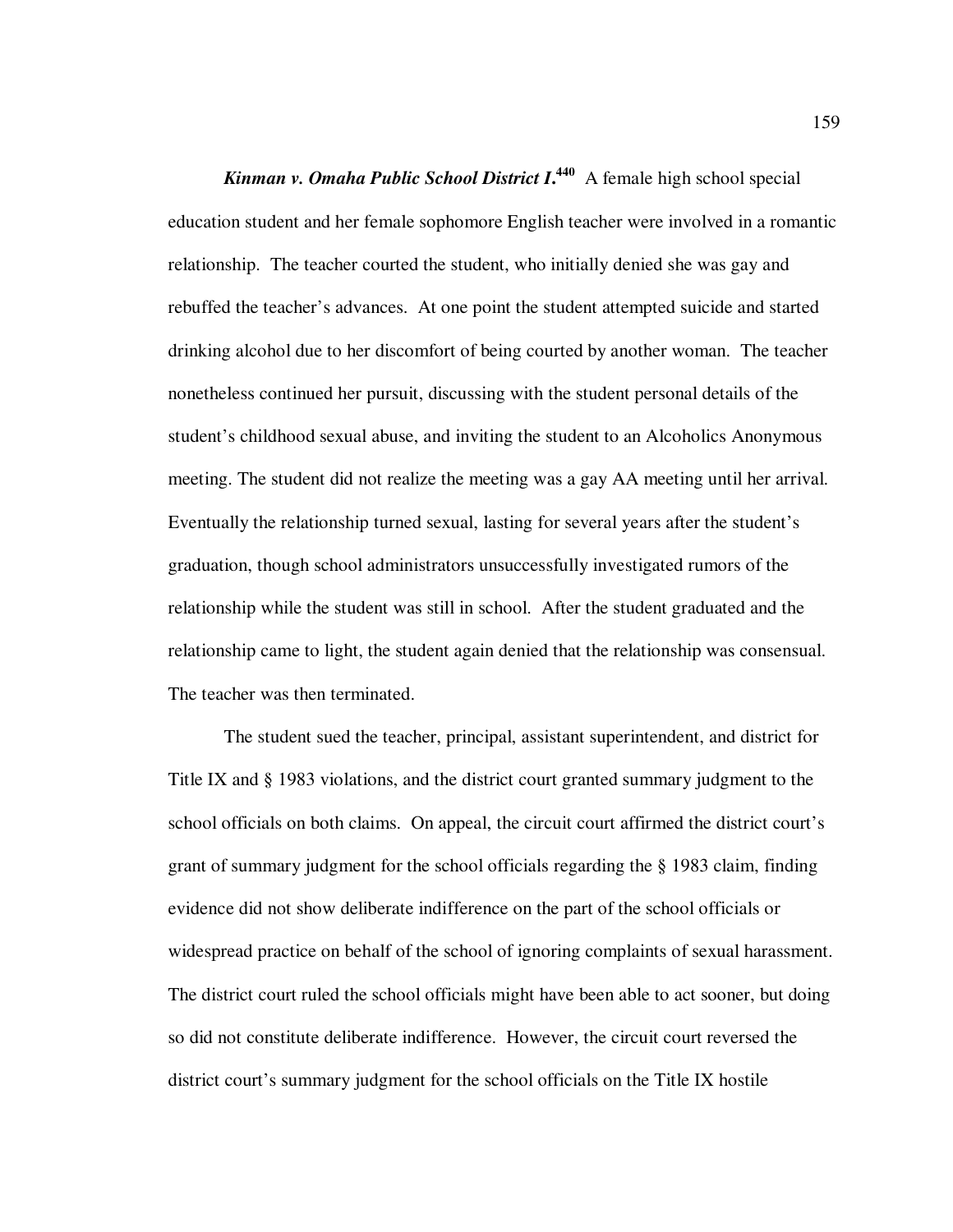environment sexual harassment claim and remanded to the district court. The circuit court reasoned there remained a genuine issue of fact whether the relationship was consensual and ruled that same gender harassment was actionable under Title IX.

*Doe v. Berkeley County School District.***<sup>441</sup>** A male student teacher was assigned to a high school, where a counselor and assistant principal warned him to be careful around female students because many found him attractive. At one point the assistant principal talked to the student teacher about allegedly flirting with a student, but the student teacher finished the year without incident, was given an excellent recommendation, and was hired by the district as a substitute teacher the following year. Early that fall the stepfather of a female sophomore reported to the assistant superintendent that his daughter claimed to have had sexual intercourse with the teacher. The assistant superintendent investigated immediately and learned the student and teacher had intercourse six or seven times, most often at the teacher's house on days when he was not substituting. A second student had been involved also, when the teacher asked the first student to arrange a ménage a trois. The first student invited the second student to the teacher's house, but the second student ended up not having intercourse with the teacher.

The parents of both students filed Title IX and § 1983 claims against the school district. The court granted the district's summary judgment motion for the § 1983 claim in a prior decision, and now the district moved for summary judgment on the Title IX claim. Regarding the Title IX claim, the court stated that it was clear the students were victims of sexual harassment, but the district could not be liable because no school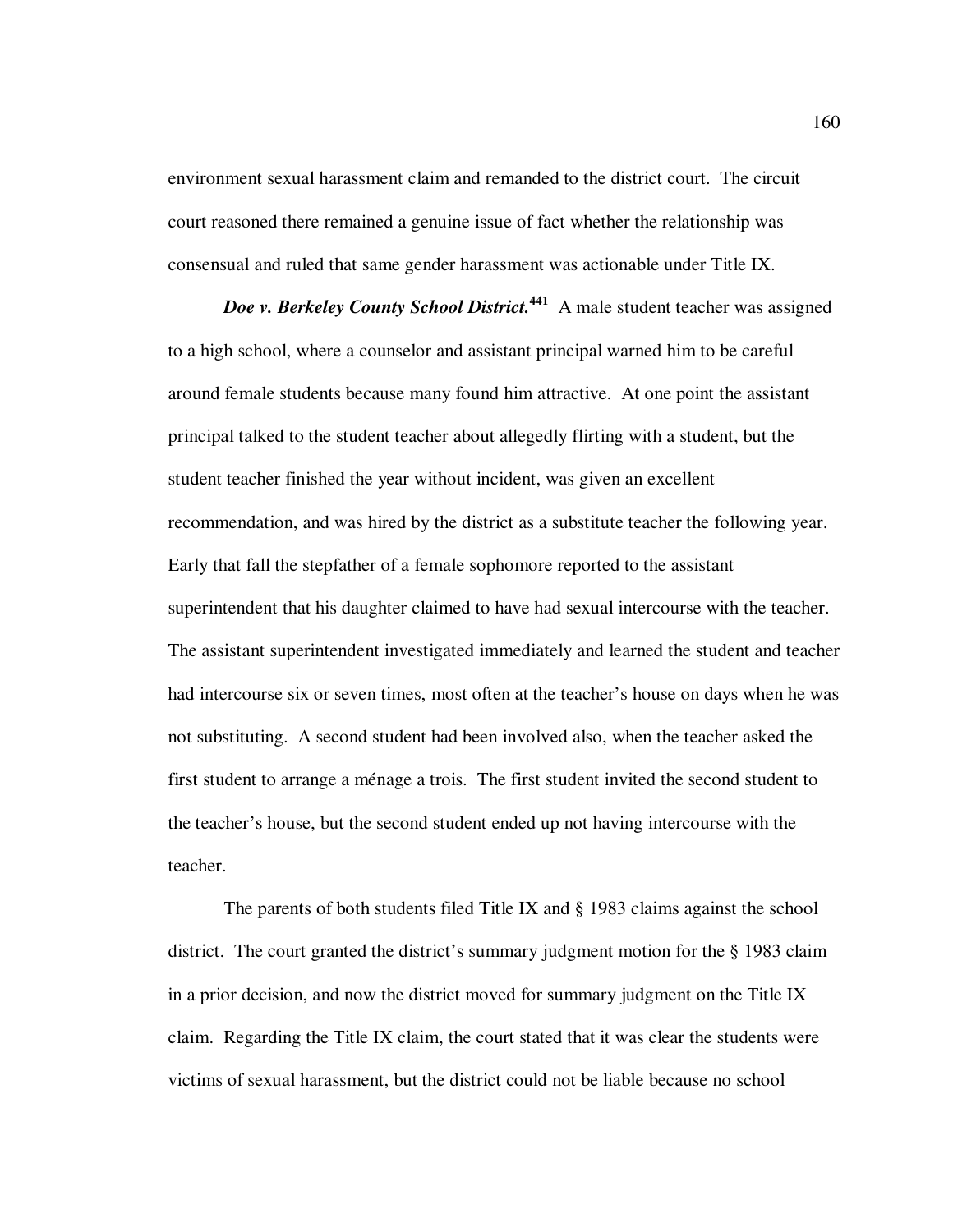official was deliberately indifferent to actual knowledge of the harassment. The court dismissed the claim against the school district.

*Rosa H. v. San Elizario ISD***. <sup>442</sup>** A school employed a male karate instructor to provide after school lessons to students. A fifteen-year-old female student enrolled in the class because her two sisters had enrolled. Within weeks the instructor was paying special attention to her, often giving her rides home, and complimenting her on her hair and breasts. Other students perceived the teacher was attracted to the student, and a school social worker may have seen the teacher kiss the student on school grounds. Soon the relationship became sexual, and for three months the teacher and student had intercourse in the teacher's car and home. One day the student's mother found her daughter at the teacher's house and became suspicious. They met with the school counselor and principal, but the student denied a sexual relationship existed. A little more than a month later, the mother listened to phone conversations between her daughter and the teacher which confirmed her suspicions. The student became depressed and threatened suicide. She later told the details of the relationship to school officials, who did not investigate, did not inform police, did not inform the district's Title IX coordinator, and did not discipline the teacher. The teacher was fired a year later for repeatedly failing to provide a valid photo identification to the district's personnel office.

The student's family sued the district under both Title IX and § 1983. The school district moved for summary judgment, which the court granted on the § 1983 claim but denied on the Title IX claim. After the plaintiff presented her case, the district again moved for summary judgment on the Title IX case, arguing a school district cannot be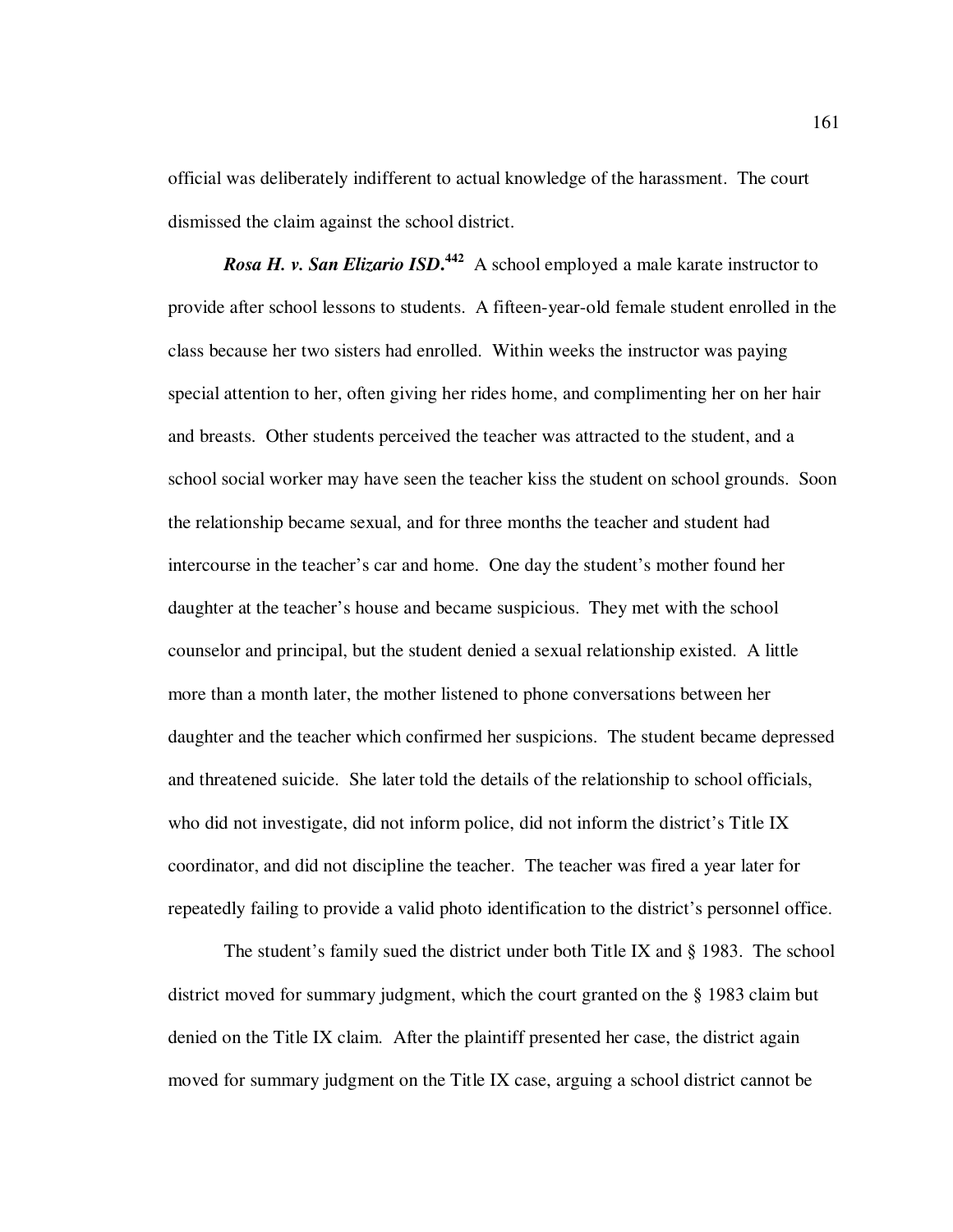liable under Title IX unless it intentionally discriminates. The court denied the motion, reasoning that under agency law the school district could be vicariously liable for intentional torts of an employee if the district acted negligently. The jury then awarded the student \$300,000 in compensatory damages. The circuit court, however, reversed and remanded. In doing so, the circuit court determined the district court gave faulty instructions to the jury. In a teacher-student sexual harassment claim, the circuit court stated, mere negligence is not enough to win a Title IX claim; indeed, a student cannot win a claim unless the school district actually knew there was a substantial risk that sexual abuse would occur. Furthermore, while Title VII makes reference to the agents of employers, thus opening the possibility for damages based on the negligent actions of one's employee, "Title IX does not instruct courts to impose liability based on anything other than the acts of recipients of federal funds."<sup>443</sup>

*Smith v. Metropolitan School District Perry Township.***<sup>444</sup>** Beginning her freshman year, a female high school student was coached in swimming by a male teacher at her school. By her junior year the student thought of the teacher as a good friend with whom she could talk. In the fall of her senior year, the student began serving as a classroom assistant for the teacher. He made his first sexual advance at that point, asking if she wanted a kiss. She paused, and he gave her a Hershey's Kiss, and then kissed her. Over the ensuing weeks the kissing continued, the teacher began to put his hand up her skirt, and they eventually had intercourse in the school bathroom. Throughout the year the teacher and student had intercourse once or twice weekly, all but twice on school premises. The student never resisted, except for oral sex, to which she eventually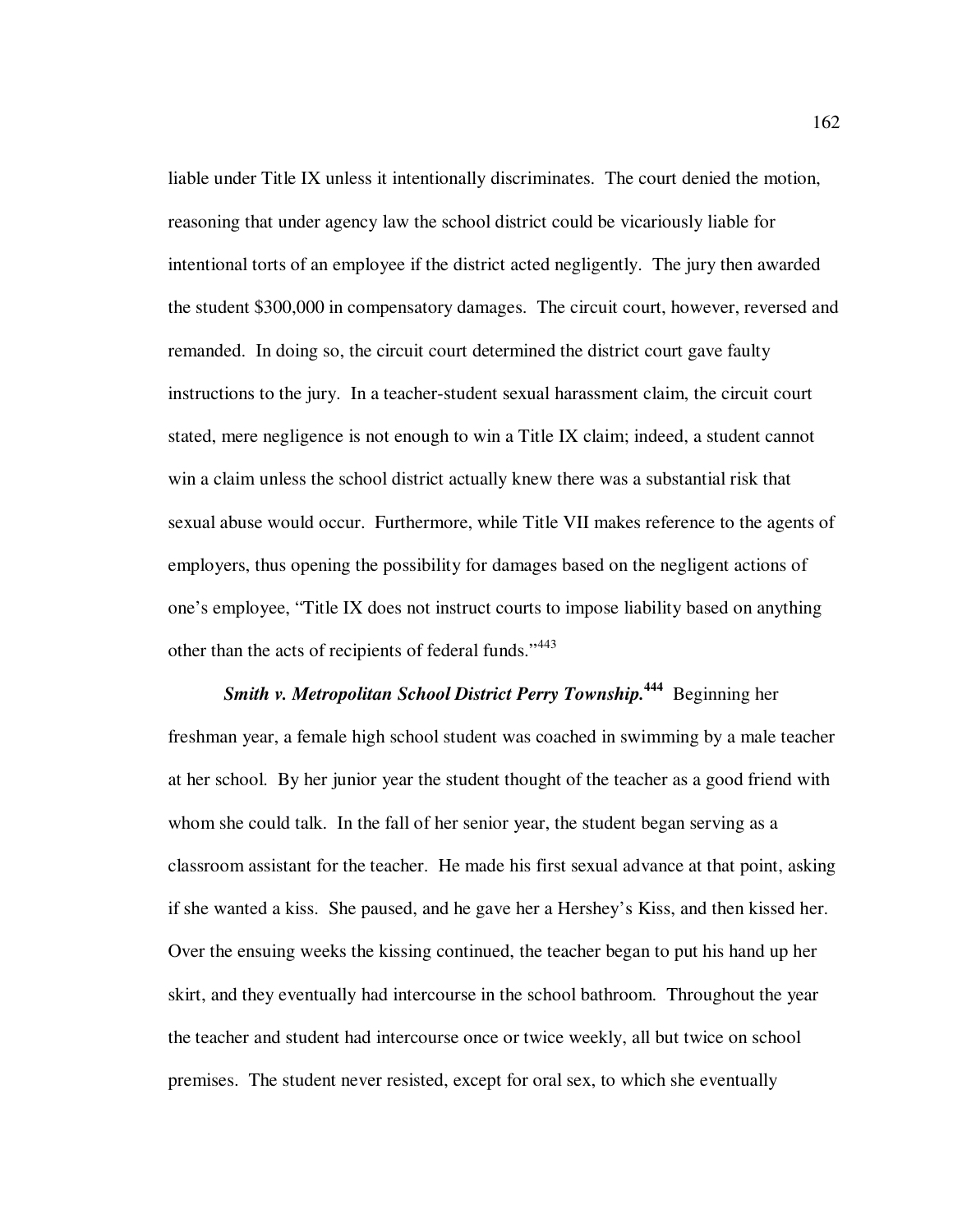complied with the teacher's request. The relationship continued until after the student graduated. A few months later, the student told the teacher she wanted the relationship to stop. He agreed to end the relationship after one more session of intercourse. A month later, the student told her friend about the relationship. The friend encouraged her to tell her parents. Soon the police and school officials were involved and the teacher resigned his position.

The student and her parents sued the school and administrators under Title IX and § 1983. The defendants filed for summary judgment, which the trial court granted on the § 1983 claim but denied on the Title IX claim. The court of appeals dismissed the Title IX claim against the administrators as individuals, reasoning that Title IX applies to federal programs or activities receiving federal grants. Because the administrators were people, not activities, and did not receive grants themselves, the Title IX claim against the individuals could not stand. The court of appeals also dismissed the Title IX case against the district, reasoning that to be liable a district must have actual knowledge of the abuse, have the power to stop it, and fail to do so. Because the student and teacher did their best to hide the relationship from the school, the school could not be held liable for the Title IX claim.

*Ominski v. Tran.*<sup>445</sup> The families of two female middle school students filed a § 1983 claim and several state claims against a school district and several faculty members, alleging they were aware of sexual relationships between the girls and their male music teacher. One student told her social studies teacher about her relationship with the music teacher; the social studies teacher offered to take the student for an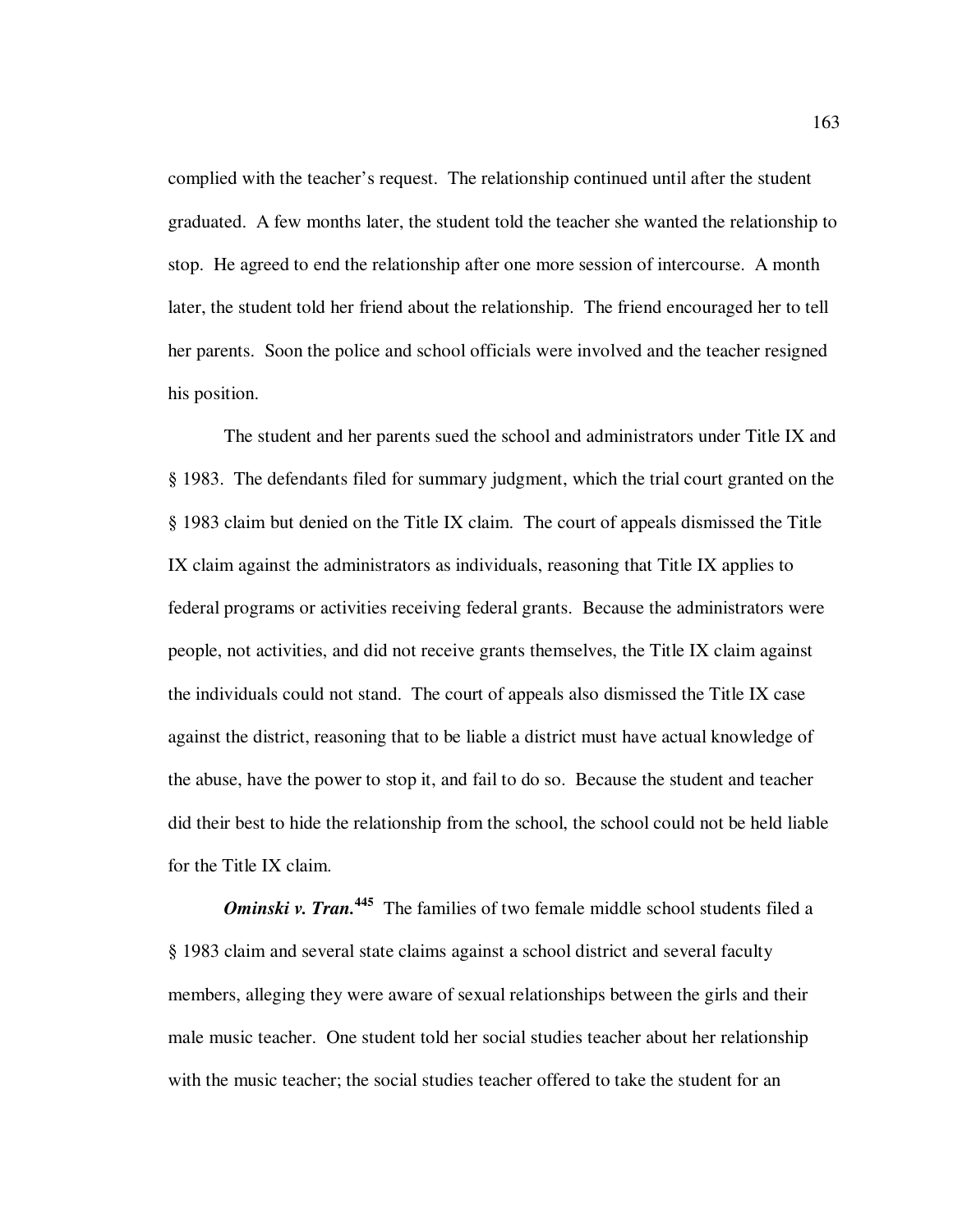abortion if she ever needed one but did not report the relationship to other school personnel. At about the same time, the music teacher had a conversation with a colleague that caused the colleague to believe that the music teacher was having sex with students. The colleague reported his concerns to more colleagues, with the information eventually making its way to the principal. The principal conducted an investigation but could not reach the conclusion that the teacher was engaging in misconduct. The sexual relationships with the two plaintiff students continued for an undisclosed time. They filed a § 1983 claim nearly five years later, alleging the school violated state child abuse reporting laws. In dismissing the claims against all parties except the music teacher, the district court reasoned that the faculty did not display deliberate indifference because they clearly responded to the allegations of a sexual relationship. The court stated that a sloppy or negligent investigation is not equivalent with deliberate indifference. Finally, the court reasoned that whether a state employee's breach of a state law duty to act gives rise to § 1983 liability is a question of federal law, not state law. Thus, § 1983 did not attach, and the district was granted summary judgment.

*Mary M. v. North Lawrence Community School Corporation.***<sup>446</sup>** A thirteenyear-old female eighth grade student went through her school cafeteria line and met a worker, a twenty-one-year-old male cashier and fry cook. The cashier began flirting with the student each day, eventually passing her suggestive notes, which led to the cook and student phoning each other. A month after meeting, the two were seen dancing together at the school dance. Soon the employee began giving the student rides home from school. Three weeks after the dance, the student and worker feigned illness, called off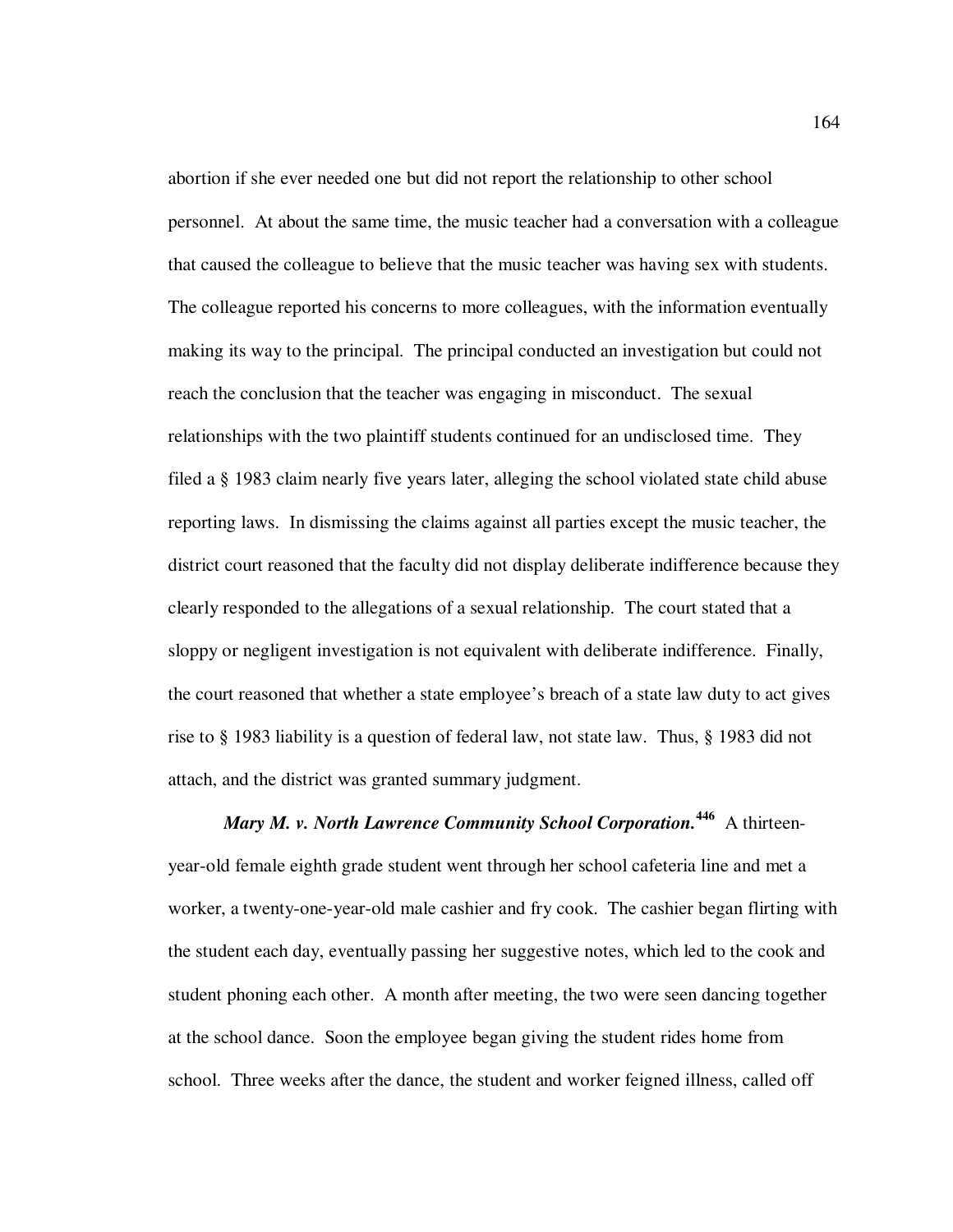school and work, respectively, and had sexual intercourse at the girl's friend's house. Curious school officials questioned the student at school the next Monday, where she denied having a relationship with the cafeteria worker. However, the same day the girl told her mother of the relationship. The mother reported the incident to school officials and the police.

On behalf of her daughter, the mother filed Title IX and § 1983 claims against the school. The district court judge granted summary judgment to the district and dismissed the § 1983 claim but refused to dismiss the Title IX claim. The case then went to a jury trial. The jury reached a verdict in favor of the mother on the issue of liability, but did not award any compensatory or punitive damages, reasoning the student welcomed the sexual conduct with the cafeteria worker. The mother appealed, and the court of appeals reversed the jury's finding and remanded for a new trial. In doing so, the court of appeals reasoned that a thirteen-year-old was not legally able to consent to sexual intercourse with a twenty-one-year-old and directed the trial court judge to properly instruct the jury on the requirements for successfully pleading a hostile environment claim under Title IX.

*Doe I v. CSD 230.*<sup>447</sup> A male high school music teacher had separate sexual relationships with two female students. The first relationship began when the student was sixteen-years-old and lasted nearly fifteen months. The second relationship began when the student was fifteen-years-old and lasted nearly seventeen months. The two relationships overlapped for approximately eight months. Both students worked to keep their relationships secret, were unaware that the other was involved in a relationship with the teacher, and were unaware that the teacher was also involved in a sexual relationship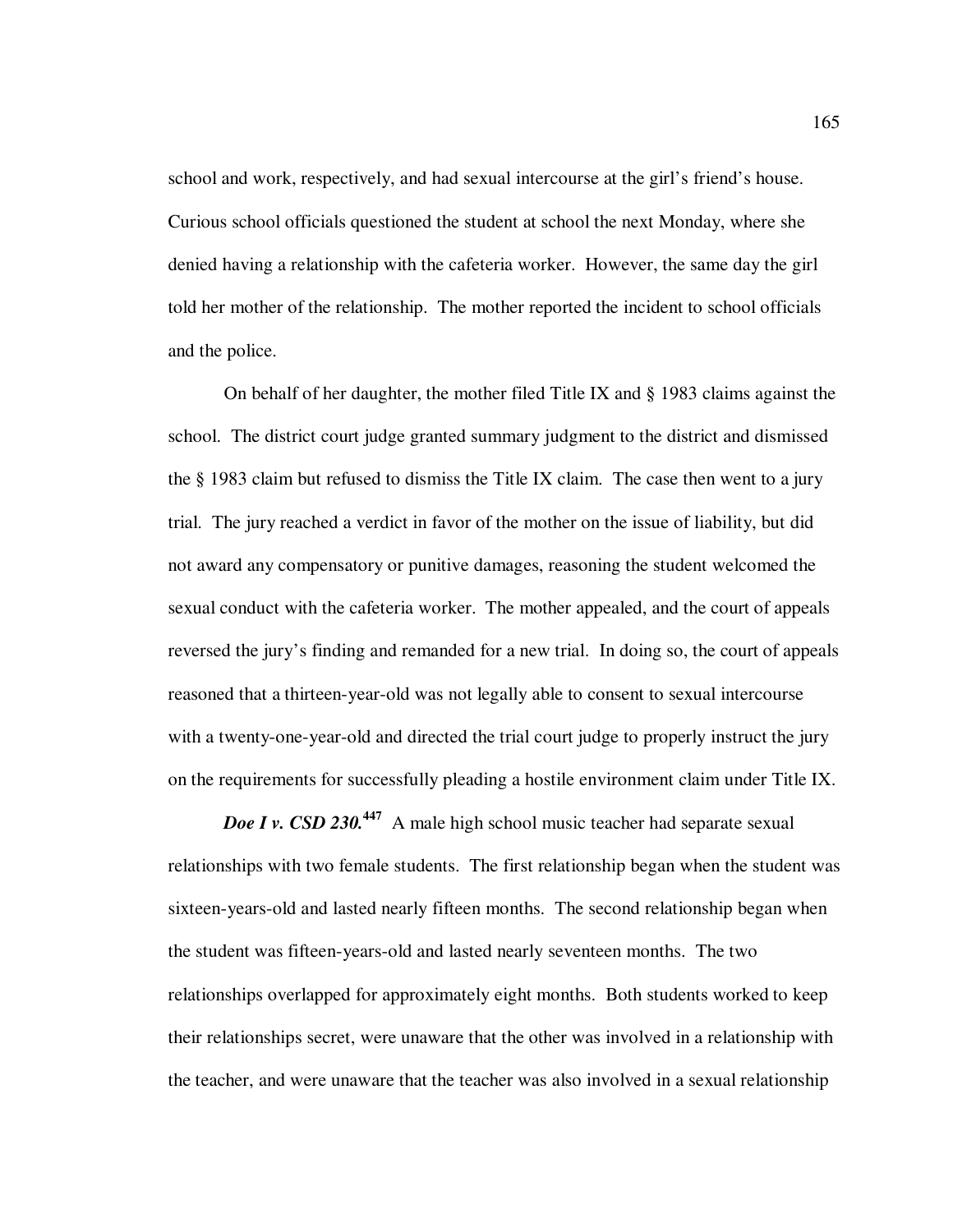with the color guard director during part of the same time period. Throughout the relationships, school officials were aware that the students were helping the music teacher chart color guard routines at his home after hours, that the music teacher and color guard director were having a sexual relationship, and that the music teacher married one of his former students shortly after her graduation.

After the relationships came to light, the students filed a § 1983 claim against the school. The students argued the school had promulgated policies which fostered sexual abuse of female students. The court found that no direct evidence existed that any of the defendants had actual knowledge of the teacher's relationships with the students. However, the court reasoned a school district could be liable if enough facts supported an inference the district acted with deliberate indifference to evidence before them. In this case, the court stated, a reasonable jury could suspect school officials had enough knowledge to suspect some type of improper activity was going on but did nothing about it. Furthermore, the court said that because the music teacher had married a former student soon after her graduation, a reasonable jury might conclude the teacher had sexual relationships with her before she graduated, yet the district allowed the teacher to retain his employment. Thus, the school district created a policy of deliberate indifference to the teacher having relationships with other students and that he was likely to do the same thing with other students that he had done with his wife. The court denied the school's motion for summary judgment on the § 1983 claim.

*Miller v. Kentosh.***<sup>448</sup>** A female high school student was enrolled in a percussion band program taught by a male teacher. They became romantically involved, and when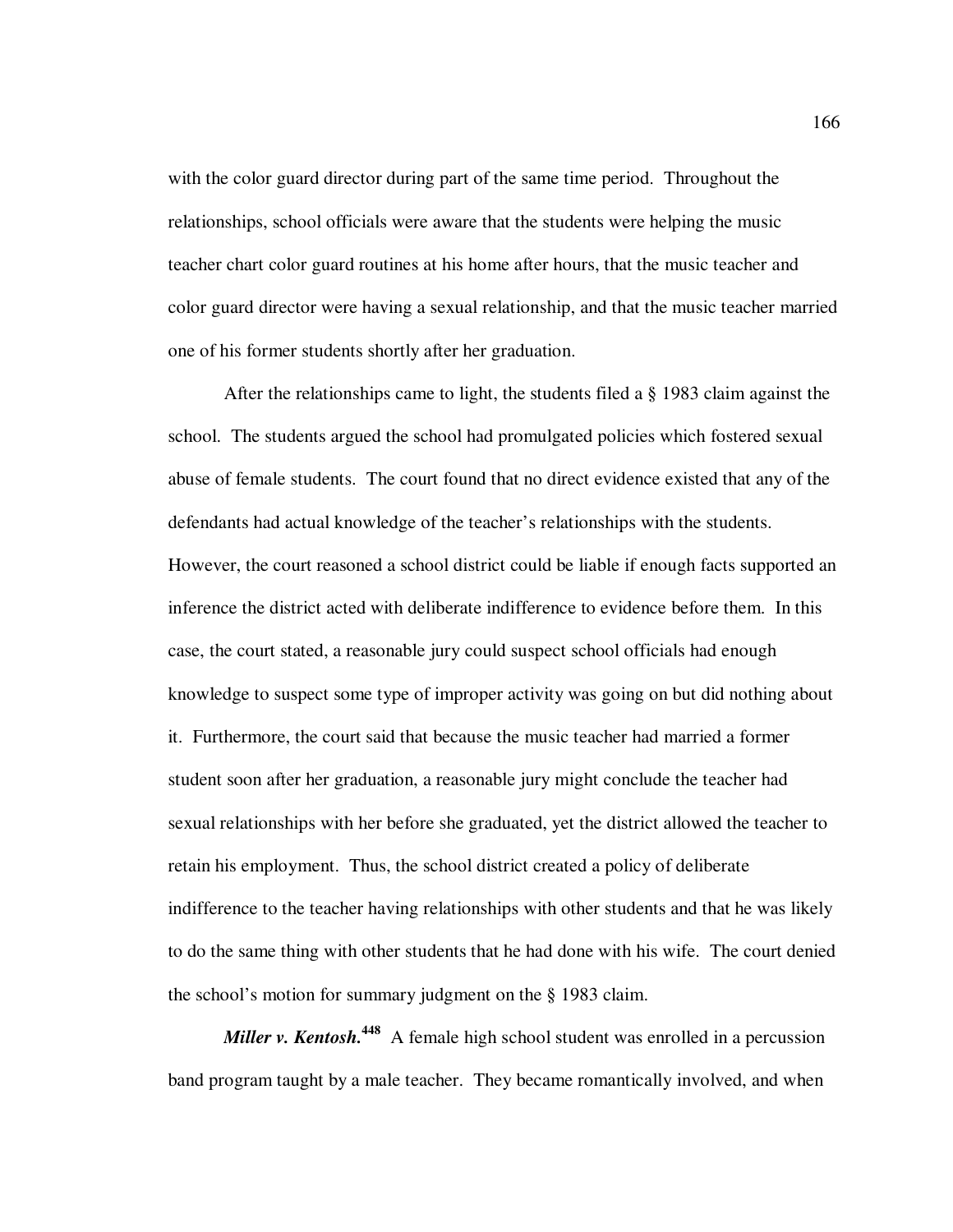the student attempted to end the relationship the teacher refused, telling her she could not be in the band program unless she submitted to his sexual advances. School supervisors were allegedly aware of the relationship between the teacher and student but did not act to end it. One evening the local police found the teacher and student engaging in sexual activity in the teacher's car. The police reported the incident to the principal, who told the superintendent. The teacher was immediately suspended and eventually resigned.

The student filed § 1983 claims against the principal and the superintendent in both their official and individual capacities. The court dismissed the § 1983 claims against the superintendent and principal in their official capacities, reasoning the § 1983 claims are actually claims against the school and are covered under the Title IX claims. The court stated, however, that a reasonable jury could find the principal and superintendent in their individual capacities could have stopped the teacher from committing a violation of the student's rights of which they should have been aware but did not, and therefore refused to dismiss the § 1983 claims against them as individuals. The student also filed a Title IX claim against the school district. However, reasoning the principal and superintendent did not have actual knowledge of the relationship until they were told by the police, at which time they acted appropriately, the court dismissed the Title IX claim.

*Doe v. New Philadelphia Public Schools.***<sup>449</sup>** A fourteen-year-old middle school boy was placed into the severe behavioral handicap class of a female teacher. In the early spring the eighth grade class was out of state on a field trip; the student stayed back at school for disciplinary reasons. One day the teacher offered to take him to the gym to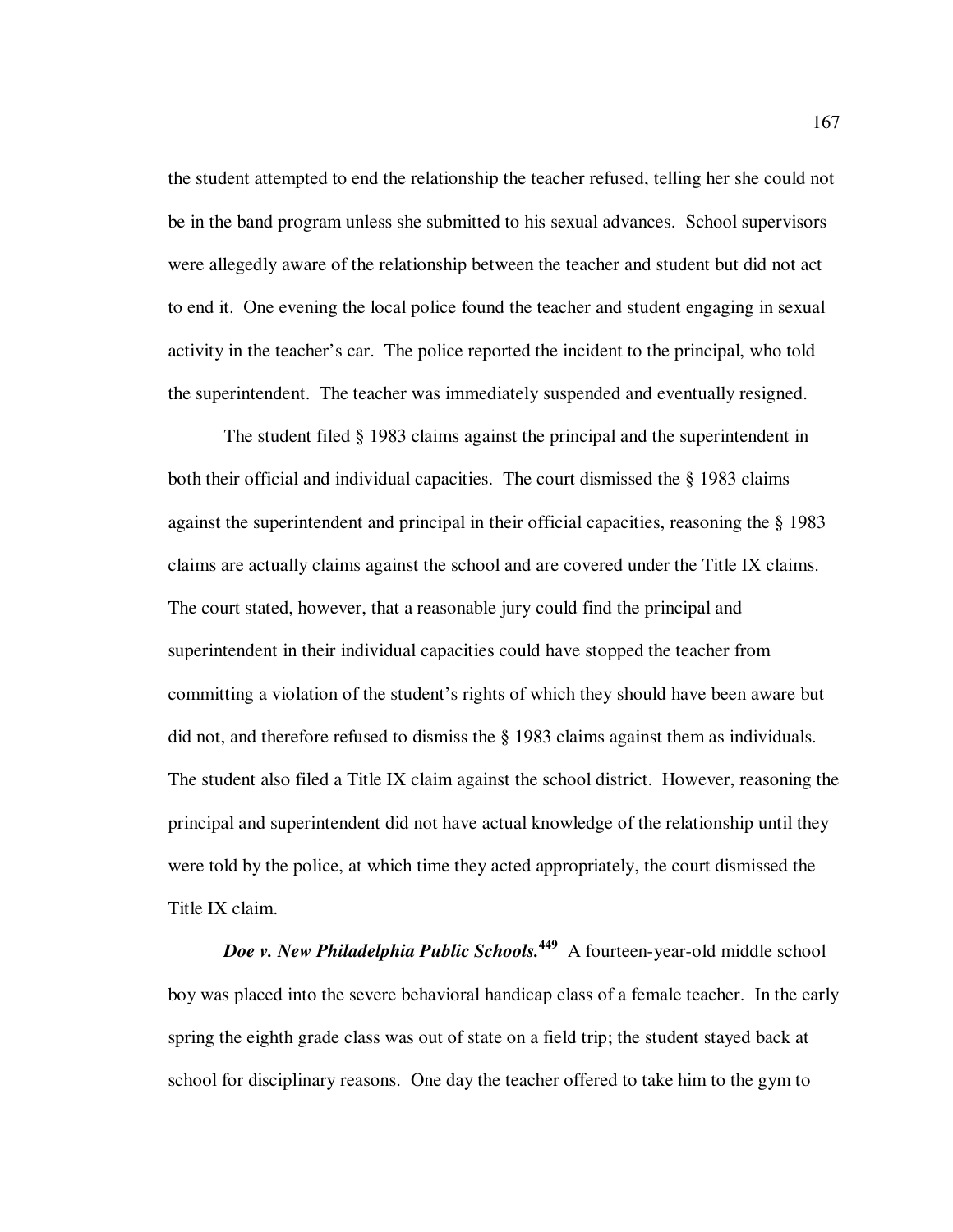shoot baskets. While in the gym, the teacher and student kissed. For the next several days while the class was still away, the teacher took the student to lunch. Each day the student and teacher kissed in her car. When the class returned, the student and teacher would kiss and fondle each other whenever they were alone in the classroom. They began taking car rides together, eventually having sexual intercourse on three separate occasions in the back of the teacher's car on a deserted road. The relationship ended when the school year ended, and during the summer the teacher told the student she was pregnant with his baby and intended to have an abortion. The student told his cousin of the relationship. Word eventually made its way to school and legal officials, and the teacher lost her job and was convicted of sexual battery.

The student's mother filed Title IX and § 1983 claims against the school district, alleging the school had reason to believe the teacher was engaging in a sexual relationship with her son and other students before him. The plaintiff referred to a student who had months earlier reported seeing the teacher kissing a student in the classroom, but the matter was handled internally. Next, the plaintiff alleged that a classroom aide reported the plaintiff's son was being given preferential treatment by the teacher and was seen leaving school property with the teacher. In dismissing the plaintiff's § 1983 claim, the court reasoned that case law is well established that shows that a district will not be liable under the theory of respondeat superior; instead, to succeed under a § 1983 claim, a plaintiff must show the school board was itself liable for depriving the plaintiff of his rights through an officially adopted policy or pervasive custom. Because the plaintiff could not do that in this case, the court dismissed the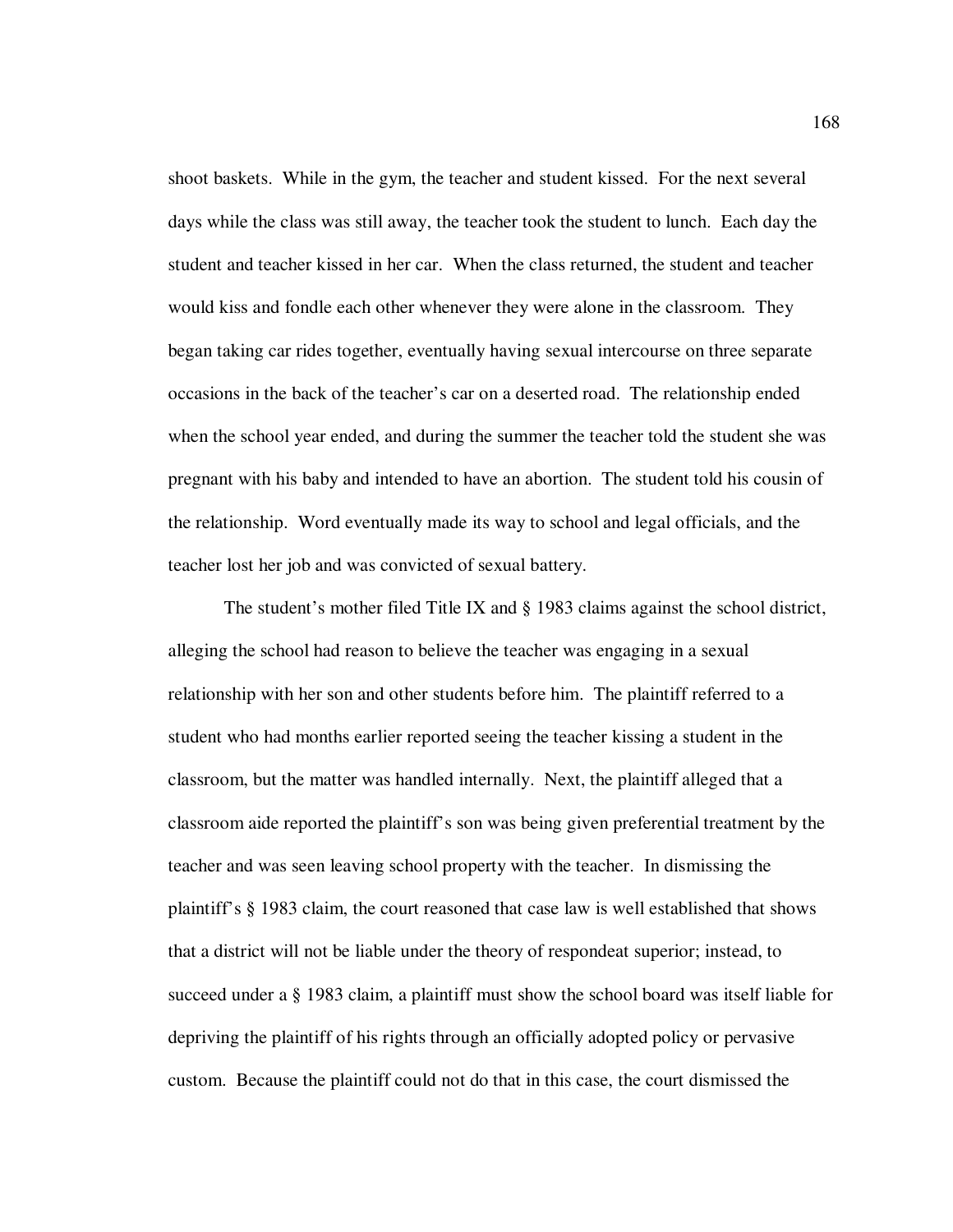student's § 1983 claim. However, reasoning that there remained sufficient questions about the appropriateness of the school's response to the reports of possible harassment, the court denied the district's motion for summary judgment and determined the Title IX issue should be heard by a jury.

*Doe v. Garcia.*<sup>450</sup> A female high school student was involved in a sexual relationship with her male assistant principal for five years, including three years after her graduation. The student alleged the assistant principal made her stay in the relationship through duress. Specifically, the assistant principal often showed her a gun and threatened to kill himself if she reported the relationship. After she graduated high school, the assistant principal became friends with the student's boyfriend, allegedly to maintain control over her. Later the student's boyfriend was mysteriously found dead, and the assistant principal said something to the plaintiff that made her think he may have murdered her boyfriend. Finally, the now-graduated student ended the relationship with the assistant principal and filed a Title IX sexual harassment suit against the principal, superintendent, and school district. The defendants moved for dismissal, arguing the statute of limitations had elapsed, and that the district had no actual knowledge of the relationship in the first place. In denying the defendants' motion, the court reasoned that disputed issues of material fact existed regarding when the plaintiff became aware of her cause of action and if the district acted with reasonable diligence.

*Gebser v. Lago Vista Independent School District***. <sup>451</sup>** *Gebser* is the landmark Supreme Court case regarding a school district's liability for Title IX sexual harassment. A male high school teacher initiated a long-term sexual relationship with a female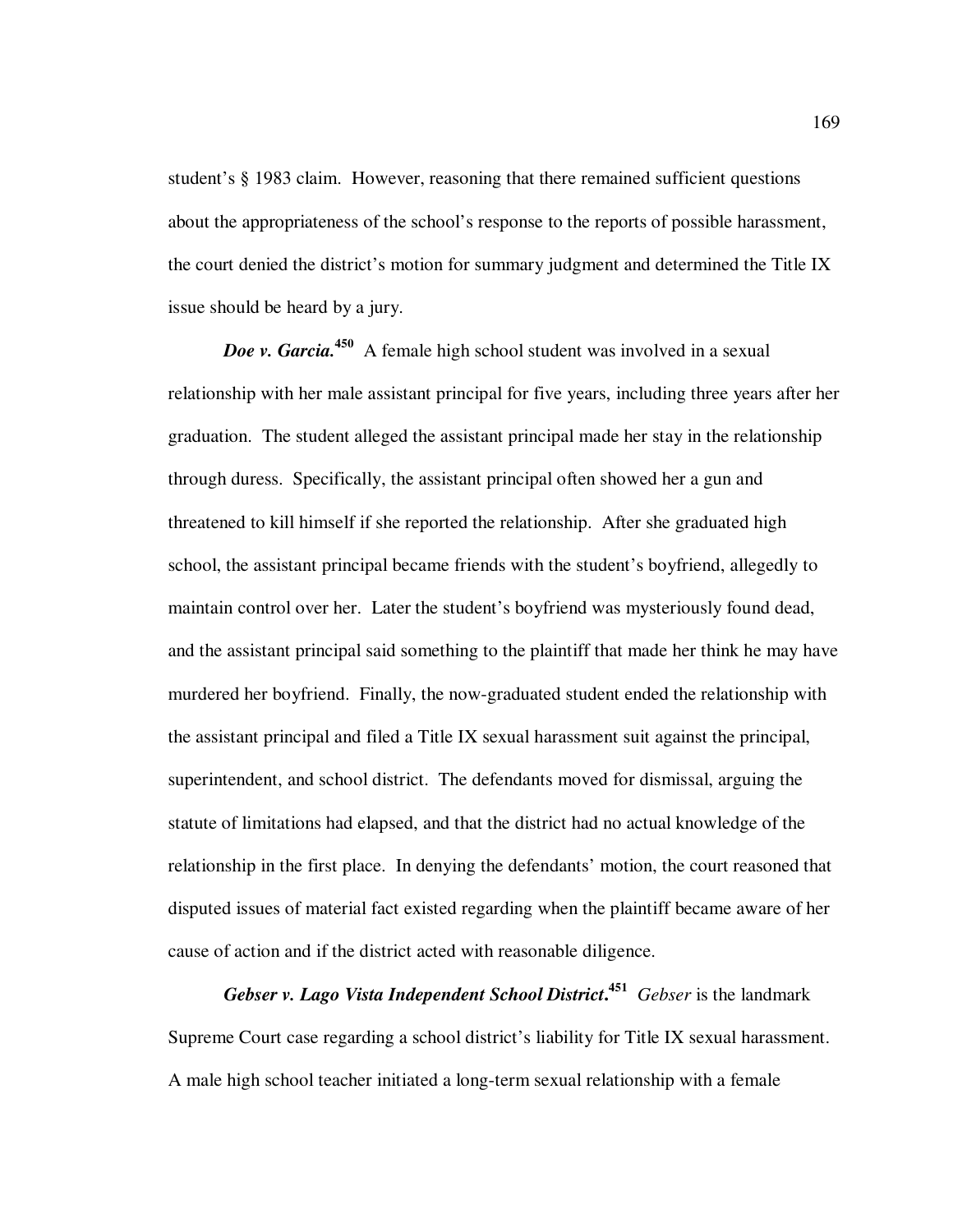student. While they often had intercourse during class time, it never occurred on school property. The student never reported the sexual relationship to school officials. During the time of the relationship the school never distributed the federally required grievance procedure for filing sexual harassment complaints. Also during the relationship, two other students' parents complained of the teacher making sexually inappropriate comments in class, which the principal dealt with accordingly. The relationship ended when local police caught the couple in the act. The teacher was arrested by police and, after an investigation and termination proceedings, fired by the school district.

The student sued the district for damages under Title IX and § 1983. The trial court dismissed the federal claims, reasoning that school districts are generally not liable for teacher-student sexual harassment under Title IX unless a school employee with supervisory power over the offending employee actually knew of the abuse, had the power to stop the abuse, and did not do so. The court of appeals affirmed. The student then appealed to the United States Supreme Court, which found that the student was not allowed to recover damages for sexual harassment by a teacher unless an official of the district had actual notice of and was deliberately indifferent to the misconduct. The Court affirmed the lower courts, noting that damages can only be awarded under Title IX if a school official that has authority to address the misconduct has actual knowledge of the misconduct and fails to respond.

*Kinman v. Omaha Public School District II.***<sup>452</sup>** Upon remand from *Kinman I*, a jury awarded damages under Title IX to a student who had a sexual relationship with her teacher. The school appealed. The circuit court reversed the district court's ruling and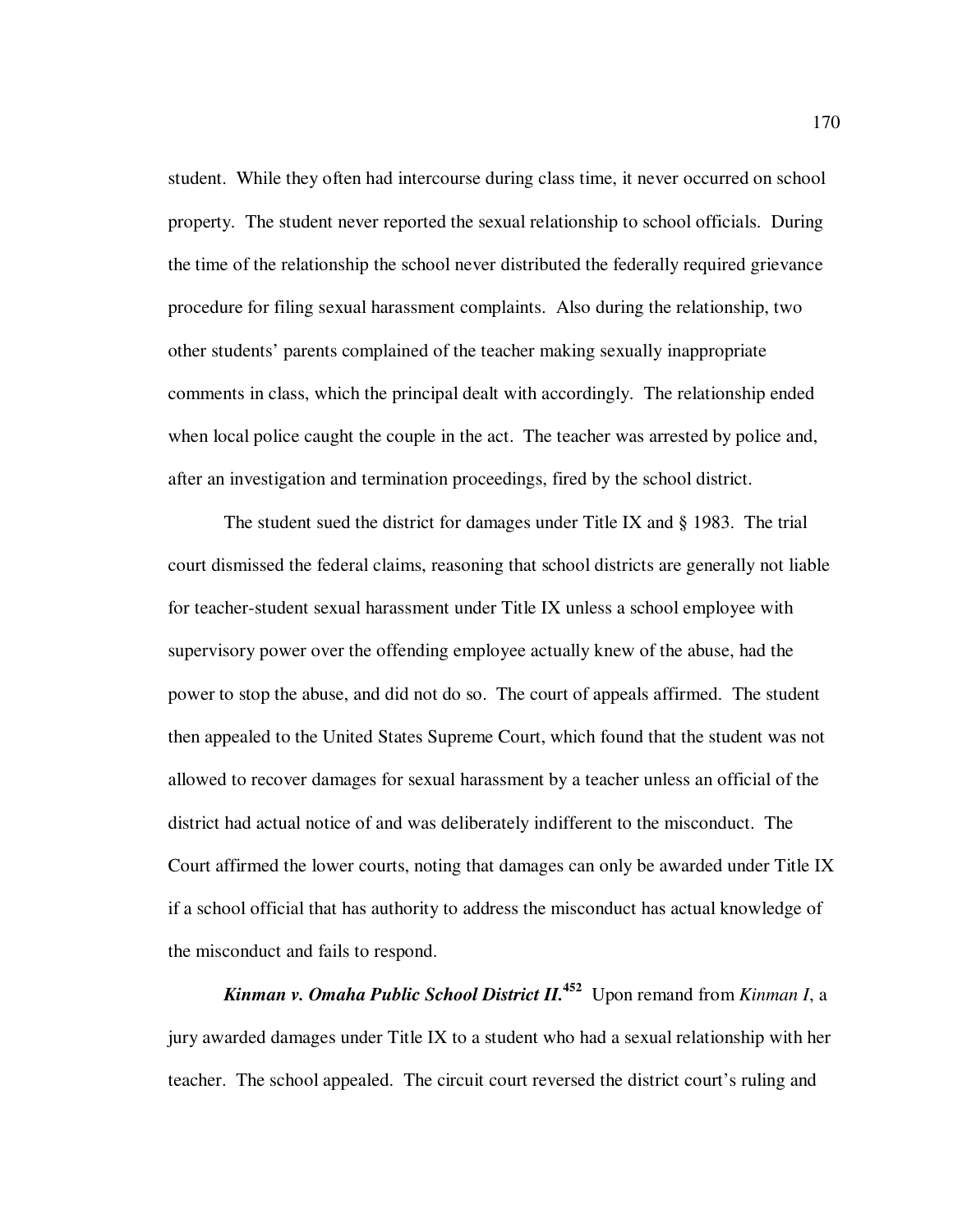remanded with directions to dismiss the Title IX claim against the school. In doing so, the circuit court stated that the standard for school district liability it held in *Kinman I* was whether a district knew or should have known about harassing behavior. However, since *Kinman I*, the U.S. Supreme Court clarified in *Gebser* that a Title IX claim would require a district official with the power to rectify a situation must have actual knowledge of the harassment. Thus, in light of *Gebser*, the circuit court was compelled to reverse the district court's ruling because the school conducted an investigation as soon as it had actual knowledge of the relationship between the teacher and student.

*Doe v. School Administrative District No. 19.*<sup>453</sup> The family of a male fifteenyear-old high school sophomore filed several claims, including Title IX and § 1983, against a school district after the student had engaged in sexual intercourse with a female teacher. The student enrolled in the school the same fall the teacher was hired, and rumors soon spread among students, faculty, and community members that the teacher was developing inappropriate relationships with several male students. One particular substitute teacher saw her dancing inappropriately with some boys at a school dance and heard rumors that she was involved in a sexual relationship with one of the boys. The substitute told the principal what she had seen and heard. The principal told the substitute that she could be sued for slander for what she was saying and did not investigate the concerns. As the year progressed, more rumors surfaced of the teacher hosting parties at her home with students and going to movies with students. The principal finally confronted the teacher about the accusations, which she explained as tutoring sessions. The principal directed the teacher to stop having students to her home.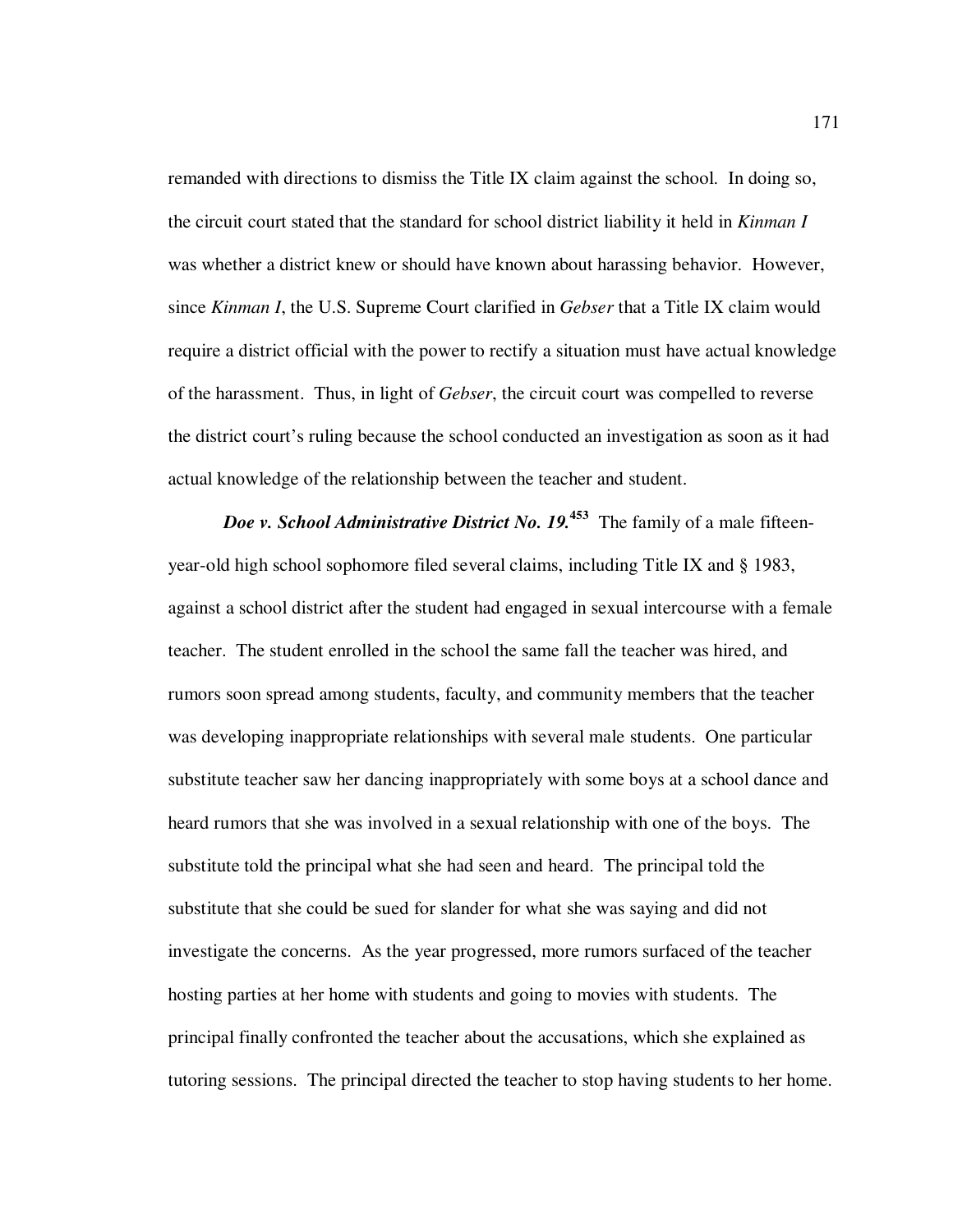The plaintiff student met the teacher later that winter at a basketball game. The next day the teacher arranged to take a group of boys to a concert, but ended up buying alcohol for the boys, going to one of their houses, and having sexual intercourse with the intoxicated plaintiff student. The student eventually told his girlfriend of the event, who reported it to school officials. After an investigation, the teacher was dismissed from her job and charged with criminal activity.

The student's family filed Title IX and § 1983 claims against the district, in addition to state claims. The district moved for summary judgment, and many of the state claims were dismissed. However, the court denied the district summary judgment regarding the Title IX claim based on its interpretation of the *Gebser* ruling. The court stated that the *Gebser* standard for actual notice requires more than a simple report of inappropriate conduct by a teacher but less than a clearly credible report of sexual abuse from a student. Therefore, the court was not required to find that school officials in this case had actual notice of the relationship between the teacher and student because a substitute teacher had reported rumors of a sexual relationship between the teacher and a different student several months earlier. Thus, a reasonable jury could find that if the teacher was having a sexual relationship with at least one student before her relationship with the plaintiff student, the school district would have been on notice that the educational environment was altered. The court further reasoned that a reasonable jury could find the school was deliberately indifferent to the harassment because it had actual notice of the harassment but did not investigate further. Finally, the court granted the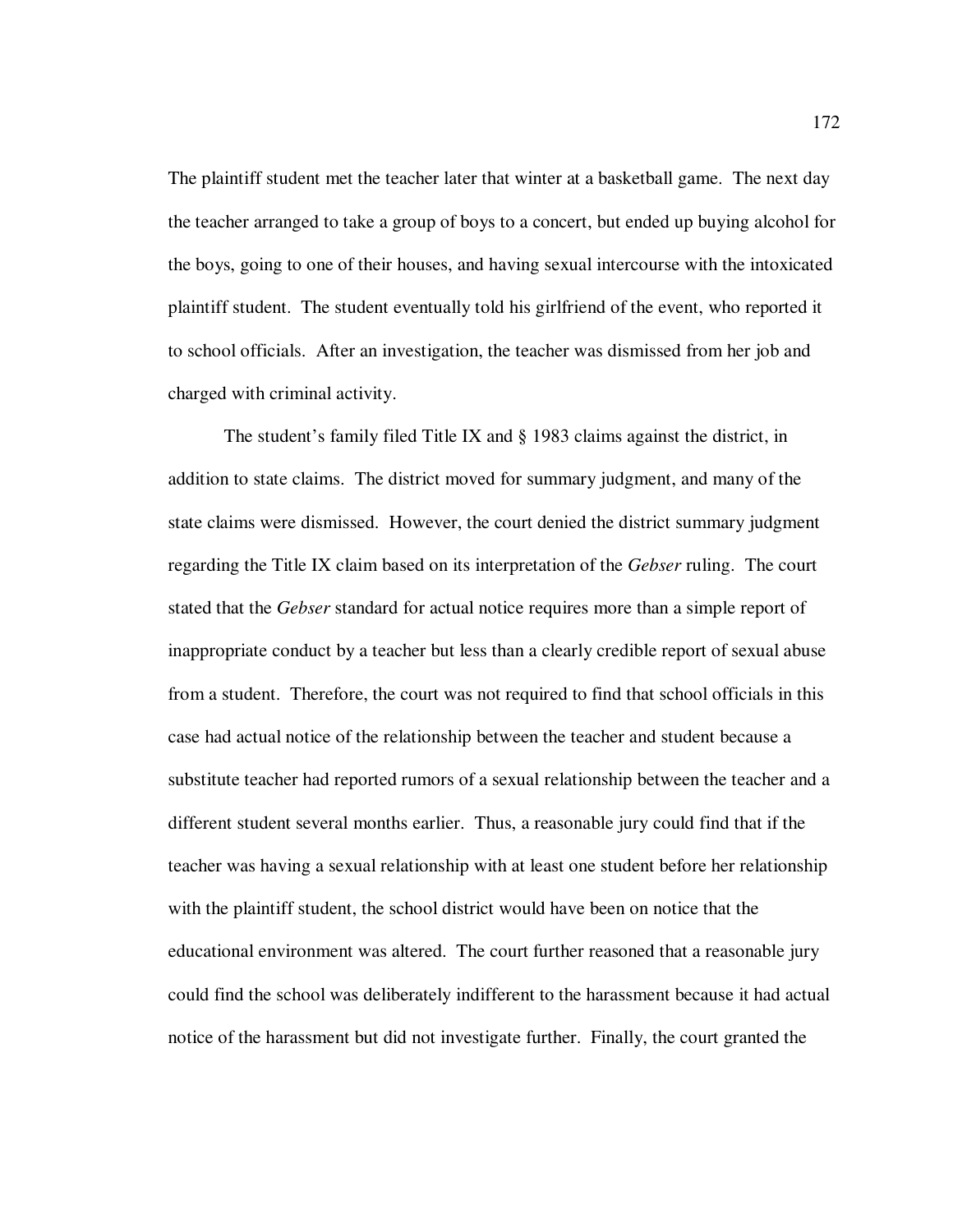district's motion for summary judgment on the § 1983 claim because the court reasoned the plaintiffs could not maintain both a Title IX and § 1983 claim.

*M.H.D. v. Westminster Schools.*<sup>454</sup> The court of appeals affirmed the lower court's granting of summary judgment in favor of a school district that employed a teacher with whom the appellant student had a sexual relationship. The student and two friends had engaged in a group sexual relationship with a teacher during their freshman year of high school, including fondling, oral sex, and intercourse. The relationship came to light at the end of the school year when the plaintiff's father found a note from the teacher requesting sex from the student, and the teacher resigned his position. The plaintiff student experienced several years of psychological harm that caused her to seek therapy for years. Her attendance dropped and she withdrew from extracurricular activities. Eleven years after the relationship ended the student filed suit under Title IX, but the court ruled that the statute of limitations barred her from winning the claim. The court ruled that federal courts of appeals have routinely applied the state's personal injury limitations period to Title IX claims. In this case, the Georgia state limitation period was two years, so the student had forfeited her opportunity to seek Title IX relief.

*Davis v. DeKalb County School District***. <sup>455</sup>** A male seventh grade physical education teacher maintained sexual relationships with at least three female students. He would tell them to meet him individually in classrooms, the teacher's bathroom, the equipment room, or other places where they would not be observed and would kiss the girls, fondle them, masturbate in front of them, and sodomize them. No employee ever witnessed the events, and the girls never told any school official of the events.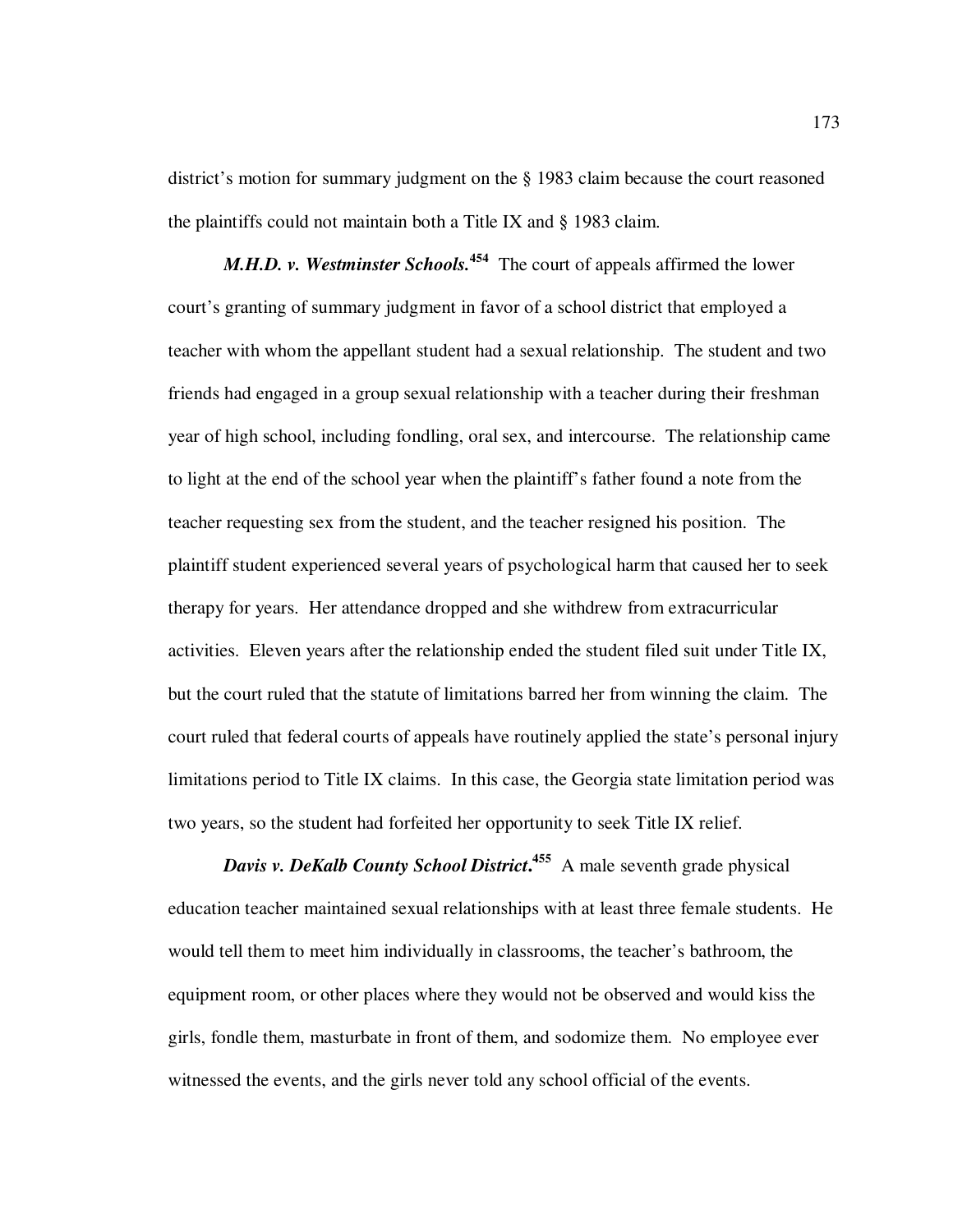Eventually, however, the girls told a police officer who was a guest speaker in a class one day. The teacher resigned his position and faced criminal charges.

The students filed Title IX and § 1983 claims against the district, but the trial court granted summary judgment to the district on both claims. Regarding the Title IX claim, the court reasoned the students did not show any school official had actual notice, knew, or should have known of the abuse. Regarding the § 1983 claim, the court reasoned the students could not show the school officials knew of the abuse or acted with reckless disregard to the possibility that abuse was ongoing. The court of appeals affirmed the ruling.

Wilson v. Webb.<sup>456</sup> A male high school teacher was alleged to have been involved in several isolated sexual interactions and ongoing sexual relationships with several female students. Once rumors came about that he was having an inappropriate relationship with a female student. The principal investigated and called the student's parents, who thought it was purely a rumor and asked to have the student removed from the teacher's class. Another time the superintendent became aware of an alleged inappropriate conversation between the teacher and two female students. The superintendent asked the principal to investigate, which he did thoroughly and found no evidence of wrongdoing. Nonetheless, the principal informed the teacher to keep his distance from the students. On another occasion the teacher was observed touching the vaginal area of a student. Statements from student witnesses were inconsistent, so the principal issued a reprimand to the teacher and made frequent visits to his classroom during the school day. The principal also began an investigation which uncovered many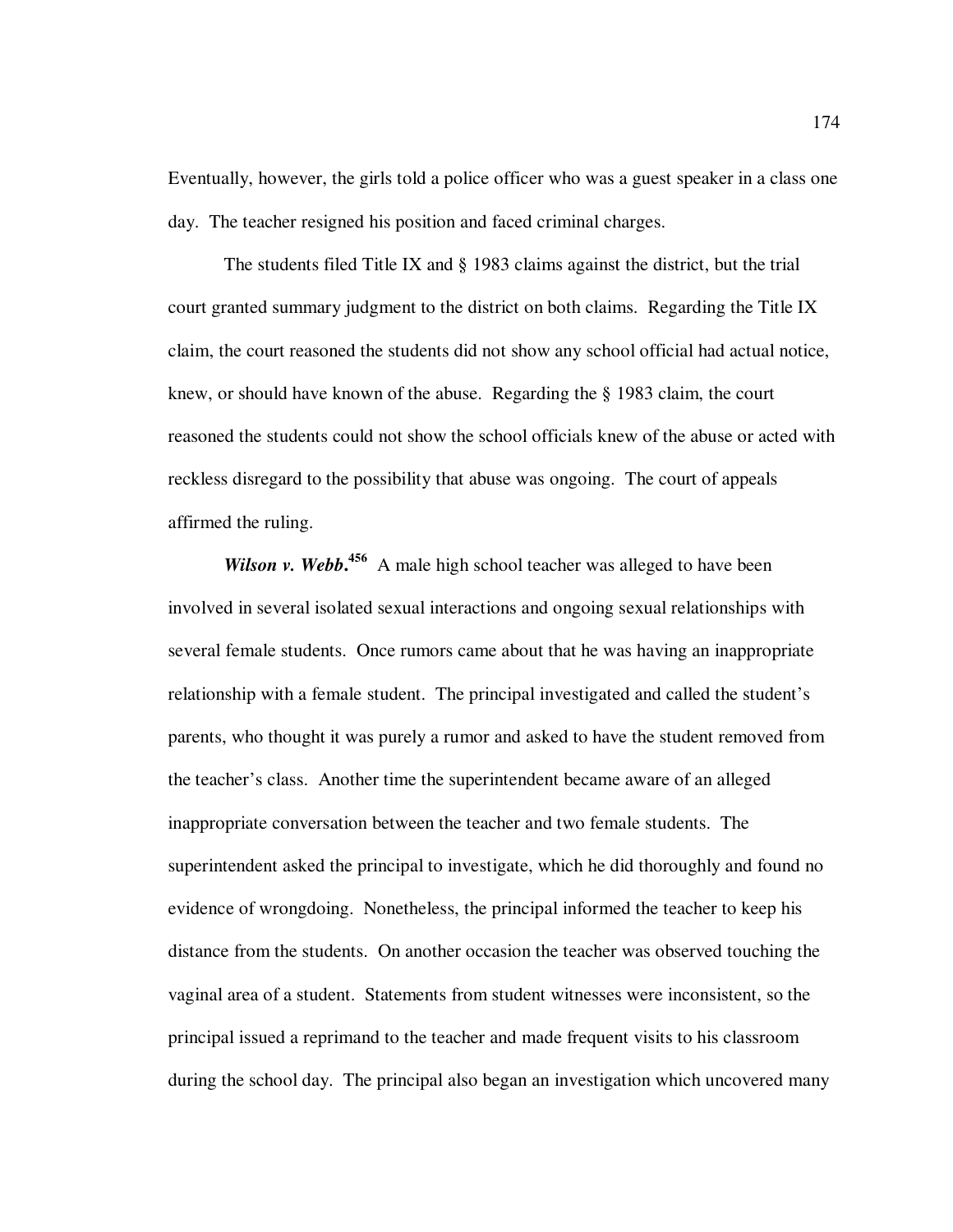more allegations against the teacher, including his having intercourse and oral sex with a student in his classroom and fondling the breasts, digitally penetrating the vaginas, and exposing his penis to two students in their car. The school eventually terminated the teacher.

Two of the students later filed Title IX and § 1983 claims against the principal and superintendent for their alleged deliberate indifference to the abuse the girls suffered. The court, however, granted summary judgment to the principal and superintendent. In doing so, the court ruled the school officials were not aware of the incidents between the teacher and the plaintiffs and adequately responded to other allegations against the teacher. In rejecting the § 1983 claim, the court ruled the students did not show the district had a policy or custom reflecting deliberate indifference. In rejecting the Title IX claim, the court ruled that no reasonable fact finder could determine the school failed to respond properly to reports of the teacher's inappropriate behavior. The court of appeals affirmed.

*P.H. v. Kansas City School District.*<sup>457</sup> For nearly two years a male high school teacher engaged in sexual relations with a male student. The student and teacher had oral sex almost daily during that time period, both at school and off school grounds. Throughout the course of the relationship the student's attendance became poor, missing nearly twenty-five percent of his classes, and his grades dropped. The student's parents and other teachers expressed concerns about the student's falling achievement and attendance and noticed the teacher and student spending much time together, but no one reported a suspected sexual relationship. When the principal confronted the teacher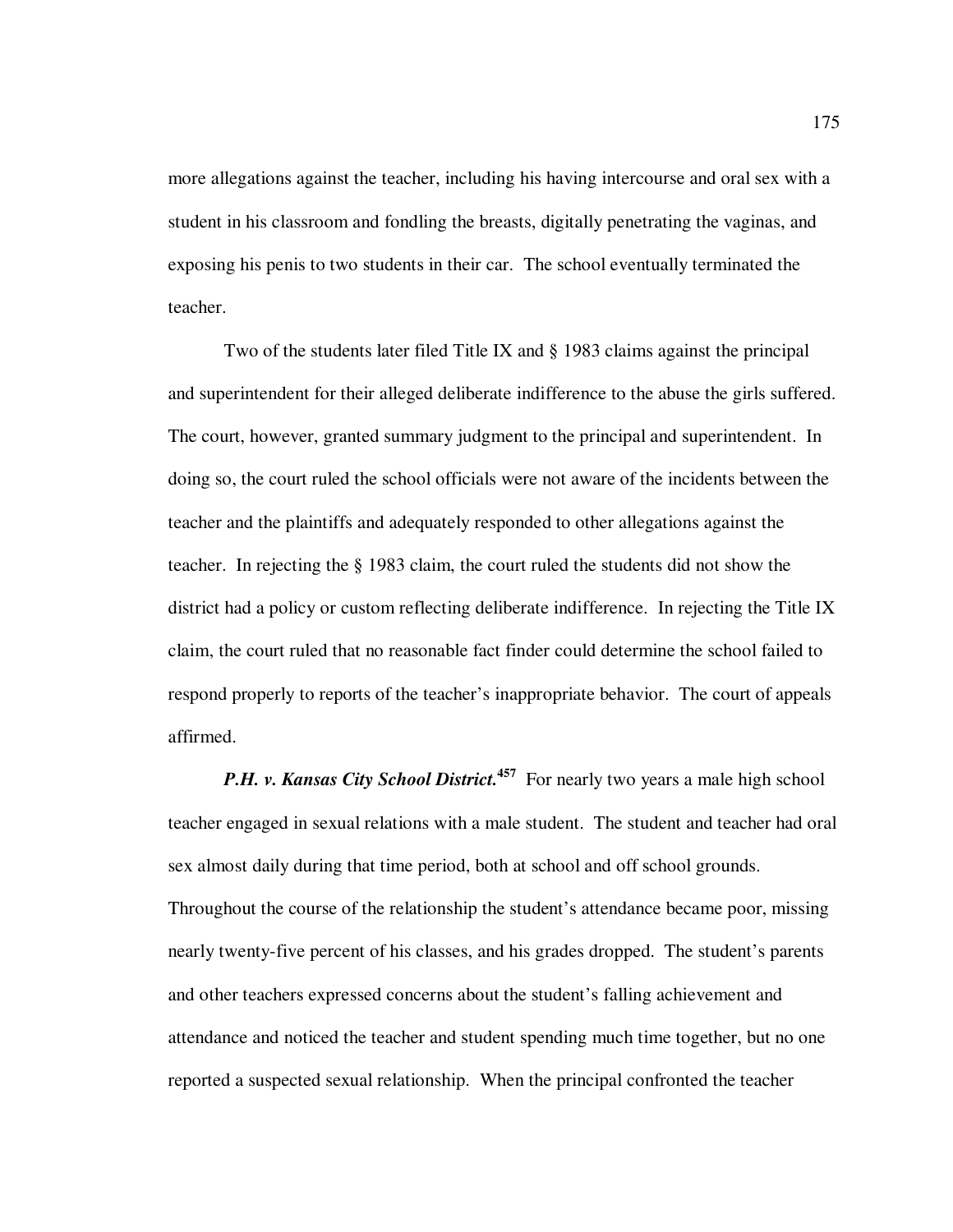about allegations that he spent too much time with students, the teacher attributed it to the student's participation in the many school activities he supervised. Eventually the student's mother reported to the school that she suspected a sexual relationship between the teacher and her son. An investigation commenced, and the teacher was eventually charged with sodomy and resigned from his job.

The student's parents filed suit against the school district on several claims, including Title IX and § 1983. The school district moved for summary judgment, which was granted on all counts by the district court. The parents appealed to the circuit court on the Title IX and § 1983 claims, arguing that there were genuine issues of material fact that needed to be tried. While the circuit court agreed that there was no denying the student was sexually abused and suffered injury as a result, the student could not demonstrate the school district had actual notice of and was deliberately indifferent to the abuse. Even though many in the school were aware of the student's falling grades and poor attendance, this did not give rise to a reasonable inference of sexual abuse. The circuit court affirmed the district court.

*Baynard v. Malone.***<sup>458</sup>** One spring a male former student reported to a middle school principal that fifteen years earlier, when he was a sixth grader, a male teacher in the building had molested him. The former student said he was not interested in pressing charges, only in preventing the teacher from molesting other students, and his mother called the principal the following day to confirm the story. The principal did not report this to anyone. Nor did she report to anyone later that spring when an unidentified woman told her that the teacher had molested a student.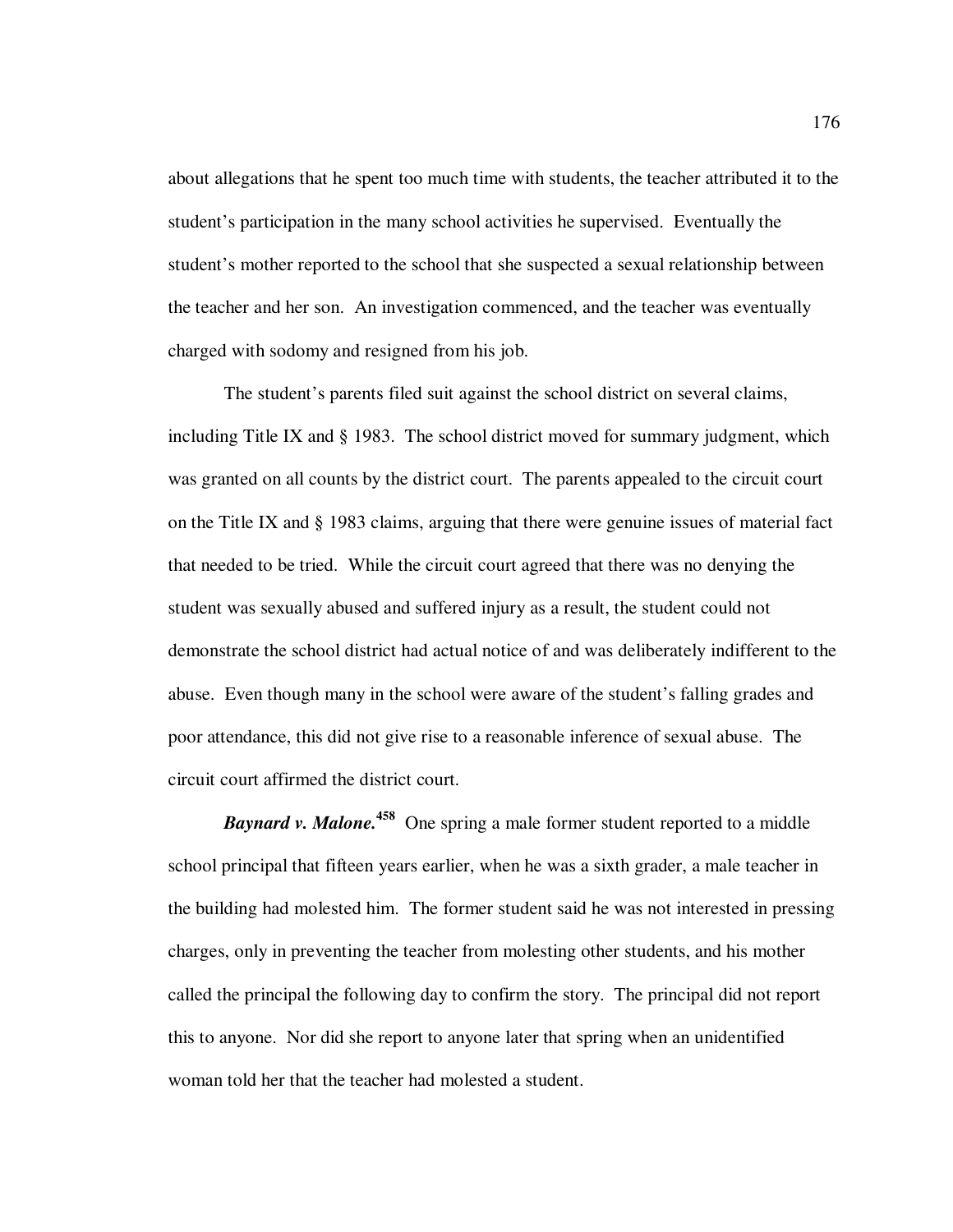The following fall a new male sixth grader enrolled in the school and was assigned to the teacher's class. The teacher began to molest the student almost immediately and continued doing so until the student entered college. The sexual acts took place on and off school property; before, during, and after school hours; on camping trips and in the teacher's home. One day a colleague reported seeing the student sitting on the teacher's lap to the principal. The principal met with the teacher who said he was having a father-son chat with the boy. The principal directed the teacher to limit physical contact with students. Later that year another colleague told the principal that a community member told her that the teacher abused students.

About a month later the principal told the personnel director about the report from the former student and that the teacher was often physical with students, but did not tell the personnel director about the lap-sitting incident. The personnel director began an immediate investigation into the allegations of the former student and informed the principal to monitor the teacher for any current signs of abuse. The principal never observed the times when the current student stayed after school with the teacher, often for more than an hour, and was given rides home by the teacher. The personnel director, meanwhile, became convinced the teacher had molested the former student, but the police closed the case for lack of evidence. Soon after the police closed the investigation, the teacher resigned. However, he maintained his sexual relationship with the student for several more years, until the student entered college. At this time the student reported the relationship and the former teacher was arrested.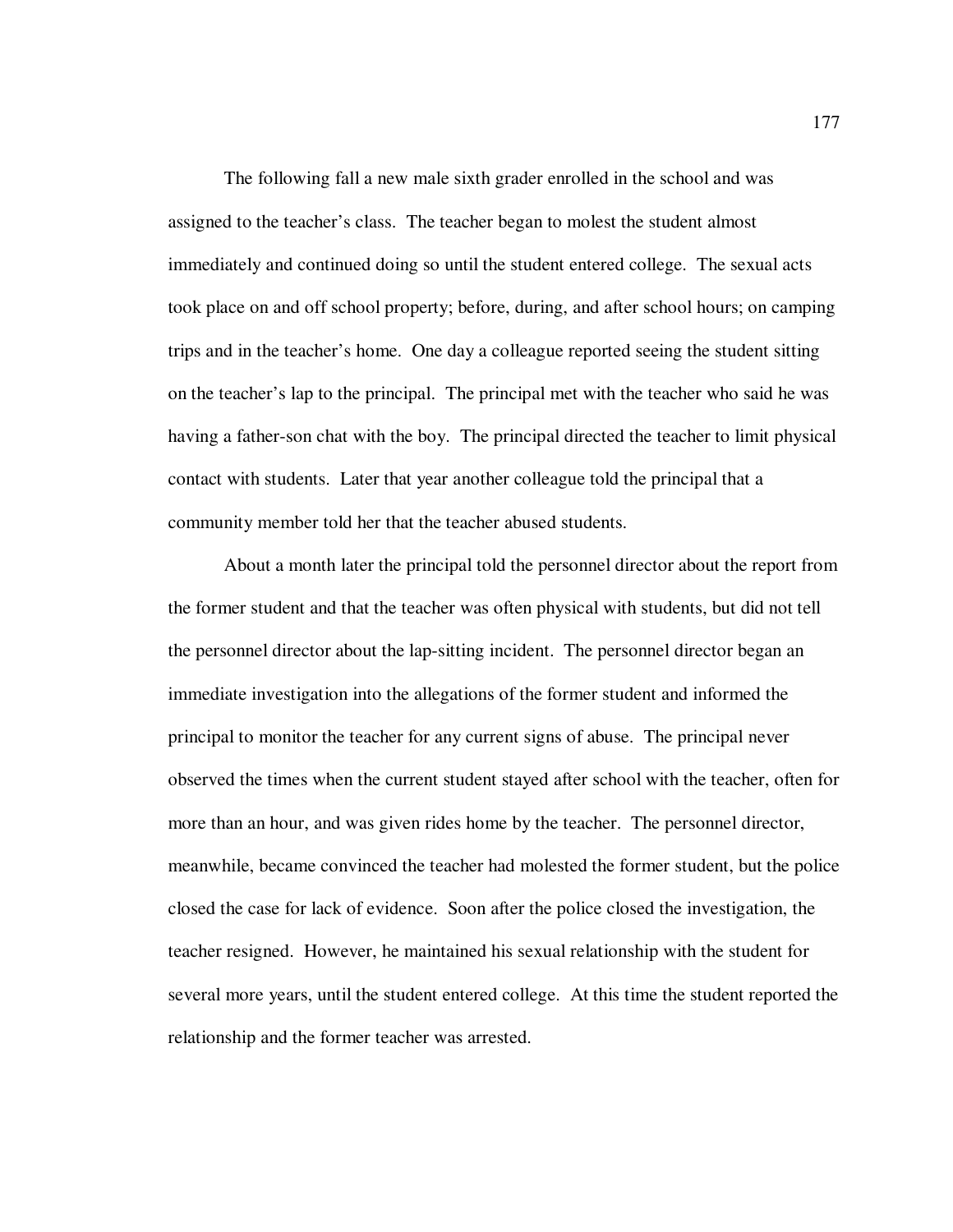The student filed Title IX claims against the school district and § 1983 claims against the principal, personnel director, and superintendent. The district court granted judgment as a matter of law to the personnel director and superintendent, and a jury awarded verdicts against the school district for \$700,000 and against the principal for \$350,000. The district court then granted judgment as a matter of law to the school district, reasoning it could not be vicariously liable because the principal lacked the authority to implement corrective measures against the teacher. The court denied the principal's motion for summary judgment, stating a reasonable jury could conclude the principal was deliberately indifferent to the student's injury. The principal then appealed, and the student cross appealed, both arguing the district court erred.

The circuit court affirmed the district court on all claims. In ruling against the principal, the court of appeals reasoned that evidence suggested she had acted with deliberate indifference. The court stated the principal knew a former student had been abused, knew the current student sat on the lap of the teacher, and knew the student and teacher had gone on camping trips together. Therefore, the principal was deliberately indifferent to the potential the teacher might be abusive of other students, which the court reasoned was enough to meet the standard under § 1983. In addition, because the principal's attempts at monitoring the teacher had been unsuccessful, the trial court had ruled correctly.

The court of appeals also affirmed the ruling of summary judgment for the personnel director, the superintendent, and the school district. In doing so, the circuit court reasoned the two employees were not liable under § 1983 because they had acted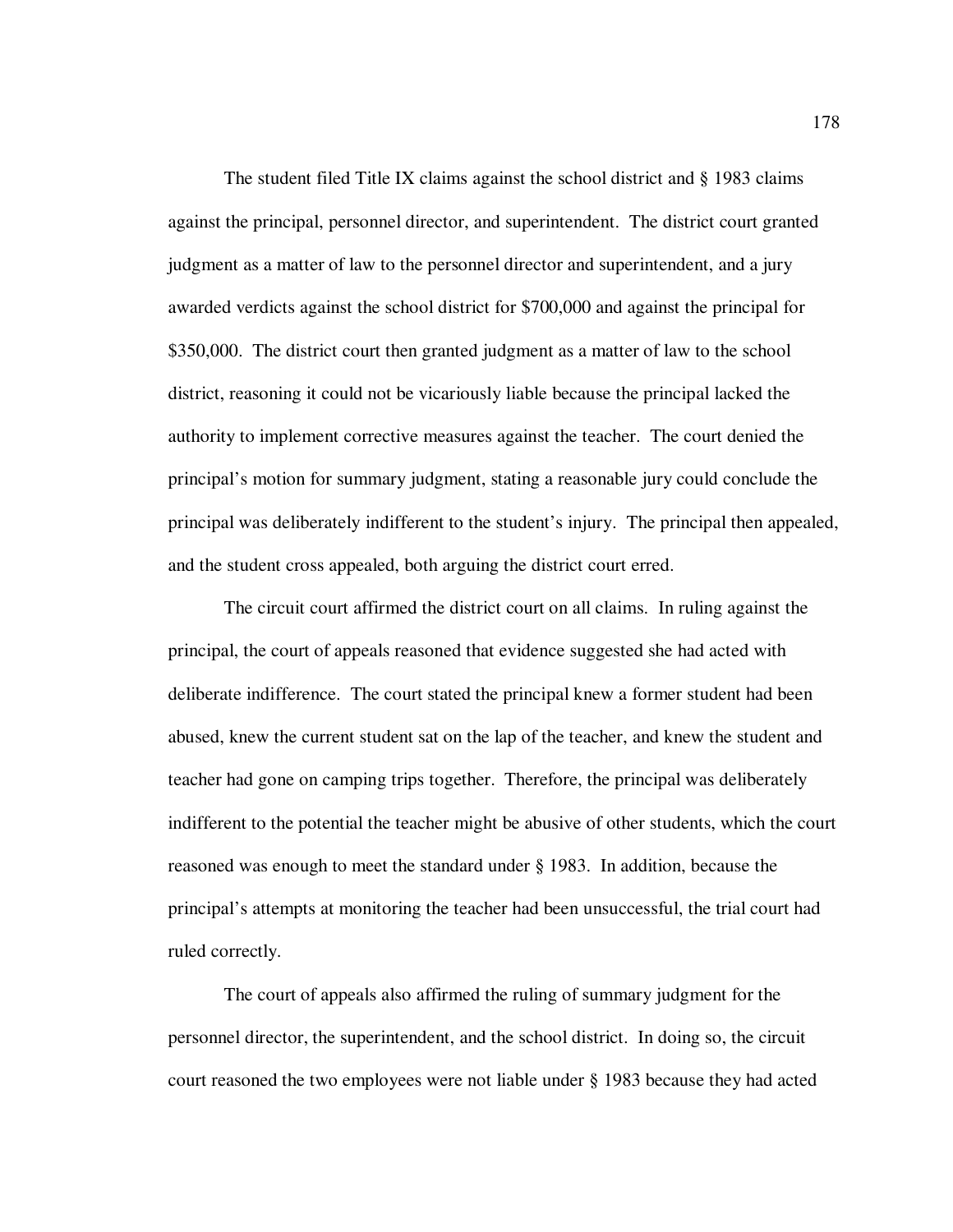appropriately as soon as they learned the teacher may have molested a former student. Furthermore, the school district could not be liable under Title IX because the school did not have actual knowledge the student was being abused. In fact, the court opined, not even the principal had the required actual knowledge that the student was being abused. Instead, the principal only had knowledge of the potential a teacher might abuse a student, which the court reasoned might cause the principal to be liable under § 1983, but was not enough for the school to be liable under Title IX.

**Shrum v. Kluck.<sup>459</sup>** In an interesting and seemingly misguided 2001 case from the Eighth Circuit U.S. Court of Appeals, a school district was not held liable when it "passed the trash" by allowing a male grades 7-12 teacher who had been accused of inappropriate conduct with female students to quietly resign and seek employment elsewhere. When the superintendent learned that the legal fees for a termination hearing would cost between \$3,000 and \$4,000, he proposed to allow teacher to voluntarily resign, provide him with a positive letter of recommendation, remove all reprimands and investigative documents from his personnel file, and promise confidentiality. After only a few months at his next school district, the teacher had inappropriate relations with a male student. The new school district testified that it would not have hired the teacher had it known his conduct in his prior district.

For the most recent offense, the teacher pled guilty to indecency with a child. The mother of the victim filed suit, claiming a violation of the student's Fourteenth Amendment liberty interests pursuant to Title IX and § 1983. The Eighth Circuit affirmed the district court's ruling that neither the superintendent nor the district were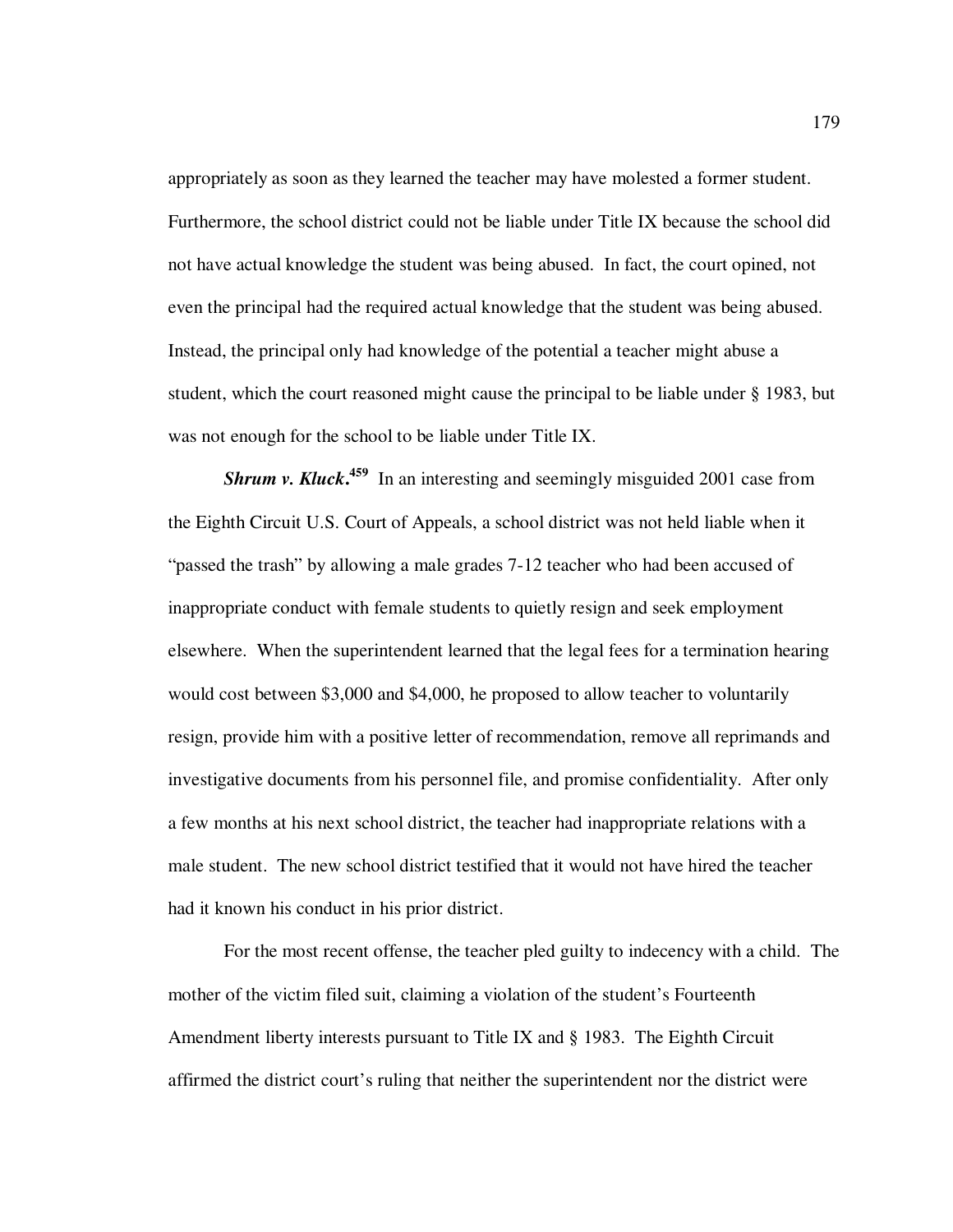liable for damages because the plaintiff failed to show that the administration's actions "shocked the conscience" for § 1983 purposes, or constituted deliberate indifference for purposes of supporting a violation of Title IX.

*Nelson v. Lancaster ISD No.* 356.<sup>460</sup> A male school bus driver's parents were both agents of the school board, his father a board member and his mother a bus driver. One fall the driver began flirting with a fourteen-year-old female freshman who rode his bus. After a few phone conversations, the student and driver arranged to meet with each other, where they engaged in physical contact including kissing. Over the next year and a half the student and driver surreptitiously engaged in sexual intercourse many times, at the driver's house, his parents' cabin, on school vehicles, and in the student's home and barn. The bus driver's mother asked her son about the large number of long distance phone calls he was making to the student's house, and he assured his mother that he and the student were just friends.

The relationship began to come to light in the spring when the student was taken to the hospital after her parents discovered she was drunk. The student's mother reported the incident to the school principal, mentioned the girl was talking often to the bus driver, and reported the principal was shocked to learn the twenty-five-year-old bus driver was calling her daughter; however, the principal denied the mother had ever told him that the bus driver was calling her home, stating that he would have reported the information to the superintendent if he had known. Later that spring, when the student was involved in a car accident, the bus driver visited her at the hospital with her parents present. Finally the next fall, the driver and student broke off their relationship. After the relationship ended,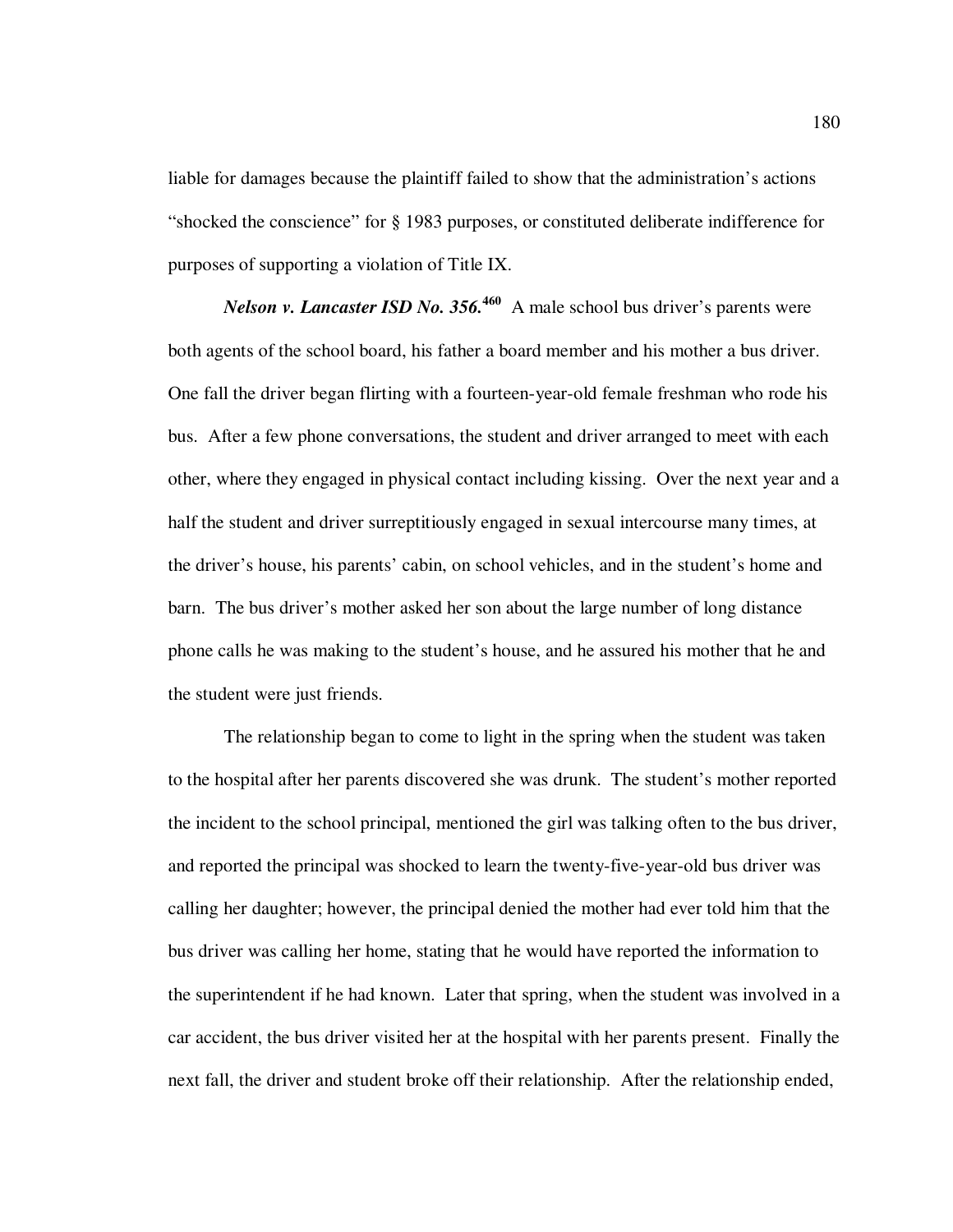the student told her parents the details of the affair. The driver was charged with several crimes.

The student's mother filed Title IX and § 1983 claims against the school district. She alleged the school should have known about the relationship because the bus driver's parents knew of the relationship and were agents of the board; in addition, other board employees should have been aware of circumstances over the year and a half long relationship that would have alerted them to the relationship. The court stated that to be successful in a Title IX claim, the student would need to show that an official of the school district who had authority to institute corrective measures had actual knowledge of the harassment and was deliberately indifferent to it. The court found that those individuals who may have had actual knowledge in this case did not have corrective authority, and those that had corrective authority did not have actual knowledge. Thus, the court granted summary judgment on the Title IX claim to the school district.

The court also granted summary judgment to the school district regarding the § 1983 claim. In doing so, the court reasoned that the evidence could not prove the driver's father, a school board member, had actual knowledge of the relationship. Furthermore, even if he did have actual knowledge, his failure to act did not constitute a policy decision because he was a single board member. The court also reasoned that the principal not starting an investigation after allegedly learning the bus driver had been calling the student was not egregious enough to shock the conscience as required in a § 1983 claim.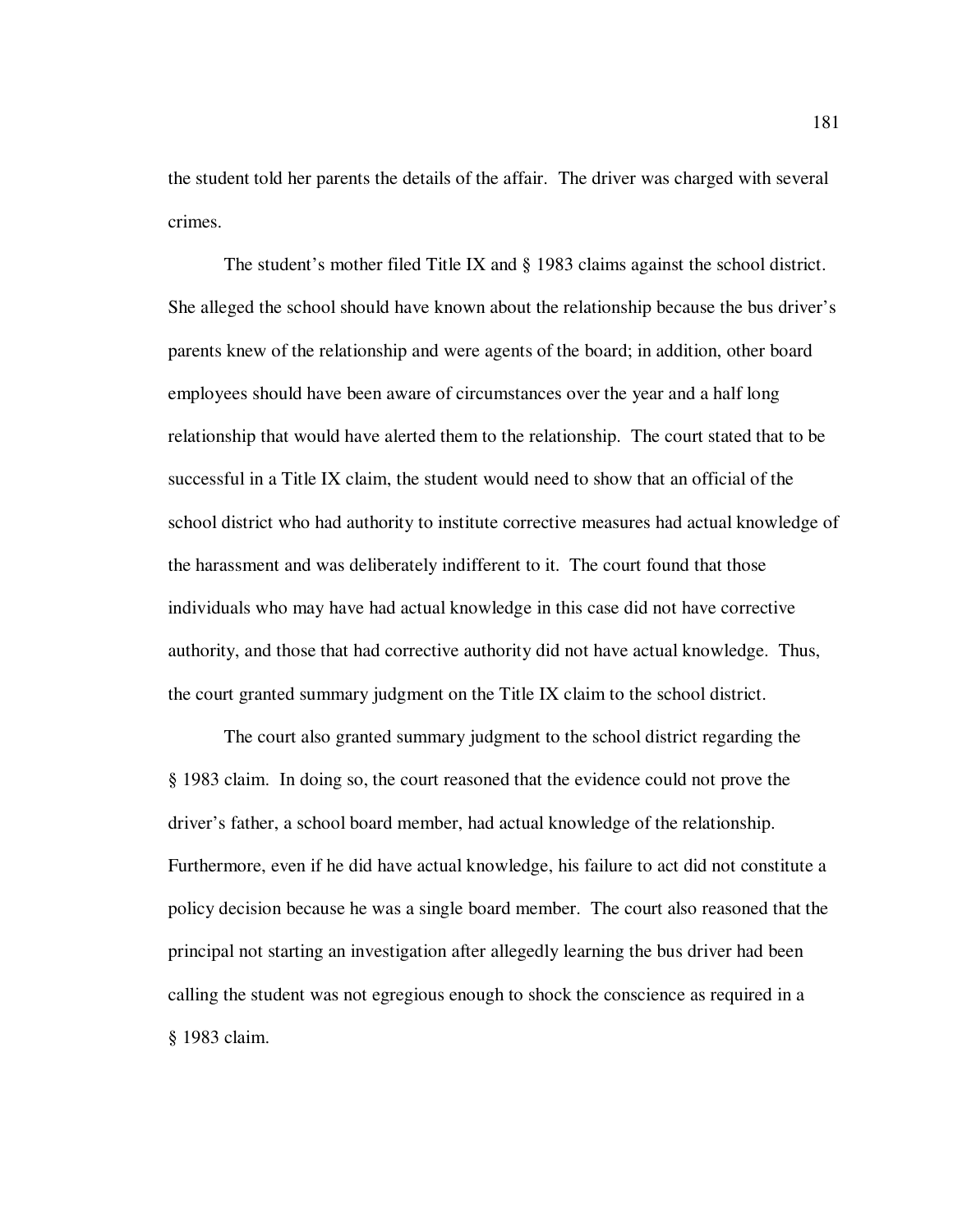*Kurtz v. Unified School District No. 308.***<sup>461</sup>** A female speech pathologist and a female paraprofessional worked together in a special education classroom. The paraprofessional introduced her son to one of her male fifth-grade students. The boys became friends and spent much time together, including sleepovers at the paraprofessional's house. The next fall the student entered sixth grade in another building but continued to spend time at the paraprofessional's house with her son. One day the paraprofessional told the speech pathologist that the student had made inappropriate sexual conduct towards her. The paraprofessional told the pathologist that she was going to talk to the boy's mother. The pathologist alerted two of her coworkers about what the paraprofessional had reported, but other than the pathologist, no other school employee spoke with the paraprofessional about what had happened with the student.

The paraprofessional later reported to the pathologist that she had indeed spoken with the student's mother and they determined that they would not spend any more time together. Later, the mother denied the conversation ever happened. Instead, when the mother went into the hospital for a surgical procedure, she arranged for the paraprofessional to stay with her son during her recovery period. According to the student, that is when he and the paraprofessional first had sexual intercourse. The student and paraprofessional engaged in sex several more times until her arrest months later after being caught in the act by her husband.

The student's mother sued the district, alleging negligent retention and supervision of the paraprofessional. In granting summary judgment to the district, the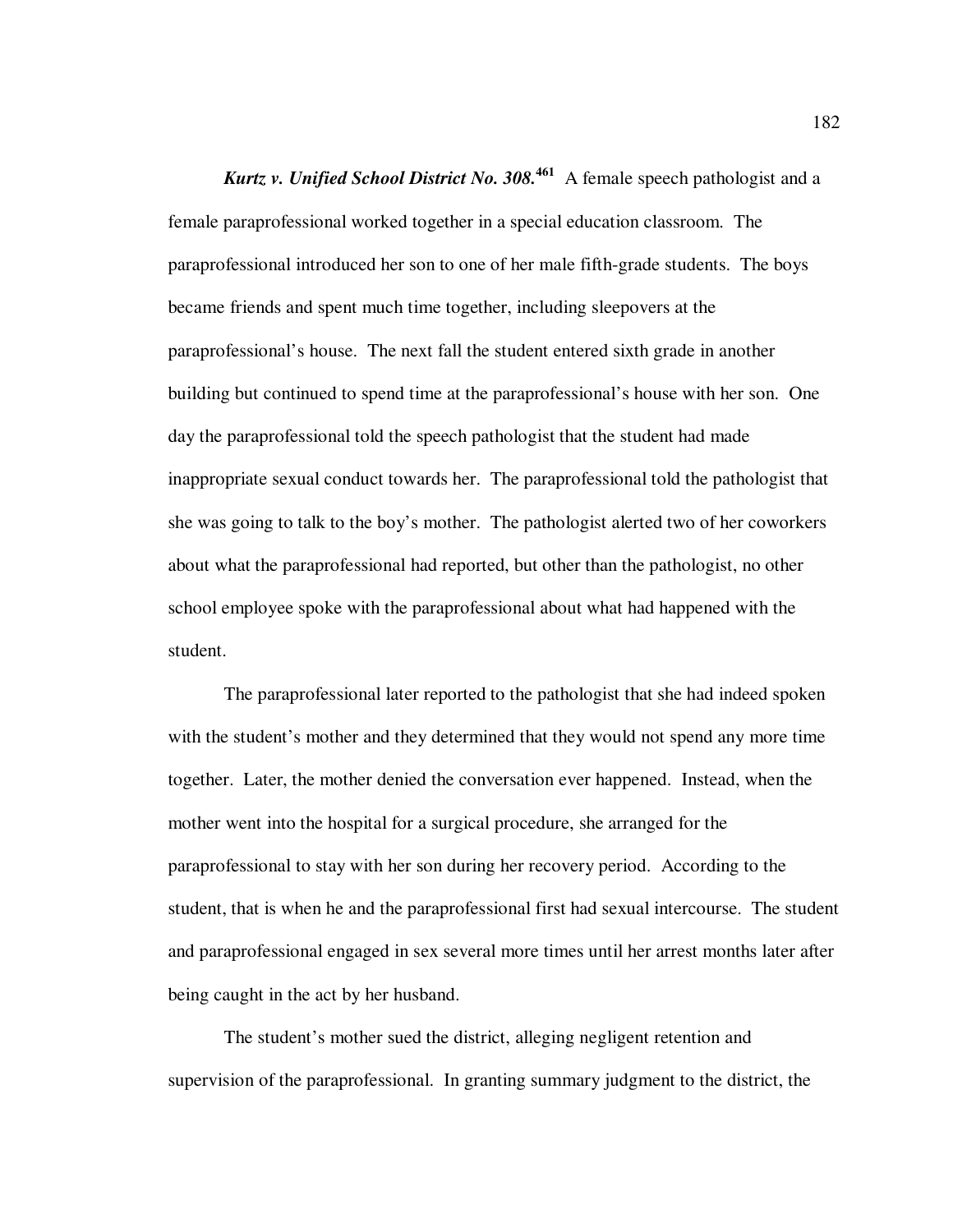court reasoned that as compelling as the case was, liability results only if the employer had reason to believe that risk of harm existed because of the paraprofessional's employment. Because the boy's mother was unable to show that any school official had reason to believe an affair was taking place, the court ruled for the school district.

*Gonzalez v. Esparza.*<sup>462</sup> In the summer following his sophomore year, a fifteenyear-old male student began a sexual relationship with his female teacher. The student and teacher had sexual relations both on and off school property during most of the next school year until an argument ended their relationship. A little more than a year later the student told the school of the relationship, and the teacher was charged with rape and other crimes. The student filed a Title IX claim against the school district. In dismissing the claim, the court reasoned that to be successful in a Title IX claim against an educational body, a plaintiff would need to prove that the school had actual knowledge of the harassment and was deliberately indifferent to it. Because the school acted responsibly as soon as it learned of the harassment in this case, it could not be held liable for the student's injuries.

*Steven F. v. Anaheim Union High School District.***<sup>463</sup>** A female high school student had a sexual relationship with a male teacher for longer than a year, never telling her parents or school officials. Throughout the relationship the teacher and student had sex in many places, and the teacher gave the student flowers, a gift card to Victoria's Secret, and sexually explicit notes. The items were sometimes delivered to the student by staff members, though it was never determined if the other staff actually read the pornographic notes. The teacher also joked about the student being his girlfriend and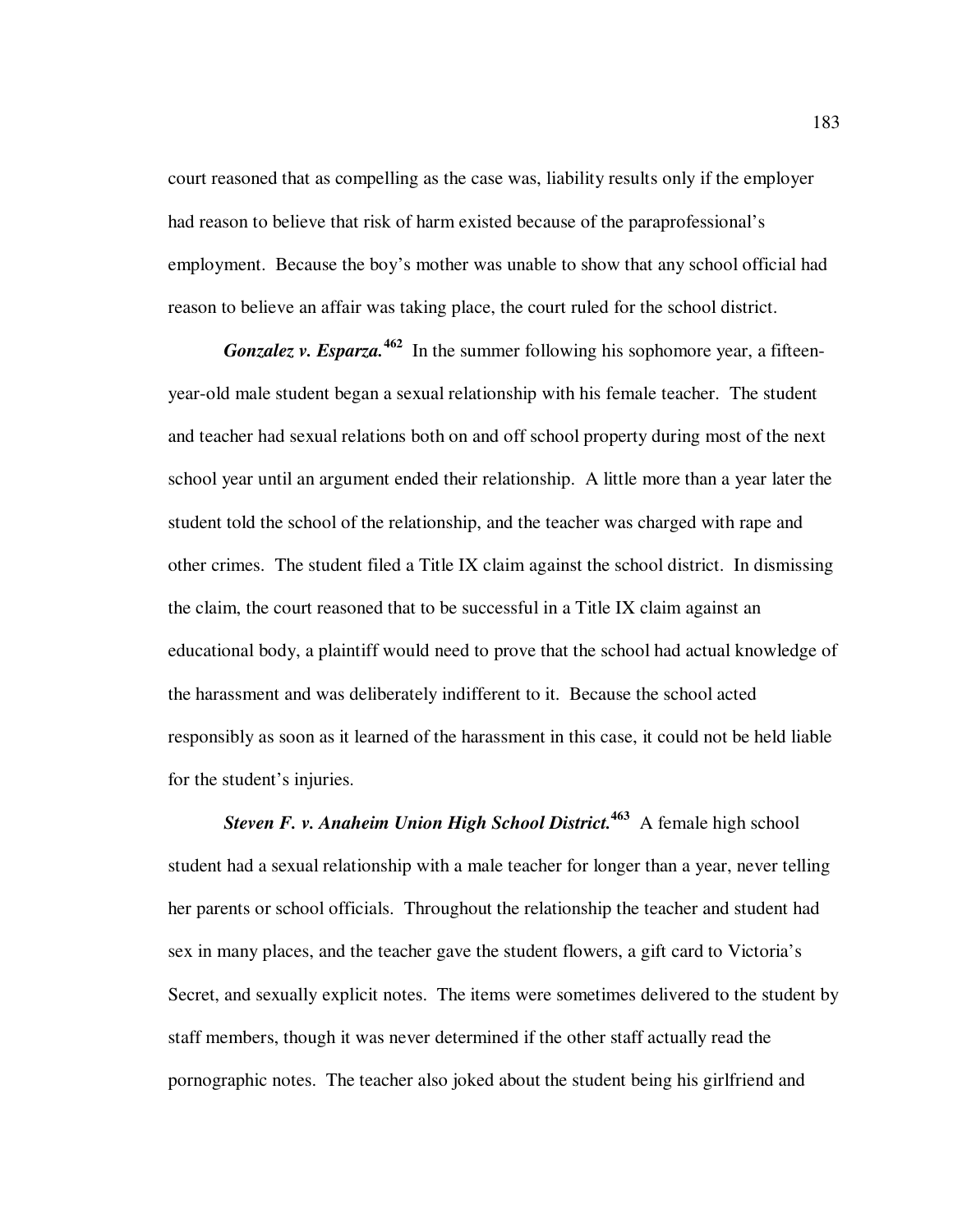showering with her in front of other staff members, and staff members saw the teacher giving the student rides on many occasions. None of these incidents caused a staff member to report a suspected sexual relationship between the teacher and student. Indeed, the relationship came to light only when the student's mother found the teacher's sexually explicit letters in her daughter's closet. The student and her parents filed suit against the district seeking monetary damages for emotional distress. The trial court jury awarded more than \$3 million in damages, of which \$640,000 was apportioned to the parents. The district appealed.

During the course of the appeal, the district reached a settlement with the student. However, the court of appeals reversed the jury's verdict in favor of the parents. In doing so, the court reasoned that the district showed no negligence in hiring or retaining the teacher and that the district had no knowledge of the sexual relationship, even though some employees may have been inclined to believe the relationship was more than platonic and the student testified that when she was having sex with the teacher in the back of his van she saw another teacher walk by. Furthermore, the court stated that even if the district had negligently hired and retained the teacher and knew of the relationship, the parents' emotional distress was only a byproduct of the relationship and not concomitant to the relationship. The court reasoned the parents were not direct victims and therefore not entitled to any damages.

*Bostic v. Smyrna School District.***<sup>464</sup>** A fifteen year old female high school student and her male track coach developed a sexual relationship that lasted for nearly a year. The student's parents became concerned about the relationship when they found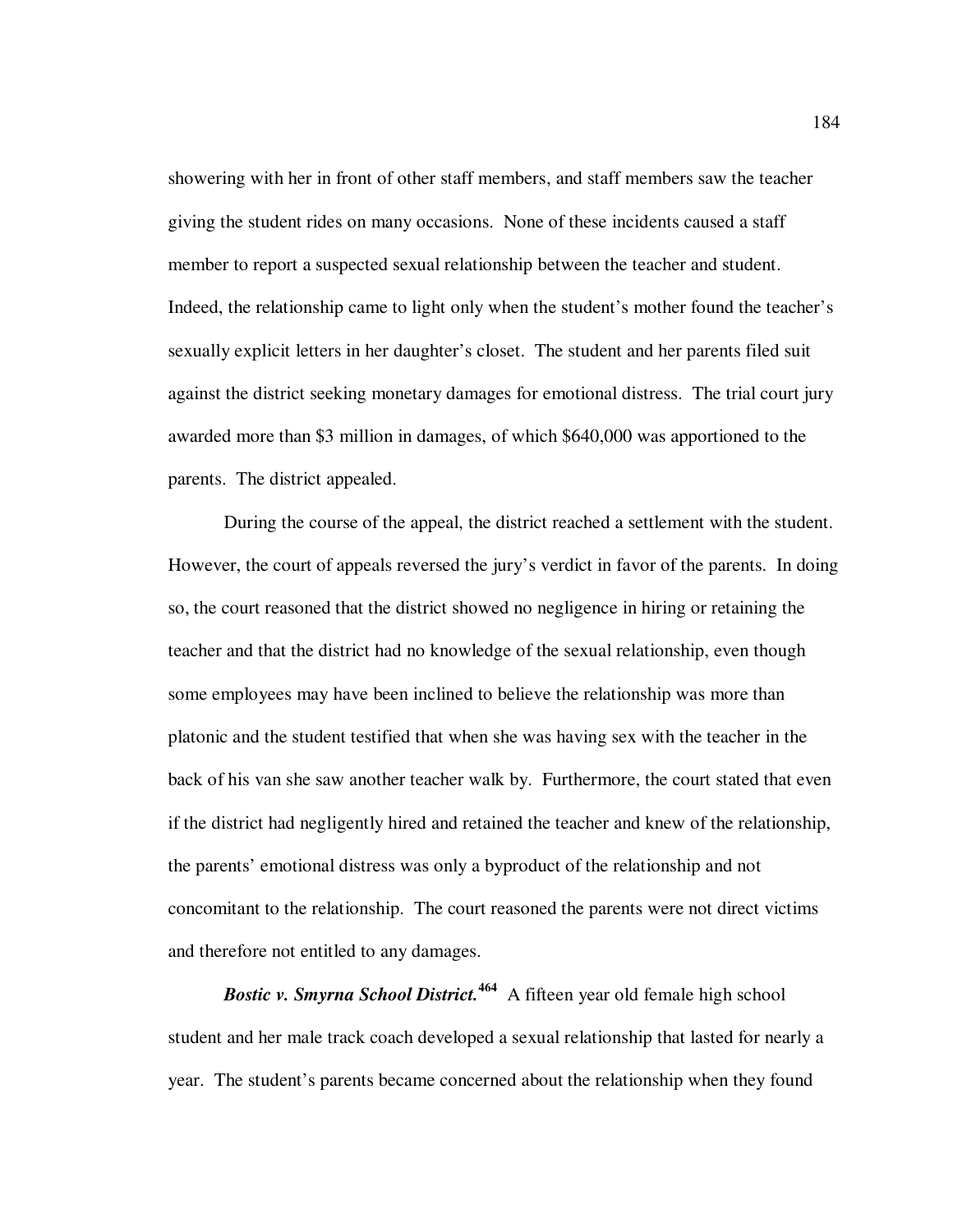their daughter alone with the coach in a car one night and reported their concerns to the high school principal. The principal met with the coach, who said that he was discussing his marital problems with the student. The principal warned the coach to avoid contact with the student. Later, a colleague saw the coach and student conversing twice in the hallway in such a way as to make the colleague uncomfortable. He reported what he saw to the principal, who reprimanded the coach and directed him to avoid contact with the student. The principal also met with the student, who denied an inappropriate relationship was ongoing.

A few months later the coach's wife, also a teacher at the school, reported to the principal that she found her husband and the student alone in her classroom. The next day the student's mother told the principal she had bought a device to monitor the pages between the teacher and student. Later, the student's mother asked the principal to allow a private investigator she had hired to install video cameras in the school to monitor her daughter and the teacher. The principal refused the request, and the mother spoke to a school board member about her concerns. The school board member called the police, who arrested the teacher and charged him with crimes stemming from his sexual relationships with both the plaintiff student and one of her classmates.

The student's family filed Title IX and  $\S$  1983 claims against the district, and the district moved for summary judgment. The court denied summary judgment because it concluded there were material issues of fact related to school officials having actual knowledge of the relationship and being deliberately indifferent to it. However, a jury found for the school district, and the trial court denied the plaintiff's motion for a new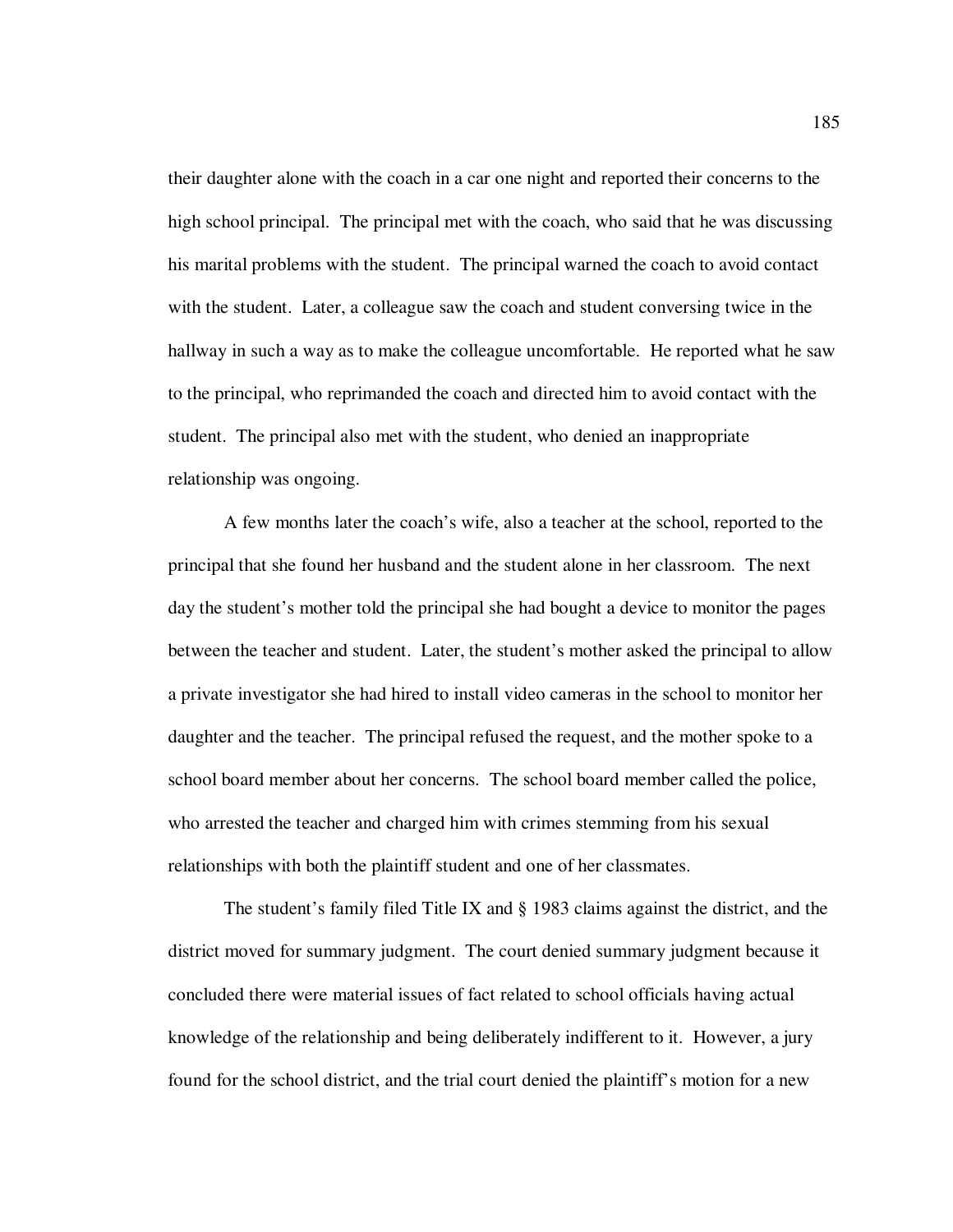trial. The plaintiff then appealed to the circuit court under the auspices that the trial judge gave faulty instructions to the jury regarding who an appropriate official is and what actual notice means in Title IX cases. In determining that the trial court's directions to the jury were sound, it affirmed the ruling. Indeed, the circuit court reasoned that the plaintiff's contention that the *Gebser* standard for actual notice is met if a principal has information sufficient to alert him to a mere possibility that a relationship existed was taking *Gebser* out of context. The circuit court emphasized that *Gebser* clearly stated that Title IX is violated when a recipient of federal funds is deliberately indifferent to known acts of teacher-student discrimination.

*Craig v. Lima City Schools***. <sup>465</sup>** A female high school student had a male math teacher during her freshman and sophomore years. Because math was her weak subject, she would often attend tutoring sessions after school with the teacher, either alone or with other students. During a tutoring session her freshman year, the student reported the teacher kissed her. She did not respond. Within two weeks, she and the teacher had sexual intercourse during one of the tutoring sessions. Thereafter, the teacher and student had sexual intercourse about four days each week throughout the rest of her freshman year, all of her sophomore year, and the beginning of her junior year, at school and in the teacher's car. At one point the student became pregnant with the teacher's baby and had an abortion. According to the student, she, the teacher, and a counselor who was not a school employee conspired to blame the pregnancy on a fictitious student. The teacher denied ever having intercourse with the student but did admit to digitally penetrating her. The student told her best friend of the relationship but never any teachers, though she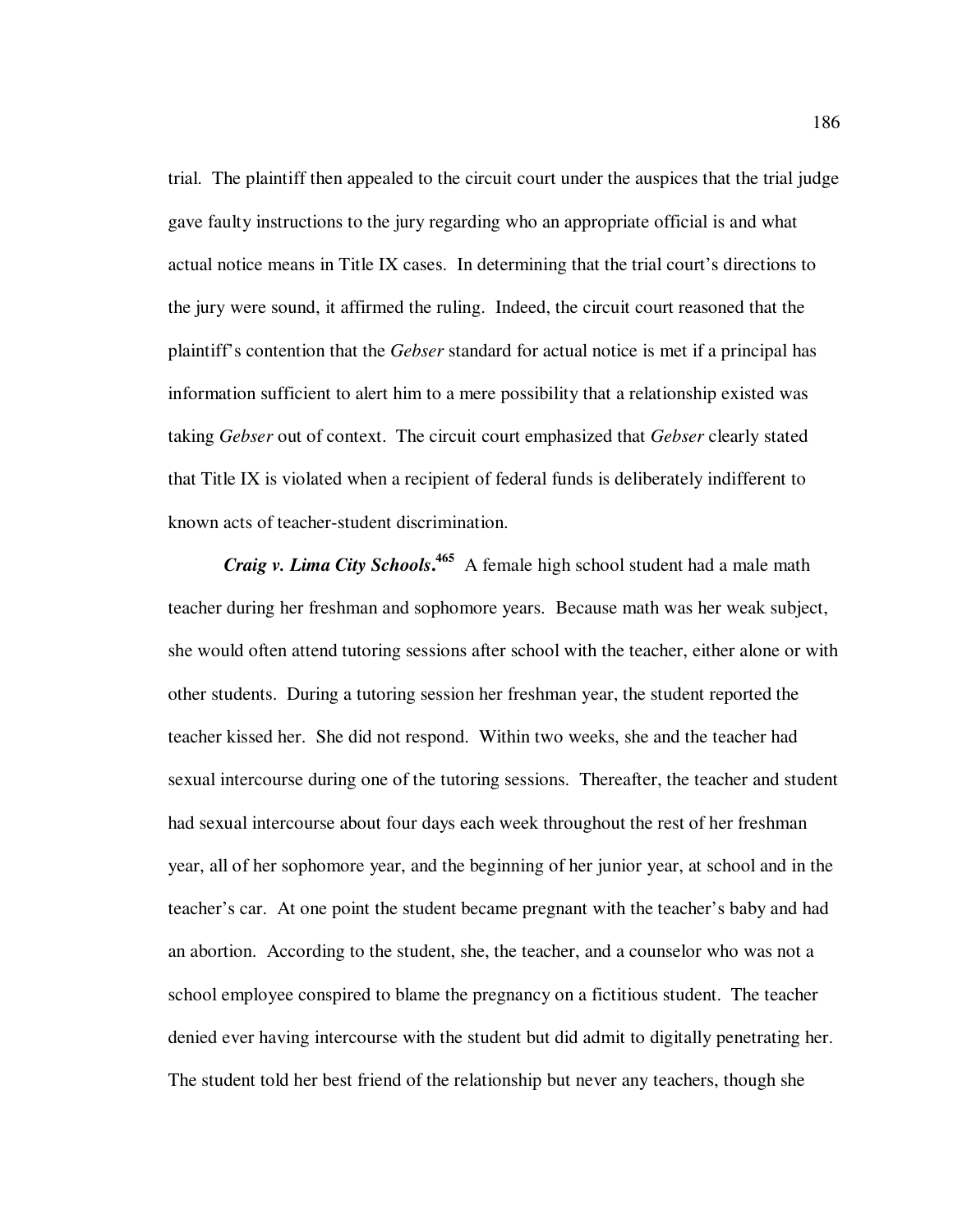claimed teachers knew she was alone with the teacher in his classroom with the lights out and often saw her and the teacher leaving in his car together. She also alleged that she served as team statistician for the basketball team the teacher coached, and staff members would see them sitting under a blanket together during bus rides and falling asleep on each other's shoulders. The relationship eventually came to light during the student's junior year when the superintendent was told by a school board member of rumors she had been hearing. The teacher resigned at the end of the school year.

The student filed Title IX and § 1983 claims against the district. In the § 1983 claim, the student argued the board was deliberately indifferent to the student's Fourteenth Amendment right to be free from sexual abuse by a school employee. The board moved for summary judgment, arguing that it cannot be held liable under respondeat superior; instead, the board argued, the student needed to show the board itself was the wrongdoer. The court was not willing to conclude there was no possibility for liability on the part of the board and denied its motion for summary judgment. The board also moved for summary judgment against the student's Title IX hostile environment claim, arguing that no school official had actual notice of the teacher's conduct and was deliberately indifferent to it. Reasoning that there were material factual disputes related to the Title IX claim, the court denied the board's request for summary judgment in this claim as well.

*Tesoriero v. Syosset Central School District***. <sup>466</sup>** Twin sisters began receiving extra attention from their high school history teacher. He called them at home, offered free tutoring, attended off-campus track meets, and bought them birthday gifts, including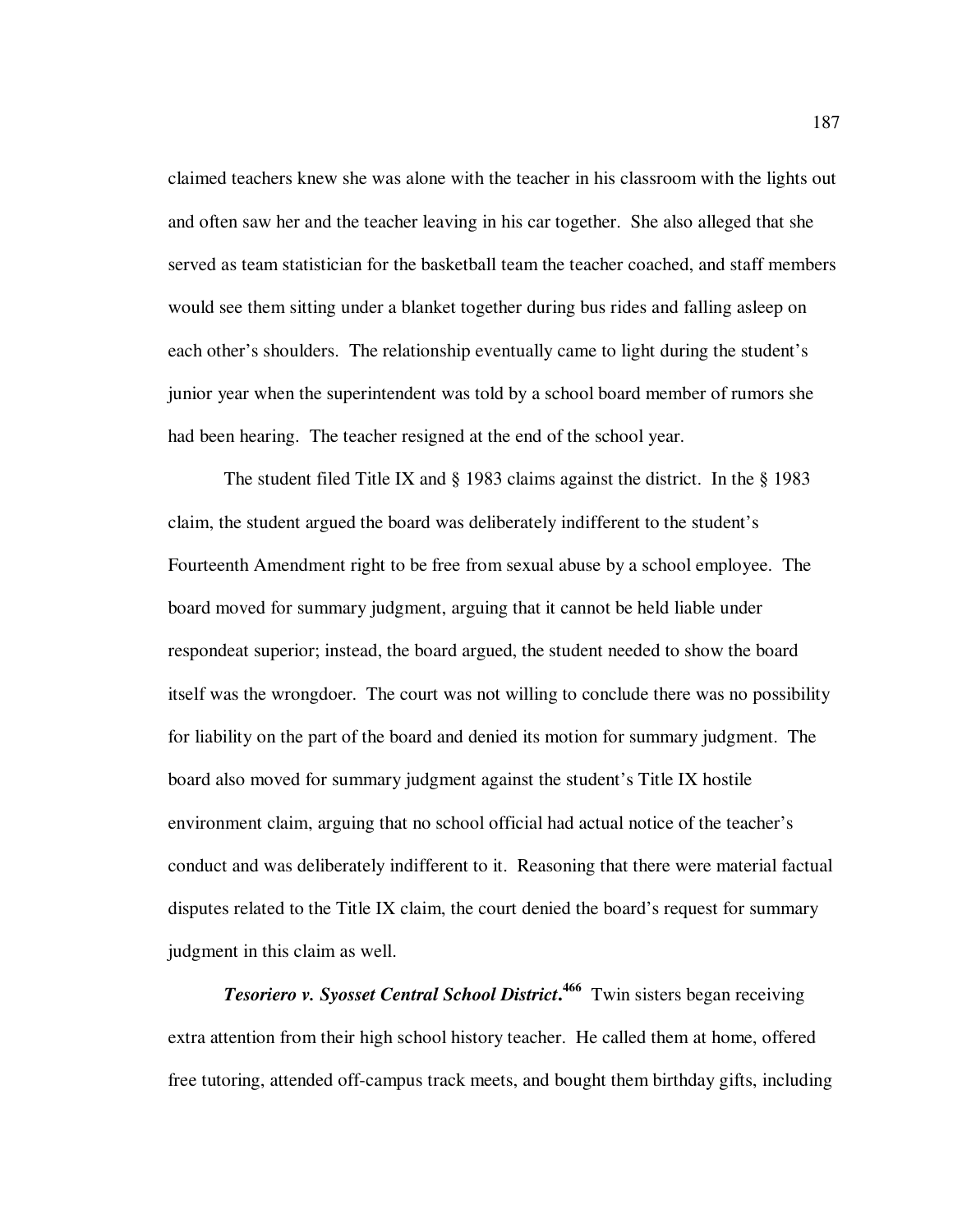body lotion. The girls' parents were upset about the birthday gifts, and the father called the school to express concerns. The principal told the teacher to be careful how he was interacting with the girls. One sister began avoiding the teacher, but the other sister continued to interact with him. She served as his classroom aide during eighth period each day, talked to him on the phone often, and received romantic notes from him. When the teacher sent her a romantic good-bye note at the end of the school year, she went to another teacher to discuss her feelings of confusion regarding the relationship. The teacher reported the student's concerns to the principal, who took no action. The interaction between the one student and the teacher continued. During the summer the student talked to the teacher on her cell phone almost nightly. She asked if he loved her. He said that it would be her decision if they were to have sex. When the father received a large cell phone bill, noticed the number of calls made to the teacher, and heard a romantic voice mail message left by the teacher, he again called the school. The teacher was reassigned immediately and eventually was suspended for a year.

The family filed suit against the school and the teacher under Title IX and state laws. The court dismissed the Title IX suit against the teacher because individuals cannot be found liable under Title IX. The court denied the district's claim for summary judgment in regards to the Title IX suit, though, reasoning that it should be for a jury to decide whether the principal had actual notice that the teacher had been harassing the students and acted with deliberate indifference. On at least two occasions the principal was made aware of the history teacher's unusual actions but the behavior continued on throughout the summer.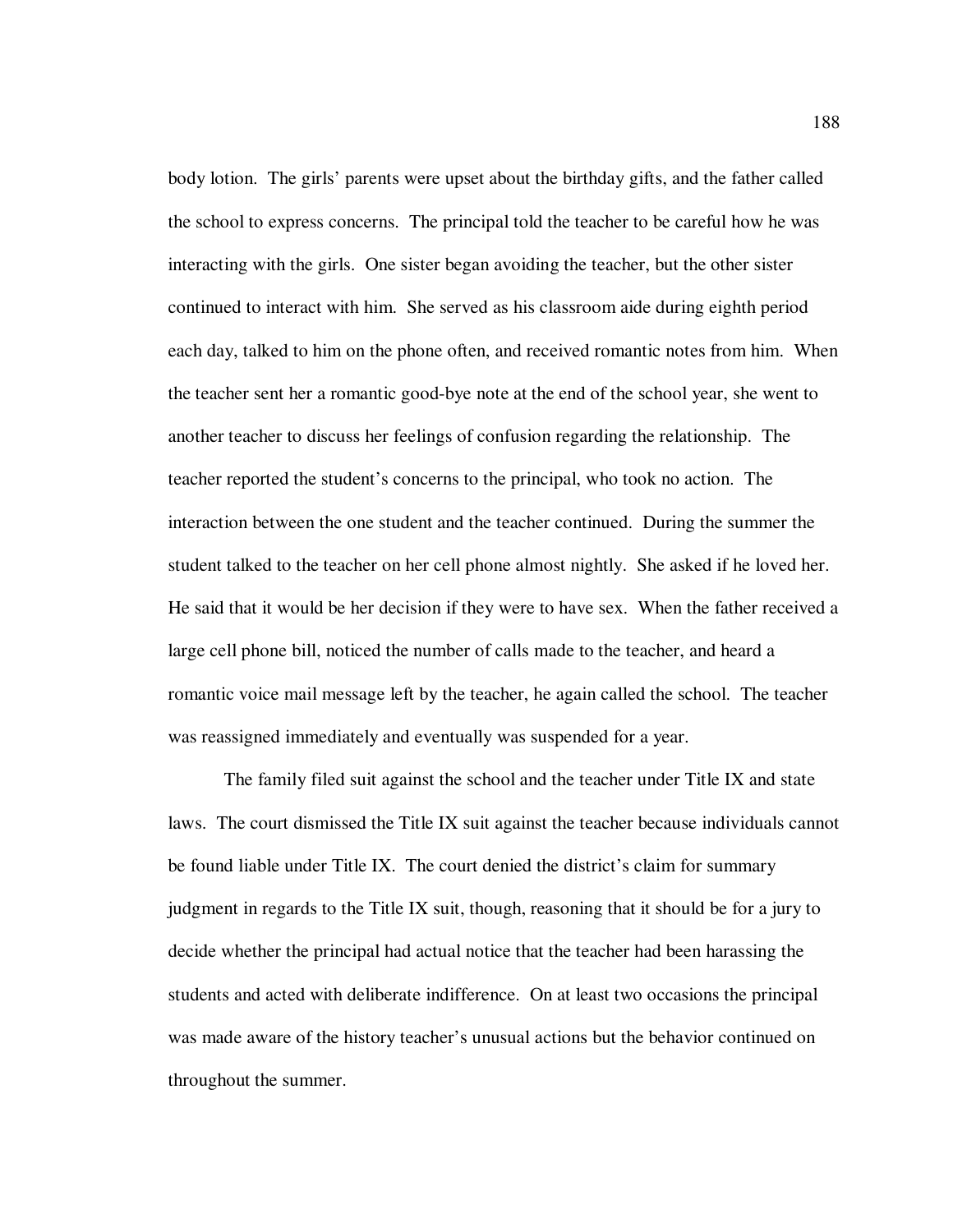*Sauls v. Pierce County School District.***<sup>467</sup>** The court of appeals affirmed the trial court's granting of summary judgment to a school district against a family's Title IX and § 1983 claims stemming from a sexual relationship between their high school son and his female teacher. The teacher and student met during his freshman year when he was in a course next to her classroom. The following year the boy was in the teacher's science class, where their relationship remained strictly that of a student and teacher. The summer after the student's sophomore year, however, the relationship became more personal. The teacher was the flag corps advisor of the student's sister, and the two often would talk when she dropped his sister off at home. The teacher's second grade daughter was taught by the boy's mother, and they frequently talked about the young girl's progress. Soon, the boy's teacher and mother became friends, spending much time together with each other's families.

By the middle of his junior year, the student and teacher had developed a sexual relationship. She would frequently call him out of his other classes to have sex on school grounds. The boy would stay with the teacher when her husband was on fishing trips, and they met once at a hotel for sex. The teacher provided the student with prescription drugs, paid his speeding tickets, and gave him money, clothes, and a cell phone.

During the spring of the student's junior year, the assistant superintendent received an anonymous email alleging the teacher was involved in sexual relationships with many named prior students who had graduated or dropped out of school, though the student in this case was not mentioned by name. The teacher denied the details of the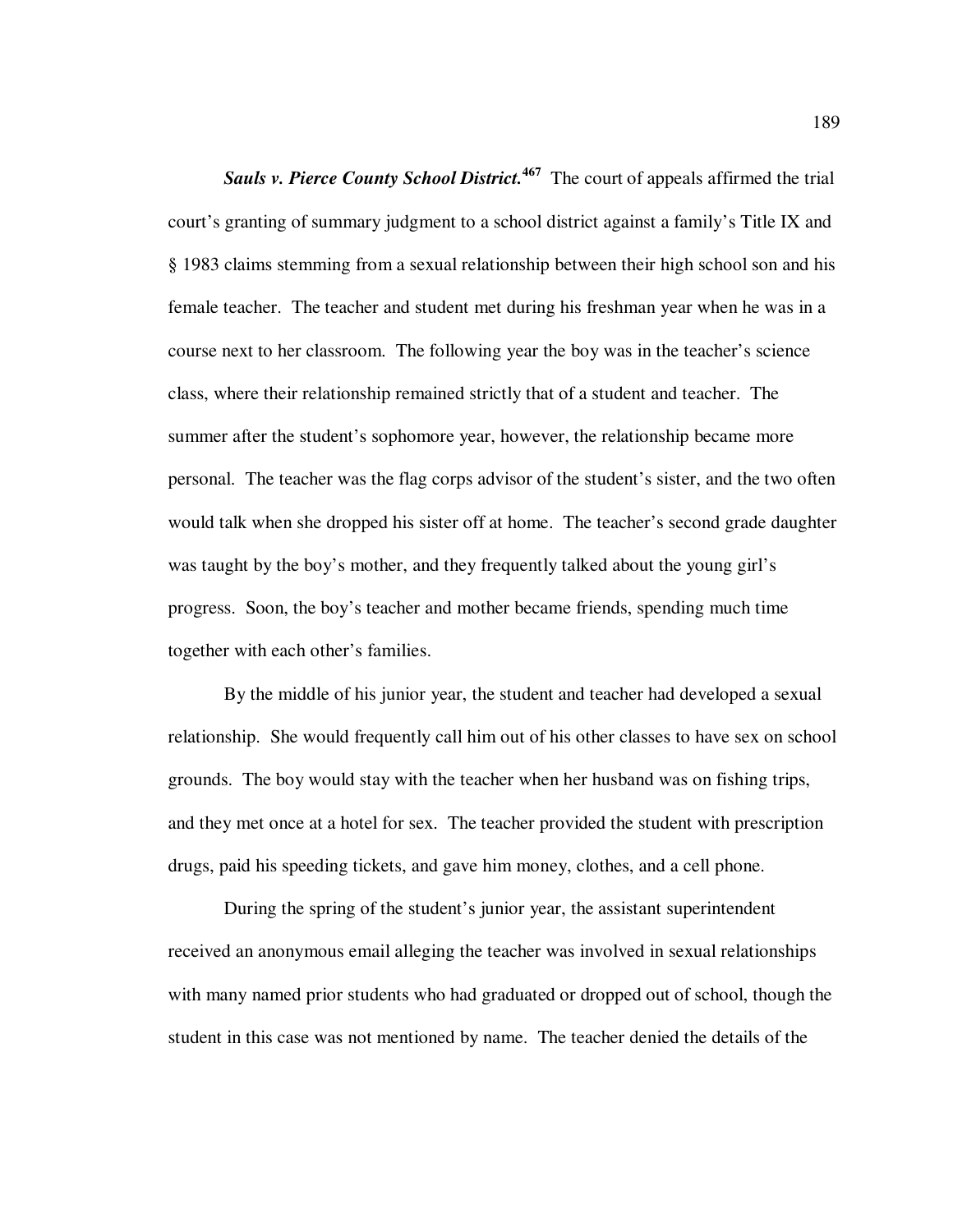email to the assistant superintendent, who warned her to avoid even the appearance of impropriety with students.

During the course of the investigation, the assistant superintendent learned the high school principal had received a similar complaint years earlier regarding the teacher and a student. The principal had investigated but found no evidence of an inappropriate relationship.

More rumors of the relationship surfaced in the fall of the student's senior year, but investigations could prove no illicit relationship. Finally, in December of the student's senior year, a substitute teacher discovered a note from the student to the teacher demanding money, sex, and the return of his cell phone in exchange for him remaining silent about their relationship. The teacher continued to deny the relationship, but she tendered her resignation.

The student's family filed Title IX and § 1983 claims against the school district. In affirming the district court's granting of summary judgment for the Title IX claim to the school district, the circuit court stated that the district court reached the proper conclusion, even though it applied the wrong standard. The trial court applied the student-to-student sexual harassment standard, which was more rigorous than the teacherto-student sexual harassment standard governed by the *Gebser* decision. The court reasoned that for a school to be liable for a Title IX complaint under the *Gebser* standard, a district official who has the power to institute corrective measures must have actual notice of a teacher's misconduct and be deliberately indifferent to it.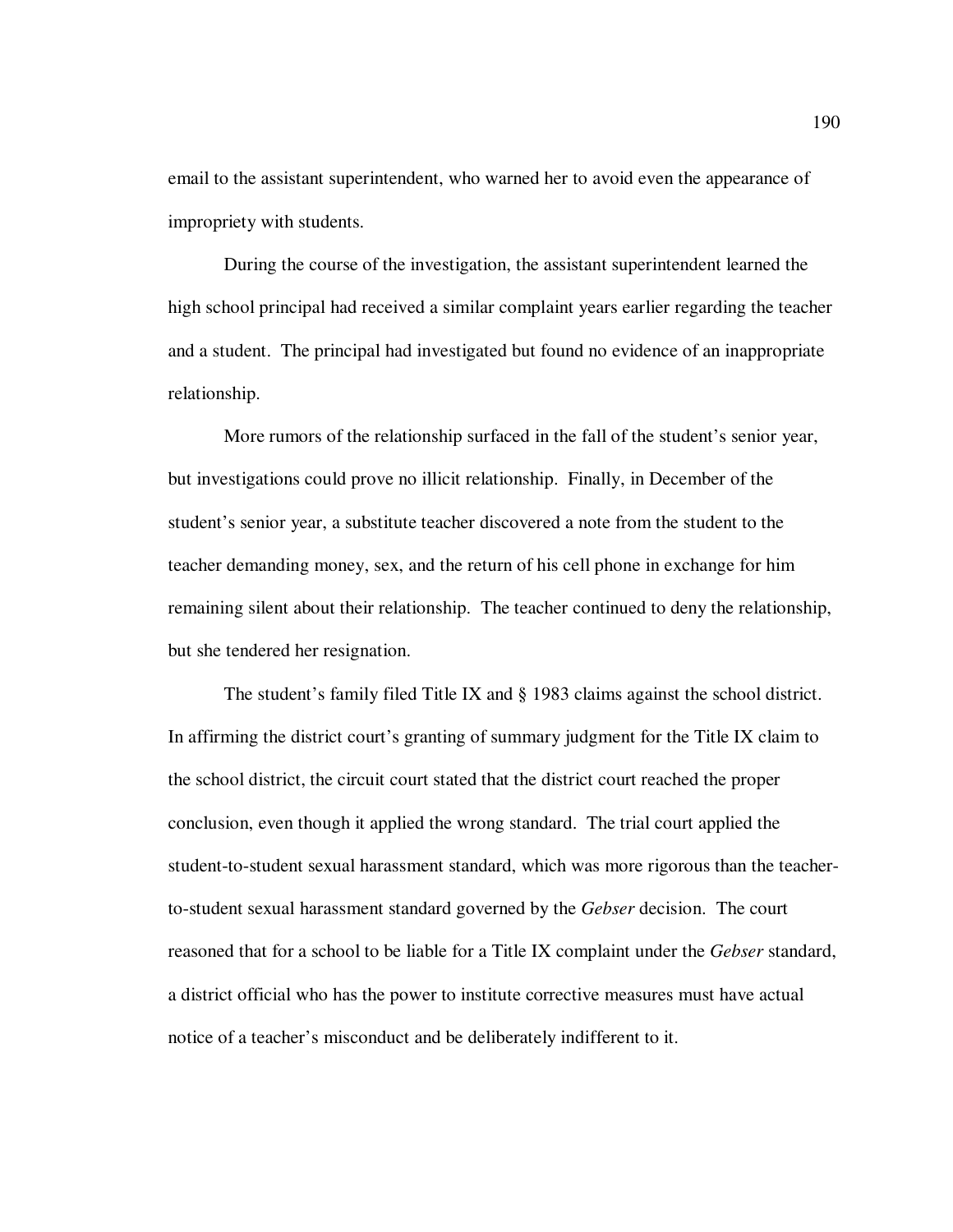The circuit court ruled the district did not act with deliberate indifference because it responded promptly to each complaint filed against the teacher. Furthermore, the fact the district was ineffective at stopping the relationship does not necessarily mean it was deliberately indifferent to it. The circuit court also affirmed the district court's granting of summary judgment to the school regarding the § 1983 claim, reasoning because the student could not show the school was deliberately indifferent, he could not show the school had a custom of responding to reports of abuse with deliberate indifference.

*Doe v. Coats.***<sup>468</sup>** Three mothers (Doe, Roe, and Doe 2) brought Title IX and § 1983 claims against a school district and individual employees for sexual molestation of their sons (A.W., J.B., and A.L.) by a male school bus driver. Each mother claimed that the bus driver had sexual conduct with their sons at various locations over the course of two years in exchange for tobacco, alcohol, money, and pornography. A.W. was molested in the driver's home, office, and school bus during the school year. J.B. was molested during the school year in the driver's home, office, and other places in the community to which he was driven by the driver in his personal vehicle. A.L. had sex with the driver off school property during the summer. None of the boys reported the sexual relationships with the driver until allegations against the driver became public. In bringing their Title IX and § 1983 claims, the plaintiffs claimed that school officials knew about the molestation and did nothing.

Doe and A.W. each brought a Title IX claim, which were both denied by the trial court. The mother's claim was denied because she was not a participant in the federally funded busing program and therefore had no right to a claim. Her son's claim was denied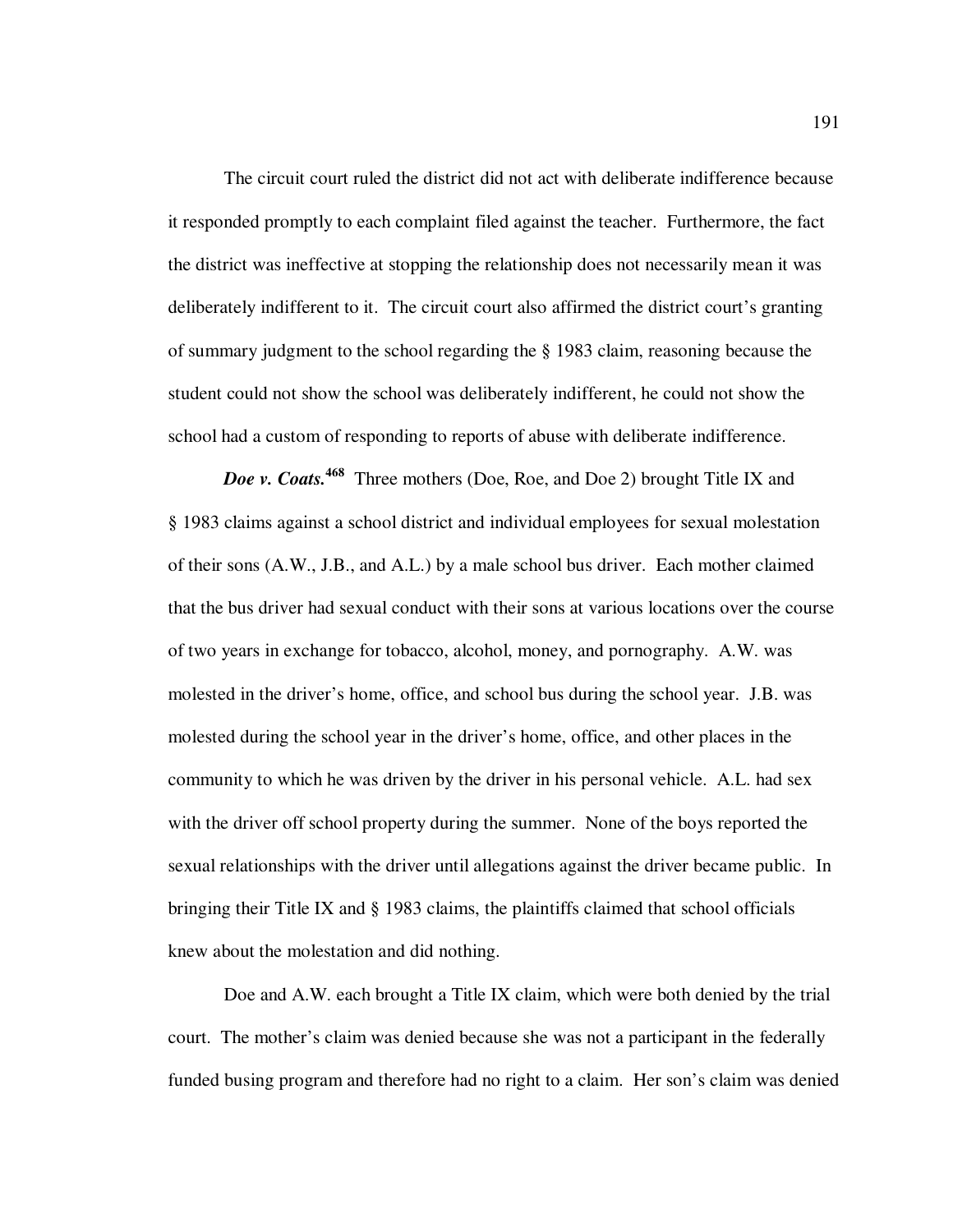because he was unable to show that someone with the authority to institute corrective measures at the district had actual notice of the driver's misconduct and was deliberately indifferent.

Roe, Doe 2, J.B., and A.L. brought § 1983 claims against the district, which filed for summary judgment. In granting summary judgment to the district, the trial court reasoned that the bus driver was not acting under color of state law because the molestation of J.B. and A.L. did not happen on school property or during school hours. Furthermore, because no real nexus existed between the driver's position as a school bus driver and the molestation, the court did not need to consider the issue of the district's alleged deliberate indifference to the misconduct. The school district was victorious against all claims against it.

**Bailey v. Orange County School Board.**<sup>469</sup> After injuring her eye, a female high school student entered a homebound tutoring program sponsored by a male teacher. The teacher began flirting with the student, and over the ensuing years the couple had intercourse more than thirty times at his home, in the community center, and in the football stadium weight room. The student never told a school employee about the relationship and later testified that she did not think any other school employee knew of the relationship. The relationship continued after her graduation. After graduation, the student sent a letter to the school district disclosing the affair, and the district immediately began an investigation. The teacher resigned, and the student filed suit under Title IX and § 1983 against the district. It later came to light that the teacher had been investigated for other improprieties, including the alleged touching of a female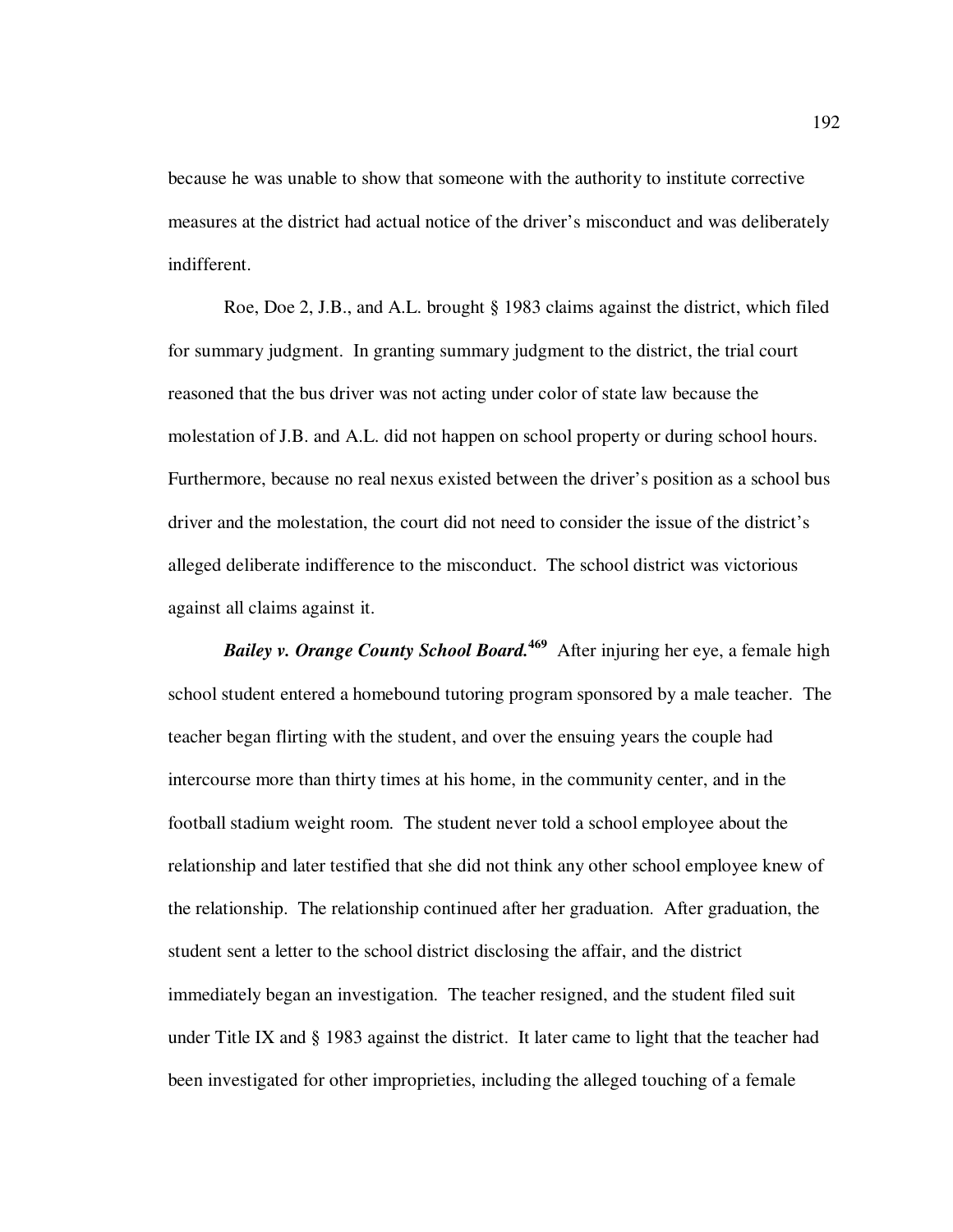student's breast. Upon reviewing the district's responses to the prior complaints, the court ruled for the district in the Title IX charge, holding that the district did not display deliberate indifference because no school supervisor with the authority to remedy the misconduct had actual notice of the misconduct. Likewise, the court held for the district in the § 1983 charge because the student was unable to show a district custom or policy that caused her rights to be violated.

*Chivers v. Central Noble Community Schools***. <sup>470</sup>** A female high school student was in the math class of a male teacher and also served as the assistant for the tennis team he coached. One fall they began a series of instant messaging that occurred about every other day. The messaging involved sexual innuendo and cryptic sexual advances from the teacher towards the student. Later that fall the student withdrew from school. That day the student's father told the principal of the inappropriate messaging, and the student confirmed the incidents. The student continued to have electronic communication with the teacher under the watch of her father. The communication continued to contain sexual innuendo, and the student and father provided a printout of the transcript to the principal. The police became involved, but did not file charges against the teacher. The school investigated, and issued a reprimand to the teacher.

The student brought suit under Title IX against the school and principal, but the district court granted summary judgment to the defendants. The court stated that even though the conduct of the teacher might be construed as severe, the principal was not deliberately indifferent to the student's complaint. Indeed, he notified the superintendent and law enforcement and conducted an investigation. The court also noted that the issue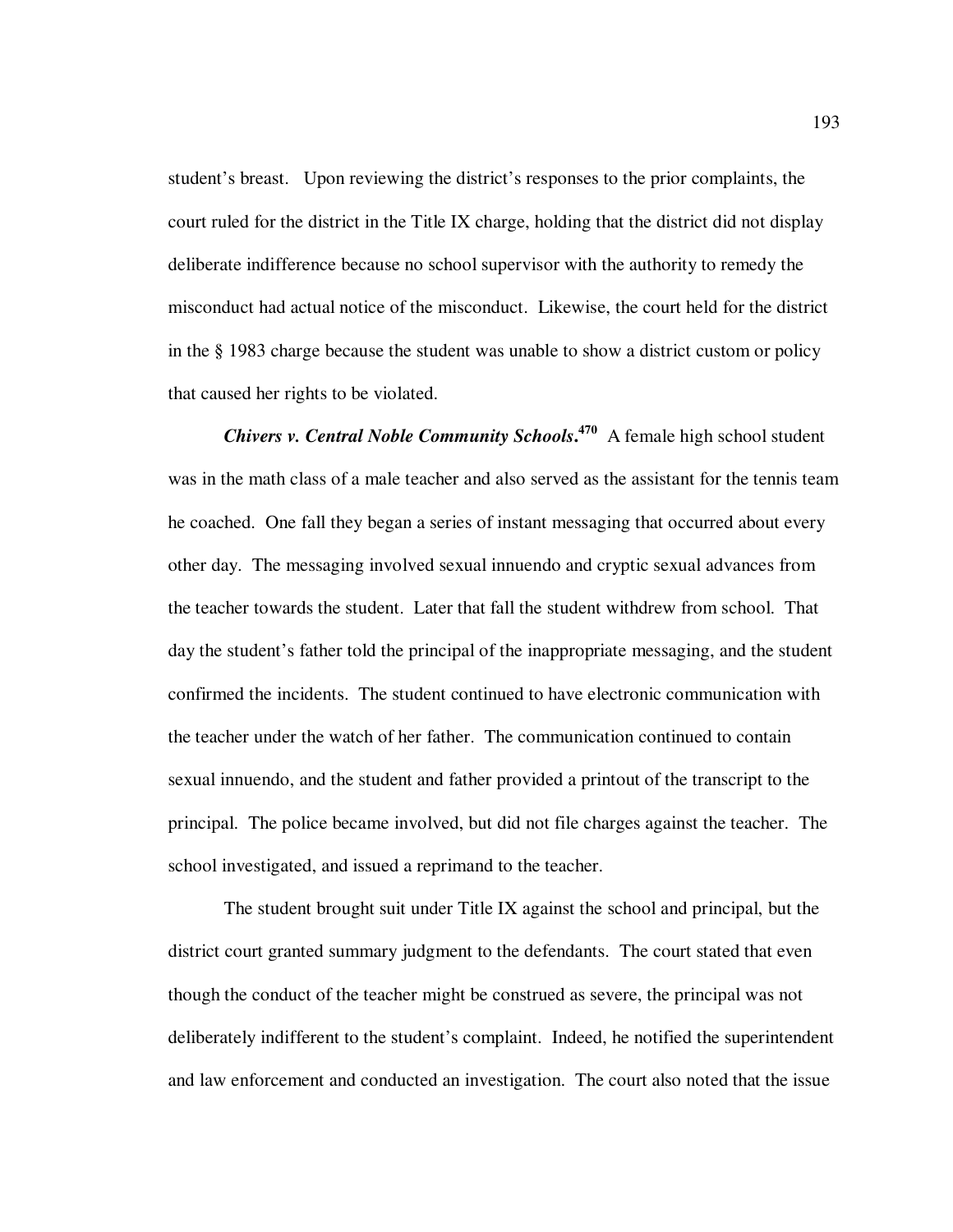of welcomeness was irrelevant in this case because welcomeness was a matter for the workplace and peer-to-peer harassment, not employee-to-student harassment.

*Haynes v. Longview ISD.*<sup>471</sup> A male eighth grade student developed a friendly relationship with a female teacher's aide. The friendship continued during the student's freshman year when he would frequently see the aide at high school athletic events. Then, during the student's sophomore year, the relationship turned sexual. The student and aide had sexual intercourse on and off school property. Sometime later a middle school teacher overheard students talking about the aide having a sexual relationship with an unnamed student. The teacher reported this information to the principal, who questioned the aide. The aide denied the report. Thereafter the principal began spending time in areas where he might overhear discussions of the alleged relationship, but nothing ever came to light. Meanwhile, the student denied the relationship to his high school coaches at least three times. The summer following the student's sophomore year, the local police department contacted school officials to alert them the aide had confessed to the relationship. The school board terminated the aide, who pleaded guilty to criminal charges.

The student's family filed Title IX and § 1983 claims against the school district. The court stated that even if the plaintiff could prove the district had actual knowledge of the relationship, it still must prove the district acted with deliberate indifference following learning of the relationship. Even though the principal was not successful, the fact that he conducted an unrevealing investigation into the matter could not cause the court to find he acted with deliberate indifference. Therefore, the court granted summary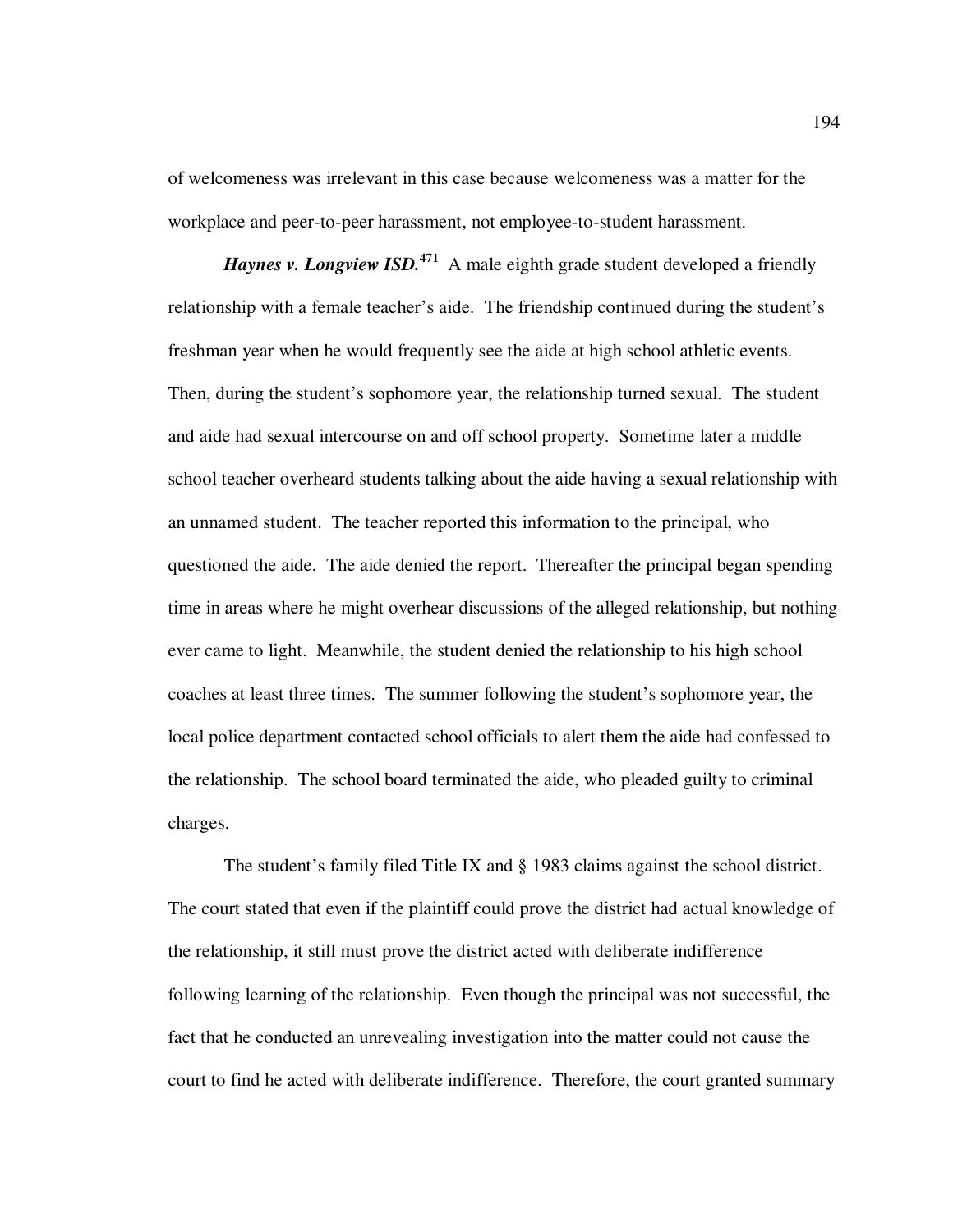judgment to the school district in relation to the Title IX claim, and the plaintiffs then conceded they had no § 1983 claim.

**Kline v. Mansfield.**<sup>472</sup> A female student maintained contact with her male third grade teacher until seventh grade, when the teacher was transferred to her school to teach sixth grade. The student began to visit the teacher in his classroom, sometimes cutting class to do so. Eventually the relationship turned sexual, but neither the student nor her mother made the school aware of the relationship, nor did any school official have actual knowledge of the relationship. Eventually the teacher was arrested and sentenced to prison for various sexual offenses, and the student's mother filed Title IX and § 1983 claims against the school, alleging sexual harassment and respondeat superior violations. The district court granted summary judgment in favor of the school because the student and her mother conceded that they had not made the school district aware of the illicit relationship, and there was insufficient evidence that the school district was indifferent to the teacher's misconduct.

The mother appealed the court's decision, arguing there were material issues of fact that the school had a custom or policy of deliberate indifference to sexual harassment, particularly in the school ignoring the warning signs of the student spending too much time in the teacher's classroom and, indeed, being in a part of the building she was not supposed to be. The court of appeals disagreed, reasoning that at worst the school was negligent of not recognizing the risk of harm, but that the school was clearly not deliberately indifferent to the student's abuse. The mother also argued the school failed to properly train employees to spot signs of sexual abuse. The court disagreed with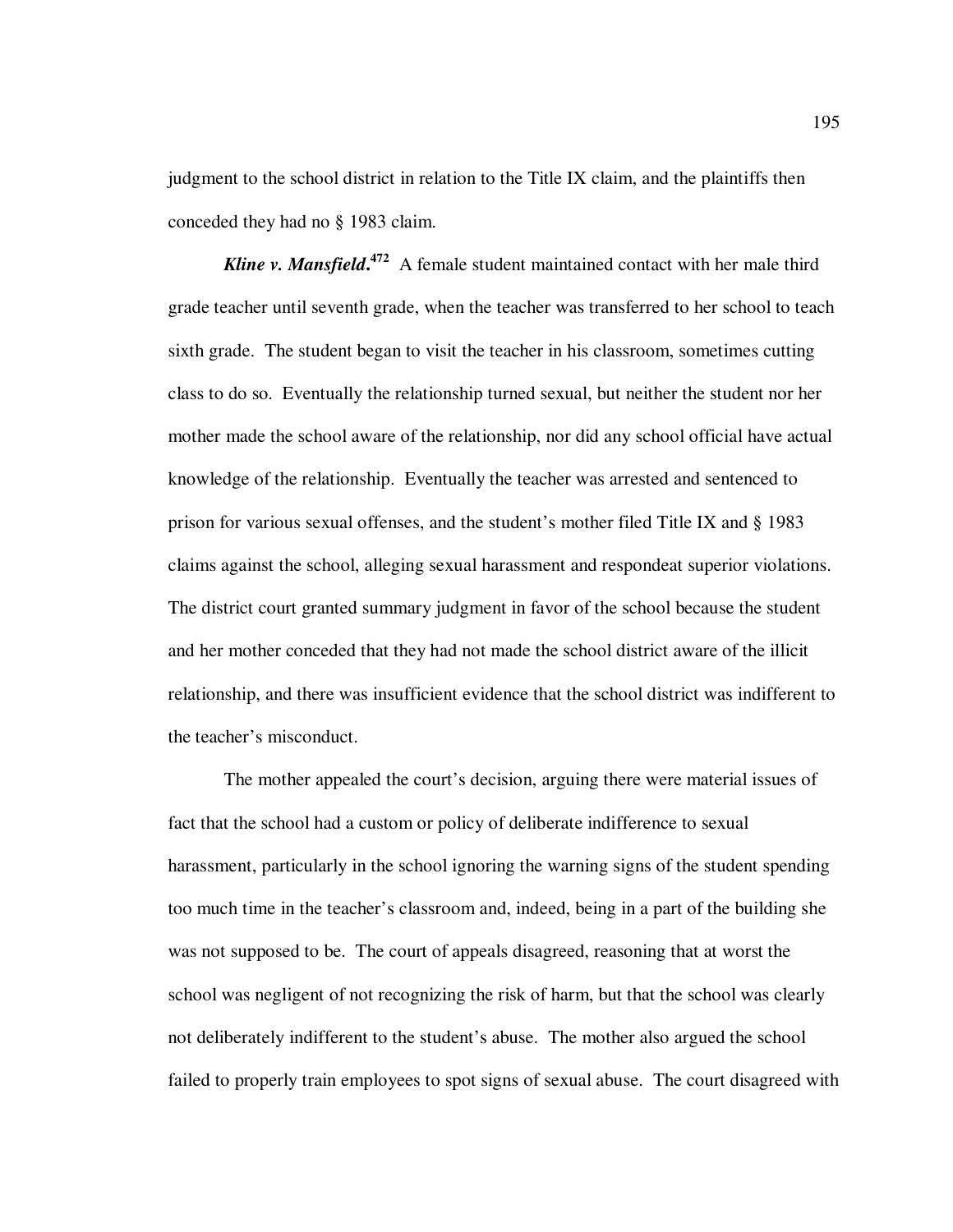this contention as well, noting that just because further training may have prevented this case of abuse, it does not establish in and of itself a failure to train claim. The court of appeals affirmed the lower court's award of summary judgment to the school officials.

*N.B. v. San Antonio ISD.*<sup>473</sup> A male police officer was discharged from his job after fondling a seventeen-year-old female. Five years later he was hired by a school district to be a peace officer, though he did not disclose to the school his previous employment and discharge. Five years after working at the school, the officer went to a female middle school student's home at least twice around midnight to give her rides in his car, for which he was suspended fifteen days. Two years later the officer was alleged to be in a sexual relationship with a student. An investigation concluded there was no evidence to support the allegation, and the officer again was directed not to give students rides in his vehicle. A year later a student was overheard telling another student that the officer was touching her inappropriately. Another investigation found no evidence supporting the allegation. Yet another year later the plaintiff student told school officials that she, too, had been inappropriately touched by the officer. The officer was placed on leave and never returned to work for the district.

The plaintiff student filed a Title IX claim against the district alleging the district knew of other students having been assaulted by the officer before her and that the school district was deliberately indifferent to its obligation to protect her. The district filed a motion for summary judgment with the trial court, which denied the motion. In affirming the trial court, the court of appeals reasoned that the number of complaints against the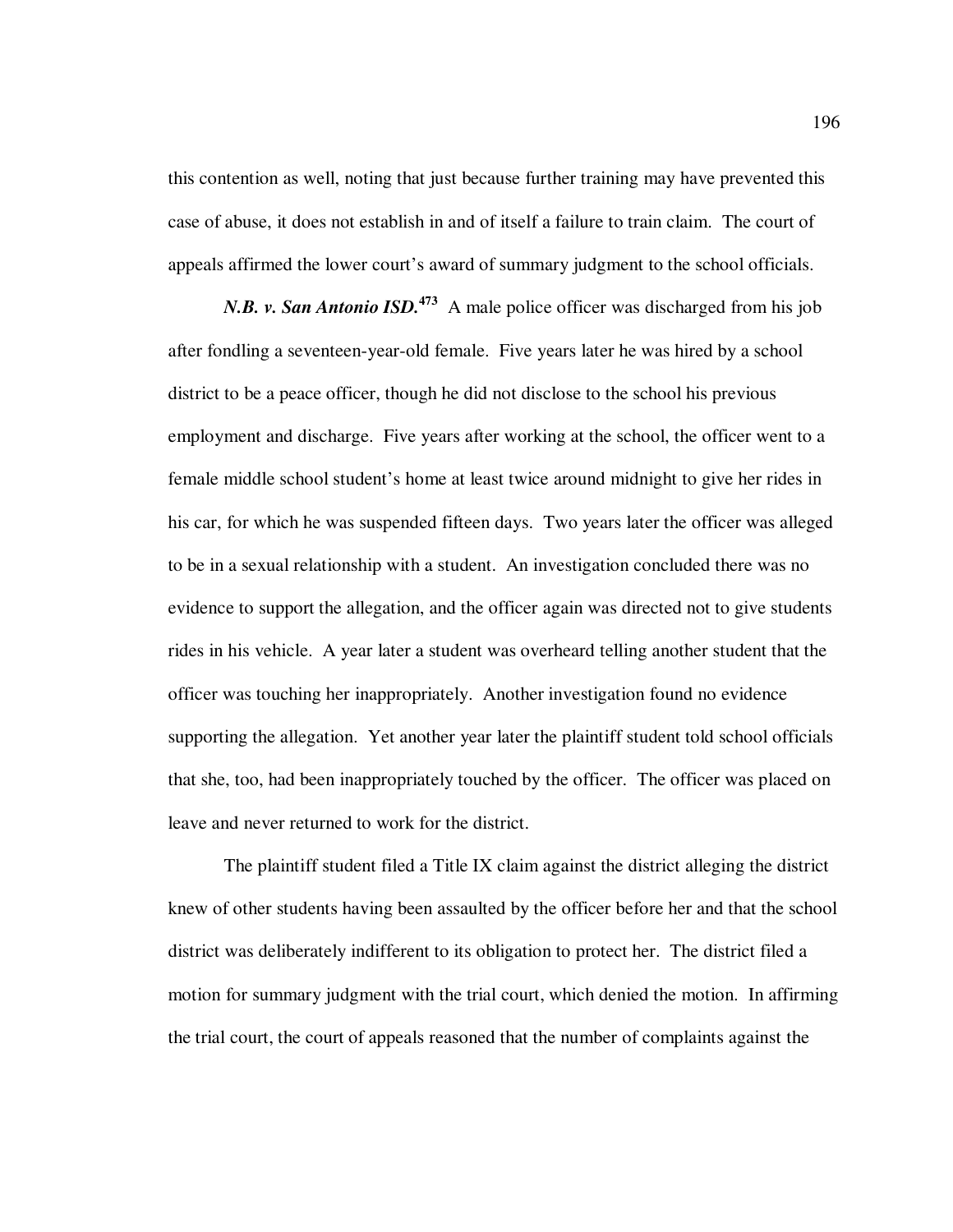district raised a factual issue as to whether it was deliberately indifferent in its response to allegation of sexual abuse.

*King v. Conroe Independent School District.***<sup>474</sup>** A female eighth grade student developed a friendship with her female volleyball coach. During the summer after the student's eighth grade year, the relationship became physical. The next fall a parent overheard her son and his friend discussing rumors about a coach and student kissing each other and passing notes. The parent notified the principal, who spoke with the coach and warned her to keep her interactions with students professional. The relationship then evolved into one of greater sexual conduct, eventually coming to an end more than three years later. The coach was sentenced to prison, and the student filed suit against the school district and principal, asserting Title IX and § 1983 claims among others.

The trial court dismissed all state claims and granted summary judgment to the district and principal regarding the federal claims based on qualified immunity. The court of appeals affirmed. In doing so, the court of appeals reasoned that even if the school could have been considered to have actual notice of the relationship early in its infancy when a parent reported the conversation she overheard between her son and his friend, the district and principal could still not be assumed to have acted with deliberate indifference because the coach was met with and directed to maintain professional relationships with students. The court further reasoned that it is not the court's job to determine if the principal did all he could have done or should have done, but only if he acted with deliberate indifference.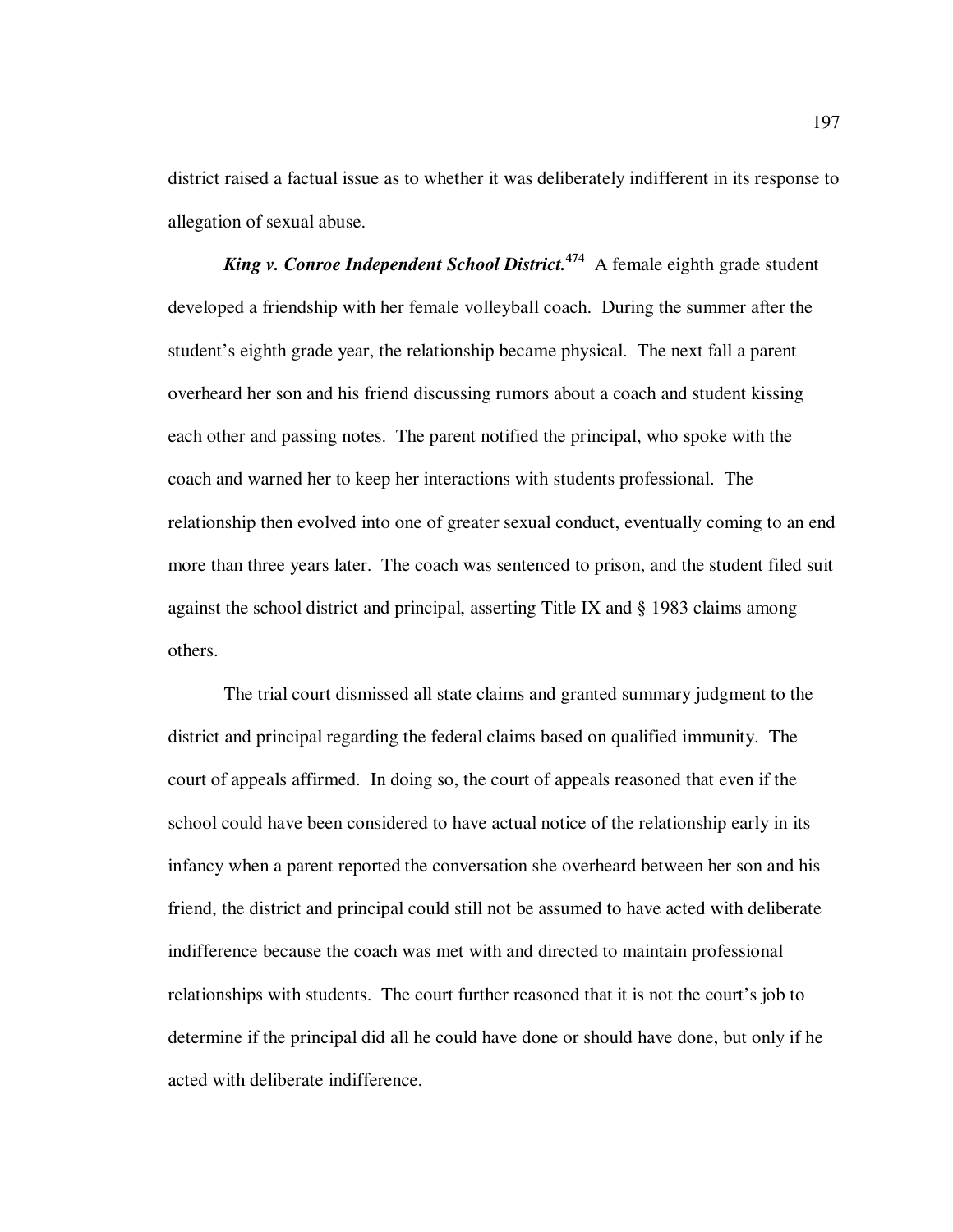## *Hansen v. Board of Trustees for Hamilton Southeastern School Corporation***. 475**

A male assistant band director was hired to teach at a high school after completing a rigorous interview process, passing a criminal background check, and receiving a favorable recommendation from his prior employer. Soon after starting his new job, the teacher began having sexual banter with one of his female students. The banter led to sexual encounters in the band room, music practice room, and band office. The relationship endured during the student's freshman and sophomore years, though she never told school officials, her parents, or her boyfriend. Two years later, when the student was arrested for driving under the influence, she was subsequently admitted to a hospital for substance abuse treatment. There, she told her therapist of the affair with her teacher. The therapist informed the school, which moved to fire the teacher. During termination proceedings, it was discovered that the teacher had sexual relationships with two female students while employed in his former district, one of whom became his wife.

The student's parents sued for damages under Title IX and § 1983, arguing the school negligently hired the teacher and failed to institute corrective measures towards the teacher's misbehavior of which the school knew or should have known. The district court sided with the school officials, reasoning the *Gebser* standard required actual notice and deliberate indifference to sexual harassment. Because the school officials had no actual knowledge of a sexual relationship between the band director and the student during the time of their involvement, they were found not to be deliberately indifferent to her abuse. The court also reasoned that even if the school knew or should have known the teacher had sexual relationships with students in a former district that did not mean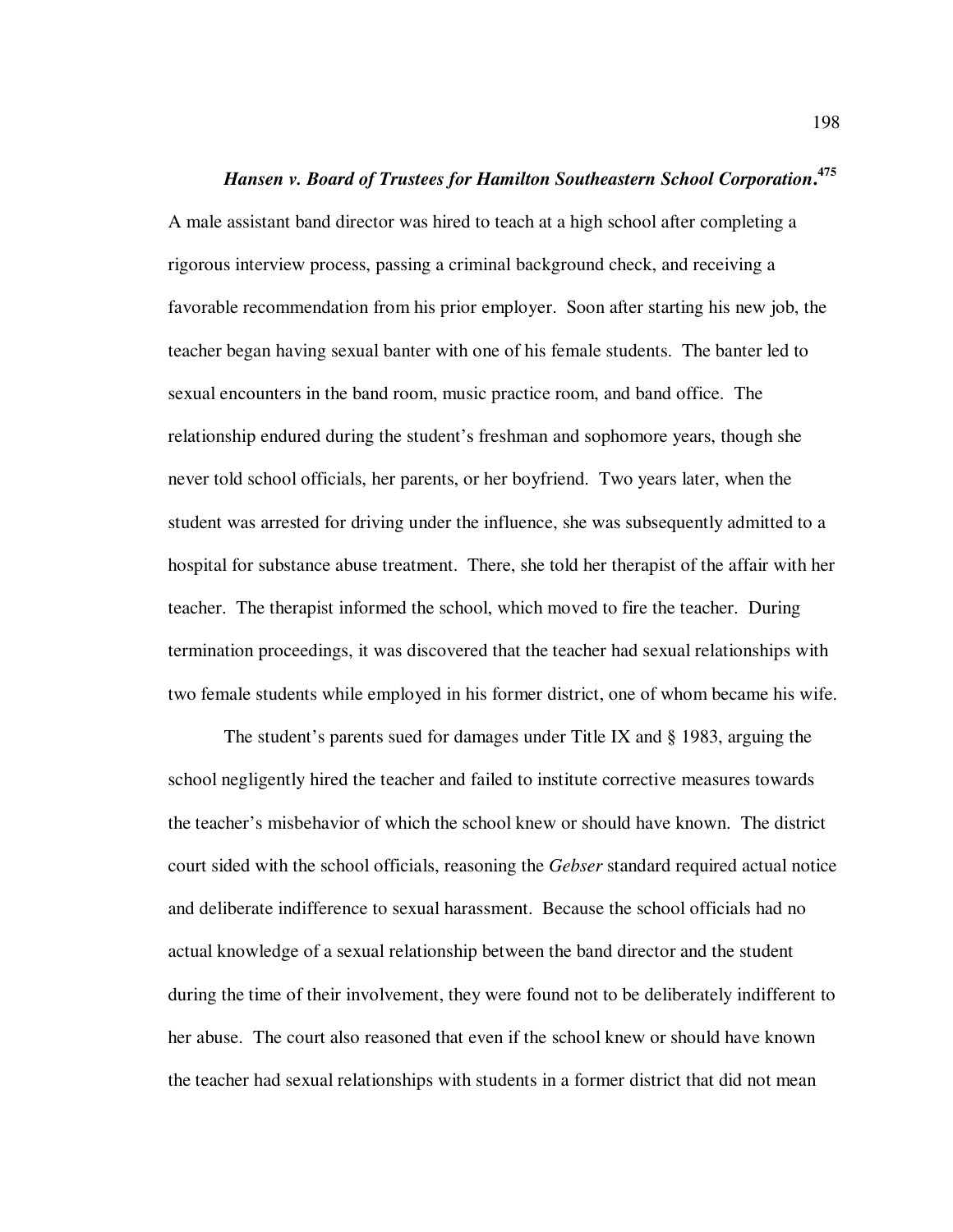the school knew or should have known that the teacher was having a sexual relationship with one of its students. The school officials were granted summary judgment for the Title IX claim, and the district court retained jurisdiction over the § 1983 claim, staying the proceedings pending the results of the student's appeal. The circuit court affirmed.

*Chancellor v. Pottsgrove School District***. <sup>476</sup>** A female high school student filed suit against her school district under § 1983 and Title IX after having a year-long sexual affair with her male band teacher. The district asked for summary judgment, arguing that the student could not have been the victim of harassment because she consented to the relationship. The court disagreed, reasoning that a high school student assigned to a teacher's class does not have the capacity to engage in a consensual relationship with a teacher. Even if the student willfully participated in the sexual conduct, it was unwelcome as a matter of law, and therefore the student was necessarily the victim of sexual harassment.

The student then moved to exclude at trial all evidence that the relationship was consensual. Her motion was denied also. The court reasoned that to win her Title IX suit she would need to show the harassment was so severe and pervasive that it deprived her of access to educational programs or benefits, and the jury would need the evidence of the consensual nature of the relationship to make that determination. The court also ruled that the student's consent to the relationship was important for the § 1983 claim because it would speak to the student willingly hiding the relationship from school authorities, thus preventing them from protecting her Fourteenth Amendment due process right to bodily integrity. Therefore, even though the court agreed that the student was harassed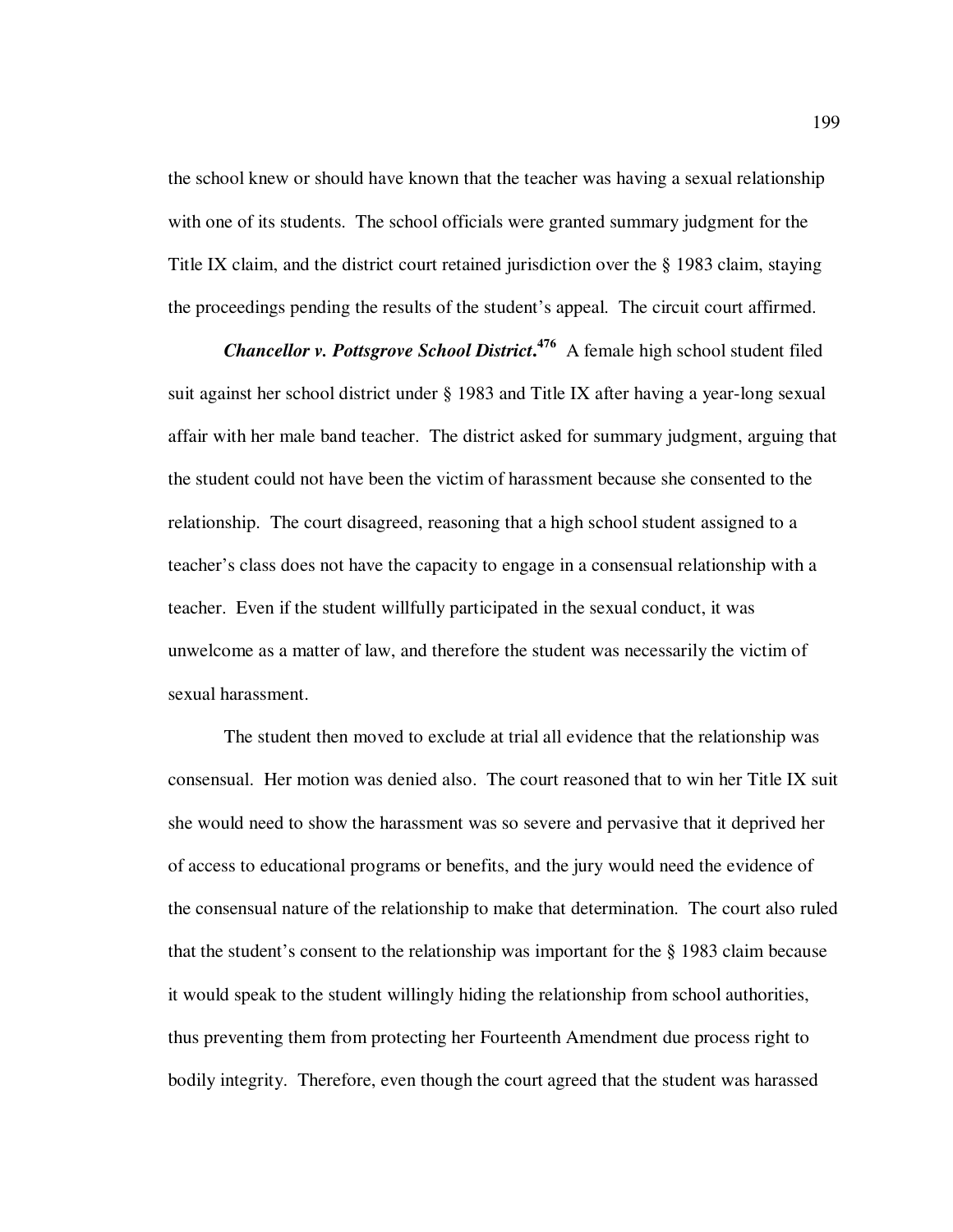due to her inability to consent to sexual activity, the fact the student consented to the relationship could be used by the district to defend the Title IX and § 1983 claims.

*C.T. v. Liberal School District***. 477** A volunteer weight training coach often had several male wrestlers to his house to lift weights. Afterwards he would massage their nude bodies, including buttocks and groin areas, with an ultrasound machine. The coach also had access to a school office and conducted nude weigh-ins of the boys outside of the wrestling season. He would engage the boys in discussions about sex and provide sexual videos for the boys to watch. The plaintiff students eventually reported the coach's behavior to school authorities and then found themselves subject to harassment from their peers.

The plaintiff wrestlers sued the school district and several other coaches for Title IX violations of deliberate indifference to the harassment from their coach and their peers. The district was granted summary judgment against the claims regarding the coach's harassment of the boys. The court stated it was unreasonable that the district should have known about the coach's behavior, recognizing the district stopped the weight-training program upon first learning of the students' complaints. The court also granted the district summary judgment against the students' claims that the school did not have adequate sexual harassment policies and procedures because the school district's lack of policies and procedures did not establish the requisite actual notice and deliberate indifference.

The wrestlers also filed claims under § 1983, claiming they were denied their Fourteenth Amendment right to due process and equal protection when a coach, who was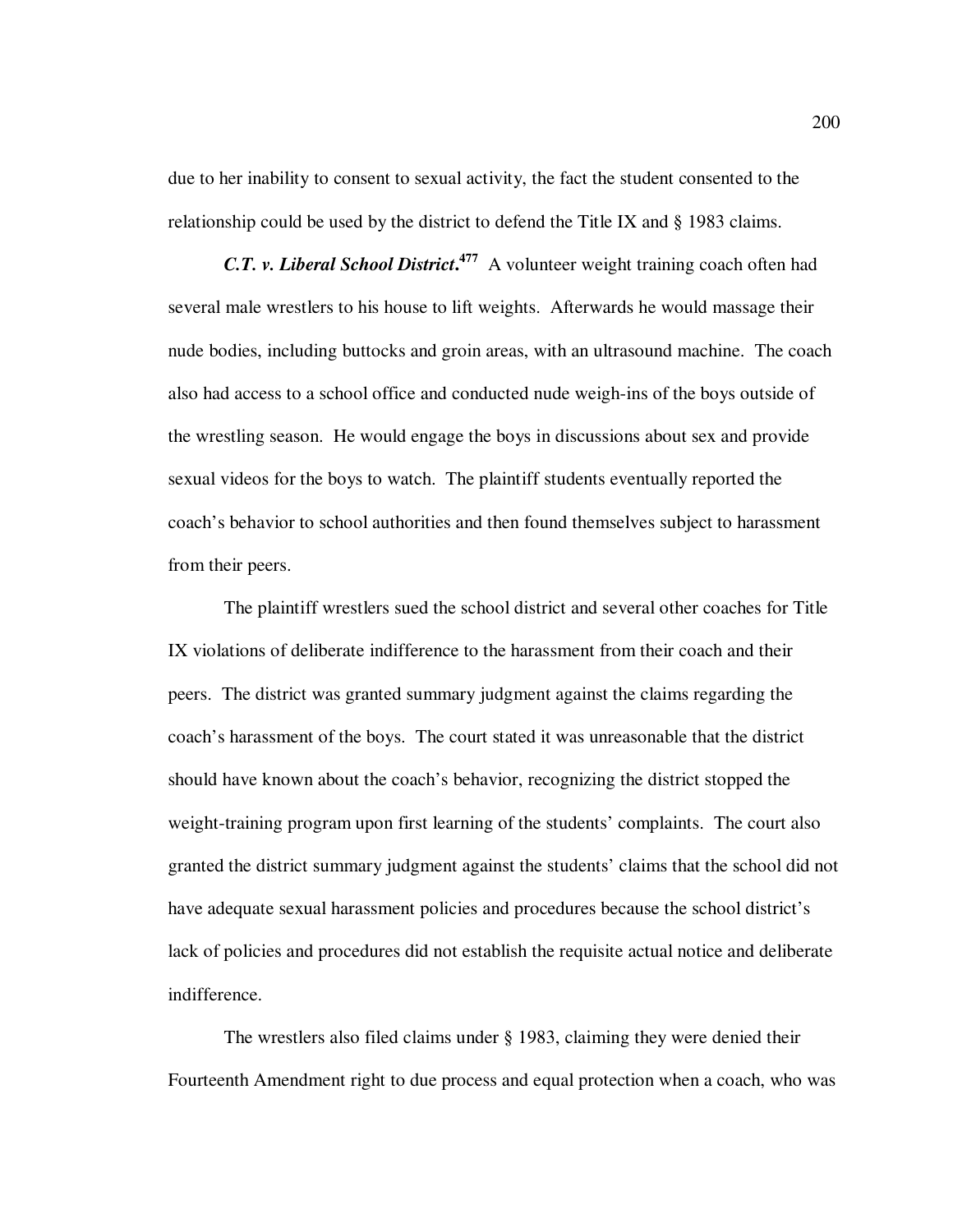acting under color of state law, abused them. The defendant district argued that the coach was not a state actor. The plaintiff's response focused not on whether the coach was a state actor, but on the school district's lack of sexual harassment policies. The court saw the plaintiff's response as a concession that the coach was not a state actor. Instead the students were claiming the § 1983 violation was based on supervisory liability. The court noted that if there was no state actor, there could be no supervisor, and granted summary judgment to the district on the § 1983 claim. However, the court denied the district's motion for summary judgment under the student's state law claim of respondeat superior liability. The court reasoned that it would be for a jury to determine if the volunteer coach was acting within the scope of his employment under this state law allegation.

*J.M. v. Hilldale ISD No. I-29 I.*<sup>478</sup> A fourteen-year-old female student (J.M.) engaged in vaginal intercourse, anal sex, oral sex, kissing, and hugging with her male band teacher after he had groomed her through compliments and favoritism (e.g., the teacher had made the student a section leader). The sex happened during and after school over the course of several months, both on and off school property, in the band teacher's home and car, and in J.M.'s home. On an out of state band field trip, classmates walked in on the teacher and J.M. alone in a hotel room lying on top of the bed. Rumors started spreading among the student body. Months later a male classmate (M.P.) told J.M. that he thought she was being favored because of her relationship with the band teacher. The band teacher reported this to the assistant principal, who arranged for a meeting between all the parties. M.P. reported to the assistant principal that he believed the teacher and J.M. were having sex and that he knew that the teacher and J.M. were alone together in a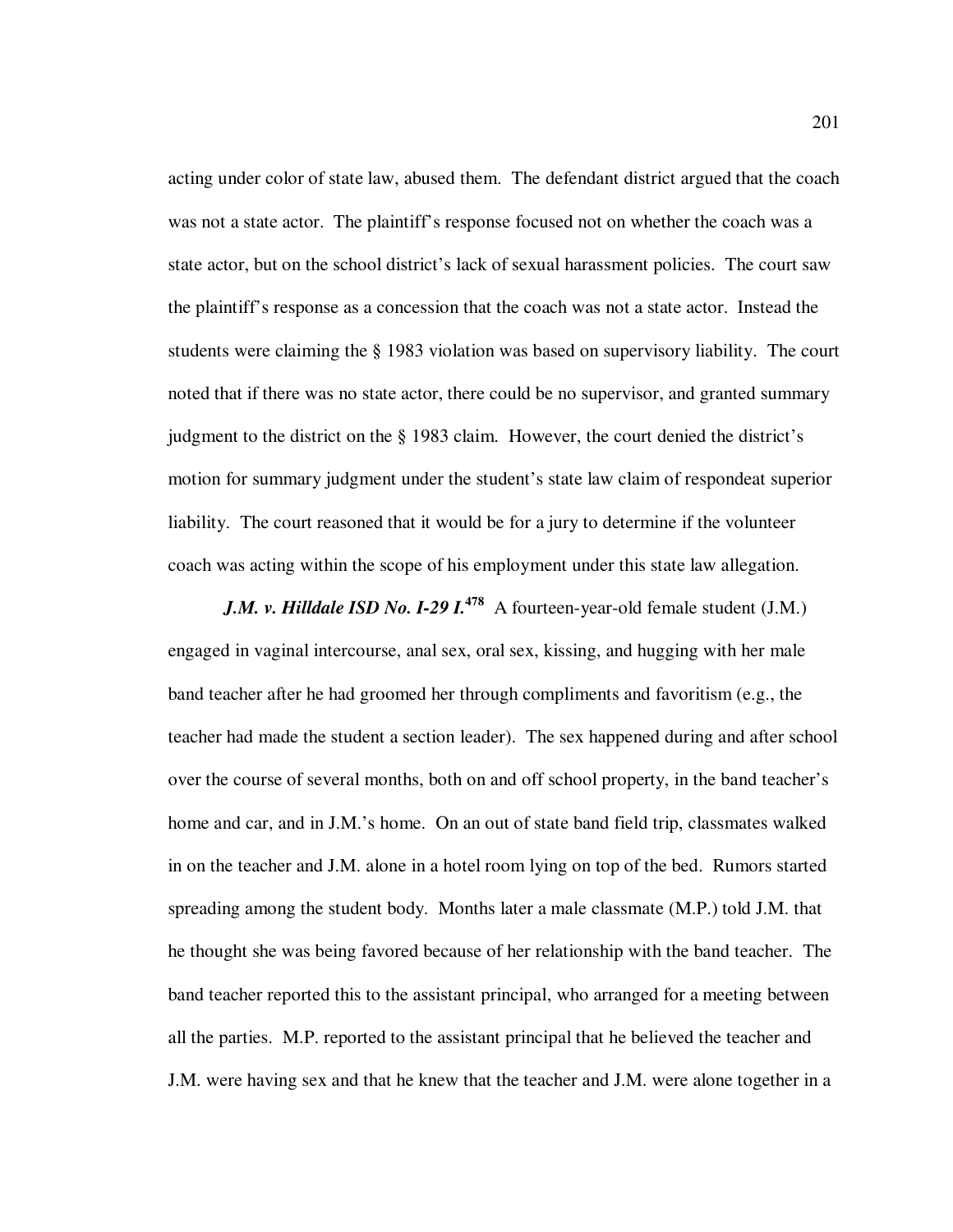hotel room. M.P. claimed the band teacher was a pedophile. The assistant principal threatened to suspend M.P. if he kept spreading such rumors. The assistant principal also asked M.P.'s parents to teach him to refrain from making false accusations.

The next fall the band teacher began a romantic relationship with another student, S.R. He kissed, touched, and hugged S.R., but never engaged in oral or vaginal sex. A few months later S.R.'s mother monitored her social networking accounts and saw evidence of a relationship between S.R. and the teacher. The mother reported her concerns to the school. The teacher resigned soon thereafter.

J.M. filed both Title IX and § 1983 claims against the school district. Regarding the Title IX claim, J.M. argued the school district had actual knowledge of the relationships because the male classmate reported his suspicions to the assistant principal. Then the assistant principal demonstrated deliberate indifference by not investigating the report, instead threatening discipline if the classmate continued to make accusations about the band teacher. The district court agreed that a genuine issue of material fact remained and denied the school's motion for summary judgment. Regarding the § 1983 claim, the district court stated that J.M. would be required to show that the school district had a custom or policy of not investigating sexual harassment. Because the testimony of the school administrators included each passing the responsibility of investigating harassment onto each other, the court reasoned a jury could logically conclude that no one in the school district was responsible for investigating harassment. Therefore, the custom in the district could be seen to be to ignore reports of sexual harassment. Thus,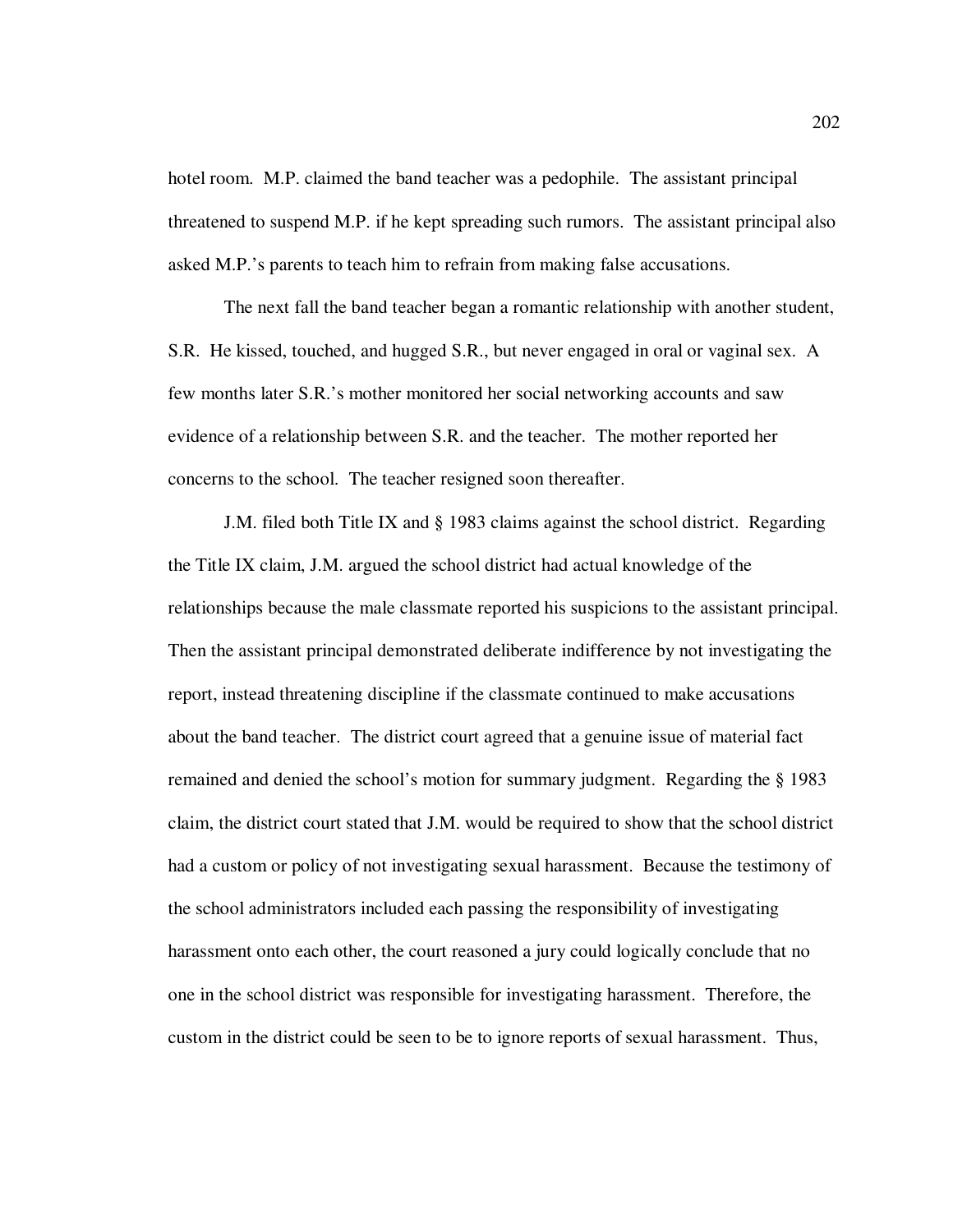the district court denied the school's request for summary judgment on the § 1983 claim as well.

**S.R. v. Hilldale ISD No. I-29.**<sup>479</sup> S.R., a fifteen-year-old female, and her band director began a romantic relationship that included hugging and kissing. A few months later S.R.'s mother monitored her social networking accounts and saw evidence of a relationship between S.R. and the teacher. The mother reported her concerns to the school. The teacher resigned soon thereafter.

The student's family filed Title IX and § 1983 claims against the school district. The plaintiffs argued that the school gained actual knowledge the teacher would be a danger to students the prior spring when S.R.'s boyfriend, M.P., told the school administration of a sexual relationship between the band teacher and another student, J.M. In making his report, M.P. referred to the band teacher as a pedophile. The assistant principal, however, testified that M.P. admitted to lying to him about J.M., and thus the issue of the band director being a pedophile was questionable due to M.P.'s lack of credibility.

The court agreed that if the band director were a pedophile, there would be reason to believe that he might engage in future harassment. But it would not cause reason to believe the band teacher might do harm to S.R. if he had merely engaged in a romantic relationship with J.M. the prior spring. Therefore, because the credibility of M.P. was questionable, the school district did not have reason to believe the band teacher was a pedophile and only had actual notice when it learned of the teacher's relationship with S.R., at which time it conducted an investigation and obtained the teacher's resignation.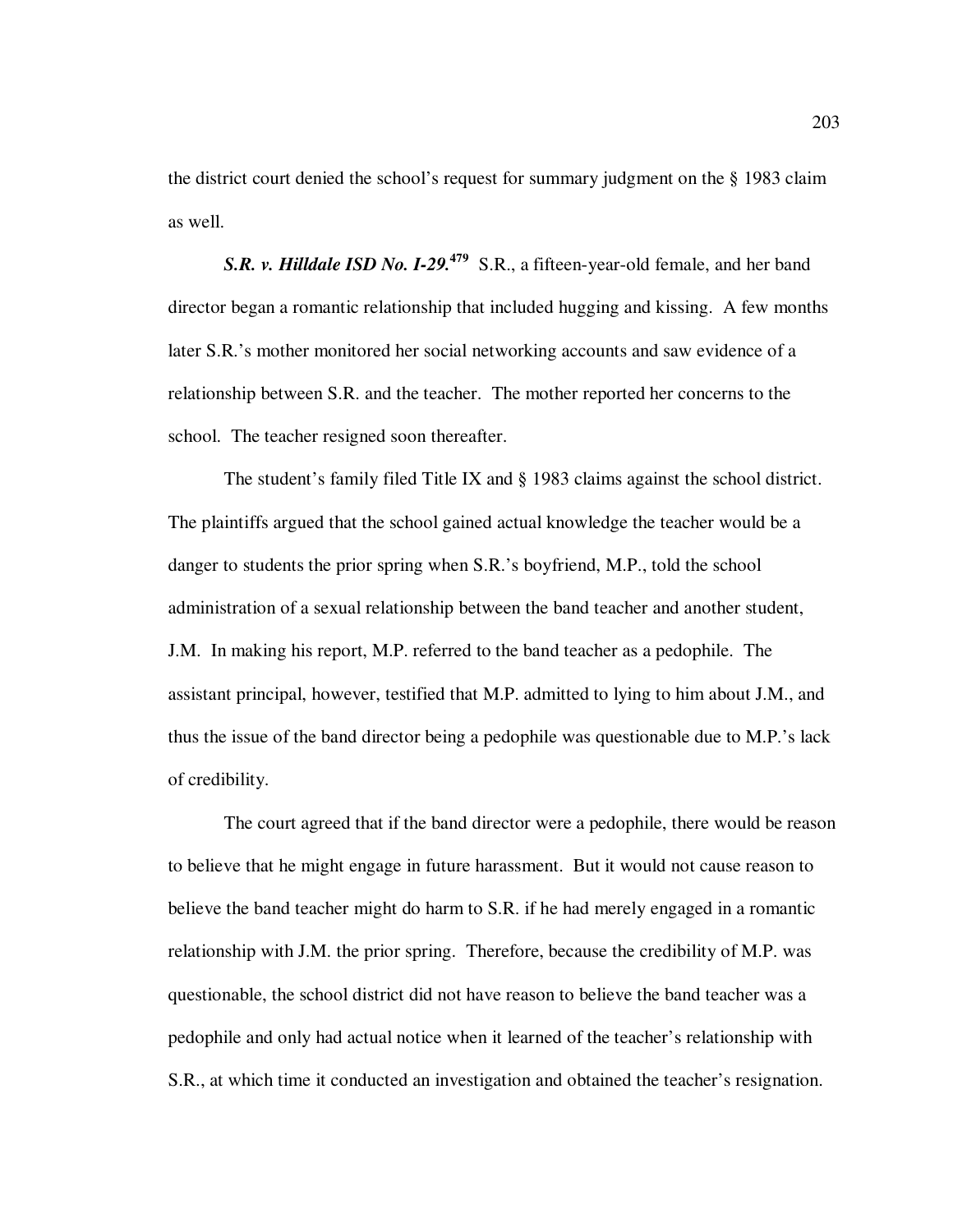Therefore, the district court granted summary judgment to the school on the Title IX claim. Also, because the district acted appropriately after learning of the relationship between the teacher and S.R., it was clear the district had no policy preventing investigations of harassment. Thus, the school was granted summary judgment regarding the § 1983 claim as well.

*Doe v. Morey Charter Schools.*<sup>480</sup> A twelve-year-old female seventh grade student had a sexual relationship with her male English teacher. The student contended that other teachers witnessed her in the classroom alone with the teacher after school hours and that school employees perceived the teacher treating the student more favorable than other students during the course of their relationship. Therefore, the student filed several claims, including Title IX and § 1983, after the relationship ended. The court found the plaintiff's pleadings to be unclear, and directed her to amend them to provide a more clear statement of her claim based on the theory of respondeat superior. However, the court did grant summary judgment to the school on the plaintiff's negligence claim.

*Doe v. Farmer.***<sup>481</sup>** A male physical education teacher named Farmer was forced to resign from his job for having a sexual relationship with a student. He was later a candidate for a teaching and assistant basketball coaching position in a new district, and though the relationship issue was probed during his job interview, he did not admit to the relationship and was hired. Farmer soon began an inappropriate relationship with a female sixteen-year-old junior, Janie Doe I. He flirted with her and hugged her often. Later he sent her sexually explicit instant messages and dared Janie I to come to his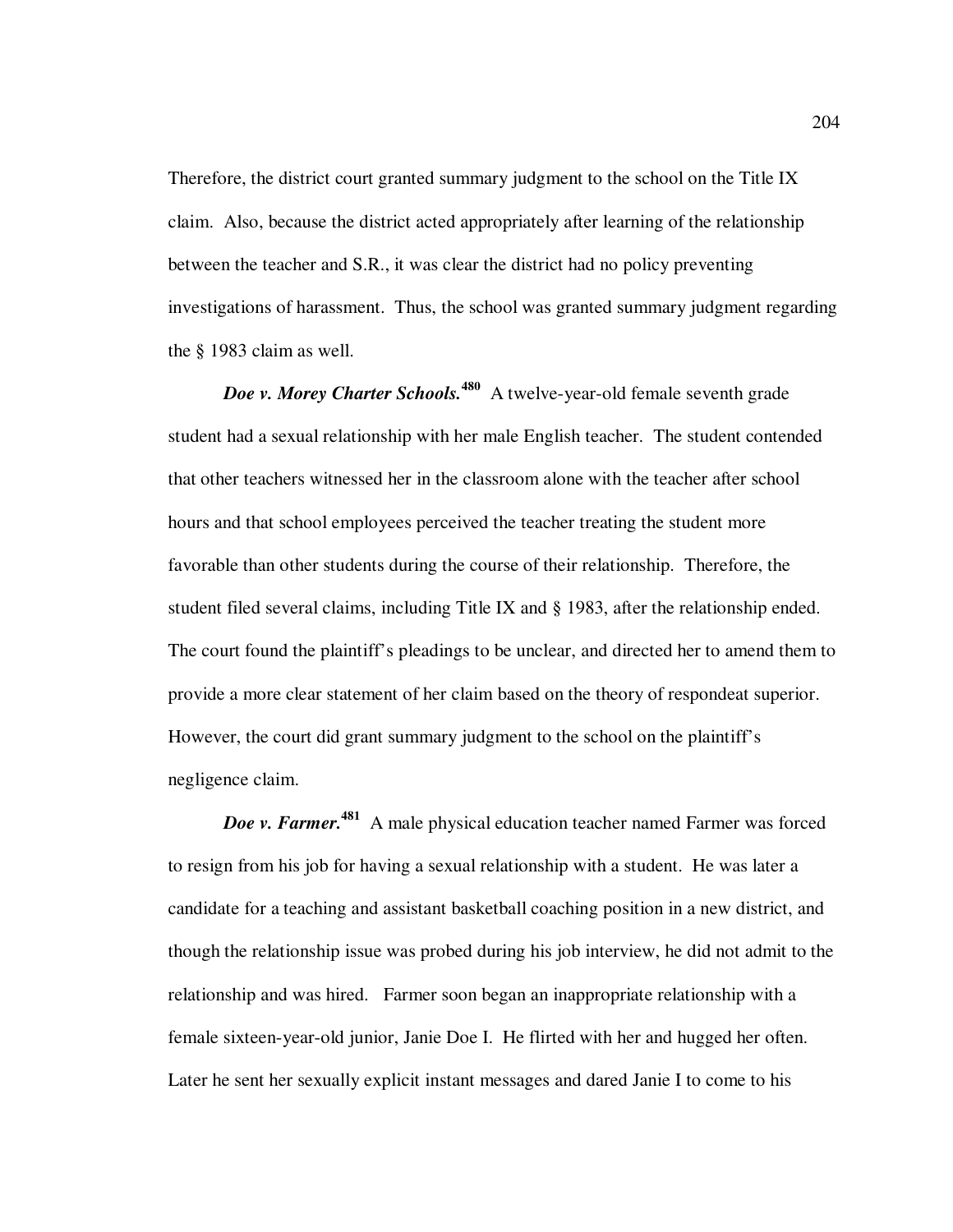apartment. Janie I went to his apartment three times, each time engaging in sexual intercourse with Farmer.

The next school year rumors developed that Farmer had sexual relationships with several female students. This was at least partly true as Farmer was involved in a sexual relationship with Janie Doe II at the same time he was involved with Janie Doe I. A colleague noticed Farmer and Janie II sending text messages to each other, believed they were involved in an inappropriate relationship, and reported her concern to the assistant principal, who told the principal. The principal questioned Farmer, who denied an inappropriate relationship existed. Later at an out of town basketball game the head basketball coach witnessed Janie II enter Farmer's hotel room while he was in the shower. Farmer shaved with his shirt off where Janie II could see and sat on the bed with Janie II rubbing her leg. The principal later banned Janie II from going to the gymnasium during her study hall period. Janie II and Farmer continued to have sexual relations in his office during school and after three basketball games.

The head coach later found sexually explicit love notes on Farmer's desk and received an anonymous email saying Farmer was having sexual relations with students. The head coach told the principal, who disregarded the email. At the end of the school year Farmer resigned to accept a basketball coaching position in another school district. At this point the police launched an investigation into Farmer's alleged sexual misconduct, and he was eventually convicted of sexual battery by an authority figure.

Janie I filed claims against the school district under state law, Title IX and § 1983. The school moved for summary judgment. Regarding the Title IX claim, the court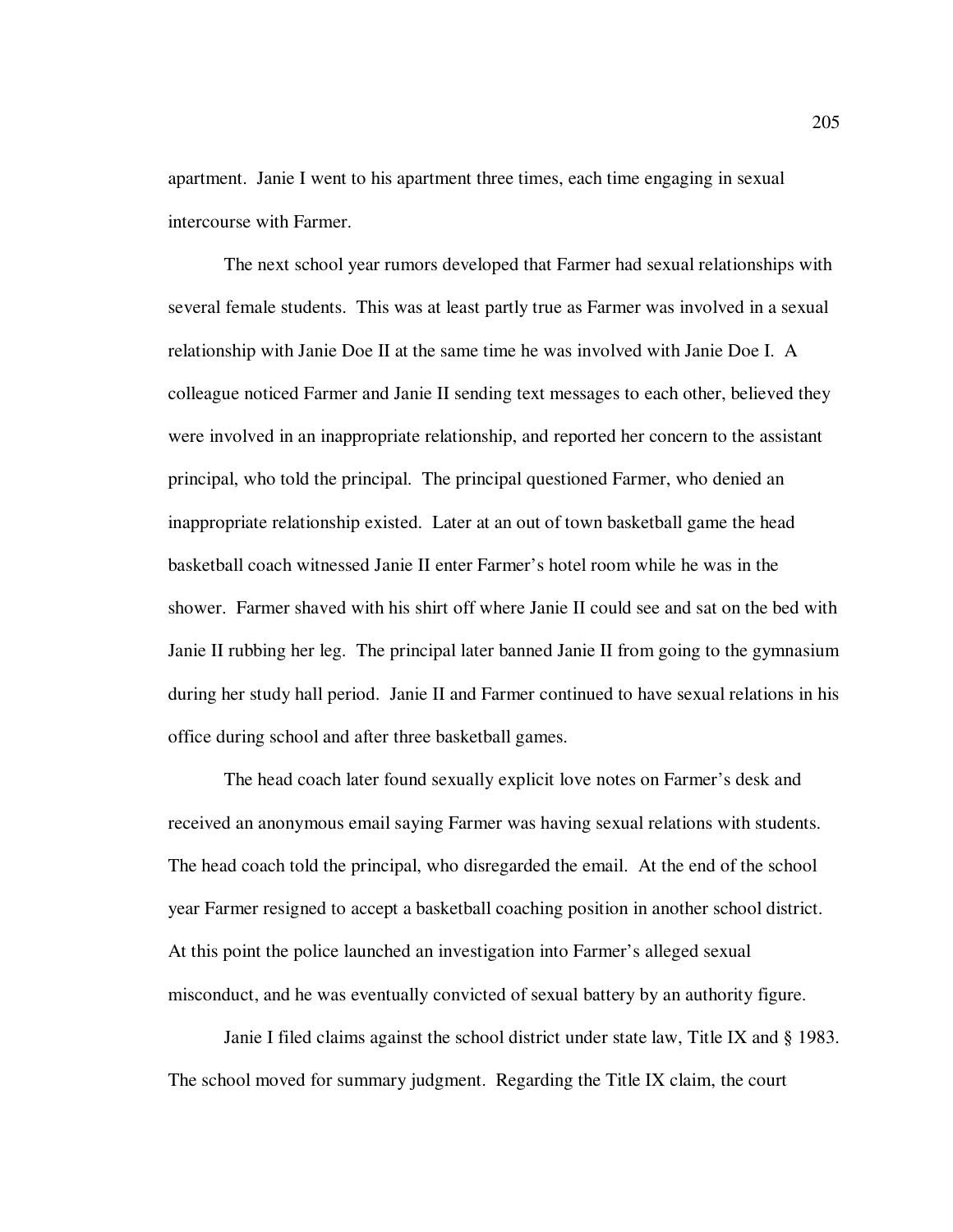reasoned that the principal was an appropriate person who had power to take corrective action if he had actual knowledge, and that the principal had actual knowledge Janie I was being harassed by Farmer. Accordingly, the court refused to dismiss the Title IX claim. However, stating that the principal was not the final policy maker of the school district and Janie I did not show the school had a custom of ignoring sexual abuse, the court dismissed the § 1983 claim. Later, however, Janie I agreed to dismiss all claims against the school district.<sup>482</sup>

*Hemmer v. Gayville-Volin School District.*<sup>483</sup> A male high school teacher and golf coach took several members of his golf team to the state tournament, where they spent the night in a hotel. While there, the teacher had sexual intercourse with one of the members of the team, a sixteen-year-old female. Over the next two weeks the teacher and student had sexual intercourse twice at his home, where the student was babysitting the teacher's children. The student reported the incidents to her friends but not school officials or her parents. Rumors buzzed about the relationship. A teacher, a classmate of the student, and the golf coach's wife (who was also a teacher in the district), confronted the student. She admitted the rumors were true. The teacher and his wife resigned their positions. The student's parents sued the district under several claims, including § 1983, alleging the district was deliberately indifferent to the student's rights to bodily integrity and that the district had a custom or policy of ignoring signs or reports of teacher misconduct.

The student's family argued that evidence developed during discovery that suggested the golf coach had a history of inappropriate behavior, including touching the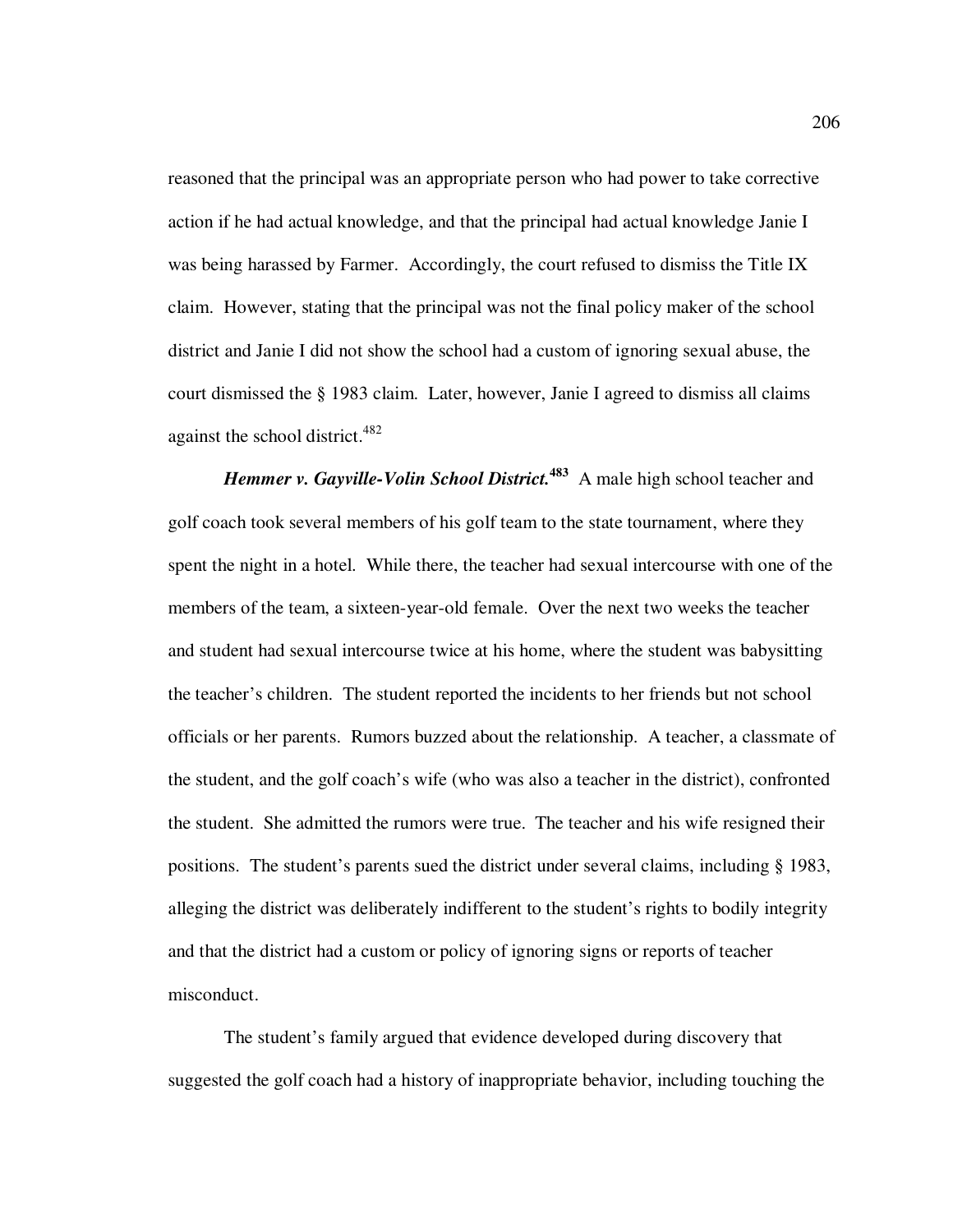buttocks of a colleague, flirting with female students, and touching female students, supported its § 1983 claim. In ruling for the school district, the court ruled that the golf coach grabbing the buttocks of another teacher would not give the district sufficient notice that he might engage in a sexual relationship with a student. Furthermore, the golf coach's flirting with other students did not constitute unconstitutional misconduct. Finally, the court ruled that the failure of the school district to provide sexual harassment training to its employees cannot be cited as the moving force behind the teacher's actions and, therefore, the student's injuries. The court granted summary judgment to the school.

*J.M. v. Hilldale ISD No. I-29 II.*<sup>484</sup> A school district appealed a jury's award of \$600,000, which the district court reduced to \$425,000, to a female student who had a sexual relationship with her male band director. The school district argued the district court improperly denied its motion for summary judgment on Title IX and § 1983 claims, improperly denied the student's diary as evidence of her prior sexual history, and improperly ruled the assistant principal's subjective assessment of a student witness's credibility constituted an insufficient investigation. The circuit court affirmed the district court, reasoning it did not abuse its discretion in disallowing the diary considering the sensitive nature of the evidence and the student's age. The circuit court also stated that this case differed from *Gebser* in that the complaints received by the school officials in *Gebser* were different than the ultimate misconduct in which the teacher was found to have engaged. In this case, however, the misconduct the school officials received complaints of and were indifferent to was the same misconduct that was eventually proven to be happening. Furthermore, the jury was correct in concluding the assistant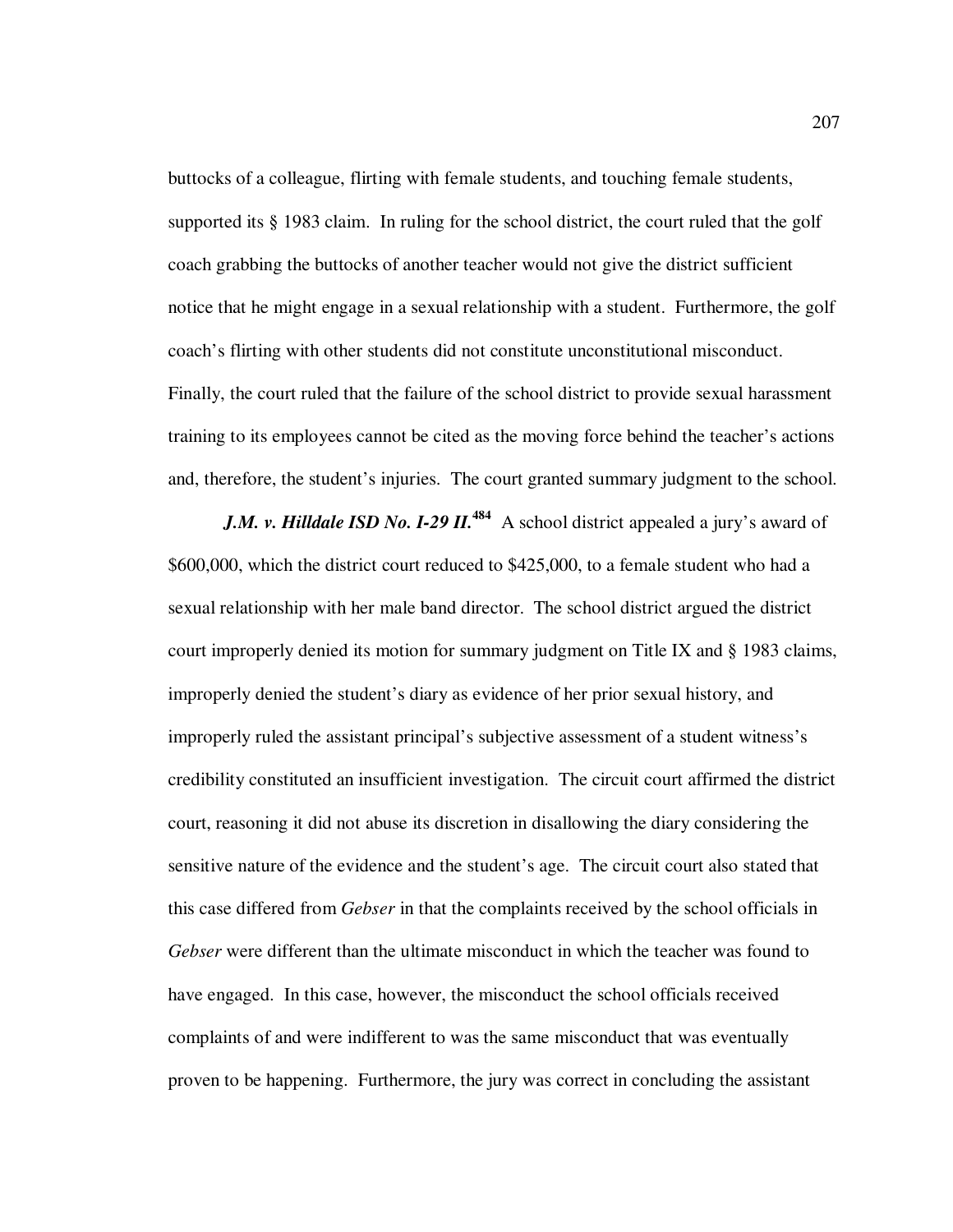principal's reaction to the complaint was unreasonable, whereby he threatened to discipline the student making the complaint if he did not cease talking about the incident. The circuit court affirmed the ruling.

*Doe v. Flaherty.*<sup>485</sup> A principal received many complaints about a male high school basketball coach in his first year of employment. Parents complained they were uncomfortable that the coach was sending text messages to students, some of which were inappropriate in content. One text asked a student if she was drunk yet. Another text told a player the coach would like to have the player's mother sleep in the coach's hotel room on an overnight trip. Later the superintendent's secretary informed him that her cousin, a female freshman, had a crush on the basketball coach and that the student was leaving her home economics class to visit the coach in the gym. The superintendent told the principal to investigate those allegations, but the principal did not find any wrongdoing. The secretary then told the student's parents about her suspicions, and they approached the principal at a school board meeting. The student's parents understood the principal would investigate again, but she never did, instead going on maternity leave for approximately two months.

More controversy arose regarding the coach and text messages, but the coach was able to explain the messages as having in essence been forged by other students who were out to get him. The coach also was alleged to have given students answers for examinations and to have encouraged his basketball players not to shake hands with opponents. Having received multiple complaints about the coach throughout the year, the school made preparations to nonrenew his contract. Before the contract could be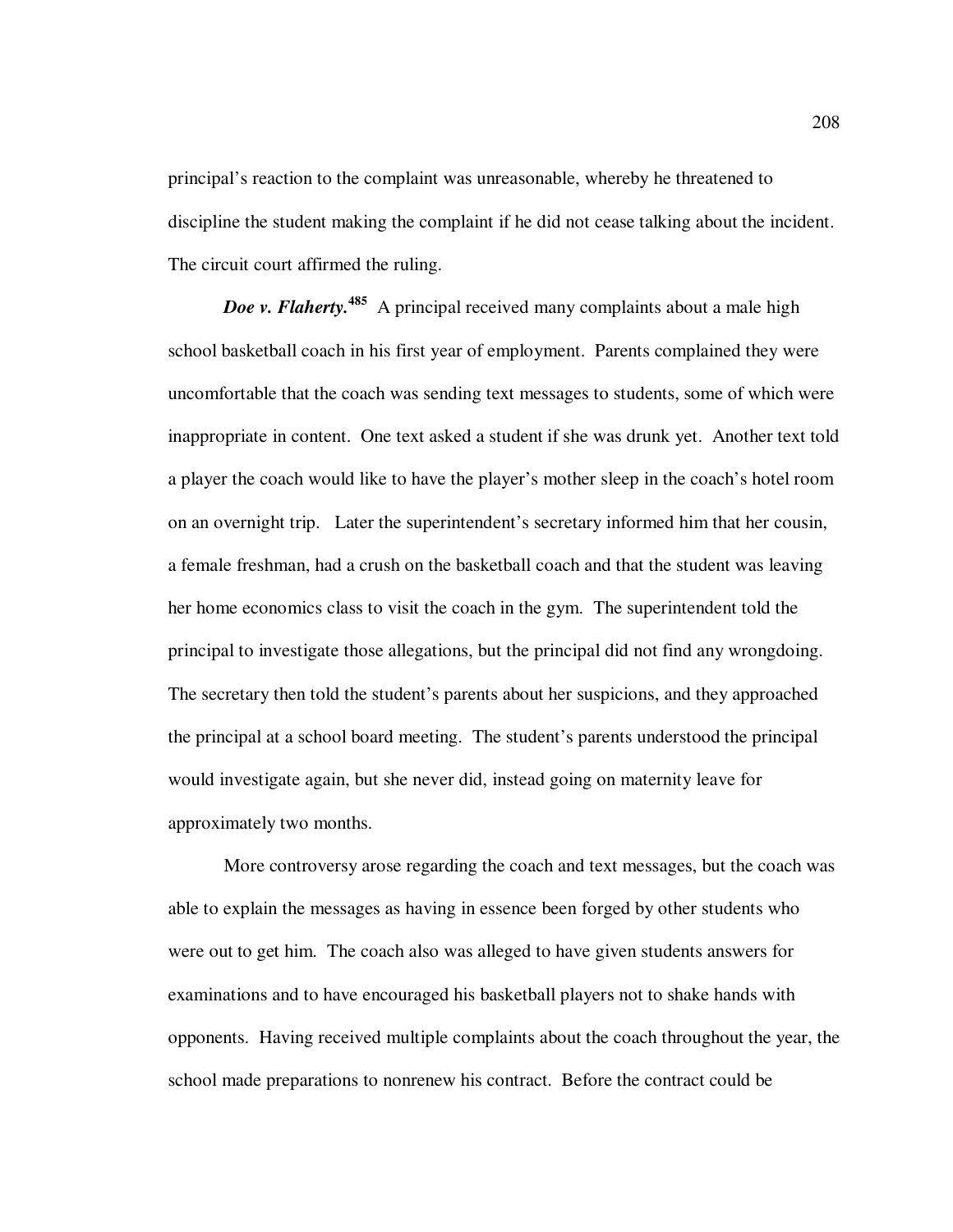nonrenewed, however, more rumors arose about the coach having a sexual relationship with a student. Now, the student admitted to having engaged in sexual relations with the coach frequently in the school locker room. The coach eventually pled guilty to sexual assault and was sentenced to prison.

The student's parents brought suit against the school and principal under § 1983 and Title IX. The district court dismissed the § 1983 claim against the school, finding no pattern of unconstitutional misconduct. However, the court determined a genuine issue of material fact existed as to whether the principal had actual knowledge of the relationship and denied her motion to dismiss. Moreover, the court found this factual dispute precluded it from dismissing the Title IX claim against the district. The circuit court, though, found the facts alleged by the student's family did not meet the *Gebser* standard of actual notice and deliberate indifference. The circuit court reversed the district court and remanded with instructions to dismiss all claims.

*Doe v. Willits USD.*<sup>486</sup> A male high school teacher became severely intoxicated at a party attended by a fifteen-year-old female student and cupped her buttocks in his hands. Some parents may have seen this, but none reported it to the school administration. In the months following the party, the teacher and student became involved in a relationship that included frequent sexual intercourse. The school's principal learned of the relationship after about nine months, immediately informed child services, and notified law enforcement shortly thereafter. The student later filed suit against the school and principal under Title IX and § 1983. The defendants moved for summary judgment, which was granted by the court. The court reasoned no official at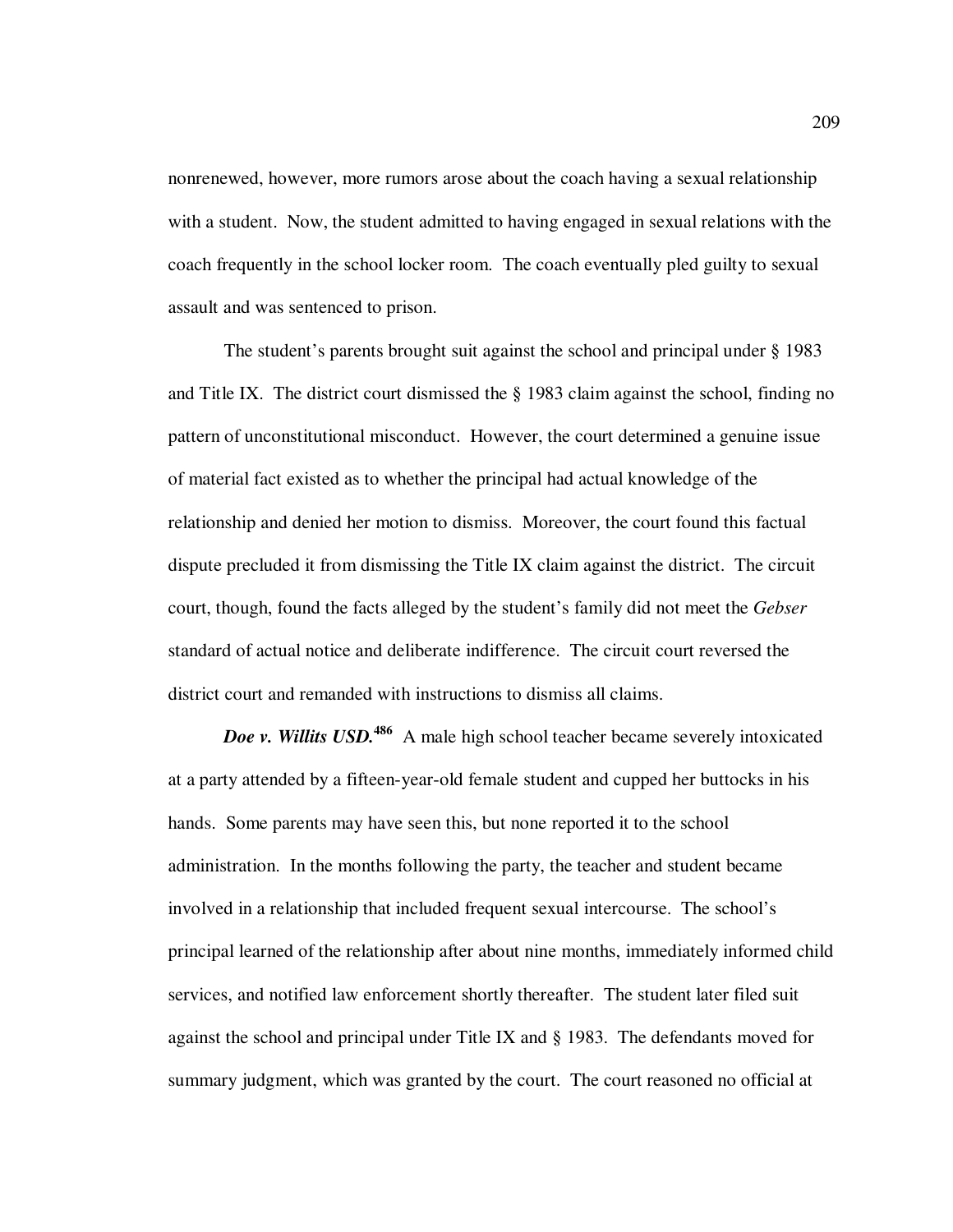the school acted with deliberate indifference after gaining actual notice of the relationship.

*Fothergill v. Jones County Board of Education.***<sup>487</sup>** A male high school student had a sexual relationship with his female science teacher. He filed suit under Title IX and § 1983, claiming the relationship caused him physical, mental, and emotional pain. In dismissing the claims, the court stated the student did not show the school had actual knowledge of the relationship or a custom or policy that caused the school to stop his relationship with the teacher.

*Graham v. Ambridge Area School District.***<sup>488</sup>** A sexual relationship between a fifteen-year-old female sophomore and her male English teacher came to light when the student's brother found on her cell phone sexually explicit messages from the teacher. The student's mother filed a § 1983 claim against the school district, alleging the school violated her daughter's Fourteenth Amendment right to be free from intrusions upon the integrity of her body. The student and school disputed the number of complaints and rumors surrounding the teacher during his employment. Over the years the teacher had allegedly made numerous sexual innuendos in class, including showing photos of condoms, playing songs about masturbation, commenting on the size of students' breasts, and posting a sign-up sheet in his classroom soliciting dances with students at the Sadie Hawkins dance. Rumors also existed that the teacher had engaged in sexual relationships with female students in prior years, but the principal never investigated the claims. Thus, because it found sufficient evidence for a reasonable jury to conclude the school's actions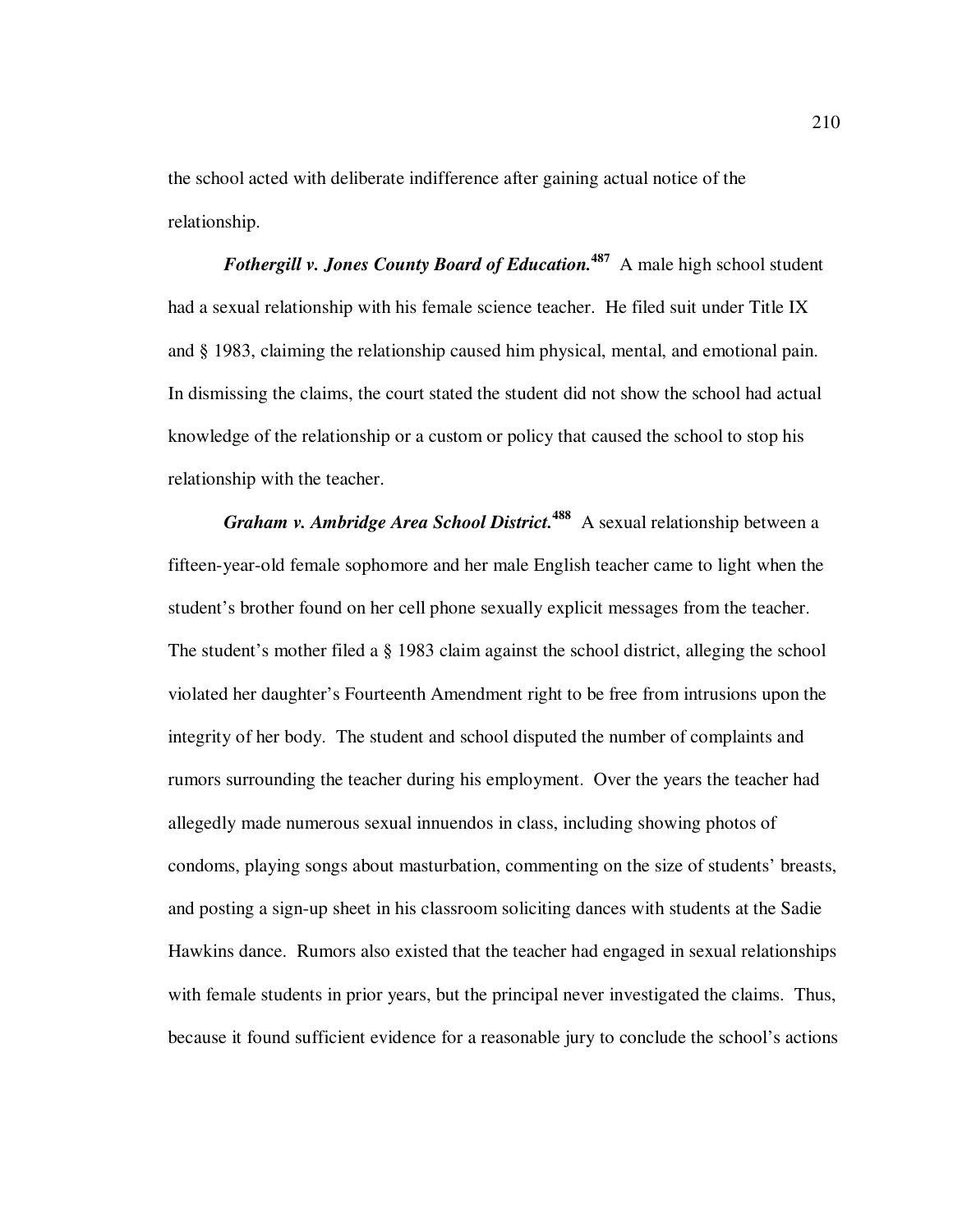amounted to a custom that condoned the teacher's sexual misconduct, the court denied the school district's motion for summary judgment.

*Henry v. Toups.*<sup>489</sup> Two female high school students who had sexual relationship with their male band teacher filed Title IX and § 1983 claims against their principal and school district. The teacher and students had frequent sexual intercourse on and off school grounds. A school counselor was informed by an anonymous third party that the teacher was involved in sexual relationship with a student and told the principal. The principal investigated, including interviewing the student alleged to be involved in the affair, and received denials. Indeed, neither plaintiff student ever informed the principal of the relationships until they filed suit. Therefore, as the principal had no actual knowledge of nor showed deliberate indifference to the relationships, the court granted him summary judgment.

Before the band teacher was involved with the two plaintiff students, three complaints were lodged to prior principals that he had inappropriate sexual relationships with other students. The teacher was never removed from the district, which the plaintiff students claimed allowed them to be harassed by the teacher. However, the current principal was not aware of the prior complaints against the teacher, a fact the court stated showed the school district did not have an adequate procedure in place to prevent the abuse of its students. Therefore, the court denied the school district's request for summary judgment, reasoning the matter must be determined by a jury.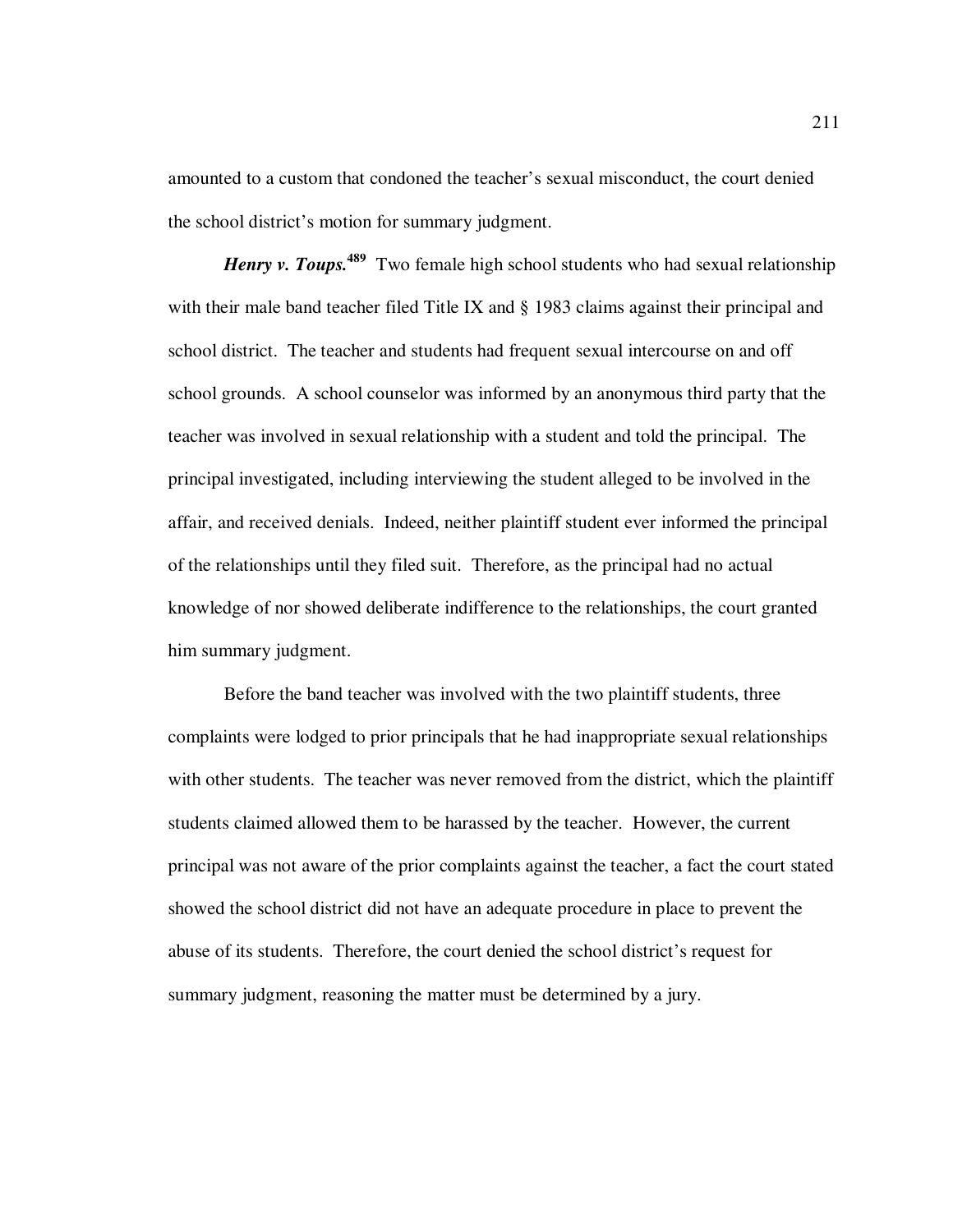## **State Court Case Law Summaries**

Students who have engaged in sexual relationships with a school employee and later file suit in state court argue claims under various state laws and sometimes federal laws. Often they will cite several causes of action in the hope that if the judge or jury does not accept one, they will accept another. For example, a student who files a claim may argue that the school district negligently hired, trained, supervised, and retained an employee; that the school district did not grant the student its right to be free from sexual harassment; and that the school district violated other applicable state law. A student who fails on the negligent supervision claim may still be successful on the sexual harassment claim.

Defendants frequently will move for summary judgment, whereby they claim the facts of the case, even viewed in the light most favorable to the student, do not create a cause of action under law. The defendants may claim that the suit was untimely filed, the court lacks jurisdiction to hear the case, the school is due qualified immunity, or any of several other defenses. In organizing the state case summaries, the thirty-two briefs will be grouped by the issue most significant for each case. However, most case summaries will present a variety of issues determined by the respective court. Cases will also be organized chronologically within each subsection.

**State cases involving actual knowledge and deliberate indifference issues.**  The following twelve state court case summaries involve questions of whether school leaders had knowledge of student-teacher relationships and acted appropriately when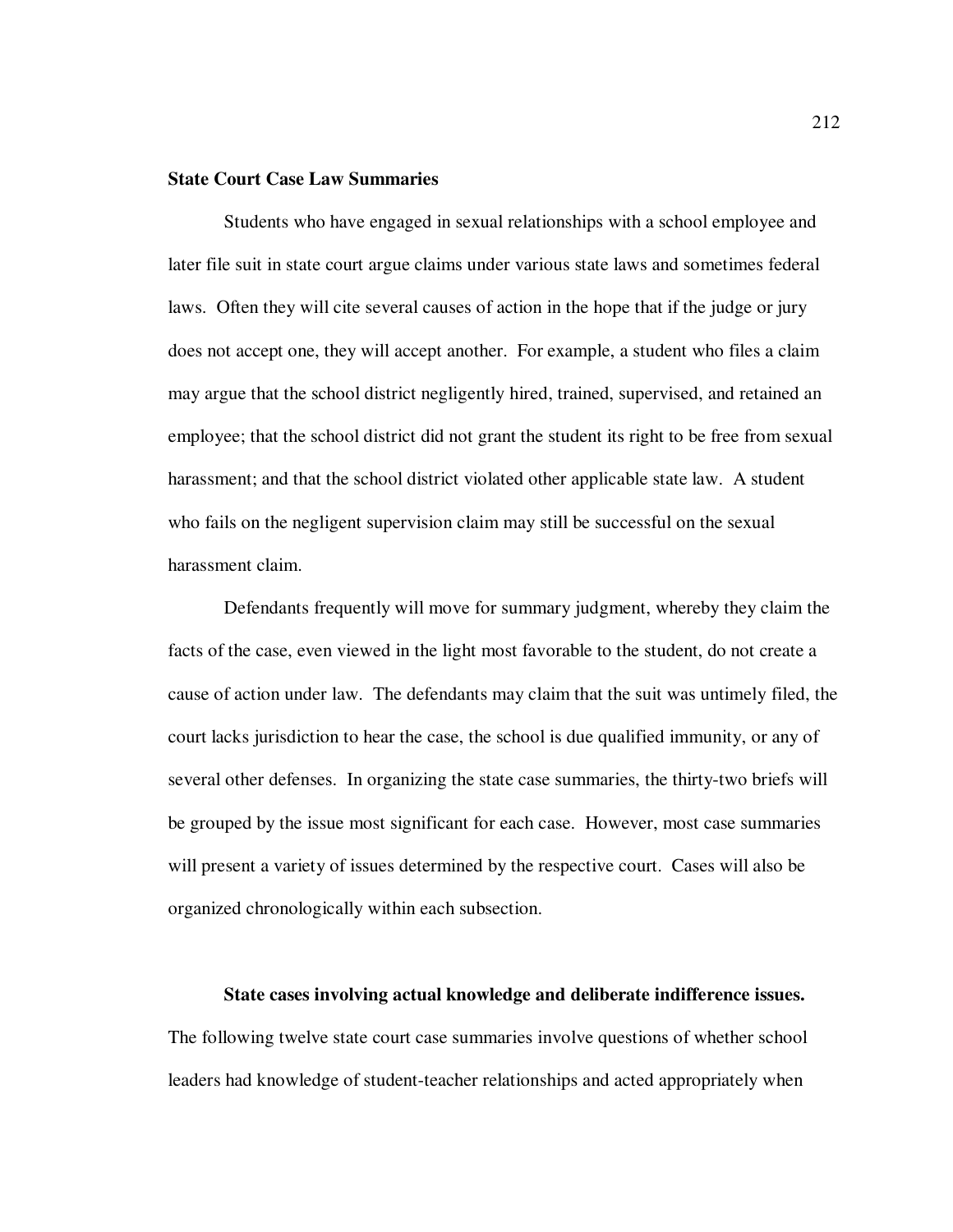learning of the relationships. Generally, courts have ruled in favor of school districts when they can show they either were not aware of an ongoing sexual relationship or conducted an investigation with the goal of stopping the relationship when they did become aware. However, if student victims can show enough genuine issue of material fact exists regarding school leaders' knowledge of the relationship, courts tend to deny districts' motions for summary judgment and allow a jury to hear the case.

*Kimpton v. New Lisbon Schools.***<sup>490</sup>** A male high school teacher initiated a sexual relationship with one of his male students that lasted for nearly three years. After the student informed school authorities of the relationship, the teacher was arrested and removed from his position. The student's family filed negligent hiring and supervision claims and a § 1983 claim against the school district. The trial court granted summary judgment to the school district on all claims, noting the plaintiffs could not establish a sufficient § 1983 claim because they could not show any district policy or custom that resulted in a violation of the student's federal rights. Furthermore, the student could not show the district had any reason to believe the teacher engaged in misconduct with students; the fact the teacher kept a sleeping bag and mattress in his office could be explained away by the teacher's love of the outdoors and his using the mattress for he and his wife to sit on during school activities in the gym. In affirming the trial court, the court of appeals reasoned that for negligent hiring and supervision to be actionable under § 1983, the failure to supervise must be so gross that it shows deliberate indifference.

*John R. v. Oakland USD*.<sup>491</sup> A male math teacher invited a male freshman student to participate in the junior high school's work-experience program, a program in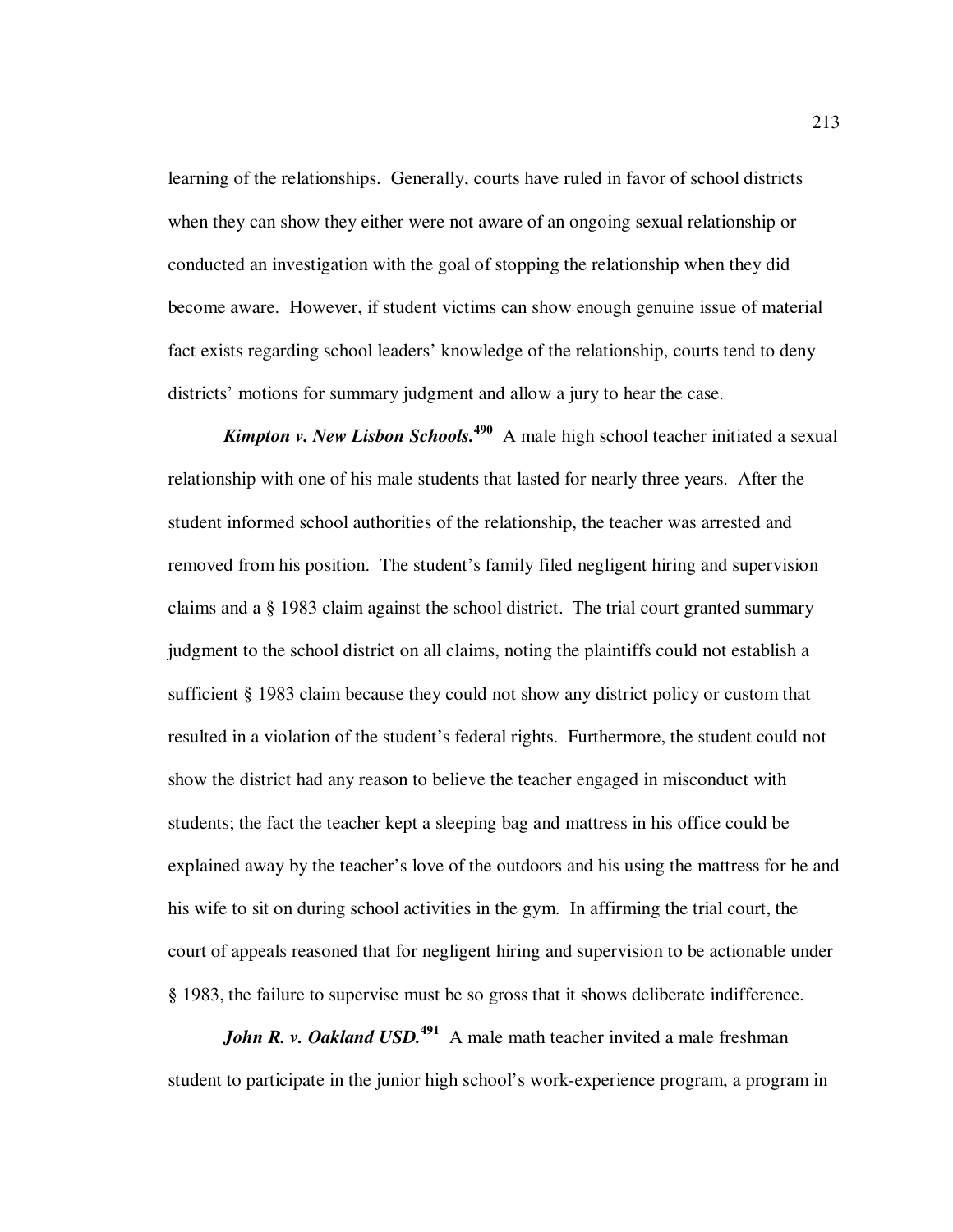which students were paid for helping teachers do managerial tasks like grade papers. Performance of the work at the teacher's home was permitted by the school, and the teacher in this case told the student he would get failing grades if he did not have sex with him. The teacher finally convinced the student to engage in oral and anal intercourse, threatening to retaliate against the student if he reported the incident. The student finally reported the incident to his father ten months later. The student's mother contacted the school, who advised her to report the matter to the police. Criminal charges against the teacher were eventually dismissed as there was a discrepancy between when the student reported the incident happened and evidence that showed the incident could not have happened then.

The student's parents brought suit against the school district, arguing the district was directly liable for its own negligence and vicariously liable for the teacher's acts. The district was granted its motion to dismiss the claim regarding its vicarious liability, but the claims of its direct negligence in hiring and retention went to trial. At the onset of trial, though, the trial court also dismissed the remaining claims against the district, reasoning the statute of limitations to file suit had expired. The court of appeals, however, reversed the trial court's ruling and reinstated all claims against the district, reasoning a reasonable jury might find the district was responsible for the teacher's misconduct because the misconduct was a result of the job-created authority the teacher had over the boy. Furthermore, the court reasoned the teacher's threats towards the student prevented the student from filing a timely claim.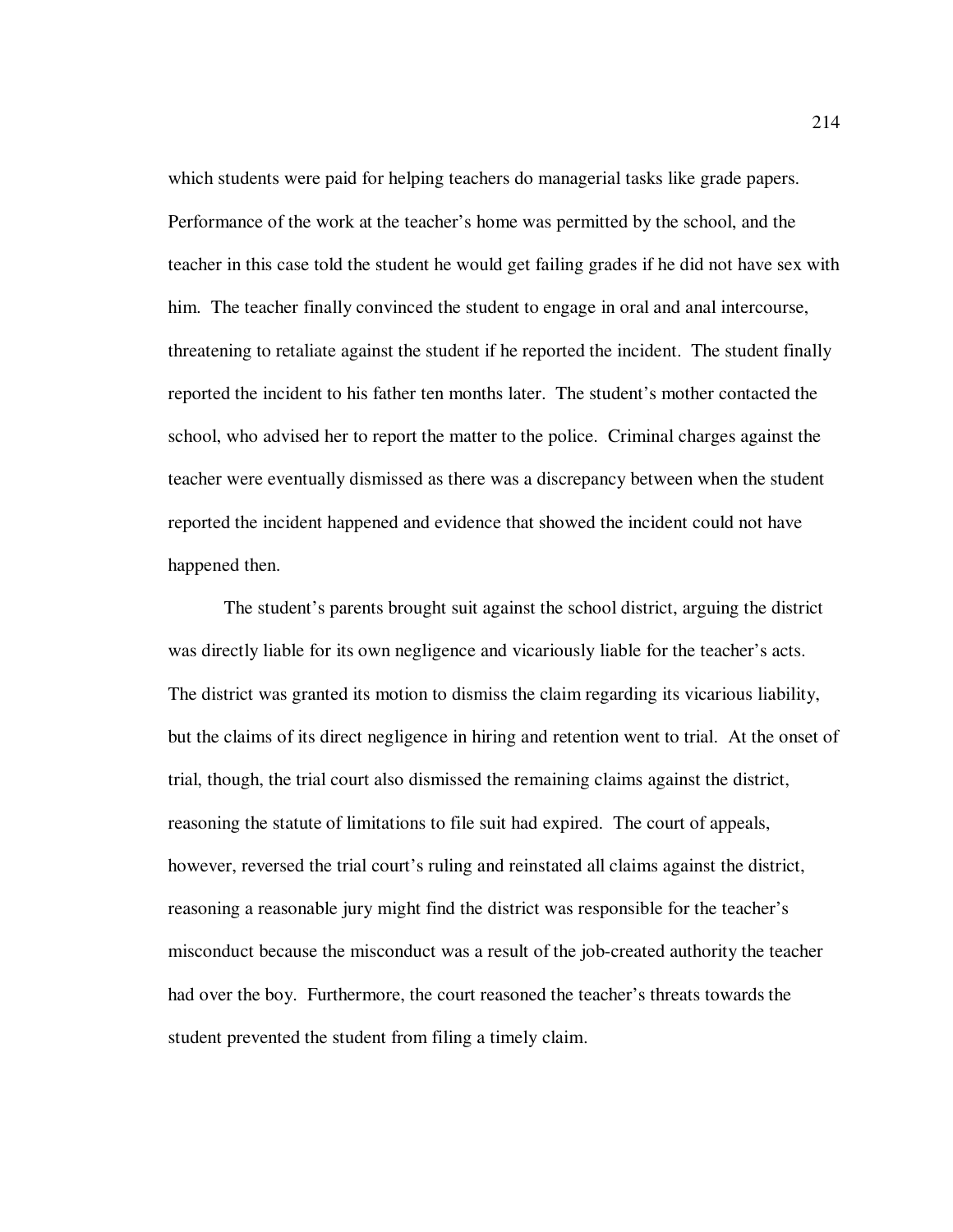The state supreme court reversed in part and affirmed in part. It allowed the student's family to pursue claims against the district for negligent hiring, reasoning the claim was filed in a timely fashion. However, the student's family was not permitted to pursue its claim against the district for vicarious liability because even though the teacher had district-given power over the student, his sexual conduct with the student was not foreseeable.

*Brandt v. Chuba.***<sup>492</sup>** A male high school history teacher had a sexual relationship with a student, but no record of this relationship was evident in his personnel file. The student with whom he had the relationship was transferred out of his homeroom. Years later, a fourteen-year-old high school freshman began dating the teacher. The relationship turned sexual, with the student and teacher exchanging several sexually explicit fantasy letters and having sexual intercourse approximately fifteen times over the course of the student's high school career. The student told the principal's secretary that she was dating the teacher, and several school officials saw the student and teacher eating dinner together at a local restaurant, leaving together in his car after the meal. The student graduated from high school without having told anyone of the sexual relationship. After graduating, the student filed a § 1983 suit against the district, and the district moved for summary judgment. In denying the motion for summary judgment, the court ruled that there remained a genuine issue of material fact whether the school district was recklessly or deliberately indifferent to the teacher's misconduct, and whether the misconduct was a substantial factor in causing injury to the student.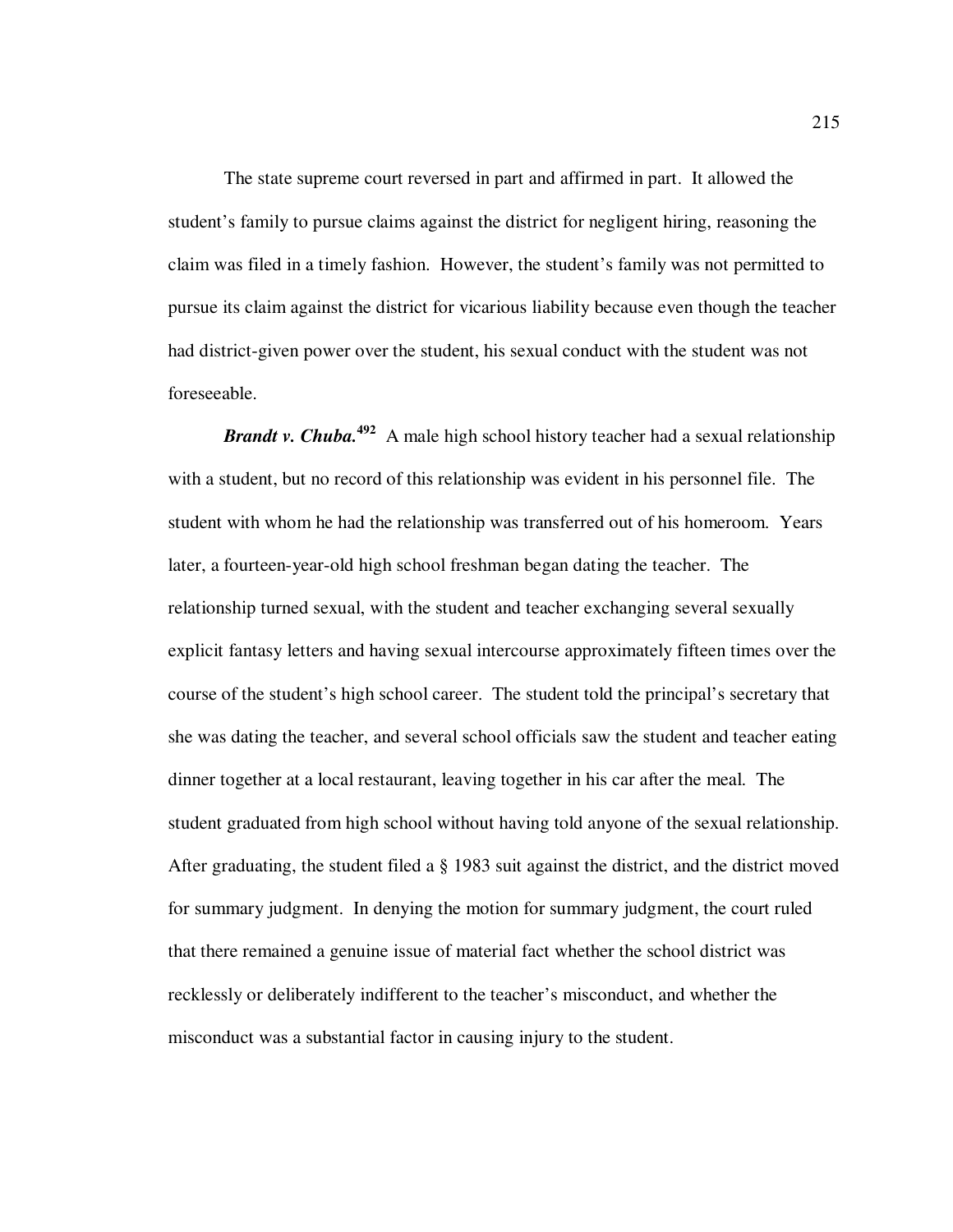**P.L. v. Aubert.<sup>493</sup>** The Minnesota Supreme Court dismissed all claims against a school district brought by a male high school student who had a sexual relationship with a female teacher. The 42-year-old defendant was in her first year of teaching at the plaintiff's school, hired after she was found to have outstanding credentials and references. The student was in three of the teacher's classes. Early in the school year they began confiding their personal problems with each other: the student was struggling with his drinking; the teacher was having marital problems. In the fall of that year, the teacher began kissing the student when they were alone in the classroom. During a Christmas party at the teacher's home, the teacher and student danced together, the teacher resting her hands on the student's buttocks. In the months following the party, the teacher and student repeatedly engaged in kissing, hugging, and fondling of genitals, both over and under their clothing. The sexual contact often occurred in the classroom, sometimes when they were alone and sometimes concealed by the teacher's desk with other students present. The teacher and student never had intercourse, and the student ended the relationship in the spring of the teacher's first year.

Approximately eighteen months later, the student filed several claims of inappropriate contact on the teacher's part, arguing the school district was responsible for her behavior. The trial court dismissed the claims, but the court of appeals ruled for the student. Finally the case made its way to the state supreme court. In reversing the court of appeals, the state supreme court ruled the school was not liable for intentional torts of an employee where the torts were unforeseeable and unrelated to the duties of the employee, even though the torts took place during the employee's work time and on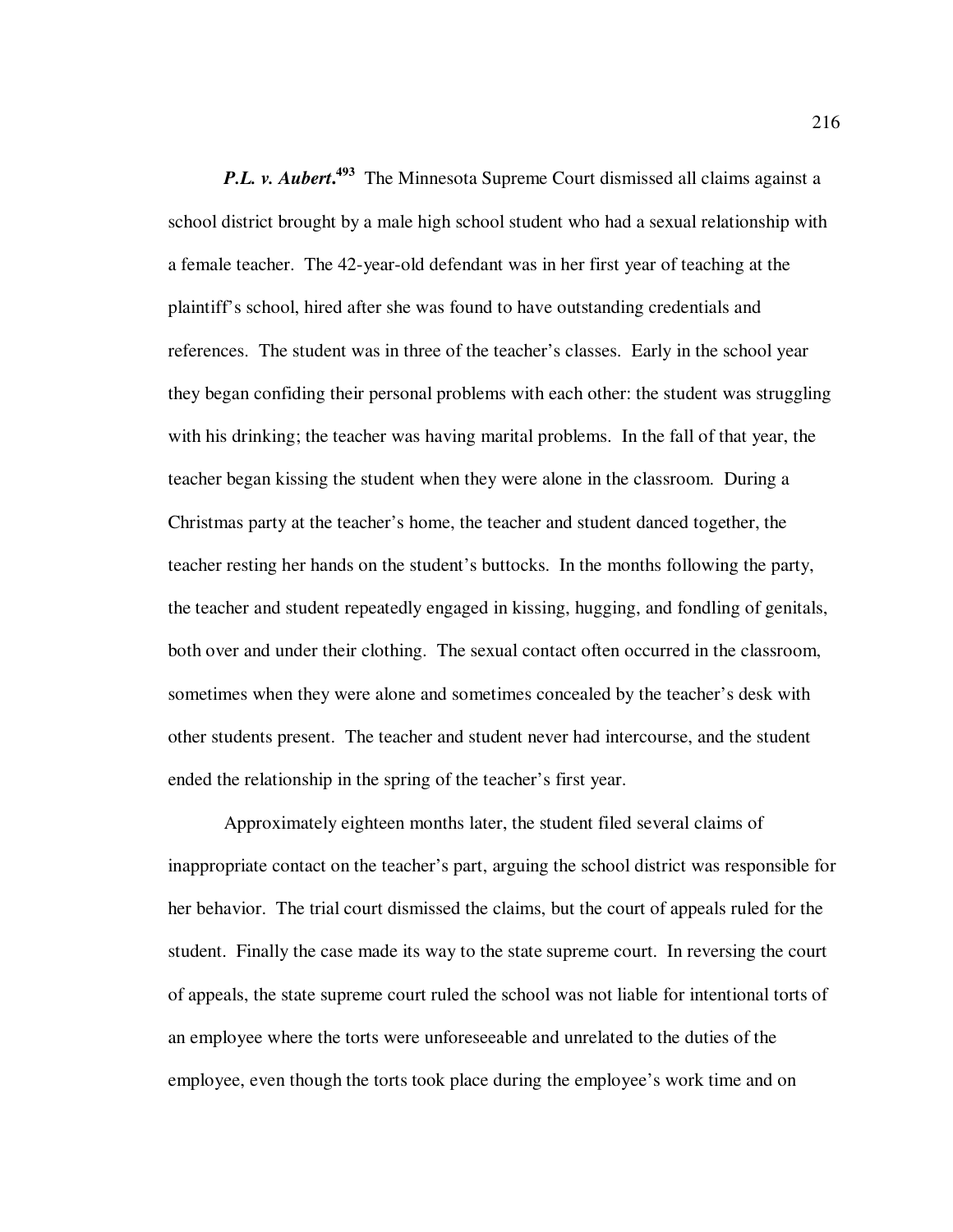school property. The court also ruled the school is not liable for negligent supervision when the teacher's behavior could not have been anticipated or discovered through the normal exercise of reasonable care.

*Landreneau v. Fruge.***<sup>494</sup>** A female sophomore student had a history of sexual abuse, consensual sexual relationships with older males and females, drug abuse, and alcohol abuse from an early age. As a high school sophomore she engaged in a sexual relationship with her female physical education teacher and coach. The relationship included kissing, fondling, and exchanges of love notes, all off school property and after school hours, with one disputed exception of kissing in the coach's office. The relationship ended, and ten months later at a party hosted by the teacher the student had sexual activity with a female bus driver. The following morning the student's mother found her daughter at the teacher's house. The student admitted to the sexual relationships, ran away from home, and was later admitted into a drug and alcohol rehabilitation program. The student's mother filed suit approximately one year later under various state claims. However, finding no evidence the school board or principal failed to prevent the relationships from occurring, the trial court dismissed the claims against the school and principal. The court of appeals affirmed.

*Colon v. Jarvis.***<sup>495</sup>** A fifteen-year-old female student engaged in a sexual relationship with one of her male teachers for a little longer than a year. After the relationship ended the teacher was convicted of several crimes, including sodomy and rape. The student filed suit against the school district, alleging negligent hiring and supervision of the teacher. The district moved for summary judgment, arguing that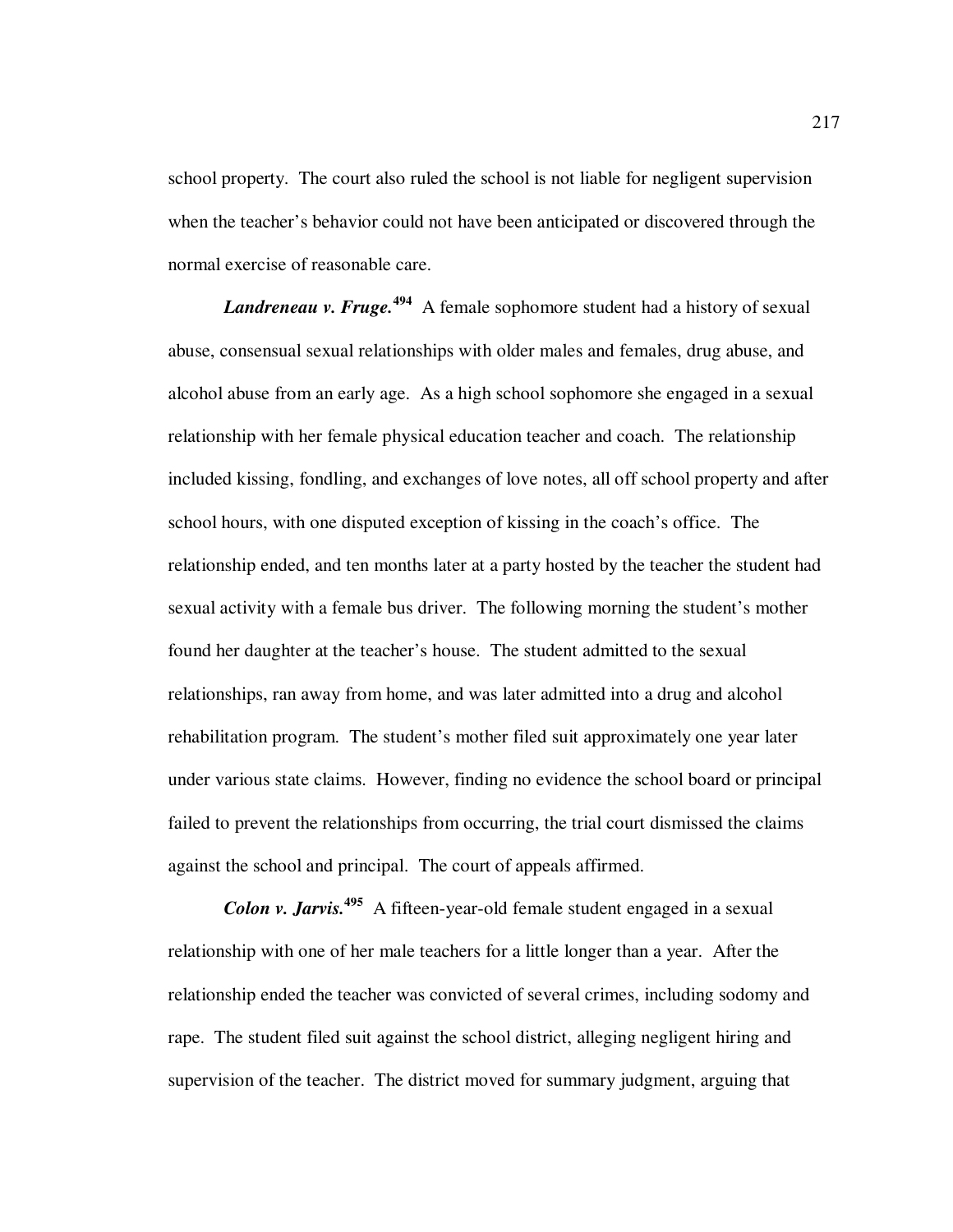because the student would not be able to recover damages for a consensual sexual relationship, the district could not be held liable under a theory of respondeat superior. In denying the district's motion for summary judgment, the trial court reasoned that the plaintiff was not looking for damages under respondeat superior, but negligent hiring and supervision. As there remained a genuine issue of fact that the district may have been aware of prior sexual misconduct by the teacher, the court of appeals affirmed the trial court's denial of summary judgment to the school district.

*Doe v. Dimovski.***<sup>496</sup>** A minor female student had a sexual relationship with a male teacher and coach for about six months. Before the relationship began, the teacher allegedly told the student he wanted to see her naked, asked her to perform a striptease for him, followed her home and to work, and made continual sexual advances. Furthermore, the student and her mother alleged that they told two school board members of the coach's actions before the relationship began but the board did not investigate. The student filed several state claims against the board, including claims of negligence, negligent infliction of emotional distress, and willful and wanton misconduct. The trial court dismissed these charges against the board, but the court of appeals reversed and remanded, stating the board had a mandated requirement to report the suspected abuse.

*Doe v. Centennial ISD No. 12.*<sup>497</sup> A sixteen-year-old female high school junior was touched inappropriately by her male teacher. Some of the touching occurred at school during school hours, and it led to a sexual relationship between the two that lasted for five years after the student's graduation. The student sued the district under negligent retention and supervision and respondeat superior claims. The district moved for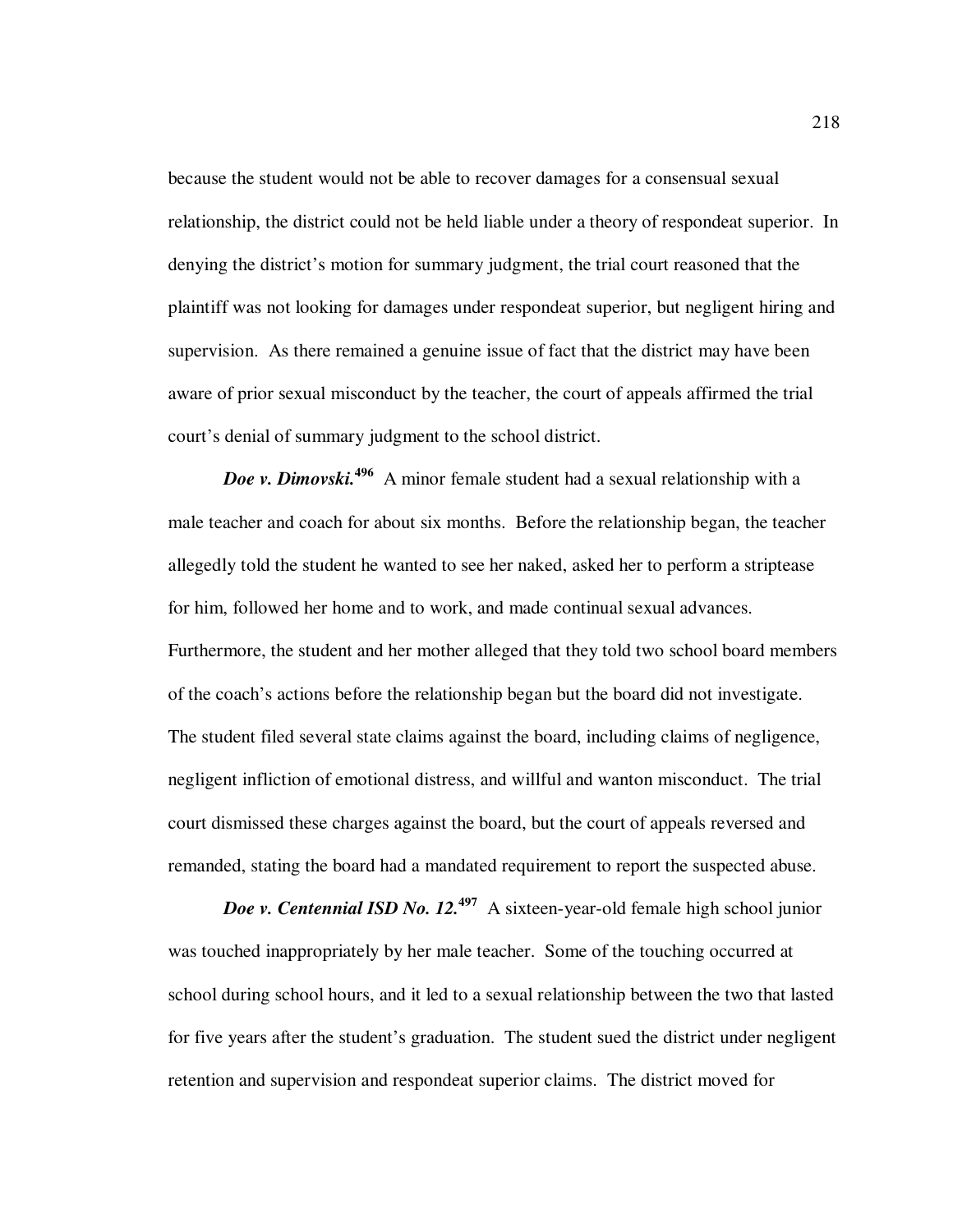summary judgment, which the trial court granted. The student appealed. The court of appeals affirmed the trial court's granting of summary judgment to the district on the respondeat superior claim, reasoning that even though evidence existed that the district may have known or should have known about the relationship, the student was not able to show the type of foreseeability needed for a respondeat superior claim. However, because a genuine dispute of material fact existed regarding the district's knowledge of the relationship, the court of appeals reversed the granting of summary judgment to the district on the negligent supervision and retention claims and remanded for trial.

*Doe v. Clinton Board of Education.*<sup>498</sup> The mother of a male middle school special education student brought several state claims against the school district as a result of an inappropriate relationship between the student and a female aide in his classroom. The student and aide engaged in hand holding, kissing, and sexual contact, most frequently at the town library. The teacher may have seen the student and aide holding hands. Notwithstanding, the court granted summary judgment to the school district, reasoning no evidence suggested the school was aware of any misconduct between the student and aide.

*Doe v. Pontotoc County School District.***<sup>499</sup>** Twin girls first met a teacher when he taught them math in sixth grade. The girls often received tutoring from the teacher, which was encouraged by the girls' mother. As the mother had recently been divorced, she also encouraged the teacher to take a personal interest in her daughters' lives, including visiting them at home and taking them to church. The teacher was transferred to the district's high school, where he again was the girls' teacher. By this time the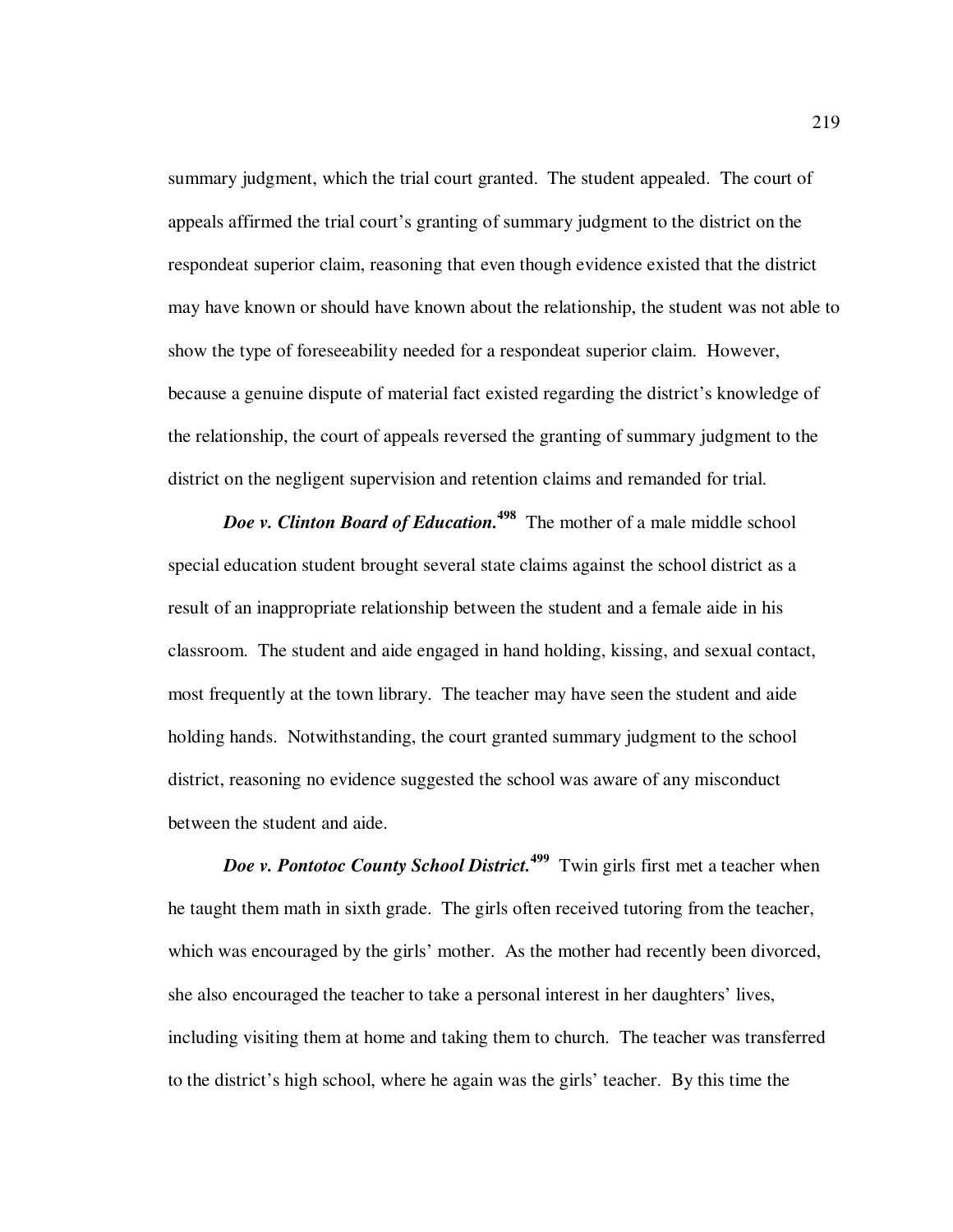teacher was married with a young child and another on the way. He coached baseball and asked one of the twins, Jane, to be a batgirl. Jane and the teacher became even closer, exchanging emails, phone calls, and notes. They promised to keep their relationship, which became physical, secret. At least five times the teacher and student touched, though they never engaged in intercourse. The teacher hugged Jane, gave her a back rub, fondled her in the back of his truck, lay in his bed with her, and kissed her after a baseball game.

Later in the year the principal heard rumors about the relationship. He investigated, found nothing amiss, and warned the teacher to be aware of inappropriate relationships with students. The principal heard a similar rumor later, again found nothing in his investigation, and again warned the teacher. Finally, during the summer Jane's twin found love letters the teacher had written to Jane. The teacher resigned, and the mother filed suit against the district. The trial court issued a judgment in favor of the district, finding the district did not know or have reason to know about the relationship and was not negligent in hiring and retaining the teacher. The court of appeals affirmed.

*Fayette County Board of Education v. Maner.*<sup>500</sup> A jury awarded a female former student \$3,700,000 and an additional \$241,881 in fees for injury she suffered from engaging in sexual relationships with six educators between her eighth grade and senior years. The student first had a relationship with a female art teacher with whom she spent much time outside of school. Soon the two were having sexual relations. The student confided in her male science teacher, who made arrangements with the art teacher to bring the student to his home, where he gave her drugs and had sex with her. The art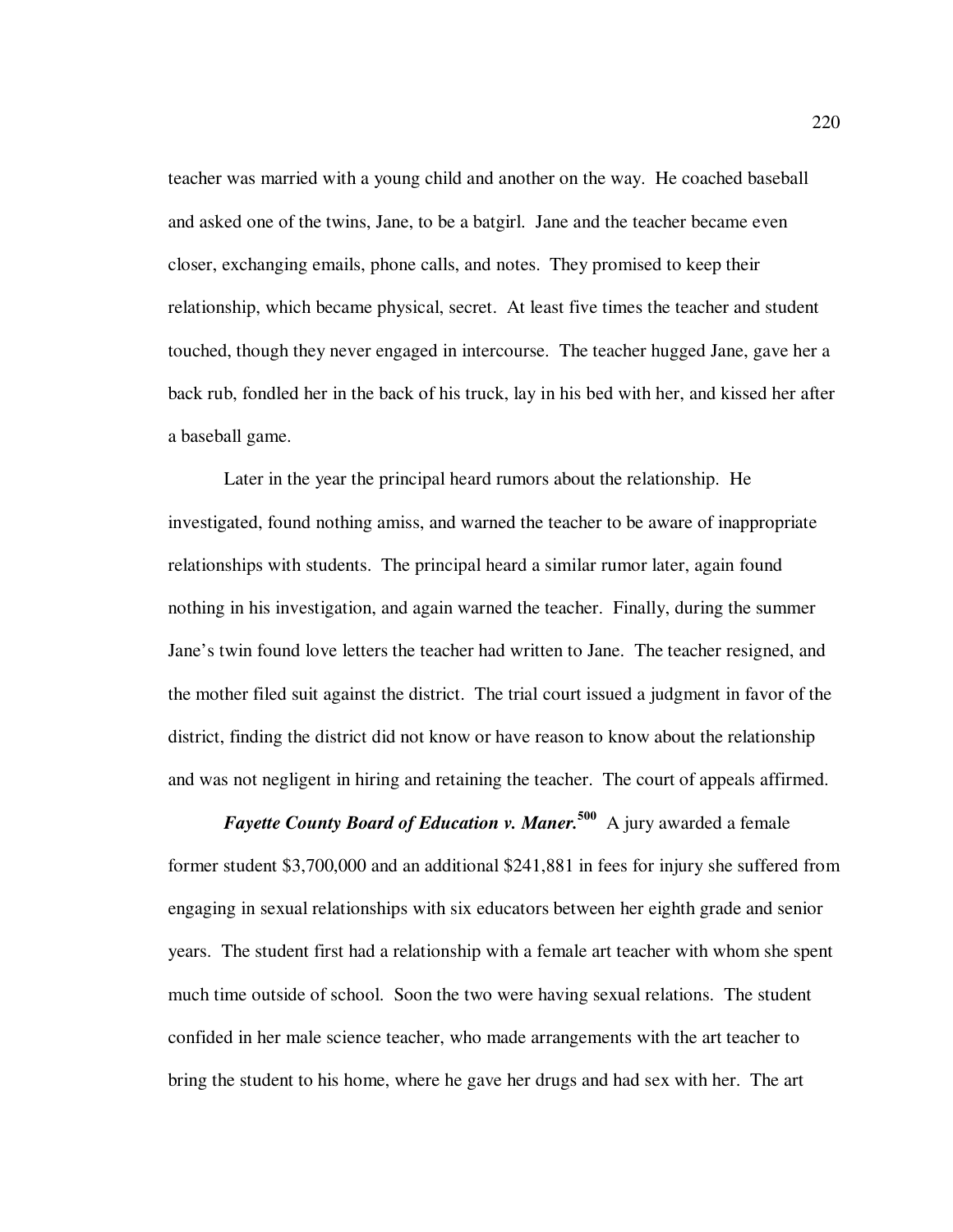teacher and science teacher continued to "share" the student sexually, and the student told the guidance counselor. The counselor then began calling the student out of class to discuss her relationships with the teachers, and would use the counseling sessions to engage in sexual contact with the student, having her sit on his lap and putting his hands down her pants.

A female principal called the student out of class to discuss the relationships, and soon the principal was buying the student clothes, taking her on trips, and engaging in sexual contact with her. A male fifth teacher became involved shortly thereafter, often having sexual intercourse with the student at school. A male sixth teacher became involved when some of the other teachers took the student to his trailer for marijuana and sex. The student's mother then reported the sexual relationships to the superintendent, who promised to handle the situation but told the mother they would keep quiet about the accusations. However, when he met with the student, he did not discuss the sexual relationships, and his meetings with the teachers did not stop the relationships. After the student's graduation, her mother filed suit against the school, where the jury granted them the large verdict, despite the district's motion for judgment notwithstanding the verdict.

The district appealed on several counts, including that the state court had no jurisdiction to hear the federal Title IX and § 1983 claims. The court of appeals disagreed, reasoning numerous courts have held that state courts have concurrent jurisdiction with federal courts over cases involving § 1983. Furthermore, the court stated, the board was not entitled to qualified immunity because the board of education is a "person" under § 1983. So, having determined the state court had jurisdiction over the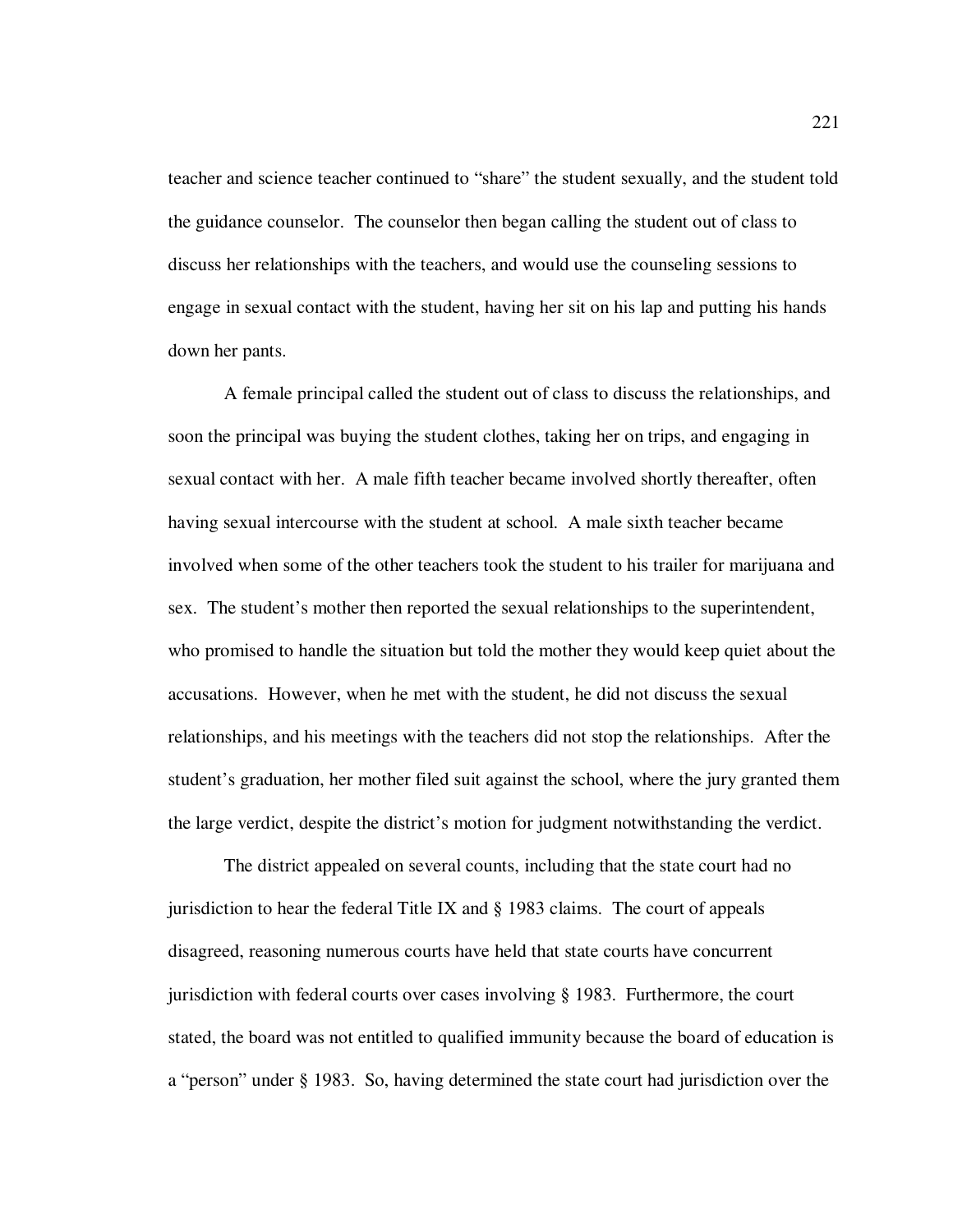federal claims and the school was not immune from claims under the federal laws, the court of appeals addressed each claim. First, regarding the § 1983 claim, the court found that evidence existed that there was a custom of inaction at the school, evidenced mainly by the superintendent's failure to react appropriately to the allegations of abuse from the student's mother. Second, regarding the Title IX claim, the court of appeals found evidence clearly showed the school had actual notice of the abuse and acted with deliberate indifference. The court of appeals affirmed the trial court on all counts.

*Canaday v. Midway Denton U.S.D. No. 433.***<sup>501</sup>** A male student alleged that a male teacher at his school sexually abused him at least one hundred times between the time the student was twelve and seventeen years old. The student filed an action against the teacher and school. The action against the teacher was dismissed, and the district asked for summary judgment, claiming that the acts of the teacher were not foreseeable. The district court granted summary judgment to the school district after allowing the district's motion to strike several witnesses. Stricken witness included several students who could testify to information generally known about the teacher's conduct and a night custodian who could testify to finding the student and teacher alone in various parts of the building very late many evenings. The custodian was also prepared to testify that the excuses the teacher gave for being with the student were incongruent with where the teacher and student may have been in the building. The trial court struck the witnesses because they were included on an amended witness list that was entered after discovery had closed. In reversing the trial court's decision, the court of appeals ruled that the court had the discretion to allow the witnesses and that the failure to amend the witness list was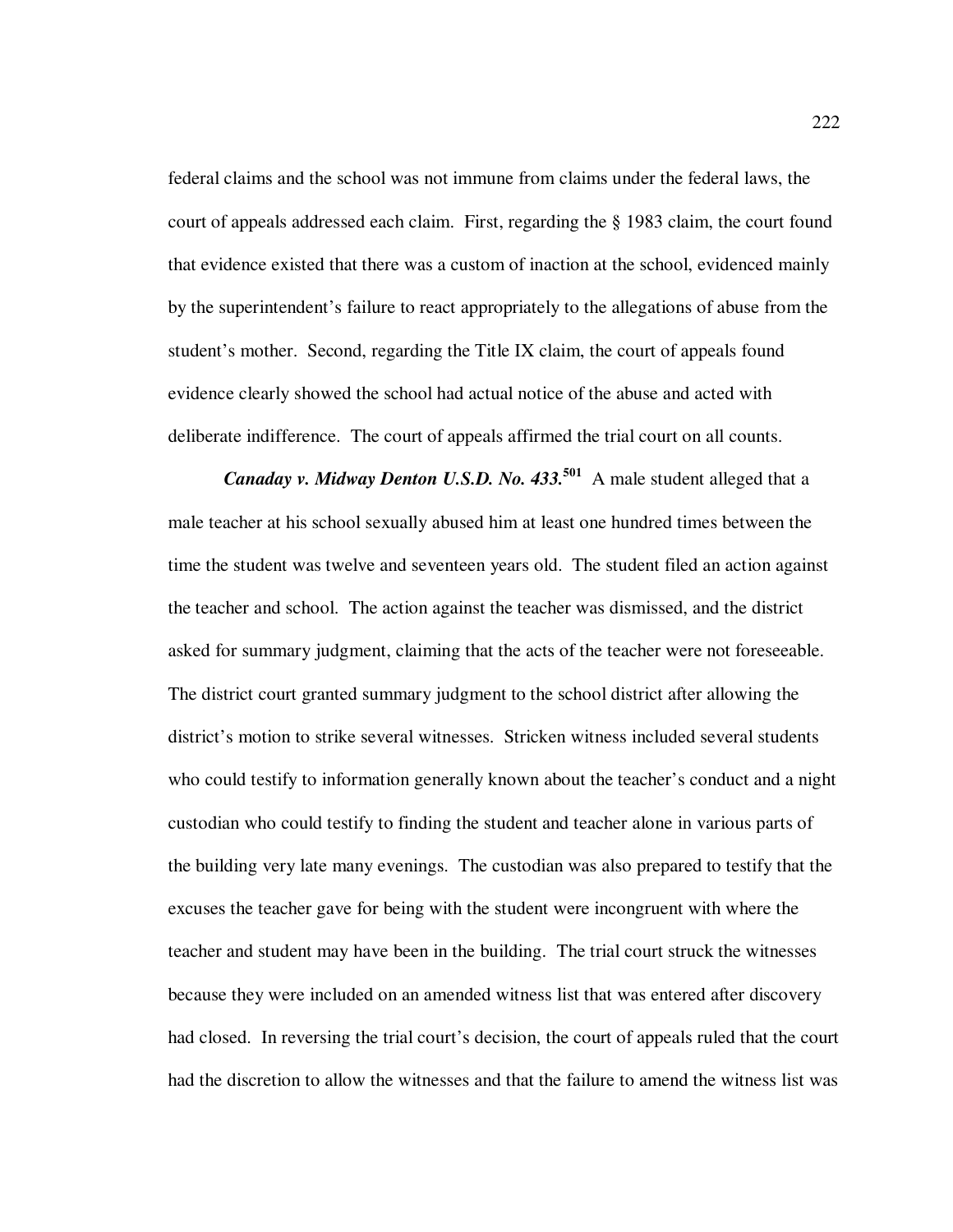merely a technical issue as the school district had been advised of all the information about the witnesses. The court of appeals also ruled the trial court improperly granted summary judgment to the district because a genuine issue of material fact remained as to whether the school could have prevented the abuse. The court of appeals remanded with the order to allow the witnesses to testify.

**State cases involving statute of limitations issues.** The following eleven state court case summaries involve students who brought suit some extended length of time after having been involved in a relationship with a school employee. States have statutes of limitations regarding the time in which a person who has been injured can bring a claim against the injuring party. However, regarding students who suffered injury through a school employee's abuse, courts tend to interpret laws more favorably to the victims. Many courts have ruled that the period in which a victim can bring a claim does not toll until the victim realizes he has been injured. For example, if a student has a sexual relationship with a teacher, but does not understand the emotional or psychological damage he has suffered until he enters therapy years later, courts are likely to rule that the statute of limitations did not begin to toll until the student realized he was injured.

*Daly v. Derrick.*<sup>502</sup> A male teacher at an alternative high school engaged in sexual activity with several students. The students and staff of the school took frequent overnight field trips where many activities were focused on sharing feelings and developing relationships. The teacher used the field trips as an opportunity to fondle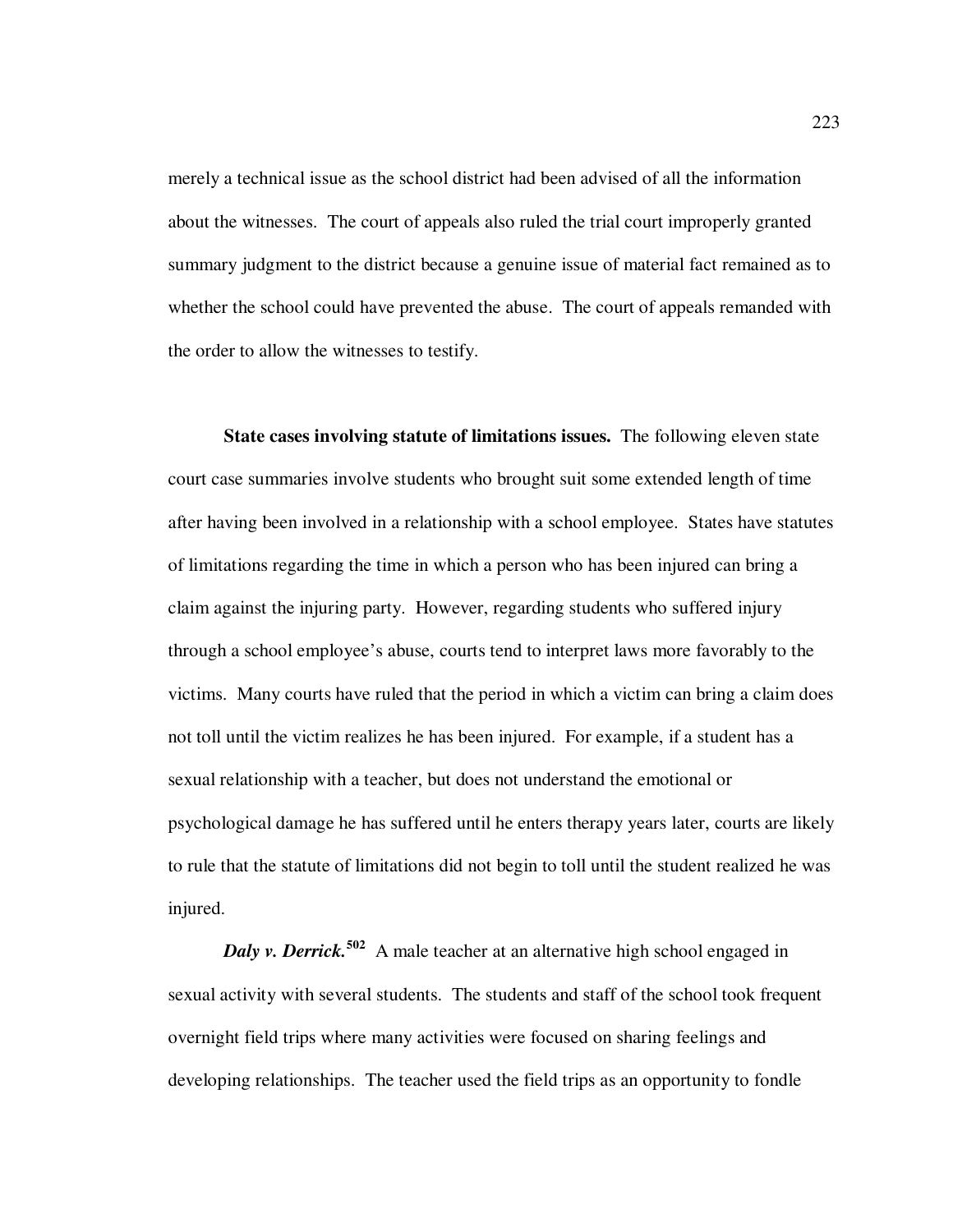female students, and engage in fellatio and cunnilingus with them. With some students the sexual activity was an isolated incident; with others, the teacher and student remained sexual partners for a period of weeks. The three plaintiffs in this case engaged in sexual activity in 1977-1978. In 1979, several students at the school met with several teachers, including the respondent, to discuss many allegations of his misconduct. At the conclusion of the meeting, the girls agreed not to discuss any further the subject if the teacher left the school. As time passed the girls experienced emotional problems, and finally filed suit against the teacher and school nearly ten years later. The defendants were granted summary judgment and the claims were dismissed by the trial court due to the statute of limitations having expired. In reversing the trial court, the court of appeals reasoned that in cases of childhood abuse, the statute of limitations does not start until the victims are fully aware of the facts essential to the cause of action; that is, until the victims know they were abused and understand the damage caused them.

*Green v. Sawdey.***<sup>503</sup>** The plaintiff female former student had a nearly year-long sexual relationship with her male band director almost twenty years earlier between her sophomore and junior years. After the relationship ended, the student began using drugs and became depressed, rebellious, and sexually promiscuous. The student told no one of the relationship until nearly ten years later, when she confided in her fiancée. The fiancée convinced the former student she had been raped by the teacher, but she did not come to that realization until nearly another ten years later after an epiphany at a prayer meeting. The now adult woman filed suit against the teacher and school district. The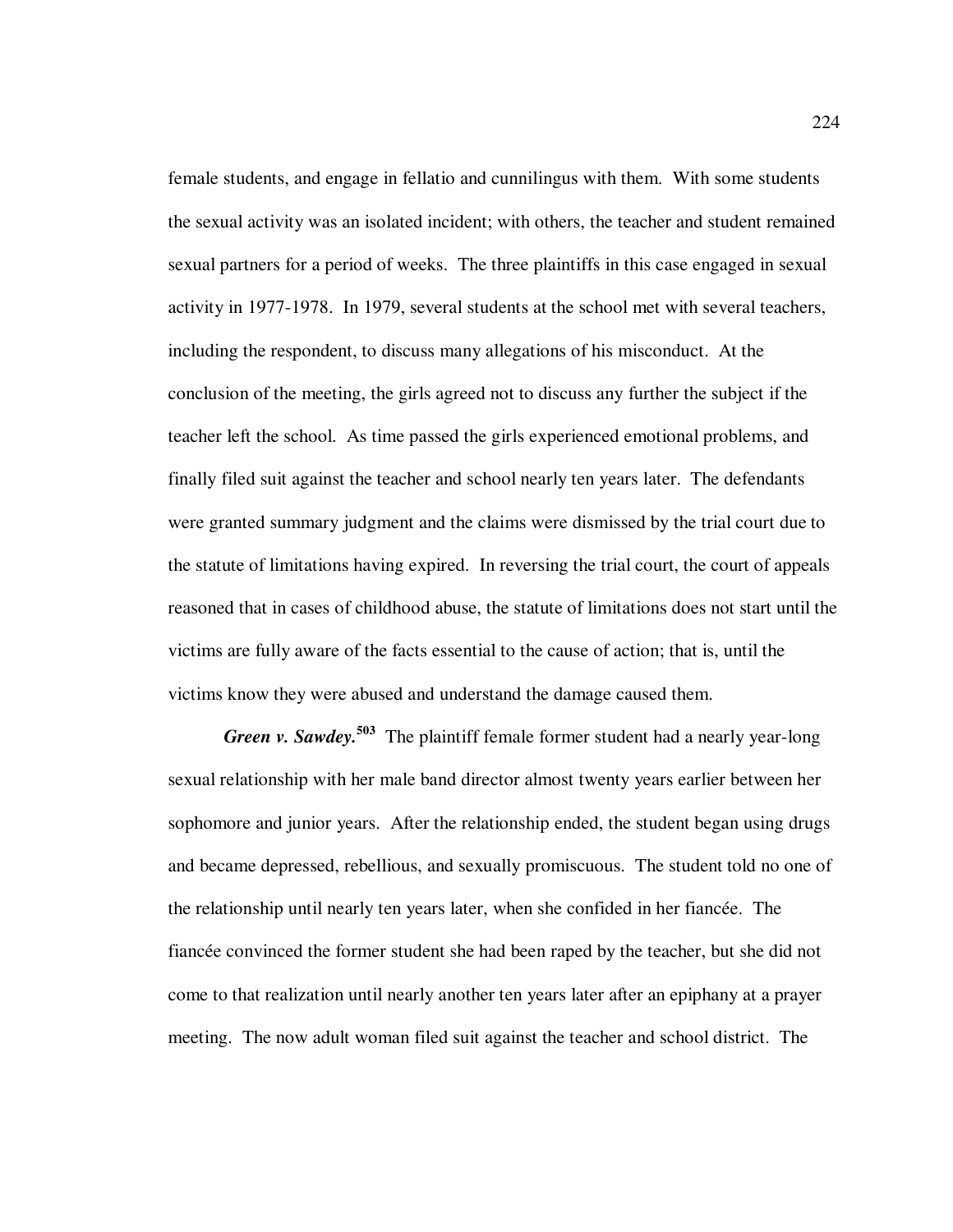trial court granted summary judgment to all defendants, reasoning the statute of limitations for torts related to sexual abuse had expired. The court of appeals affirmed.

*Harrison v. Gore*<sup>504</sup> As a fifteen-year-old sophomore, a female student began playing basketball for the defendant male coach at a private Baptist school. Over the next three years she engaged in oral intercourse and other sexual acts with him. She contended in a lawsuit filed eight years later that the relationship caused her serious debilitating emotional and psychological harm. She further asserted the school was liable for damages by negligently supervising the coach. The trial court ruled that the plaintiff's liberative prescription had expired after one year of the last tortious act against her and dismissed the case. The student appealed, arguing the prescriptive period under Louisiana law should have been ten years because the parties were bound by a contract. She further contended that she was emotionally unable to file suit within the prescription period. In affirming the ruling of the trial court, the court of appeals reasoned that the cause of action clearly arose from a tort, not from a breach of contract, and that the plaintiff offered no proof of psychological dysfunction or organic mental illness that would allow the prescriptive period to be suspended. The plaintiff's suit was dismissed with prejudice.

*Nolde v. Frankie*.<sup>505</sup> Over the course of sixteen years, a male teacher/coach at a high school had separate sexual relationships with three female students while they were in school and, in two cases, after their graduations. Each of the students came from broken homes and considered the teacher to be a father figure. None of the students ever experienced violence at the hands of the teacher, but all considered him to be intimidating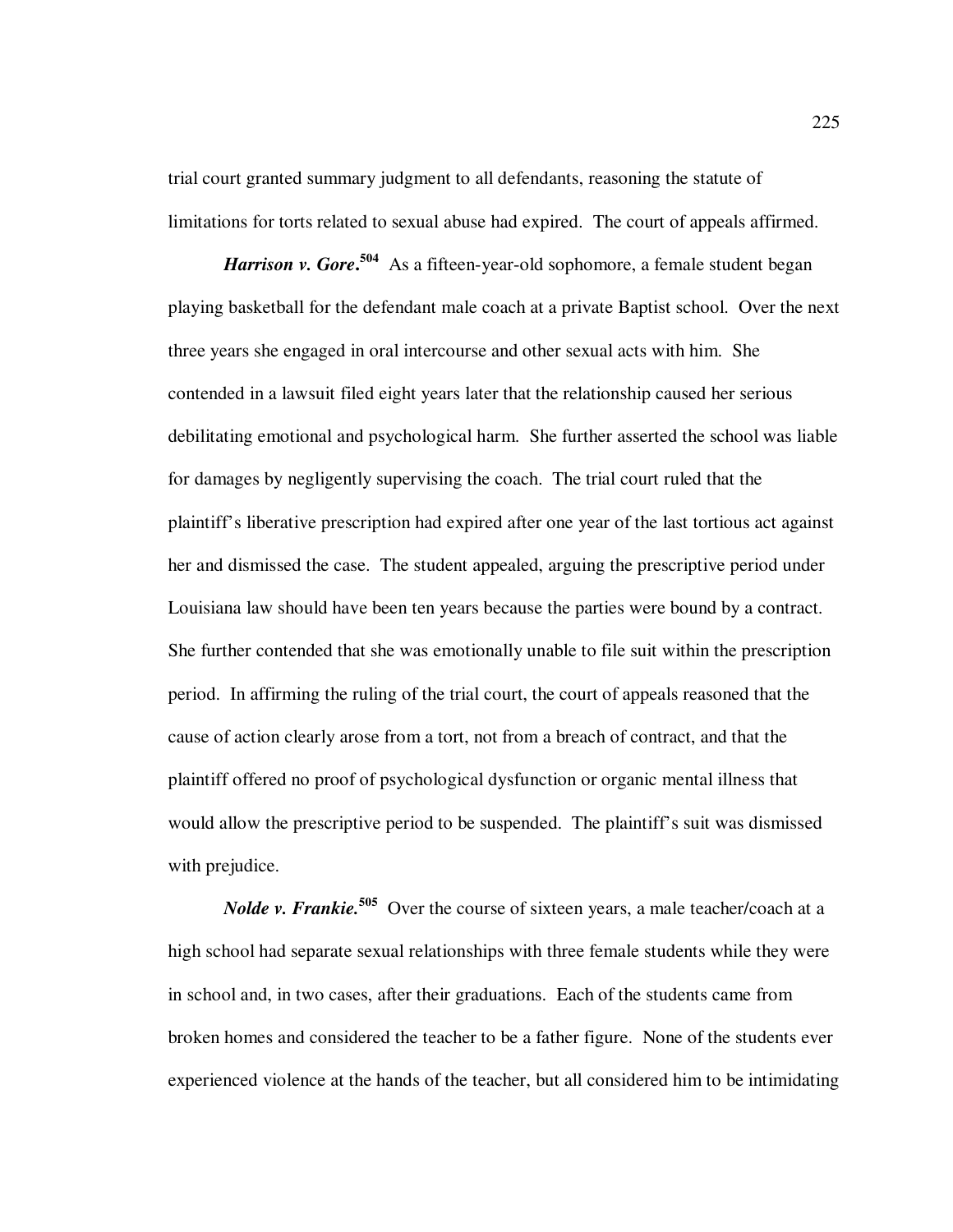and prone to violence. The students all blamed themselves for allowing the relationships to occur, and all suffered emotional distress, depression, physical illness, and problems with interpersonal relationships during the years following their relationships with the teacher. Thus, as adult women the former students filed suit against the school district for various claims, including breach of fiduciary duty.

The school moved for summary judgment, claiming the statute of limitations barred the action. The trial court granted the motion, reasoning that no state law provided for tolling the statute. The court of appeals affirmed. The state supreme court conceded that the former students had long known they were abused and knew they were harmed by the abuse. Nonetheless, it reversed the court of appeals and remanded to the trial court. In doing so, the state supreme court reasoned that the teacher's affirmative conduct may have induced the students to delay filing suit, and it directed the trial judge to determine if that had in fact happened.

*Finney v. Bransom.***<sup>506</sup>** Parents of a female eighth grade student learned she had a sexual relationship with her male teacher. They reported the incident to the school, which terminated the teacher. More than a year later they brought suit against the district without giving the school 180 days notice as required under state law. Furthermore, the parents failed to oppose the school's motion for summary judgment until one hour before the hearing and amended their complaint to include a § 1983 claim late in the process. The trial court, therefore, granted summary judgment to the defendants. The court of appeals and state supreme court affirmed.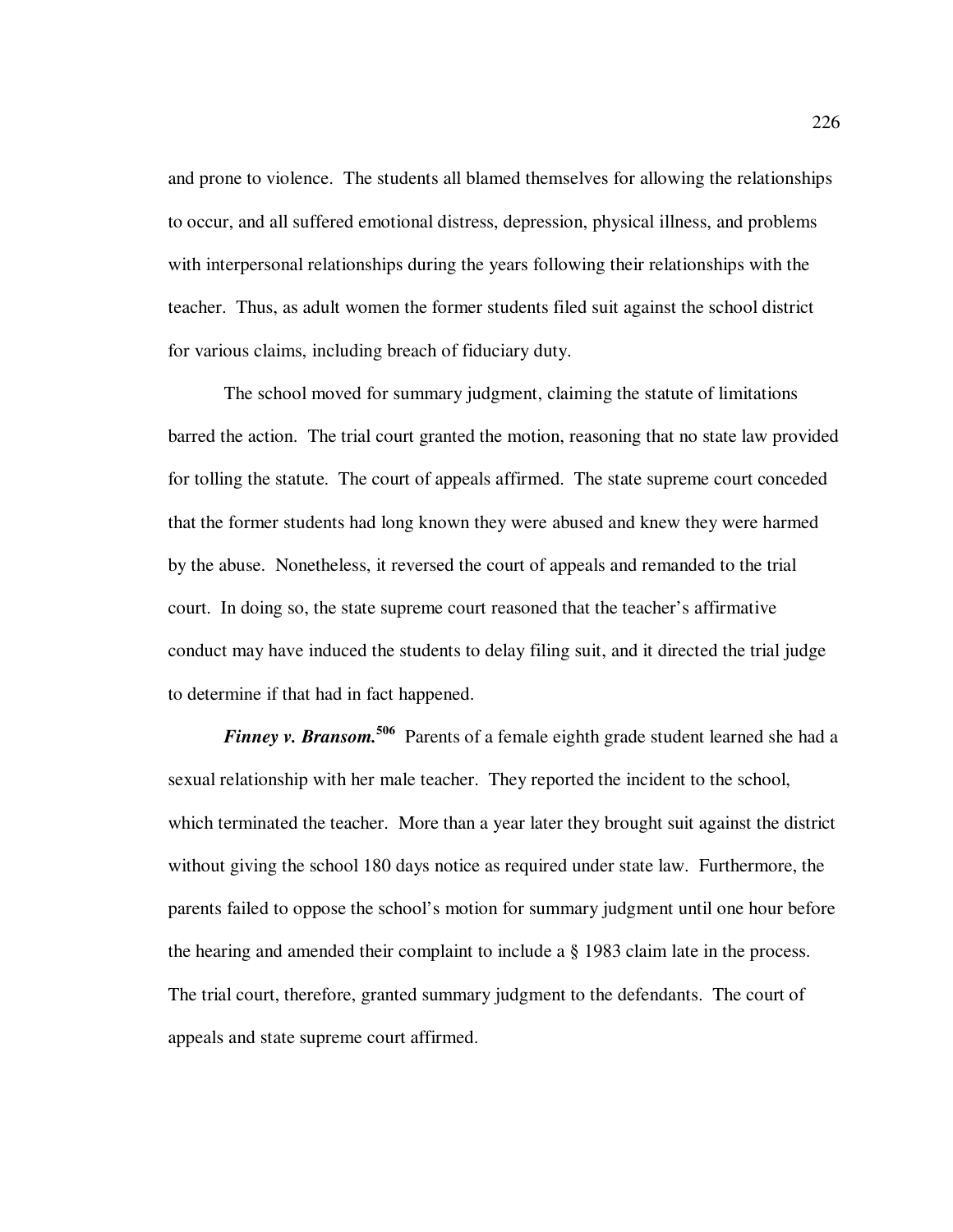**Soderlund v. Kuch.<sup>507</sup>** A fifteen-year-old boy attended a fine and performing arts magnet school in which sexual relationships between students and teachers were common knowledge. The boy, a ballet major, began a sexual relationship with a male instructor in the modern dance department. During the relationship, an assistant dean encouraged the boy to sexually submit to the teacher, publicized the relationship, and mocked the boy in front of other students. The teacher ended the relationship near the end of the school year, after which the defendant teachers ridiculed the plaintiff student about his appearance and dancing skills. At the end of the school year the plaintiff was not invited to return to the school. The plaintiff returned to the school two years later, hoping to earn the praise of the defendants. However, one defendant refused to speak to the plaintiff, and the other verbally abused him.

The teachers' treatment caused the student severe guilt and shame. Over the next several years he had mental breakdowns, gained weight, contemplated suicide, and was unable to form healthy relationships. Finally, eight years after the sexual relationship, the plaintiff told his mother of the relationship. He was diagnosed with post-traumatic stress disorder and filed suit two years later. The defendants moved to dismiss the claims against them, arguing the statute of limitation had expired. The trial court agreed. The plaintiff appealed, arguing the statute of limitations period should not have begun until he made his mother aware of the relationship or was diagnosed with PTSD. The court of appeals disagreed and affirmed the trial court's dismissal of all claims against the defendants.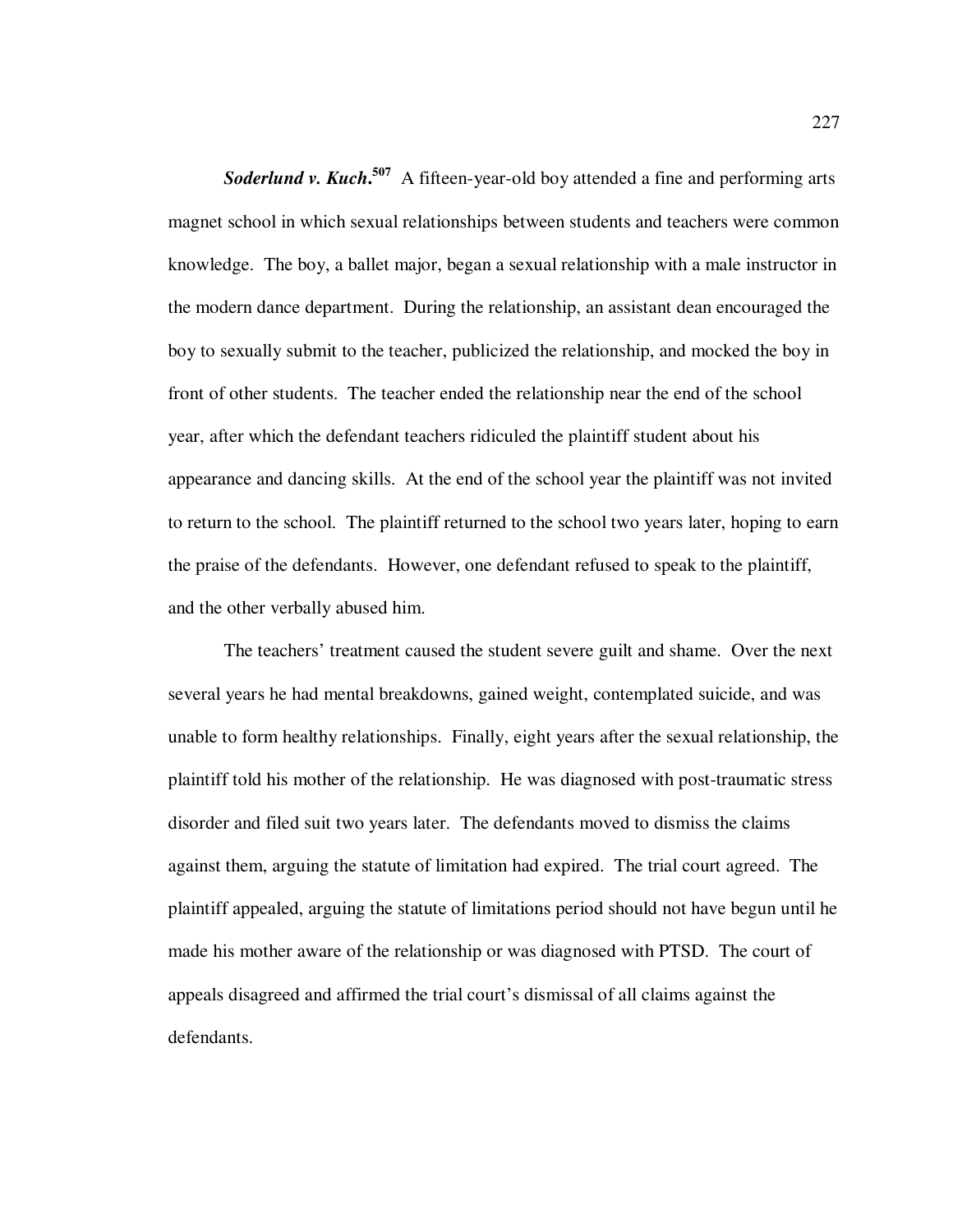*Doe v. Bakersfield CSD.***<sup>508</sup>** A male former-student brought state claims against a school district that employed a guidance counselor who molested the student from the time he was a thirteen-year-old seventh grader until he was nineteen-years-old. The abuse first started when the counselor held a slumber party with students at his home, provided students with alcohol and pornography, and performed oral sex on the student in the morning. Soon the counselor was performing oral sex on the student frequently, both on and off school property. The counselor attended many of the student's sporting events and would take the student to dinner afterwards, with the student's parents' permission, stopping to perform oral sex on the student on the way home. During the abuse, the counselor threatened to humiliate the student if he ever disclosed the relationship. The relationship ended when the student was a nineteen-years-old college student, but he did not bring suit until a few years later. The trial court denied the student's petition as untimely. The court of appeals, however, reasoned the counselor's threats of humiliating the student prevented him from bringing a timely claim against the school district. The court of appeals reversed the trial court's order and directed the court to grant the student's petition for relief.

*R.L. v. School District of Newark.***<sup>509</sup>** A fourteen-year-old male freshman was groped by his male band director on several occasions. The student reported the incident to his guardian, who transferred him to another school. He reenrolled a year later and was assigned to a class with the same teacher. He asked his guidance counselor to transfer him to a different class, but she refused. Later, when the student told the counselor about the events of his freshman year, the counselor arranged for the student to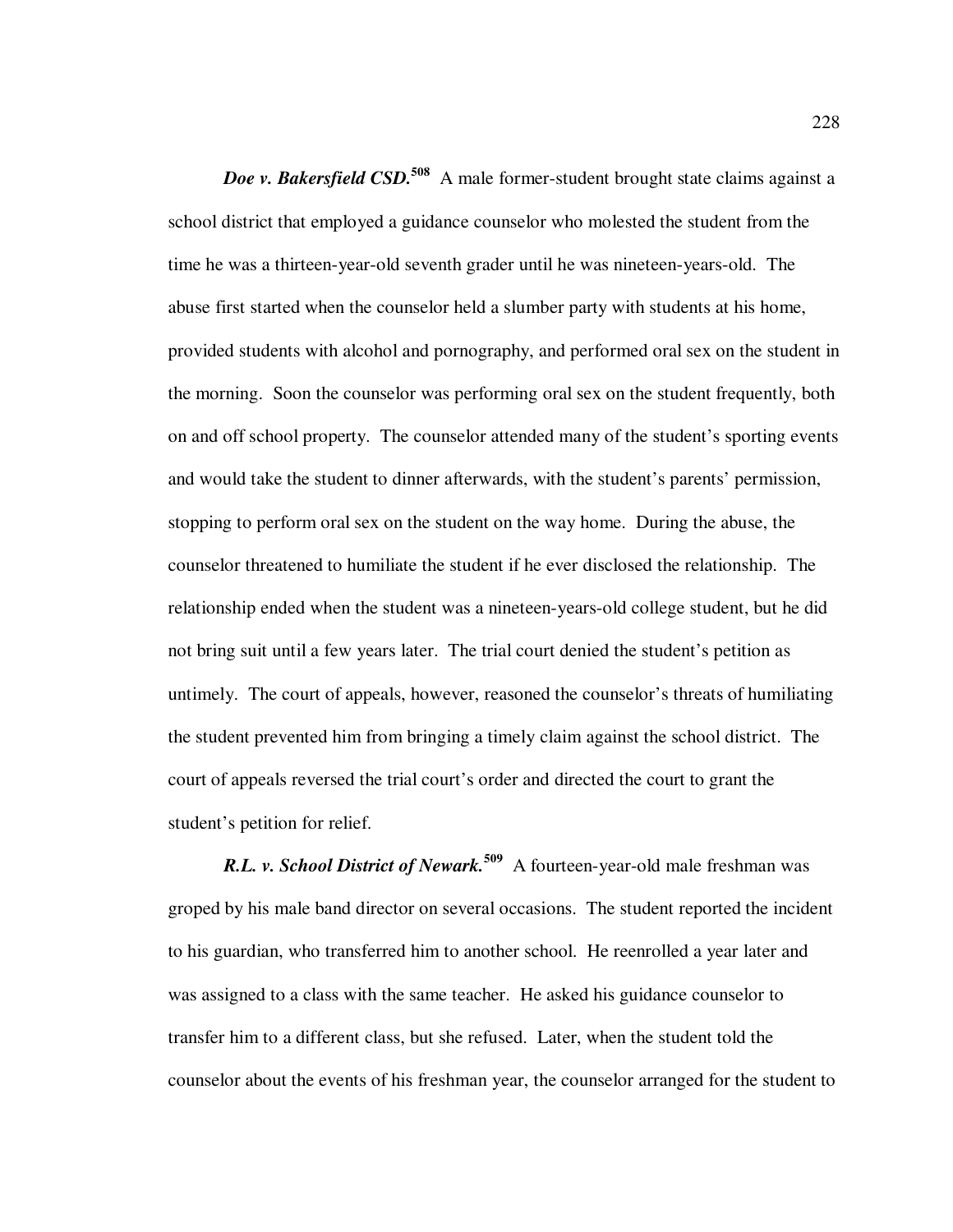meet with a social worker, and there were no further incidents of sexual touching with the band director that year. During the student's junior year the band director began flirting with him. The band director gave the student rides and took him to private residences where he provided the student alcohol and marijuana. They eventually began having sexual intercourse which was repeated regularly until just before the student's graduation and just after the student turned eighteen. A year later the student tested positive for HIV. He reported the relationship to the school district, and the teacher was terminated, but the student went through a period of deep depression and anxiety.

Six months later the student filed a motion for leave to file a late notice of claim pursuant to state law. The school district argued that the court should not accept the filing because the student's claims accrued on his eighteenth birthday, which would put the claim well after the ninety day accrual period. The trial court judge disagreed, ruling that the student's claim accrued on the day he found out he was HIV positive. Furthermore, even though the plaintiff's claim was not filed until sixty-six days after the ninety day period allowed under state law, the plaintiff's age and the impact of the HIV diagnosis on him amounted to extraordinary circumstances under state law and caused his claim to be filed with a reasonable time of accrual. The court of appeals affirmed.

*Doe v. Goodwin.***<sup>510</sup>** A male elementary teacher asked one of his male former students, now a fourteen-year-old high school student, to work for him. Over the course of the next two years, the teacher and student engaged in sexual intercourse numerous times, often on school property or after school-sponsored events. After the relationship came to light, the teacher was convicted of rape and the student and his mother filed suit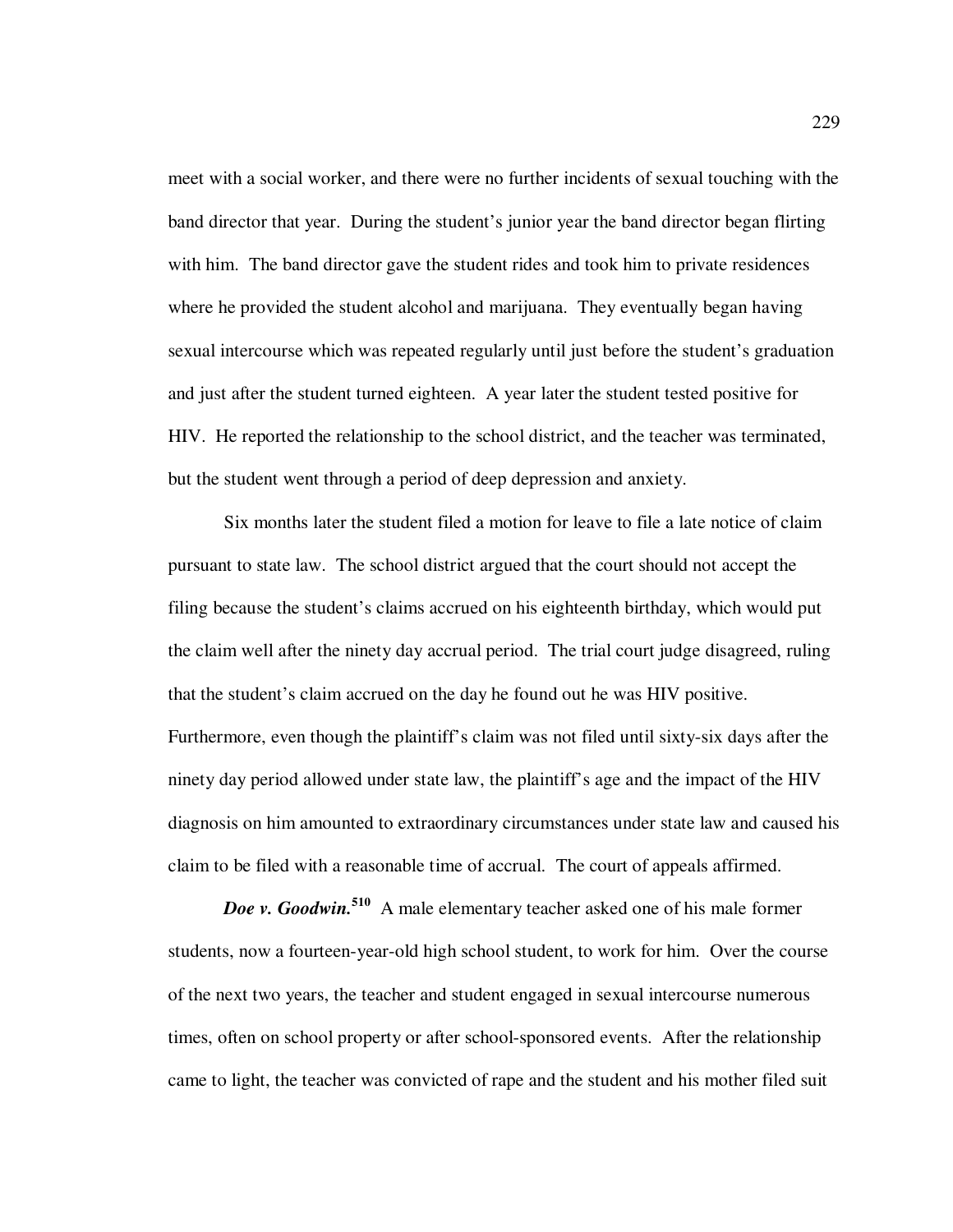against the district and teacher in federal court for failing to stop the abuse and for negligent supervision of the teacher. The federal case was eventually dismissed. This state suit was filed soon after the federal case was dismissed, but two years after the abuse came to light. The defendants filed a motion to dismiss the state case, arguing that it was not filed within one year of the cause of action arising as required under state law. The plaintiffs argued that the state suit was filed within one year of the federal case's dismissal. The trial court found for the defendants, and the court of appeals affirmed.

*Doe v. Hinsdale Township High School District 86***. 511** The court of appeals reversed the trial court's ruling that the plaintiff high school student's suit for damages suffered from a sexual relationship with a basketball coach was not filed timely. In this case, the female student was a manager for her school's boys' basketball team. Over the course of two years, she engaged in a sexual relationship with the male head coach, who had engaged in a sexual relationship with another student a few years earlier. The student argued that the school district's poor investigation of the first relationship, in which they did not even interview the alleged victim, gave proximate cause to the injuries she suffered in her relationship with the coach. The defendant school, principal, and superintendent asked for the case to be dismissed, arguing the defendant did not file the suit within the state statute of limitations. The trial court ruled in favor of the defendants.

On appeal, the appellate court heard arguments about apparently conflicting state codes: one code required victims of child abuse to seek damages within five years of discovering the abuse; the other code required people suing for damages caused by a local entity or any of its employees to file suit within a year of the date of injury. In this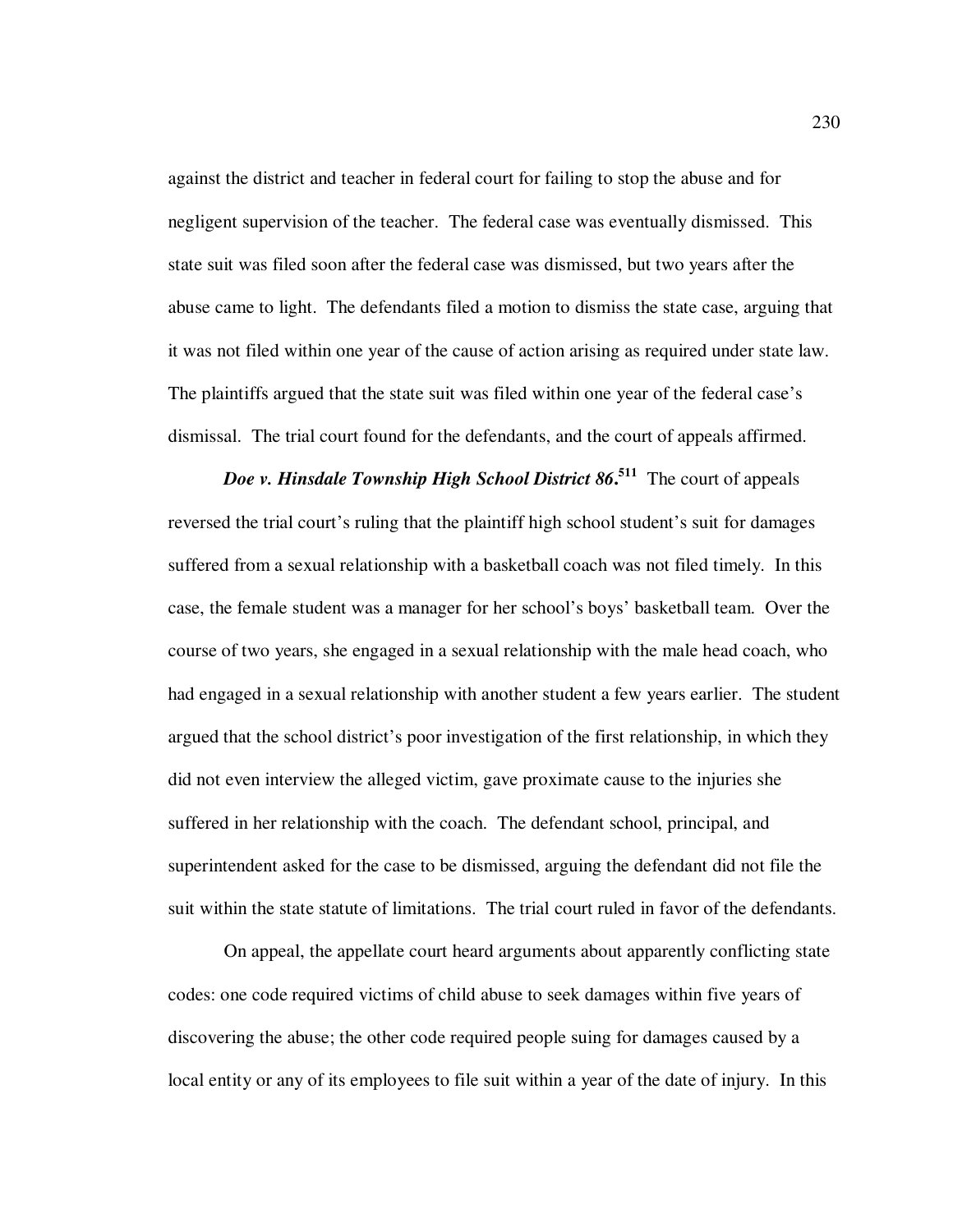case, the student filed suit two years after the abuse came to light. The appellate court ruled that the former code was controlling in this circumstance and ruled for the plaintiff, remanding the case to the lower court for further proceedings.

*K.J. v. Arcadia USD.***<sup>512</sup>** A sixteen-year-old female high school sophomore was seduced by and began a sexual relationship with one of her male teachers. All of the encounters took place in the teacher's classroom during school hours. The teacher had previously been warned about late night email communications with students, but school administrators never monitored the teacher's compliance to their directive. The relationship lasted until the student graduated, at which time she told her mother of the relationship. Her mother, who was also a school employee, feared her daughter may commit suicide and promised not to tell the police of the relationship in exchange for her daughter agreeing to go to counseling. That fall, however, the mother realized she was a mandated reporter of child abuse and told school officials of the relationship between her daughter and her colleague. The teacher was sentenced to prison, but the student continued to believe the teacher had done nothing wrong until a revelation in therapy a year later. At that point the student filed state claims against the school district, but they were dismissed by the trial court as being untimely. The court of appeals, however, reasoned that the accrual of the student's claim did not begin until she realized she was a victim. Thus, the court of appeals reversed the trial court's dismissal of the claims and remanded with orders to reinstate the original complaint against the school district.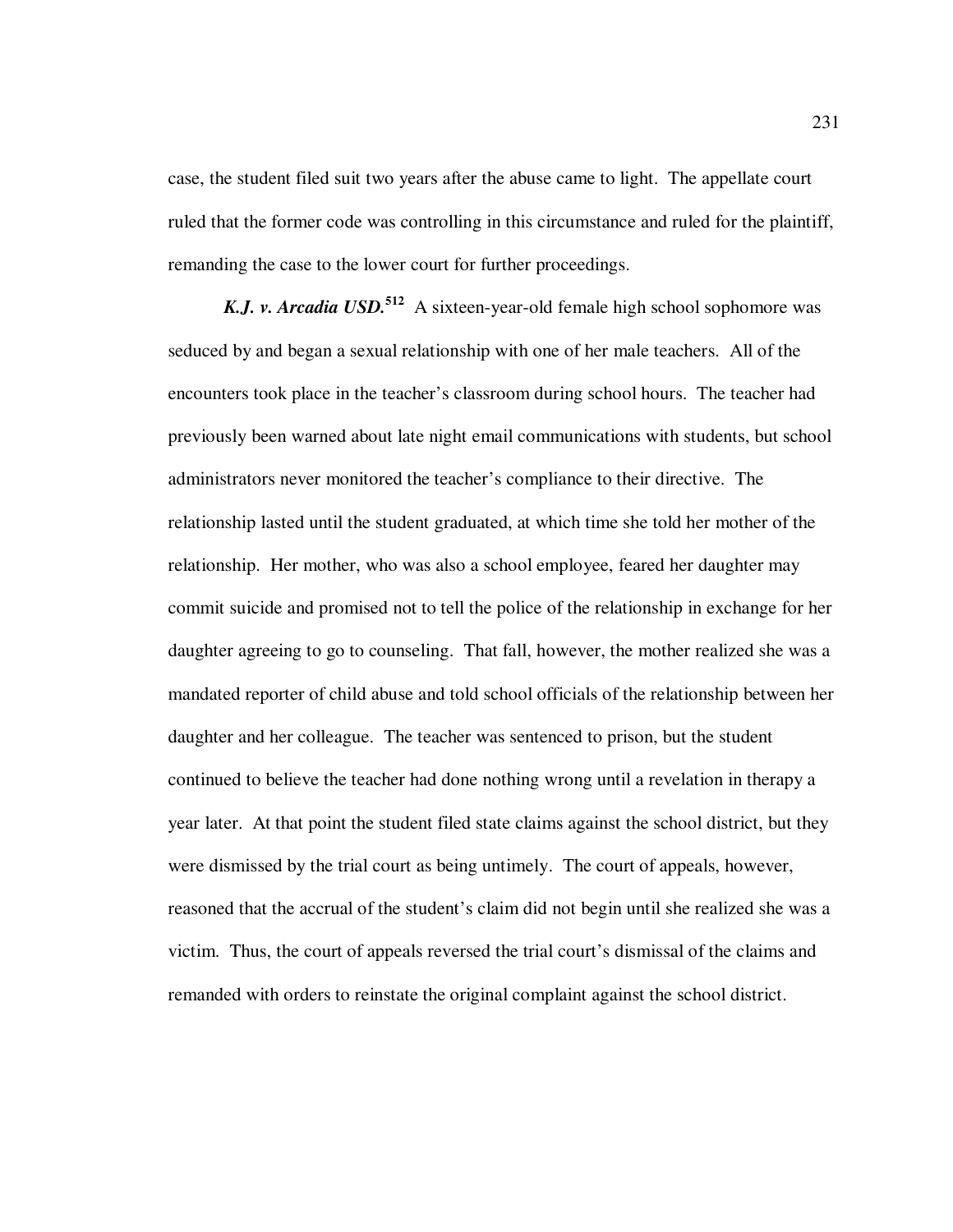**State cases involving injury or damages issues.** The following four state court summaries involve questions regarding injuries of student victims, injuries of victim's parents, and the potential damage to a student victim called to testify against the teacher with whom she engaged in a sexual relationship.

*In re Subpoena Issued to L.Q.*<sup>513</sup> A female student who engaged in sexual relations with a teacher more than twenty-five times during her sophomore year in high school was subpoenaed to testify against the teacher before the grand jury. The student and her parents did not want the teacher to be prosecuted for the relationship and asked for the subpoena to be quashed. They contended that testifying would cause the student severe emotional distress and could cause her to be suicidal. The trial court ordered the student to testify. The court of appeals, while affirming the obligation of all to testify when called, reversed the trial court's opinion. However, the court of appeals also remanded the matter and ordered the student to submit reports showing clear and convincing proof that testifying would cause her severe emotional harm and to submit to further examinations if requested by the state.

*Wellborn v. Dekalb County School District.***<sup>514</sup>** The mother of a male hearingimpaired student who engaged in a homosexual relationship with his high school sign language interpreter filed suit for damages that arose from the relationship. During pendency of the claim, the plaintiff's son turned eighteen years old but failed to join his mother as a complaining party. The school district moved for dismissal of the case, arguing that the injured party was not a complainant. The trial court ruled for the district and dismissed the case. The mother appealed, arguing that even though her son failed to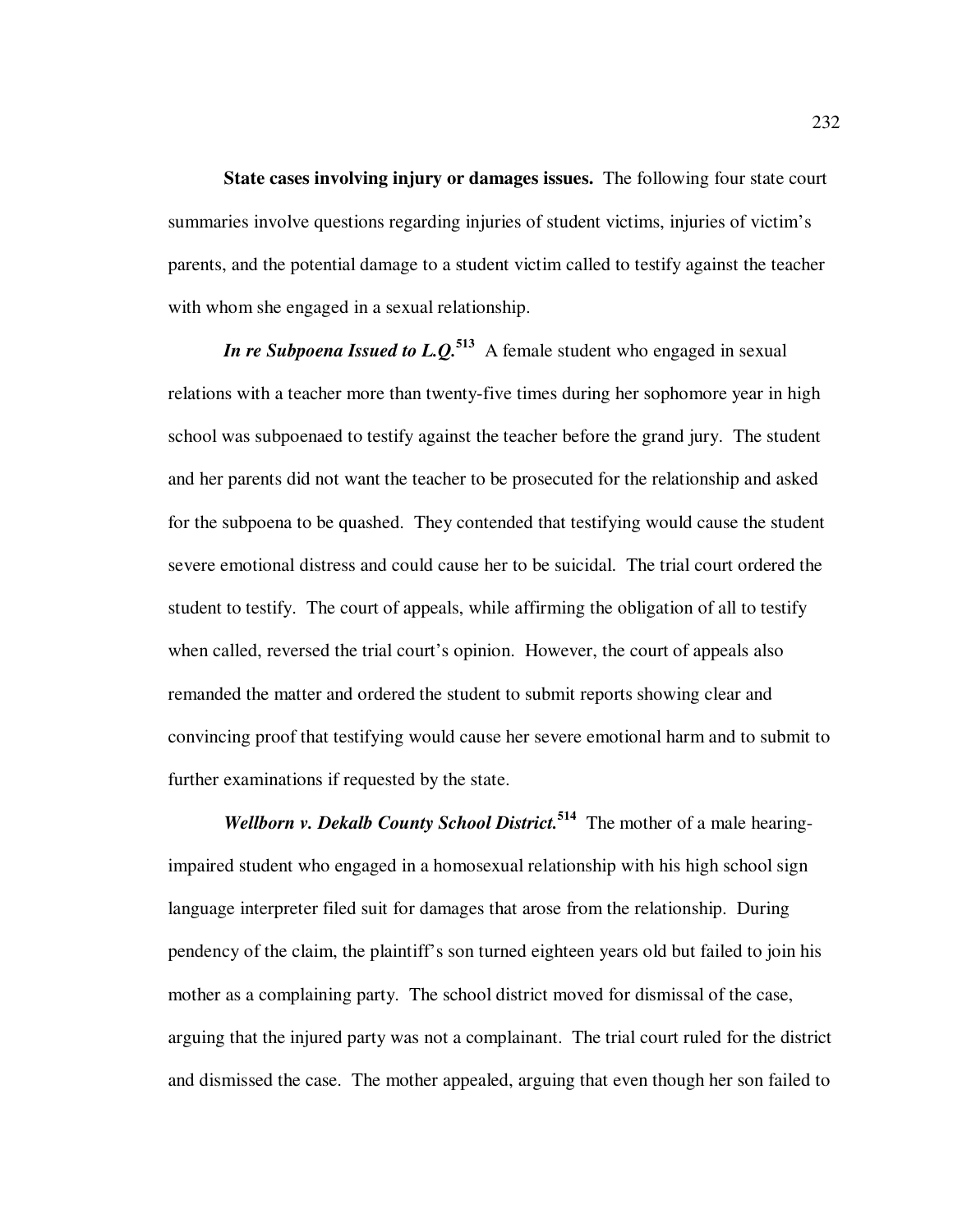join the suit, she too suffered emotional injuries as a result of her son's relationship with the interpreter. The court of appeals affirmed the trial court's ruling, reasoning that the mother had not suffered any physical injury and could not prove malicious, willful, or wanton acts directed towards her by the district.

*Doe v. Greenville County School District***. 515** A fourteen-year-old girl had a sexual relationship with a male substitute teacher at her school. After the girl's parents discovered the relationship, they reported it to the school. The teacher was convicted of criminal sexual conduct with a minor, and the student and her parents sued the school district. The student's suit was settled at trial, but the parents moved forward with four causes of action: infliction of emotional distress, loss of consortium, breach of fiduciary duty, and negligent supervision. The parents argued the school district had prior complaints about the substitute's interest in young girls and therefore should have known about the development of this relationship.

The district moved to dismiss all the causes of action, which the trial court granted and the court of appeals affirmed. The lower courts had ruled that the negligent supervision claim could only survive a motion to dismiss if the plaintiffs were seeking recoverable damages, such as medical bills. Because the plaintiffs had not indicated any intention to present evidence of damages, the court could not allow the negligent supervision claim to survive. Upon review, the state supreme court affirmed the trial court's dismissal of all claims except the claim of negligent supervision. The state supreme court reasoned the lower courts had improperly looked beyond the complaint and made a determination on the facts of the case. Indeed, the lower courts should have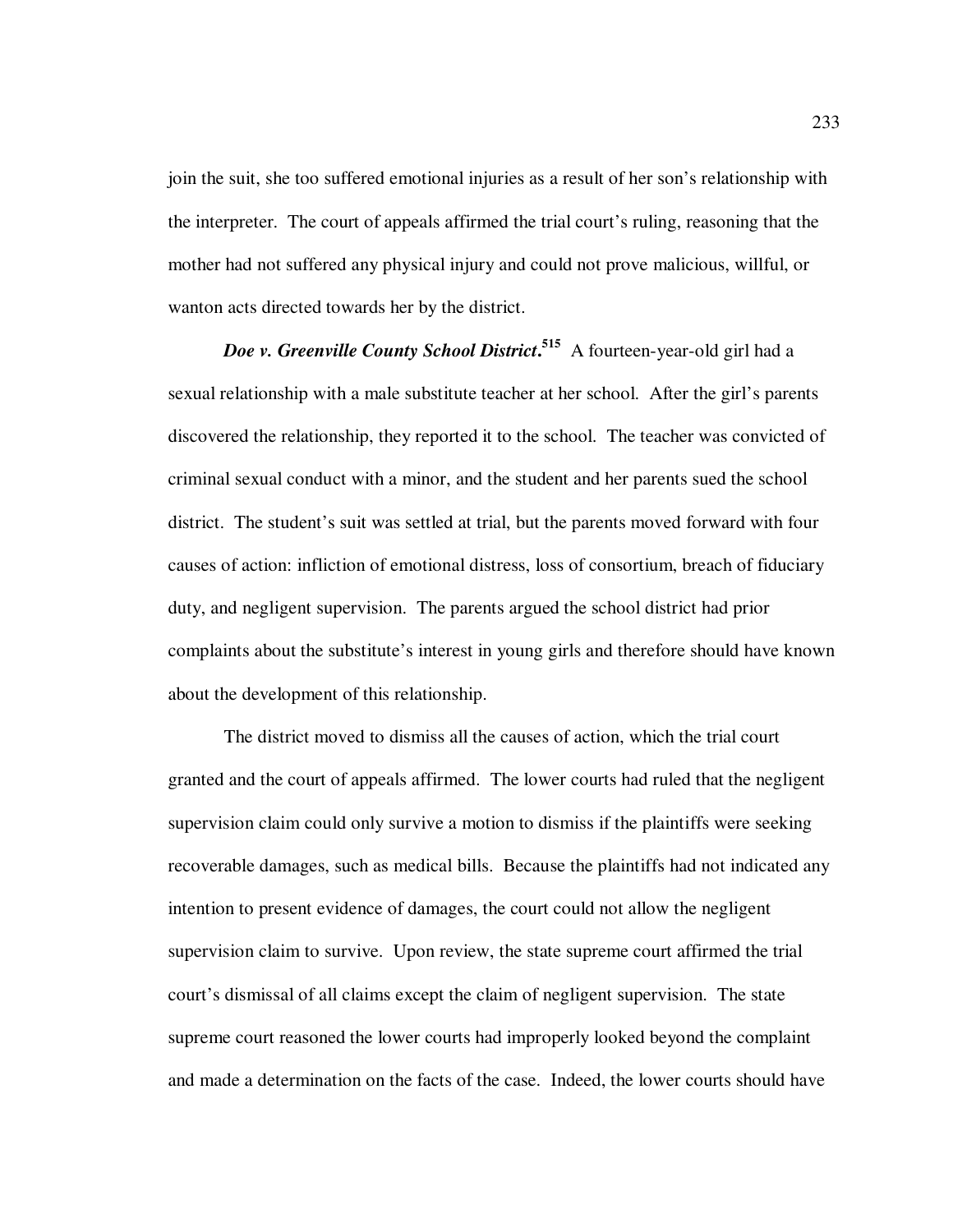considered the motion to dismiss notwithstanding the parents' failure to produce medical bills.

*Hei v. Holzer.*<sup>516</sup> A high school physical education coach had a friendly relationship with one of his female students, who also happened to be a family friend. During the student's junior year, she and the coach began flirting with each other. Eventually, after the girl turned eighteen, the relationship became sexual. The student told a teacher of her feelings for the coach, the teacher told the activities director, and the activities director told the school administration. The administration investigated but the coach and student denied having a relationship. A few months later, the student told a teaching assistant the truth about the relationship. The administration was notified again, and the coach resigned the next day.

 A year later the student filed suit against the district on seventeen counts. The court granted summary judgment to the district on all counts, but the court of appeals vacated and remanded two of the claims, a negligent supervision claim and a Title IX claim against the district. At the jury trial, the student testified about the anxiety and depression the relationship with the teacher caused. She offered no medical records or estimation of costs. The jury returned a verdict in favor of the student, but awarded no damages. The student filed for a new trial, which was denied by the trial court, and then brought this action to the court of appeals. The court of appeals affirmed, finding the student showed no proof of damages.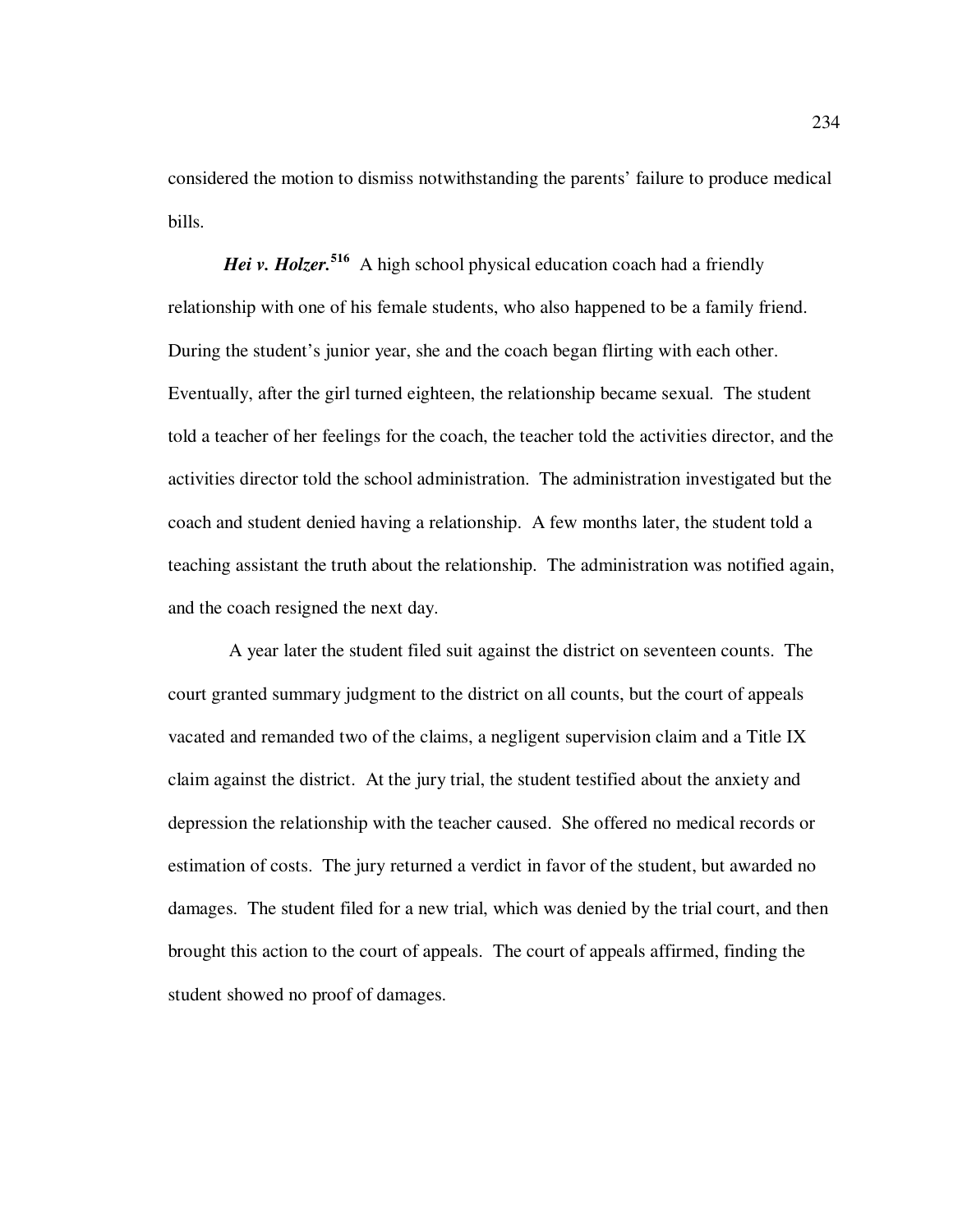**State cases involving procedural issues.** The following three cases involve various state procedural issues, including: whether a superintendent is a mandated reporter of child abuse; whether school districts have sovereign immunity for the actions of employees; and whether a school district's hiring function is separate from its function of providing public education when considering a political subdivision immunity exception.

*Locke v. Santa Fe ISD.***<sup>517</sup>** A male eighth grade student and his female teacher had a sexual relationship on school property. Other teachers and school personnel became aware of the relationship but did not report it to authorities or the student's parents. The student began having psychological and behavioral problems, and the teacher resigned at the end of the school year. Still, the student's parents did not become aware of the relationship until years later. The student's parents filed claims under state law against the school, but the claims were dismissed as independent school districts in that state are immune from state tort claims by virtue of the doctrine of sovereign immunity.

*Doe v. Firn.***<sup>518</sup>** A female high school student had a sexual relationship with her male basketball coach for three years. Midway through the relationship, rumors surfaced around school. A guidance counselor spoke with the student and made a report to children's services, which did not conduct an investigation because the student was sixteen, legal age of consent in the state. At the same time, the superintendent spoke with the coach, but did not discuss the report to children's services with police until two years later when the police learned of the relationship. The superintendent also wrote a letter of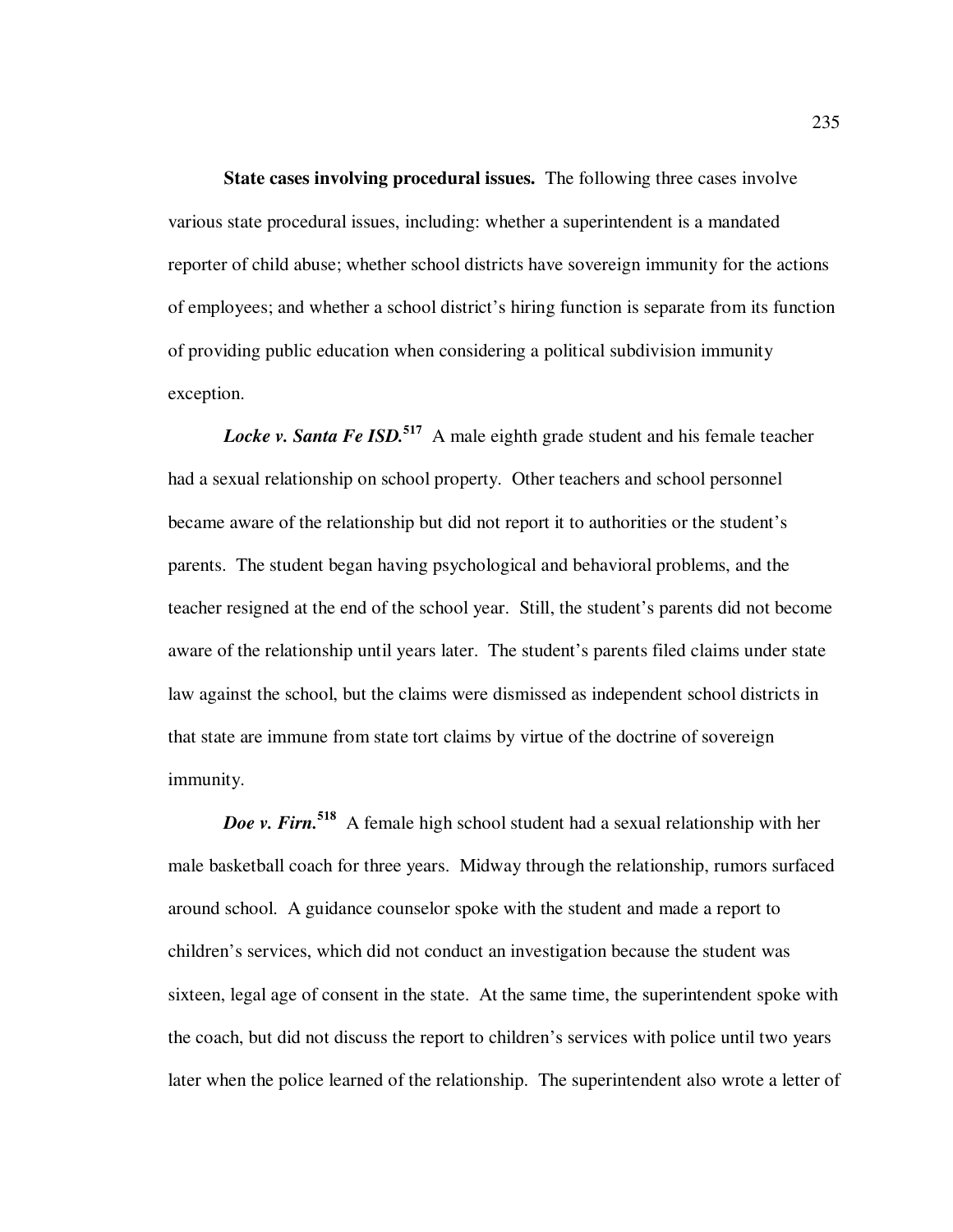recommendation on behalf of the coach at that time. The student's family then filed state negligence claims against the school district. The court struck all claims against the school, reasoning the superintendent was not a mandated reporter of child abuse under state law and that he was immune from liability as a person who performed discretionary governmental functions.

*Bucey v. Carlisle.***<sup>519</sup>** A male high school principal allegedly pursued an inappropriate relationship with a female student over the course of a year, ending with him raping her in a hotel across state lines. The student alleged that school officials were aware the principal was pursuing a sexual relationship with her throughout the year and that the school district hired him despite his history of inappropriate sexual relationships with students. She filed suit against the district under several state claims, and the district's motion to dismiss was partially granted by the trial court. The court of appeals reversed the trial court in dismissing all claims against the district. In doing so, the court of appeals rejected the student's argument that the hiring of personnel was a function separate from the governmental function of providing a system of public education. Thus, the student was unable to prove the exception to political subdivision immunity should have been triggered. The court of appeals remanded with directions for the trial court to dismiss all claims against the school.

**State cases involving consent issues.** The following three state court case summaries involve questions regarding a student's ability to consent to sexual activity with a school employee.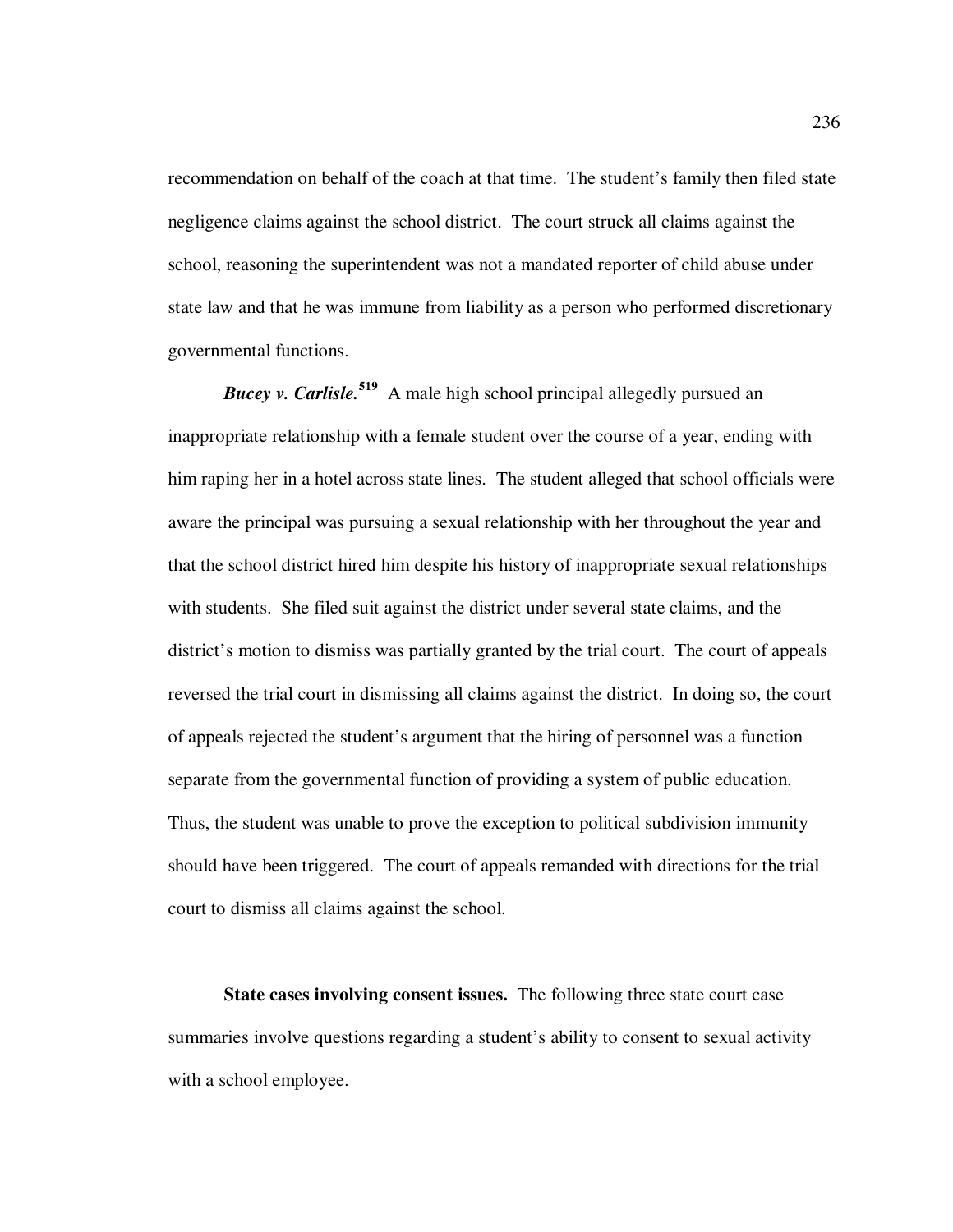**Stotts v. Eveleth.**<sup>520</sup> A complaint of sexual harassment was filed against a male high school teacher. Believing the complaint was true, the investigators reached a settlement with the teacher whereby he would resign his position. In exchange, the district did not report the teacher to the state department of education and would provide him a positive letter of recommendation. The man was hired to teach in another district, where he engaged in a sexual relationship with a female senior. The student was eighteen-years-old when the relationship began, was not in any of the teacher's classes, and was not a member of any clubs the teacher advised. Their sexual encounters always took place off school grounds and were always consensual. When the student's mother learned of the relationship, she informed the school. The teacher resigned, and the student filed suit against the district under the state teacher licensure code, alleging the district was negligent and breached fiduciary duty by failing to investigate the teacher's background. She also added the teacher's former school district in the claim, alleging they were negligent for failing to inform the teacher's new district about his past.

In ruling for the district, the trial court reasoned that even though the state's administrative code prohibited a sexual relationship between a teacher and student, it did not specifically provide for a private cause of action for a student victim. The court also reasoned that the student was an adult at the time of the relationship, and no law at the time prohibited a sexual relationship between two consenting adults, particularly because the teacher had no authority or influence over the student. The court of appeals affirmed the trial court's dismissal of all claims against the district.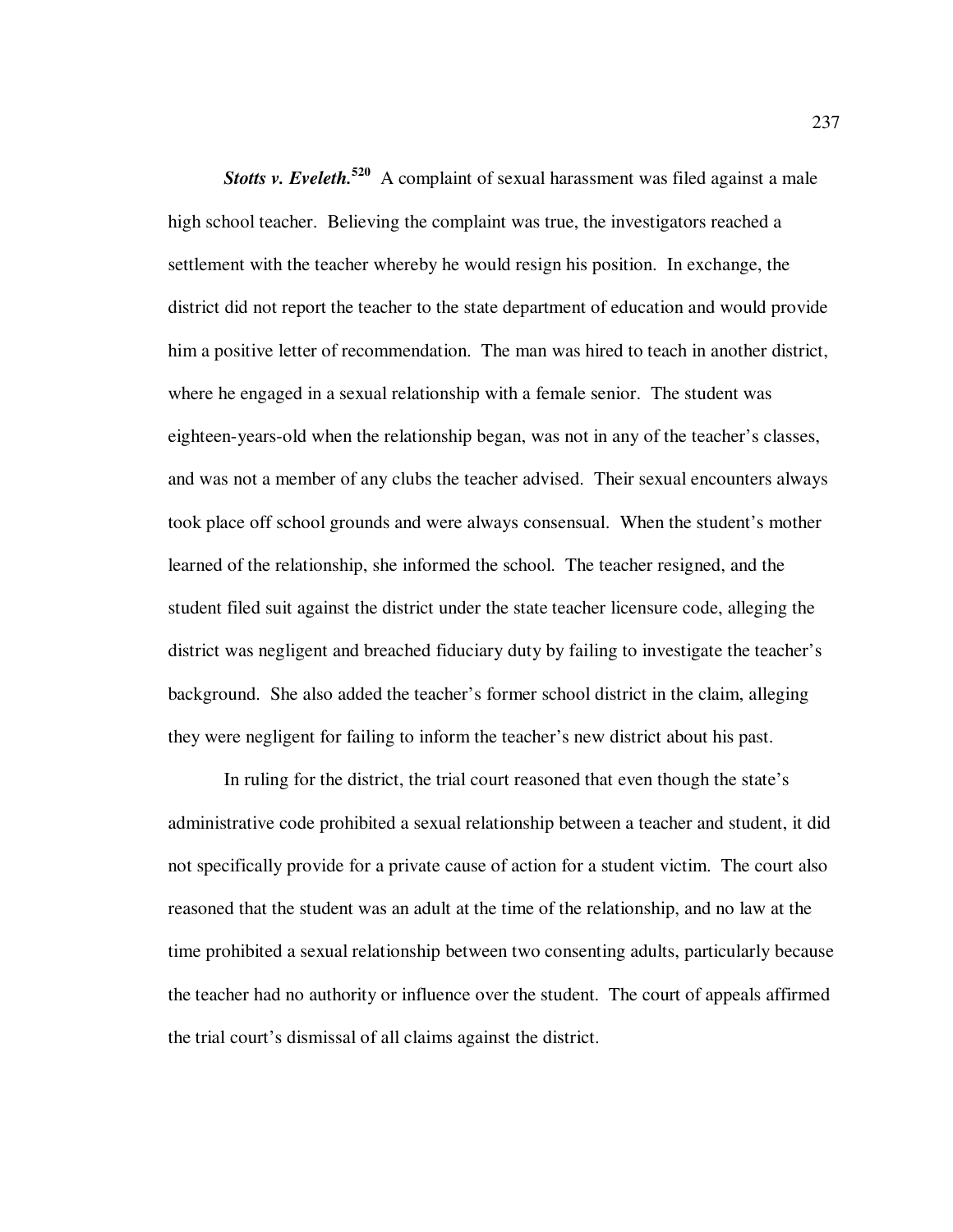*In re Christensen v. Royal School District No. 160.***<sup>521</sup>** A thirteen-year old female middle school student voluntarily engaged in sexual activity with her male teacher on four separate occasions in the classroom. The student and her parents brought suit against the principal and district alleging negligent hiring and retention. The district and principal argued that the student's willing participation in the relationship constituted contributory fault under state law. The federal district court deferred ruling on the motion pending an answer from the state supreme court on the issue. The state supreme court ruled that a child under sixteen years old in Washington could not have contributory fault assessed against the student for participating in a sexual relationship with an adult, reasoning the child cannot legally consent to intercourse and has no duty to protect him or herself from abuse. The court conceded that this was a civil case, not criminal, but concluded that criminal code provides an adult is guilty of several sexual offenses with a child even if the child consents and it would not be consistent to have a child at contributory fault for the same action in a civil context.

*Mora v. Long Beach USD.*<sup>522</sup> A man who was convicted of a crime for beating his girlfriend two years earlier was hired by a school district to be a teacher's aide. Four years later the man was hired as a teacher by the district. Five years later he had developed a relationship with a student who worked as an aide in his classroom, and the teacher and student's relationship soon turned sexual. They had sexual intercourse in the teacher's classroom and attended social functions hosted by other teachers. The teacher also shared an apartment with a colleague, and the colleague witnessed the student spending the night in the teacher's bedroom. After the student's senior year, she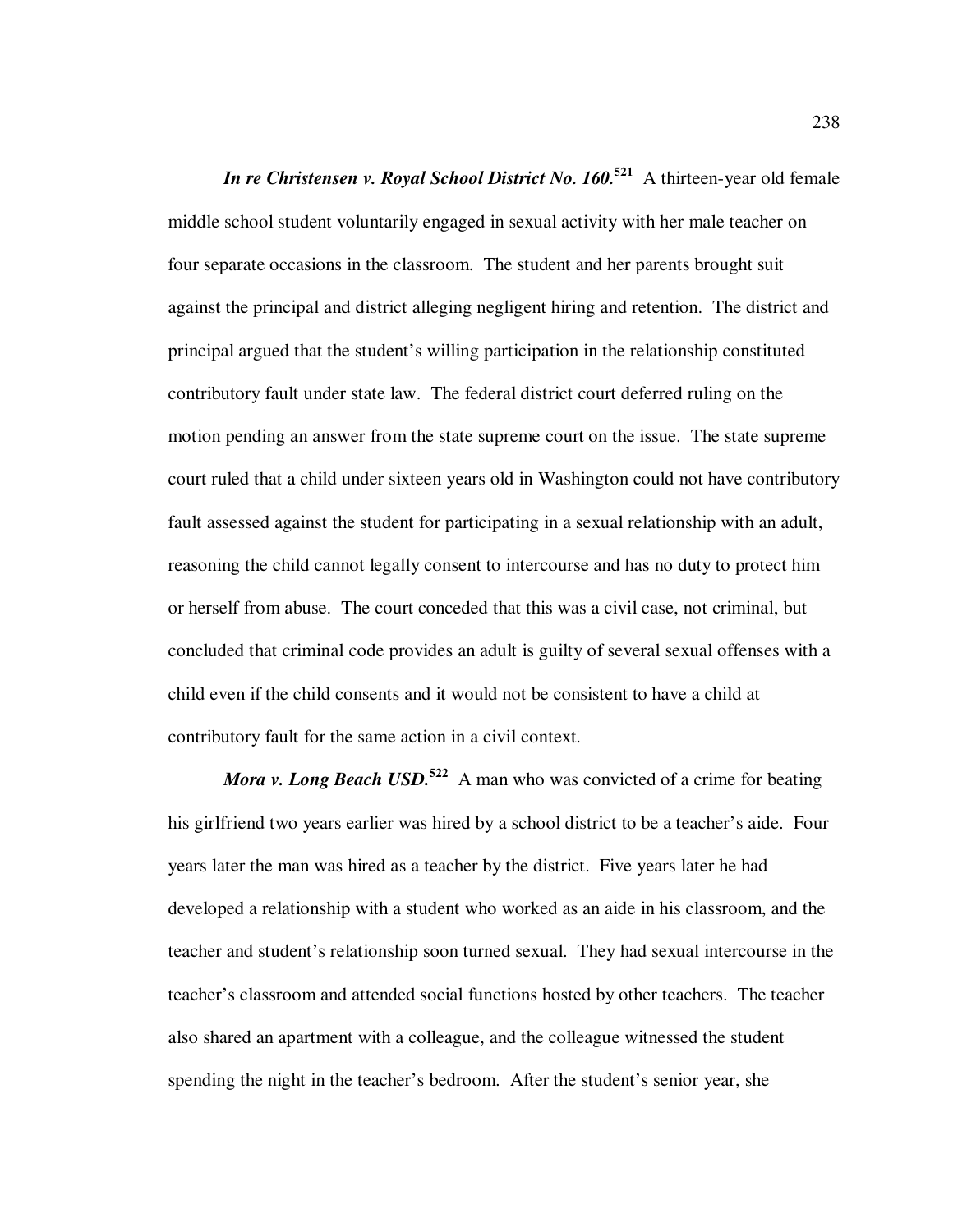continued to take summer classes offered by the school. She and the teacher began sharing an apartment, and the school principal told the teacher he was seeing too much of the student and that it was inappropriate for them to live together. The principal recommended to the superintendent that the teacher be terminated, but the recommendation was not put into writing and no further action was taken. A few months later, the student enrolled in college. Shortly thereafter, the teacher beat, strangled, and stabbed her to death.

The student's mother filed several claims against the school district, including claims of negligent hiring, supervision, training, and retention. In dismissing the claims, the court stated that while it never would be bad for a school to dissuade relationships between teachers and students, the school did not owe the duty to the student in this case because she was eighteen-years-old when the relationship began and legally able to consent to the relationship. Nor could the school be held liable for injury that arose out of the abusive nature of this relationship.

**State cases involving miscellaneous issues.** The final four state court case summaries include a variety of issues: whether a teacher was acting outside the scope of his employment when he engaged in a sexual relationship with a student; whether a district engaged in negligent hiring and supervision of a teacher who ejaculated while rubbing a student's chest and leg; whether a school district is vicariously liable under state law for a teacher's misconduct; and whether a principal's policymaking was sufficient to rebut a liability claim.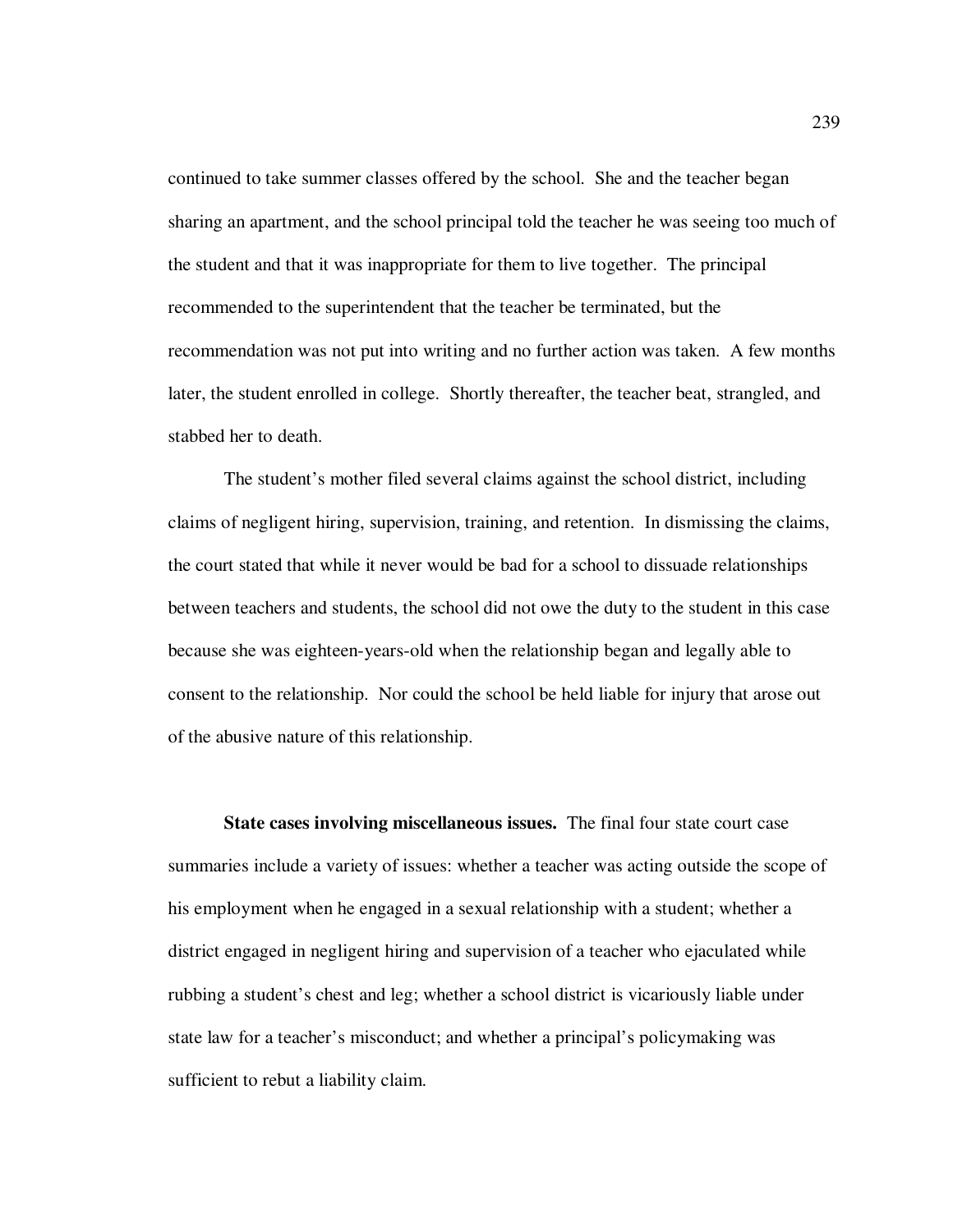*Bratton v. Calkins.*<sup>523</sup> From the spring of her high school junior year until she was a college freshman, a student had a sexual relationship with her male junior high school science teacher, who was also her varsity softball coach in high school. The student worked as a classroom assistant for the teacher/coach, and the relationship soon became personal. The student and teacher had sexual intercourse often, on and off school grounds, and conspired to keep the relationship private. The student's parents were unaware of the relationship and encouraged their daughter to spend time with the coach. In the spring of her senior year, the student moved into the home of the teacher and his wife and children. A few weeks before graduation, the superintendent heard rumors the relationship might be sexual, questioned the teacher and student separately, and concluded no sexual relationship existed. The following winter the now-graduated student attempted suicide, and shortly thereafter she and her parents filed suit against the district under several claims, including respondeat superior and § 1983.

The district moved for and was granted summary judgment on some claims, but was denied dismissal of the § 1983 claim. The trial court also did not present the issue of respondeat superior to the jury. The jury found the district, teacher, and student all to be partially at fault for the relationship, and granted damages to the student in excess on \$1.7 million, of which the district's liability was slightly more than \$230,000. Following the verdict, the student's family filed a motion for the court to take the respondeat superior issue into consideration, arguing the school should be vicariously liable for the negligent acts of the teacher. The court agreed, increasing the district's liability by more than \$300,000. The district appealed. The court of appeals agreed with the school district and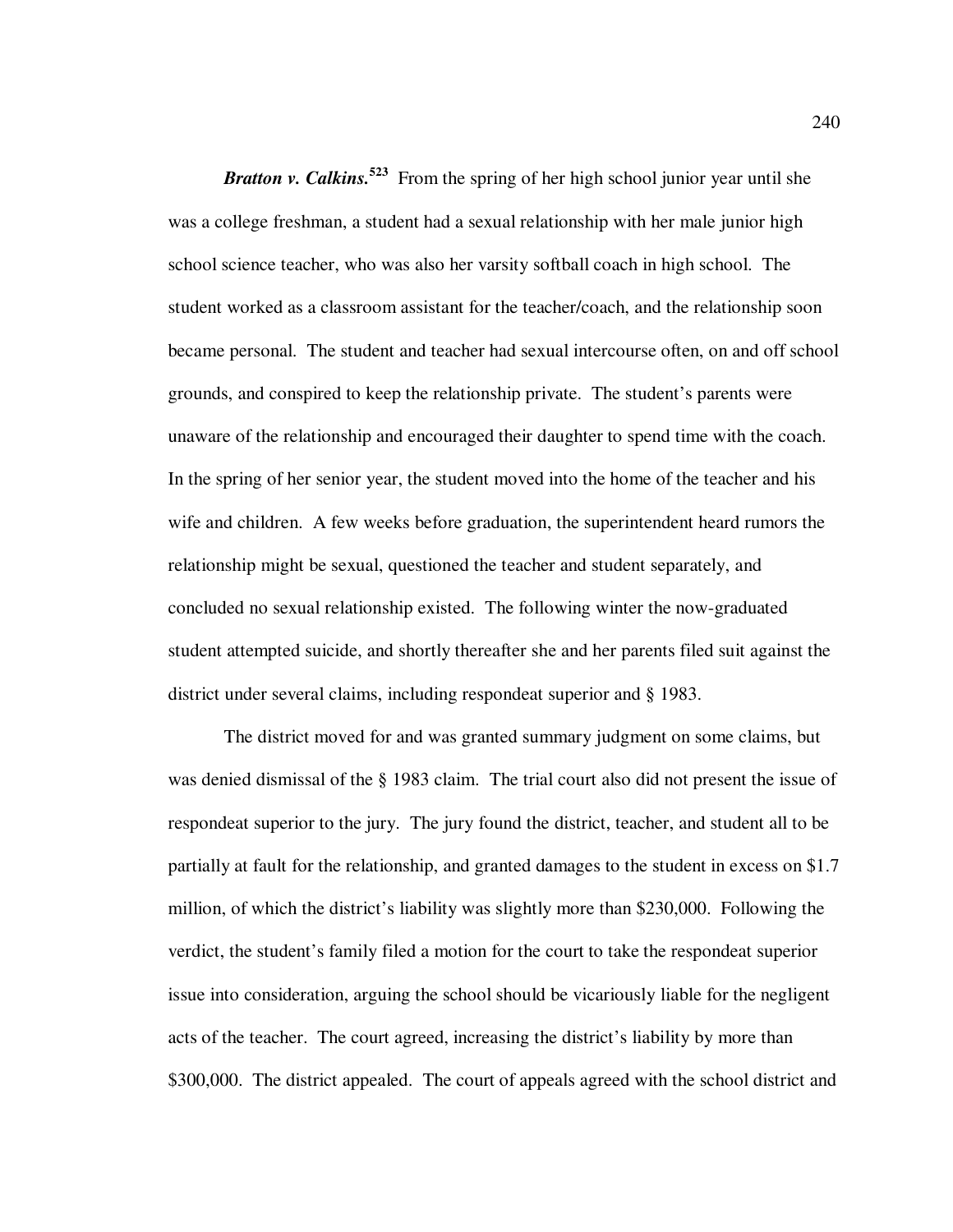reversed the trial court's ruling, ordering the jury's initial verdict be reinstated. In doing so, the court of appeals reasoned that imposing vicarious liability on a school for a teacher's actions would rearrange a district's responsibility for the conduct of its employees, deterring schools from allowing one-on-one contact between teacher and students, which would negatively affect the educational process.

*Doe v. Park Center High School.***<sup>524</sup>** A female high school student and her male teacher had a sexual relationship for approximately five months both on and off school property, including at the student's home. The student ended the relationship and reported it to school officials, who immediately suspended the teacher. He later resigned. At the trial court hearing evidence came forward that the teacher had previously engaged in sexual relationships with students. The teacher admitted to one prior relationship at trial, but had denied it during an internal school investigation following rumors years earlier. At that time the teacher was advised not to be alone with female students, but the principal did not inform other authorities based on her review and understanding of school policy. The current student filed suit against the school district, arguing state negligent retention violations following the principal's alleged botching of the investigation of the teacher's relationship with a student from years before. The trial court granted summary judgment to the school district on the grounds that the district was statutorily immune from suit. In affirming the trial court's ruling, the court of appeals reasoned that the principal met the state law's requirement of balancing and evaluating policymaking facts and effects on a given plan.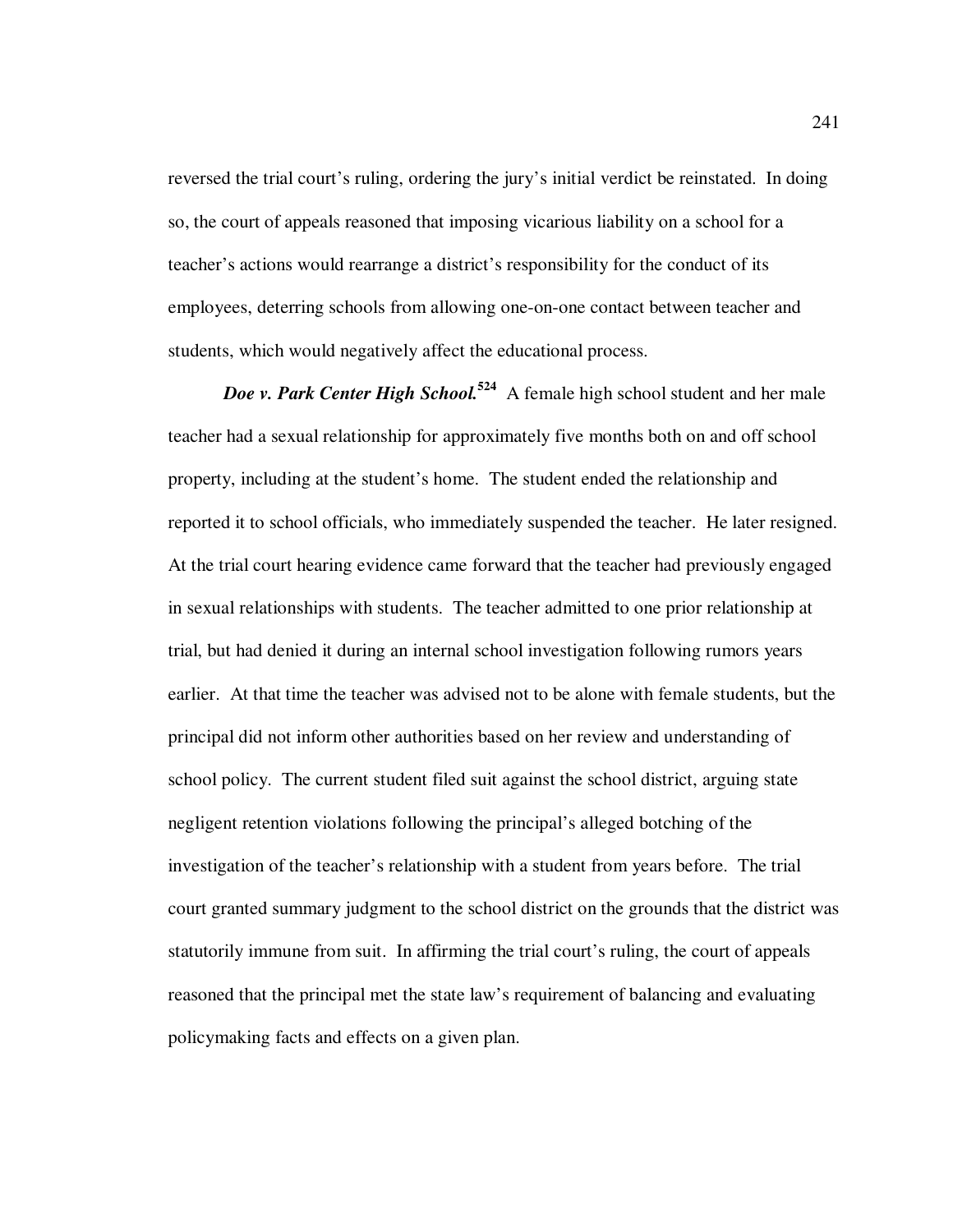*T. S. v. Rapides Parish School Board***. <sup>525</sup>** A fifteen-year-old female high school sophomore who had never been kissed was an assistant for one of her teachers. Twice she entered the classroom of a male teacher next door, once to borrow a meter stick and once for computer help. On each occasion the teacher grabbed her and French kissed her, telling her she was "stacked for a white girl."<sup>526</sup> The student told friends of the incidents months later when she learned other students had similar experiences. Throughout an investigation, the student told her story to school officials four times, the police once, child guidance once, and the grand jury once.

The student sued the teacher and school district for emotional distress of the kisses and the humiliation of recounting the story so frequently in public sessions, reporting that she had nightmares about the incidents and issues forming trusting romantic relationships. The student and teacher reached a settlement before trial, and the trial court found the school district liable for \$45,000 in general damages. The court did not accept the school district's argument that the teacher was acting outside the scope of his employment because the student was not one of his own. The court of appeals affirmed.

*Ryan W. v. La Habra CSD.*<sup>527</sup> A male middle school teacher and a male student sent each other email messages, and the teacher frequently gave the student rides home. The email messages turned sexual, and one day the teacher rubbed the student's legs and chest at school. When the student got home, he had an email message from the teacher saying that he had enjoyed himself and that when he stood up he was "wet all over my leg."<sup>528</sup> The student felt uncomfortable, stopped emailing the teacher, and did not notify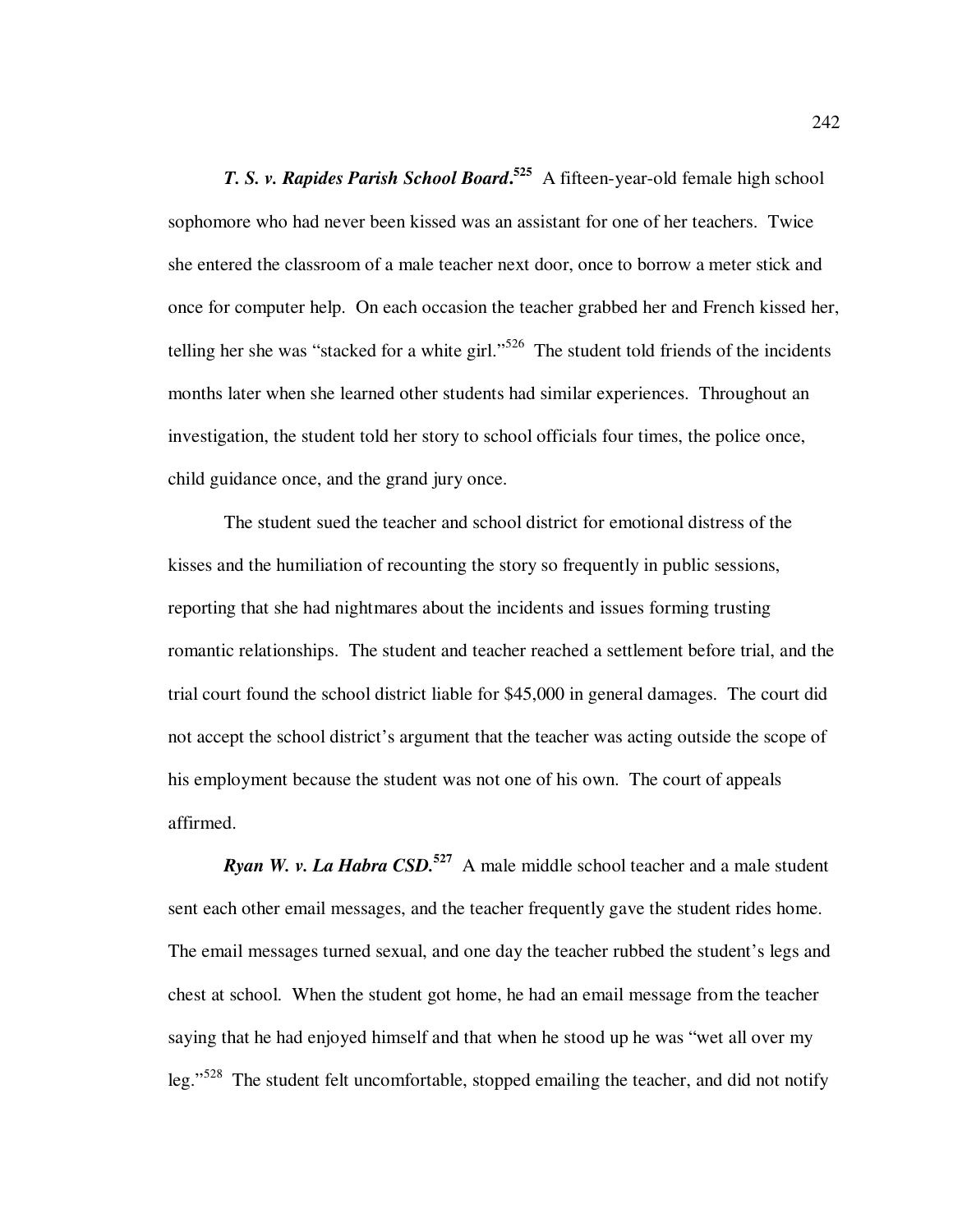anyone of the incident until five years later when he emailed the school's principal. The next year he filed suit against the district for negligent hiring, retention, training, and supervision. The school filed for summary judgment, which the trial court granted, finding no evidence supporting the claim. The court of appeals affirmed.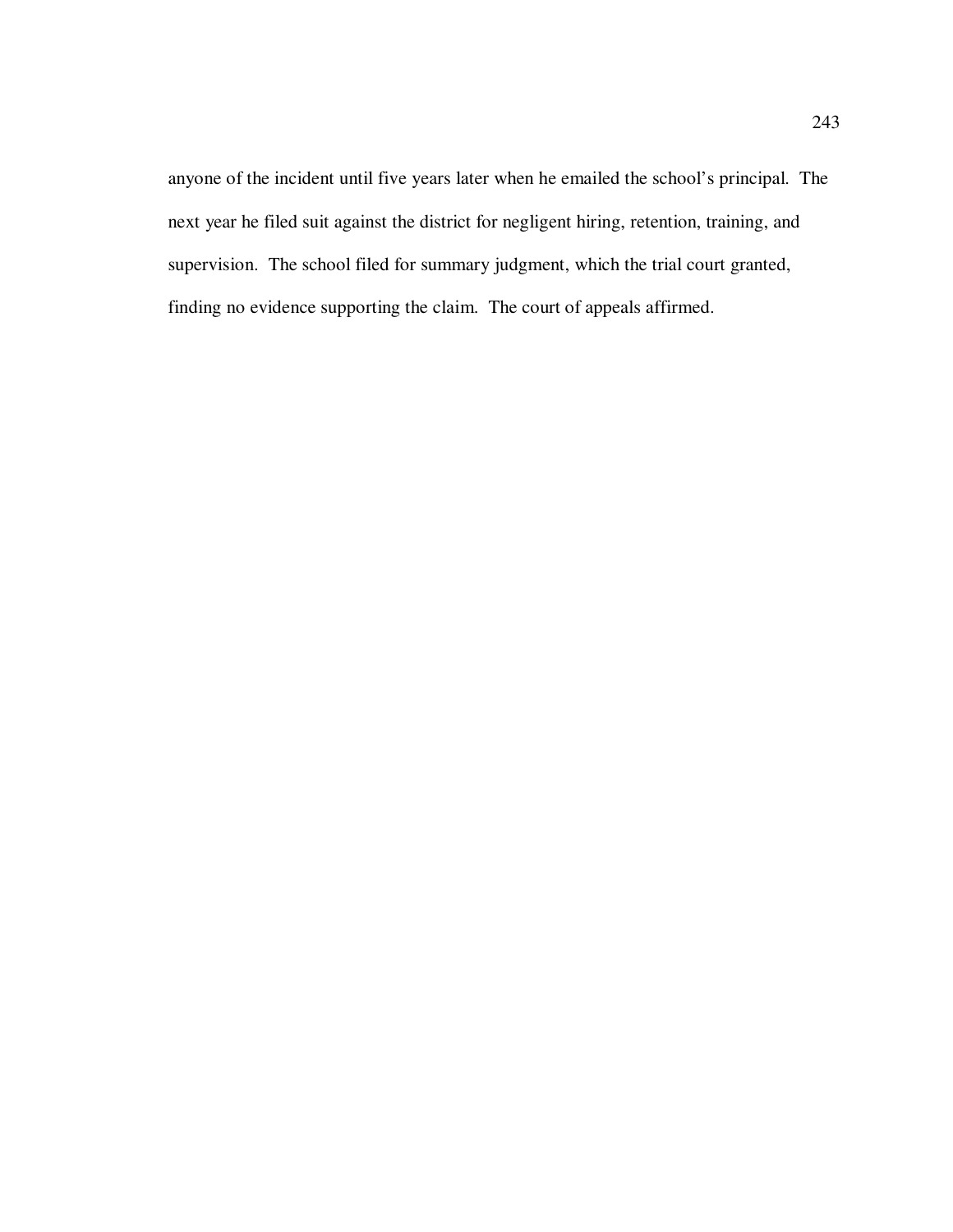### **CHAPTER SIX**

### **SUMMARY AND PRACTICAL APPLICATIONS**

#### **Responses to Questions Posed by the Study**

## **What State Legislation Prohibits Sexual Relationships between Teachers And Students?**

**State criminal law.** Chapter three analyzed the criminal codes from all fifty states as they relate to sexual relationships between school employees and students. Each state has a code of criminal laws. Violating criminal law could subject a perpetrator to fines, probation, imprisonment, and capital punishment in some states.People guilty of sexual crimes are most often sentenced to prison. While no state permits a person to force or coerce another to have sexual relations, each state has laws that prohibit some consensual sexual relationships as well. These laws vary among states based on the age of the victim, the victim's mental or physical capacity to consent, the age difference between the victim and the perpetrator, or the position of trust or authority the perpetrator holds over the victim.

Accordingly, each state varies among its laws prohibiting sexual relationships between teachers and students. Some states specifically forbid sexual relationships between teachers and students regardless of age. Some states forbid sexual relationships between teachers and students depending on the age of the student or the age difference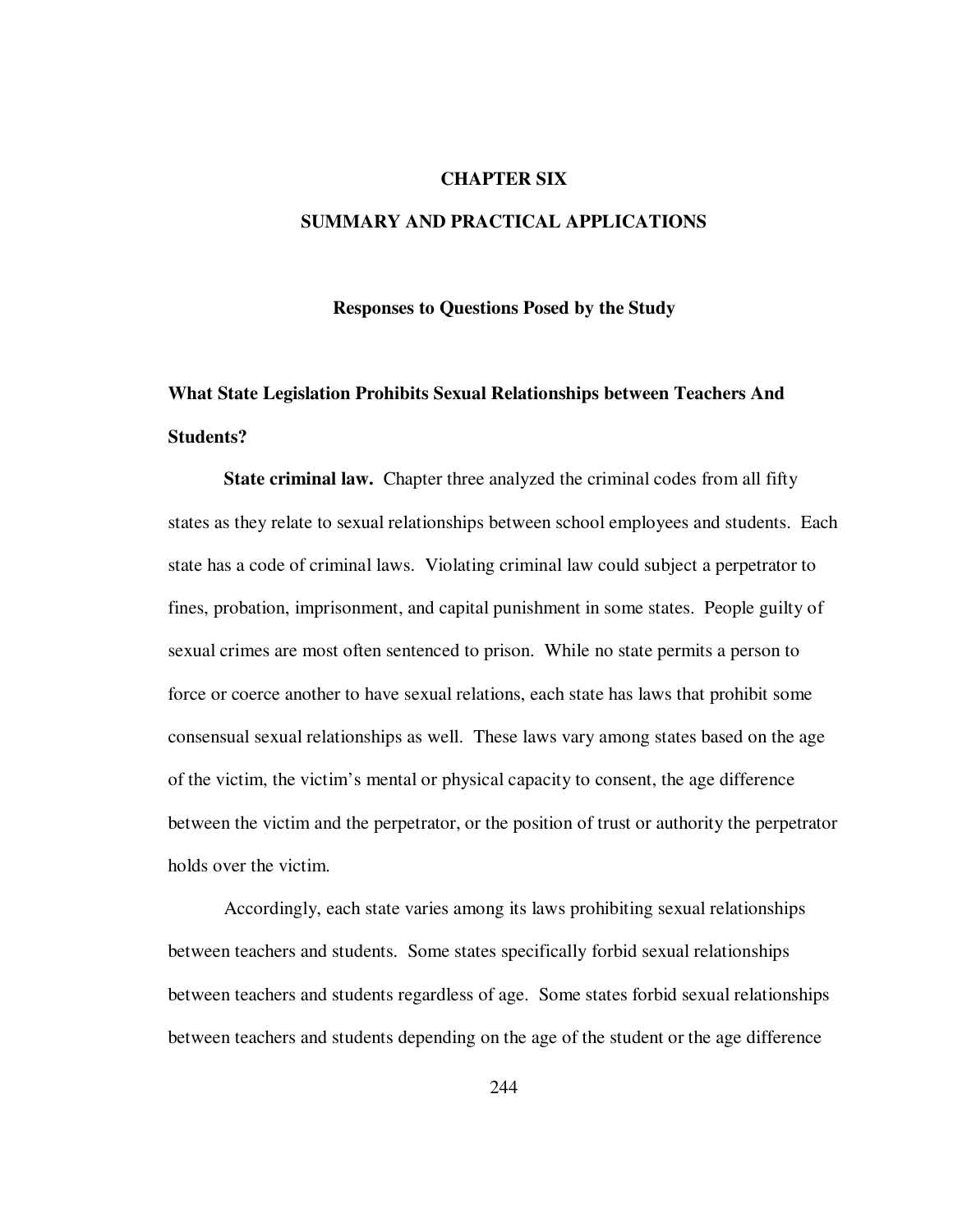between the teacher and student. Other states have no laws prohibiting sexual relationships between teachers and students specifically, but have laws that prohibit sexual relationships in general that would prohibit relationships between teachers and students based on their age or age difference.

Eight states have criminal codes that forbid sexual relationships between teachers and students regardless of the age of the student or the age difference between the student and teacher: Connecticut, Iowa, Kansas, North Carolina, Ohio, Oklahoma, Texas, and Wisconsin. In these states, willing participation of the student in the relationship does not mean that the relationship is consensual.

Twenty-eight states have criminal statutes prohibiting sexual relationships between teachers and students in some cases, but allowing the relationships in other cases: Alaska, Arizona, Arkansas, Colorado, Delaware, Illinois, Indiana, Kentucky, Louisiana, Maine, Maryland, Michigan, Minnesota, Mississippi, Missouri, Montana, Nevada, New Hampshire, New Jersey, New Mexico, North Dakota, South Carolina, Tennessee, Vermont, Virginia, Washington, West Virginia, and Wyoming. The legality of the relationships depends either upon the age of the student or the age difference between the student and teacher.

Criminal codes in fourteen states do not specifically forbid sexual relationships between a teacher or other person in a position of authority and a student: Alabama, California, Florida, Georgia, Hawaii, Idaho, Massachusetts, Nebraska, New York, Oregon, Pennsylvania, Rhode Island, South Dakota, and Utah. Nonetheless, these fourteen states have statutes that prohibit certain sexual relationships between adults and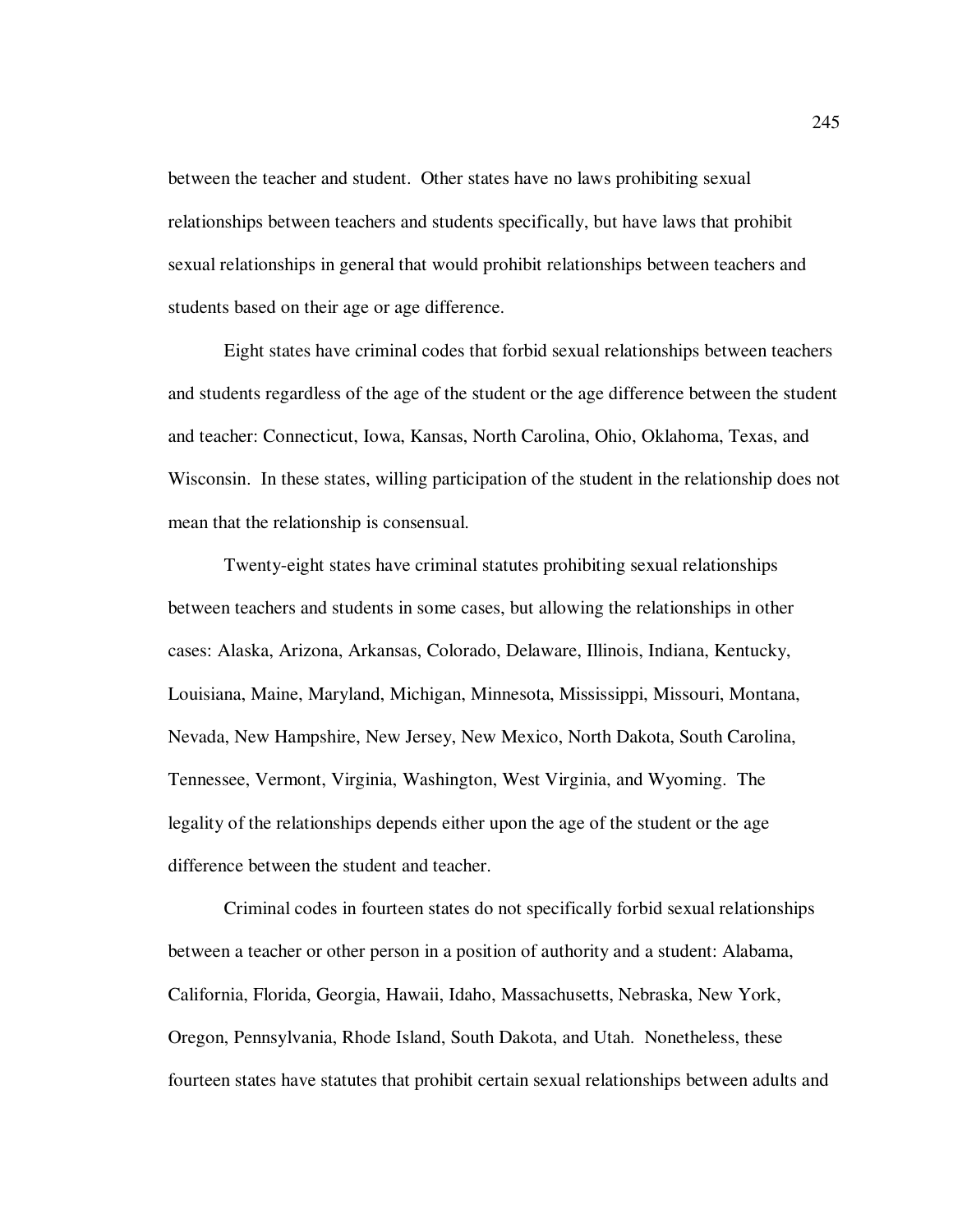minors that would apply to adults in any profession, even teachers and other school employees.

**State administrative law.** Chapter three also reviewed administrative rules from all fifty states as they relate to sexual relationships between teachers and students. In addition to a code of criminal statutes, each state has a code of rules or regulations. These regulations specify procedures and policies for state agencies or departments. The state legislature or individual departments may create the procedures and rules.

Each state has a department of education. The policies they create have the power of law. Among these policies, for example, are requirements for student graduation, teacher licensure, school calendars, achievement testing, course offerings, and so forth. Individuals or school districts that do not follow department policies are breaking the law and are subject to penalties. Penalties may include fines, reprimands, suspension or revocation of licenses, consent agreements, and the like. Imprisonment is not a penalty departments of education can impose.

Among the regulations that affect departments of education operations may be requirements for professional and ethical behavior for teachers and conditions upon which teachers may have their license revoked or suspended or cause a person to be ineligible from obtaining a license to practice. In some states, departments of education have created specific codes of ethics or professional conduct for teachers. In other states, the rules regarding teacher behavior will be found in the codes of regulations.

In Alabama, Alaska, Connecticut, Florida, Georgia, Idaho, Iowa, Kentucky, Maine, Montana, Nebraska, New Mexico, North Carolina, North Dakota, Ohio, Oregon,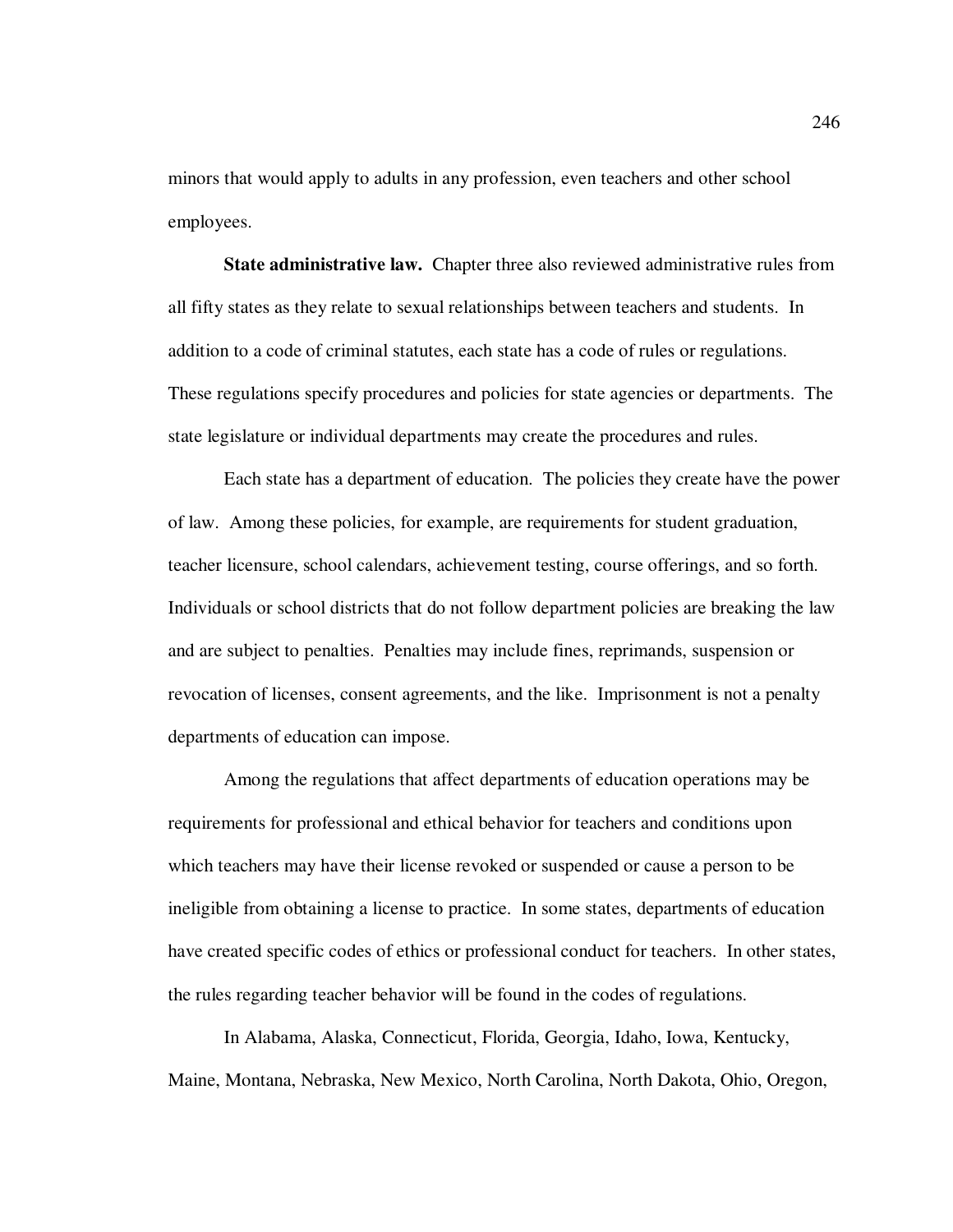Pennsylvania, South Carolina, South Dakota, Texas, Utah, Vermont, Washington, and Wyoming, administrative codes specifically prohibit teachers from engaging in sexual relationships with students or sexually harassing them. Each state has the power to revoke a teacher's license if the teacher does not follow the code.

In Arizona, California, Colorado, Delaware, Hawaii, Illinois, Kansas, Louisiana, Maryland, Massachusetts, Michigan, Mississippi, Missouri, Nevada, New Hampshire, New Jersey, New York, Rhode Island, Tennessee, Virginia, and Wisconsin, administrative codes do not specifically forbid teachers from engaging in sexual relationships with students. However, each state's administrative code allows the state to revoke the teacher's license if the teacher is convicted of various sexual crimes, many of which are crimes involving improper sexual relationships between teachers and students.

Arkansas, Illinois, Minnesota, Oklahoma, and West Virginia administrative codes are more nebulous. These states prohibit activities such as violating nonspecific state or federal law (Oklahoma), maintaining unprofessional relationships with students (Arkansas), not respecting the boundaries of professional responsibilities (Illinois), using a professional relationship with students to private advantage (Minnesota), and not maintaining a high standard of moral behavior (West Virginia), or other just cause. Each state may revoke the license of a teacher who violates the code.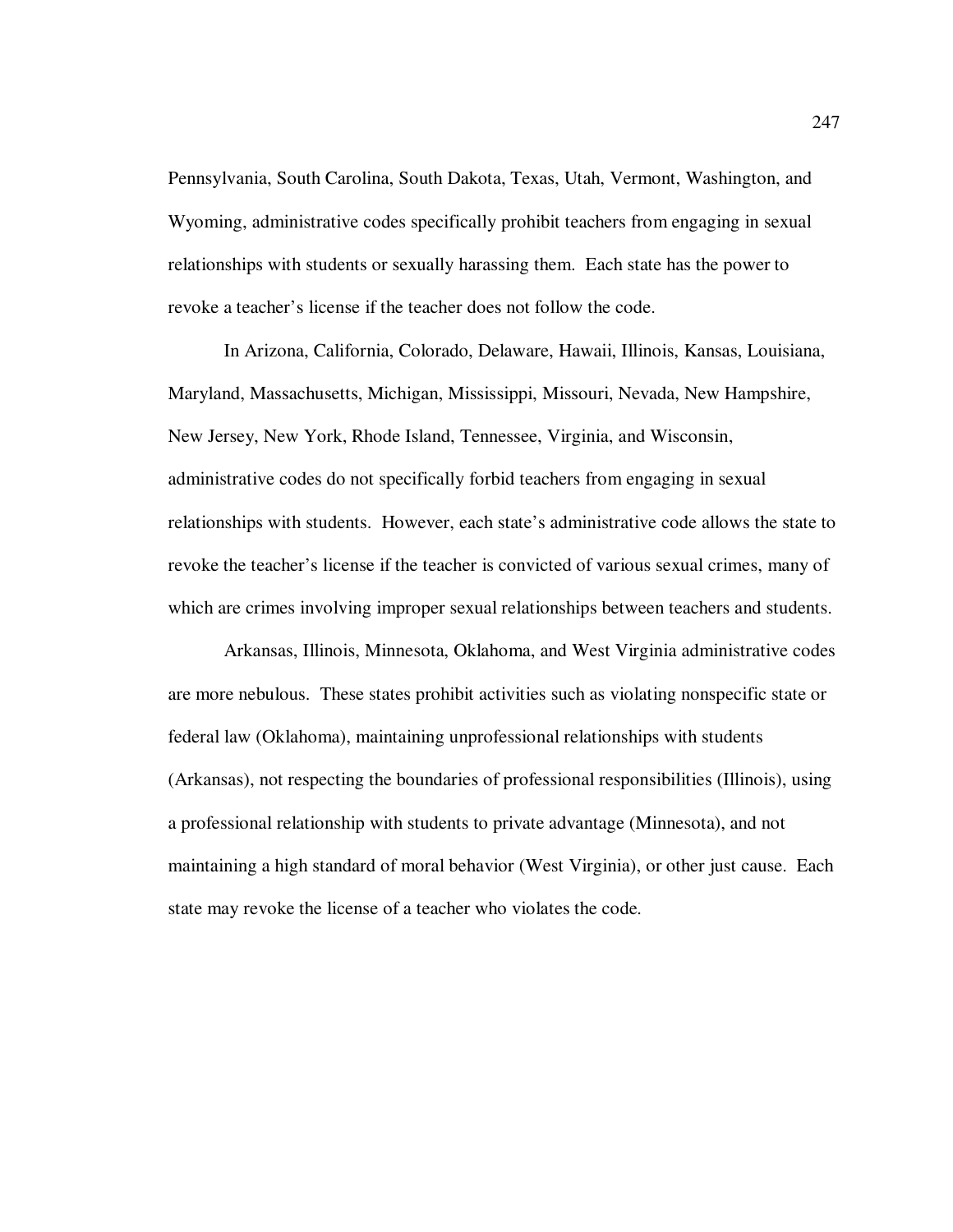# **How Does Federal Legislation, Specifically Title IX of the Rehabilitation Act of 1972, the Fourteenth Amendment, and 42 U.S.C. § 1983, Apply to Sexual Relationships between Teachers and Students?**

**Title IX.** Chapter three discussed Title IX as it relates to sexual relationships between teachers and students. Title IX prohibits gender-based discrimination and abuse of students in federally funded education programs.<sup>529</sup> All programs of all educational institutions that receive federal financial assistance are subject to the requirements of Title IX. Title IX protects students from some forms of sexual harassment and abuse.

Prohibitions under Title IX include sexual harassment of a student by a teacher or other school employee, which may take the form of quid pro quo or hostile environment harassment. Quid pro quo harassment occurs when a school employee bases an educational decision on the student's submission to the school employee's sexual advances. Hostile environment harassment occurs when a student's ability to benefit from or participate in an educational program or activity is severely limited by a school employee's sexual advances.

In situations where the sexual conduct between the employee and student is consensual, a school will be liable under the same standards that would apply to peer or third party harassment. A school will be liable if it has actual knowledge of the harassment and fails to take immediate and appropriate corrective action. However, under this standard of liability, a school may be in compliance with Title IX if it takes immediate corrective actions upon learning of the harassment. When harassment occurs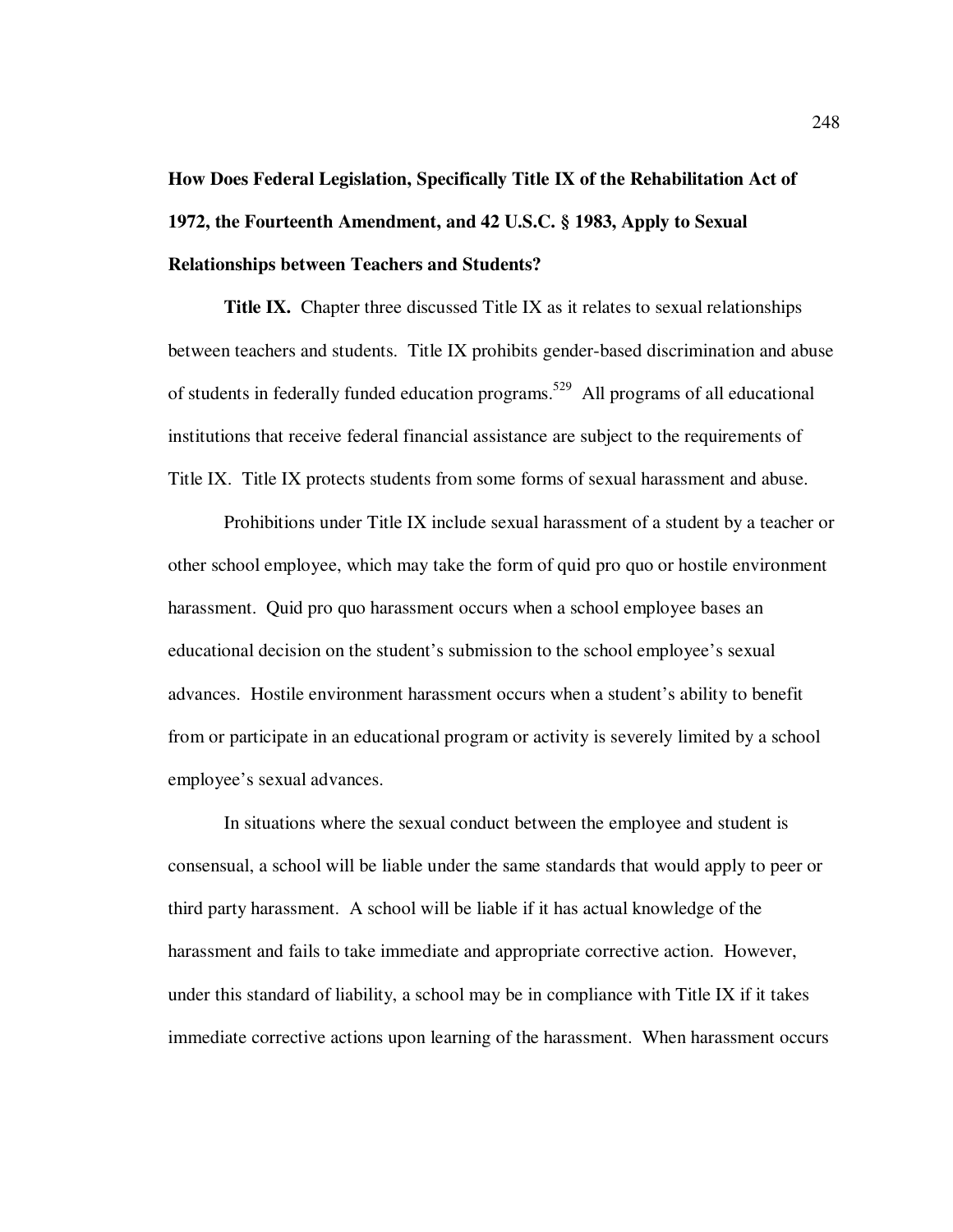between a school employee and a student, the conduct does not have to be unwelcome, while harassment must be unwelcome in peer-to-peer harassment.

If a school has actual notice of a sexually hostile environment and does not take immediate corrective action, it will be violating Title IX. A school is considered to have actual notice if a responsible employee of the school actually knows about the harassment. According to the Office of Civil Rights (OCR), defining an employee as "responsible" may vary on such factors as the actual authority given to the employee and the age of the student.<sup>530</sup> Guidelines developed by the OCR state that, considering the age of the student, a school will be liable if an employee whom the student reasonably believed to be responsible had actual notice of harassment and was deliberately indifferent. The OCR further explained that in these cases of "apparent authority," the younger the student victim, the more likely any adult employee (e.g., custodian, cafeteria worker) is to be considered responsible.<sup>531</sup>

However, the guidelines offered by the OCR do not appear to be good law. Contrary to OCR policy, for example, the court ruled in *Canutillo Indep. School Dist. v. Leija*<sup>532</sup> that a school district was not liable when one of its teachers sexually molested a second grade student, because the student and her mother only reported the harassment to the homeroom teacher as instructed by the student handbook, and the homeroom teacher did not have authority to take remedial action. The court stated that "before the school district can be held liable under Title IX for a teacher's hostile environment sexual abuse, someone in a management-level position must be advised about (put on notice of) that conduct, and that person must fail to take remedial action."<sup>533</sup> Indeed, the court reasoned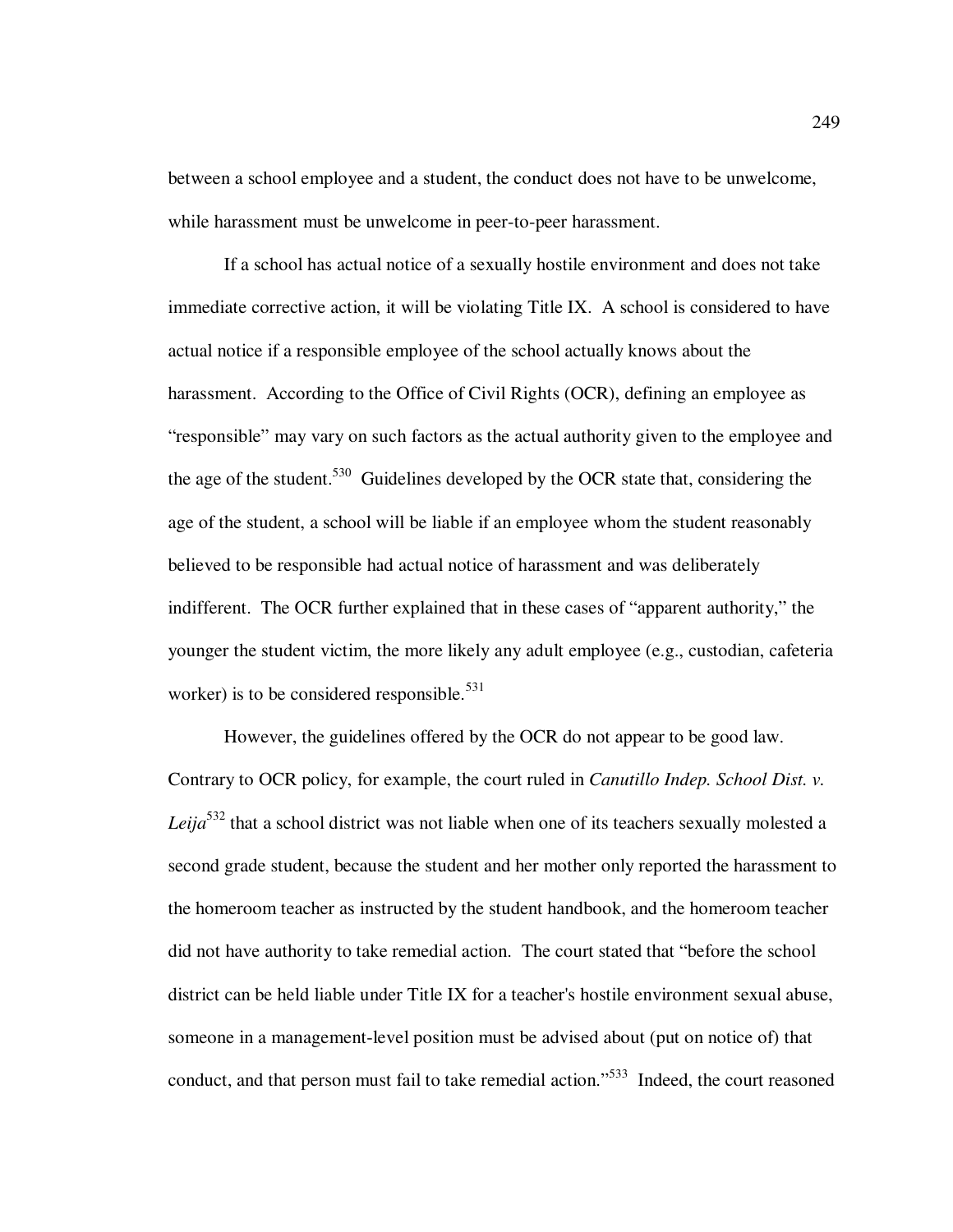it would not be appropriate to require a school district to take prompt remedial action when it learns of sexual harassment and then define who a responsible person is so broadly that it includes people who do not have authority to take action. Similarly, *Rosa H. v. San Elizario Indep. School Dist.*<sup>534</sup> saw the court hold that a school district is only liable if an employee who has been recognized by the school board with supervisory power over the offending employee actually knew of the abuse, had the power to end the abuse, and failed to do so.

United States Supreme Court rulings also show that OCR guidance regarding Title IX and apparent authority is inappropriate. In *Gebser v. Lago Vista Independent School District*, the Court stated that

in a private action against a school district by a student under Title IX for the sexual harassment of the student by one of the district's teachers, damages may not be recovered unless an official of the district who, at a minimum, has authority to institute corrective measures on the district's behalf has actual notice of, and is deliberately indifferent to, the teacher's misconduct.<sup>535</sup>

The Court repeated its stance on Title IX liability requiring actual notice of a responsible person in two peer-to-peer student sexual harassment cases. In *Fitzgerald v. Barnstable School Committee*, the court stated that "a Title IX plaintiff can establish school district liability by showing that a single school administrator with authority to take corrective action responded to harassment with deliberate indifference."<sup>536</sup> In *Davis v. Monroe County Board of Education*, the Court reiterated a "recipient cannot be directly liable for its indifference where it lacks authority to take remedial action."<sup>537</sup> So while the OCR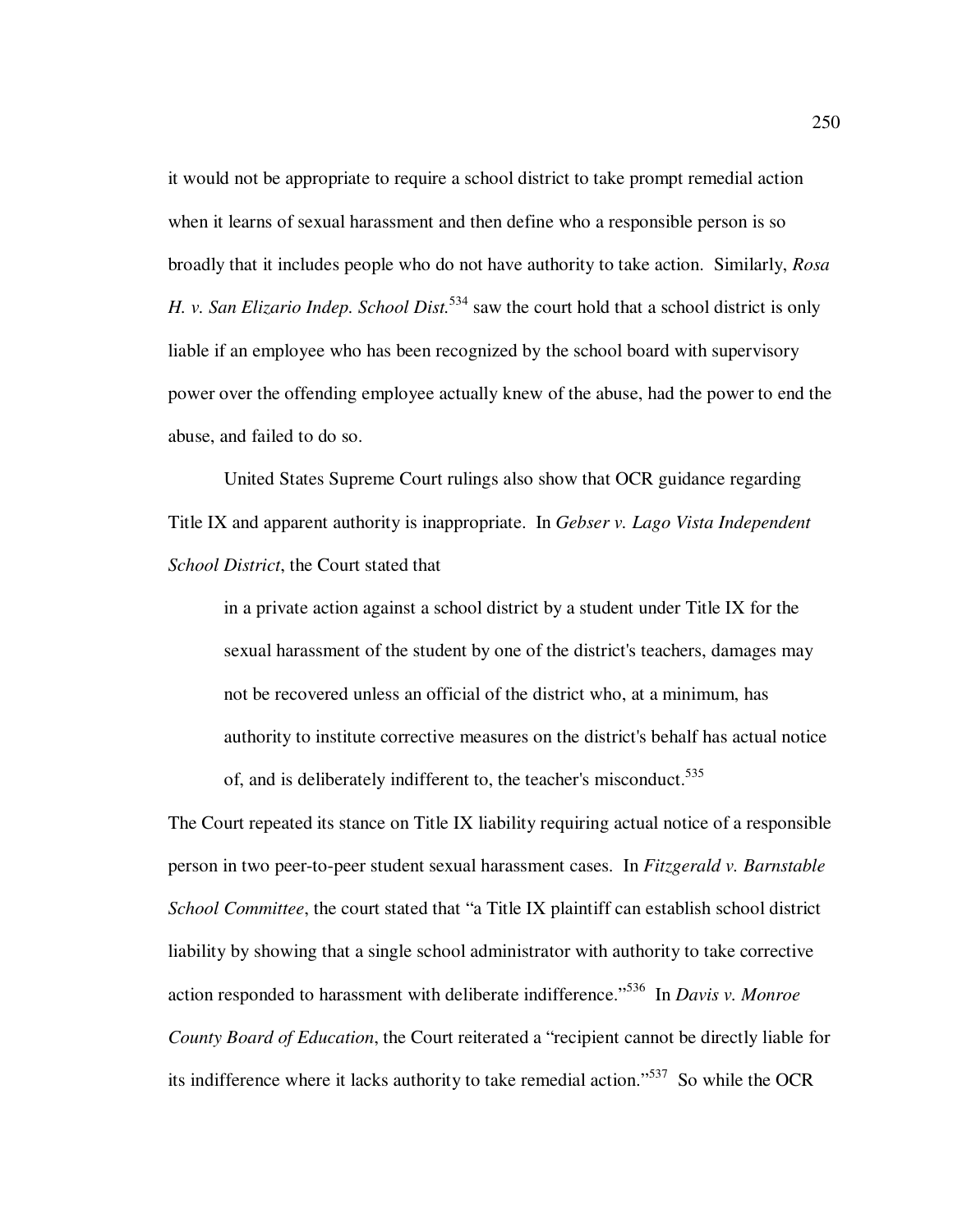contends that a school district may be liable for Title IX violations of sexual harassment of a student by an employee if an "apparent authority" knew of the harassment, court rulings have shown that contention to be erroneous.

**42 U.S.C. § 1983.** Chapter three discussed § 1983 as it relates to sexual relationships between teachers and students. Section 1983 itself is not a source of substantive rights. Rather, it provides a vehicle for those whose rights have been violated under other federal laws to be made whole through monetary compensation. The Supreme Court has reasoned that the basic purpose of § 1983 is to compensate people for injuries caused by the deprivation of their constitutional rights. For example, a student who feels she has been sexually harassed by her teacher may sue under Title IX or the Fourteenth Amendment, attaching a § 1983 claim for damages.

 Courts have ruled that state officers' actions completed in their official capacities might cause them to be personally liable for damages under § 1983. The Supreme Court ruled that state officials are "persons" under § 1983, and that the Eleventh Amendment, which immunizes states from suits in federal courts, does not bar suits brought against state officials in their individual capacities under § 1983. Other case law has emerged that confirms a petitioner's ability to file successful claims against a state actor individually, particularly if the individual demonstrated callous indifference for the rights of the petitioner and violated a clearly established law. In addition to compensatory damages, other relief is also available through § 1983, including injunctive relief, punitive damages, and attorney's fees.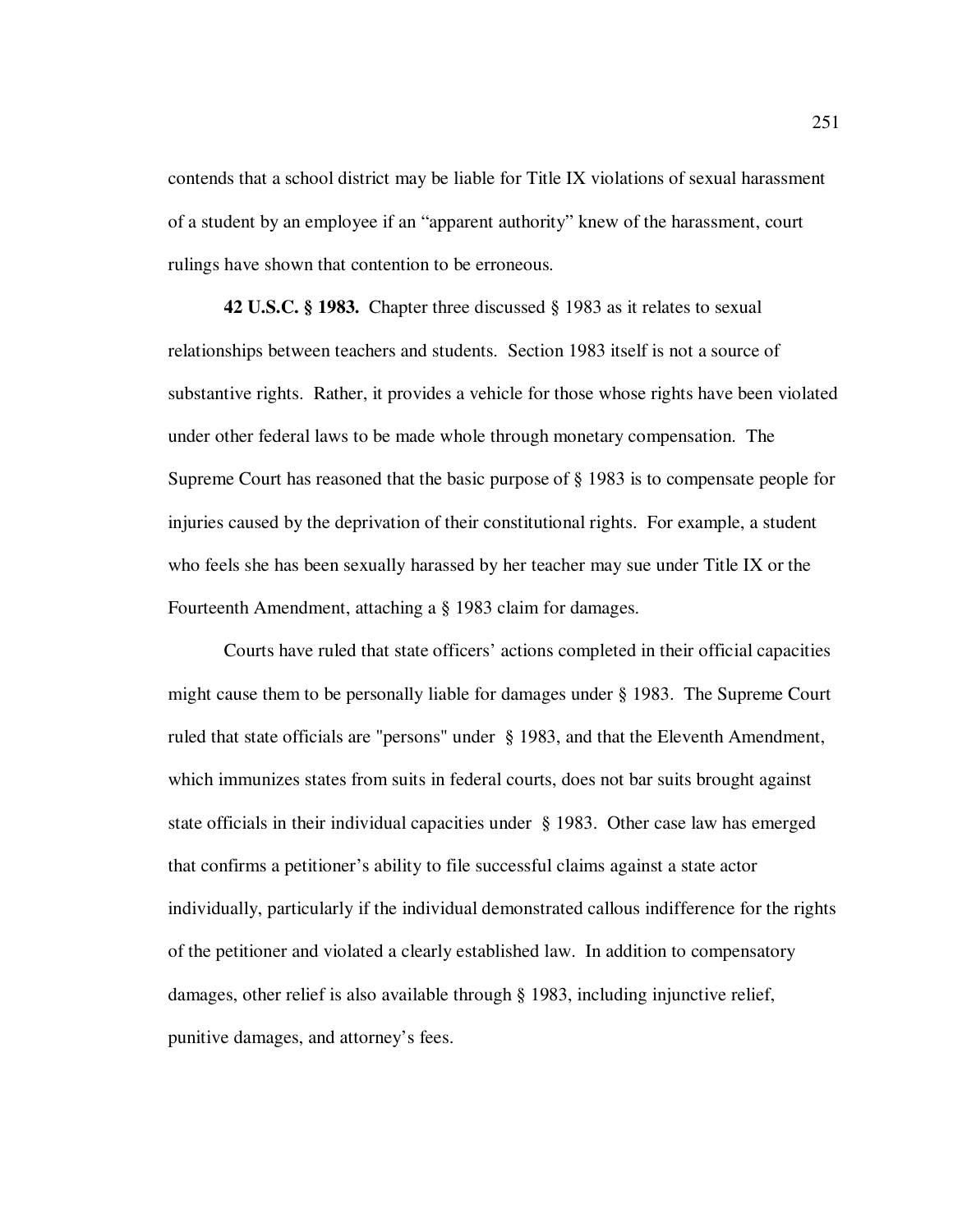Individual persons and municipalities are subject to liability under § 1983. However, some individuals are immune from liability under § 1983. For example, judges and legislators acting in their official roles are always immune from liability under § 1983. Also, most state and local government officials can be granted qualified immunity if they act in good faith. The Supreme Court ruled that school board members could be immune from liability under § 1983 unless the school board members knew or should have known that their actions would violate an individual's constitutional rights or they acted with malicious intent to deprive individuals of their constitutional rights or injure them.

## **What Are Specific Outcomes and Trends of Judicial Law Involving Teachers Alleging Wrongful Termination after Having Sexual Relationships with Students?**

Chapter four summarized fifty cases in which a school employee who suffered an adverse employment action filed suit against his former employer or state department of education. Several trends in law became apparent through the summaries.

**Due process.** A common challenge made by employees terminated for engaging in sexual relationships with students is that they were denied their Fourteenth Amendment Due Process rights. Case law makes it clear that public employees have a property interest in their employment and that governmental deprivations of a property interest must be accompanied by procedural safeguards. Among these procedural safeguards are a notice of the intended deprivation and a hearing. Greater due process should be given when the possible deprivation is greater. For example, notice and a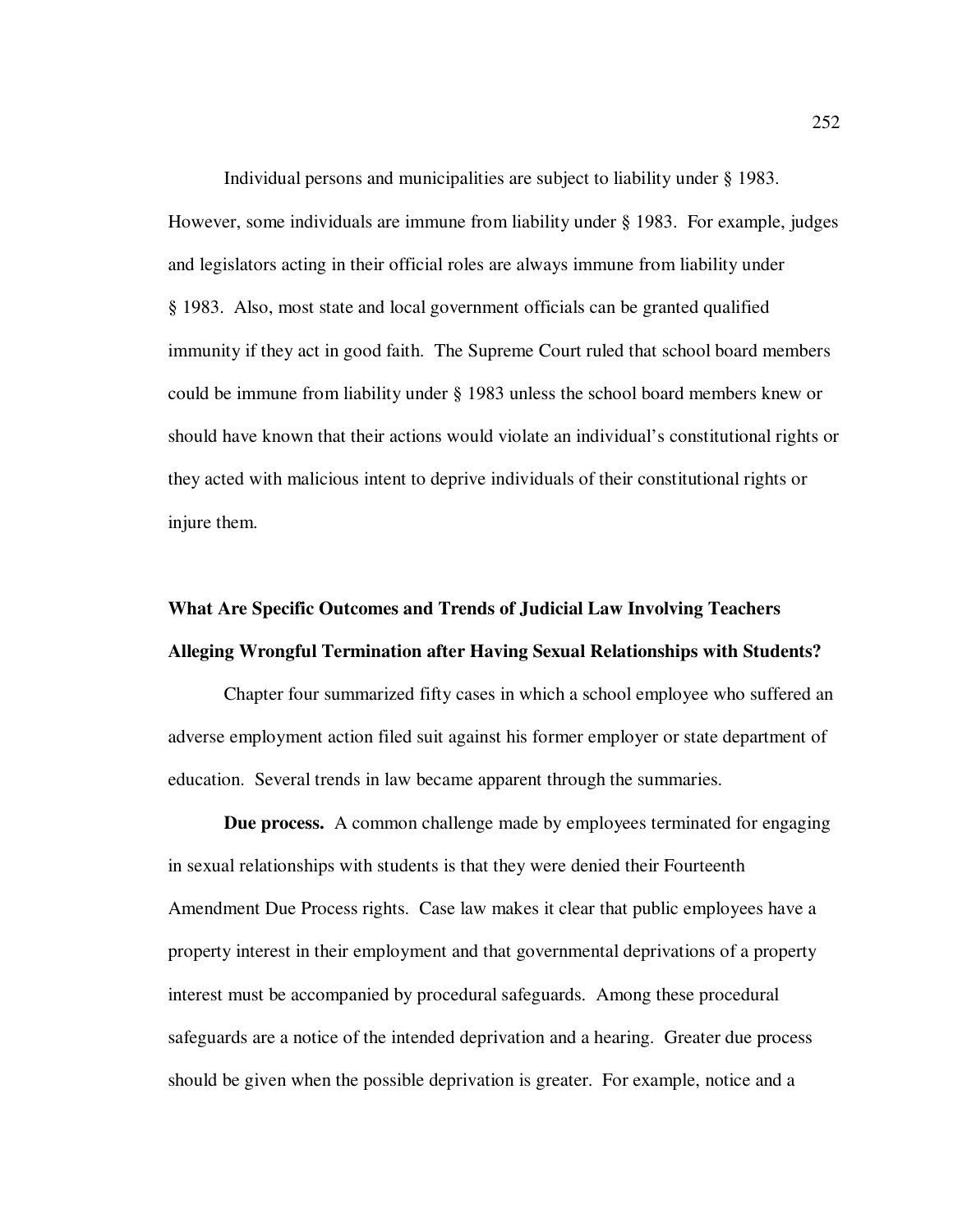hearing may be sufficient if an employee were going to be reprimanded or suspended from work with pay. However, if an employee may be subject to wage deprivation or loss of employment, he should be given clear and actual notice of the reasons for termination in sufficient detail to enable him to present evidence relating to them, notice of both the names of those who have made allegations against him and the specific nature and factual basis for the charges, and the opportunity to confront, call, and cross-examine witnesses.

 In some cases involving a student who had sexual relationships with a school employee, the employee may not be permitted to confront the victim witness to protect the witness from further harm. However, in such cases the victim may be required to submit an affidavit, and the employee may be given the opportunity to challenge the affidavit. Often school employees who have engaged in sexual relationships with students are involved in criminal cases before or during the time they bring wrongful termination claims. Courts are likely to rule that criminal charges are not material to wrongful termination claims. Indeed, often school employees may be acquitted of criminal charges, but their behavior still may have violated state administrative code that mandates their discharge. That is likely a function of the different standards of proof required for criminal and civil cases. The standard of proof in criminal cases is proof beyond a reasonable doubt, which is significantly higher than the standards most often seen in civil cases. In termination cases, for example, some states require merely a preponderance of the evidence while others require the higher substantial evidence standard. However, both standards are short of that required for a criminal conviction.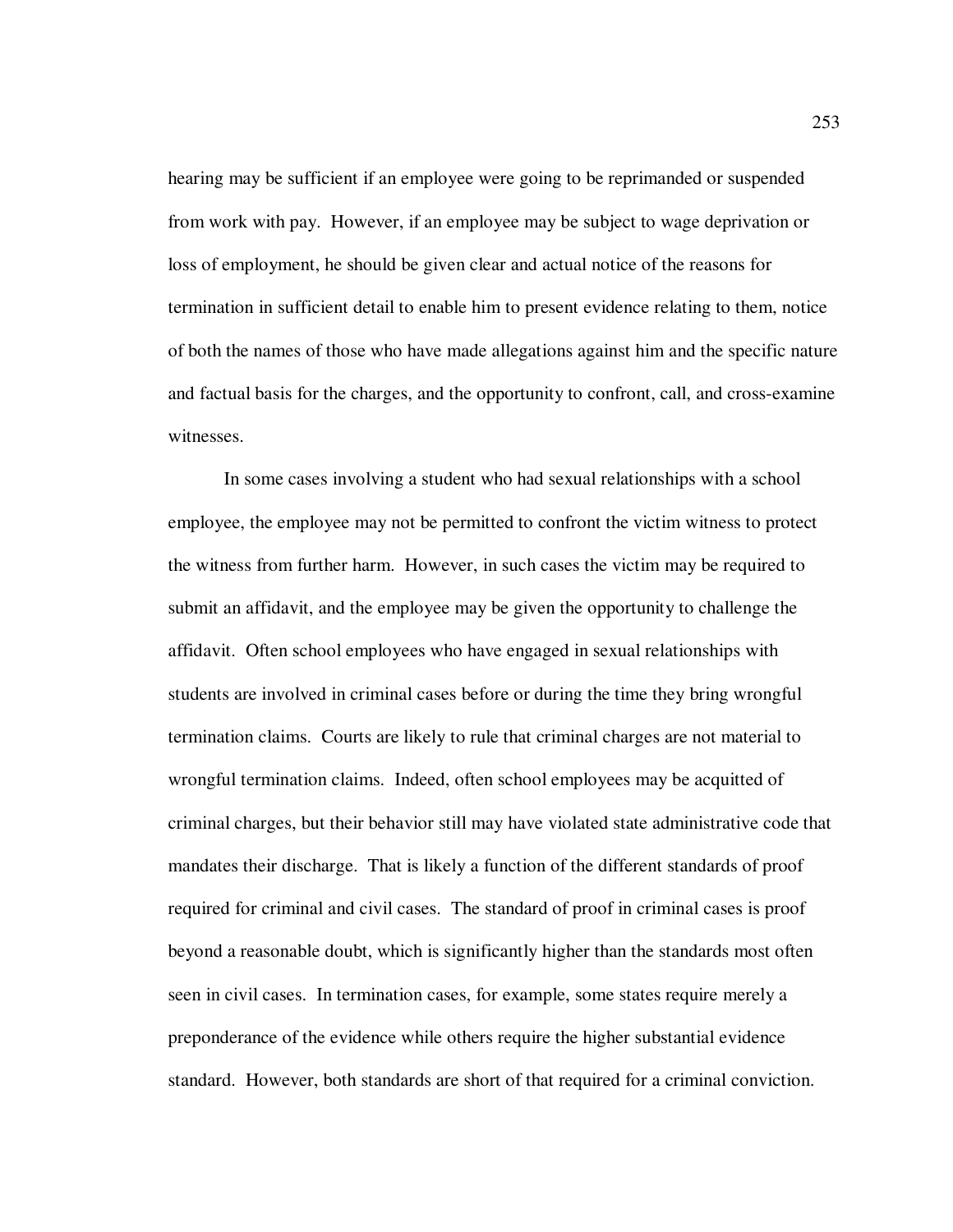Sometimes when allegations of a school employee's sexual misconduct surface, the superintendent may conduct the initial investigations and inform the school board of details. Later, when the board has to rule on an employee's termination, the employee might claim the board was not objective in accepting the superintendent's recommendation because the superintendent is the board's chief executive. Courts have consistently dismissed this argument, reasoning that the board's exposure to evidence before the hearing in itself does not make a board unfair.

However, if board members overstep their bounds and conduct investigations themselves, discuss evidence with the public, or try to convince an accused employee to resign, they put themselves at risk of violating the employee's due process rights. Furthermore, if board members have pre-hearing knowledge of an accused teacher's actions, it is important for the board member not to deny having such knowledge at the hearing. Denying the knowledge is more likely to support a dismissed employee's claim of board bias than actually having the knowledge, particularly if the board member truly remains objective when weighing evidence at a hearing.

Courts have ruled that a discharged employee may not automatically demonstrate bias through every discrepancy between a board member's prehearing conduct and his statements at the hearing, nor have courts set a threshold for when such a discrepancy will rise to the level of a disqualifying bias. Courts will rule on that matter on a case-bycase basis. Courts have used a four factor balancing test in determining disqualifying personal bias: (1) Whether the board member's role in seeking termination was procedural, or implies that the board member's mind is already made up on the issue of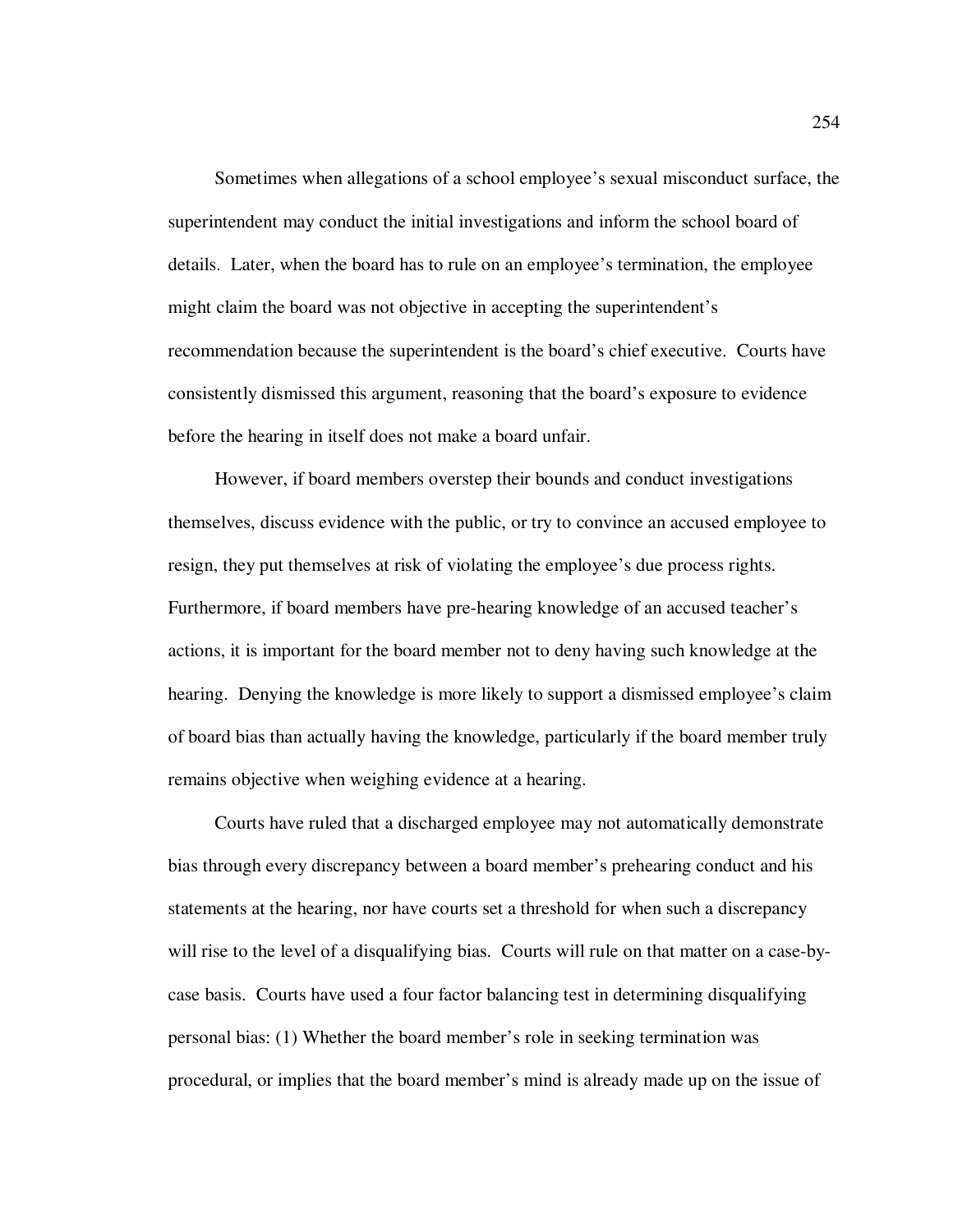the employee's guilt; (2) Whether the board member's possible lack of impartiality gives risk of a wrong decision based on faulty findings of fact; (3) Whether the board member has a personal interest in the termination being upheld; and **(**4) Whether personal conflict exists between the employee and the board member.

 Boards sometimes use impartial officers to hear cases and recommend what type of discipline a board should impose on an employee. Courts have ruled that an employee's due process is not denied if the board does not follow the recommendations of the hearing officer, as long as the board did not act in a fraudulent, arbitrary, or unreasonable manner that was not supported by substantial evidence. Moreover, even if the evidence of the teacher's misconduct is obtained through illegal police activity, courts may not find due process violations, supporting a school district's interest in protecting its students and insuring an appropriate school environment.

**Procedural errors.** Employees discharged for engaging in sexual relationships with students often cite procedural mistakes in their claims against school districts. One such claim is that the relationship that caused the termination of the employee happened years earlier and was outside the statute of limitations for either criminal prosecution or dismissal hearings. Employees may claim that since they cannot be charged criminally, neither should they be subject to termination. Or, state teacher tenure law may specify that acts of misconduct have a statute of limitations which prevents an employee from being disciplined for certain misconduct.

This challenge may be more successful in some states than others as statutes of limitations vary widely among states and among the claims being challenged. Where no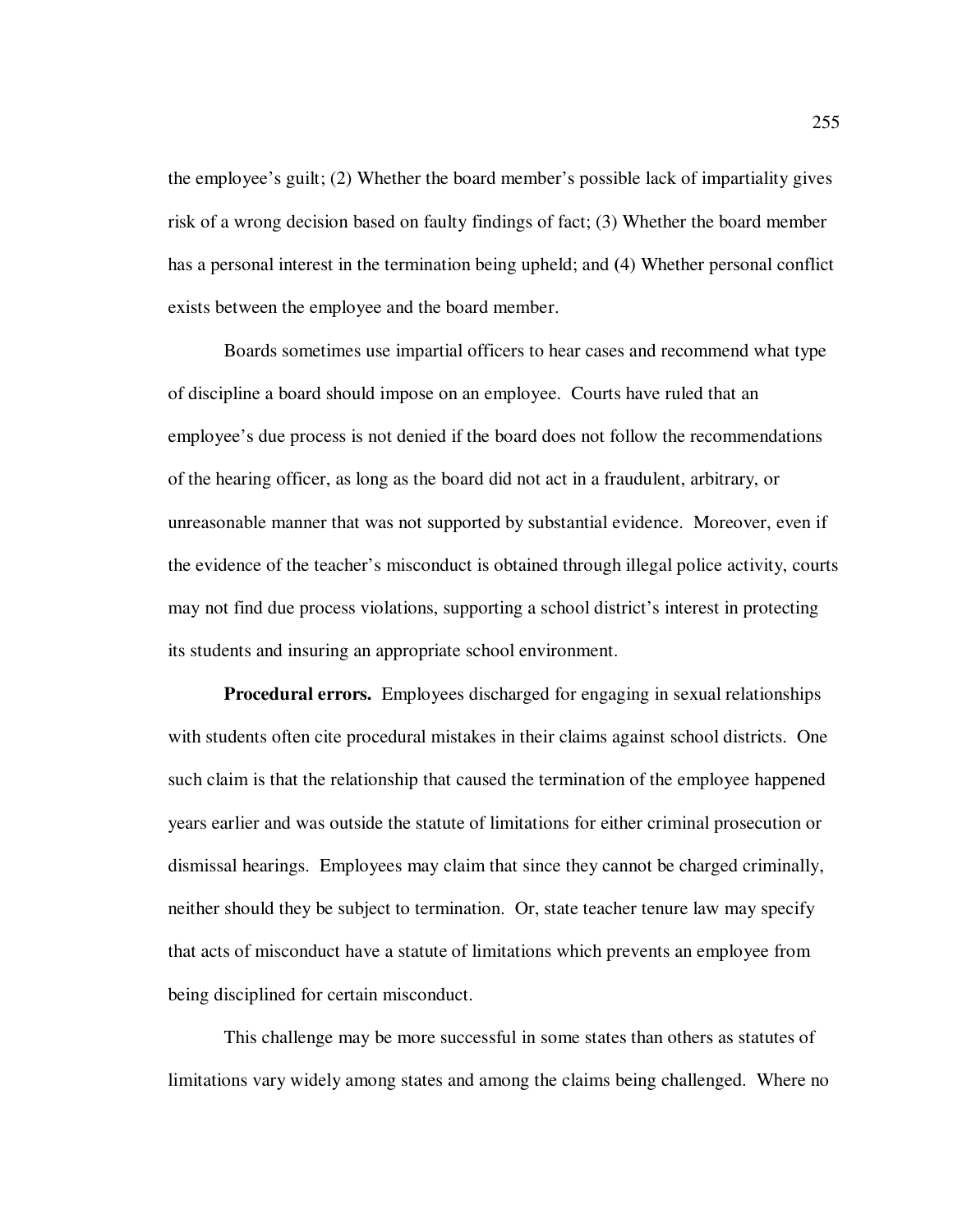statute of limitations is expressly declared by the state legislature, boards of education are free to pursue termination or license revocation against employees who had sexual relationships with students years earlier, even if a statute of limitations exists for criminal prosecution for the same actions. Of course, the employee would have the right to attack the credibility of adverse witnesses related to their memory of the events. In instances where collective bargaining agreements (CBAs) specify a statute of limitations for employee discipline, courts find that the statute of limitations does not toll until the school district is aware of the disciplinary infraction.

In addition to arguing the conduct in question was outside the statute of limitations specified, school employees discharged for misconduct sometimes argue that discipline imposed upon them was outside the scope of other terms of a CBA. Collective bargaining agreements may specify progressive discipline for various infractions or require the use of mediators or arbitrators in determining employee discipline. Having a sexual relationship with a student is a serious disciplinary infraction and almost always would not be subject to progressive discipline before termination. Inappropriate relationships between employees and students that do not involve sex, however, may require forms of progressive discipline including warnings, reprimands, and suspensions before termination. Furthermore, if the CBA requires binding arbitration for disciplinary hearings, or if the employee and administration entered into such an agreement, a school board would be required to abide by the arbitrator's ruling.

Another common defense for school employees terminated for having sexual relationships with students is that the student consented to the sexual activity. This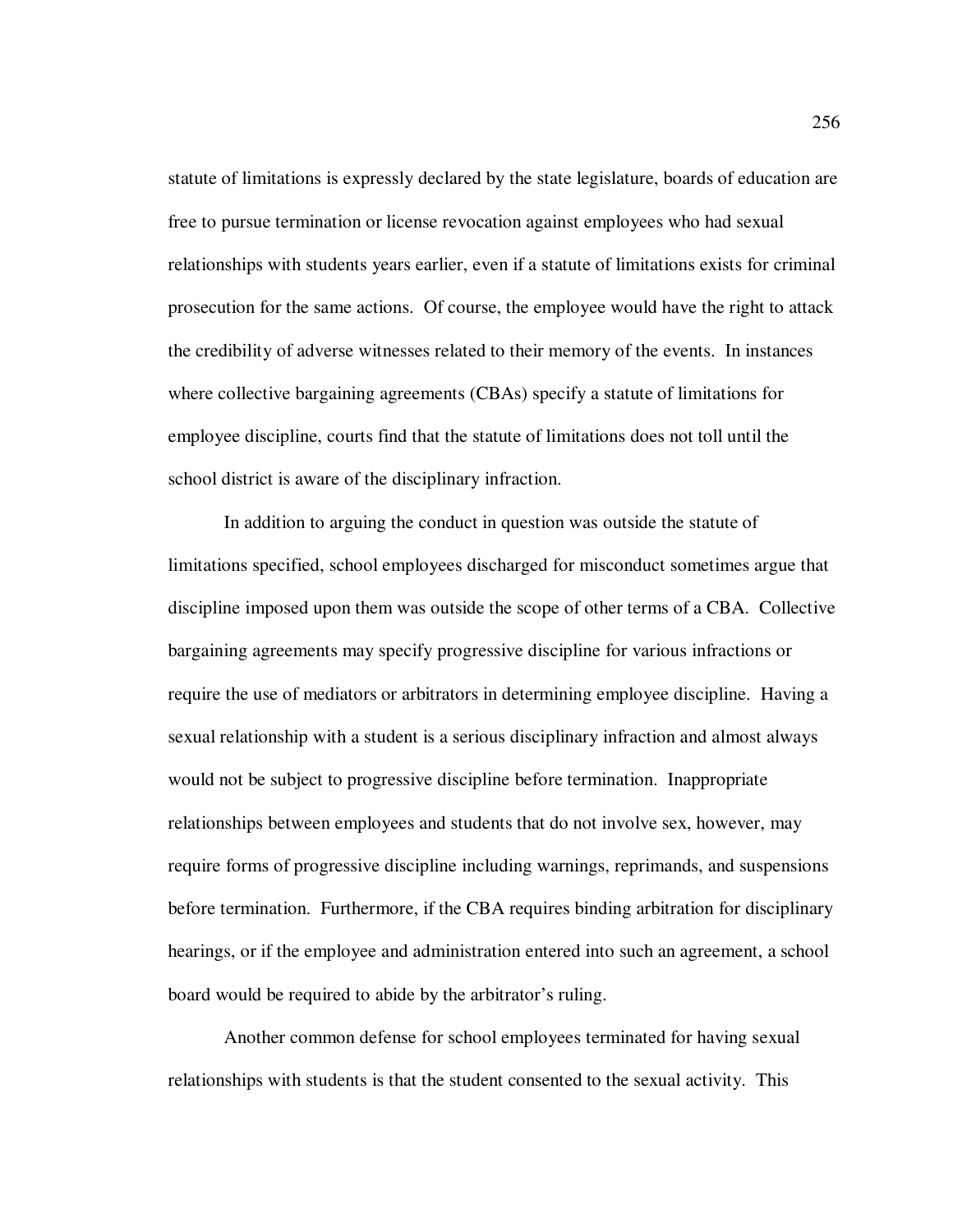defense is consistently denied by courts. Even in cases where the student was a willing participant in the sexual activity and actively worked to hide the relationship, each state's criminal code, administrative code, or both, prohibit sexual relationships between school employees and students, with few exceptions. In almost every situation, courts will rule that a student was unable to consent to sexual activity with a school employee as a matter of law.

Sometimes employees who engage in sexual relationships with students find themselves involved in a criminal trial at the same time the administrative hearing for termination is ongoing. Such employees might request a stay of the administrative hearing, claiming that being required to answer questions in an administrative hearing would jeopardize the Fifth Amendment protection against self-incrimination. Courts have consistently ruled that no right of continuance of administrative proceedings pending the outcome of parallel criminal proceedings exists. If such a right existed, it would greatly slow down administrative proceedings. Thus, as long as no requirement that an employee answer questions or lose employment exists, schools can hold administrative hearings concurrently with criminal proceedings, with the employee who claims Fifth Amendment protections forfeiting the ability to testify in defense. Schools should not hold the employee's refusal to speak at the hearing against the employee, however.

As mandated reporters of abuse, school administrators often report sexual relationships between employees and students to children's service agencies while also commencing disciplinary proceedings in-house. It is not uncommon for children's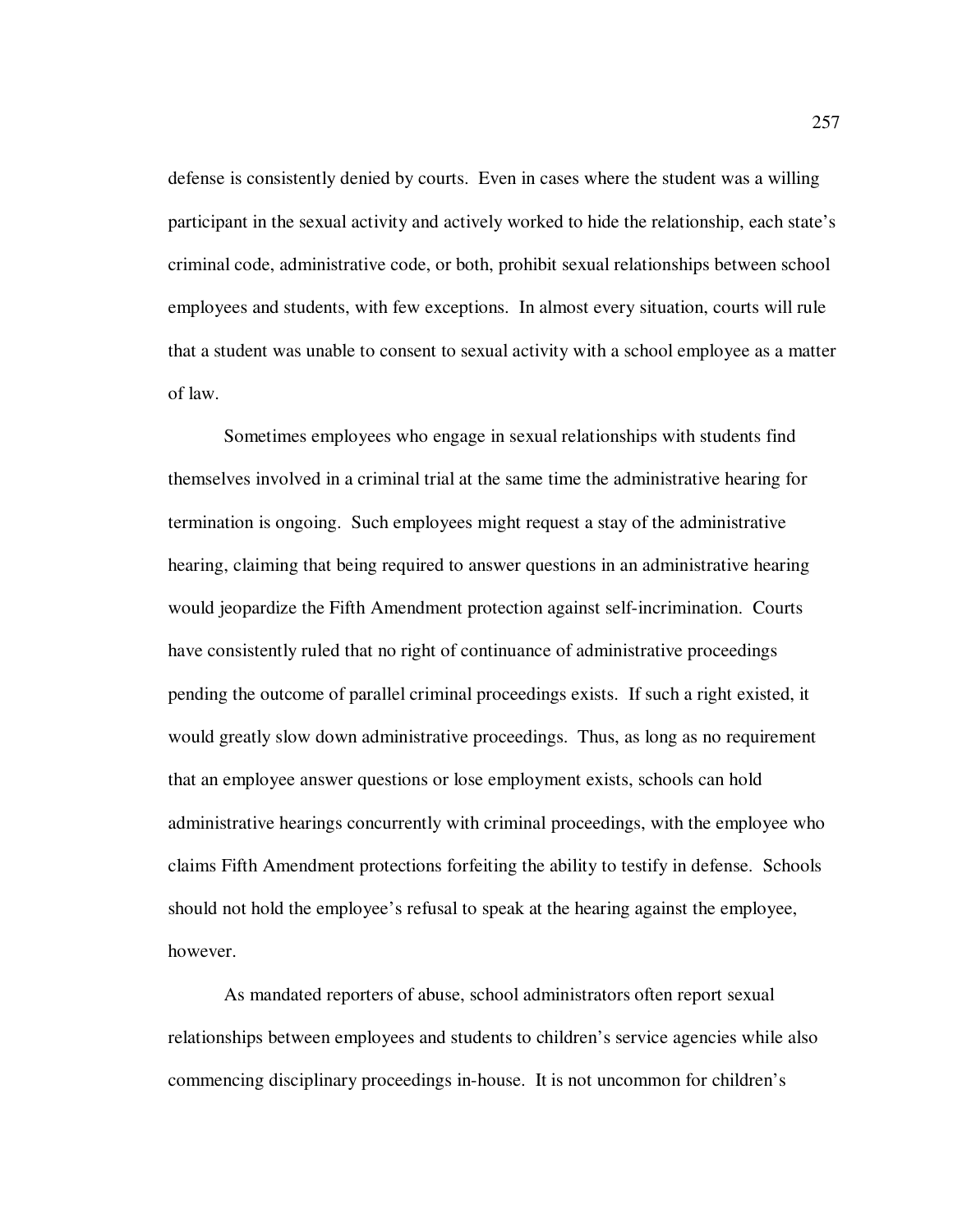services agencies not to find enough evidence that the employee abused the student. Nonetheless, courts have ruled that this does not preclude a school district from pursuing termination as schools and children's service agencies have different standards of proof.

In one case  $538$  reviewed in Chapter four, a mother of a child victim surreptitiously recorded phone conversations between her son and the teacher with whom the son was having a romantic relationship. Peculiarly, the teacher's counsel withdrew his objection to the tapes being entered into testimony. These tapes likely would not have been allowed had the teacher not withdrawn her challenge to them. The Omnibus Crime Control and Safe Streets Act of  $1968^{539}$  makes wiretapping a crime, except under very narrow exceptions. The law prohibits surreptitiously recorded tapes of nonconsenting parties, such as the ones in this case, from being entered into evidence.

In the same case, a man who had a sexual relationship with the teacher fifteen years earlier was called to testify to the credibility of the teacher. She had claimed she never had a relationship with a person younger than eighteen-years-old, and he was called to testify that he had a relationship with her when he was younger than eighteen, thus calling her credibility into question. Other cases reviewed in Chapter four contained similar circumstances in which after a teacher-student sexual relationship came to light, some of the teachers' former students came forward to report similar incidents happening in the past, sometimes several years in the past. The admission of this sort of testimony is generally allowed by courts in teacher termination hearings, and the same type of evidence likely would be permitted in criminal trials. Federal rules permit admitting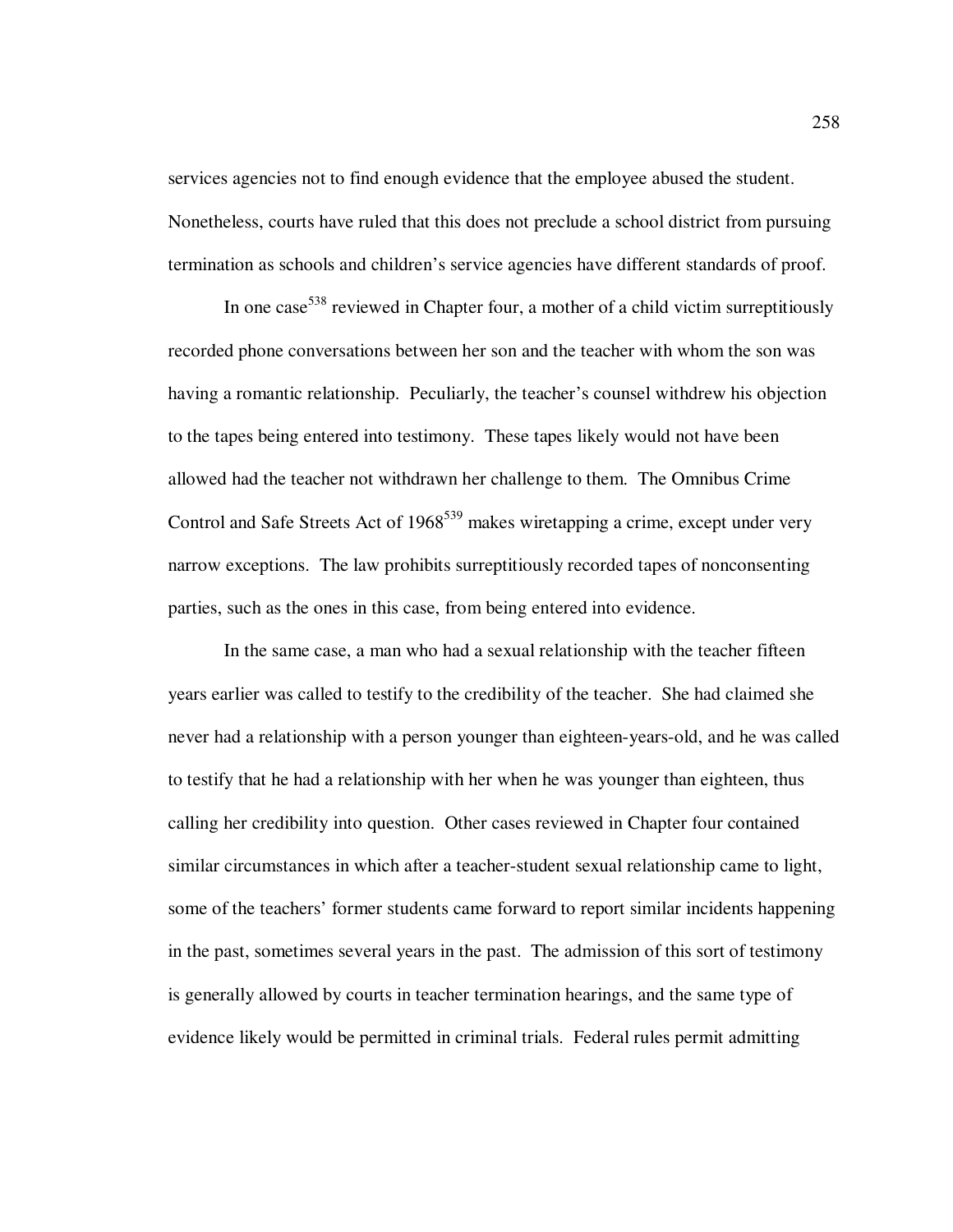evidence of a defendant's commission of another offense of sexual assault<sup>540</sup> and evidence of the defendant's commission of another offense of child molestation.<sup>541</sup>

**Immorality.** Often school employees who are dismissed from employment for inappropriate relationships with students argue that their behavior did not meet the standard of "immorality" that qualifies as a reason for termination in many states. Courts have clearly determined that engaging in a sexual relationship with a student rises to the level of immorality required for an employee to be discharged. Inappropriate conduct that falls short of sexual activity, though, may or may not be viewed as reaching the standard of immorality for employee termination. Employees who have a long-term, nonsexual dating relationship with a student likely would be found to be immoral, while a teacher who makes infrequent comments about a student's body likely would not be found to be immoral. However, if it is found that the employee engaged in immoral activity, courts do not require school districts prove the immoral conduct was job related. That is, even though a teacher may still be able to present dynamic, engaging lessons, his involvement in a sexual relationship with a student would justify his termination because the immoral conduct would have an adverse impact on the school community.

**Remediability.** Some employees who engage in inappropriate relationships with students admit their behavior was wrong, but argue that the relationships are not so wrong as to warrant termination. Instead, they argue their behavior is rehabilitative and that they should be given a second chance. Generally courts will determine inappropriate touching of students is not remediable because the victims suffer psychological damage, the school suffers damage by losing the trust of its community, and a mere warning to a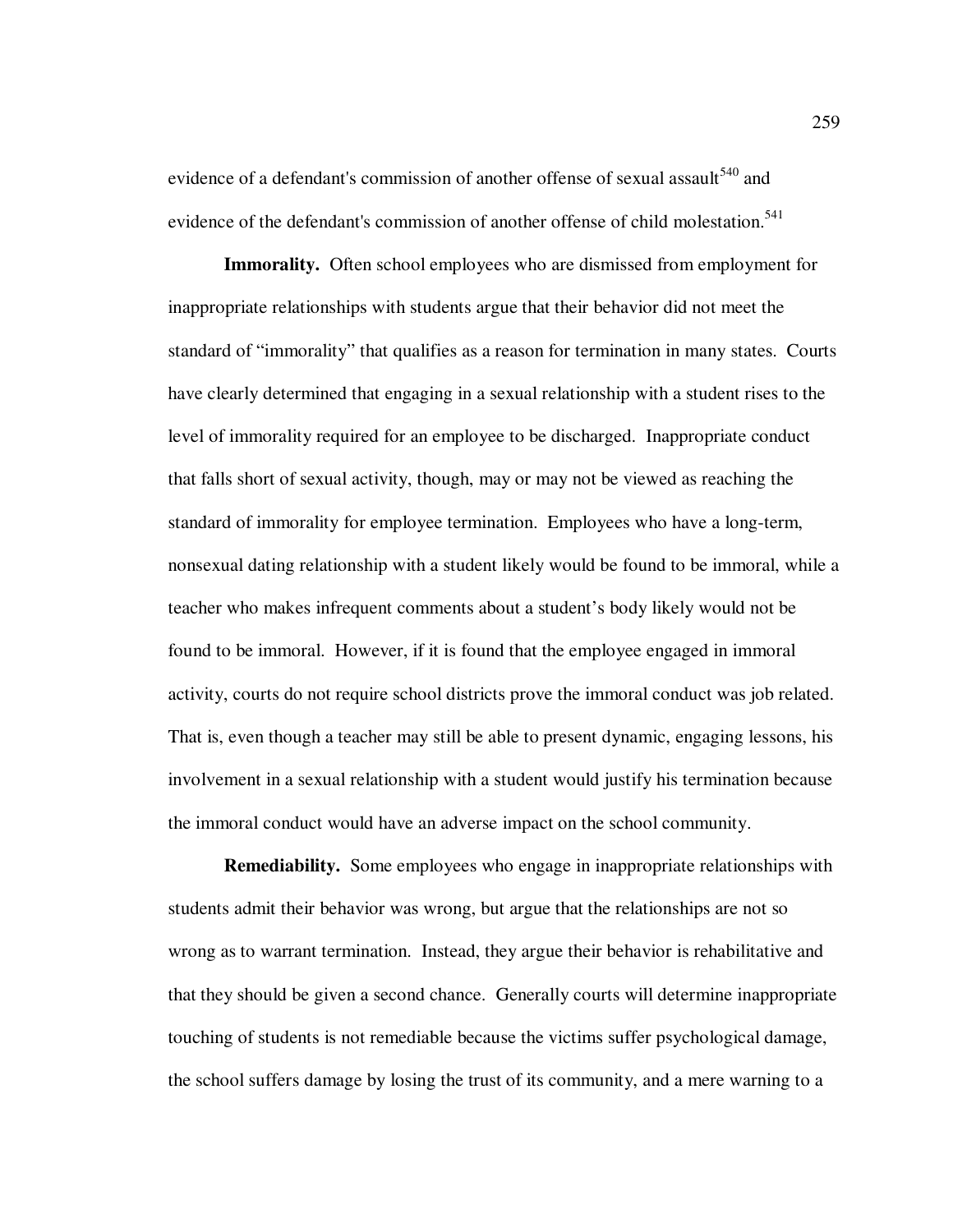teacher not to engage in similar behavior in the future does not remedy the damage already caused.

**Standards of review.** Many of the cases reviewed in Chapter four saw employees terminated for having sexual relationships with students arguing the proper standard of review was not applied to their case. Indeed, courts have held different standards for boards of education to meet in affirming or reversing terminations of school employees who engaged in sexual relationships with students.

Proof beyond a reasonable doubt is used exclusively in criminal cases. A defendant cannot be found guilty of a crime unless the court is convinced of the person's guilt beyond a reasonable doubt. This standard is higher than the standards used in civil cases, which is why it is not unusual for a teacher accused of sexual misconduct with a student to be acquitted of a crime but to have his termination from employment affirmed.

In most civil cases, the standard of review is preponderance of the evidence. This standard is defined colloquially as fifty percent plus one. In other words, a party must show its version of the facts was more likely than not the correct version. Whichever party that has the burden of proof must be supported by a preponderance of the evidence; otherwise, the court cannot rule in its favor. A higher standard of proof than preponderance of the evidence is substantial evidence. Substantial evidence is the amount needed for a reasonable mind to adequately support a conclusion. Substantial evidence may require inferences, and the inferences must be based on logic and reason and be supported by the evidence. In the cases reviewed in Chapter four, the standard of review was most often either preponderance of the evidence or substantial evidence,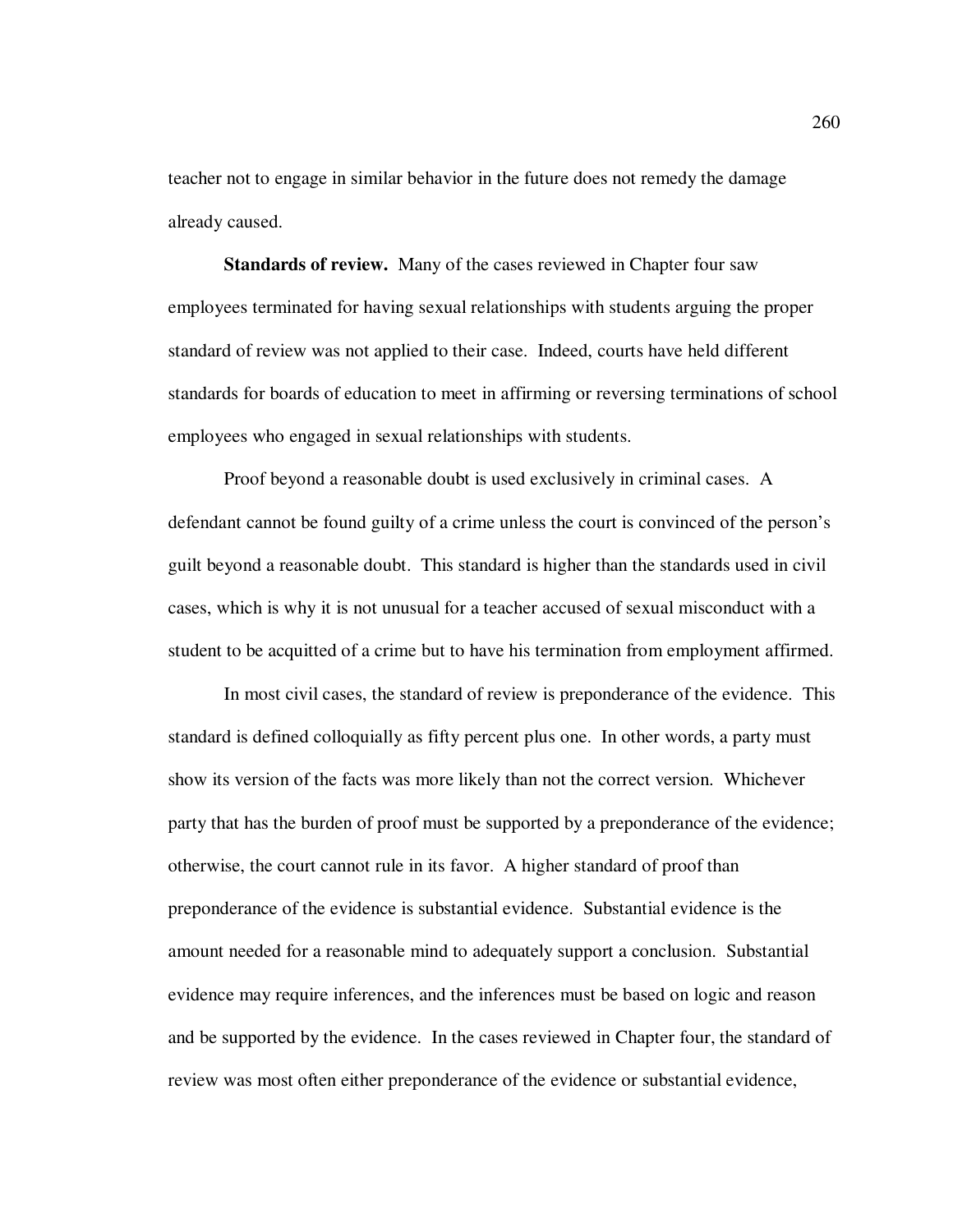depending on the state in which the litigation took place. While preponderance of the evidence is the most common standard for civil cases, substantial evidence is used in some states when a person's property or liberty interests are being challenged, such as in termination cases.

Clear and convincing evidence is a stronger burden of proof than preponderance of the evidence, but a less burden of proof than conclusive evidence. It is a standard similar to the beyond a reasonable doubt standard seen in criminal cases. Generally, when a defending party stands to lose significant property or liberty rights, the burden of proof is clear and convincing. However, in the cases reviewed in Chapter four, clear and convincing was never a standard required by the courts. In one case  $542$  a hearing officer found clear and convincing evidence that a teacher had engaged in a sexual relationship with a student, but the court of appeals reasoned that the hearing officer applied a higher standard than necessary. The standard of proof in employee termination cases is lower when the employee is being terminated for misconduct with students. This is clearly an effort of the judicial system to err on the side of caution when the safety and welfare of students is a concern.

**He said/she said.** Because the standard of review in the wrongful termination cases summarized in Chapter four was most often preponderance of the evidence or substantial evidence, the key evidence in determining the school employee's fate sometimes came down to he said/she said disputes. In these cases, hearing officers had the discretion to determine which witness was most credible, siding with the students' versions of the facts in each case. As the court said in *Parker v. Byron Center*,<sup>543</sup> many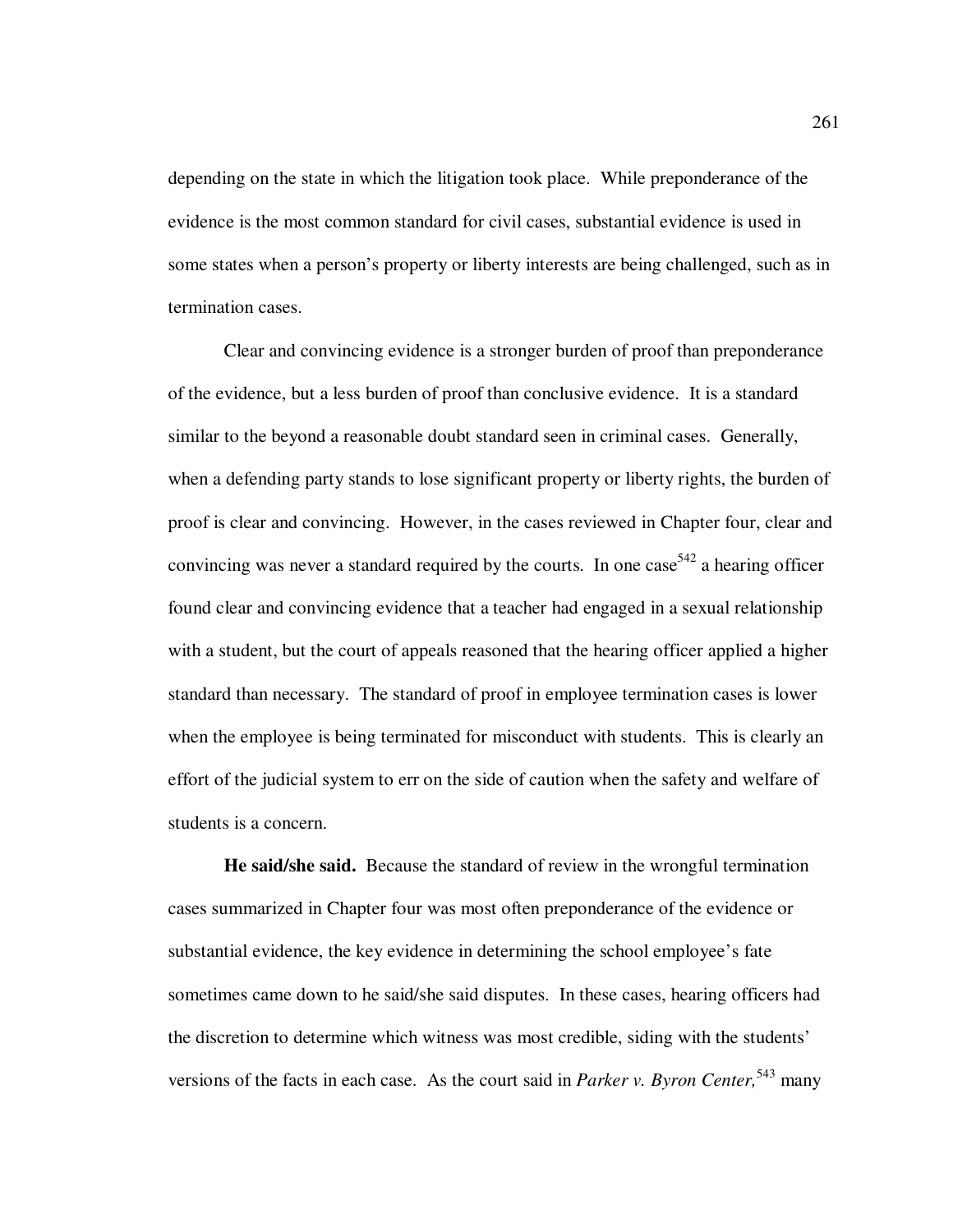sexual abuse cases are simply credibility contests between the abuser and the victim. It is the hearing officer's role to determine who is most believable, and understandably hearing officers tend to err on the side of student safety and welfare.

**Additional and prior misconduct.** In some of the cases reviewed in Chapter four, investigations into alleged employee-student sexual relationships uncovered additional misconduct by the employee. For example, some employees were found to be harassing colleagues, violating the school's technology policy, falsifying attendance records, and so forth. School officials are wise to include all violations in seeking termination of the employee. An employee who successfully defends one allegation may still be removed for the other violations.

Cases reviewed in Chapter four also showed that courts will affirm terminations for school employees who had prior misconduct with students, even if the prior misconduct happened years earlier or, in one case, in another school district. Courts have reasoned that "by virtue of the nature of the offense--sexual intercourse with a minor student of the district--it may be considered doubtful whether such conduct could ever be too remote in time."<sup>544</sup> If schools were not able to consider prior misconduct of school employees, even misconduct in an employee's former district, that would serve to "immunize an individual who managed to hide his past conduct prior to hiring."<sup>545</sup> Indeed, schools have a duty to protect students from sexual misconduct, a duty that "outweighs any claim that the perpetrator may have that claims cannot go forward simply because of the passage of time."<sup>546</sup>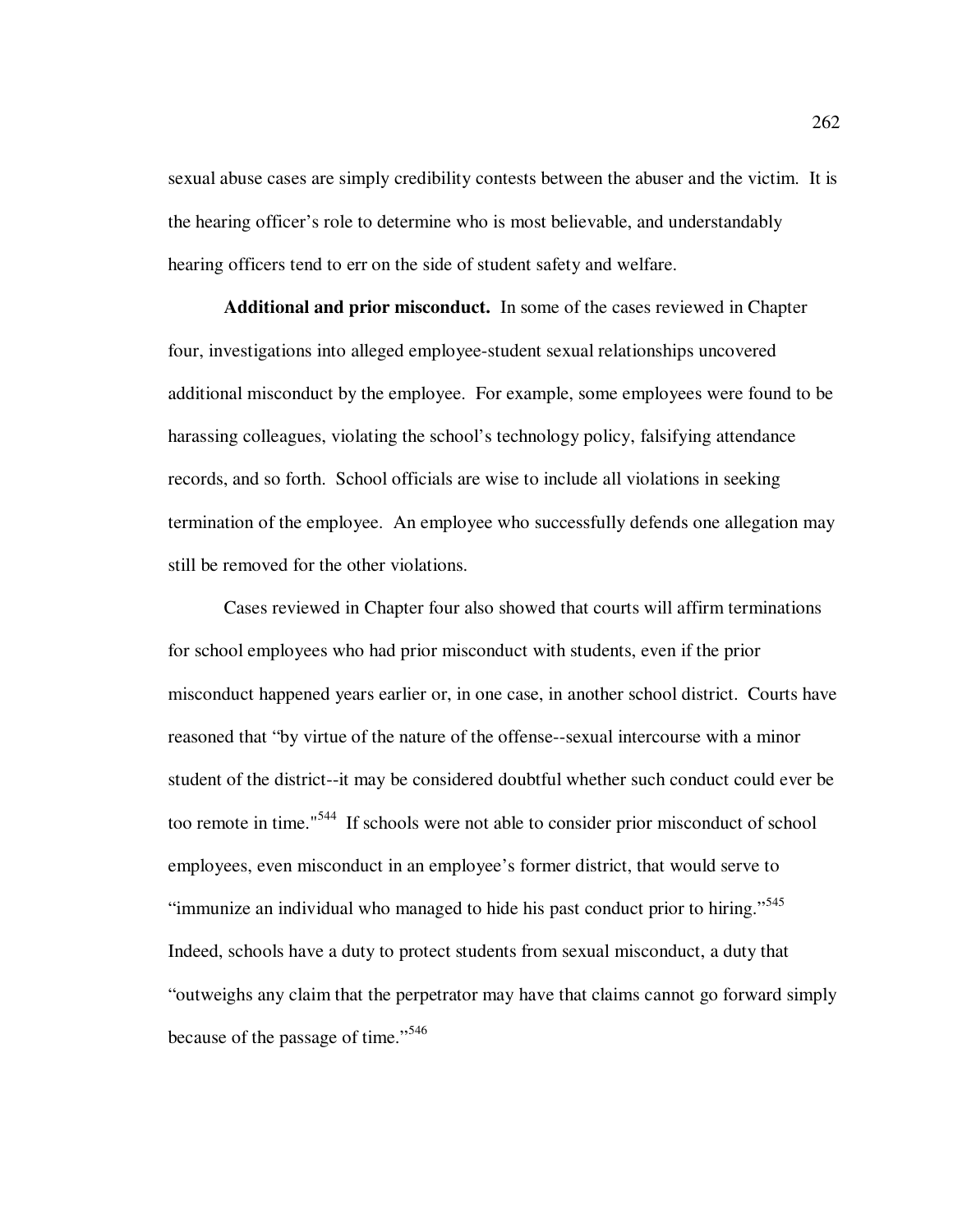**Post-graduation teacher-student relationships.** In an interesting case reviewed in Chapter four, *Flaskamp v. Dearborn Public Schools*, <sup>547</sup> the Sixth Circuit court of appeals ruled that a school board could prohibit an employee from dating a former student for a year or two after graduation. The court reasoned such a ban was not so restrictive as to violate an employee's right to association. After all, the employee could still date a wide range of adults of a wide range of ages. In *Flaskamp*, a material dispute existed whether the student and teacher had begun their relationship prior to the student's graduation. Shepardizing *Flaskamp* shows that five courts have followed some portion of the court's ruling, but none of the five cases involve teacher-student relationships. Thus, it would be logical for a school administrator who learned of an employee dating a former student soon after graduation to conduct an investigation to see if the relationship existed during the student's tenure at school. If so, the district would likely be supported by the courts in terminating the employee.

However, courts may not support a school district that disciplines an employee for dating a former student if no evidence exists that the relationship began before graduation. In *Flaskamp*, the Sixth Circuit in 2004 affirmed the 2002 ruling of the district court, which stated that intimate personal relationships are not constitutionally protected under the right to association, a right that flows from the Fourteenth Amendment concept of substantive due process. The district court reasoned that friendships, or even sexual relationships, are small in number—namely, two people—and thus do not play a critical role in shaping the Nation's culture, which is what the right to association is supposed to protect. The district court cited *Bowers v. Hardwick*<sup>548</sup> in its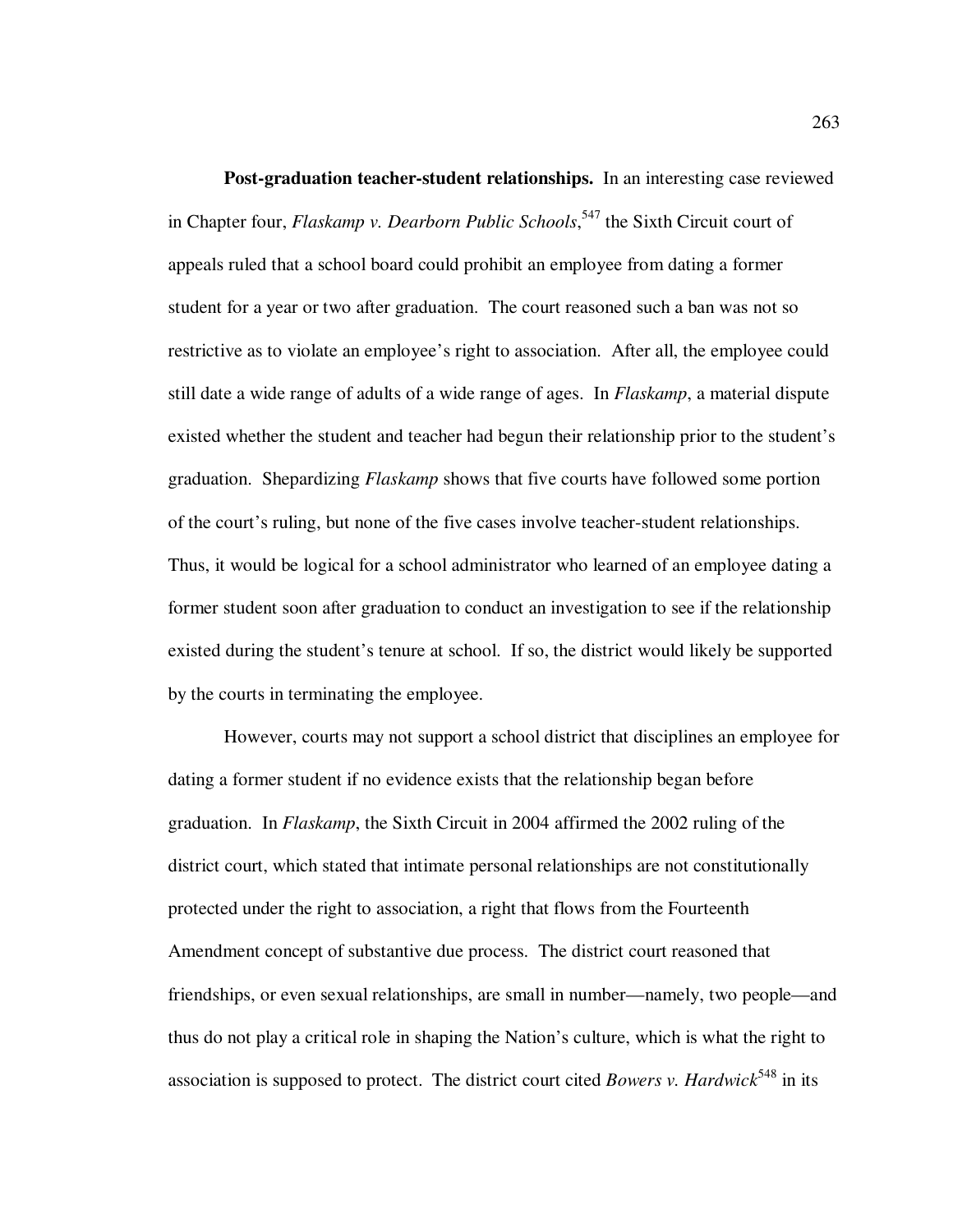reasoning. In *Bowers*, the Supreme Court ruled in 1986 that the right to association did not extend to homosexual couples engaging in sodomy in the privacy of their own home.

Interestingly, before the Sixth Circuit could hear the *Flaskamp* appeal in 2004, the Supreme Court in 2003 overturned *Bowers* in the landmark case *Lawrence v. Texas*. <sup>549</sup> In doing so, the Supreme Court reasoned that there existed an emerging recognition that liberty gives substantial protection to adults in deciding how to conduct their private lives in matters pertaining to sex and that criticism of *Bowers* by scholars and state courts had been substantial and continuing.<sup>550</sup> The Court went on to say that "the criminal" convictions of two adults for consensual sexual intimacy in the home…violated the adults' vital interests in liberty and privacy protected by the due process clause of the Federal Constitution's Fourteenth Amendment,"<sup>551</sup> particularly considering the case did not involve minors, people who might be injured or coerced, or people who were in relationships where consent might not easily be refused.

Curiously, the Sixth Circuit court's affirmation in 2004 of the *Flaskamp* ruling disregarded the Supreme Court's reasoning in *Lawrence*, instead relying on the reasoning of another 2004 Sixth Circuit case, *Anderson v. Lavergnem*. <sup>552</sup> In *Anderson*, the court held that a police policy prohibiting dating between officers of different ranks was not a direct and substantial burden on the right to intimate association because officers were still free to date anyone other than this relatively small subset of the population.

Arguably, not permitting police officers to date other officers of different ranks is not similar to prohibiting educators from dating former students. In the police officer situation, the issue of supervisor/supervisee is clear, and one could logically understand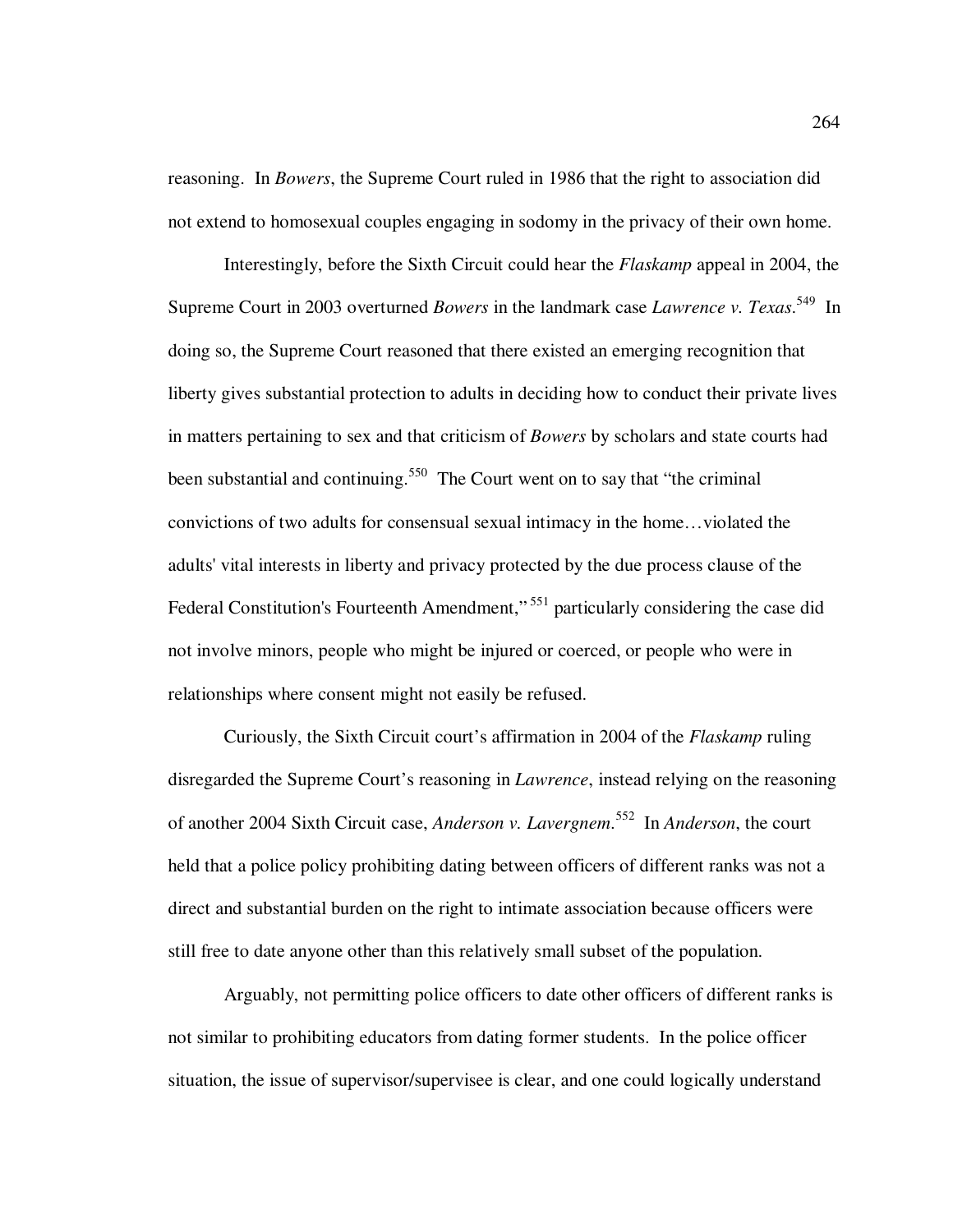that such relationships might jeopardize the fidelity of evaluations, promotions, and other employment decisions. A former student/teacher relationship, however, does not carry with it the same issues. Therefore, relying on the reasoning of the Supreme Court in *Lawrence*, and notwithstanding the Sixth Circuit court's ruling in *Flaskamp*, schools would be well advised not to pursue disciplinary action towards an employee dating a former student unless there was evidence suggesting the relationship began before the student graduated. In such cases, the evidence sought in the investigation should be limited only to incidents that happened before the student's graduation.

# **What Are Specific Outcomes and Trends of Judicial Law Involving Students Alleging Rights Violations by School Employees after Having Sexual Relationships with Teachers?**

Chapter five summarized ninety-nine cases in which a student or the student's family brought action against school districts or their employees alleging the student was harmed by engaging in a sexual relationship with a school employee. Several trends in law became evident through the summaries.

**Title IX.** Title IX of the Education Amendments of 1972 applies to educational institutions that receive federal financial assistance from the Department of Education. It is designed to protect persons from sex discrimination and is sometimes used as a source of challenge by families of students who engaged in sexual relationships with teachers. The U.S. Supreme Court has held that boards of education can be liable for damages if administrators are actually aware of a school employee's sexual relationship with a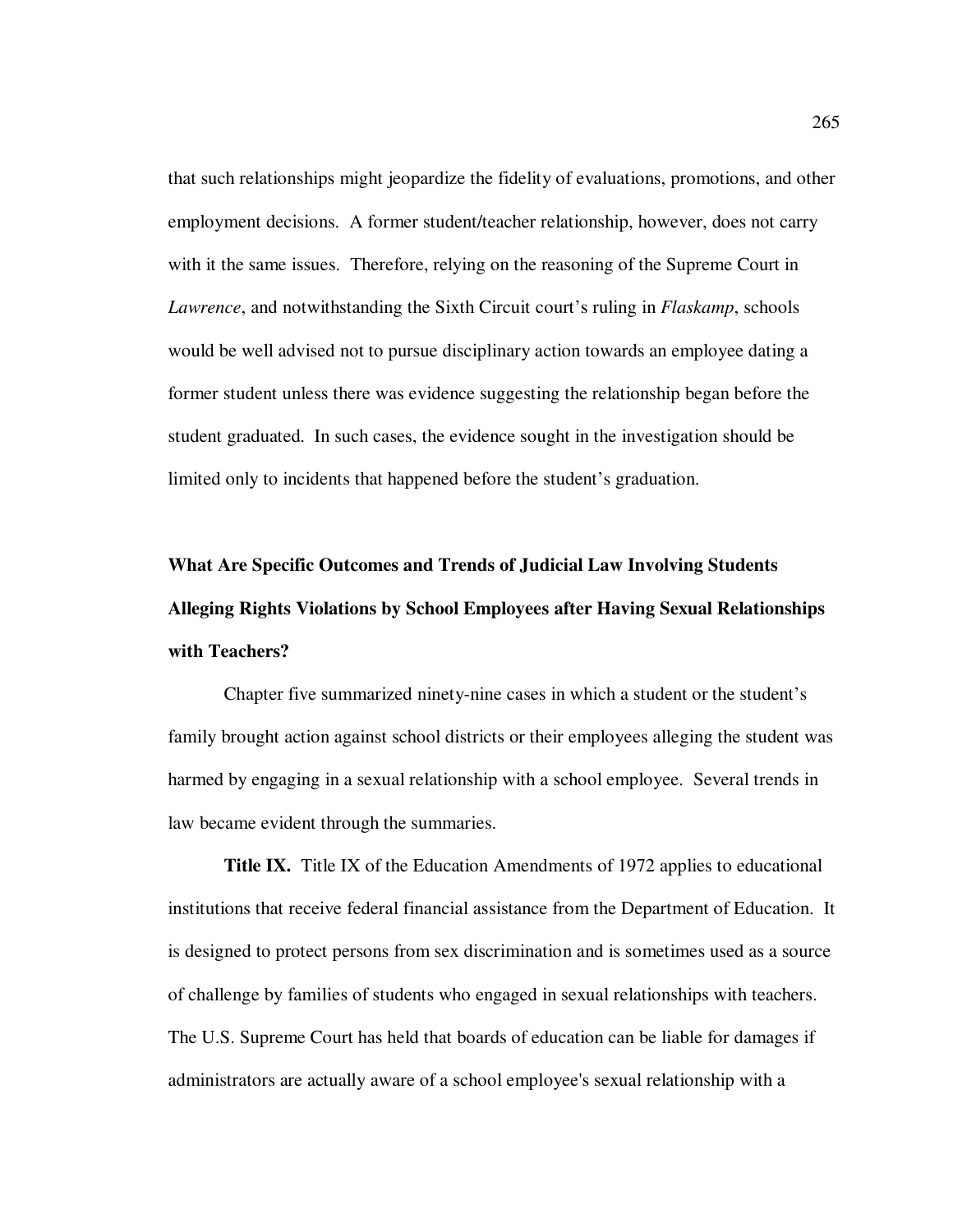student but fail to take steps to stop the conduct. Courts have consistently ruled that only recipient institutions that receive federal funds can be held liable under Title IX, not individuals.

Cases reviewed in Chapter five revealed that most federal courts agree for a school district to be liable under the hostile environment sexual harassment provision of Title IX, a school employee who had the power to take corrective action had actual notice that sexual harassment was occurring and was deliberately indifferent to it. Often federal district court opinions of what constitutes actual knowledge are more liberal than circuit court opinions. Also, federal district court opinions of what constitutes deliberate indifference are often less strict than the opinions of federal circuit courts. In most cases, federal circuit courts have ruled to have actual knowledge a school official must actually know the harassment is happening, not simply be aware that a possibility exists that harassment is happening. Most courts have also ruled that deliberate indifference is turning a blind eye to the actual knowledge of harassment. School officials who conduct an investigation into the reports of sexual harassment are usually held harmless by the courts no matter how inept or negligent their investigations, even if the harassment does not stop.

The cases reviewed in Chapter five showed that schools most often successfully defend Title IX challenges. If school officials take seriously allegations of employee sexual misconduct and diligently investigate the allegations, almost always the school districts are supported by the courts.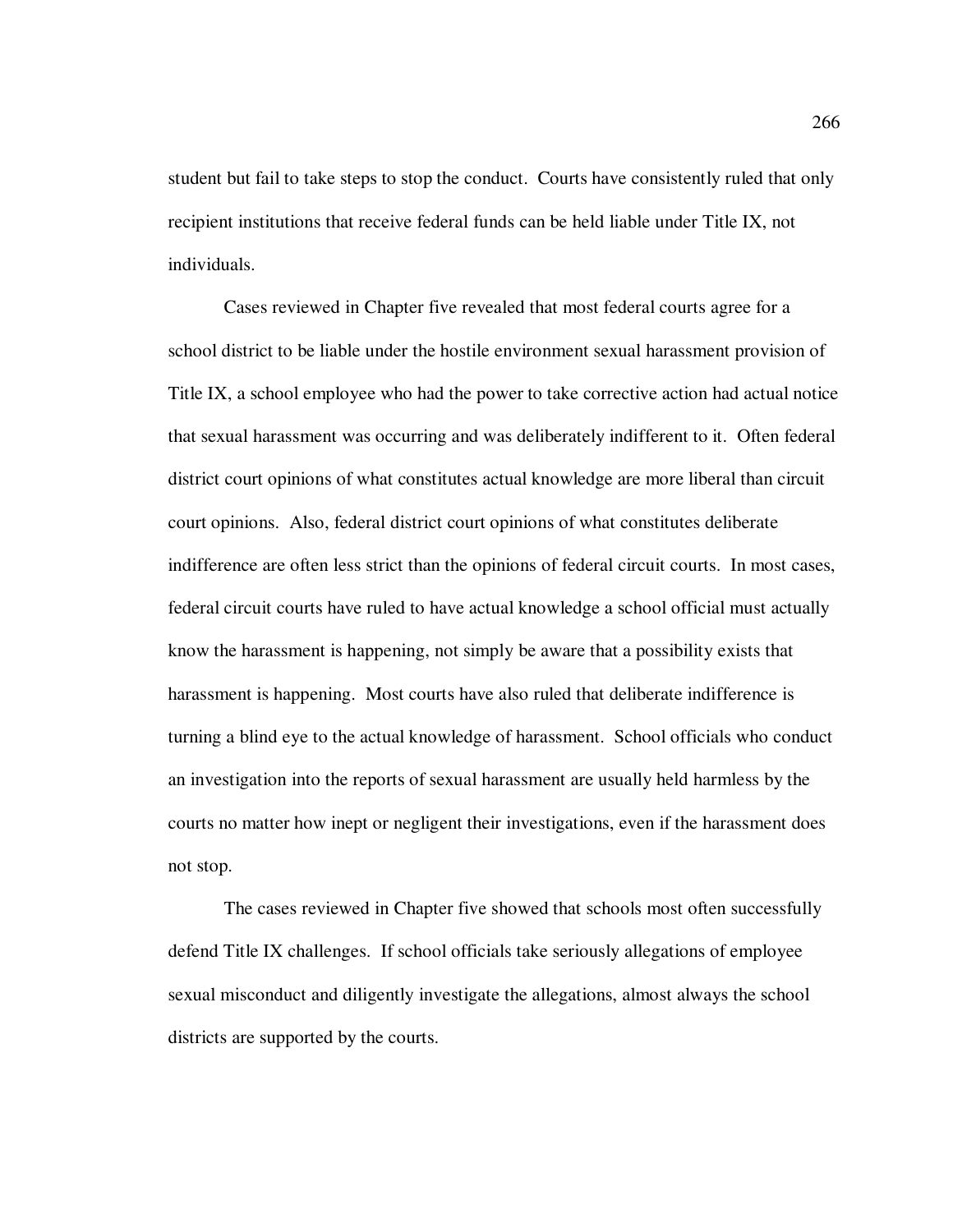**Section 1983.** A person who believes somebody acting under color of state law has violated his rights can file a claim under § 1983 to receive a damage award for the violation of his rights. Generally, students who have had sexual relationships with teachers file § 1983 claims alleging that a school employee violated their rights under the Fourteenth Amendment Equal Protection Clause or Title IX, although they less frequently attach § 1983 to other applicable federal laws.

Cases reviewed in Chapter five revealed the courts take two separate approaches to determining liability under § 1983. One avenue is for the court to determine whether a school official received notice of a pattern of unconstitutional acts committed by an employee, demonstrated deliberate indifference to the acts, and failed to take sufficient remedial action which caused proximate injury to a student. A second avenue in determining a school's liability under § 1983 is for a court to determine three elements: (1) The school showed a continuing, persistent and widespread practice of unconstitutional misconduct by employees; (2) The school showed deliberate indifference to the misconduct by the school's policymakers after being notified of the misconduct; and (3) A student was injured by virtue of the unconstitutional acts pursuant to the board's custom or policy and that the custom or policy was the moving force behind the unconstitutional acts.

The cases reviewed in Chapter five showed that school officials most often successfully defend § 1983 challenges. If school officials take seriously allegations of employee sexual misconduct and diligently investigate the allegations, they most always are supported by the courts.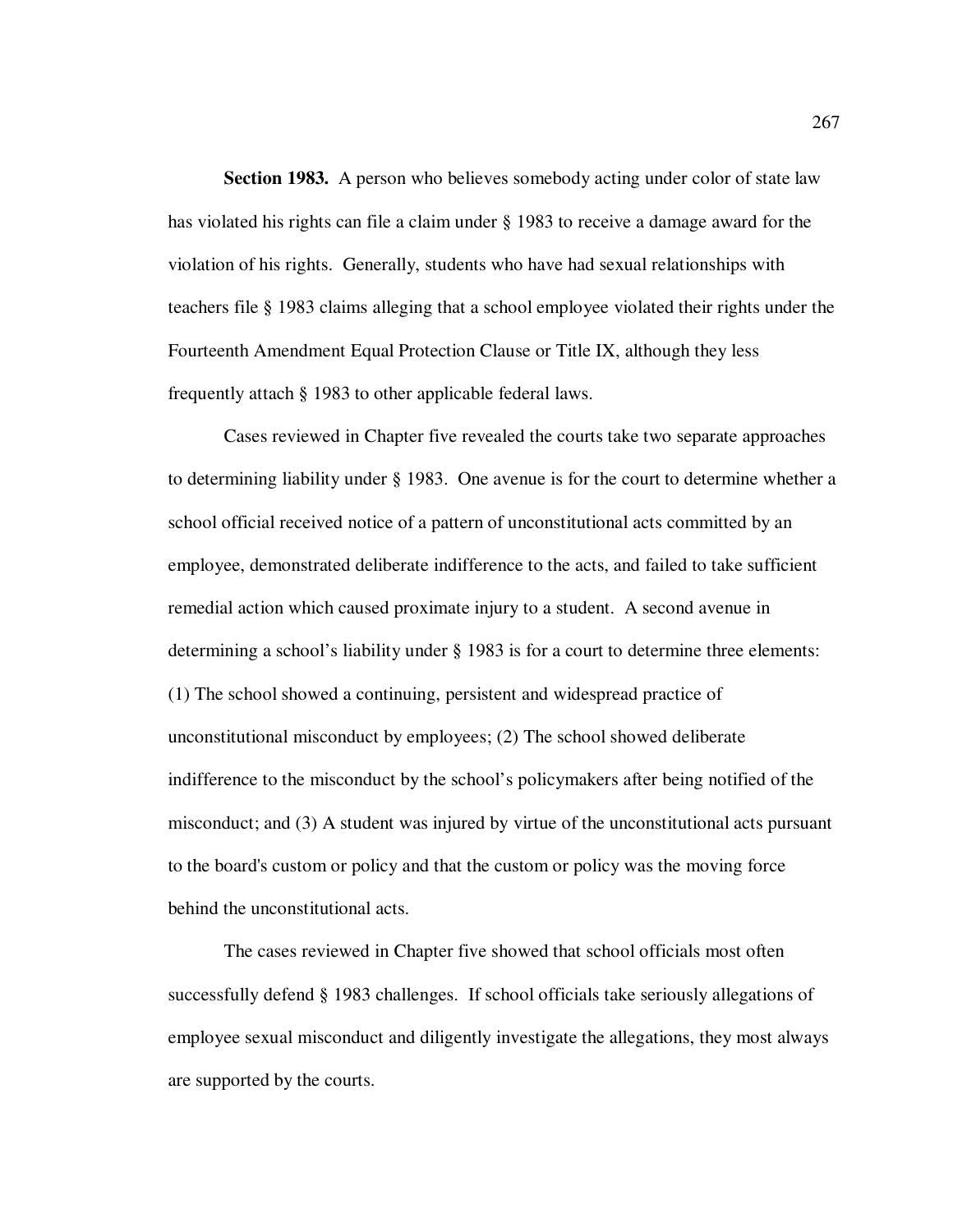**Qualified immunity.** The Supreme Court has ruled that school officials successfully can claim a qualified immunity defense against  $\S 1983$  challenges.<sup>553</sup> However, this defense is not available if school officials with malicious intent deprive students of their constitutional rights or cause them injury. Nor is qualified immunity available if school officials knew or should have known that their actions would violate a student's constitutional rights. This is not to say that school officials cannot claim qualified immunity if they did not know of a teacher's sexual misconduct towards a student but should have known. Rather, this speaks to the deliberate indifference of school officials when they have actual notice of a student's rights being violated. In other words, to be liable under § 1983, a school official must have actual notice that a student's rights are being violated and react in a way that the official knows or should have known would continue to cause the student's rights to be violated. If the school official has actual knowledge of a student's rights being violated and acts in such a way to stop the violation, the school official may claim qualified immunity.

 This is the crux of many cases reviewed in Chapter five; students who file § 1983 claims against school officials argue the officials knew of the students' sexual relationships with school employees but did nothing about it. Unless the school officials practically went out of their way not to investigate sexual misconduct allegations, the courts consistently supported them. Indeed, a recurring theme of many of the cases reviewed in Chapter five was summarized by the court in *Hagan v. Houston ISD*, in which a principal conducted an unsuccessful investigation of a sexual relationship

268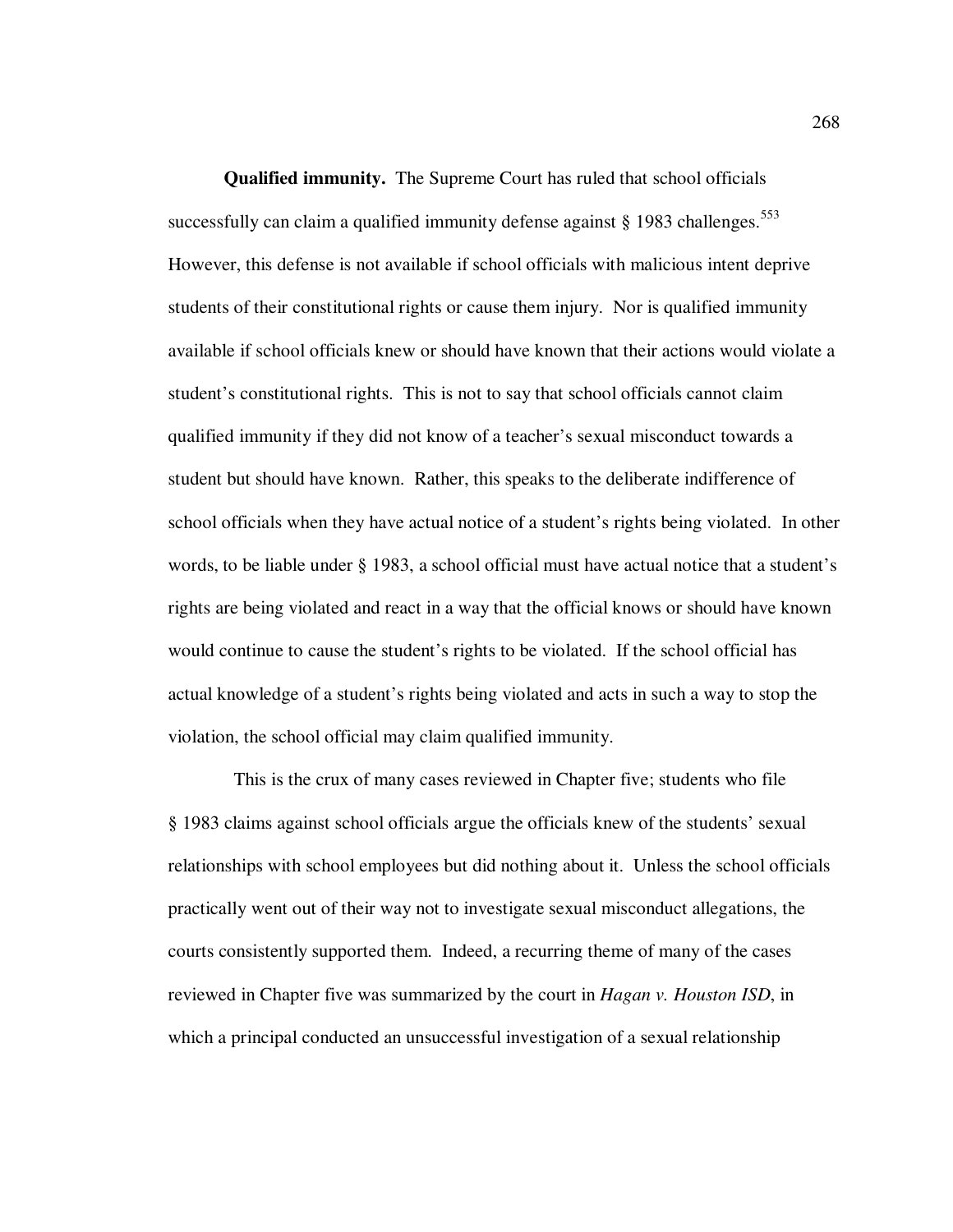between a teacher and students, allowing the relationship to continue: "simple ineffectiveness is not enough to overcome qualified immunity."<sup>554</sup>

**Title VII.** Title VII of the Civil Rights Act of 1964 protects people from sexual discrimination and harassment in the workplace,<sup>555</sup> but its standards are sometime adopted for Title IX cases involving harassment of a student by a teacher or other school employee. In *Meritor Savings Bank v. Vinson*, <sup>556</sup> the Supreme Court ruled that employers can be liable for quid pro quo and hostile environment sexual harassment that occurs at work either between coworkers or between a supervisor and subordinate. However, the Supreme Court applied Title VII agency principles to determine Title IX hostile environment claims are subject to litigation in schools in *Franklin v. Gwinnett County*. 557

In *Doe v. Claiborne County*, reviewed in Chapter five, the Sixth Circuit Court of Appeals remanded the case to the district court with directions to apply Title VII standards to the sexual harassment claim. Other courts also have applied Title VII standards of institutional liability to hostile environment sexual harassment cases involving a teacher's harassment of a student.<sup>558</sup> Nonetheless, courts disagree to what extent Title VII should be used in teacher-student harassment claims. The Seventh Circuit Court of Appeals agreed that "it is helpful to look to Title VII to determine whether the alleged sexual harassment is severe and pervasive enough to constitute illegal discrimination on the basis of sex for purposes of Title IX."<sup>559</sup>

**Respondeat superior.** Some of the cases reviewed in Chapter five saw students who engaged in sexual relationships with school employees file claims under the theory of respondeat superior. Respondeat superior is a legal doctrine that declares employers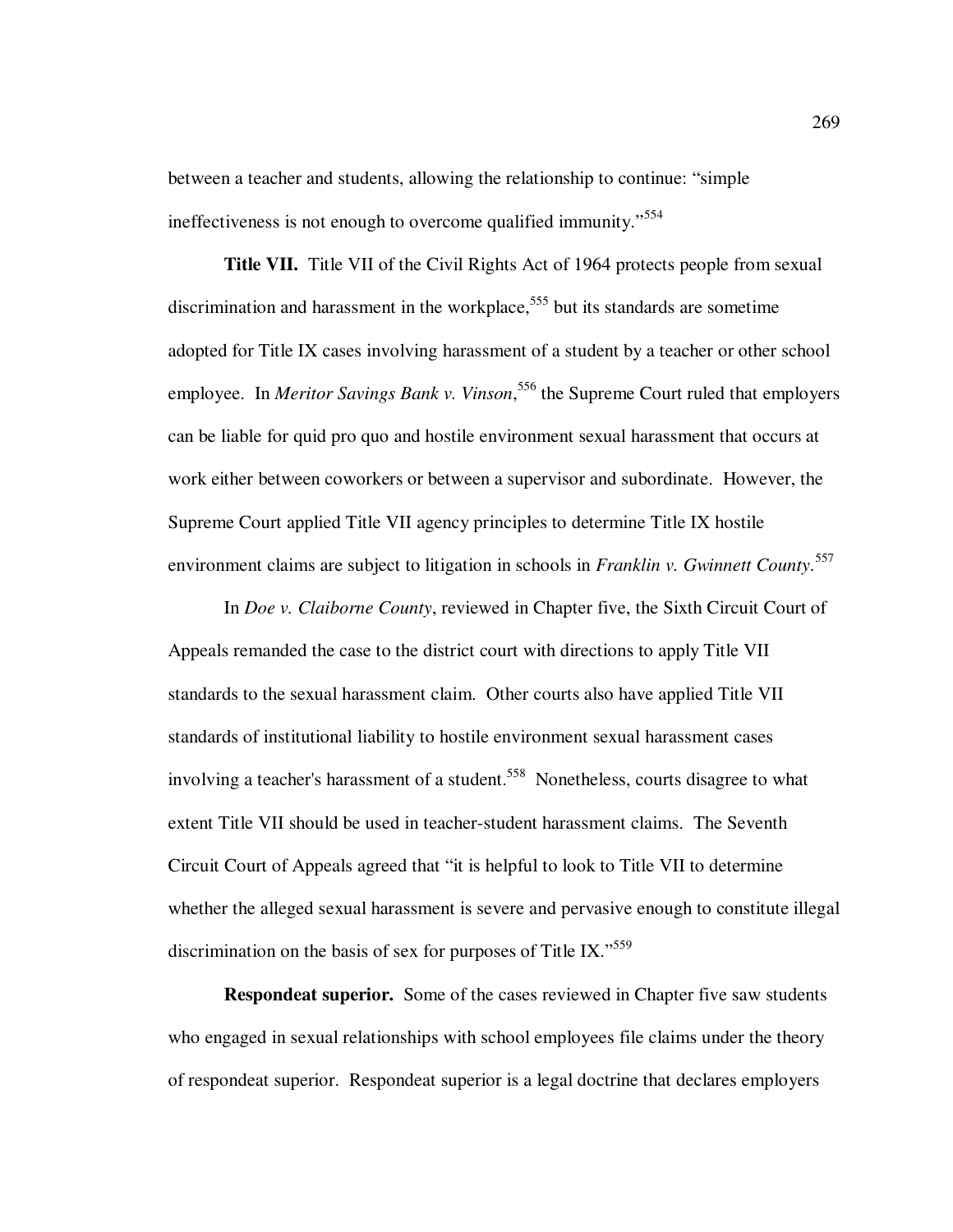are liable for the actions of their employees performed within the scope of their employment. Courts have held that respondeat superior is not available as a theory of recovery under § 1983. However, courts have held that intentional discrimination by teachers is imputed to the school district under respondeat superior in Title IX cases. In Title IX cases where students look for recovery under respondeat superior, school districts argue that an employee engaging in misconduct was not acting within the scope of the person's employment. This defense is generally successful as having sexual activity with students is never a job responsibility of a school employee.

**Statute of limitations.** When students who have been involved in sexual relationships with school employees file claims against the school years later, schools sometimes contend that the statute of limitations has expired and seek summary judgment. Courts have consistently sided with students on this matter. In some instances, courts reason that the statute of limitations does not toll until the student is aware of an injury. Particularly when a student was a willing participant in the relationship, the student may not have a grasp of the magnitude of the damage done until years later. Many cases reviewed in Chapter five saw students seek professional counseling in their adult lives only to realize the source of their current emotional problems was the relationship they engaged in years earlier. Courts have consistently ruled that the statute of limitations does not begin until the student is aware of the injury. In some states, the statute of limitations for a childhood abuse victim does not toll until the child reaches the age of majority. In other states, there is no statute of limitations for claims filed by victims of childhood sexual abuse. A review of the cases in Chapter five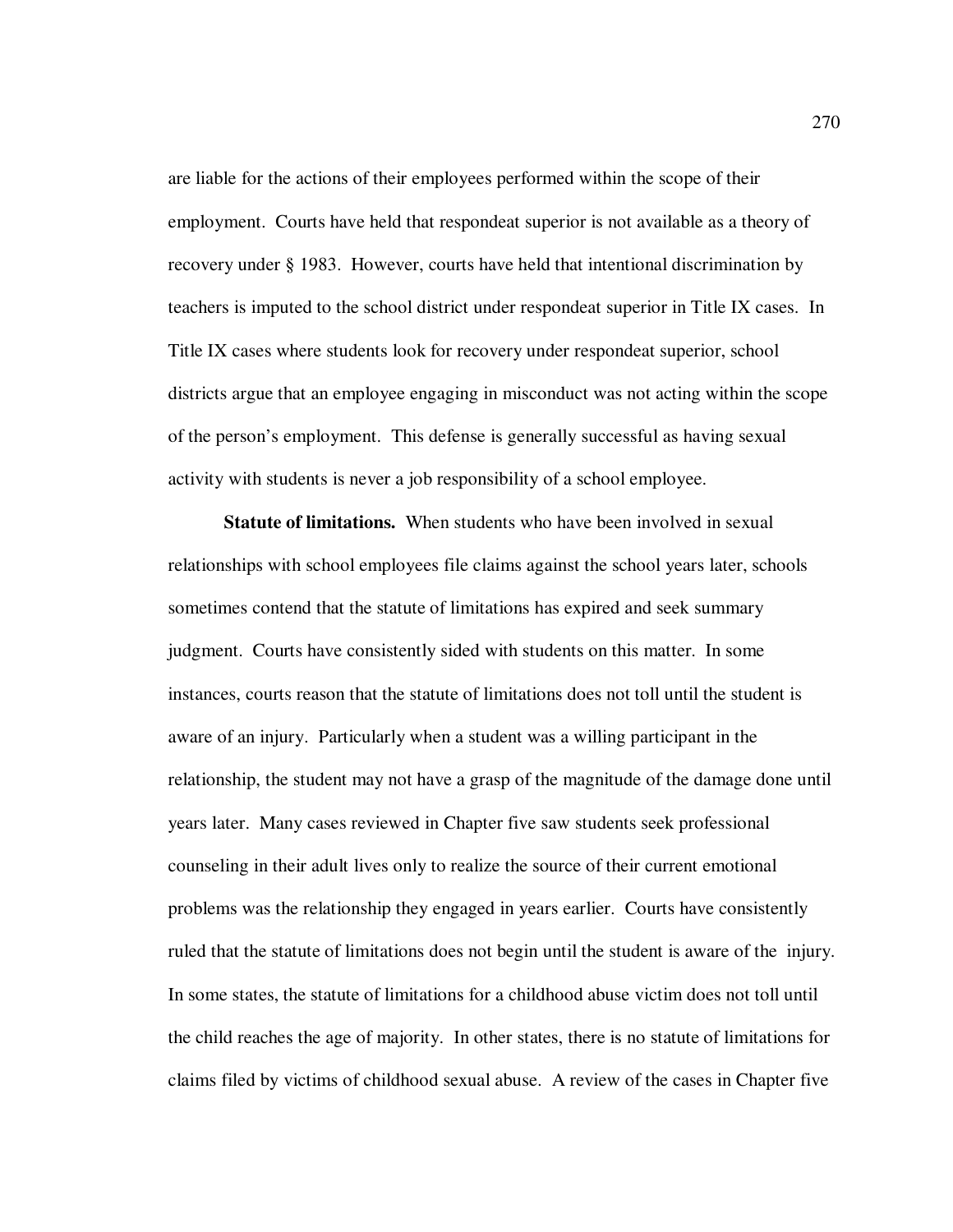shows that courts tend to lean towards victims' rights under statute of limitations arguments.

Parents as victims. Parents of students who engage in sexual relationships with school employees sometimes file suit against schools claiming they too are victims. The parents might argue that they have suffered emotional distress and seek punitive damages, compensatory damages, and attorney's fees. Courts have consistently ruled that parental distress is only a byproduct of teacher-student relationships and is not concomitant to them. Because parents are not direct victims, they have not been found to be entitled to damages.

### **A Practical Guide for Current and Future School Administrators**

It is impossible to prevent every instance of teachers and students engaging in sexual relationships. Pedophiles and hebephiles have psychosexual disorders in which they have a sexual preference for children. Such individuals are likely to seek employment where they have access to children. They often have highly complex grooming, manipulation, and concealment skills in which they induce, coerce, coax, persuade, or force children to engage in sexual relationships with them and influence the children not to report the activities.

More common than pedophilia and hebephilia in the cases this study reviewed, however, are educators who do not have a sexual attraction to children per se but instead find themselves entangled in romantic relationships with students or who are sexual predators motivated by power and control. These educators, too, work hard to conceal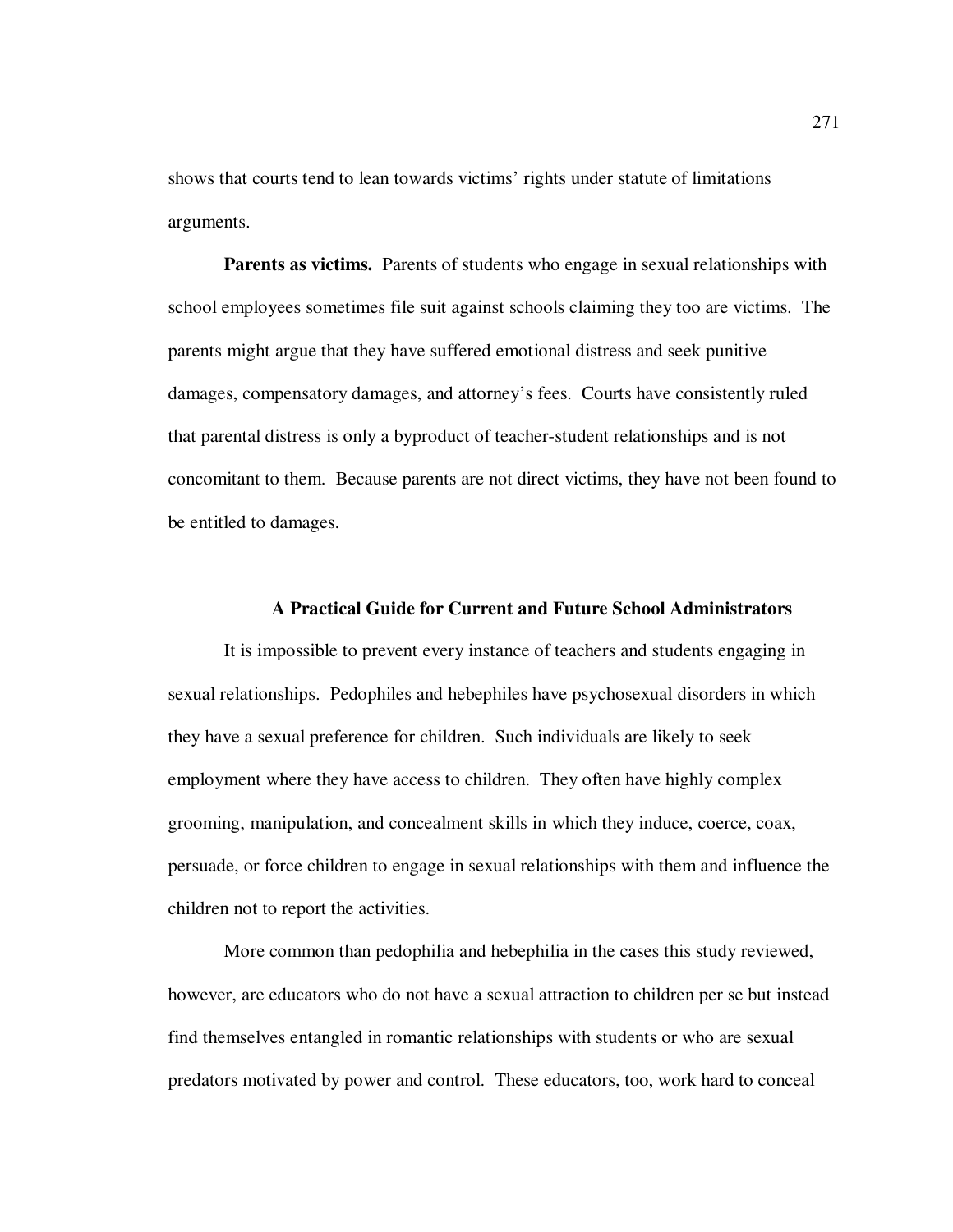any sexual relationships they have with students. With estimates that up to 5% of educators engage in verbal or physical sexual misconduct with students,<sup>560</sup> the sheer volume of the phenomena leads one to understand that the problem cannot be completely eradicated.

Nonetheless, a review of the cases summarized in Chapters four and five give current school administrators the benefit of hindsight. The schools who found themselves subject to claims from either discharged employees or abused and harassed students provide valuable lessons to administrators who hope to prevent such relationships from occurring in their school districts or who must defend themselves when the relationships do occur. By analyzing what the schools in the reviewed cases did right and wrong as determined by the courts, a current school administrator can utilize the following guidelines to help prevent student-teacher sexual relationships from occurring in their schools, and to properly respond if such relationships unfortunately do happen.

In the guidelines that follow, it should first be noted that superintendents must maintain a highly competent administrative staff. Front-line administrators, such as principals and personnel directors, must be willing to work extra hours to do work necessary to make good hiring selections and conduct competent investigations. Administrators must be willing to confront the ugly and disturbing details that come with student-teacher sexual relationships, and they must be able to take the pressure from angry staff and community members as they investigate allegations. Investigations are often contentious and controversial, and weak administrators who hide from the difficult work they need to do cause harm to students and liability to their districts. Because of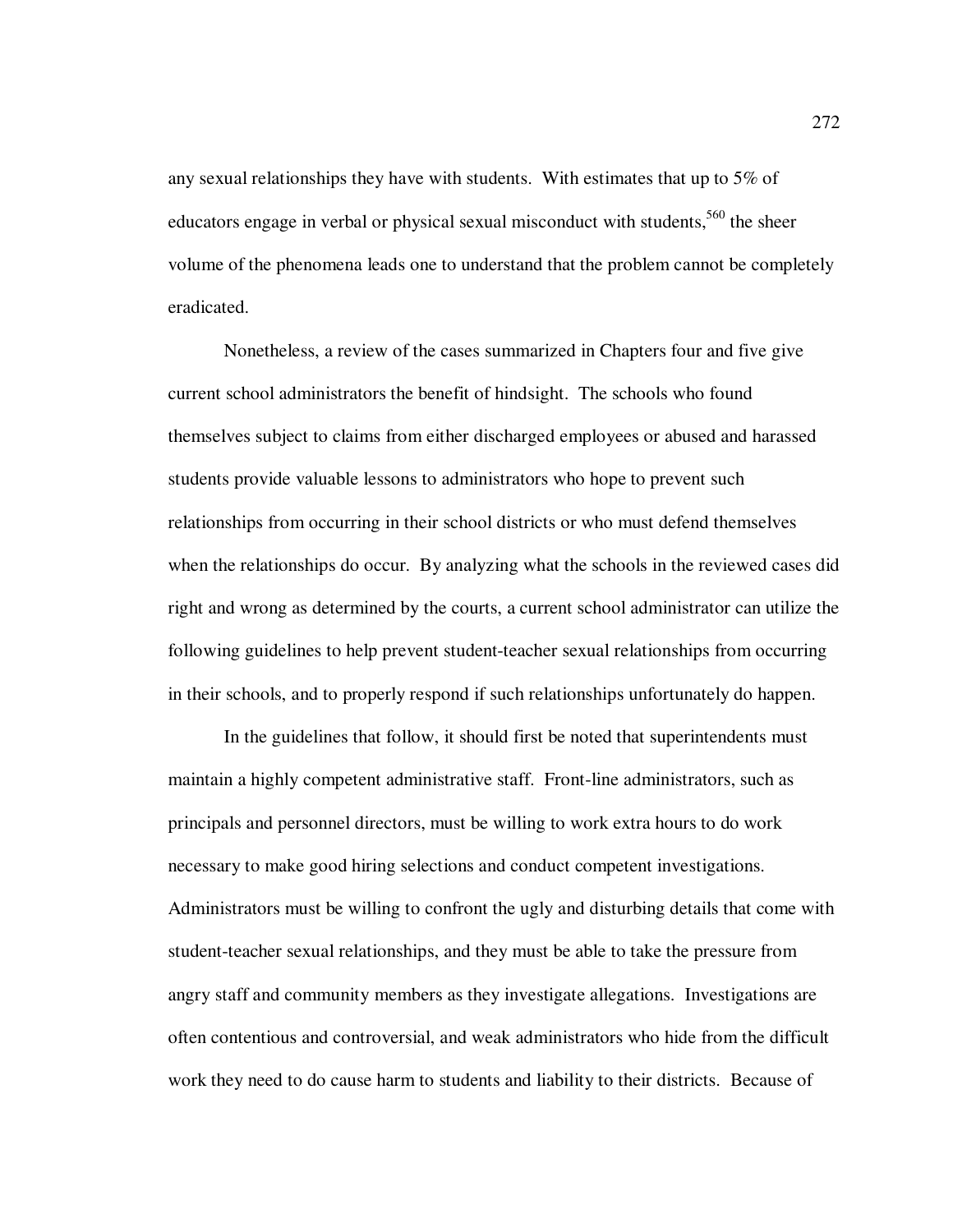this, superintendents must maintain excellent staffs and remove those principals and directors who are not able to perform at the necessary level.

#### **Prevention of Student-Teacher Sexual Relationships**

**Hiring staff.** Students who claimed injuries arising from a sexual relationship with a school employee frequently alleged the school engaged in negligent hiring practices. Certainly it is impossible to guarantee that no employee hired would ever engage in a sexual relationship with a student. However, districts that give due diligence to the hiring process, particularly when hiring employees with prior experience in other districts, can prevent being on the receiving end of another district "passing the trash."

*Use a structured interview.* It is imperative to use a research-based structured interview as part of the initial screening process for new hires. In general, structured interviews ensure that candidates are assessed accurately and consistently. Because they ask each candidate identical questions and use a standard rating scale, they are more reliable and valid than unstructured interviews and provide a consistent framework for the interviewer to compare candidates. Unstructured interviews, in which candidates may be asked different questions, do not provide for reliability and validity and are therefore more susceptible to legal challenges.<sup>561</sup>

*Investigate red flags.* The interviewer should pay careful attention to potential red flags in an applicant's resume, application, or responses to interview questions. If there are gaps in the candidate's employment that are not logically explained; if the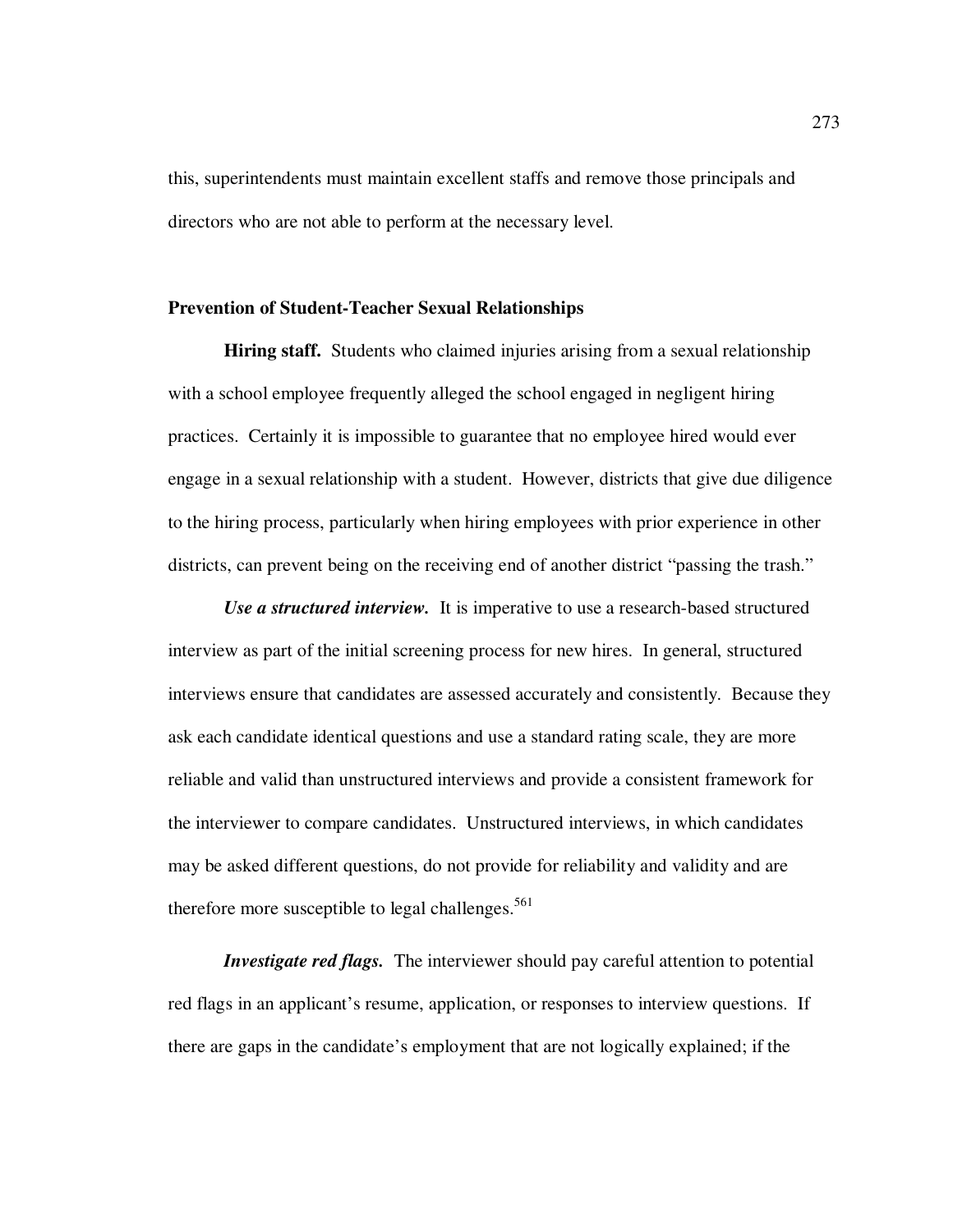candidate has moved often, especially far distances; if the candidate is leaving a seemingly better job than the job for which the teacher is applying; or if candidate is not from the area and seemingly has no connections to the area, the interviewer should be alert. One study found that 85% of teachers first enter teaching within forty miles of their hometowns.<sup>562</sup> If a candidate comes from a far distance, the interviewer should probe for a reasonable explanation. All interview committees should keep detailed documentation of their interviews, preferably through audio or video recording.

*Conduct reference checks.* After several rounds of interviews have been completed and the field of applicants has been narrowed, reference checks should be completed on the finalists. Interview committees should not rely solely on the responses of the interviewees, particularly in red flag areas. References of candidates must be checked. First, the interviewer should do a public records request for the applicants' personnel files if the applicants were employed by other school districts. These records should include evaluation reports and discipline files. The interviewer should maintain these records for each applicant, whether or not the applicant is hired.

Next, the interviewer should call individuals whose names of references are provided by the applicants and others who may have knowledge of the candidates' work but are not listed as references in the candidates' application materials. For example, it would be a red flag for a teacher applying for a job not to list the last supervising principal as a reference. The school that is interviewing the candidate should call the principal nonetheless to determine if the candidate is hiding information. The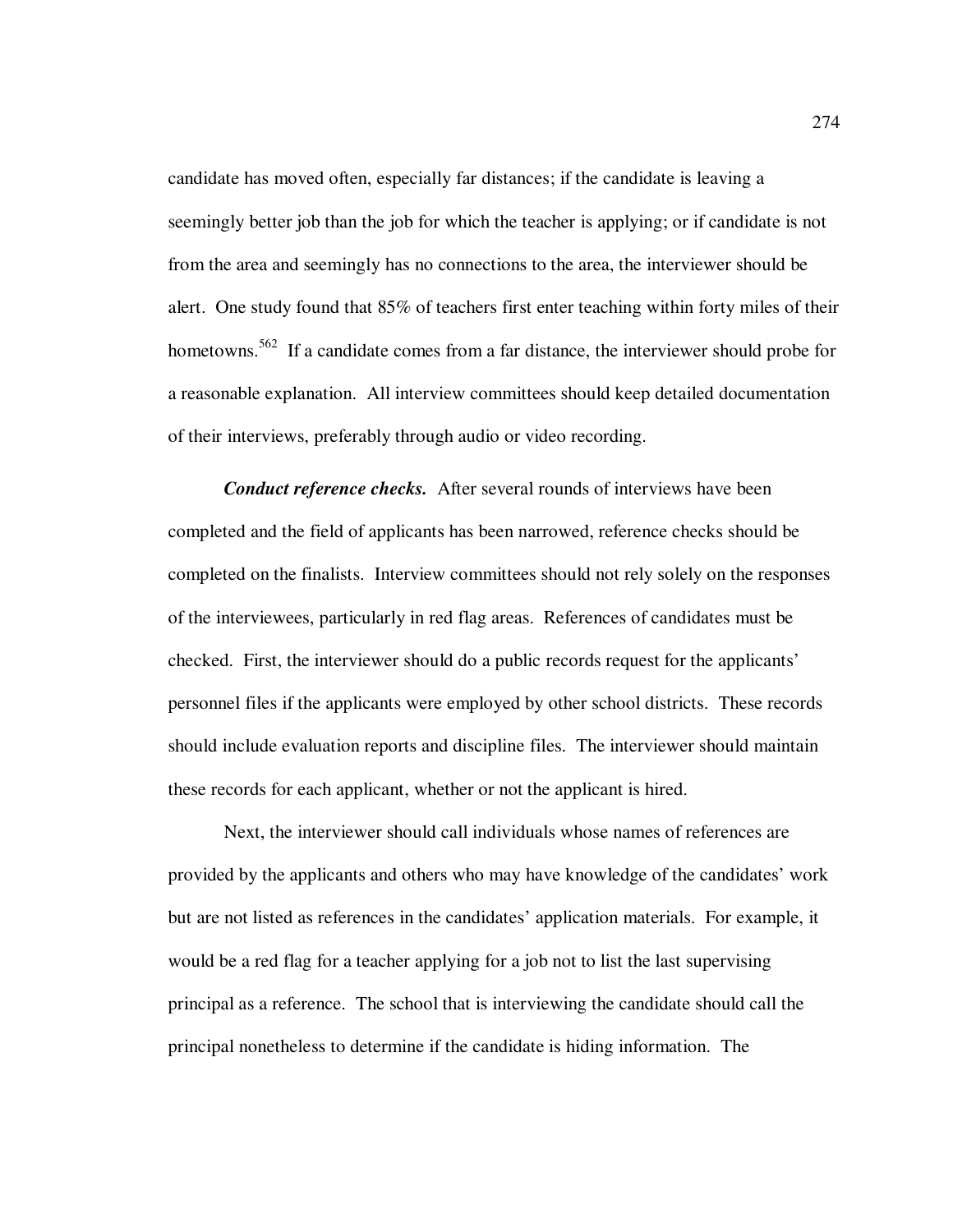interviewing school should also call people who may have knowledge of the applicant, including former board members and former colleagues.

Potential for defamation suits arise if reference checks are not completed properly. Defamation is an injury to the reputation of someone as the result of false or malicious statements. Defamation suits may arise if an applicant is not hired for employment as a result of statements made by the previous employer during a reference check. Because of the fear of defamation suits, sometimes references will not be as forthcoming with information as the prospective employer would like. However, if the information is given in good faith, is truthful, is limited to the inquiry, is related to the requirements of the job, and is only given to a party with a need to have the information, a former employer is likely to win a defamation claim. Nonhired applicants may also file privacy claims against the hiring school, claiming the reference check improperly delved into the applicant's past. To prevent such claims, a district should ask the applicant to sign a release allowing the reference check, and insure that questions asked during the reference check relate to the ability of the candidate to complete the duties of the job. The refusal of an applicant to sign a release for a reference check is a red flag that should be noted.

The interviewing school must clearly assign the duty of calling references to a competent administrator. The administrator making the calls should ask the references questions related to the applicants' ability to do the job, reasons for the applicants leaving past employment, and character issues of the applicants. Questions to ask include: were there issues you are aware of that affected the applicant's job performance? Did you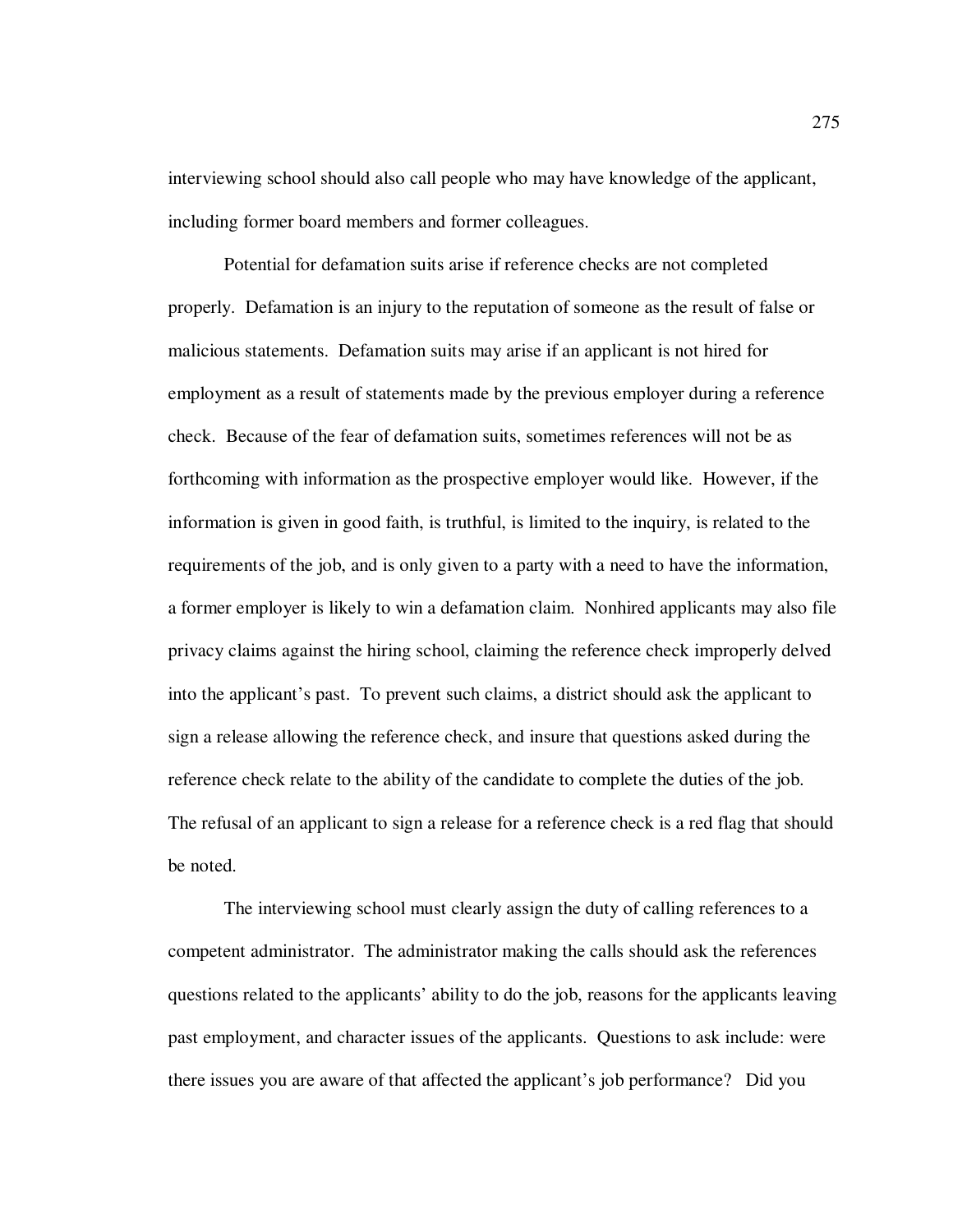evaluate the applicant's job performance? Can you speak to the applicant's weaknesses? Did you note areas where the applicant needed improvement? Is there anything I haven't asked about the applicant that you would like to share with me? Was the applicant asked or forced to resign? Are you aware of the applicant violating any state codes of ethics or board policy?

The administrator making the reference calls must keep copious documentation of the reference calls, and listen for what the references do not say. If a reference hesitates to answer a question, seems evasive about an answer, or otherwise seems to be hiding information, that should be noted. The superintendent or designee should follow up with the administrator who made the reference calls to discuss the information gathered and make a decision whether the information garnered during the reference checks disqualified the applicant from being hired.

*Conduct Internet searches.*As seen in Chapter one, sometimes an applicant's criminal background check will come back clean, but that does not necessarily mean the applicant does not have a past that would make the applicant unemployable. The Internet is a valuable source of job applicant information that does not surface in interviews, reference calls, or criminal background checks. When the candidate field is narrowed to a few finalists, the superintendent or designee should do a detailed Internet search looking for information about the applicants.

The applicant may have criminal arrests that do not appear on a criminal background check. Doing public domain searches of court records may expose such information. The person doing the search should not limit the search to only the counties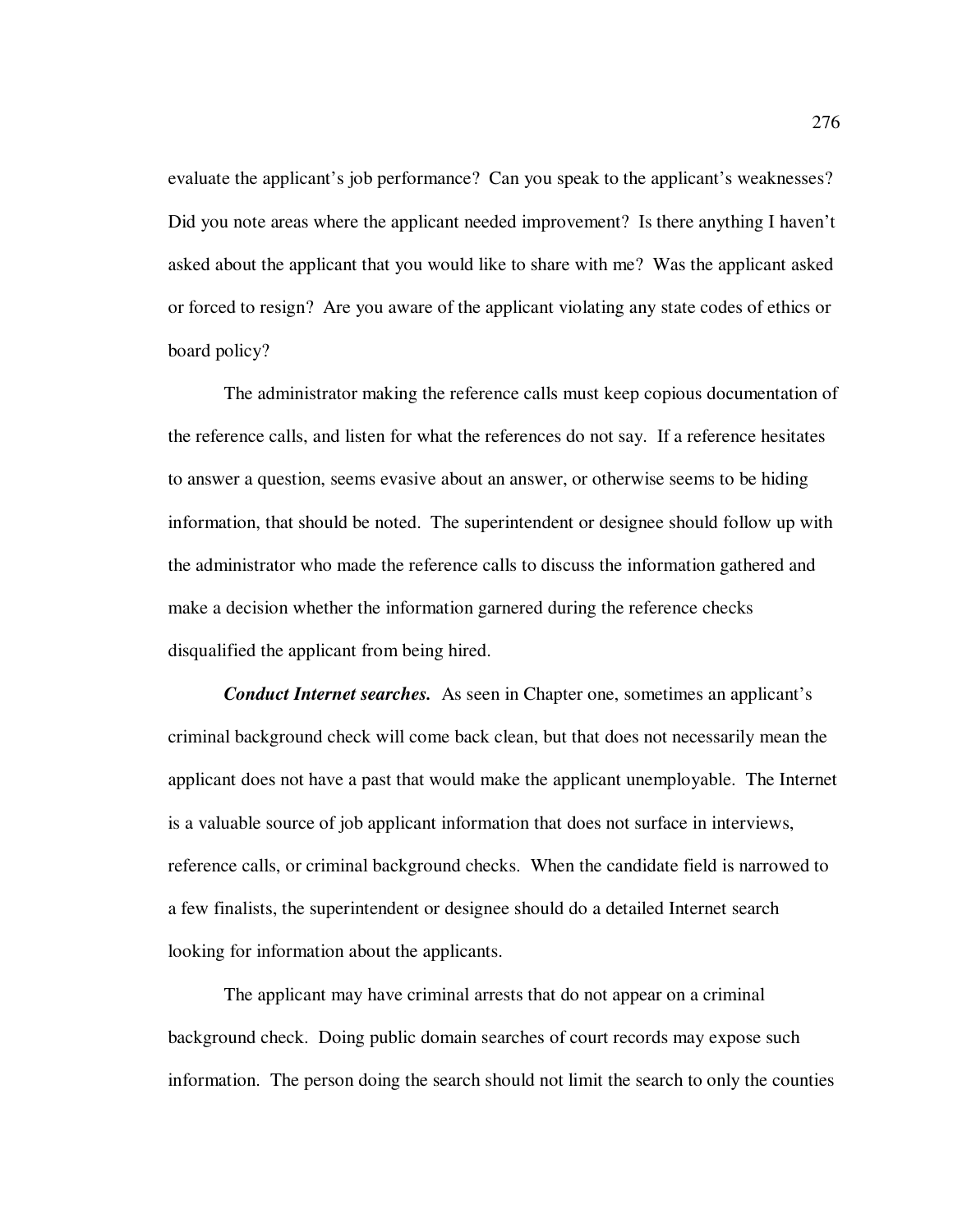in which the applicants live; the searcher should review court databases of surrounding counties, counties near where the applicants went to college, and counties near where the applicants may have lived in the past. The searcher should also review social media sites such as Facebook and Twitter. These sites may show applicants engaging in behaviors that would cause a school not to want to employ them. State board of education websites provide discipline information about educators who may have engaged in conduct unbecoming an educator but conduct that was not illegal; these sites should be checked to see if any of the candidates fall into this category. Finally, "Googling" the applicants may reveal information about them that may be elsewhere on the web. If internet searches reveal information that, if made public, would put the school district in an embarrassing light, the candidate should not be hired. The district should mmaintain excellent documentation about information found during internet searches.

*Conduct background checks.*When all of the above steps have been followed and a selection for hire has been made, the candidate must be given the legally required criminal background checks. If the applicant's background check shows violations of law that would prevent the candidate from being permitted to work in the schools, the applicant should not be hired. The hiring school should keep the background check records whether the applicant is hired or not, but should review state law as to where the records may be stored. For example, in Ohio, criminal background check records may be maintained in a personnel file, but they are not public records.<sup>563</sup>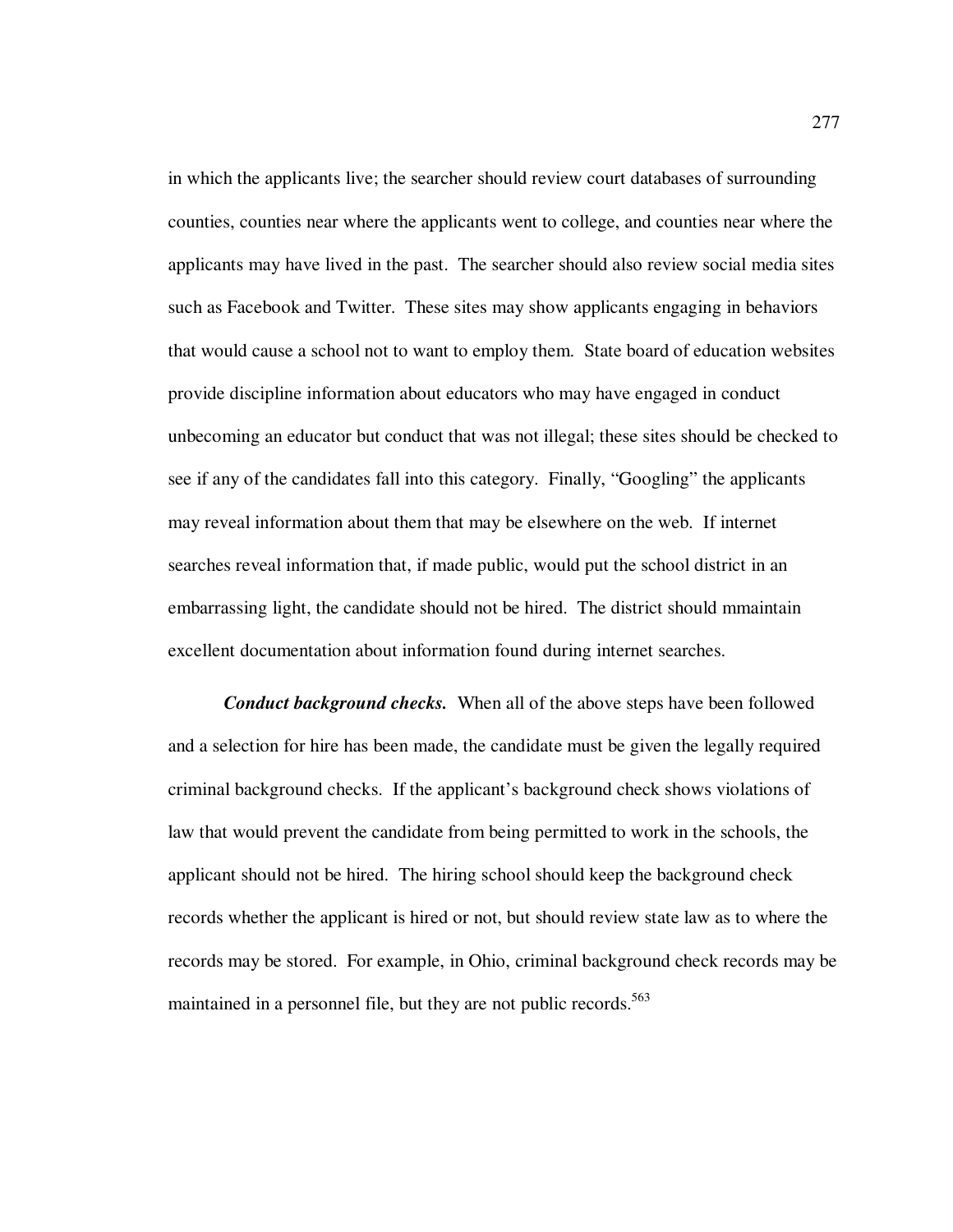**Supervising staff.** Students who claimed injuries arising from a sexual relationship with a school employee frequently alleged the school engaged in negligent retention and supervision practices. Though no practice will completely guarantee employees will not engage in sexual relationships with students, adhering to the following guidelines will make it more difficult for employees to do so and help a school successfully defend claims of negligent supervision and retention of staff.

*Develop harassment policy.* Under federal law, all education programs receiving federal financial assistance must designate at least one "responsible employee" to investigate complaints of sexual harassment and must "adopt and publish grievance procedures providing for prompt and equitable resolution of student and employee complaints" of harassment.<sup>564</sup> School superintendents must ensure this happens in their districts and must make sure that all employees are aware of the policy. Superintendents must document their efforts in this area.

 In addition to naming a responsible employee and listing grievance procedures, school district policies and procedures should protect against real or potential situations that might bring about the opportunity for employee sexual misconduct. These policies should include: prohibitions against physical contact with students; guidelines for conducting tutoring at times and places that would not cause confusion about the teacherstudent relationship; requirements that unused rooms are locked at all times; requirements for adequate adult supervision on field trips; prohibitions against phone calls, text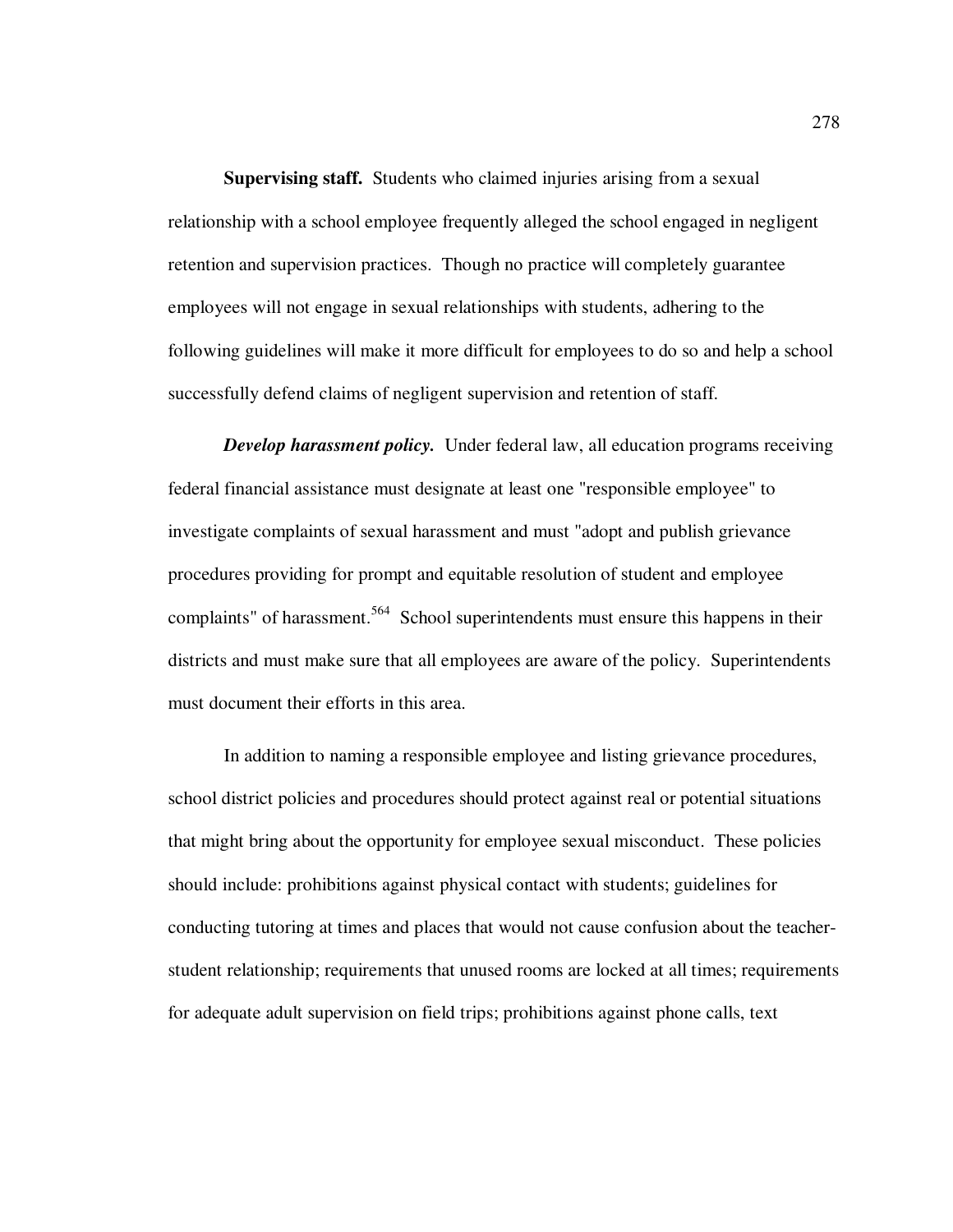message, emails, and social networking between staff and students; and prohibitions against staff exchanging gifts of an expensive or personal nature with students.<sup>565</sup>

The school's harassment policy also must include obligations for reporting suspected sexual misconduct and consequences of not reporting. The policy should remind staff of the obligation to report suspected child abuse to children's services or law enforcement, protect staff from reprisals for reporting suspected misconduct by a colleague, and remind staff to take all allegations seriously. The policy should remind staff that even if a single staff member may hold only one piece of information, when joined with information from another staff member, it may develop a larger picture that shows potential misconduct.<sup>566</sup> Finally, staff must be trained on the harassment policies annually and sign a document memorializing their having received training.

*Train staff on warning signs of misconduct.* A superintendent should make sure the school district provides training to all employees on recognizing warning signs of sexual misconduct. Such training should be provided by experts in the field of child abuse recognition, and training should be provided regularly throughout each employee's tenure. Signs of a student being sexually abused in general include the student having trouble sleeping, having advanced knowledge of sexual behavior for the student's age, being overly compliant or defiant in class, having grades fall, not being able to concentrate in class, discussing suicide, and running away from home.<sup>567</sup> Staff should be trained to recognize these signs and be trained to know the procedures they must follow as mandated reporters of suspect child abuse.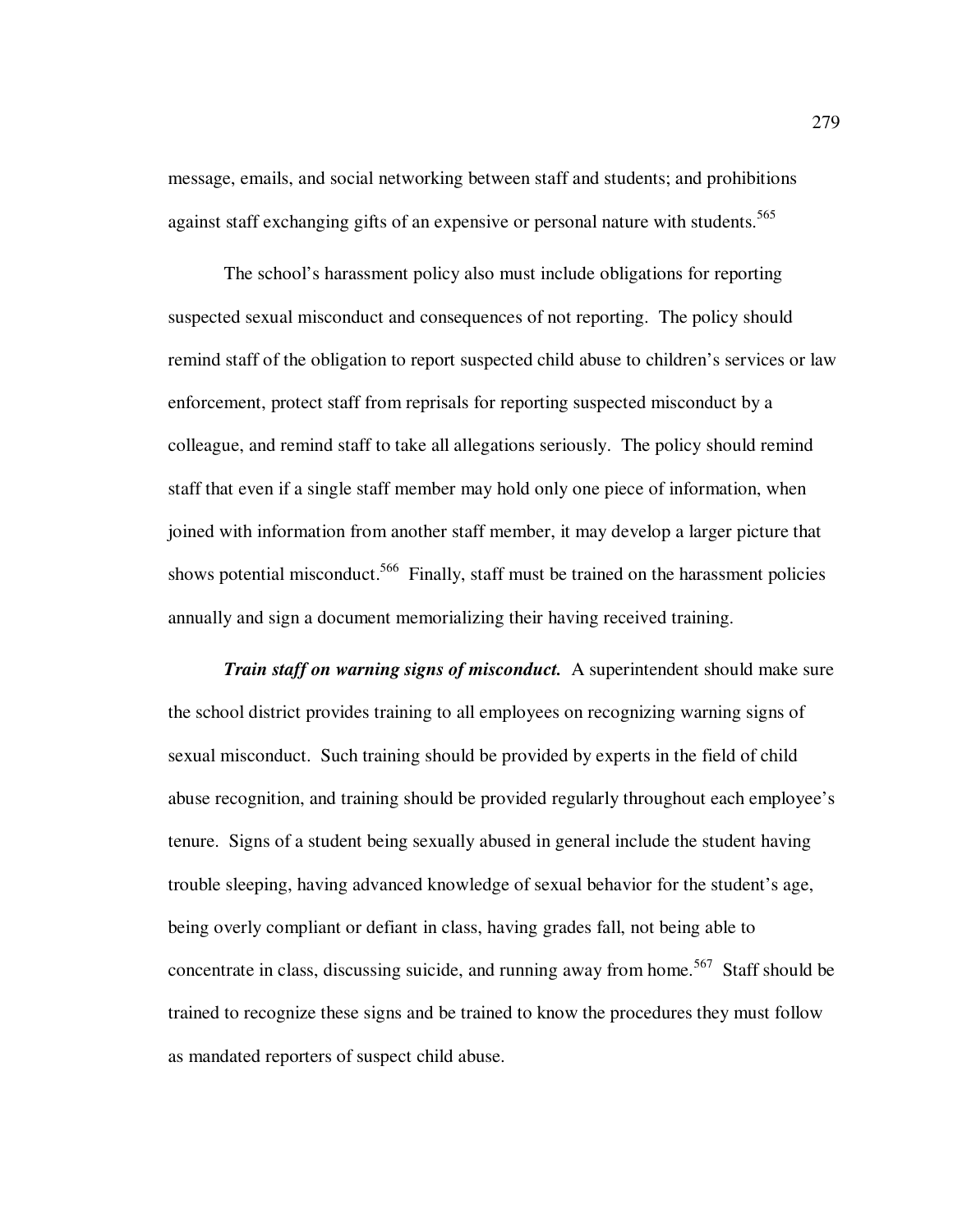Other signs may alert a school employee to sexual misconduct between a colleague and a student. Such signs include the employee and student working closely together outside regular class hours; the employee displaying unusual enjoyment for admiration received from students; the employee and student confiding in each other regarding personal issues; the employee and student exchanging gifts; the employee and student emailing, calling, text messaging, or engaging in social media with each other; the employee providing private tutoring for the student; the employee and student taking trips together; and the employee and student meeting each other privately when peers are not around.<sup>568</sup>

As seen in many of the cases reviewed in Chapters four and five, sexual relationships between teachers and students were often preceded by or concurrent with teachers buying gifts for students; teachers having students spend their free time in the teacher's classroom; teachers frequently writing late passes for students; teachers giving rides to students; students babysitting for teachers' children; teachers acting flirtatiously with students; teachers engaging in excessive conversation or laughing with particular students; teachers hugging or touching students; and so on. Staff should be trained to recognize these signs of potential trouble and immediately report them to the responsible person designated by board policy. Staff should also be trained not to be fooled by their "human nature" biases.<sup>569</sup> Employees who engage in sexual misconduct with students are frequently well liked teachers and coaches who are respected by the entire school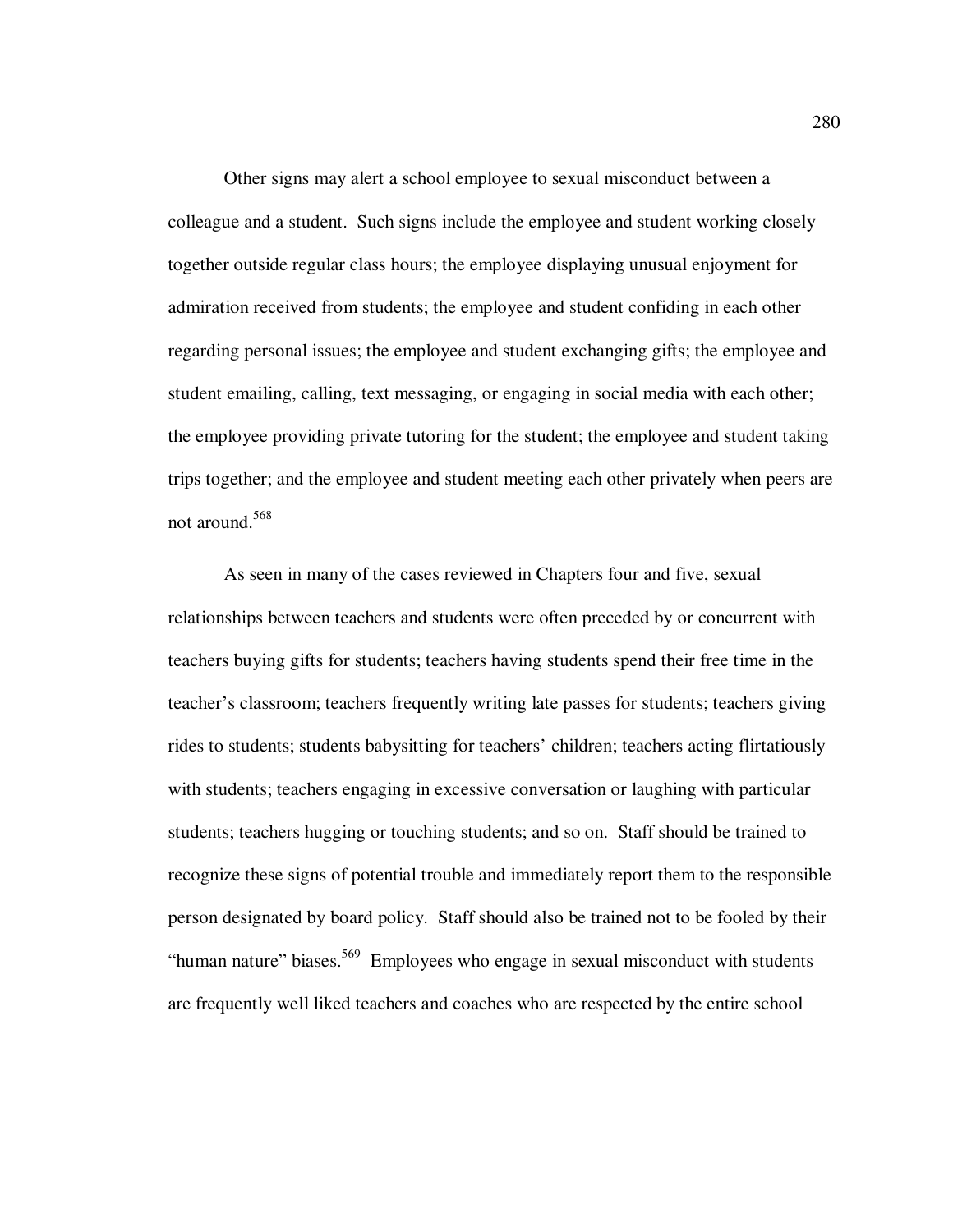community. An employee who recognizes signs of potential misconduct should not ignore the signs because of the status of the suspected perpetrator.

*Supervise adequately.*School administrators can best prevent sexual relationships between school employees and students through strong supervision. While case law has shown that ineffective supervision might not cause a school to be liable for sexual relationships between employees and students, the ultimate goal is not to protect a district against liability; it is to protect students from harm. Therefore, while the following tips may consume time and effort, they will be worth the extra work if they keep students safe.

First, school administrators must learn to recognize the behaviors that suggest employee misconduct. These "red flags of employee behavior"<sup>570</sup> should alert the school administrator of potential problems: a teacher closing the door when alone with a student; a teacher covering glass openings into the classroom; a pattern of a teacher having lunch with one student; a pattern of a teacher staying after school with one student; a student who works for a teacher more than one period per day; a teacher being alone with a student in isolated areas of the school during or after school hours; a teacher giving a student rides in personal automobiles; a teacher giving gifts or cards to a student; a teacher hiring a student to clean house, do yard work, or babysit; a teacher taking a student to events instead of the student's parents, such as college nights, concerts, games, and so forth; a teacher engaging in phone calls, text messages, emails, or social networking with a student; a teacher attending parties at a student's home; and a teacher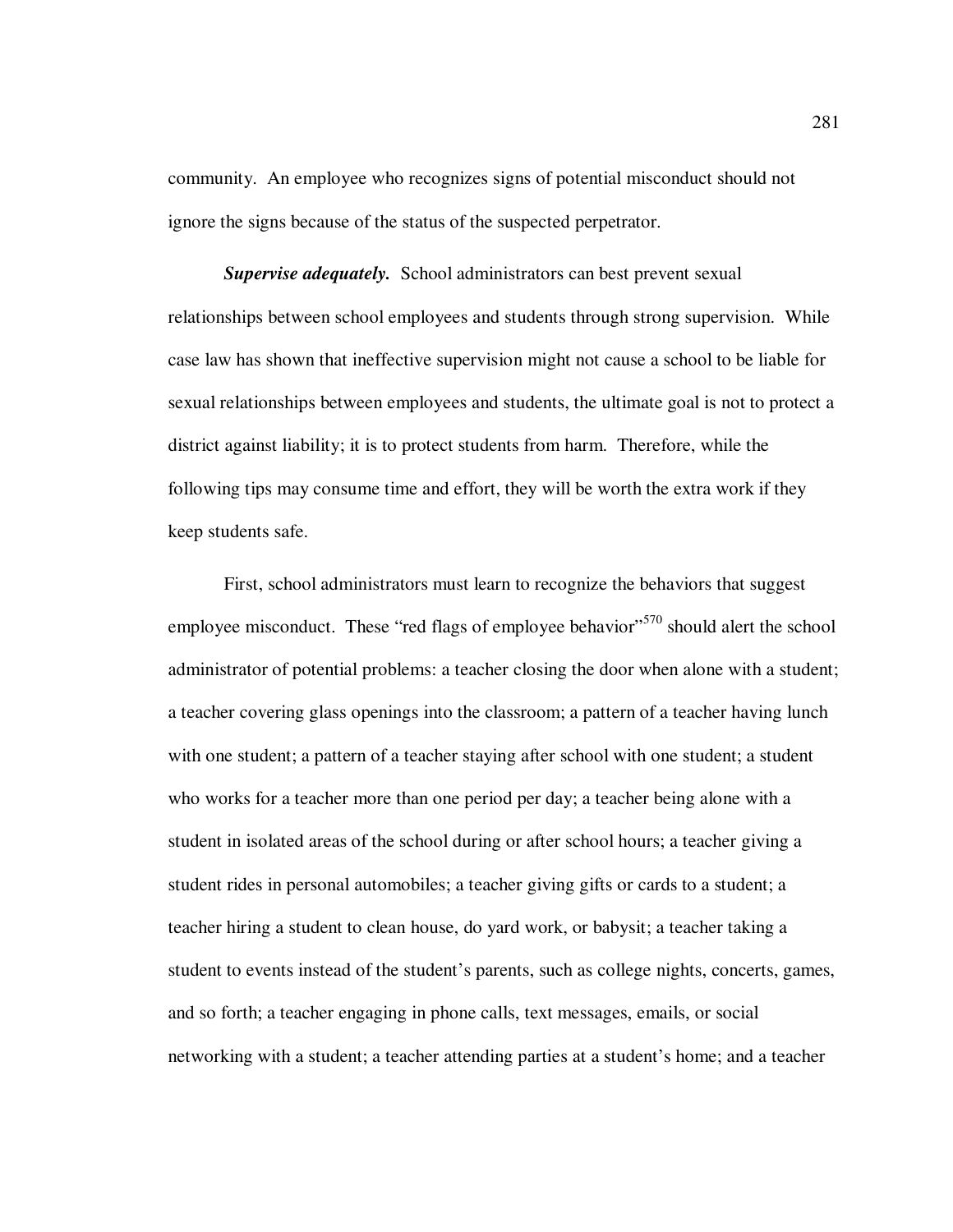giving special attention to a student facing personal issues, such as parental divorce or emotional problems.

Recognizing these red flags will assist an administrator in conducting focused inspections around the building. School administrators should visit unoccupied areas of the building frequently during and after school. They should enter classrooms during teacher planning periods, visit custodial closets, enter empty auditoriums and gymnasiums, and walk through parking lots while looking into car windows. Furthermore, administrators should vary their patterns as they conduct this supervision so potential perpetrators cannot effectively adjust their habits. In other words, a principal should not always visit the auditorium during first period and first period only. Some days, he should visit the auditorium during first period. On other days, he should visit third period. On still other days, he should stop in the auditorium in the evening.

While administrators travel throughout the building, they should look for window and door coverings that prevent a hallway observer from seeing into classrooms. If coverings are found, the administrator should remove them and direct the employee not to replace the covering. Administrators frequently should visit classrooms that have internal office areas and athletic practices and arts rehearsals, particularly near the time they are to end. Often coaches and music directors give rides home to student participants. Giving rides to students should be prohibited, and principals should visit practices and rehearsals to ensure the policy is being followed.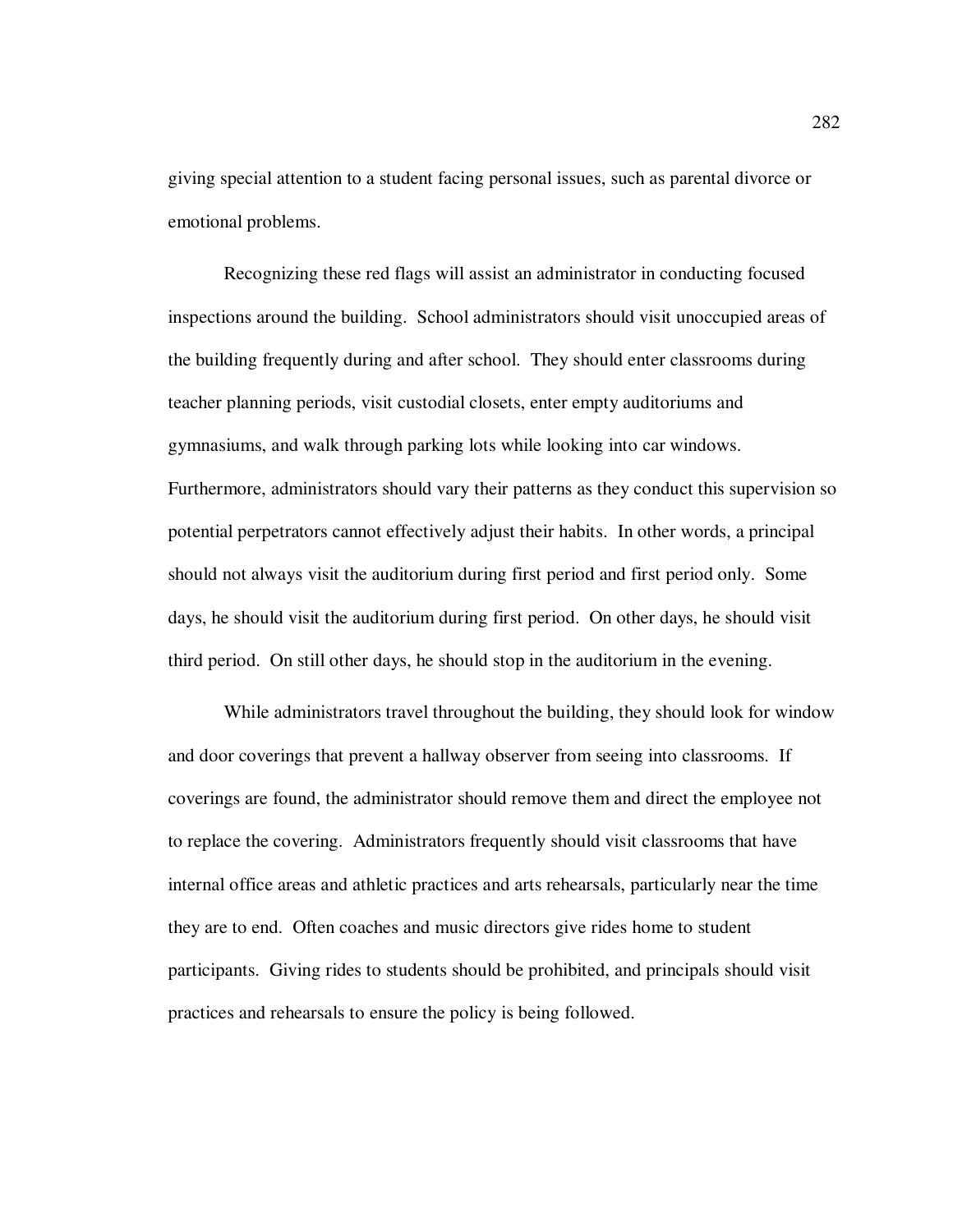Employees should be made aware through written policy that school technology is the property of the school and subject to district review at any time. School administrators, then, should periodically review staff email accounts and internet history. These reviews should be generally random, with more frequent review of staff members who have greater access to students outside typical classroom environment: coaches, club advisors, band and choir directors, and alternative program instructors who have frequent field trips or other off site learning activities.

During class exchanges and lunch periods, administrators need to place themselves where they can hear students talking and listen for conversations that might signal an employee-student sexual relationship. Administrators should also be aware of their employee's personal situations and observe more frequently those who have issues. Many cases reviewed in Chapters four and five saw employees who had sexual relationships with students having trouble at home, often having marital problems with their spouses.

Throughout all of the supervision described above, school administrators must confront any issues that are out of place and document those situations. For example, if a principal finds a teacher and student in an otherwise unoccupied classroom after school one day, the principal must investigate the issue with the teacher and student and, at the very least, advise both parties not to be alone in a classroom again, following up any verbal instructions with a written summary. The principal then should document the issue at hand and the actions taken.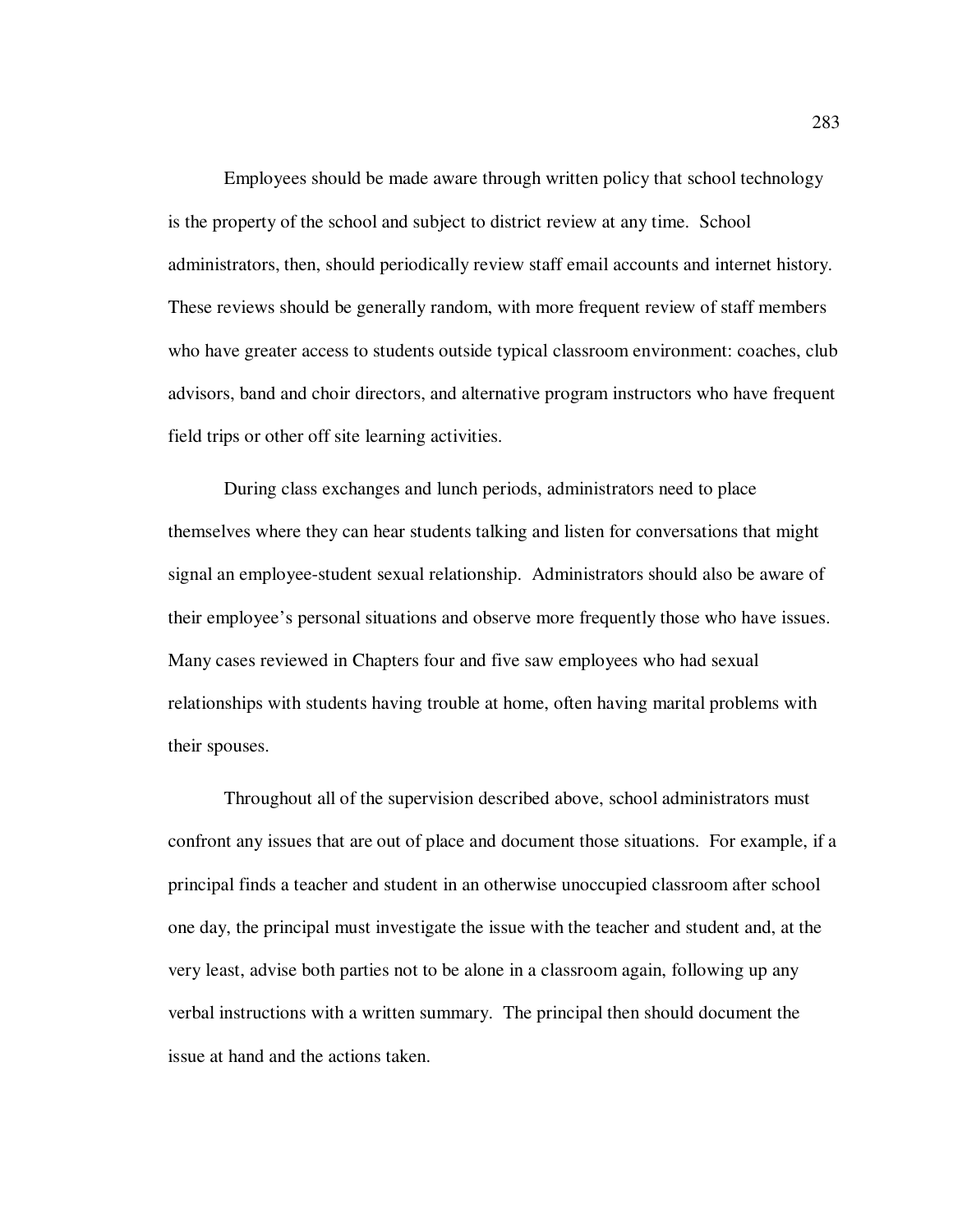**Involving students and parents.** Prevention of employee sexual misconduct with students requires that students and parents are trained in recognizing signs of misconduct, are knowledgeable about how to properly report suspected misconduct, and have a school culture in which they feel safe to report suspected misconduct.

*Develop student handbook.*School administrators should ensure that student handbooks contain much of the same information contained in employee handbooks. That is, student handbooks should contain the board policy that lists prohibited actions between employees and students and tells students how to report suspected misconduct. These policies should be reviewed with students annually when the handbooks are distributed, and electronic copies of the handbook should be available on the school district website for parent review.

*Train students and parents to recognize misconduct.*All parents and particularly secondary students must be trained to recognize signs of sexual grooming and signs of sexual misconduct between their classmates and employees. School administrators should provide opportunities for students and parents to hear experts in the field discuss the common signs as detailed above. Furthermore, students and parents must be educated that suspected boundary invasions should be reported to the school administration immediately so the administration may investigate the matter.<sup>571</sup> As seen in many of the cases reviewed in Chapters four and five, students engaging in sexual relationships with school employees often disclosed signs to their classmates that classmates either did not recognize or did not report.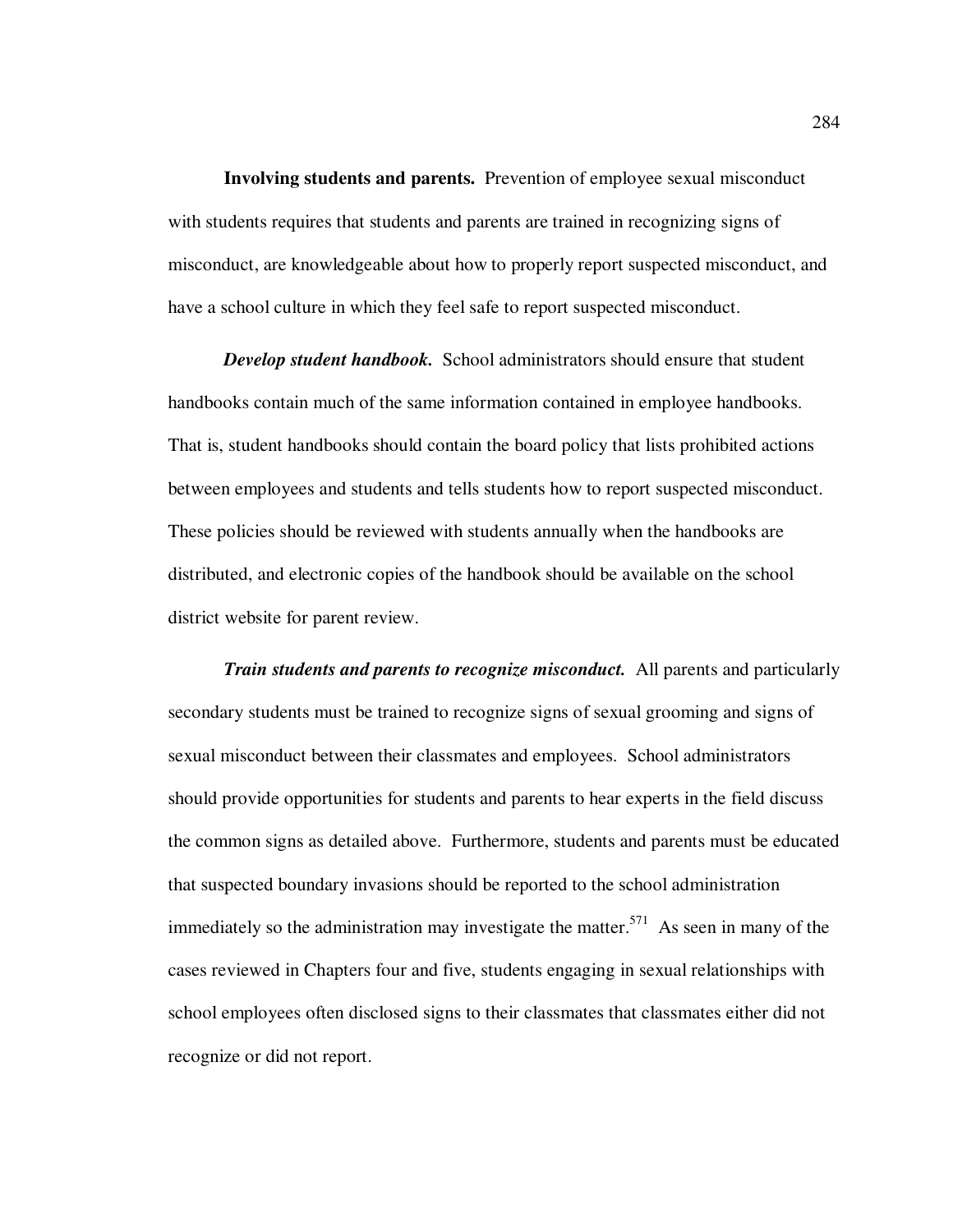*Create safe student culture.*School administrators need to develop a culture within their buildings where students feel free to report concerns like sexual misconduct. Students should be given multiple avenues to report concerns, both anonymously and in person. For example, students may be told that if they are aware of ongoing sexual misconduct, they can report it to the principal or a guidance counselor, and perhaps be given a place to submit written, anonymous concerns. It is important to have adults of both sexes available for students to report, as some students may be uncomfortable reporting sexual misconduct to members of the opposite sex.

A safe student culture also is created when students who report suspected misconduct are believed and taken seriously. School employees who receive reports from students of potential misconduct must avoid the initial reaction not to believe the student.<sup>572</sup> Data suggest that "false accusations constitute only a small percentage of all allegations."<sup>573</sup> Therefore, the employee who receives the report must be supportive of the student, reassure the student did the right thing by reporting the information, and offer to provide therapy or counseling if necessary.<sup>574</sup> Students who report sexual misconduct must be protected from adverse consequences and must have their confidentiality honored.

## **Properly Responding to Student-Teacher Sexual Relationships**

When a school administrator becomes aware that an employee is engaging in a sexual relationship with a student, litigation may potentially come from two different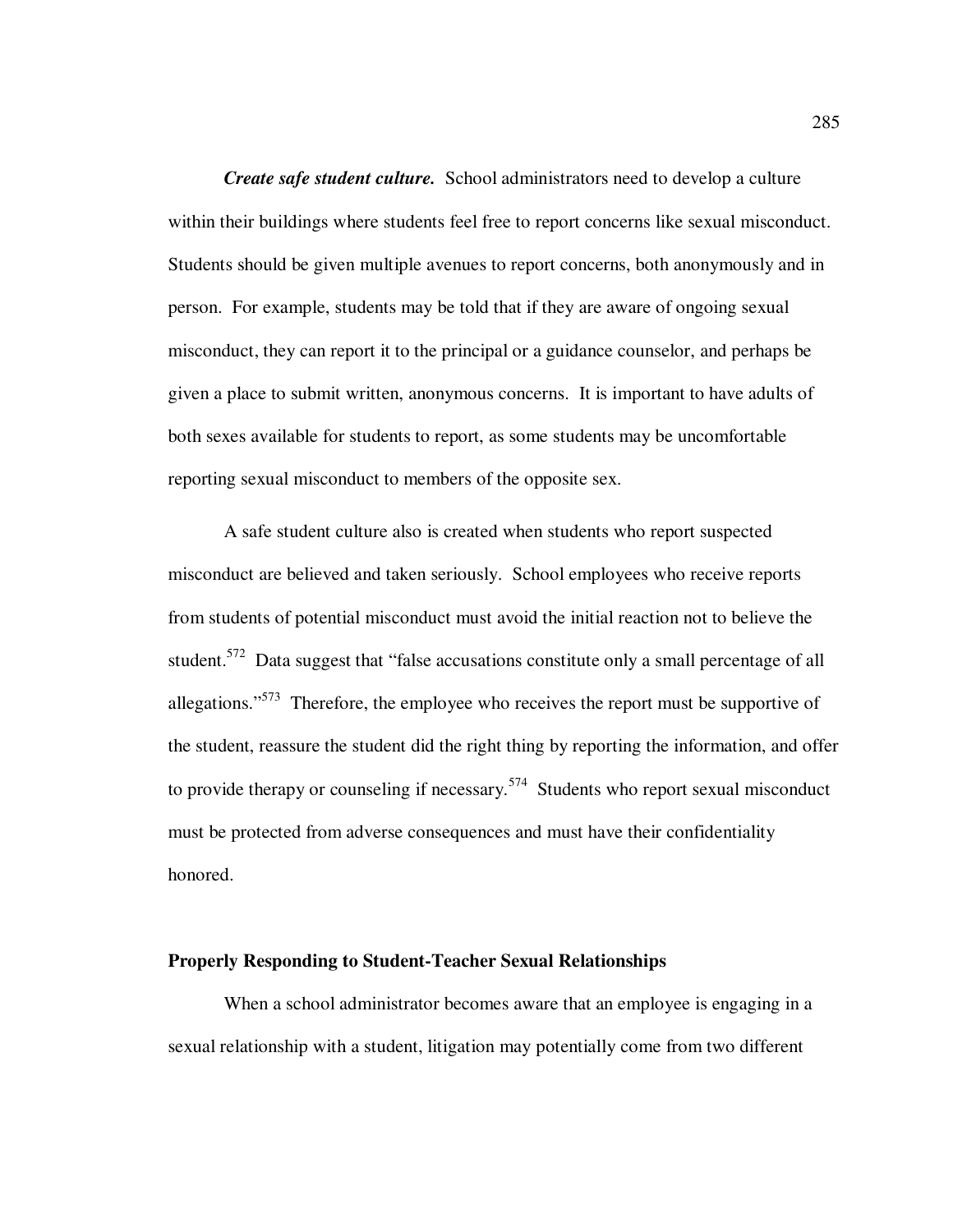directions. Students may file claims that the administrator's actions--or lack thereof- caused injury to the student. The employee may file suit claiming discipline was not properly meted out. A review of investigations into alleged sexual abuse of students found several common administrator errors: investigations were carried out poorly; allegations were not reported to police or children's services; investigations were often kept confidential, with the administrator rarely seeking corroborating evidence; the denial of misconduct by the accused employee often ended the investigation; administrators often found themselves unable to believe the accusations because the student was troubled and the accused employee was highly regarded; and the administrator was often friends with the accused, thus not willing to complete an investigation with fidelity.<sup>575</sup>

An effective school administrator can be protected from employee and student challenges and protect the safety and welfare of students by adhering to the following guidelines. The guidelines will refer to a nonspecific school administrator. It is imperative that throughout these processes, the building principal, superintendent, and personnel director maintain constant communication with each other.

**Take all reports seriously.** First, school administrators must always err on the side of student safety and welfare. As reviewed, hardly any reports of sexual abuse are fabricated.<sup>576</sup> Therefore, all reports of employee-student sexual relationships must be taken seriously and thoroughly investigated. Though case law seems to hold school officials liable only if they are deliberately indifferent to actual knowledge of harassment, school administrators should investigate any remotely credible report. This should include even hunches or "bad vibes" felt by other employees. Many cases reviewed in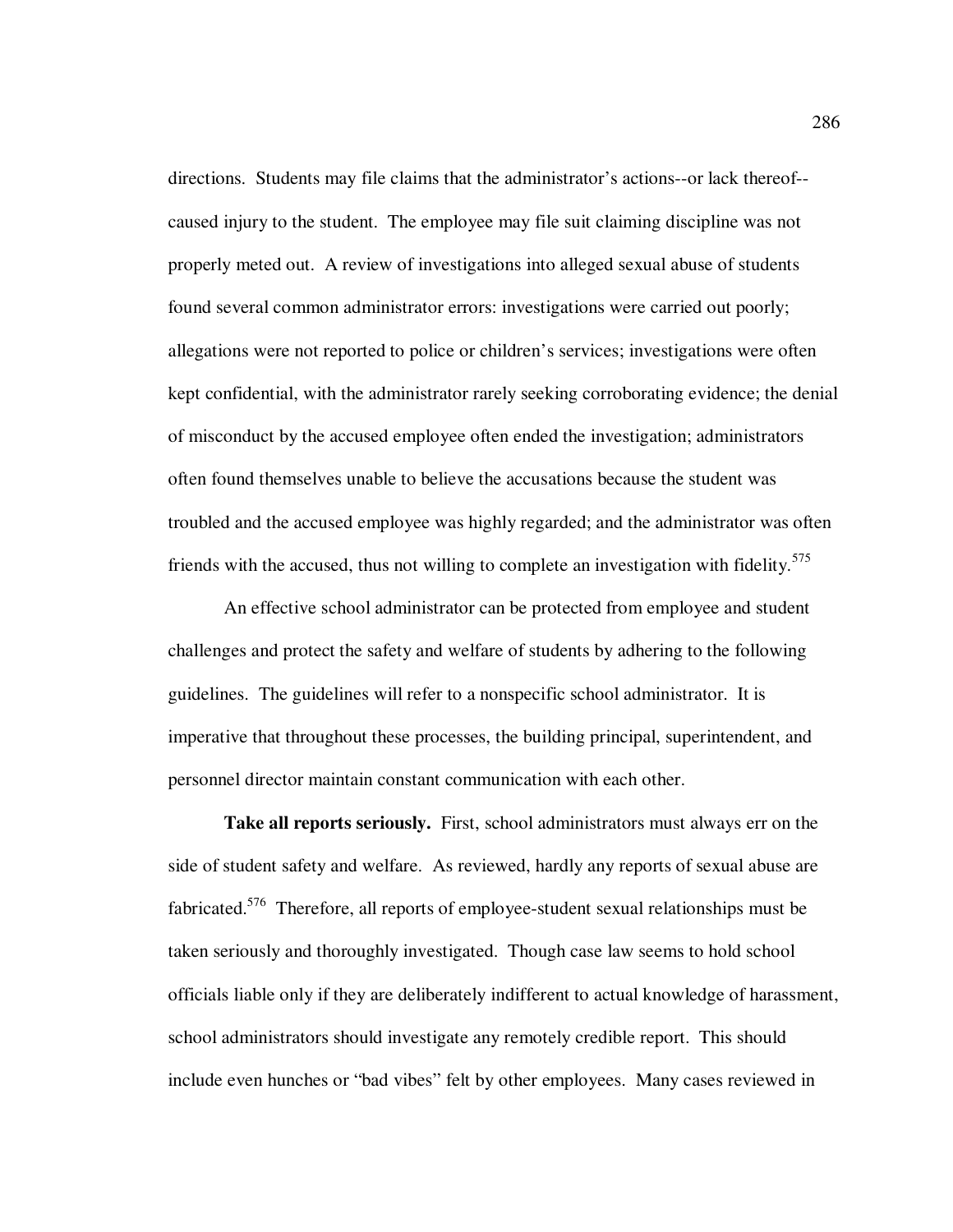Chapters four and five saw principals and superintendents ignore or quickly brush aside such concerns only to find sometime later that a sexual relationship could have been stopped or prevented. Also, school administrators who see grooming behavior towards a student by one of their employees must confront it right away. The employee and student should be questioned, the student's parents should be notified, and the issue should be thoroughly documented.

**Consult legal counsel.** Attorneys can be expensive, particularly in these times of inconsistent school funding. Nonetheless, an administrator who believes an employee may be engaging in sexual relationships with a student must consult legal counsel immediately. The role of the attorney may be extensive. The attorney may conduct the investigation, may prepare the district for a termination hearing, may be the fact finder, and may interview witnesses.<sup>577</sup> An attorney is better prepared than an administrator to determine the strengths and weaknesses of witnesses that may be called, including determining the credibility of witnesses.<sup>578</sup> In addition, any documents created by the attorney are protected by attorney-client privilege and would not be subject to public records requests.<sup>579</sup>

**Remove the employee.** When the superintendent receives a complaint that an employee is involved in misconduct with a student, the superintendent may remove the employee from duties.<sup>580</sup> The employee will still be entitled to receive pay and benefits, and the timing of the removal depends upon the severity of the allegations.<sup>581</sup> The employee should be removed immediately if the allegations are credible and involve significant misconduct, or if the employee's presence might jeopardize the ability to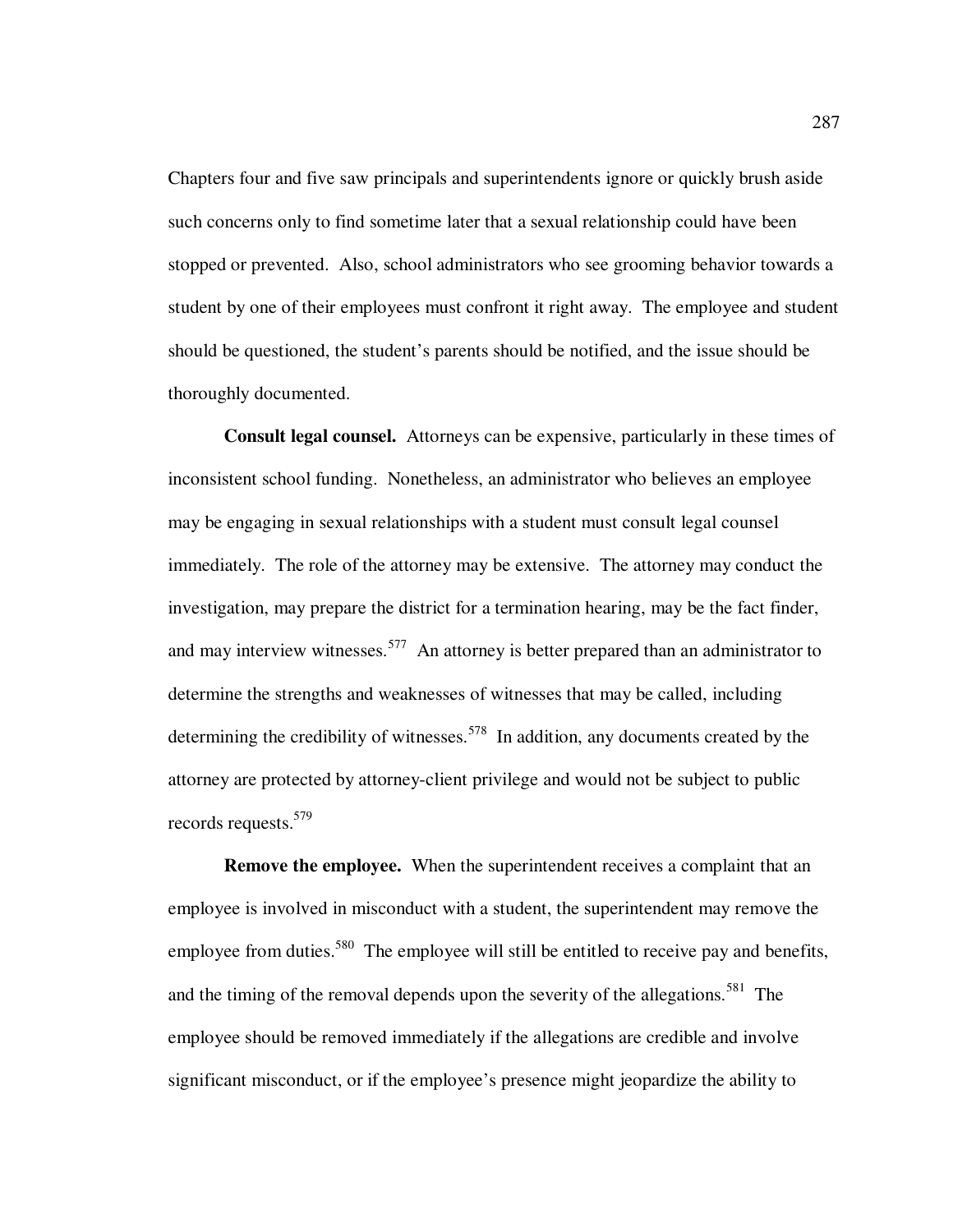conduct a full and fair investigation.<sup>582</sup> If the allegations are not credible or involve less serious matters, the employee may be removed if a thorough investigation, which includes interviewing witnesses, determines removal to be an appropriate action.<sup>583</sup> When the employee is being removed from duties, the superintendent must send a letter to the employee stating as much.<sup>584</sup> The superintendent and legal counsel should also check the CBA and board policies for any additional local requirements regarding procedures, notices, and the employee's rights while removed.<sup>585</sup>

If the administrator and legal counsel determine the employee needs to be removed immediately, the removal should happen systematically. The administrator should go to the employee, ask the employee to come with the administrator, and provide for class coverage for the educator for the rest of the day if needed. It is imperative that the employee has as little advance notice of removal as possible to minimize the opportunity to destroy evidence. The district's technology department should work to secure the employee's computer and email files immediately.

A school employee who is removed from the work place should meet with a school administrator who gives the employee written notice that the employee is being relieved of duties with pay pending the results of an investigation. The terminology is important here. The employee should be "relieved of duty with pay," not "assigned to home." "Assigned to home" puts the school district at potential liability for workers' compensation claims if the employee has an accident at home. An administrator should not be concerned with paying the employee while on leave. In the large scheme of events, the cost is minimal compared to potential costs of the employee bringing claims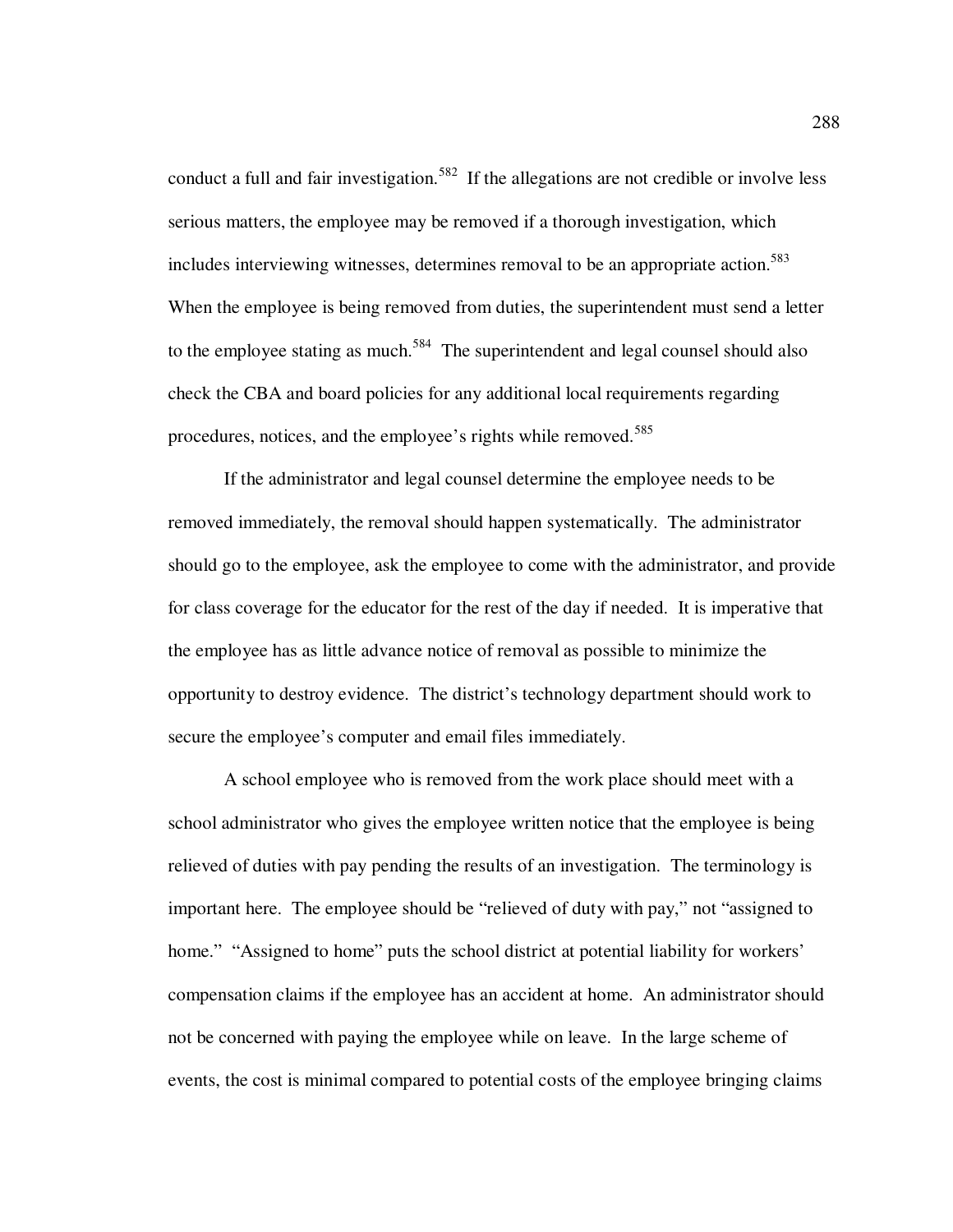of due process violations. The employee should be directed not to use school email accounts while at home, not to speak with any students or parents, and not to speak with other colleagues except for union representatives.

**Consult other agencies.** The administrator should report the allegations against the employee to law enforcement, children's services, and the state department of education immediately. The school should not wait for these agencies to conclude their investigations before beginning its own investigation. Nor should the school drop its investigation solely because law enforcement or children's services finds no evidence of wrongdoing in its investigations. The legal standards for schools and law enforcement are different; what might constitute an offense worthy of termination in school may not rise to the level of criminal activity with the police. If possible, the school may want to coordinate its investigation with the law enforcement investigation. While the possibility to do this may depend on the jurisdiction, doing so limits the numbers of times the victim and other witnesses need to be interviewed.<sup>586</sup>

**Control the board.** While it is important for the board to be informed that a potential teacher-student sexual relationship has been ongoing, the board needs to understand its role. The superintendent must inform the board that it should not discuss the issue with anyone, particularly because the board might at one point vote on the termination of the employee. The superintendent must tell the board not to contact the employee in question or the student in question. Board members should tell anyone who asks that they are aware that there is an ongoing investigation, that they cannot comment on it, and that they have student safety and welfare as their highest priority. The board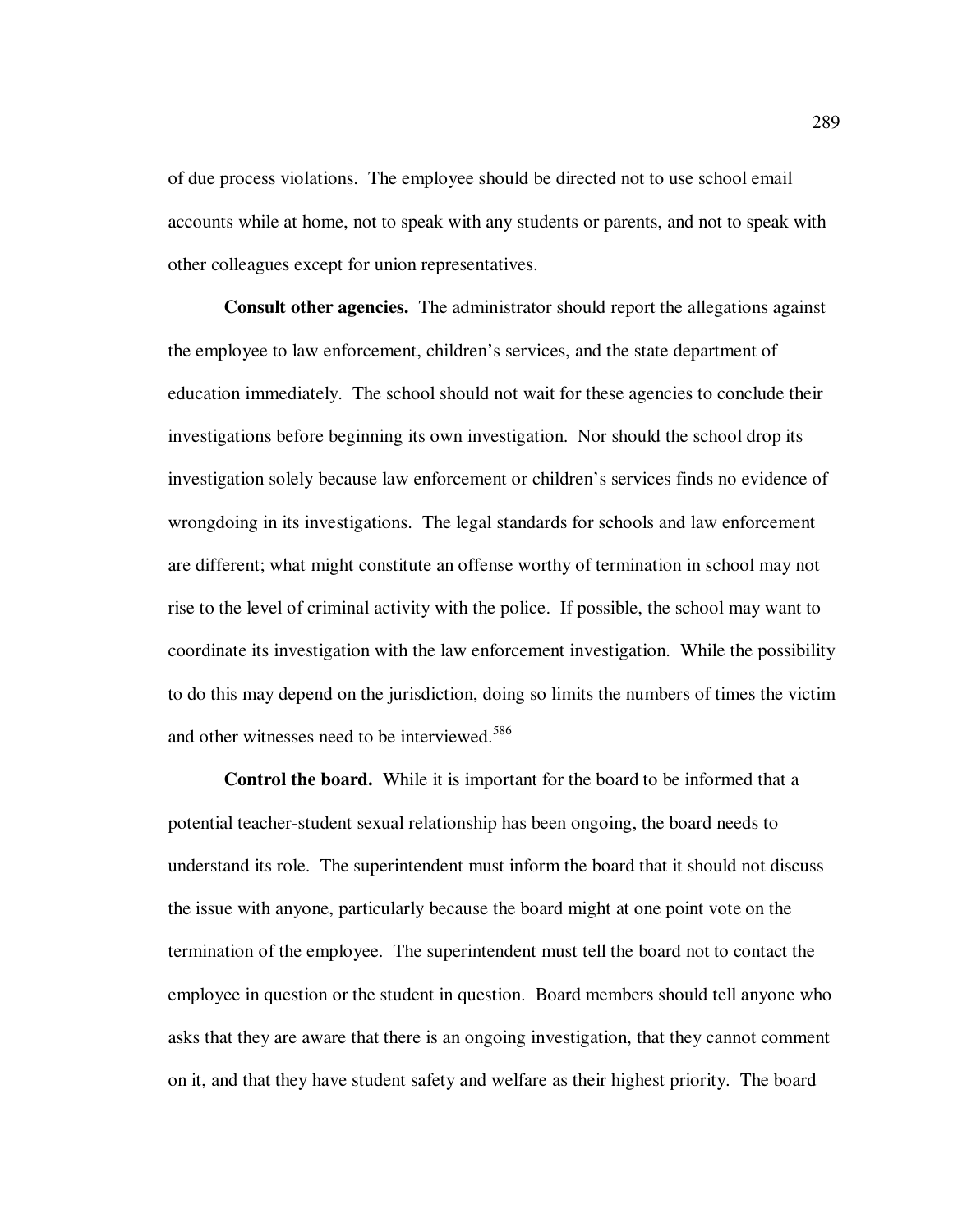needs to be prepared for the onslaught of questions that are likely to come its way from friends and neighbors and understand the potential liability for defamation claims if it speaks information that is later shown to be false. Defamation is making untrue statements about somebody which damages the person's reputation. Accusations that a person has committed a crime or is unable to perform the assigned job are called libel per se or slander per se and can easily lead to large financial liability for a school.<sup>587</sup> Therefore, the board should take a strict "no comment" stance throughout the investigation.

**Conduct the investigation.** When allegations of employee sexual misconduct with students arise, the administrator or legal counsel must conduct an investigation. A proper investigation will protect students from harm, and protect the district from liability from lawsuits from both students and employees.<sup>588</sup> Furthermore, a proper investigation will document the response to allegations of misconduct, identify the source of the problem to aid in future prevention, and deter future misconduct by showing employees that action will be taken against them if they misbehave.<sup>589</sup> Throughout the entire investigation process it is imperative for the administrator to document actions taken, conversations had, items discovered, and decisions made. The administrator should anticipate the need to remember everything in court one day and document accordingly.

The investigation should begin with an interview of the victim. The victim should provide details recounting who the perpetrator is, what happened, where it happened, when it happened, and how it happened.<sup>590</sup> The events should be detailed chronologically, and the investigator should strive to get the name of every person the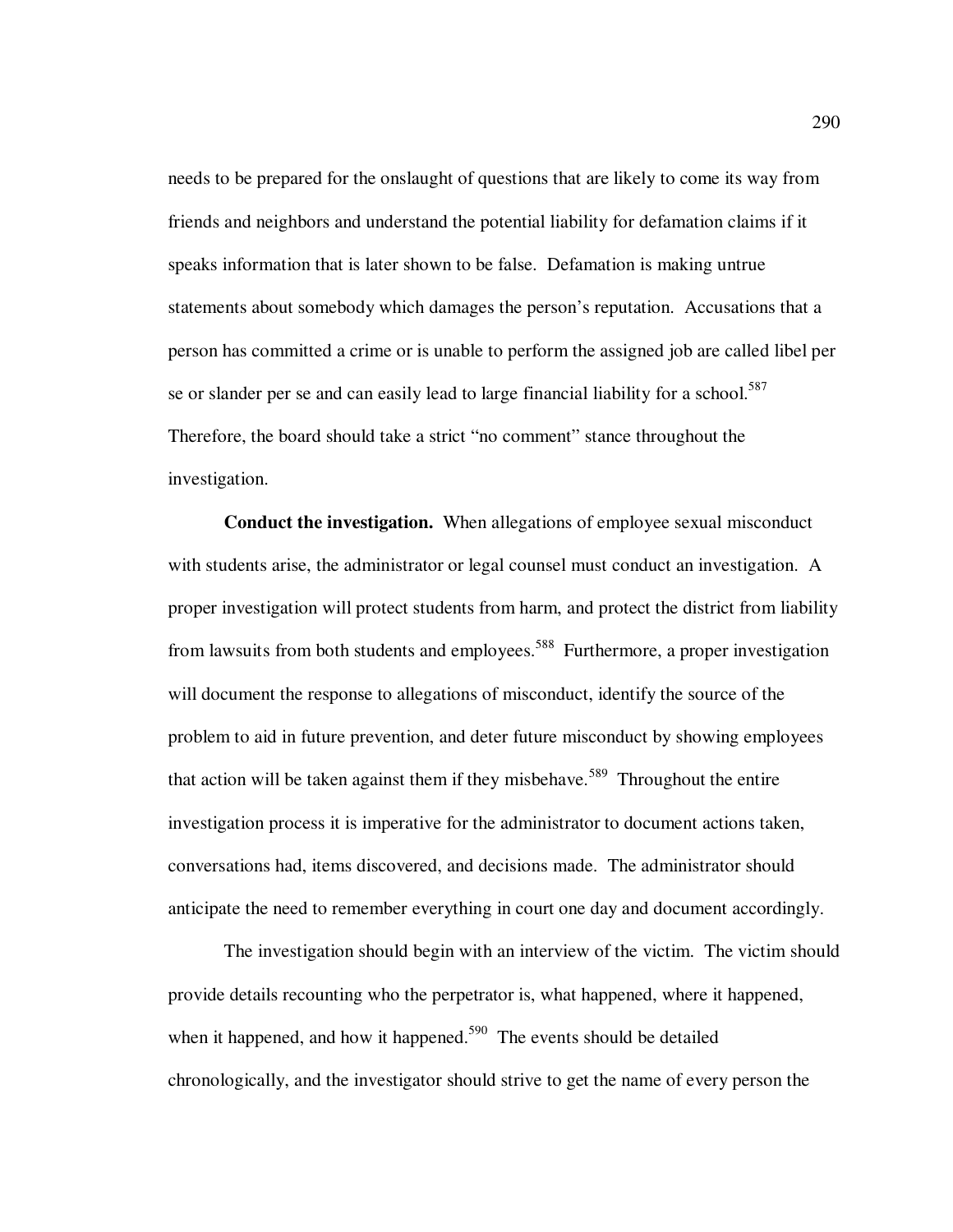victim believes may have information regarding the incident, and the name of every person the victim has spoken to about the incident.<sup>591</sup> Because the victim and many of the witnesses may be children, the investigator should check board policy for guidelines on questioning students and should obtain parent permission where needed.<sup>592</sup> The investigator should anticipate some parents may not be cooperative, perhaps due to an unwillingness to believe their child may be a victim or an unwillingness to subject their children to such sensitive matters.<sup>593</sup>

Throughout the interviewing process the investigator should consider whether each witness would be credible at a hearing, and whether the witness would be willing to testify.<sup>594</sup> Some witnesses may be willing to testify confidentially, which may or may not be allowed by the hearing officer. In determining the credibility of witnesses, the investigator should understand that "credibility deals not with truth, but with perceptions. Credibility is the study of how people judge books by their covers."<sup>595</sup>

As seen in many cases in Chapters four and five, court rulings in teacher-student sexual relationship trials often come down to he said/she said evidence. Knowing this, the school's investigator must work diligently to corroborate evidence. Corroboration may come from testimony of witnesses, such as the victim's friends, parents, or counselors; it may come from documents, such as notes or letters sent between the student and teacher; and it may come from email or social media messages between the student and teacher.<sup>596</sup> In the case of corroborating evidence found on a computer, it is vital the board has a school-friendly technology policy. The board's policy must clearly state that the employee does not have a privacy interest in the content of the employee's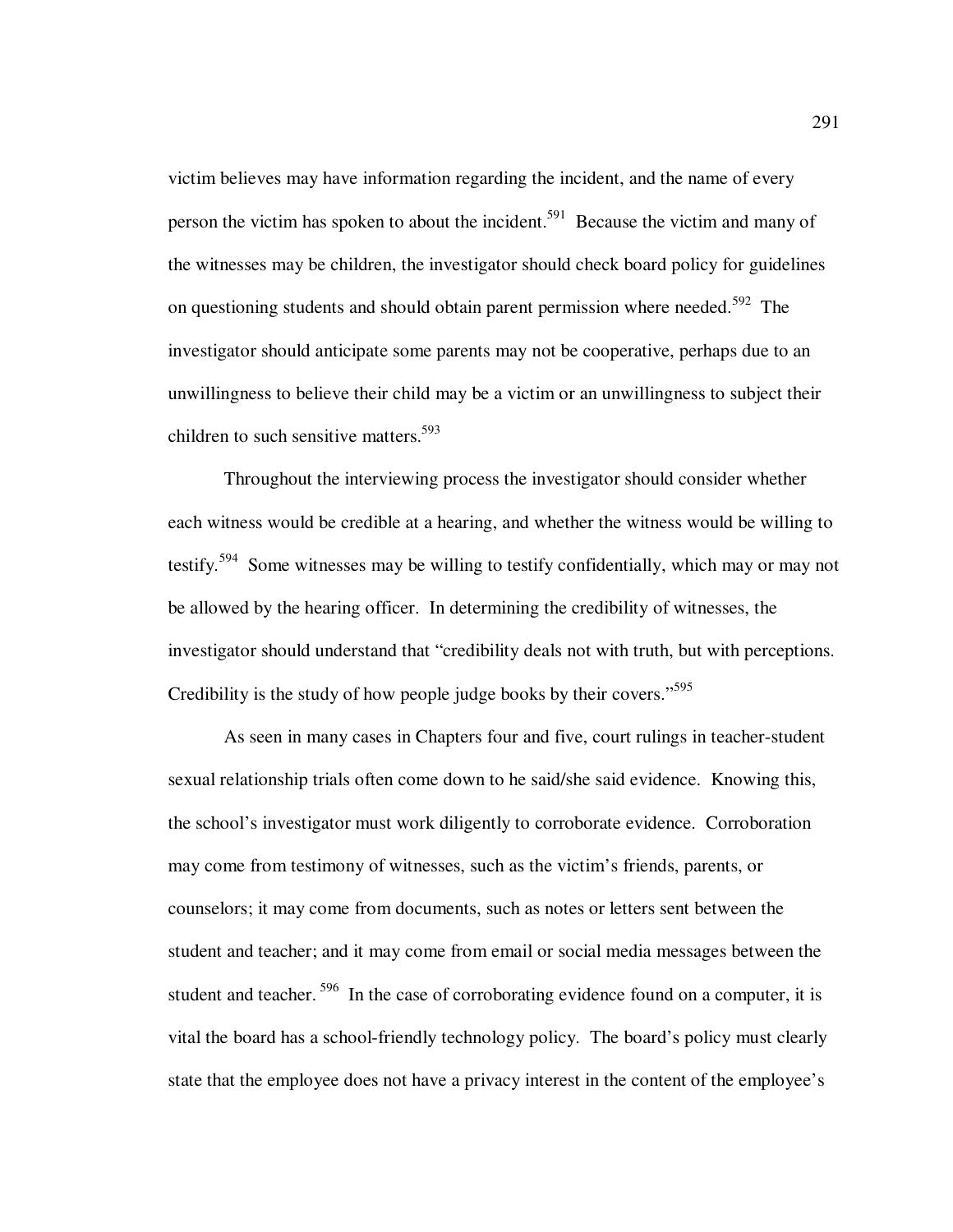assigned computer. In such cases where there is no legitimate expectation of privacy, a workplace search is allowed regardless of the scope and nature of the search.<sup>597</sup> If the board policy gives the employee a reasonable exception of privacy, however, the investigator may only conduct reasonable searches.<sup>598</sup> A search may be determined to be reasonable if the employer's need for supervision, control, and efficient operation of the school outweighs the employee's expectation of privacy.<sup>599</sup> Furthermore, the search must be "justified at its inception," meaning a reasonable person would suspect the search will reveal relevant evidence to the employee's misconduct.<sup>600</sup> Additional corroboration may be found by obtaining the employee's cell phone records. These records may be obtained from the cell phone company through a subpoena, but will require court involvement.

Unless an administrator has a strong legal background, the district should hire a private investigator to conduct the inquiry into the allegations. Generally, district legal counsel can do this work. The investigator should question witnesses and gather relevant evidence. If no preponderance of the evidence shows misconduct occurred, the administrator should bring the employee back to work. If the student alleged to be involved in the relationship is a student in the educator's class, the student should be rescheduled to another class. If a preponderance of the evidence shows that a relationship likely occurred, the administrator should consult legal counsel and continue with termination proceedings.

While investigating the alleged misconduct between an employee and student, the investigator should look closely for other victims of the employee or other acts of misconduct.<sup>601</sup> As seen in cases reviewed in Chapters four and five, it is not uncommon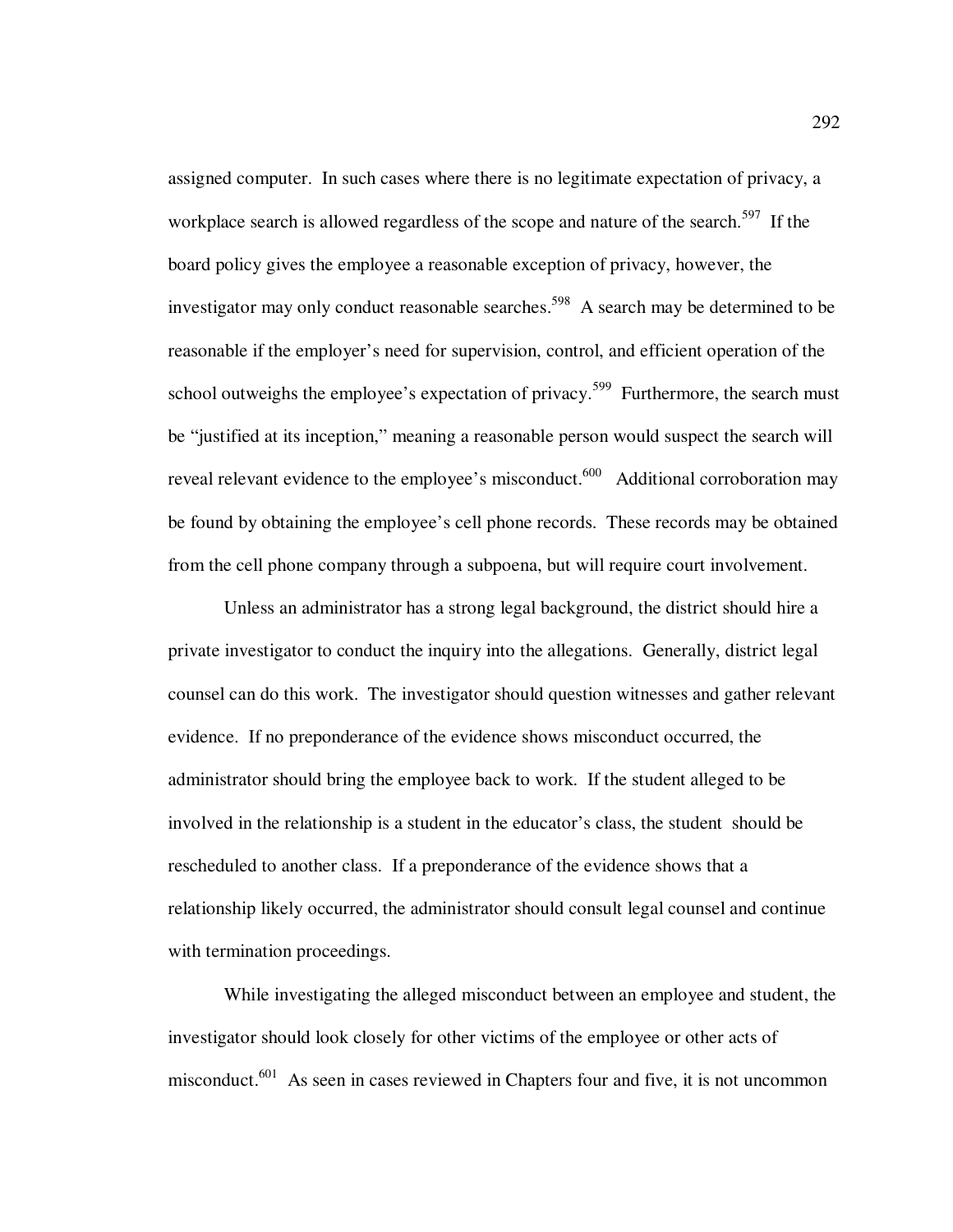for a teacher who is having a sexual relationship with a student to be engaged in relationships with other students simultaneously. Furthermore, a teacher engaging in a sexual relationship with a student is likely breaking other board policies worthy of discipline; the teacher is likely misusing district technology, violating policies prohibiting providing rides or gifts to students, and perhaps falsifying records to excuse the student victim from class. The investigator should enter such information into evidence at the hearing. Even if the sexual relationship is not proven through a preponderance of the evidence, there may be enough evidence to terminate the teacher for other acts of misconduct.

After all witnesses have been interviewed, the investigator should interview the accused employee.<sup>602</sup> The employee should be given the opportunity to respond to charges, and the investigator should document the employee's responses. If the employee refuses to answer questions, the employee may be considered insubordinate unless invoking a Fifth Amendment right, which would only be permissible if there were an ongoing criminal trial.<sup>603</sup> The investigator should consider past discipline of the employee in making a recommendation for discipline.<sup>604</sup>

**Consider requiring a polygraph.** With certain exceptions, the Employee Polygraph Protection Act of 1988 (EPPA) generally prohibits private employers from using lie detector or polygraph tests for pre-employment screening or issues arising during the course of employment.<sup>605</sup> The term "lie detector" means a polygraph, deceptograph, voice stress analyzer, psychological stress evaluator, or any other similar mechanical or electrical device that is used for the purpose of diagnosing the honesty or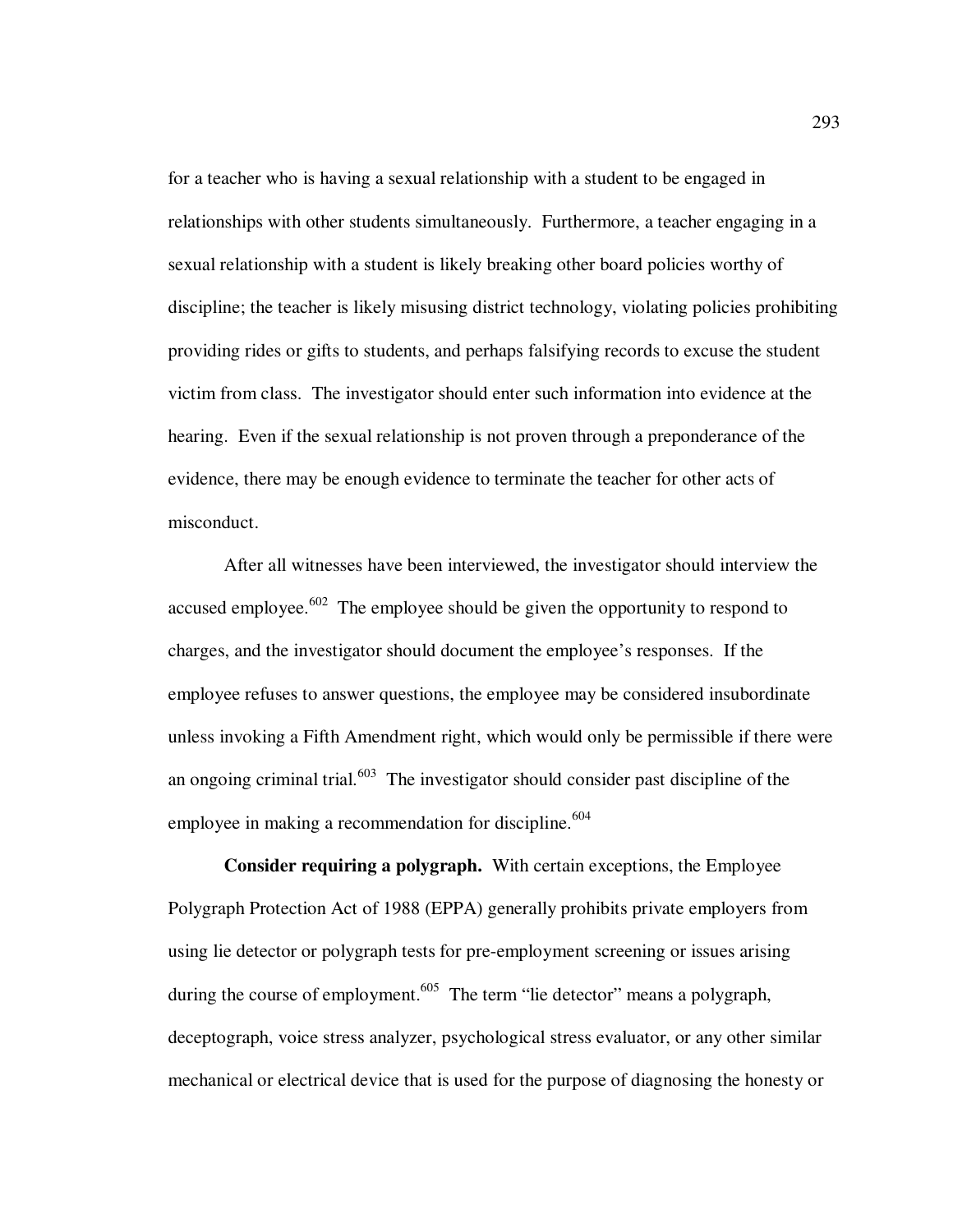dishonesty of a person.<sup>606</sup> The term "polygraph" means an instrument that continuously, visually, permanently, and simultaneously records changes in cardiovascular, respiratory, and electrodermal patterns and is used for the purpose of diagnosing the honesty or dishonesty of a person.<sup>607</sup> The EPPA prohibits employers from requiring, requesting, suggesting, or causing an employee or prospective employee to take or submit to any lie detector test; using, accepting, referring to, or inquiring about the results of any lie detector test of an employee or prospective employee; and discharging, disciplining, discriminating against, denying employment or promotion, or threatening to take any such action against an employee or prospective employee for refusal to take a test.<sup>608</sup>

 Important for this discussion, however, is that the EPPA provides an exclusion from coverage for the United States government, any state or local government, or any political subdivision of a state or local government.<sup>609</sup> Specifically listed in the EPPA exceptions are facilities, materials, or operations having a significant impact on the health or safety of any state or political subdivision thereof, or the national security of the United States.<sup>610</sup> These facilities include those against which acts of sabotage, espionage, terrorism, or other hostile, destructive, or illegal acts could significantly impact on the general public's safety or health,<sup>611</sup> including public schools.<sup>612</sup>

 In other words, public schools may require employees suspected of engaging in sexual relations with students to submit to polygraph testing. If a school district decides to do so, the school must give the employee a written notice explaining the employee's rights. These rights include: the examinee may terminate the test at any time; the examinee may not be asked any questions in a degrading or intrusive manner; the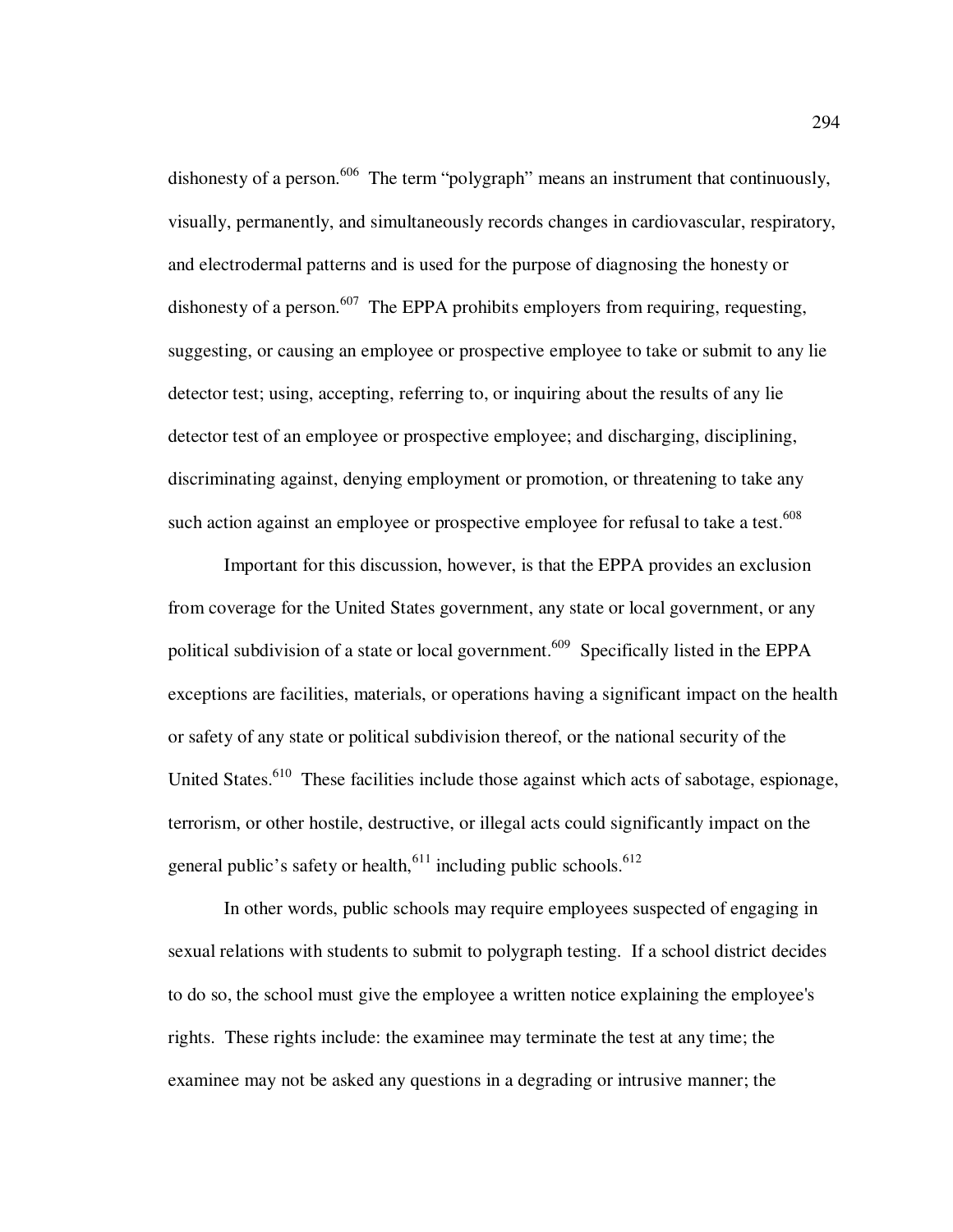examinee may not be asked any questions dealing with religious, political, or labor union beliefs or affiliations, racial opinions, sexual preferences or sexual behavior; and the examinee may not be subjected to a test when there is sufficient written evidence by a physician that the examinee is suffering from any medical or psychological condition or undergoing any treatment that might cause abnormal responses during the actual testing phase.<sup>613</sup> Also, an employee who terminates the test, or who for medical reasons is not administered the test, may be subject to adverse employment action only on the same basis as one who refuses to take a polygraph test.<sup>614</sup> That is, an employee refusing to take a polygraph test or terminating the test in process may not be terminated or otherwise disciplined without evidence leading to the employer's reasonable suspicion that the employee was involved in the incident or activity under investigation.<sup>615</sup>

The examiner conducting the polygraph is required to have a valid and current license and must maintain a minimum of \$50,000 bond or professional liability coverage.<sup>616</sup> Civil actions may be brought by an employee against employers who violate EPPA for legal or equitable relief, such as employment reinstatement and payment of lost wages and benefits. The action must be brought within three years of the date of the alleged violation.<sup>617</sup>

**Consider a resignation.** If appropriate, the investigator may try to get a resignation from the accused employee. The resignation can be withdrawn until accepted by the board,<sup>618</sup> so a superintendent may encourage a board to call a special meeting to accept a resignation that is tendered. However, as part of a resignation agreement, an administrator should never cover-up the relationship and should never agree to write a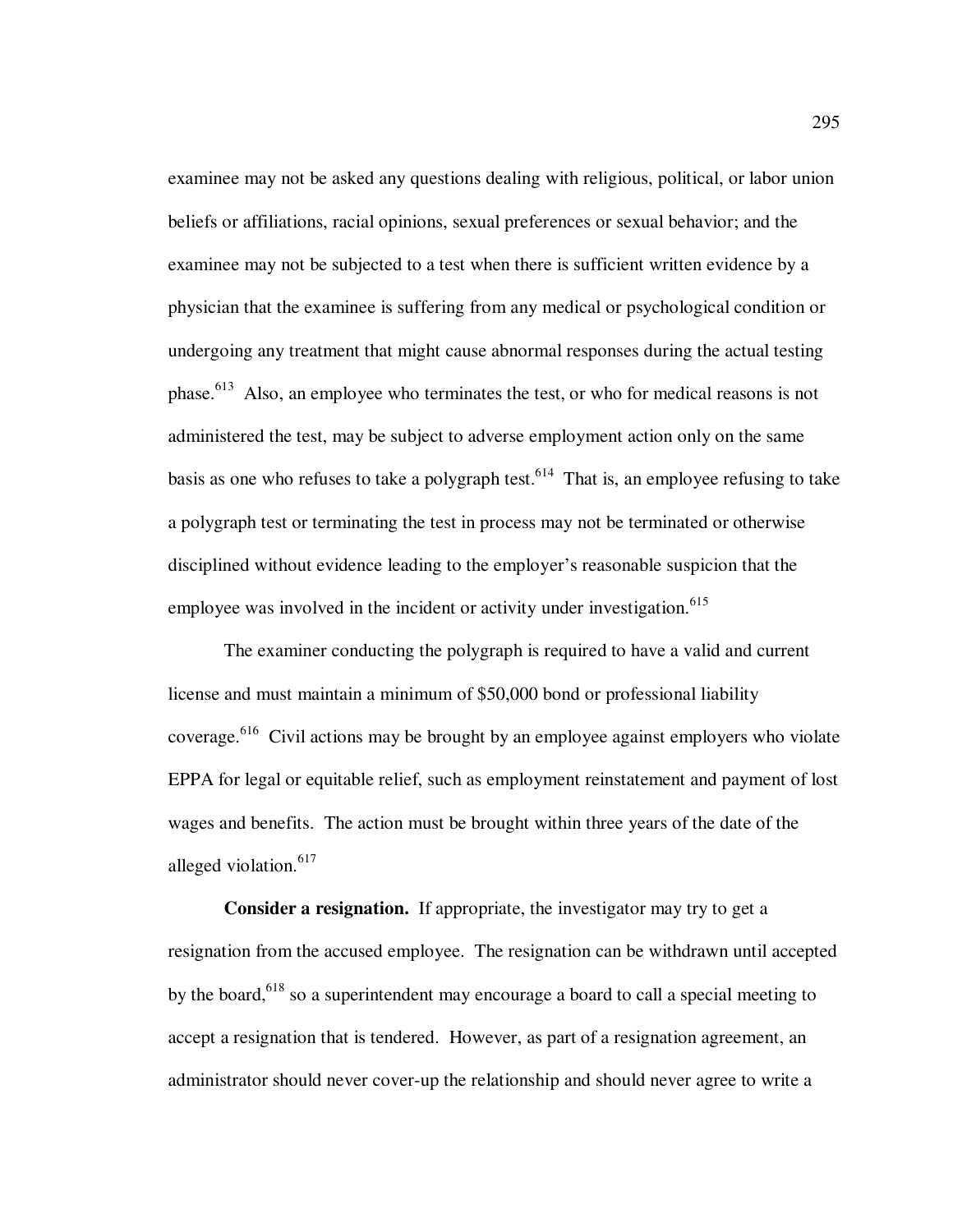positive recommendation for the employee. Also, the administrator will likely be required to report the employee's misconduct to the state department of education. The administrator should not agree not to submit the report as a component of a resignation agreement.

**Hold the hearing.** After the investigation has been concluded, the superintendent must decide if the accused employee should be disciplined, and in which way. Assuming the decision is to terminate the employee, the superintendent should consult legal counsel to guide the process. The process will vary from state to state, but it is likely the employee will need to be given written notice of the intent to terminate, the right to a hearing which may be held by the school board or a referee and give the accused a chance to call and cross examine witnesses, and an affirmative vote to terminate by the board. The board will be permitted to deliberate in executive session but will be required to vote in public. As seen in some cases in Chapters four and five, the board does not necessarily have to accept the recommendation of the hearing officer, so long as the board's decision is reasonable considering the evidence presented.

## **Conclusion**

 It is hard to go a week without reading a news story of a school employee who engaged in misconduct with a student. Sexual misconduct between educators and students is particularly troubling because of the position of trust in which educators are placed. Much evidence exists that educator sexual misconduct with students is widespread, some of which is the direct result of school leaders' unwillingness to confront the issue. It is easier sometimes for school leaders to look the other way when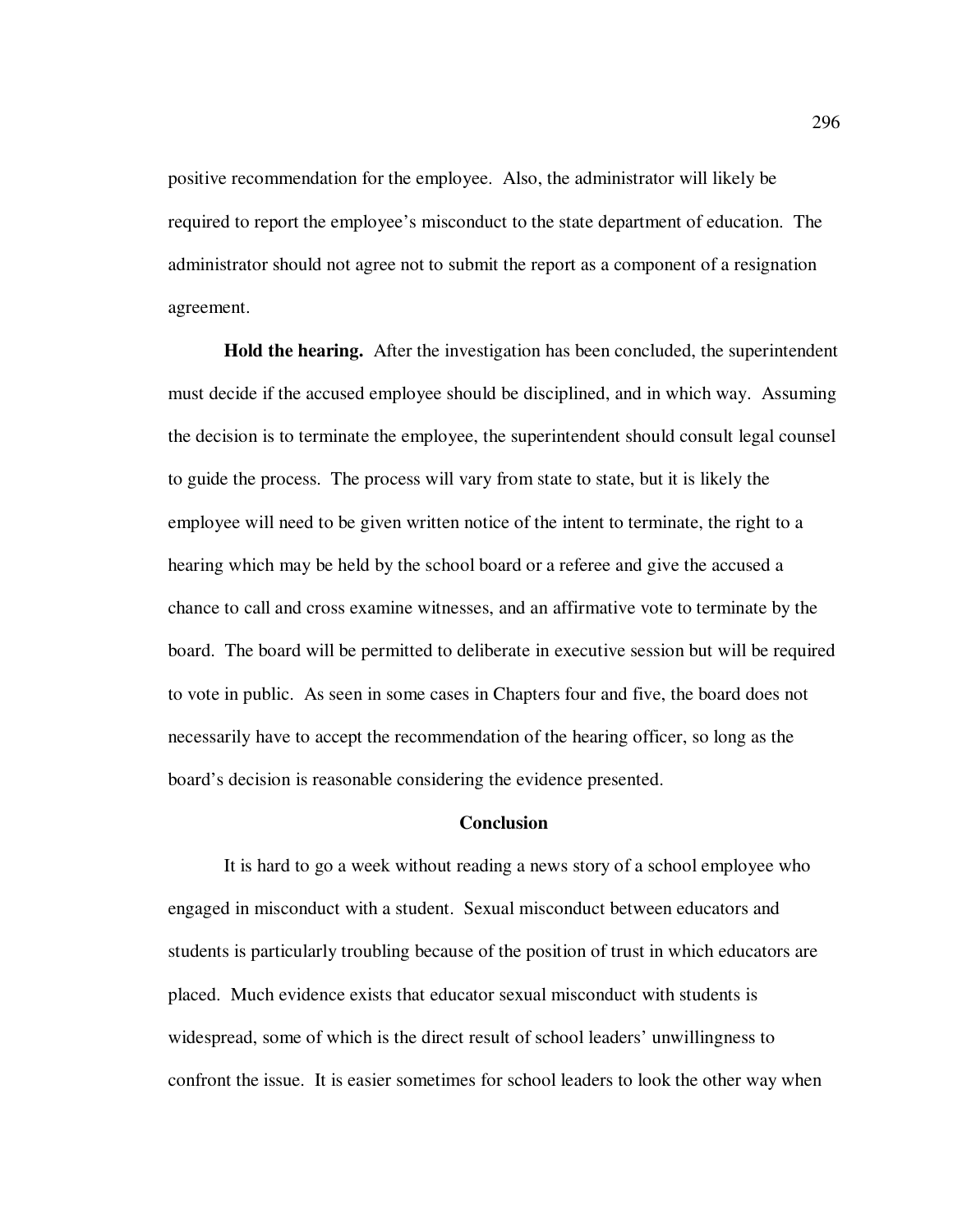employees engage in misconduct, and easier still to pass the trash, allowing bad employees to quietly resign and seek employment elsewhere.

When a teacher engages in sexual misconduct with a student, there is more than one victim. Certainly the student who was abused, harassed, or manipulated into a sexual relationship must deal with a tragic lifetime of emotional scarring, guilt, depression, boundary issues, and the like. But when teachers engage in inappropriate conduct with students, an otherwise positive school culture turns to a culture of anger and distrust; that is, the school community itself is a victim.

A 2001 study addressed issues that arise from teachers abusing students in the school community. $619$  A common theme that arose through interviews of abuse survivors, teacher colleagues of abusers, and leaders of schools in which abuse took place was that often the abuse was permitted to go on for years. In these situations, the school culture was characterized by "normal" trusting relationships between school employees and students. But, when the abuse finally came to light, the mirage was exposed. The positive, trusting school culture was frequently replaced by accusations and denials.

Abuse victims are frequently castigated as liars because they either show no outward signs of abuse or they are seen as "damaged children…[who] cannot be telling the truth about a respected member of the school community."<sup>620</sup> Relationships between teachers become strained as those who are in denial of the abuse feud with those who believe the students. Parents and community members also take sides, often in highly emotional and vocal ways. Soon the culture that had been promoting student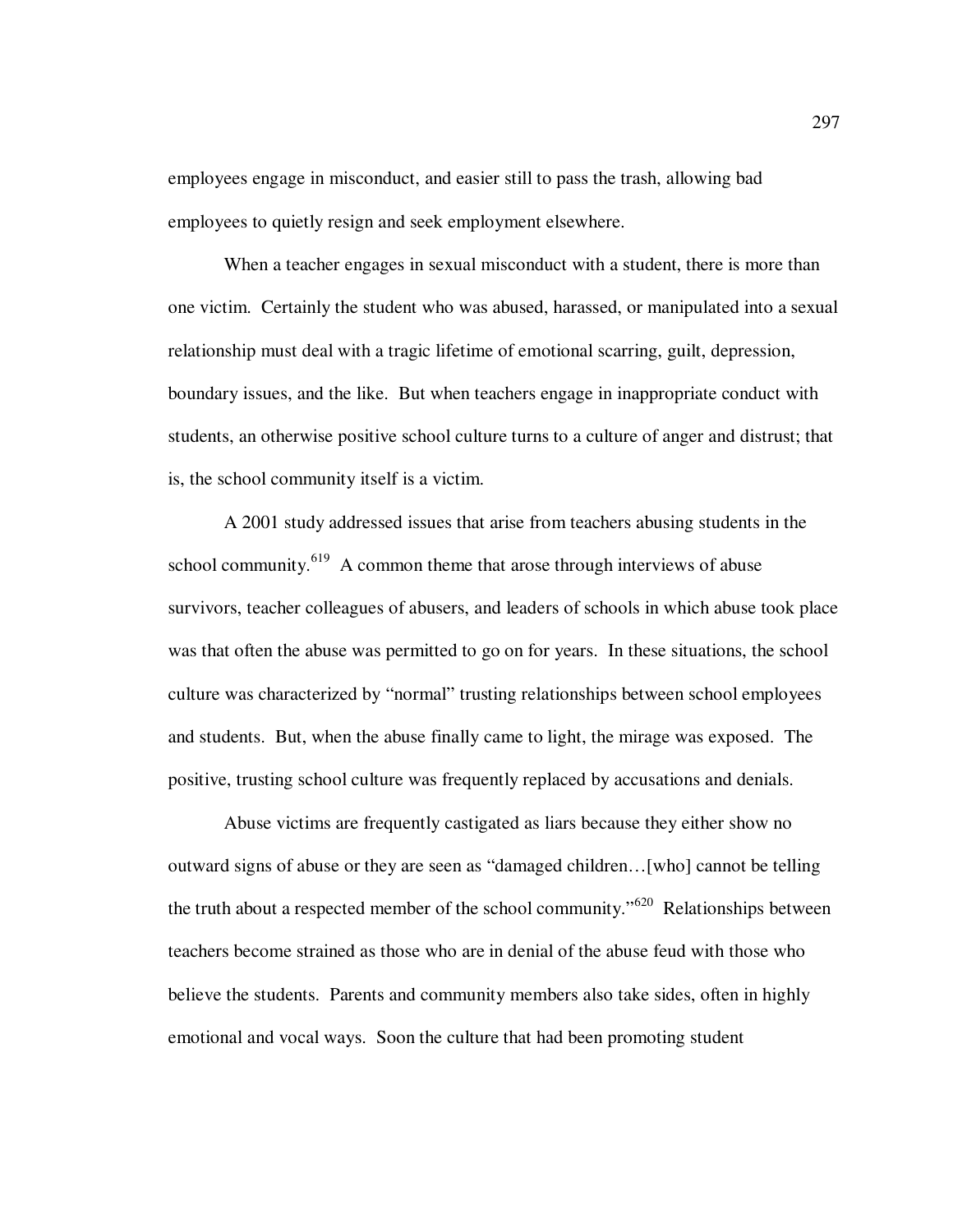achievement becomes chaotic, and the crumbled walls of trust must be rebuilt one brick at a time.

While far and away most educators are professionals who care for, educate, and protect students, some cross moral, ethical, and legal lines in their behavior. American media have produced many stories about teachers who have engaged in misconduct with students. As a result of the increased outrage in the court of public opinion, many laws have been passed relating to background checks for teacher employment. Despite such laws, abusive teachers still find their ways into American schools and prey on our students.

The role of the modern school leader is complex. It is the responsibility of schools to protect students. School administrators who take this mission seriously should be aware of the laws that exist to help them protect children. A review of case law reveals that diligent administrators who respond quickly and appropriately to allegations of educator sexual misconduct protect themselves and their districts from liability.

 However, simply protecting school districts from liability should not be the mission of the modern school leader. As long as school employees are mistreating students, causing them emotional scarring that lasts for years and preventing them from fully engaging in the learning process, the school leader must continue to proactively recruit, hire, and supervise quality educators whose primary interest is serving children.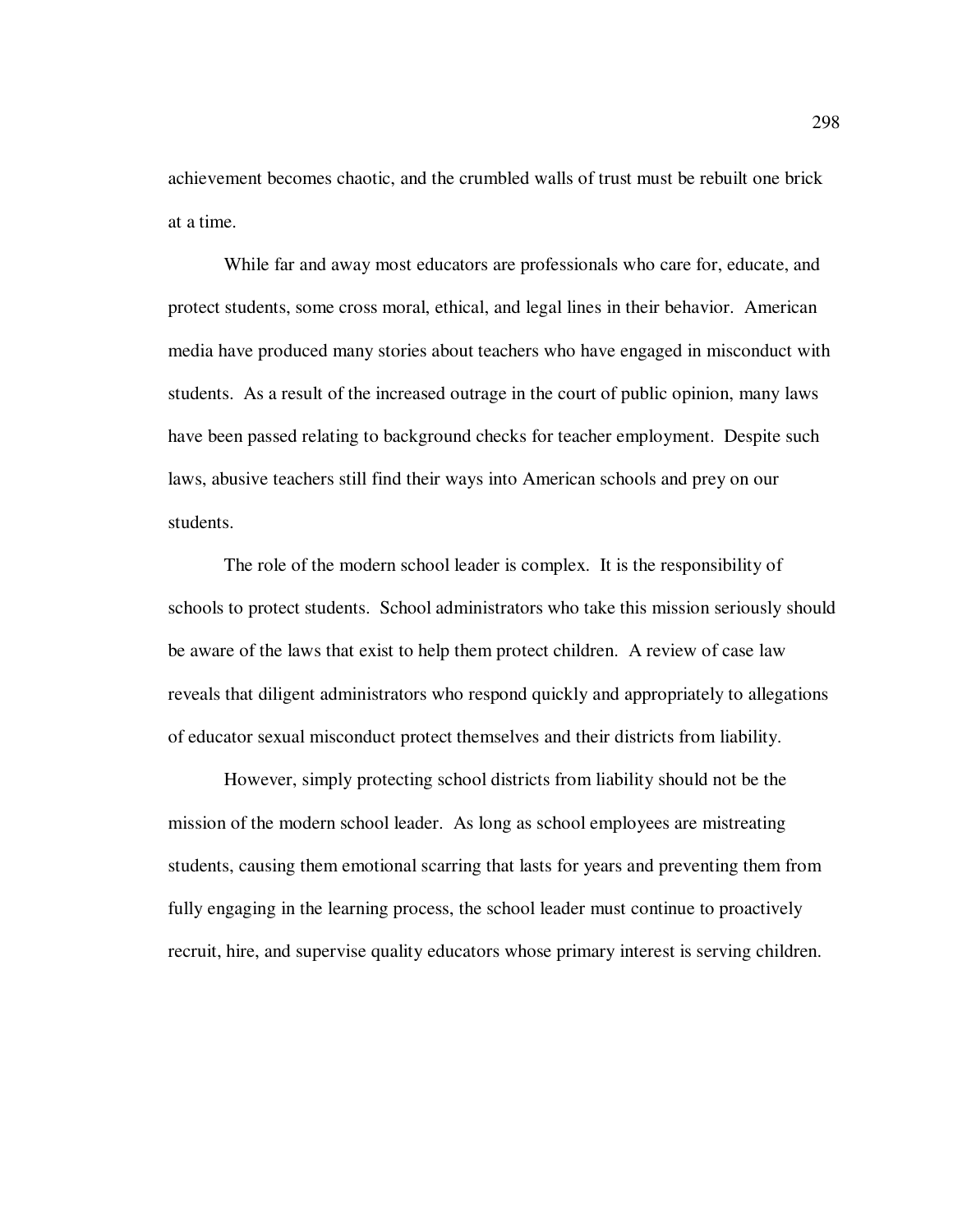**Endnotes** 

 $\overline{a}$ 

 $^7$  28 U.S.C. §1

<sup>8</sup> Article VI, §2 of the U.S. Constitution reads, "[t]his Constitution, and the Laws of the United States which shall be made in Pursuance thereof; and all Treatises make, or which shall be made, under the authority of the Unite States, shall be the supreme Law of the Land; and the Judges in every State shall be bound thereby, any Thing in the Constitution or Laws of any State to the Contrary notwithstanding."

<sup>16</sup> http://dictionary.law.com/Default.aspx?selected=2223

<sup>17</sup>  $E.g.,$  see http://www.foxnews.com/printer\_friendly\_story/0,3566,536841,00.html (Girls basketball coach fired after officials said they found texts, calls with female student); http://www.ohio.com/news/break\_news/39322042.html (Rittman teacher accused of sexual misconduct); http://www.newsnet5.com/print/21595897/detail.html (Teacher accused of having inappropriate relationship with student);

http://www.usatoday.com/news/nation/2009-02024-educator-arrest\_N.htm (Missing teacher, teen student found in W.Va. motel); http://www.ohio.com/news/39541612.html (Hudson teacher pleads not guilty: seventh-grader alleges two watched adult movie on computer at school);

http://www.cnn.com/2008/CRIME/09/29/teacher.teen.sex.ap/index.html?iref=mpstoryvie w (Ex-teacher gets 6 years for sex with boy, 13);

http://www.newsnet5.com/news/19726029/detail.html (Police: Kent teacher attempted sex with minor).

<sup>18</sup> Charol Shakeshaft & Audrey Cohan, *Sexual Abuse of Students by School Personnel*, PHI DELTA KAPPAN, Mar. 1995, at 513.

<sup>1</sup> Benjamin J. Marrison, Bad-teacher Series Will Anger Many, COLUMBUS DISPATCH, Oct. 14-17, 2007.

<sup>2</sup> Jennifer Smith Richards & Jill Riepenhoff, *Rule Breakers: The ABCs of Betrayal,*  COLUMBUS DISPATCH, Oct. 14, 2007.

<sup>3</sup> Martha Irvine & Robert Tanner, *AP: Sexual Misconduct Plagues U.S. Schools*, Oct. 21, 2007, *available at* http://www.msnbc.msn.com/id/21392345/ (last visited on Oct. 27, 2008).

<sup>4</sup> *Id.*

<sup>5</sup> *Id.*

<sup>6</sup> *Id.* 

<sup>9</sup> http://dictionary.law.com/Default.aspx?selected=2387

<sup>&</sup>lt;sup>10</sup> http://dictionary.law.com/Default.aspx?selected=147

<sup>&</sup>lt;sup>11</sup> http://dictionary.law.com/Default.aspx?selected=595

<sup>12</sup> http://dictionary.law.com/Default.aspx?selected=1282

<sup>13</sup> http://dictionary.law.com/Default.aspx?selected=1331

<sup>&</sup>lt;sup>14</sup> http://dictionary.law.com/Default.aspx?selected=1573

<sup>15</sup> http://dictionary.law.com/Default.aspx?selected=1784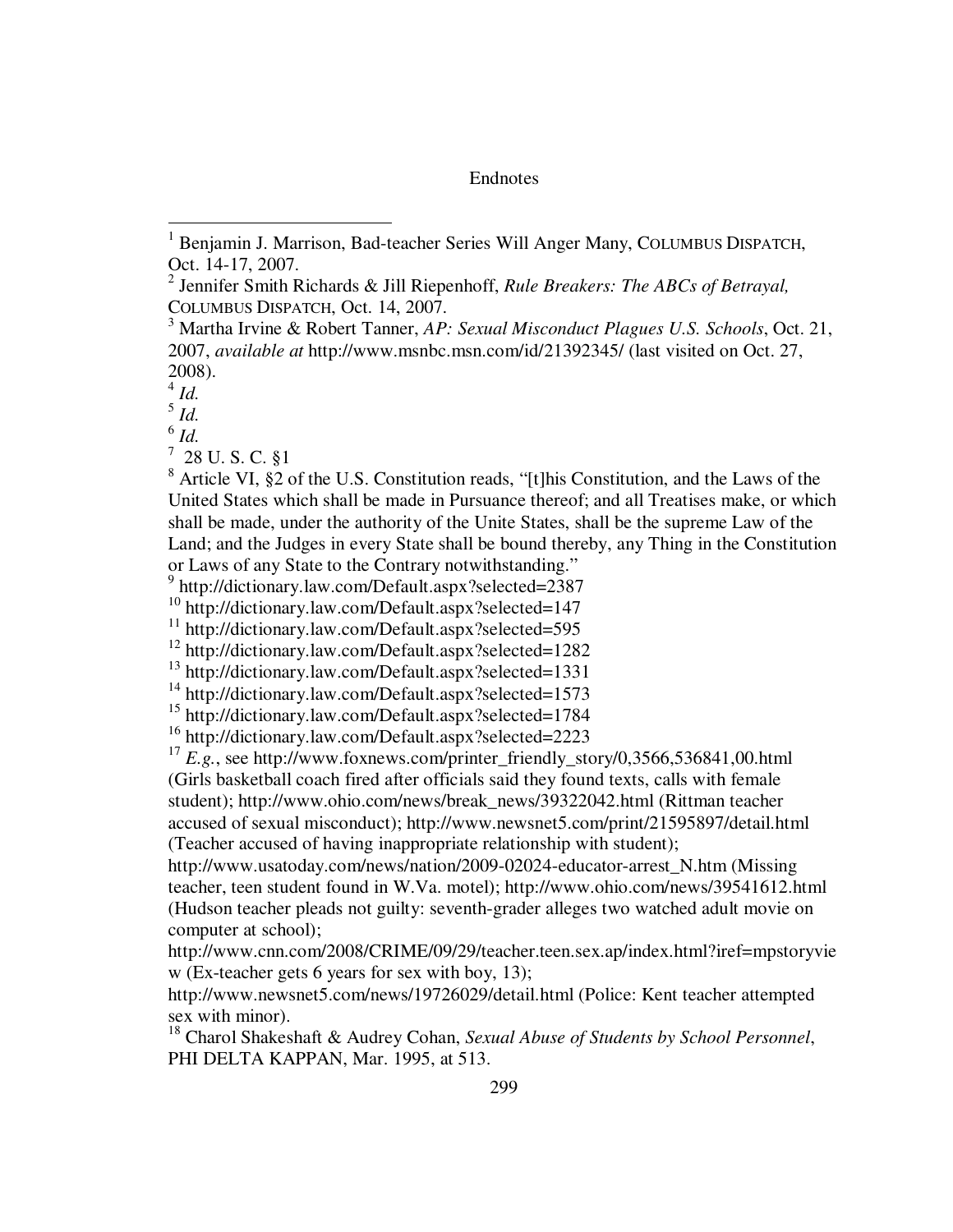$\overline{a}$ <sup>19</sup> *Id.*

<sup>20</sup> U.S. DEPARTMENT OF EDUCATION, HELPFUL HINTS FOR SCHOOL

EMERGENCY MANAGEMENT, *Educator Sexual Misconduct: What School Staff Need To Know and Do*, 3 (2008).

<sup>21</sup> *Id.*

<sup>22</sup> Elaine Yaffe, *Expensive, Illegal, and Wrong: Sexual Misconduct in Our Schools*, PHI DELTA KAPPAN, Nov. 1995, at K1.

<sup>23</sup> Shakeshaft & Cohan, *supra.*

<sup>24</sup> U.S. DEPARTMENT OF EDUCATION, *supra.*

<sup>25</sup> Patricia L. Winks, *Legal Implications of Sexual Contact between Teacher and Student*, 11 J. LAW AND EDUC. 437, (1982) (discussing legal implications of sexual

relationships between educators and students).

<sup>26</sup> Shakeshaft & Cohan, *supra.*

<sup>27</sup> Shelly George, *Slipping Through the Cracks and into Schools: The Need for a Uniform Sexual-Predator Tracking System*, ST. MARY'S LAW REVIEW ON MINORITY ISSUES, Winter, 2008, at 118.

<sup>28</sup> Bill Graves, *When the Abuser Is an Educator*, THE SCHOOL ADMINISTRATOR, Oct. 1994, at 7.

<sup>29</sup> *Id.* 

<sup>30</sup> Jill Riepenhoff & Jennifer Smith Richards, *Teachers Get a Second Chance*, COLUMBUS DISPATCH, Oct. 14, 2007, at A1.

<sup>31</sup> Martha Irvine & Robert Tanner, *AP: Sexual Misconduct Plagues U.S. Schools*, Oct. 21, 2007, *available at* http://www.msnbc.msn.com/id/21392345/ (last visited on Oct. 27, 2008).

<sup>32</sup> *Id.*

<sup>33</sup> Dan H. Wishnietsky, *Reported and Unreported Teacher-Student Sexual Misconduct*, 84 J. EDUC. RES. 164, 165-166 (1991) (reporting the extensiveness of sexual misconduct among students).

 $34$  *Id.* 

<sup>35</sup> SHERRY B. BITHELL, EDUCATOR SEXUAL ABUSE: A GUIDE FOR PREVENTION IN SCHOOLS (Tudor house Publishing Company 1991). <sup>36</sup> *Id.*

<sup>37</sup> *Id.*

<sup>38</sup> Paul Cameron, William Coburn Jr., Helen Larson, Kay Proctor, Nels Forde, & Kirk Cameron, *Child Molestation and Homosexuality*, 58 PSYCH. REPORTS 327 (1986). <sup>39</sup> AMERICAN ASS'N OF UNIV. WOMEN, HOSTILE HALLWAYS: THE AAUW SURVEY ON SEXUAL MISCONDUCT IN AMERICA'S SCHOOLS (1993).

<sup>40</sup> *Id.*

 $41 \frac{1}{10}$ .

<sup>42</sup> Charol Shakeshaft, *Responding to Complaints of Sexual Abuse*, THE SCHOOL ADMINISTRATOR, Oct. 1994, at 22.

<sup>43</sup> Shakeshaft & Cohan, *supra.*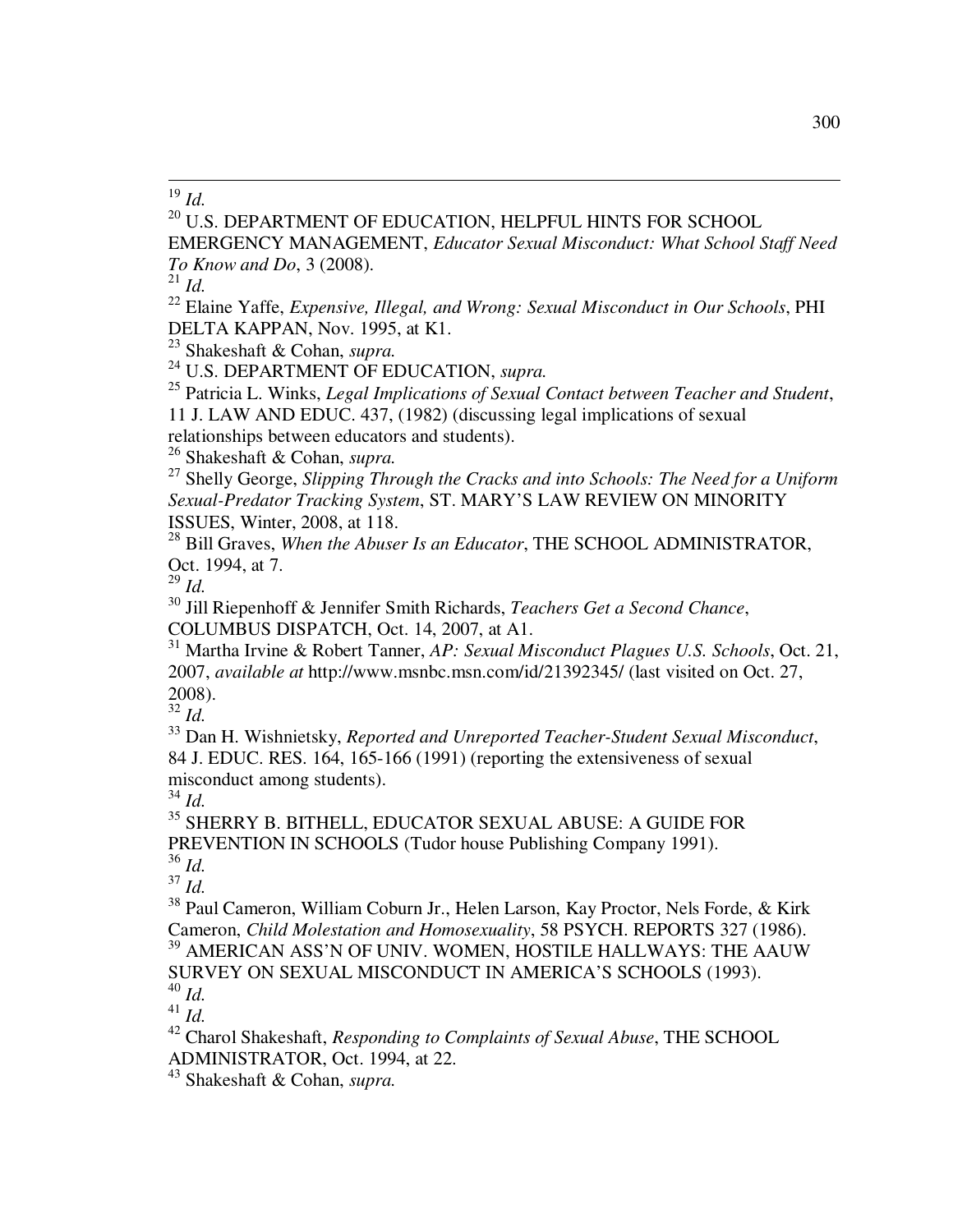$\overline{a}$ *Id.*

*Id.*

*Id.*

*Id.*

U.S. DEPARTMENT OF EDUCATION, *supra.*

 Mary Jo McGrath, *The Psychodynamics of School Sexual Abuse Investigations: An Attorney's Inside Look*, THE SCHOOL ADMINISTRATOR, Oct. 1994, at 28. *Id.*

U.S. DEPARTMENT OF EDUCATION, *supra.*

*Id.*

Shakeshaft & Cohan, *supra.*

U.S. DEPARTMENT OF EDUCATION, *supra.*

 Bernard Gallagher, *The Extent and Nature of Known Cases of Institutional Sexual Abuse*, 30 BRITISH J. OF SOCIAL WORK 795 (2000).

Shakeshaft & Cohan, *supra.*

 Diane Jennings & Robert Tharp, *Betrayal of Trust*, DALLAS MORNING NEWS, May 4, 2003, at A1.

 Shelly George, *Slipping Through the Cracks and into Schools: The Need for a Uniform Sexual-Predator Tracking System*, ST. MARY'S LAW REVIEW ON MINORITY ISSUES, Winter 2008, at 118.

 G.M. Herek, *Evaluating Interventions to Alter Sexual Orientation: Methodological and Ethical Considerations*, 32 ARCHIVES OF SEX. BEH. 438 (2003).

Shakeshaft & Cohan, *supra.*

*Id.*

George, *supra.*

*Id.*

U.S. DEPARTMENT OF EDUCATION, *supra.*

 ROBERT SHOOP, SEXUAL EXPLOITATION IN SCHOOLS: HOW TO SPOT IT AND STOP IT (Corwin Press 2003).

 David A. Splitt, *A Kiss Is Just a Kiss? Not Always*, THE EXECUTIVE EDUCATOR, Aug. 1994, at 13.

George, *supra.*

McGrath, *supra.*

*Id.*

AMERICAN ASS'N OF UNIV. WOMEN, *supra.*

 See D. Sobsey, W. Randall, & R.K. Parilla, *Gender Differences in Abused Children with and without Disabilities*, 21 CHILD ABUSE AND NEGLECT 707 (1997) and P.M. Sullivan & J.F. Knutson, *The Prevalence of Disabilities and Maltreatment among Runaway Children*, 24 CHILD ABUSE AND NEGLECT 1275 (2000).

Shakeshaft & Cohan, *supra.*

*Id.*

U.S. DEPARTMENT OF EDUCATION, *supra.*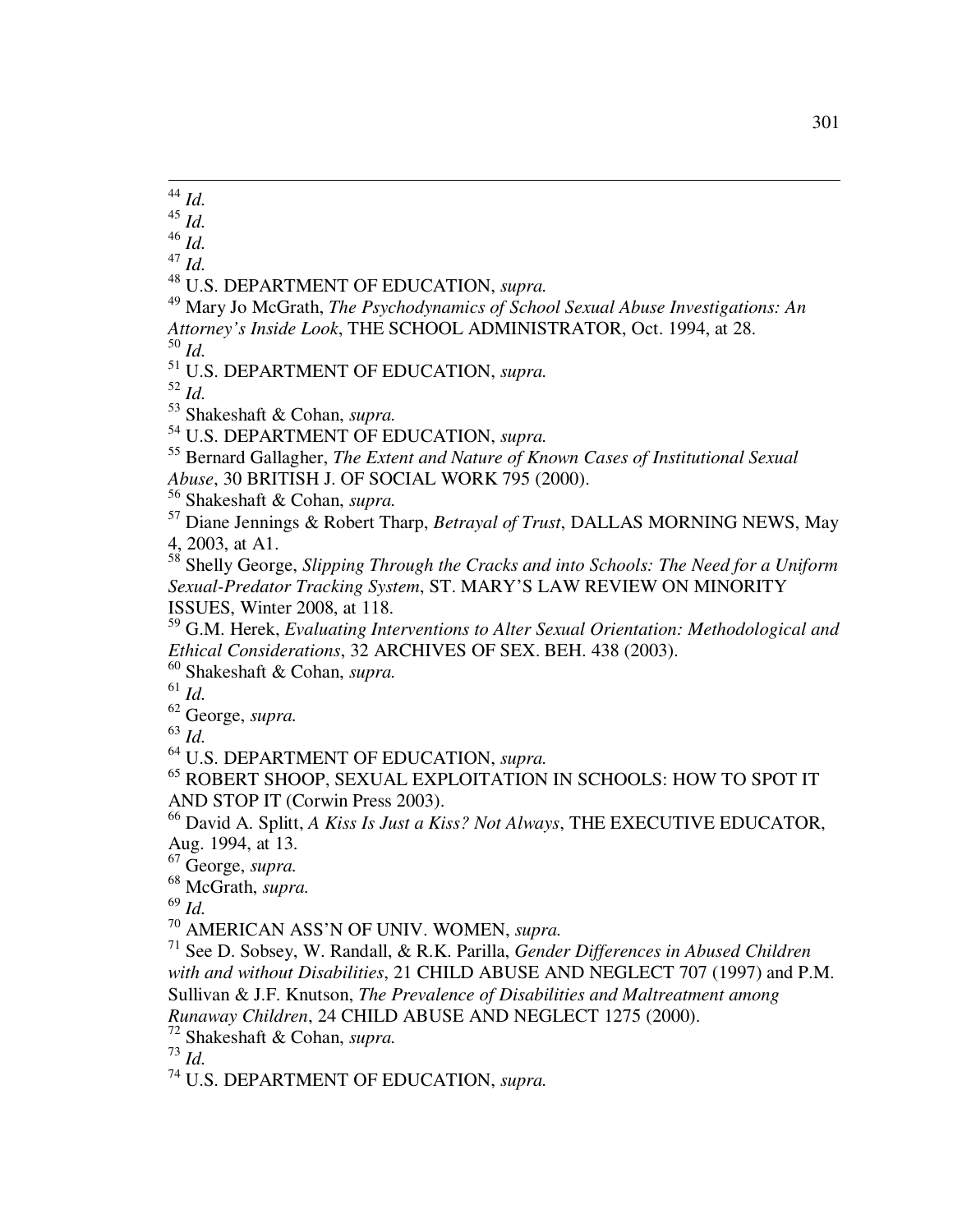*Id.*

 $\overline{a}$ 

U.S. DEPARTMENT OF EDUCATION, *supra.*

<sup>78</sup> Sydney L. Robins, ONTARIO MINISTRY OF THE ATTORNEY GENERAL, PROTECTING OUR STUDENTS, (2000).

 Charol Shakeshaft, *Educator Sexual Abuse,* HOFSTRA HORIZONS, Spring 2003, at 10.

 Charol Shakeshaft & Audrey Cohan, *In Loco Parentis: Sexual Abuse of Students in Schools (What Administrators Should Know)*, ADMIN. AND POLICY STUDIES, Jan. 1994, at 1.

Wishnietsky, *supra.*

Yaffe, *supra.*

 Robert Tanner, *Gender Affects Response to Teacher-Student Sex*, EDUC. WEEK, Oct. 24, 2007, at 17.

*Id.* 

McGrath, *supra.*

*Id.*

*Id.*

*Id.*

*Id.*

*Id.*

Shakeshaft & Cohan, *Sexual Abuse of Students, supra.*

Shakeshaft, *Responding to Complaints, supra.*

Shakeshaft & Cohan, *Sexual Abuse of Students, supra.*

Elizabeth Jelkin, *Preventing Sexual Misconduct*, OSBA JOURNAL, Dec. 1997, at 5.

*Id.*

*Id.*

 David E. Barrett, Kathy Neal Headley, Bonnie Stovall, & James C. Witte, *Educators' Perceptions of the Frequency and Seriousness of Violations of Ethical Standards*, J. OF PSYCH., 2006, at 421.

*Id.*

*Id.*

 Julie Skinner, *Educators Who Abuse: the Impact on School Communities*, EDUC. RES., Summer, 2001, at 161.

George, *supra.*

McGrath, *supra.*

*Id.*

*Id.*

Shakeshaft & Cohan, *Sexual Abuse of Students, supra.*

*Id.*

*Id.*

Shakeshaft & Cohan, *supra.*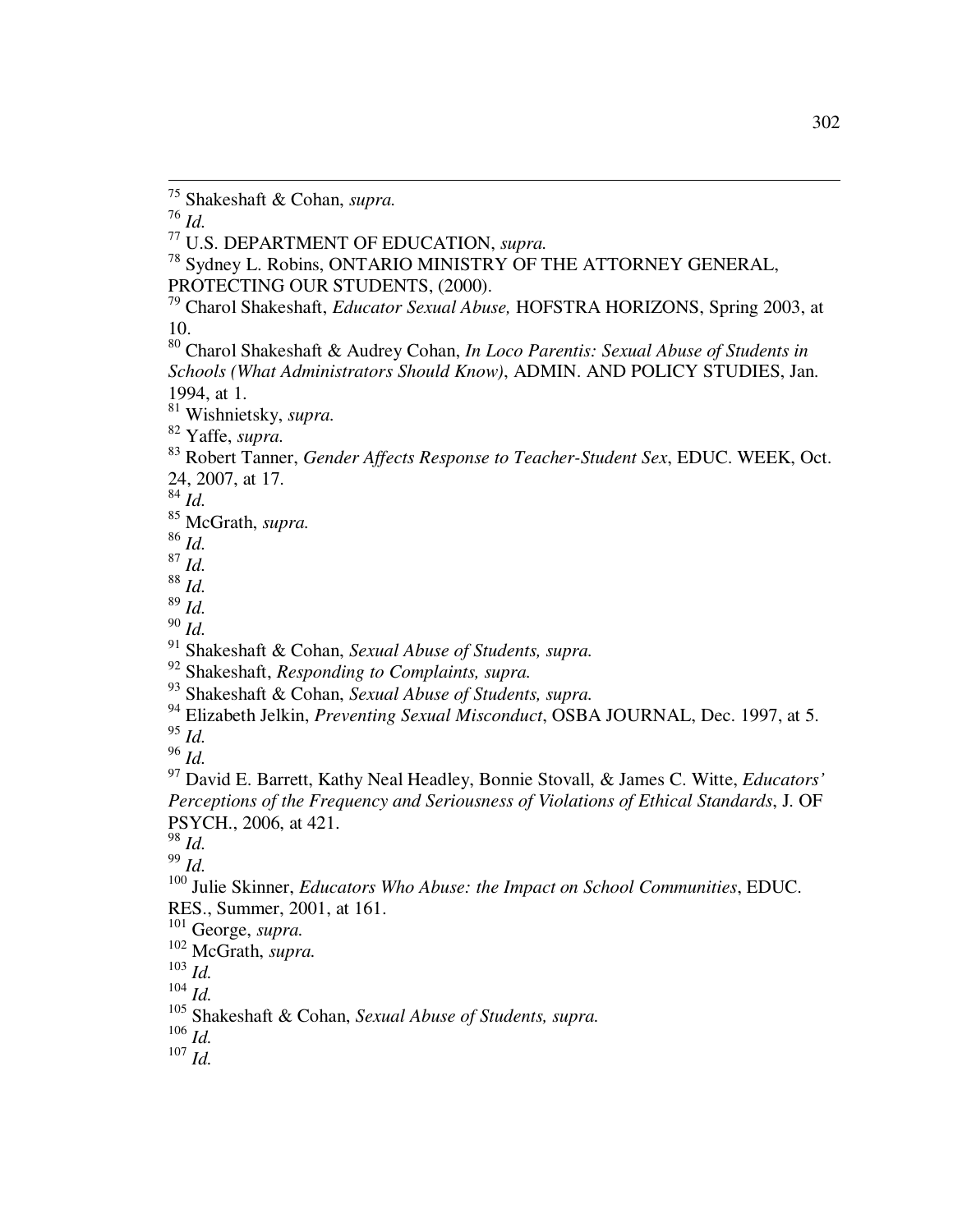*Id.*

 $\overline{a}$ 

*Id.*

*Id.*

George, *supra.*

*Id.*

 Fred Deel et al, *Student Sexual Abuse—An Administrative Nightmare* (paper presented at Amer. Ass'n of Sch. Admin. annual meeting, Mar. 1991).

*Id.*

 $^{121}$  *Id.* 

 Sandra Connaway, *ABCs for Teachers Who Suspect Child Abuse*, NRCCSA NEWS, July/Aug./Sept./Oct. 1996, at 4.

Graves, *supra.*

Winks, *supra.*

Wishnietsky, *supra.* 

McGrath, *supra.* 

*Id.*

*Id.*

 $^{130}$  *Id.* 

- *Id. Id.*
- *Id.*
- *Id.*
- *Id.*
- *Id.*
- *Id.*

*Id.*

Yaffe, *supra.*

- *Id.*
- *Id.*
- *Id.*
- *Id.*

 Martha Irvine & Robert Tanner, *Sex Abuse a Shadow over U.S. Schools*, EDUC. WEEK, Oct. 24, 2007, at 1.

Shakeshaft & Cohan, *Sexual Abuse of Students, supra.*

Martha Irvine & Robert Tanner, *AP: Sexual Misconduct Plagues U.S. Schools*, *supra*.

Tanner, *supra.*

McGrath, *supra.*

 Pat Sikes, *Scandalous Stories and Dangerous Liaisons: When Female Pupils and Male Teachers Fall in Love*, SEX EDUC., Aug. 2006, at 265.

Shakeshaft & Cohan, *Sexual Abuse of Students, supra.*

Shakeshaft & Cohan, *Sexual Abuse of Students, supra.*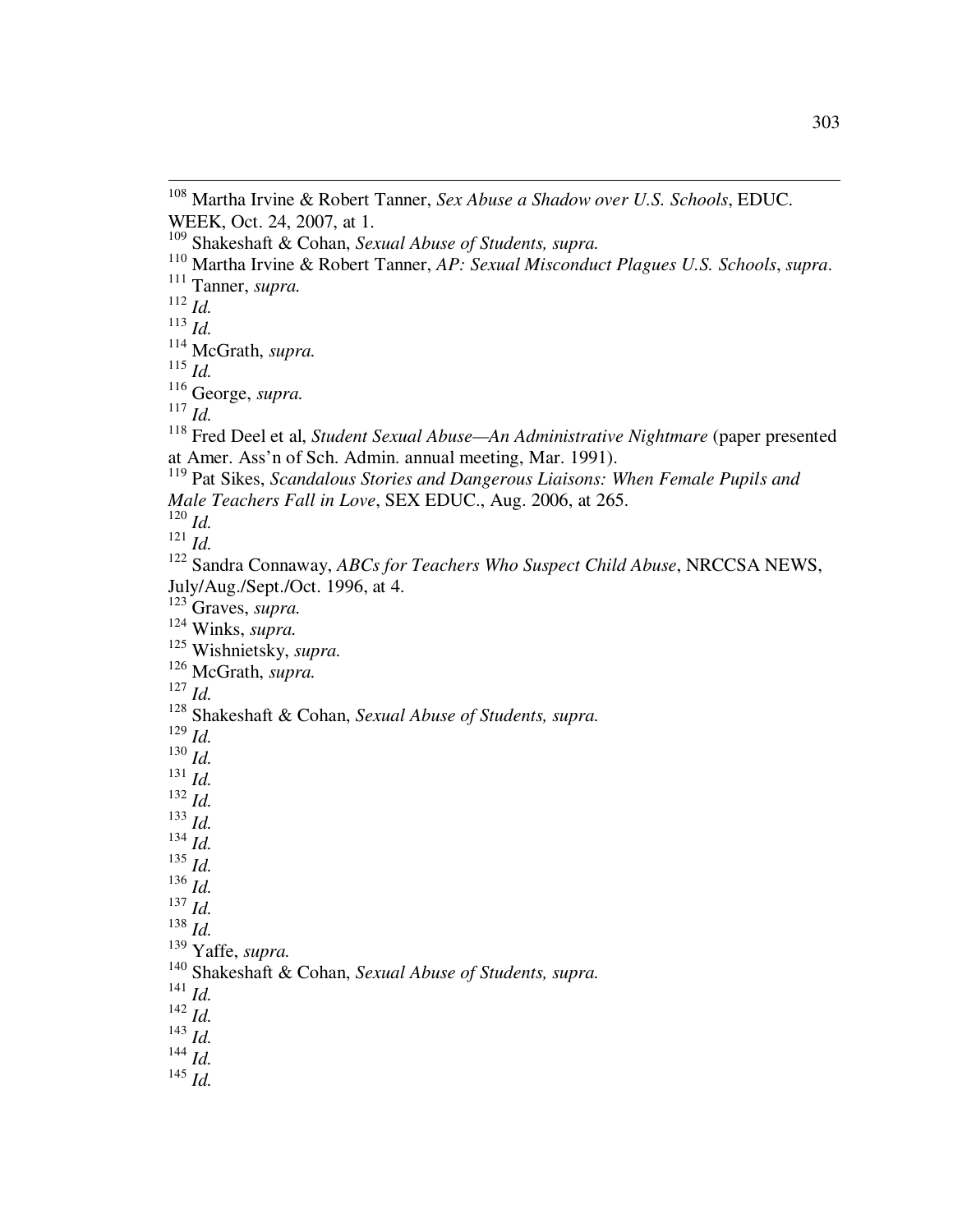- <sup>147</sup> U.S. CONST. amend. X.
- <sup>148</sup> http://dictionary.law.com/Default.aspx?selected=2010
- <sup>149</sup> CONN. GEN. STAT. § 53a-71 (a)(8)
- <sup>150</sup> CONN. GEN. STAT. § 53a-73a (a)(6)
- <sup>151</sup> CONN. AGENCIES REGS. § 10-145d-400a (b)(2)(A), (B), and (D)

<sup>152</sup> IOWA CODE § 702.17 defines the terms *"sex act"* or *"sexual activity"* to mean any sexual contact between two or more persons by: penetration of the penis into the vagina or anus; contact between the mouth and genitalia or by contact between the genitalia of one person and the genitalia or anus of another person; contact between the finger or hand of one person and the genitalia or anus of another person, except in the course of examination or treatment by a person licensed pursuant to chapter 148, 148C, 151, or 152; or by use of artificial sexual organs or substitutes therefore in contact with the genitalia or anus.

- <sup>153</sup> IOWA CODE § 709.15 (3)(a)-(b)
- <sup>154</sup> IOWA ADMIN. CODE r.282-25-3(1)(c)
- <sup>155</sup> KAN. CRIM. CODE ANN. § 21-3520 (a)(8)
- <sup>156</sup> KAN. STAT. ANN. § 72-1383
- <sup>157</sup> KAN. STAT. ANN. § 72-1397
- <sup>158</sup> N.C. GEN. STAT. § 14-27.7 (b)
- <sup>159</sup> 16 N.C. ADMIN. CODE 06C .0602 (b)(5)(A)-(F)
- <sup>160</sup> 16 N.C. ADMIN. CODE 06C .0602 (a)
- <sup>161</sup> OHIO REV. CODE § 2907.03 (A)(7)

<sup>162</sup> OHIO DEPARTMENT OF EDUCATION, LICENSURE CODE OF

PROFESSIONAL CONDUCT FOR OHIO EDUCATIORS, (2008).

- <sup>163</sup> OKLA. STAT. §21-1123v2(A)(4)
- <sup>164</sup> OKLA. STAT. §21-1123v2(B)
- <sup>165</sup> OKLA. ADMIN. CODE § 210:20-9-98 (j)
- <sup>166</sup> TEX. STAT § 21.12(a)(1)
- <sup>167</sup> 19 TEX. ADMIN. CODE § 247.2
- <sup>168</sup> WISC. STAT. § 948.095 (2)(a)-(b)
- <sup>169</sup> WISC. STAT. § 948.02 (2)
- $170$  WIS ADMIN. CODE PUB. INSTR. § 34.35(2)(a)(1)
- <sup>171</sup> WISC. STAT. § 115.31(2g)
- <sup>172</sup> ALASKA STAT. § 11.41.434 (a)(3)(B)
- <sup>173</sup> ALASKA ADMIN. CODE tit.4 § 12.200 (a)
- $174$  ALASKA ADMIN. CODE tit.4  $\frac{8}{9}$  12.200 (b)(4)
- <sup>175</sup> ARIZ. REV. STAT. §13-1405
- <sup>176</sup> ARIZ. ADMIN. CODE § R7-2-1307 (A)(1)-(11)
- <sup>177</sup> ARK. CODE ANN. § 5-14-125(a)(4)(A)(iii)

<sup>178</sup> Arkansas State Board of Education Rules Governing the Code of Ethics for Arkansas Educators Agency Rule #005.16 ADE 291-1, (5.01)

 $\overline{a}$ <sup>146</sup> *Id.*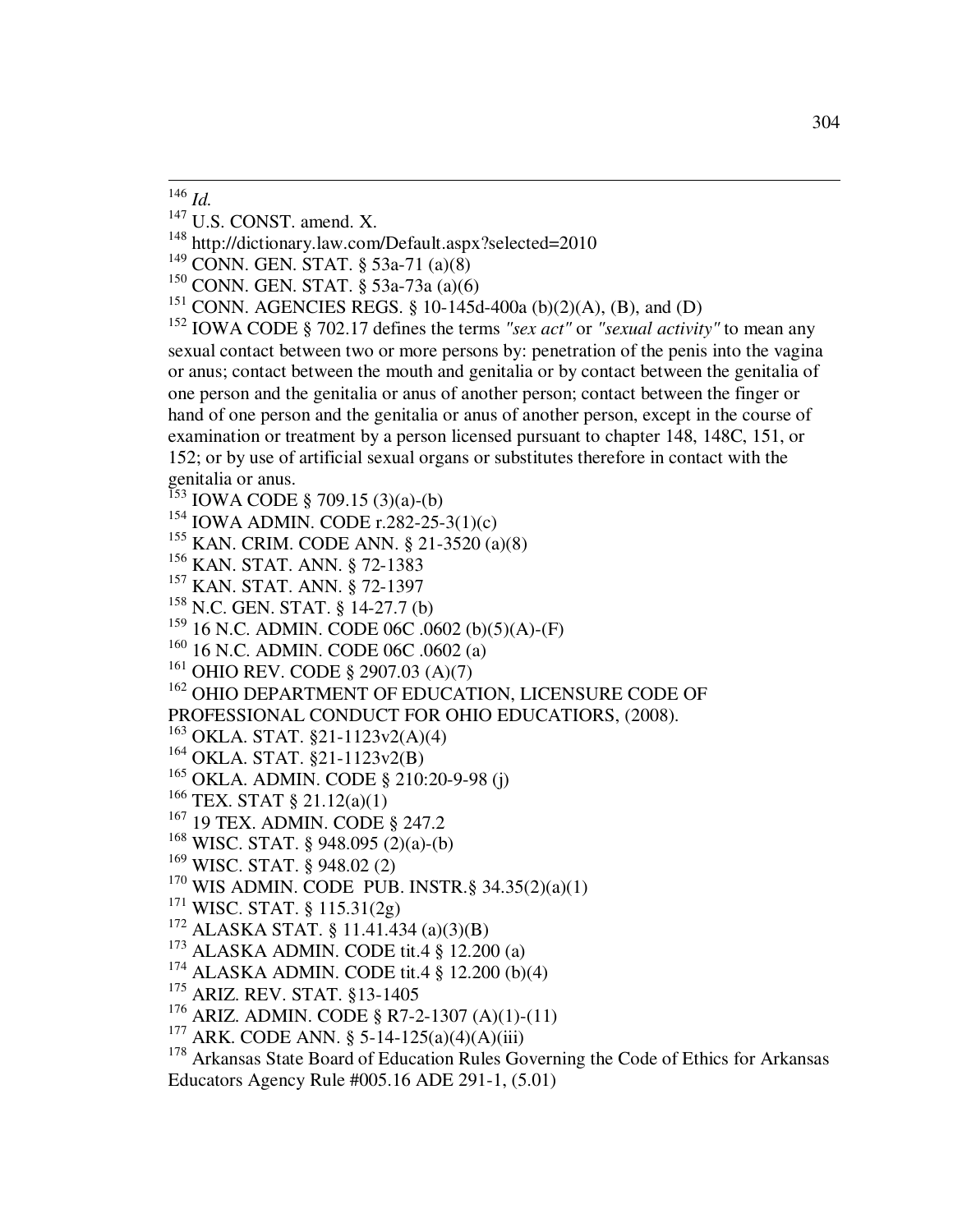$\overline{a}$ <sup>179</sup> Arkansas State Board of Education Rules Governing the Code of Ethics for Arkansas Educators Agency Rule #005.16 ADE 291-1, (6.01) COL. REV. STAT. § 18-3-405.3 (1) COL. REV. STAT. § 22-60.5-107 (2)(b)(I)-(II) DEL. CODE ANN. tit.11, § 769 (a)(2) DEL. CODE ANN. tit.11, § 770 (a)(4) DEL. CODE ANN. tit.11, § 772 (a)(2)(h) DEL. CODE ANN. tit.11, § 773 (a)(6)  $^{186}$  3.1.4 DEL. CODE REGS. <sup>187</sup> 3.2.1.4 DEL. CODE REGS. 3.2.2 DEL. CODE REGS. 3.2.3 DEL. CODE REGS. 720 ILL. COMP. STAT. 5/12-13 (a)(4) (1961) 720 ILL. COMP. STAT. 5/12-16 (f) (1961) ILL. ADMIN. CODE tit. 23, § 24.100 (k)(2)(B)-(C) <sup>193</sup> IND. CODE § 35-42-4-9(a)(1) and (b)(1) 20 IND. ADMIN. CODE 28-5-7(1) 20 IND. ADMIN. CODE 28-5-8(3)(c)(10) KY. REV. STAT. ANN. § 510.060 (1)(D) <sup>197</sup> KY. REV. STAT. ANN. § 510.090 (1)(D) 16 KY. ADMIN. REGS. 1:020 § 1(3)(a)(8) LA. REV. STAT. ANN. § 14:81.2(A) LA. ADMIN. CODE (need title)  $§905$  (A) LA. ADMIN. CODE (need title) §907 (A) ME. CODE § 253(1)(F) 05-071 ME. CODE R. §14.1(A)  $^{204}$  05-071 ME. CODE R. § 14.1(D)(7)(a)-(b) MD. CODE ANN. § 3-308 (c)(1)-(2) MD. CODE REGS. § 13A.12.05.02(C)(1)(a)-(b) MICH. COMP. LAWS § 750.520b(1)(b)(iv) MICH. COMP. LAWS § 750.520c (1)(b)(iv)  $^{209}$  MICH. COMP. LAWS § 750.520d (1)(e) <sup>210</sup> MICH. COMP. LAWS  $\S$  750.520e (1)(f) <sup>211</sup> MICH. ADMIN. CODE r.380.1535a (1)(a)-(b)(i) MICH. ADMIN. CODE r.380.1535a (2)(a) MINN. STAT. § 609.342 (b) MINN. STAT. § 609.343 (b) MINN. STAT. § 609.344 (e)  $^{216}$  MINN. STAT. § 609.345 (e) MINN. R. 8700.7500 (2003) *Id.* MISS. CODE ANN. § 97-3-95 (2)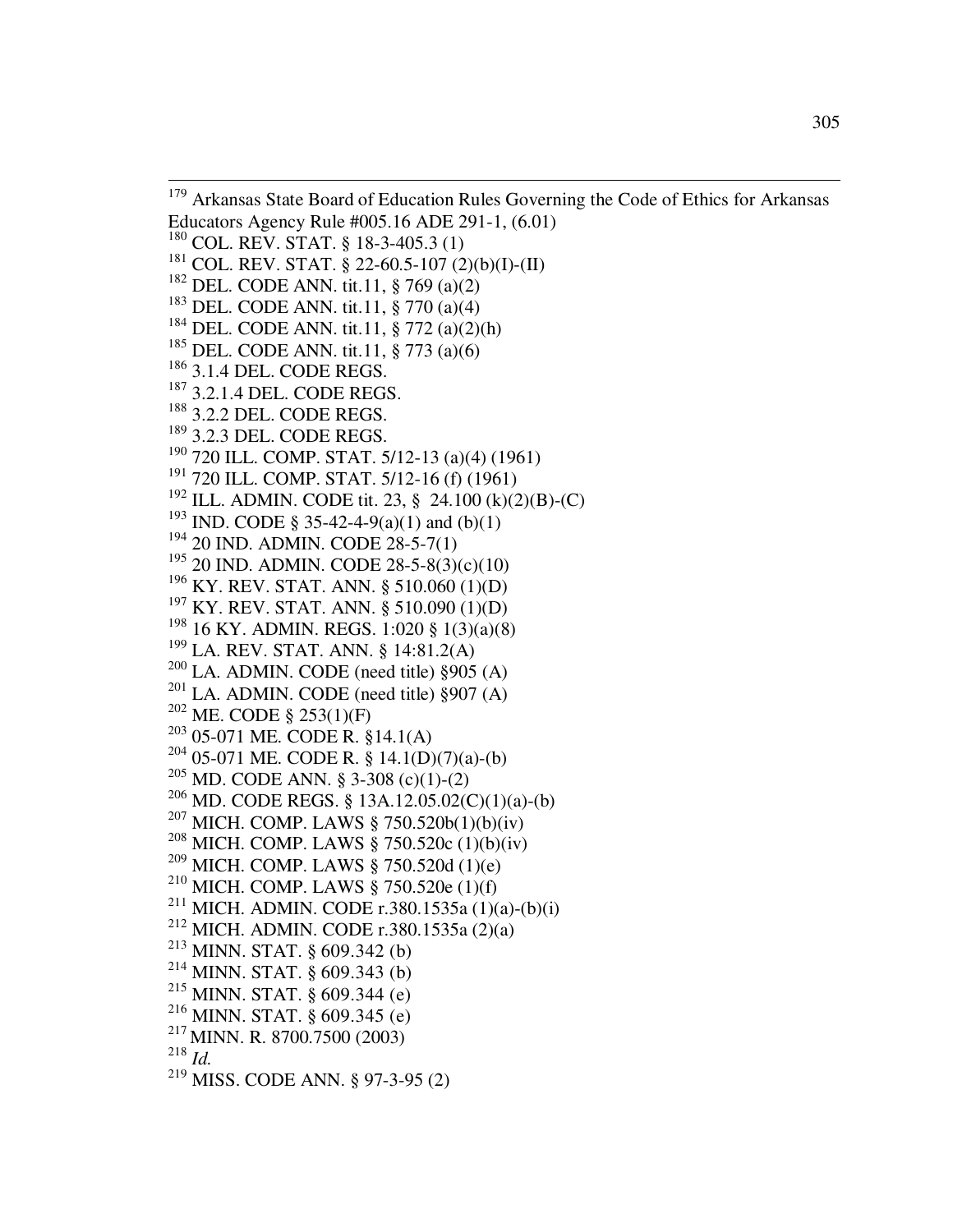37-3-2 MISS. CODE R. § (11)(h) (1972) MO. REV. STAT. § 566.034 (1) <sup>222</sup> MO. REV. STAT. § 566.086 (1)(1)-(5) MO. CODE REGS. ANN. tit.5, § 80-800.300(1)(A) MONT. CODE ANN. § 45-5-501 (1)(a)(ii)(D) MONT. CODE ANN. § 45-5-622 (1)(b)(ii) MONT. CODE ANN. § 45-5-503 (1) MONT. CODE ANN. § 45-5-502 (1) MONT. CODE ANN. § 20-4-110 (1)(f) MONT ADMIN. R. 10.57.601A (1)(a) NEV. REV. STAT. § 201.540 (1)(a)-(c) NEV. REV. STAT. § 201.540 (2)(a)-(c) NEV. REV. STAT. § 391.033 (5)(b)(1)-(2) N.H. REV. STAT. ANN. § 632-A:2 (k) <sup>234</sup> N.H.CODE ADMIN. R. ANN. Ed 511.01 (a)(2)(a)-(b)(2) <sup>235</sup> N.H.CODE ADMIN. R. ANN. Ed 511.01 (a)(3)(a)-(c) N.H.CODE ADMIN. R. ANN. Ed 511.02 (a)(2)(a)-(b) N.J. STAT. ANN. § 2C:14-2 (a)(2)(b) N.J. STAT. ANN. § 2C:14-2 (c)(2)(b) N.J. STAT. ANN. § 18A:6-7.1(1) N.M. STAT. § 30-9-13 (D)(2) <sup>241</sup> N.M. CODE R. § 6.60.9.9 (B)(8)(a) <sup>242</sup> N.D. CENT. CODE § 12.1-20-07 (1)(e)-(f)  $^{243}$  N.D. ADMIN. CODE 67.1-03-01-01 (2002). S.C. CODE ANN. § 16-3-655 (B)(2) S.C. CODE ANN. § 16-15-342 (A) S.C. CODE ANN. REGS. 43-58. TENN. CODE ANN. § 39-13-527(a)(1)(3)(A) TENN. COMP. R. & REGS. 0520-02-04-.01 (9)(a) TENN. COMP. R. & REGS. 0520-02-04-.01 (9)(b)(1) TENN. COMP. R. & REGS. 0520-02-04-.01 (9)(b)(6) <sup>251</sup> VT. STAT. ANN. (need title) § 3252 (d) <sup>252</sup> VERMONT STANDARDS BOARD FOR PROFESSIONAL EDUCATORS, VERMONT DEPARTMENT OF EDUCATION, CODE OF PROFESSIONAL ETHICS AND RULES OF PROFESSIONAL CONDUCT FO VERMONT EDUCATORS, § 5522 (a)-(g), (2009) VA. CODE ANN. §18.2-370.1 (A)  $^{254}$  8 VA. ADMIN. CODE § 20-22-690 (A)(3)-(4) WASH. REV. CODE § 9A.44.093(1)(b) WASH. REV. CODE § 9A.44.096(1)(b) WASH. ADMIN. CODE § 181-87 *Id.*

 $\overline{a}$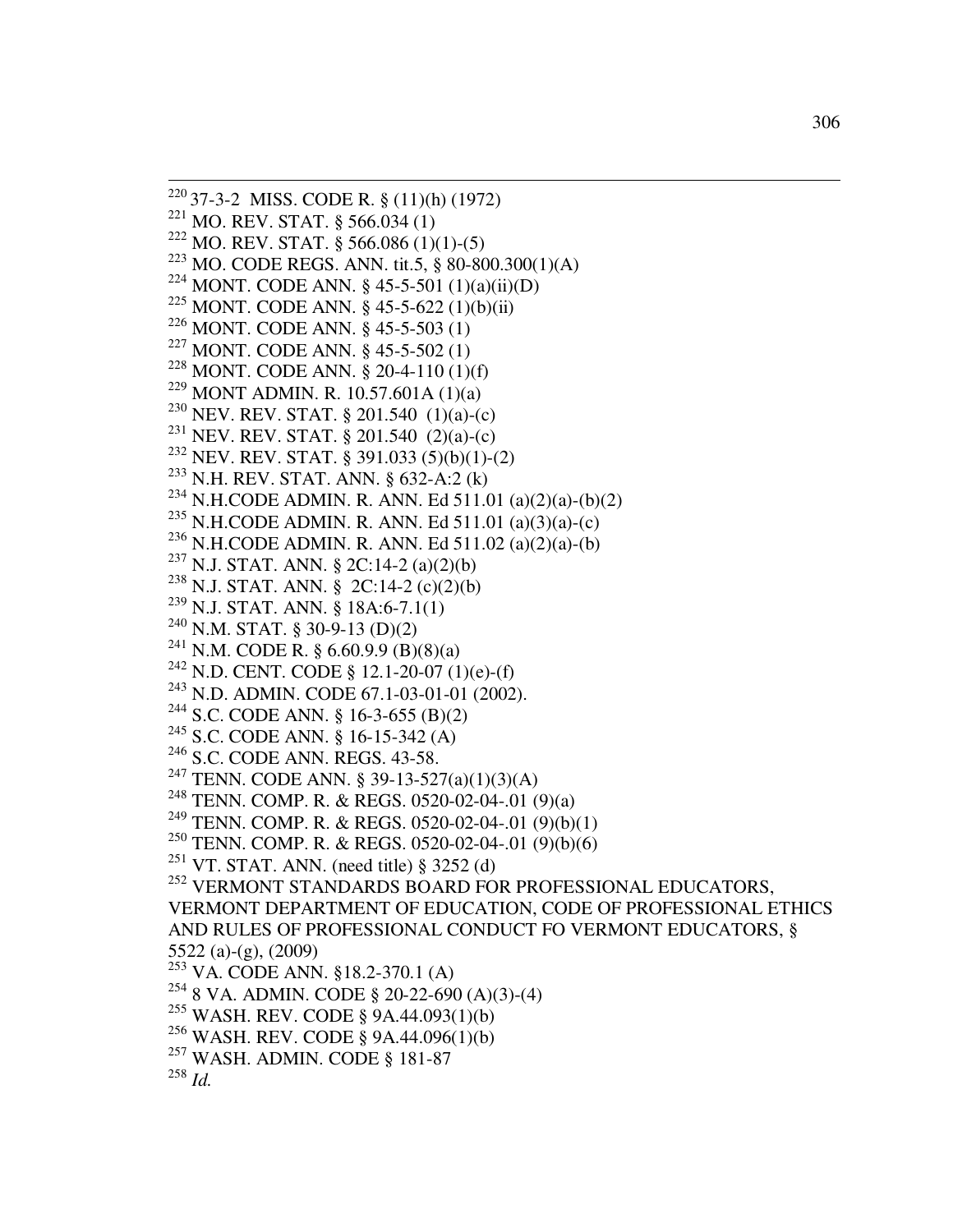$^{259}$  W. VA. CODE § 61-8D-5 (a)

 $\overline{a}$ 

- W.VA. CODE R. §126-162-4.
- WYO. STAT. ANN. § 6-2-314(a)(iii)
- WYO. STAT. ANN. § 6-2-315(a)(iv)
- WYO. STAT. ANN. § 6-2-316(a)(ii)
- WYO. STAT. ANN. § 6-2-317(a)(ii)
- 21-2-802 WYO. CODE R. § 3238 (4)(a), (b)(2).
- ALA. CODE § 13A-6-62
- ALA. CODE § 13A-6-67
- $^{268}$  ALA. CODE § 13A-6-70 (c)(1)
- Alabama Educator Code of Ethics, retrieved at

ftp://ftp.alsde.edu/documents/70/Alabama\_Educator\_Code\_of\_Ethics.pdf on June 16, 2009.

- ALA. ADMIN. CODE r.290-3-2.22(a)(1)
- <sup>271</sup> CAL. PENAL CODE  $\S$  261.5 (a)
- CAL. EDUC. CODE 44421
- CAL. EDUC. CODE 44425 (a)
- FLA. STAT. § 794.05 (1)
- FLA. ADMIN. CODE ANN. r. 6B-1.006 (3)(g)-(h).
- GA. CODE ANN. § 16-6-3 (2008)
- GA. CODE ANN. § 16-6-4 (2008)
- GA. COMP. R. & REGS. 505-6-.01 (3)(a)
- $^{279}$  GA. COMP. R. & REGS. 505-6-.01 (3)(b)(3)
- $^{280}$  GA. COMP. R. & REGS. 505-6-.01 (3)(b)(5)
- <sup>281</sup> GA. COMP. R. & REGS. 505-6-.01 (5)(a)(1)
- HAW. REV. STAT. § 707-730
- HAW. REV. STAT. § 707-732
- <sup>284</sup> Hawaii Teacher Standards Board,

http://www.htsb.org/news/2006\_hearings/2006\_Code\_Of\_Ethics.html

- $^{285}$  HAW. CODE R. §8-7-2 (b)(1)
- IDAHO CODE ANN. § 18-6101(1)

 IDAHO PPROFESSIONAL STANDARDS COMMISSION, CODE OF ETHICS FOR IDAHO PROFESSIONAL EDUCATORS, (2006).

- MASS. GEN. LAWS ch.272, § 4
- <sup>289</sup> 603 MASS. CODE REGS. 7.14 (8)(a)(1)(c)
- NEB. REV. STAT. § 28-319 (1)(c)
- <sup>291</sup> NEB. REV. STAT.  $\S$  28-319.01 (1)(b)
- NEB. REV. STAT. § 28-709 (1) and (3)
- State v. VanAckeren, 263 Neb. 222, 639 N.W.2d 112 (2002).
- 92 NEB. ADMIN. CODE § 004.02(F) (2005)
- 92 NEB. ADMIN. CODE § 001.03(F) (2005)
- N.Y. PENAL LAW § 130.05 (3)(a)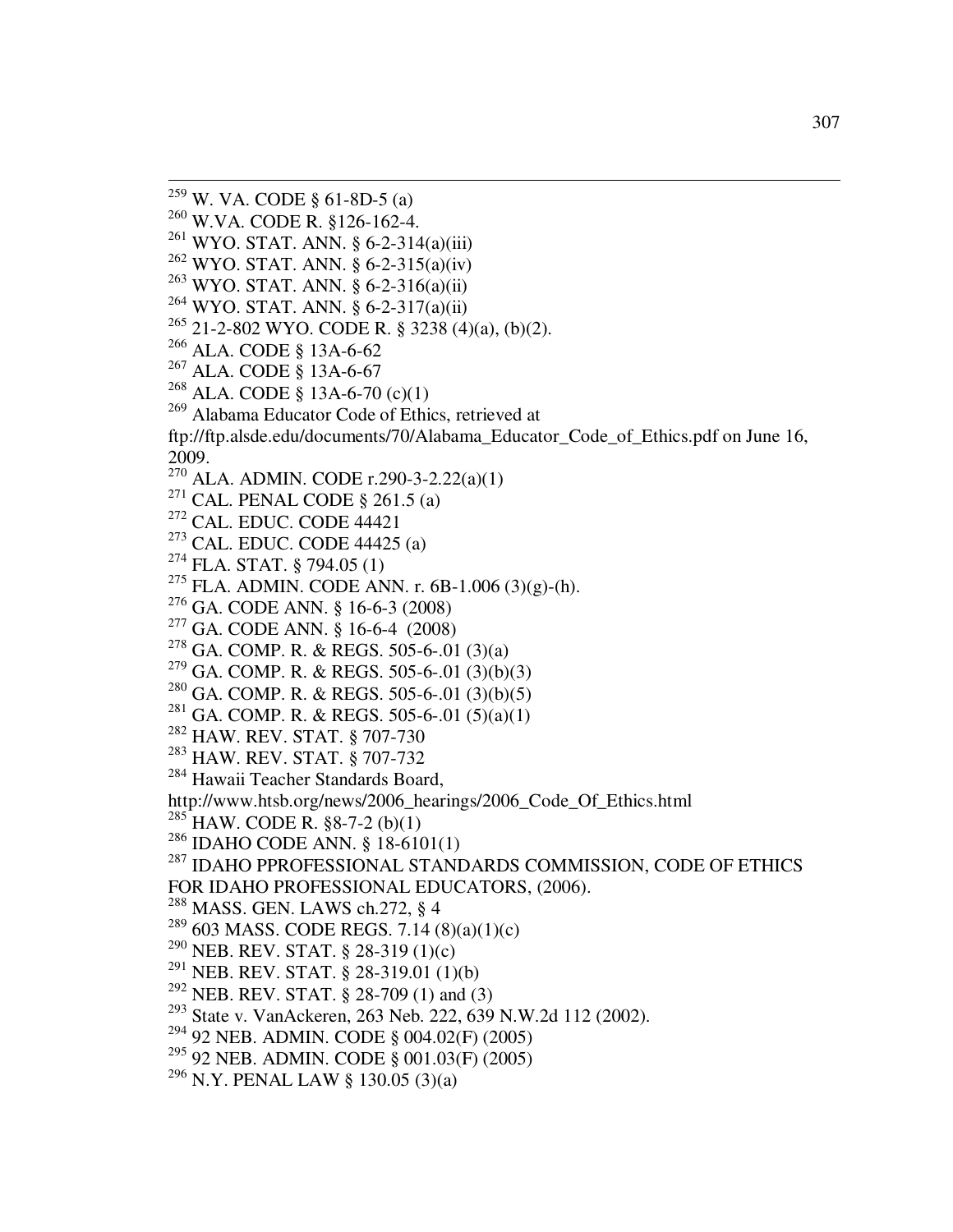$^{297}$  N.Y. PENAL LAW § 130.40 (2) N.Y. PENAL LAW § 130.25 (2) 8 NY ADC 83.1 (a) 8 NY ADC 83.6 (b)(1)-(5)  $\frac{301}{302}$  OR. REV. STAT. § 163.355<br> $\frac{302}{302}$  OR. REV. STAT. § 163.415  $\frac{302}{303}$  OR. REV. STAT. § 163.415 (1)(b)<br> $\frac{303}{303}$  OR ADMIN R 584.020.0035  $\frac{303}{304}$  OR. ADMIN. R. 584-020-0035<br> $\frac{304}{304}$  OR. ADMIN. R. 584-020-0040 OR. ADMIN. R. 584-020-0040 22 PA. CONS. STAT. § 3121 (c) 22 PA. CONS. STAT. § 3125 (a)(8) 22 PA. CODE § 235.10 (3) 22 PA. CODE § 235.5 R.I. GEN. LAWS § 11-37-6 R.I. GEN. LAWS § 23-17-37 (a) S.D. CODIFIED LAWS § 22-22-7 S.D. CODIFIED LAWS § 22-24-3 (2) S.D. ADMIN. R. 24:08:03:01 (8) S.D. ADMIN. R. 24:08:03:01 (10) UTAH CODE ANN. § 76-5-401.2 (1)-(2)(D)

 $\overline{a}$ 

UTAH CODE ANN. § 76-5-401 (1)-(2)(C)

UTAH ADMIN. CODE r.277-515-3 (C)(14)

UTAH ADMIN. CODE r.277-515-3 (C)

20 U.S.C. § 1681 (2010).

 *See* Doe v. Petaluma, 830 F.Supp. at 1564-65, 1575 (female student alleged sexual harassment by both male and female classmates, sufficient to raise claim under Title IX); John Does 1 v. Covington County Sch. Bd., 884 F.Supp. 462, 464-65 (M.D. Ala. 1995) (male students sought relief under Title IX when a male teacher sexually harassed and abused them); Kinman v. Omaha Pub. Sch. Dist., 94 F.3d at 468 (female student claimed Title IX violation after being harassed by a female teacher).

*See* Franklin v. Gwinnett County Pub. Sch., 503 U.S. 60 at 75 (1992).

 *See* Alexander v. Yale Univ., 459 F.Supp. 1 at 4 (D.Conn. 1977), aff'd, 631 F.2d 178 (2nd Cir. 1980) (sex discrimination occurs when academic advancement is a condition of submission to sexual demands).

<sup>323</sup> See Franklin, 503 U.S. at 63 (kissing and intercourse supported Title IX claim of sexual harassment).

*See* Franklin, 503 U.S. at 75.

 *See* Kadiki v. Virginia Commonwealth Univ., 892 F.Supp. at 754-755, (E.D. Va. 1995).

*See* Henson v. City of Dundee, 682 F.2d 897, at 903 (11th Cir. 1982).

 *See* Mary M. v. N. Lawrence Cmty. Sch. Corp., 131 F.3d 1220 (7<sup>th</sup> Cir. 1997); Does v. Convington County Sch. Bd. of Educ. (Does I), 930 F.Supp. 554 **(**M.D. Ala. 1996).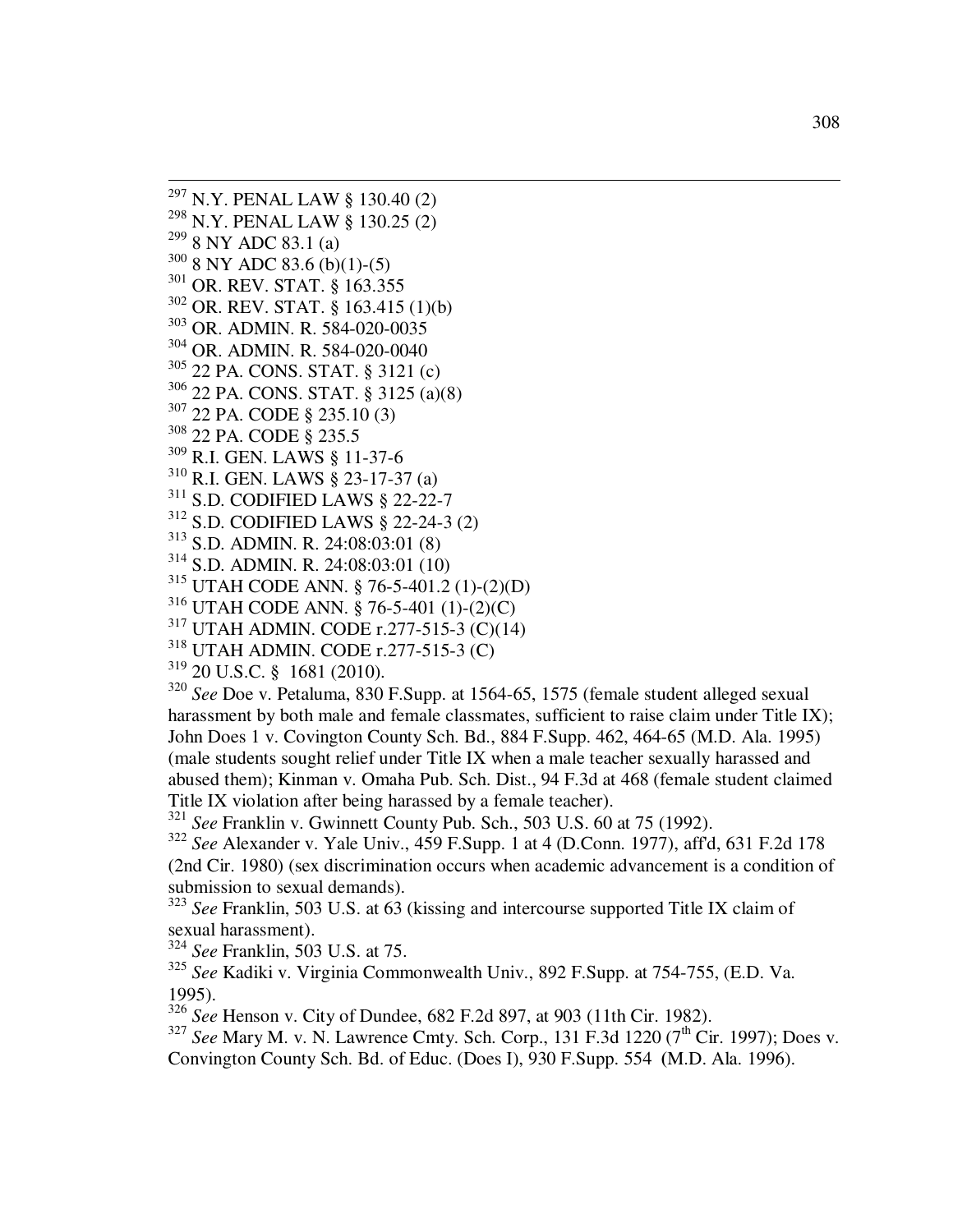<sup>334</sup> 34 CFR § 106.8(a)-(b)

<sup>335</sup> See Mary M. v. N. Lawrence Cmty. Sch. Corp., 131 F.3d 1220 (7<sup>th</sup> Cir. 1997).

<sup>336</sup> Gebser v. Lago Vista Indep. Sch. Dist., 524 U.S.274 (1998).

<sup>337</sup> Cong. Globe, 42nd Cong., 1st Sess., 374-376 (1871) (Remarks of Congressman Lowe).

- <sup>338</sup> Cong. Globe, 42nd Cong., 1st Sess., 335, 374-376.
- <sup>339</sup> Monroe v. Pape, 365 U.S. 167, 81 S.Ct. 473 (1961).
- <sup>340</sup> Monell v. Dept. of Soc. Serv., 436 U.S. 658, 98 S.Ct. 2018 (1978).
- <sup>341</sup> Will v. Michigan Department of State Police, 491 U.S. 58; 109 S.Ct. 2304 (1989) <sup>342</sup> *Id.*
- <sup>343</sup> Hafer v. Melo, 502 U.S. 21, 112 S.Ct. 358 (1991).
- <sup>344</sup> *Id.*
- <sup>345</sup> Mitchell v. Forsyth, 472 U.S. 511, 105 S.Ct. 2806 (1985).
- <sup>346</sup> Davis v. Scherer, 468 U.S. 183, 104 S.Ct. 3012 (1984).
- <sup>347</sup> Carey v. Piphus, 435 U.S. 247 (1978).
- $\frac{348}{100}$  Millikin v. Bradley, 418 U.S. 717, 94 S.Ct. 3112 (1974).
- <sup>349</sup> Smith v. Wade, 461 U.S. 30, 103 S.Ct. 1625 (1983).
- <sup>350</sup> *Id.* at 56.
- <sup>351</sup> Maine v. Thiboutot, 448 U.S. 1, 100 S.Ct. 2502 (1980).
- <sup>352</sup> 42 USCS § 1988

<sup>328</sup> Sexual Harassment Guidance: Harassment of Students by School Employees, Other Students, or Third Parties, Office of Civil Rights, 1997.

<sup>329</sup> Harris, 114 S.Ct. at 370-71 (The Supreme Court used a "reasonable person" standard in to determine whether sexual conduct constituted harassment.)

<sup>330</sup> *See e.g.*, Doe v Petaluma, 830 F. Supp at 1566 (student transferred to a private school due to pressures from harassment by other students); Modesto City Sch., OCR Case No. 09-93-1391 (harassment caused a student's grades to drop); Weaverville Elementary

Sch., OCR Case No. 09-91-1116 (harassment caused students to drop out of school). <sup>331</sup> *See*, *e.g.*, McKinney v. Dole, 765 F.2d 1129, 1138-40 (D.C. Cir. 1985); Robinson v.

Jacksonville Shipyards, 760 F.Supp. at 1522 (M.D. Fla. 1991).

<sup>332</sup> *See* Rosa H. v. San Elizario Indep. Sch. Dist., 1997 U.S. App. LEXIS 2780 (5th Cir. Feb. 17, 1997) (holding a school cannot be liable for sexual harassment where it has only constructive notice).

<sup>333</sup> Canutillo Indep. Sch. Dist. v. Leija, 101 F.3d 393, 398-400 (5th Cir. 1996), (A school district was not liable for the molestation of a second grader by one of its teachers, even though the mother followed written district policy to report complaints to homeroom teachers, because the court held that notice must be given to "someone with authority to take remedial action.") *See also* Rosa H. v. San Elizario Indep. Sch. Dist., 1997 U.S. App. LEXIS 2780 (5th Cir. Feb. 17, 1997), (Holding a school district is only liable if an employee who has supervisory power over the harassing employee knew of the abuse, had the power to end the abuse, and failed to do so.)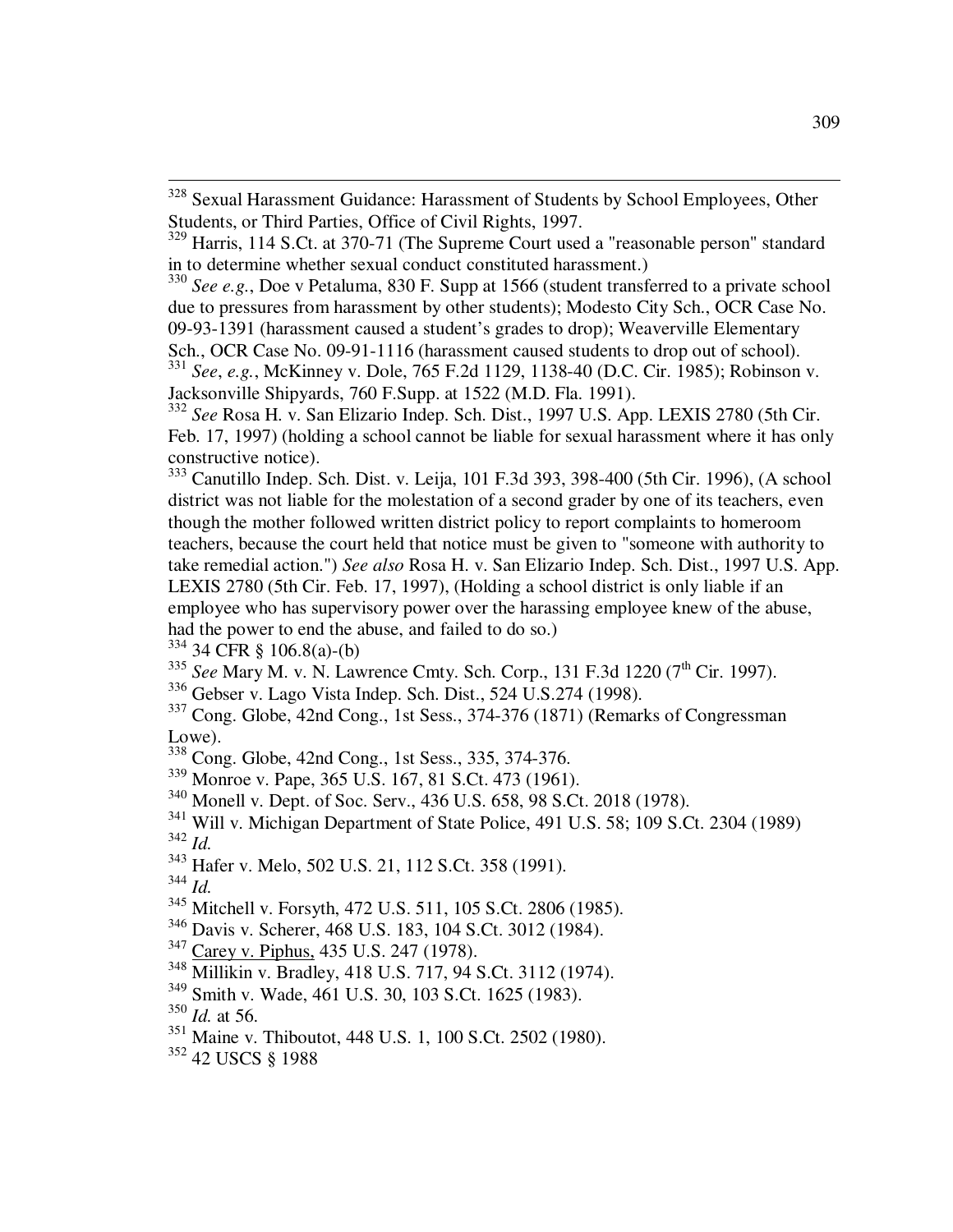- Wood v. Strickland, 420 U.S. 308, 95 S.Ct. 92 (1975).
- Gomez v. Toledo, 446 U.S. 635, S.Ct. 1920 (1980).
- Davis v. Scherer, 468 U.S. 183, 104 S.Ct. 3012 (1984).
- Harlow v. Fitzgerald, 457 U.S. 800, 102 S.Ct. 2727 (1982).
- *Id.* at 2737
- Cleveland Bd. of Educ. v. Loudermill, 470 U.S. 532 (1985).
- Arnett v. Kennedy, 416 U.S. 134, 164 (1974).
- <sup>361</sup> Vanelli v. Reynolds Sch. Dist. No. 7, 667 F.2d 773 (9<sup>th</sup> Cir. 1982).
- Casada v. Booneville Sch. Dist. No. 65, 686 F. Supp. 730, (W.D. Ark. 1988).
- Brouillette v. Board of Directors of Merged Area IX, 519 F.2d 126,  $(8^{th}$  Cir. 1975).
- Elvin v. City of Waterville, 573 A.2d 381, (Me. 1990).
- Hall v. Board of Educ., 169 Ill. Dec. 758, 592 N.E.2d 245 (Ill. App. 1992).
- Board of Directors of Fairfield Community Sch. Dist. v. Justmann, 476 N.W.2d 335 (Iowa 1991).
- Strain *v.* Rapid City Sch. Bd., 447 N.W.2d 332 (S.D. 1989).
- Dohanic v. Commonwealth of Penn. Dept. of Educ., 533 A.2d 812 (Pa. Cmwlth. 1987).
- *Id.* at 815.
- Sauter v. Mount Vernon Sch. Dist., 791 P.2d 549, 58 Wash. App. 121 (Wash. App. 1990).
- Fisher v. Independent Sch. Dist. No. 622, 357 N.W.2d 152 (Minn. App. 1984).
- <sup>372</sup> In Re the Proposed Immediate Discharge of Lester Etienne from Indep. Sch. Dist. No. 241, 460 N.W.2d 109 (Minn. App. 1990).
- Purvis v. Oest, 614 F.3d 713 (7<sup>th</sup> Cir. 2010).
- Sertik v. School Dist. of Pittsburgh, 136 Pa. Commw. 594, 584 A.2d 390 (Pa. Commw. 1990).
- Crosby v Holt, No. E2009-00712-COA-R3-CV LEXIS 881 (Tenn. App. Dec. 28, 2009).
- <sup>376</sup> Crump v. Board of Educ. of Hickory Admin. Sch. Unit, 378 S.E.2d 32 (N.C. 1982).
- Waisanen v. Clatskanie Sch. Dist. No. 6J, 215 P.3d 882 (Or. Ct. App. 2009).
- Board of Educ. v. Adelman, 423 N.E.2d 254, 53 Ill. Dec. 62, 97 Ill. App. 3d 550 (Ill. App. 1981).
- Libe v. Twin Cedars City Sch. Dist., 350 N.W.2d 748 (Iowa App. 1984).
- Carroll v. Kentucky Educ. Prof. Standards Bd., NO. 2008-CA-000813-
- MR, LEXIS 165 (Ky. App. May 22, 2009) Unpublished.
- <sup>381</sup> Parker v. Byron Ctr. Pub. Sch., 229 Mich. App. 565, 582 N.W.2d 859 (Mich. App. 1998).
- Linden Bd. of Educ. v. Linden Educ. Ass'n. ex rel. Mizichko, 202 N.J. 268 (N.J., 2010).

 Pierson v. Ray, 386 U.S. 547, 87 S.Ct. 1213 (1967); Tenney v. Brandhove, 341 U.S. 367, 71 S.Ct. 283 (1951)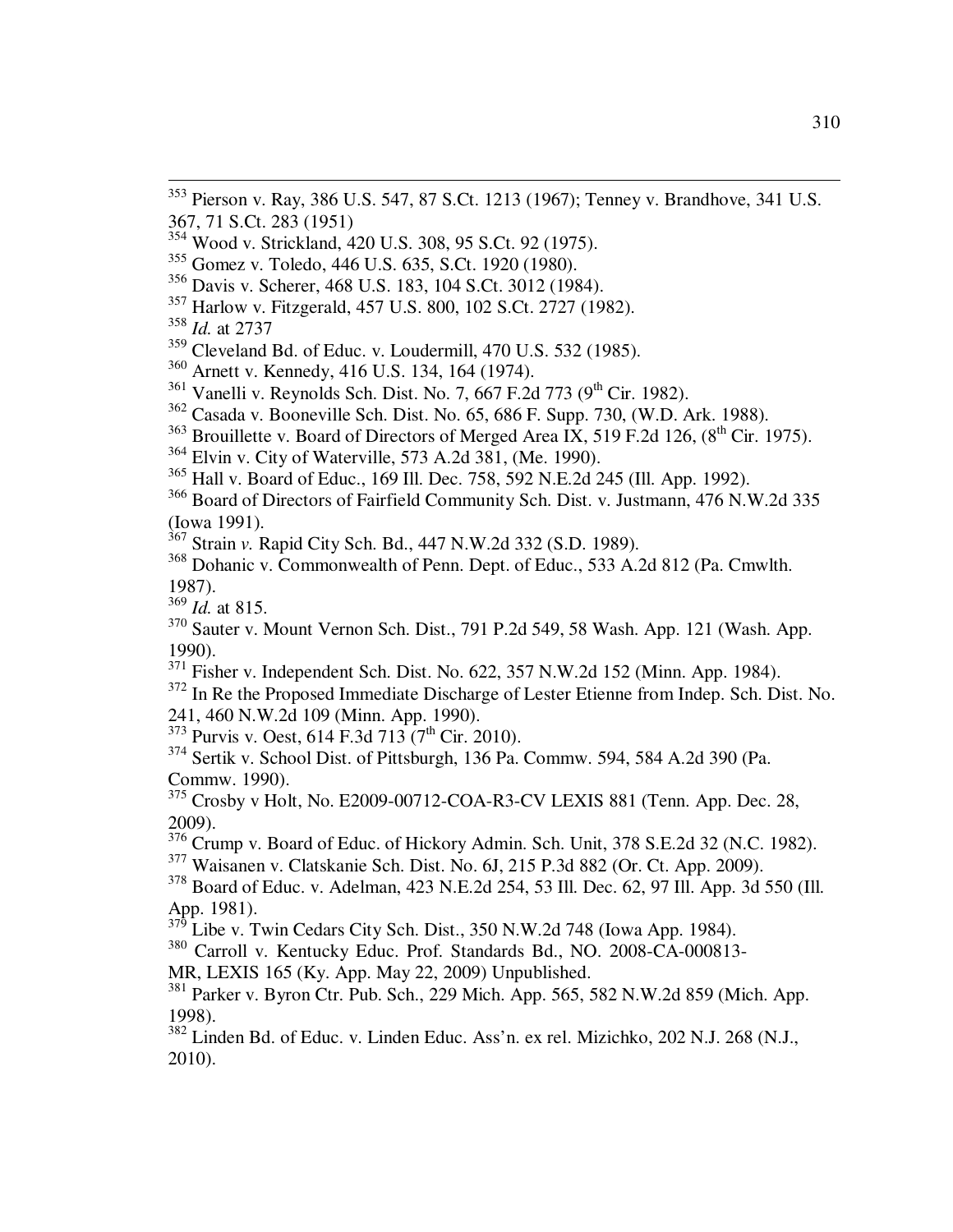<sup>386</sup> In the Matter of Wolf, 555 A.2d 722 (N.J. Super. A.D. 1989).

<sup>388</sup> Queen v. Minneapolis Pub. Sch., Spec. Sch. Dist. No. 1, No. C3-90-835 (Minn. App. 1990)

 $389$  Deloney v. Thornton Twp. Sch. Dist. No. 205, 281 Ill. App. 3d 775, 666 N.E.2d 792 (Ill. App. 1996).

 $390$  Cisneros v. State Bd. for Educ. Certification, NO. 03-05-00657, LEXIS 11125 (Tex. App. Dec. 29, 2006).

 $^{39\overline{1}}$  *Id.* at 4.

<sup>392</sup> *Id.*

- <sup>393</sup> In re Chadwick v. Superior Court of Ariz., 184 Ariz. 190, 908 P.2d 4 (Ariz. App. 1995).
- <sup>394</sup> Ashurst v. Monterey Peninsula Unified Sch. Dist., 57 Cal. App. 4th 665, 67 Cal. Rptr. 2d 316 (Cal. App. 1997).
- $\frac{20}{395}$  City Sch. Dist. of New York v. Hershkowitz, 801 N.Y.S.2d 231 (N.Y. 2005).
- <sup>396</sup> In re Tenure Hearing of Young, 202 N.J. 50; 995 A.2d 826, (N.J. 2010).
- $397$  Joyell v. Commissioner of Educ., 45 Conn. App. 476, 696 A.2d 1039 (Conn. App. 1997).
- $\frac{398}{398}$  Sampson v. Sylvania Bd. of Educ., LEXIS 7313 (Ohio App. Feb. 27, 1976).
- <sup>399</sup> Duncan v. Greenhills-Forest Park City Sch. Dist., LEXIS 5579 (Ohio App. Jan. 31, 1985).
- <sup>400</sup> ORC 2907.01
- <sup>401</sup> Sellers v. Logan-Hocking City Sch. Dist., LEXIS 851 (Ohio App. Feb. 24, 1992).
- $402$  Flaskamp v. Dearborn Pub. Sch., 385 F.3d 935 (6<sup>th</sup> Cir. 2004).
- <sup>403</sup> Madril v. School Dist. No. 11, 710 P.2d 1 (Colo. App. 1985).
- <sup>404</sup> Lile v. Hancock Place Sch. Dist., 701 S.W.2d 500 (Mo. Ct. App. 1985).
- <sup>405</sup> Downie v. Independent Sch. Dist. No. 141, 367 N.W. 2d 913 (Minn. App. 1985).
- <sup>406</sup> Andrews v. Independent Sch. Dist. No. 57, 12 P.3d 491 (Okla. Civ. App. 2000).
- <sup>407</sup> Clark v. Ann Arbor Bd. of Educ., 344 N.W.2d 48 (Mich. App. 1983).
- <sup>408</sup> Beebee v Haslett Pub. Sch., 66 Mich App 718; 239 NW2d 724 (1976).
- <sup>409</sup> Mondragon v. Poudre Sch. Dist. R-1, 696 P.2d 831 (Colo. App. 1984).
- <sup>410</sup> Lehto v. Caesar Rodney Sch. Dist., 962 A.2d 222 (Del. 2008).

<sup>411</sup> Weissman v. Jefferson County Sch. Dist. No. 1, 190 Colo. 414; 547 P.2d 1267 (Colo. 1976).

412 Board of Education of Argo-Summit Sch. Dist. No. 104 v. State Bd. of Educ., 138 Ill. App. 3d 947, 93 Ill. Dec. 580, 487 N.E.2d 24 (Ill. App. 1985).

 $^{413}$  Mott v. Endicott Sch. Dist. No. 308, 713 P.2d 98 (Wash. 1986).

<sup>383</sup> Barcheski v. Board of Educ. of Grand Rapids Pub. Sch., 412 N.W.2d 296 (Ct. App. Mich. 1987).

<sup>384</sup> *Id.* at 297.

<sup>&</sup>lt;sup>385</sup> Shipley v. Salem Sch. Dist., 64 Or. App. 777, 669 P.2d 1172 (Or. App. 1983).

<sup>387</sup> *Id.* at 726.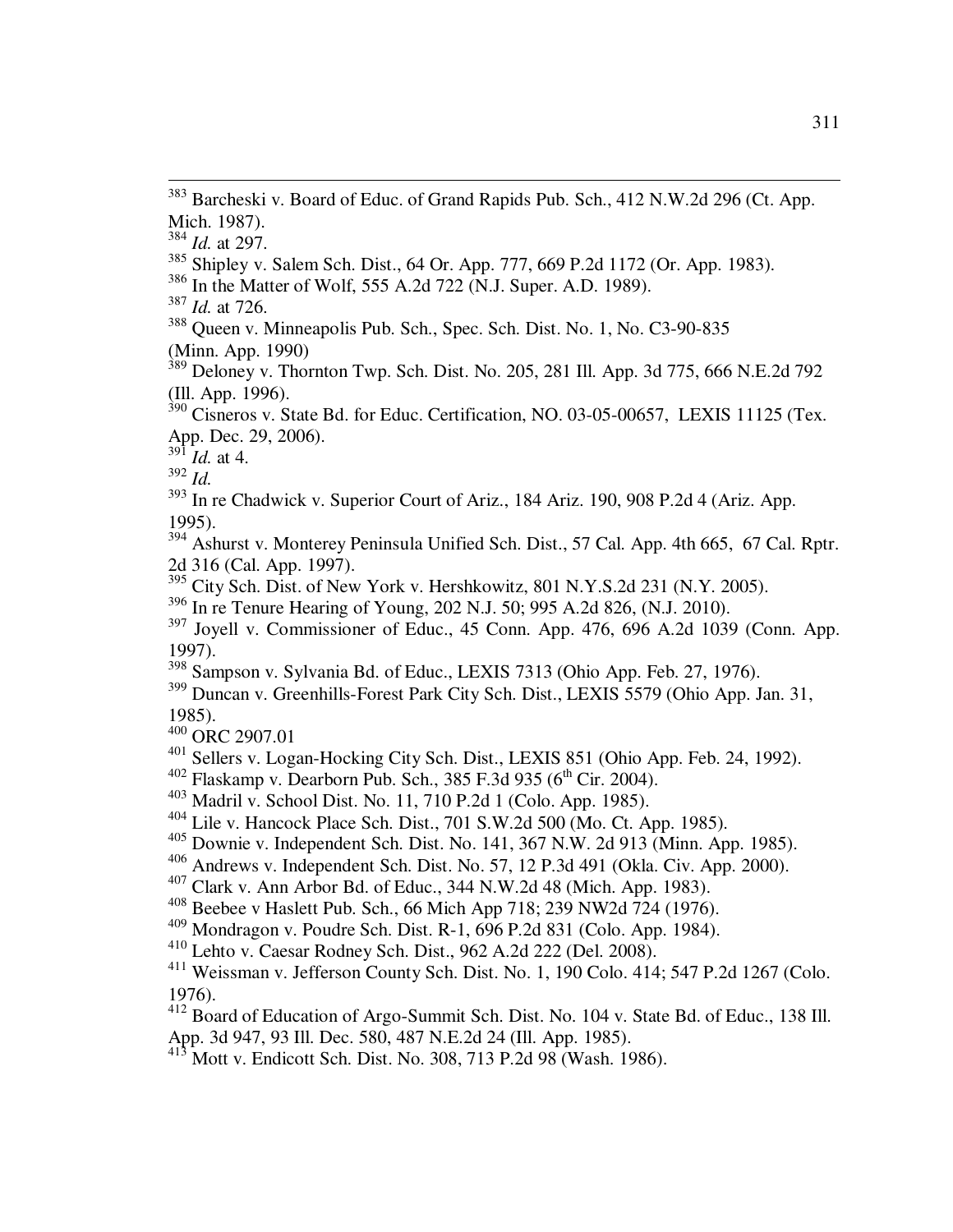$\overline{a}$ 

 $\frac{421}{421}$  Padilla v. South Harrison R-II Sch. Dist., 181 F.3d 992 (8<sup>th</sup> Cir. 1999).

<sup>422</sup> 42 U.S.C. § 1983 (2008).

- <sup>423</sup> Monell v. Department of Soc. Servs., 436 U.S. 658 (1978).
- <sup>424</sup> Stoneking v. Bradford Area Sch. Dist., 882 F.2d 720 (3rd Cir. 1989).
- $425$  Doe v. Douglas County Sch. Dist. RE-1, 770 F. Supp 591 (D. Colo. 1991).
- $426$  Franklin v. Gwinnett County Pub. Sch., 503 U.S.  $60$  (1992).
- 427 Gates v. USD No. 449 of Leavenworth County, Kan., 996 F.2d 1035 (10<sup>th</sup> Cir. 1993).
- <sup>428</sup> R.L.R. v. Prague Pub. Sch. Dist., 838 F.Supp. 1526 (W.D. Okl. 1993).
- <sup>429</sup> Doe v. Taylor Indep. Sch. Dist., 15 F.3d 443 (5th Cir. 1994).
- <sup>430</sup> Meritor Sav. Bank, FSB v. Vinson, 477 U.S. 57, 68, 91 L. Ed. 2d 49, 106 S. Ct. 2399 (1986).
- $^{431}$  Doe v. Taylor Indep. Sch. Dist., 15 F.3d 443 (5th Cir. 1994).
- <sup>432</sup> Deborah O. v. Lake Cent. Sch. Corp., No. 94-3804, LEXIS 19194 (7<sup>th</sup> Cir. July 21, 1995). Unpublished
- $^{433}$  Hagan v. Houston ISD, 51 F.3d 48 (5<sup>th</sup> Cir. 1995).
- $^{434}$  Doe v. Claiborne County, Tenn., 103 F.3d 495 (6<sup>th</sup> Cir. 1996).
- <sup>435</sup> Bolon v. Rolla Pub. Sch., 917 F. Supp. 1423 (E.D. Mo. 1996).
- <sup>436</sup> Jacobs v. Baylor Sch., 957 F. Supp. 1002 (E.D. Tenn. 1996).
- $437$  Doe v. Rains County ISD, 76 F.3d 666 (5<sup>th</sup> Cir. 1996).
- <sup>438</sup> Armstrong v. Lamy, 938 F. Supp. 1018 (D. Mass. 1996).
- <sup>439</sup> Nelson v. Almont Comm. Sch., 931 F. Supp. 1345 (E.D. Mich. 1996).
- <sup>440</sup> Kinman v. Omaha Pub. Sch. Dist. I, 94 F.3d 463 ( $8^{\text{th}}$  Cir. 1996).
- <sup>441</sup> Doe v. Berkeley County Sch. Dist., 989 F. Supp. 768 (D.S.C. 1997).
- <sup>442</sup> Rosa H. v. San Elizario ISD, 106 F.3d 648 ( $5^{\text{th}}$  Cir. 1997).
- 
- 
- <sup>443</sup> *Id.* at 654.
- $^{444}$  Smith v. Metro. Sch. Dist. Perry Twp., 128 F.3d 1014 (7<sup>th</sup> Cir. 1997).
- <sup>445</sup> Ominski v. Tran, CIVIL ACTION No. 2:96cv724, LEXIS 13177 (E.D. Va. July 21, 1997).
- $\frac{446}{100}$  Mary M. v. North Lawrence Cmty. Sch. Corp., 131 F.3d 1220 (7<sup>th</sup> Cir. 1997).
- $^{447}$  Doe I v. Board of Educ. of CSD 230, 18 F. Supp. 2d 954 (N.D. Ill. 1998).
- <sup>448</sup> Miller v. Kentosh, CIVIL ACTION No. 97-6541 LEXIS 9497 (E.D. Pa. June 29, 1998).
- <sup>449</sup> Doe v. New Philadelphia Pub. Sch., 996 F. Supp. 741 (N.D. Ohio 1998).
- <sup>450</sup> Doe v. Garcia, 5 F. Supp. 2d 767 (D. Ariz. 1998).

 $414$  Fadler v. State Bd. of Educ., 106 Ill. App. 3d 1024, 506 N.E.2d 640 (Ill. App. 1987).

<sup>415</sup> Wright v. Mead Sch. Dist. No. 354, 87 Wn. App. 624, 944 P.2d 1 (Wash. App. 1997).  $416$  *Id.* at 633.

<sup>417</sup> Pryse v. Yakima Sch. Dist. No. 7, 30 Wn. App. 16, 632 P.2d 60 (Wash. App. 1981).

<sup>418</sup> *Id.* at 61.

<sup>419</sup> *Id.*

 $420$  Clark v. Commissioner of Educ., NO. 14-99-00088-CV, LEXIS 5380 (Tex. App. Aug. 9, 2001).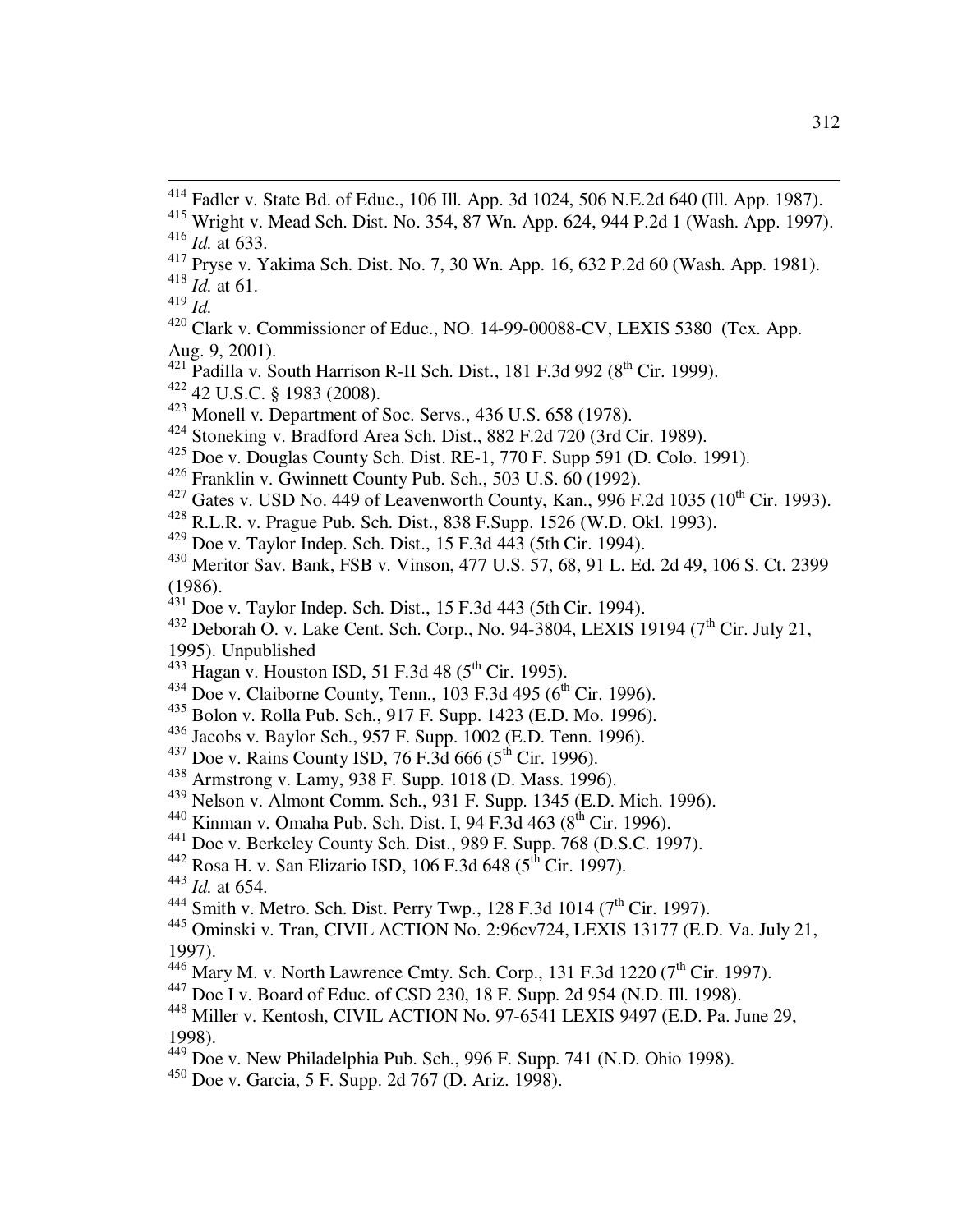Kurtz v. Unified Sch. Dist. No. 308, 197 F. Supp. 2d 1317 (D. Kan. 2002).

- Steven F. v. Anaheim Union Sch. Dist., 112 Cal. App. 4th 904 (Cal. App. 2003).
- Bostic v. Smyrna Sch. Dist., 418 F.3d 355 (3rd Cir. 2005).
- <sup>465</sup> Craig v. Lima City Sch. Bd. of Educ., 384 F. Supp. 2d  $1136$  (N.D. Ohio 2005).
- Tesoriero v. Syosset Cent. Sch. Dist., 382 F. Supp. 2d 387 (E.D. N.Y. 2005).
- <sup>467</sup> Sauls v. Pierce County Sch. Dist., 399 F.3d 1279 (11<sup>th</sup> Cir. 2005).
- Doe v. Coats, 2:03-cv-0137-JDT-WGH, LEXIS 34521 (S.D. Ind. Aug. 29, 2005).
- Bailey v. Orange County Sch. Bd., No. 6:04-cv-1751-Orl-22KRS, LEXIS 51224
- (M.D. Fla. July 26, 2006).

 $\overline{a}$ 

- Chivers v. Central Noble Comm. Sch., 423 F. Supp. 2d 835 (N.D. Ind. 2006).
- Haynes v. Longview ISD, CIVIL ACTION NO. 2:06-CV-492, LEXIS 93384 (E.D. Tx. Dec. 20, 2007).
- Kline v. Mansfield, 255 Fed. Appx. 624 (3<sup>rd</sup> Cir. 2007).

 N.B. v. San Antonio ISD, Civil Action No: SA-05-CA-0239-XR, LEXIS 87234 (W.D. Tex. Nov. 27, 2007).

<sup>474</sup> King v. Conroe ISD, 289 Fed. Appx. 1 ( $5<sup>th</sup>$  Cir. 2007).

 Hansen v. Board of Trs. for Hamilton Southeastern Sch. Corp., 551 F.3d 599 (7<sup>th</sup> Cir. 2008).

- Chancellor v. Pottsgrove Sch. Dist., 529 F. Supp 2d 571 (E.D. Pa. 2008).
- C.T. v. Liberal Sch. Dist., 562 F. Supp. 2d 1324 (D. Kan. 2008).

 J.M. v. Hilldale ISD No. I-29, Case No. CIV 07-367-JHP, LEXIS 57098 (E.D. Okla. July 25, 2008).

 S.R. v. Hilldale ISD No. I-29, Case No. CIV-07-335-RAW, LEXIS 41591 (E.D. Okla. May 23, 2008).

 Doe v. Morey Charter Sch., Case Number 06-14931-BC LEXIS 2185 (E.D. Mich. N.D. Jan. 11, 2008).

Doe v. Farmer, Case No. 3:06-0202, LEXIS 104152 (M.D. Tenn. Nov. 9, 2009).

 Hailey v. Farmer, CASE NO. 3:06-00202, LEXIS 104368 (M.D. Tenn. Sept. 30, 2010).

<sup>&</sup>lt;sup>451</sup> Gebser v. Lago Vista Indep. Sch. Dist. 524 U.S. 274 (1998).

Kinman v. Omaha Pub. Sch. Dist. II, 171 F.3d 607 ( $8^{th}$  Cir. 1999).

Doe v. Sch. Admin. Dist. No. 19, 66 F. Supp. 2d 57 (D. Me. 1999).

M.H.D. v. Westminster Sch., 172 F.3d 797 ( $11<sup>th</sup>$  Cir. 1999).

<sup>&</sup>lt;sup>455</sup> Davis v. DeKalb County Sch. Dist., 233 F.3d 1367 (11<sup>th</sup> Cir. 2000).

Wilson v. Webb, LEXIS 23585 ( $6^{th}$  Cir. Sept. 13, 2000).

<sup>&</sup>lt;sup>457</sup> P.H. v. Kansas City Sch. Dist., 265 F.3d  $653 (8^{th}$  Cir. 2001).

<sup>&</sup>lt;sup>458</sup> Baynard v. Malone, 268 F.3d 228 ( $4^{\text{th}}$  Cir. 2001).

Shrum v. Kluck, 249 F.3d 773 (8th Cir. 2001).

 Nelson v. Lancaster ISD No. 356, Civil No. 00-2079 (JRT/RLE), LEXIS 3093 (D. Minn. Feb. 15, 2002).

Gonzalez v. Esparza, 02 Civ. 4175 (SWK), LEXIS 13711 (S.D. N.Y. Aug. 6, 2003).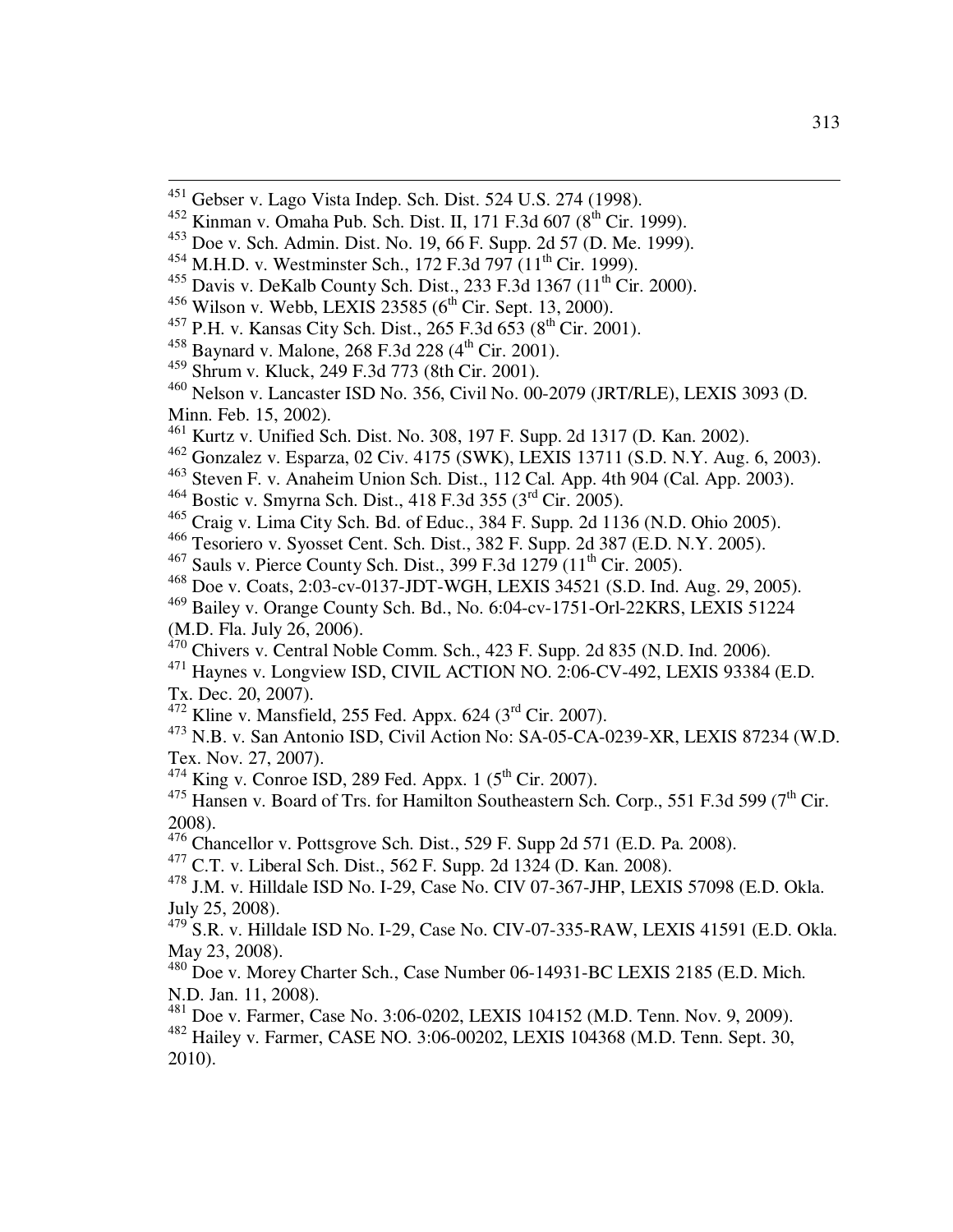$^{484}$  J.M. v. Hilldale ISD No. I-29, Nos. 08-7104 & 08-7105, LEXIS 18998 (10<sup>th</sup> Cir. Sept. 10, 2010).

 $485$  Doe v. Flaherty, 623 F.3d 577 ( $8^{th}$  Cir. 2010).

 $\overline{a}$ 

<sup>486</sup> Doe v. Willits Unified Sch. Dist., No. C 09-03655 JSW, LEXIS 125816 (N.D. Cal. Nov. 29, 2010).

<sup>487</sup> Fothergill v. Jones County Bd. of Educ., No. 4:09-CV-190-BO, LEXIS 112894 (E.D. N. Car. Oct. 22, 2010).

<sup>488</sup> Graham v. Ambridge Area Sch. Dist., C.A. No. 07-1640, LEXIS 52205 (W.D. Penn. May 26, 2010).

<sup>489</sup> Henry v. Toups, CIVIL ACTION NO: 08-939, LEXIS 86380 (E.D. La. Aug. 23, 2010).

 $490$  Kimpton v. School Dist. of New Lisbon, 138 Wis. 2d 226, 405 N.W.2d 740 (Wis. App. 1987).

<sup>491</sup> John R. v. Oakland USD, 48 Cal. 3d 438, 769 P.2d 948, 256 Cal. Rptr. 766 (Cal. 1989).

<sup>492</sup> Brandt v. Chuba, 12 Pa. D. & C. 4th 303, (Pa. D. & C. 1991).

<sup>493</sup> P.L. v. Aubert, 545 N.W.2d 666 (Minn. 1996).

<sup>494</sup> Landreneau v. Fruge, 676 So. 2d 701 (La. App. 1996).

<sup>495</sup> Colon v. Jarvis, 292 A.D.2d 559, 742 N.Y.S.2d 304 (N.Y. App. Div. 2002).

<sup>496</sup> Doe v. Dimovski, 336 Ill. App. 3d 292, 783 N.E.2d 193 (Ill. App. 2003).

 $^{497}$  Doe v. Centennial ISD No. 12, A04-413 LEXIS 1427 (Minn. App. Dec. 21, 2004).

<sup>498</sup> Doe v. Clinton Bd. of Educ., CV040490216S, LEXIS 3423 (Conn. Super.

Dec. 19, 2007). Unpublished

 $^{499}$  Doe v. Pontotoc County Sch. Dist., 957 So. 2d 410 (Miss. App. 2007).

<sup>500</sup> Fayette County Bd. of Educ. v. Maner, NO. 2007-CA-002243-MR, NO.

2007-CA-002395 MR, LEXIS 234 (Ky. App. May 22, 2009). Unpublished.

501 Canaday v. Midway Denton U.S.D. No. 433, 218 P.3d 446 (Kan. Ct. App. 2009).

<sup>502</sup> Daly v. Derrick, 230 Cal. App. 3d 1349, 281 Cal. Rptr. 709 (Cal. App. 1991).

- <sup>503</sup> Green v. Sawdey, 529 N.W.2d 520 (Minn. App. 1995).
- <sup>504</sup> Harrison v. Gore, 660 So. 2d 563 (La. App. 1995).
- <sup>505</sup> Nolde v. Frankie, 190 Ariz. 192 Ariz. 276, 964 P.2d 477 (Ariz. 1998).
- <sup>506</sup> Finney v. Bransom, 326 Ore. 472, 953 P.2d 377 (Ore. 1998).

<sup>507</sup> Soderlund v. Kuch, 143 N.C. App. 361, 546 S.E.2d 632 (N.C. App. 2001).

<sup>508</sup> Doe v. Bakersfield CSD, 136 Cal. App. 4th 556 (Cal. App. 2006). Unpublished

<sup>509</sup> R.L. v. School Dist. of Newark, 387 N.J. Super. 331, 903 A.2d 1110, (N.J. Super. 2006).

<sup>510</sup> Doe v. Goodwin, 254 S.W.3d 428 (Tenn. App. 2007).

<sup>511</sup> Doe v. Hinsdale Twp. High Sch. Dist. 86, 388 Ill. App. 3d 995, 905 N.E.2d 343 (Ill. App. 2009).

<sup>512</sup> K.J. v. Arcadia USD, 172 Cal. App. 4th 1229, 92 Cal. Rptr. 3d 1 (Cal. App. 2009).

<sup>&</sup>lt;sup>483</sup> Hemmer v. Gayville-Volin Sch. Dist., CIV. 07-4079, LEXIS 14379 (D. S. Dak. Feb. 20, 2009).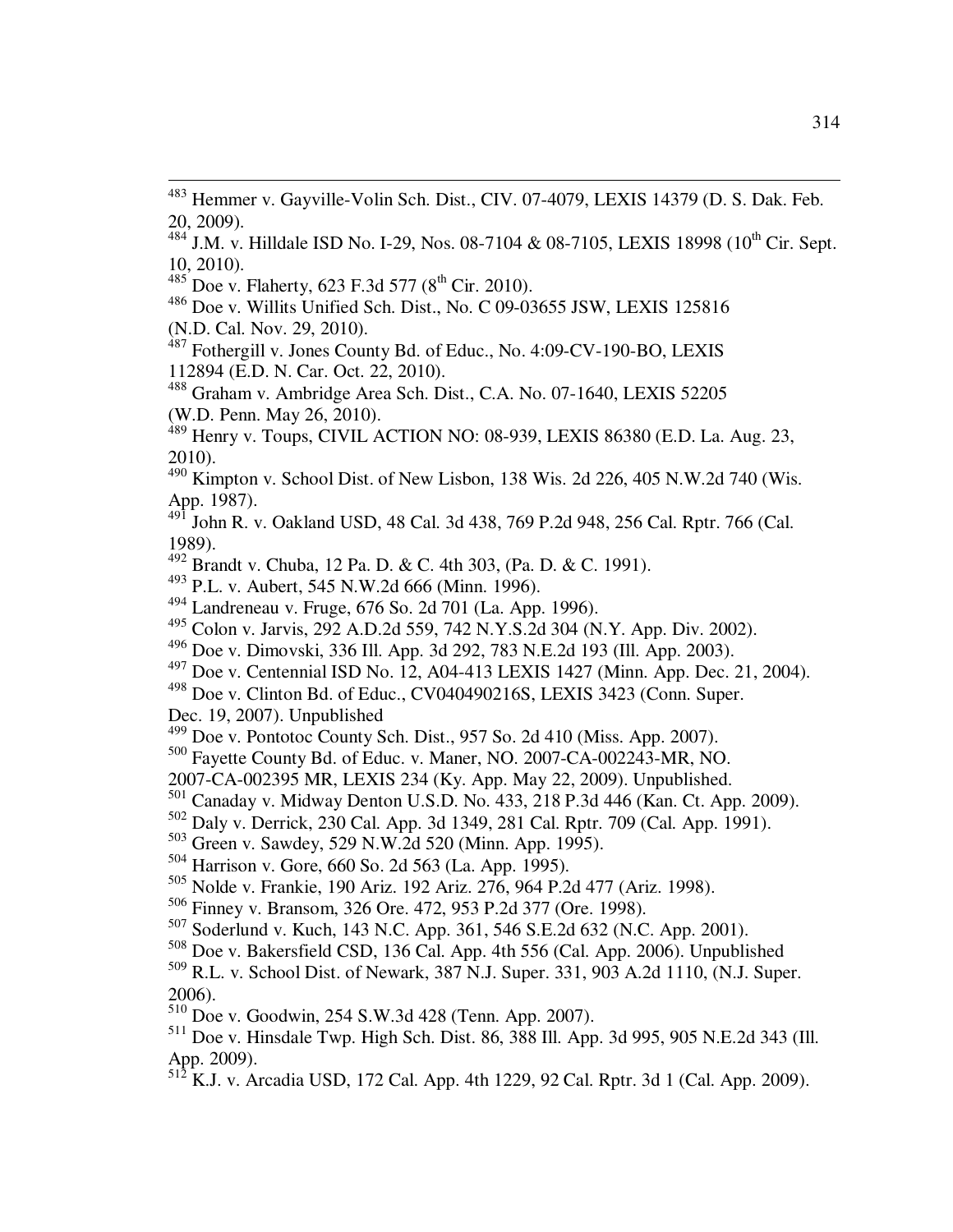Doe v. Greenville County Sch. Dist., 375 S.C. 63, 651 S.E.2d 305 (S.C. 2007).

Doe v. Park Center High Sch., 592 N.W.2d 131 (Minn. App. 1999).

T. S. v. Rapides Parish Sch. Bd., 11 So. 3d 628 (La. Ct. App. 2009).

*Id.* at 629.

 $\overline{a}$ 

 Ryan W. v La Habra City Sch. Dist., G040704, LEXIS 4466 (Cal. App. June 5, 2009). Unpublished

*Id.* at 4.

- 20 U.S.C. § 1681 (2010).
- Sexual Harassment Guidance: Harassment of Students by School Employees, Other Students, or Third Parties, Office of Civil Rights, 1997.

*Id*.

 Canutillo Indep. School Dist. v. Leija, 101 F.3d 393, 398-400 (5th Cir. 1996). *Id.* at 401.

 Rosa H. v. San Elizario Indep. School Dist., 1997 U.S. App. LEXIS 2780 (5th Cir. Feb. 17, 1997).

535 Gebser v. Lago Vista Indep. Sch. Dist., 524 U.S.274 (1998).

Fitzgerald v. Barnstable Sch. Comm., 555 U.S. 246 (2009).

Davis v. Monroe County Bd. of Educ., 526 U.S. 629 (1999)

- Andrews v. Independent Sch. Dist. No. 57, 12 P.3d 491 (Okla. Civ. App. 2000).
- 18 U.S.C. § 2510
- Federal Rule of Evidence 414(a)
- Federal Rule of Evidence 415(a)

 In re Subpoena Issued to L.Q., 227 N.J. Super. 41, 545 A.2d 792 (N.J. Super. 1988). Wellborn v. Dekalb County Sch. Dist., 227 Ga. App. 377, 489 S.E.2d 345 (Ga. App. 1997).

Hei v. Holzer, 145 Idaho 563, 181 P.3d 489 (Ida. 2008).

 Locke v. Santa Fe ISD, NO. 14-98-00880-CV, LEXIS 1885 (Tex. App. Mar. 23, 2000), Unpublished

 Doe v. Firn, AANCV065001087S, LEXIS 1506 (Conn. Super. June 12, 2007). Unpublished

<sup>&</sup>lt;sup>519</sup> Bucey v. Carlisle, APPEAL NO. C-090252, LEXIS 1858, (Ohio App. May 21, 2010).

Stotts v. Eveleth, 688 N.W.2d 803 (Iowa Sup. 2004).

 In re Christensen v. Royal Sch. Dist. No. 160, 156 Wn.2d 62, 124 P.3d 283 (Wash. 2005).

Mora v. Long Beach USD, B179045, LEXIS 9863 (Cal. App. Oct. 27,

<sup>2005).</sup> Unpublished

Bratton v. Calkins, 73 Wn. App. 492, 870 P.2d 981 (Wash. App. 1994).

 Joyell v. Commissioner of Educ., 45 Conn. App. 476, 696 A.2d 1039 (Conn. App. 1997).

 Parker v. Byron Ctr. Pub. Sch., 229 Mich. App. 565, 582 N.W.2d 859 (Mich. App. 1998).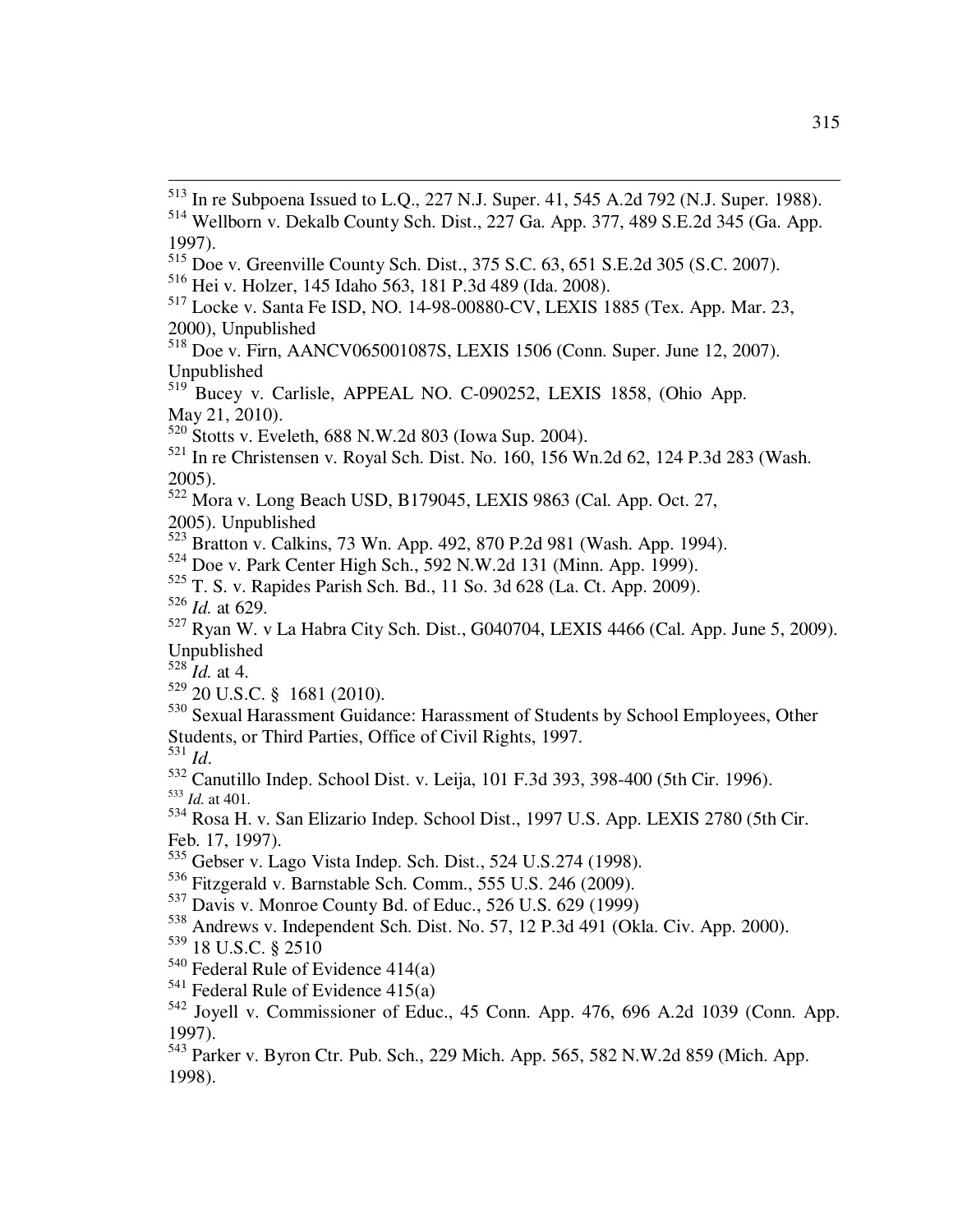- $547$  Flaskamp v. Dearborn Pub. Sch., 385 F.3d 935 ( $6<sup>th</sup>$  Cir. 2004).
- <sup>548</sup> Bowers v. Hardwick, 478 U.S. 186 (1986).
- <sup>549</sup> Lawrence v. Texas, 539 U.S. 558, 574, 156 L. Ed. 2d 508, 123 S. Ct. 2472 (2003).

 $\overline{a}$ 

- <sup>553</sup> Wood v. Strickland, 420 U.S. 308, 95 S. Ct. 992, 43 L. Ed. 2d 214 (1975).
- <sup>554</sup> Hagan v. Houston ISD at 11.
- <sup>555</sup> 42 U.S.C. § 2000e

<sup>556</sup> Meritor Sav. Bank, FSB v. Vinson, 477 U.S. 57, 64, 91 L. Ed. 2d 49, 106 S. Ct. 2399 (1986).

 $557$  Franklin v. Gwinnett County Pub. Sch., 503 U.S. 60 at 75 (1992).

- <sup>558</sup> *See* Kinman v. Omaha; Canutillo ISD v. Leija, 101 F.3d 393 (5<sup>th</sup> Cir. 1996).
- <sup>559</sup> Smith v. Metropolitan Sch. Dist. Perry Twp., 128 F.3d 1014, at 1023 (7<sup>th</sup> Cir. 1997).

<sup>560</sup> SHERRY B. BITHELL, EDUCATOR SEXUAL ABUSE: A GUIDE FOR

PREVENTION IN SCHOOLS (Tudor house Publishing Company 1991).

<sup>562</sup> Donald Boyd, Hamilton Lankford, Susanna Loeb, & James Wyckoff, *The Draw of Home: How Teachers' Preferences for Proximity Disadvantage Urban Schools, 24 J.* POLICY ANALYSIS AND MANAGEMENT 113 (2005).

- <sup>563</sup> ORC 3319.39(D)
- $564$  34 CFR § 106.8(a)-(b)

<sup>&</sup>lt;sup>544</sup> Queen v. Minneapolis Pub. Sch., Spec. Sch. Dist. No. 1, No. C3-90-835 (Minn. App. 1990), quoting Fisher v. Indep. Sch. Dist. No. 622, 357 N.W.2d 152, (Minn. App. 1984), quoting Johnson v. Indep. Sch. Dist. No. 294, No. 12305, Dist. Ct. Mem., (3d Judicial Dist., Feb. 12, 1980).

<sup>545</sup> Wright v. Mead Sch. Dist. No. 354, 87 Wn. App. 624, 944 P.2d 1 at 633 (Wash. App. 1997), quoting Toney v. Fairbanks North Star Borough Sch. Dist., 881 P.2d 1112, 1115 (Alaska 1994).

 $546$  Parker v. Byron Ctr. Pub. Sch., 229 Mich. App. 565, 582 N.W.2d 859 at 574 (Mich. App. 1998).

<sup>550</sup> *Id.* at 509.

<sup>551</sup> *Id.*

<sup>552</sup> Anderson v. Lavergnem, 371 F.3d 879, 882 (6th Cir. 2004).

 $^{561}$  U.S. OFFICE FOR PERSONNEL MANAGEMENT, STRUCTURED

INTERVIEWS: A PRACTICAL GUIDE, (2008).

<sup>565</sup> Sherri Bevan Walsh, Summit County Prosecuting Attorney, Cheryl T. Maimona, & Donna M. Andrew, Pepple & Waggoner, Ltd., Presentation at Ohio School Boards Association Capital Conference, *Effectively Dealing with Student Victims of Employee Misconduct,* (Nov. 9, 2009).

 $^{566}$  *Id.* 

<sup>567</sup> *Id.* 

<sup>568</sup> *Id.*

<sup>569</sup> *Id.*

<sup>570</sup> *Id.*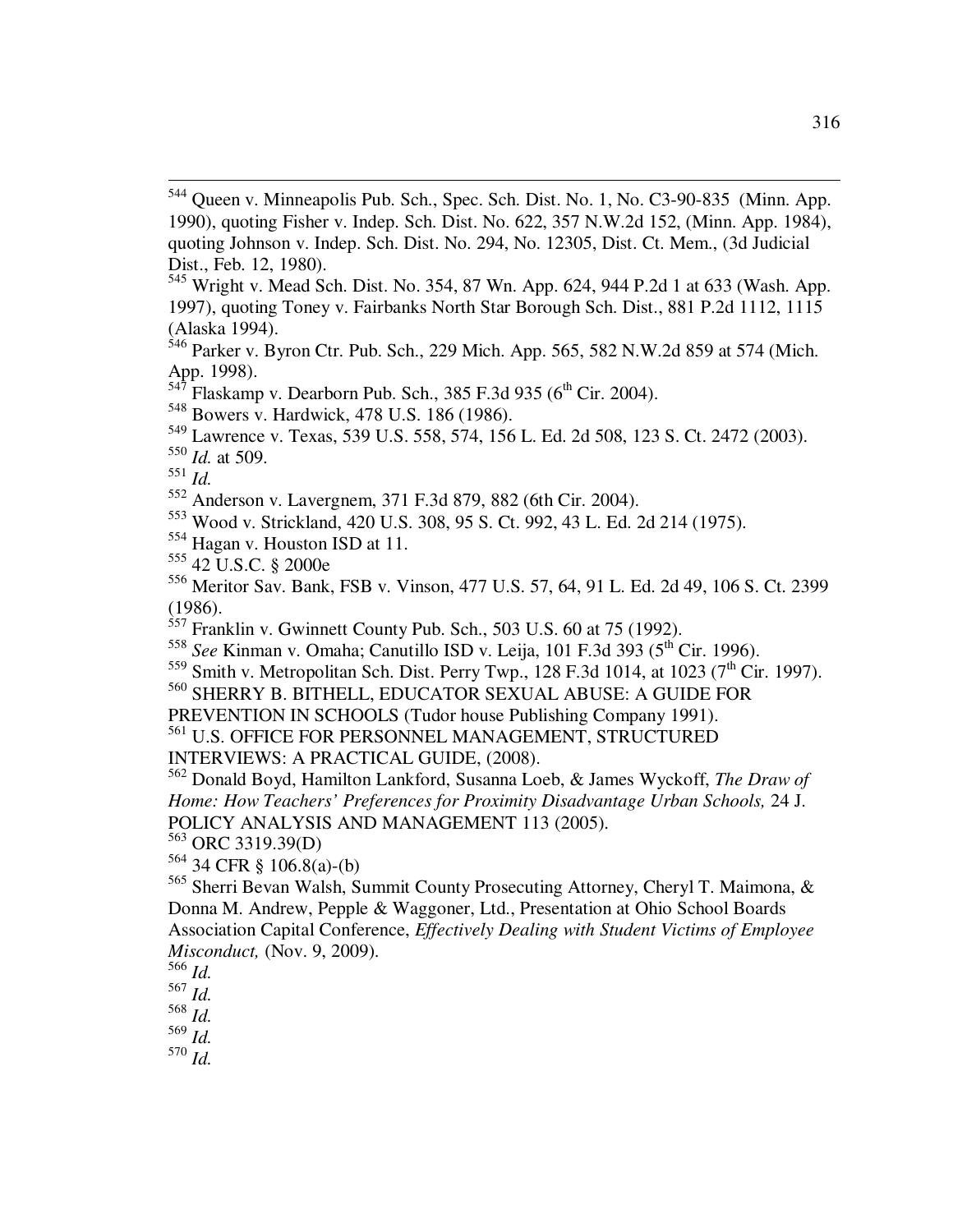$\overline{a}$ 

 Donald F. Austin & Michael A. Patterson, *Protecting Children from Sexual Misconduct by School Employees*, INQUIRY & ANALYSIS, May 2008. Walsh et al, *supra*.

Shakeshaft & Cohan, *supra*, at 514.

Walsh et al, *supra*.

Shakeshaft & Cohan, *supra*, at 516-517.

*Id.* at 514.

 Cheryl T. Maimona, Pepple & Waggoner, Ltd., School Law Update Seminar, *The Perennial Problem—Employee Misconduct with Students,* (Oct. 8, 2009). *Id.*  $579 \overline{Id}$ . *Id. Id. Id. Id. Id. Id. Id.*  http://dictionary.law.com/Default.aspx?selected=458 Maimona, *supra. Id. Id. Id. Id. Id. Id. Witness Profiles*, AM. B. ASS'N. J., April, 1995, at 103. Maimona, *supra. Id. Id. Id.*, referencing O'Conner v. Ortega, 480 U.S. 709 (1987). *Id. Id. Id. Id. Id.* 29 U.S.C. 2001– 2009 29 U.S.C. 2001– 2009 § 801.2 (d)(1) 29 U.S.C. 2001–2009 § 801.2 (e)(1)-(2) 29 U.S.C. 2001–2009 § 801.4 (a)(1)-(3) 29 U.S.C. 2001–2009 § 801.10 (a) 29 U.S.C. 2001–2009 § 801.14 (d)(1)